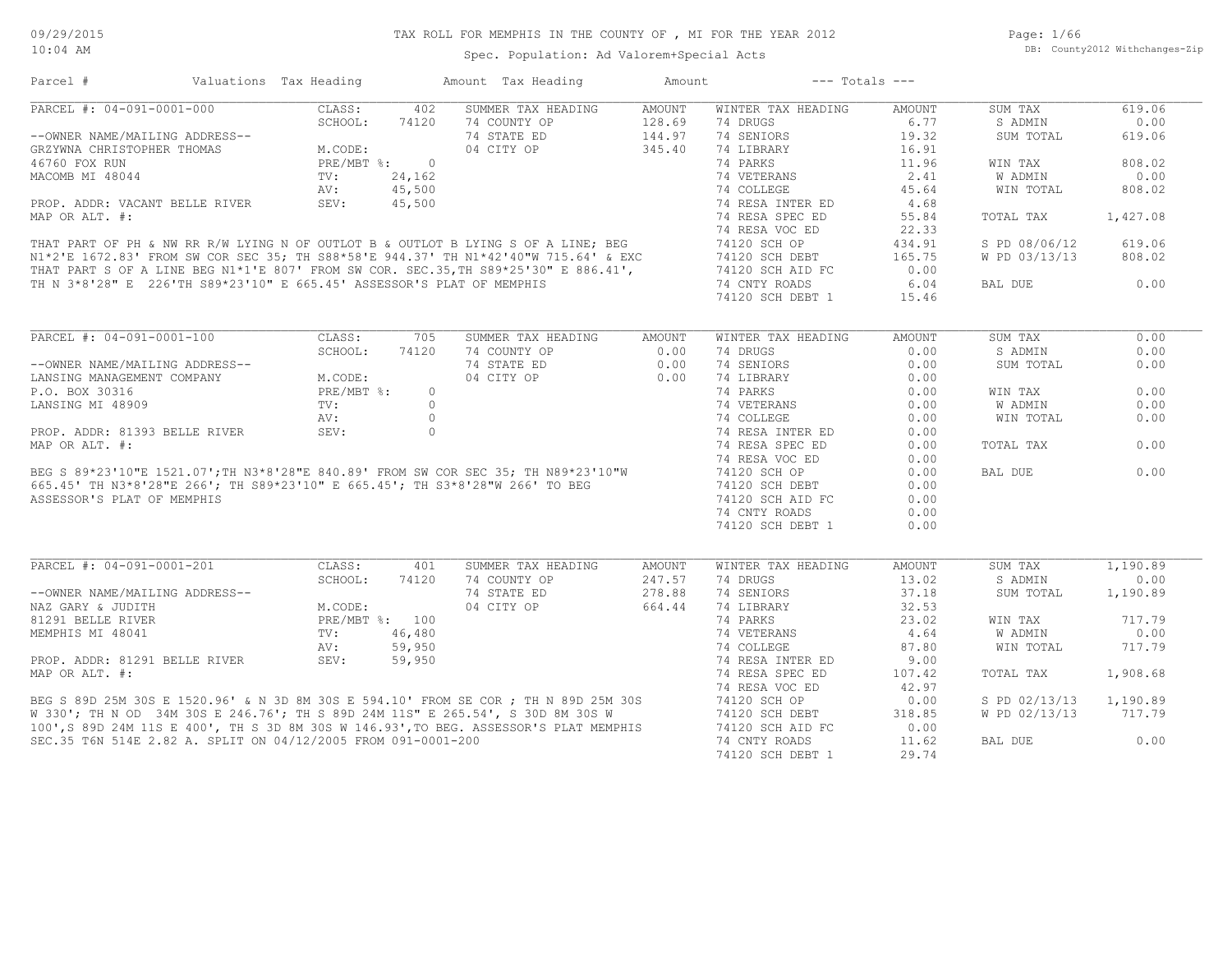| Parcel #                                                                          | Valuations Tax Heading |                | Amount Tax Heading                                                                    | Amount        | $---$ Totals $---$ |        |               |          |
|-----------------------------------------------------------------------------------|------------------------|----------------|---------------------------------------------------------------------------------------|---------------|--------------------|--------|---------------|----------|
| PARCEL #: 04-091-0001-210                                                         | CLASS:                 | 401            | SUMMER TAX HEADING                                                                    | <b>AMOUNT</b> | WINTER TAX HEADING | AMOUNT | SUM TAX       | 1,601.35 |
|                                                                                   | SCHOOL:                | 74120          | 74 COUNTY OP                                                                          | 332.90        | 74 DRUGS           | 17.51  | S ADMIN       | 0.00     |
| --OWNER NAME/MAILING ADDRESS--                                                    |                        |                | 74 STATE ED                                                                           | 375.00        | 74 SENIORS         | 50.00  | SUM TOTAL     | 1,601.35 |
| WORSWICK KATHERINE F                                                              | M.CODE:                |                | 04 CITY OP                                                                            | 893.45        | 74 LIBRARY         | 43.75  |               |          |
| 81321 BELLE RIVER                                                                 |                        | PRE/MBT %: 100 |                                                                                       |               | 74 PARKS           | 30.96  | WIN TAX       | 965.24   |
| MEMPHIS MI 48041                                                                  | TV:                    | 62,500         |                                                                                       |               | 74 VETERANS        | 6.25   | W ADMIN       | 0.00     |
|                                                                                   | AV:                    | 62,500         |                                                                                       |               | 74 COLLEGE         | 118.06 | WIN TOTAL     | 965.24   |
| PROP. ADDR: 81321 BELLE RIVER                                                     | SEV:                   | 62,500         |                                                                                       |               | 74 RESA INTER ED   | 12.11  |               |          |
| MAP OR ALT. #:                                                                    |                        |                |                                                                                       |               | 74 RESA SPEC ED    | 144.45 | TOTAL TAX     | 2,566.59 |
|                                                                                   |                        |                |                                                                                       |               | 74 RESA VOC ED     | 57.78  |               |          |
|                                                                                   |                        |                | BEG. S 89D 23M 53S E 1520.96' & N 3D 8M 30S E 741.03' FROM SE COR, TH N 89D 24M 11S   |               | 74120 SCH OP       | 0.00   | S PD 08/31/12 | 1,601.35 |
|                                                                                   |                        |                | W 400', TH N 3D 8M 30S E 100', TH S 89D 24M 11S 400', S 3D 8M 30S W 100' TO BEG.      |               | 74120 SCH DEBT     | 428.75 | W PD 01/04/13 | 965.24   |
| ASESSOR'S PLAT MEMPHIS SEC.35 T6N R14E .92 A. SPLIT ON 04/12/2005 FROM            |                        |                |                                                                                       |               | 74120 SCH AID FC   | 0.00   |               |          |
| $04 - 091 - 0001 - 200$                                                           |                        |                |                                                                                       |               | 74 CNTY ROADS      | 15.62  | BAL DUE       | 0.00     |
|                                                                                   |                        |                |                                                                                       |               | 74120 SCH DEBT 1   | 40.00  |               |          |
|                                                                                   |                        |                |                                                                                       |               |                    |        |               |          |
| PARCEL #: 04-091-0001-500                                                         | CLASS:                 | 401            | SUMMER TAX HEADING                                                                    | <b>AMOUNT</b> | WINTER TAX HEADING | AMOUNT | SUM TAX       | 1,290.50 |
|                                                                                   | SCHOOL:                | 74120          | 74 COUNTY OP                                                                          | 268.28        | 74 DRUGS           | 14.11  | S ADMIN       | 0.00     |
| --OWNER NAME/MAILING ADDRESS--                                                    |                        |                | 74 STATE ED                                                                           | 302.20        | 74 SENIORS         | 40.29  | SUM TOTAL     | 1,290.50 |
| TARAS JOHN A                                                                      | M.CODE:                | 00001          | 04 CITY OP                                                                            | 720.02        | 74 LIBRARY         | 35.25  |               |          |
| TARAS-BERNABEL PAMELA M                                                           |                        | PRE/MBT %: 100 |                                                                                       |               | 74 PARKS           | 24.95  | WIN TAX       | 777.85   |
| 81821 BELLE RIVER                                                                 | $\text{TV}$ :          | 50,368         |                                                                                       |               | 74 VETERANS        | 5.03   | W ADMIN       | 0.00     |
| MEMPHIS MI 48041                                                                  | AV:                    | 72,510         |                                                                                       |               | 74 COLLEGE         | 95.15  | WIN TOTAL     | 777.85   |
|                                                                                   | SEV:                   | 72,510         |                                                                                       |               | 74 RESA INTER ED   | 9.76   |               |          |
| PROP. ADDR: 81821 BELLE RIVER                                                     |                        |                |                                                                                       |               | 74 RESA SPEC ED    | 116.41 | TOTAL TAX     | 2,068.35 |
| MAP OR ALT. #:                                                                    |                        |                |                                                                                       |               | 74 RESA VOC ED     | 46.56  |               |          |
|                                                                                   |                        |                |                                                                                       |               | 74120 SCH OP       | 0.00   | S PD 08/28/12 | 1,290.50 |
|                                                                                   |                        |                | Parcel A; T6N, R14E, thN 01D 02M 00S E 2677.46' along to the Plat thereof as recorded |               | 74120 SCH DEBT     | 345.52 | W PD 01/02/13 | 777.85   |
|                                                                                   |                        |                | in Liber 51 of Plats, Page 11, St Clair County Records, said Plat being a part of     |               | 74120 SCH AID FC   | 0.00   |               |          |
| Section 35, Riley Township (Now the City of Memphis) St Clair County Michigan and |                        |                |                                                                                       |               | 74 CNTY ROADS      | 12.59  | BAL DUE       | 0.00     |
|                                                                                   |                        |                | described as: Commencing at the Southwest corner of said Section 35 to the West 1/4   |               | 74120 SCH DEBT 1   | 32.23  |               |          |
| corner of said Section 35; S 88D 23M 30S E 608.38ft along the centerline and      |                        |                |                                                                                       |               |                    |        |               |          |
|                                                                                   |                        |                |                                                                                       |               |                    |        |               |          |

way line of Belle River Rd. to the point of beg.Cont.3.88 acres ft;th S. 88D 58M ooS E.85.00 ft;S. 45D 44M 00S E.202.28 ft;along the South right of along an old fence line;th N 88D 58M 00S W.289.37 ft;th N. 01D 02M 00S E.406.73 ft to the point of Beginning of this description;th cont.S 01D 42M 40S E.668.15 ft centerline tangent and centerline of said Belle River Rd.;th S 01D 42M 40S e. 47.49 centerline tangent of Belle River Rd; th S 45D 44M 00S E 414.18 ft along the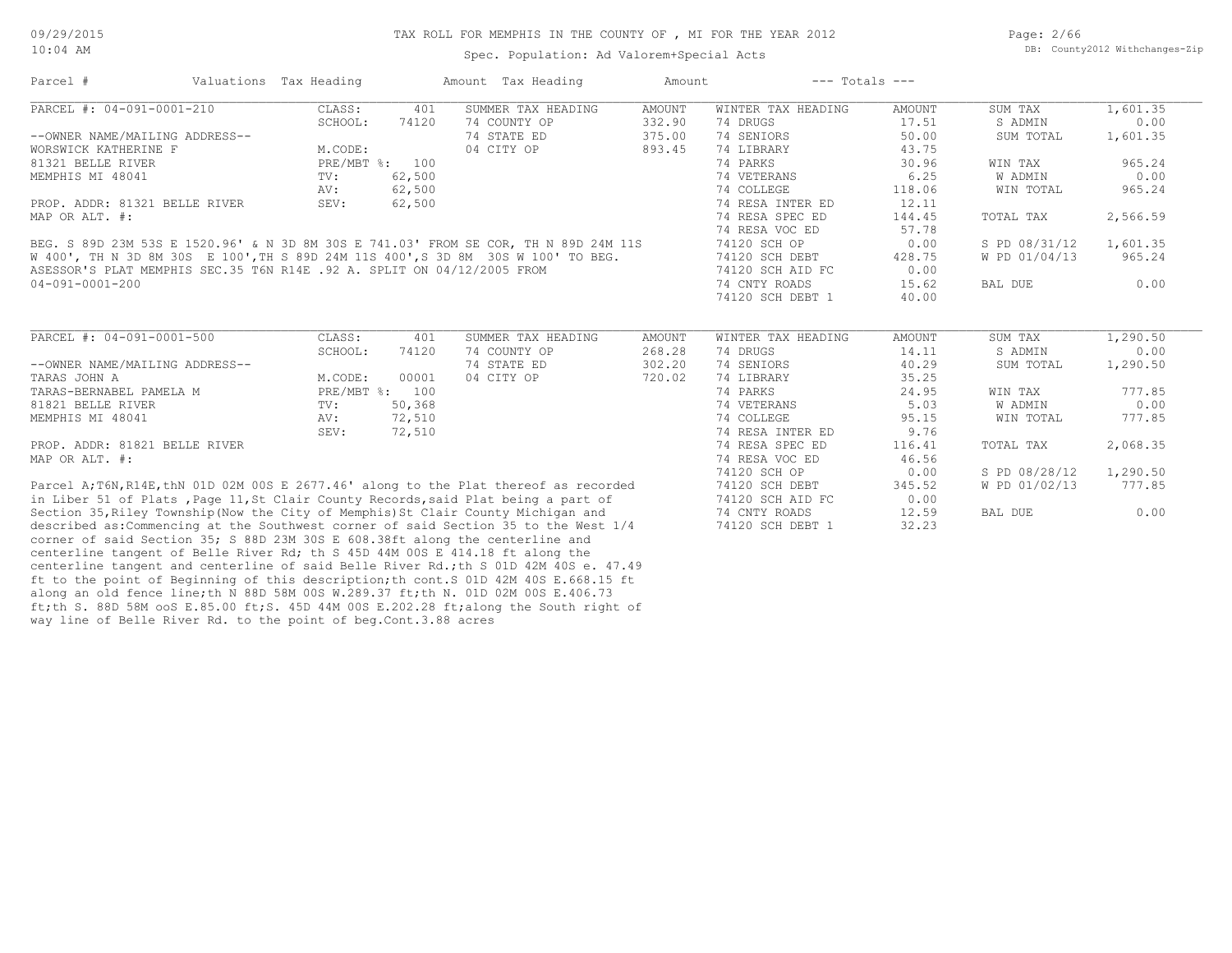Page: 3/66 DB: County2012 Withchanges-Zip

| Parcel #                                                                      | Valuations Tax Heading |        | Amount Tax Heading                                                                                                                                                                                                                   | Amount | $---$ Totals $---$ |        |               |        |
|-------------------------------------------------------------------------------|------------------------|--------|--------------------------------------------------------------------------------------------------------------------------------------------------------------------------------------------------------------------------------------|--------|--------------------|--------|---------------|--------|
| PARCEL #: 04-091-0001-600                                                     | CLASS:                 | 402    | SUMMER TAX HEADING                                                                                                                                                                                                                   | AMOUNT | WINTER TAX HEADING | AMOUNT | SUM TAX       | 208.69 |
|                                                                               | SCHOOL:                | 74120  | 74 COUNTY OP                                                                                                                                                                                                                         | 43.38  | 74 DRUGS           | 2.28   | S ADMIN       | 0.00   |
| --OWNER NAME/MAILING ADDRESS--                                                |                        |        | 74 STATE ED                                                                                                                                                                                                                          | 48.87  | 74 SENIORS         | 6.51   | SUM TOTAL     | 208.69 |
| TARAS JOHN A                                                                  | M.CODE:                |        | 04 CITY OP                                                                                                                                                                                                                           | 116.44 | 74 LIBRARY         | 5.70   |               |        |
| 81821 BELLE RIVER                                                             | $PRE/MBT$ %:           | 100    |                                                                                                                                                                                                                                      |        | 74 PARKS           | 4.03   | WIN TAX       | 125.75 |
| MEMPHIS MI 48041                                                              | TV:                    | 8,146  |                                                                                                                                                                                                                                      |        | 74 VETERANS        | 0.81   | W ADMIN       | 0.00   |
|                                                                               | AV:                    | 12,650 |                                                                                                                                                                                                                                      |        | 74 COLLEGE         | 15.38  | WIN TOTAL     | 125.75 |
| PROP. ADDR: VACANT BELLE RIVER                                                | SEV:                   | 12,650 |                                                                                                                                                                                                                                      |        | 74 RESA INTER ED   | 1.57   |               |        |
| MAP OR ALT. #:                                                                |                        |        |                                                                                                                                                                                                                                      |        | 74 RESA SPEC ED    | 18.82  | TOTAL TAX     | 334.44 |
|                                                                               |                        |        |                                                                                                                                                                                                                                      |        | 74 RESA VOC ED     | 7.53   |               |        |
|                                                                               |                        |        | Legal Description: Parcel "B"A parcel of land being a part of Outlot A Assessor's                                                                                                                                                    |        | 74120 SCH OP       | 0.00   | S PD 07/06/12 | 208.69 |
| Plat of Memphis" according to the Plat thereof as recorded in Liber 51 of     |                        |        |                                                                                                                                                                                                                                      |        | 74120 SCH DEBT     | 55.88  | W PD 01/22/13 | 125.75 |
|                                                                               |                        |        | plats, Page 11, St Clair County Records, said Plat being a part of Section 35, Riley                                                                                                                                                 |        | 74120 SCH AID FC   | 0.00   |               |        |
| Township (Now the City of Memphis), St Clair County, Michigan and described   |                        |        |                                                                                                                                                                                                                                      |        | 74 CNTY ROADS      | 2.03   | BAL DUE       | 0.00   |
|                                                                               |                        |        | as: Commencing at the Southwest corner of said Section 35, T6N, R14E; th N 01D 02M 00S                                                                                                                                               |        | 74120 SCH DEBT 1   | 5.21   |               |        |
| E.2676.79 ft along the West line of Section 35 to the West 1/4 corner of said |                        |        |                                                                                                                                                                                                                                      |        |                    |        |               |        |
| Section 35; th S. 88D 23M 30S E.608.38 ft along the centerline and centerline |                        |        |                                                                                                                                                                                                                                      |        |                    |        |               |        |
| tangent of Belle River Road; th S.45D 44M 00S E.64.03 ft along the centerline |                        |        |                                                                                                                                                                                                                                      |        |                    |        |               |        |
|                                                                               |                        |        | tangent of said Belle River Road; S 01D 02M 00S W. 59.18ft to the point of beginning                                                                                                                                                 |        |                    |        |               |        |
|                                                                               |                        |        | $\sim$ C in the activity and the contraction of $\sim$ 0.000 0.000 $\mu$ 0.000 $\mu$ 0.000 0.000 $\mu$ 0.000 0.000 0.000 0.000 0.000 0.000 0.000 0.000 0.000 0.000 0.000 0.000 0.000 0.000 0.000 0.000 0.000 0.000 0.000 0.000 0.000 |        |                    |        |               |        |

description.Containing 1.02 Acres. Belle River Rd.and the Arc. of said curve to the left 99.55 ft. to the Beg.of 18S,Chord Bears N.51D 34M 39S W. 99.38 ft)th along the South right of Way line of River Rd.and a point on a curve to the left (Radius=487.99 ft., Delta=11D 41M ft;th N.04D 37M 00S E. 400.00 ft to a point on the South Right of Way line of Belle of this described;th contining S. 01D 02M 00S W. 488.75 ft;th S.88D 58M 00S E.85.00

| PARCEL #: 04-091-0002-100                                                            | CLASS:  | 401            | SUMMER TAX HEADING | AMOUNT   | WINTER TAX HEADING | AMOUNT | SUM TAX       | 2,817.69 |
|--------------------------------------------------------------------------------------|---------|----------------|--------------------|----------|--------------------|--------|---------------|----------|
|                                                                                      | SCHOOL: | 74120          | 74 COUNTY OP       | 585.77   | 74 DRUGS           | 30.82  | S ADMIN       | 0.00     |
| --OWNER NAME/MAILING ADDRESS--                                                       |         |                | 74 STATE ED        | 659.83   | 74 SENIORS         | 87.97  | SUM TOTAL     | 2,817.69 |
| ADDINGTON DARRIN & MELISSA                                                           | M.CODE: |                | 04 CITY OP         | 1,572.09 | 74 LIBRARY         | 76.98  |               |          |
| 81847 BELLE RIVER                                                                    |         | PRE/MBT %: 100 |                    |          | 74 PARKS           | 54.48  | WIN TAX       | 1,698.42 |
| MEMPHIS MI 48041                                                                     | TV:     | 109,973        |                    |          | 74 VETERANS        | 10.99  | W ADMIN       | 0.00     |
|                                                                                      | AV:     | 132,600        |                    |          | 74 COLLEGE         | 207.74 | WIN TOTAL     | 1,698.42 |
| PROP. ADDR: 81847 BELLE RIVER                                                        | SEV:    | 132,600        |                    |          | 74 RESA INTER ED   | 21.31  |               |          |
| MAP OR ALT. #:                                                                       |         |                |                    |          | 74 RESA SPEC ED    | 254.18 | TOTAL TAX     | 4,516.11 |
|                                                                                      |         |                |                    |          | 74 RESA VOC ED     | 101.67 |               |          |
| T6N R14E CITY OF MEMPHIS COMM AT W1/4 COR SEC 35 TH S88*23'30"E 435.02 ALG CL & CL   |         |                |                    |          | 74120 SCH OP       | 0.00   | S PD 08/31/12 | 2,817.69 |
| TANGENT BELLE RIVER RD TO POB TH CONT S88*23'30"E 173.36 FT ALG CL TANGENT TO P I    |         |                |                    |          | 74120 SCH DEBT     | 754.41 | W PD 02/14/13 | 1,698.42 |
| OF A CURVE TH S 45*44'E 64.03 FT ALG CL TANGENT TH S 01*02'W 739.59', TH N60*16'40"W |         |                |                    |          | 74120 SCH AID FC   | 0.00   |               |          |
|                                                                                      |         |                |                    |          |                    |        |               |          |

OUTLOT A ASSESSOR'S PLAT OF MEMPHIS 74120 SCH DEBT 1 70.38 124.68',TH N 43\*43'54"W 157.09',TH N01\*02'E 613.80' TO POB. 3.568 AC. PART OF 74 CNTY ROADS 27.49 BAL DUE 0.00

| PARCEL #: 04-091-0003-200                                                           | CLASS:  | 401            | SUMMER TAX HEADING | AMOUNT | WINTER TAX HEADING | AMOUNT | SUM TAX       | 1,596.04 |
|-------------------------------------------------------------------------------------|---------|----------------|--------------------|--------|--------------------|--------|---------------|----------|
|                                                                                     | SCHOOL: | 74120          | 74 COUNTY OP       | 331.80 | 74 DRUGS           | 17.46  | S ADMIN       | 0.00     |
| --OWNER NAME/MAILING ADDRESS--                                                      |         |                | 74 STATE ED        | 373.75 | 74 SENIORS         | 49.83  | SUM TOTAL     | 1,596.04 |
| ELLIOTT TINA M                                                                      | M.CODE: |                | 04 CITY OP         | 890.49 | 74 LIBRARY         | 43.60  |               |          |
| 81917 BELLE RIVER                                                                   |         | PRE/MBT %: 100 |                    |        | 74 PARKS           | 30.85  | WIN TAX       | 962.00   |
| MEMPHIS MI 48041                                                                    | TV:     | 62,293         |                    |        | 74 VETERANS        | 6.22   | W ADMIN       | 0.00     |
|                                                                                     | AV:     | 87,500         |                    |        | 74 COLLEGE         | 117.67 | WIN TOTAL     | 962.00   |
| PROP. ADDR: 81917 BELLE RIVER                                                       | SEV:    | 87,500         |                    |        | 74 RESA INTER ED   | 12.07  |               |          |
| MAP OR ALT. #:                                                                      |         |                |                    |        | 74 RESA SPEC ED    | 143.97 | TOTAL TAX     | 2,558.04 |
|                                                                                     |         |                |                    |        | 74 RESA VOC ED     | 57.58  |               |          |
| COMM AT THE W1/4 COR OF SEC 35; T6N R14E; TH S88*23'30"E 115.00 FT ALG THE C/L OF   |         |                |                    |        | 74120 SCH OP       | 0.00   | S PD 08/13/12 | 1,596.04 |
| BELLE RIVER RD TO THE POB OF THIS DESC; TH CONT S88*23'30"E 320.02 FT ALG THE C/L & |         |                |                    |        | 74120 SCH DEBT     | 427.32 | W PD 02/01/13 | 962.00   |
| C/L TANGENT OF BELLE RIVER RD, TH S $01*02'00''$ W $613.80'$ , TH N $52*45'55''$ W  |         |                |                    |        | 74120 SCH AID FC   | 0.00   |               |          |
| 216.22', TH N 35*42'10"W 243.30', TH N01*02'00" 294.33' TO A PT IN THE CL OF BELLE  |         |                |                    |        | 74 CNTY ROADS      | 15.57  | BAL DUE       | 0.00     |

RIVER RD AND THE POB 3.51 A. PART OF OUTLOT A ASSESSOR'S PLAT OF MEMPHIS 74120 SCH DEBT 1 39.86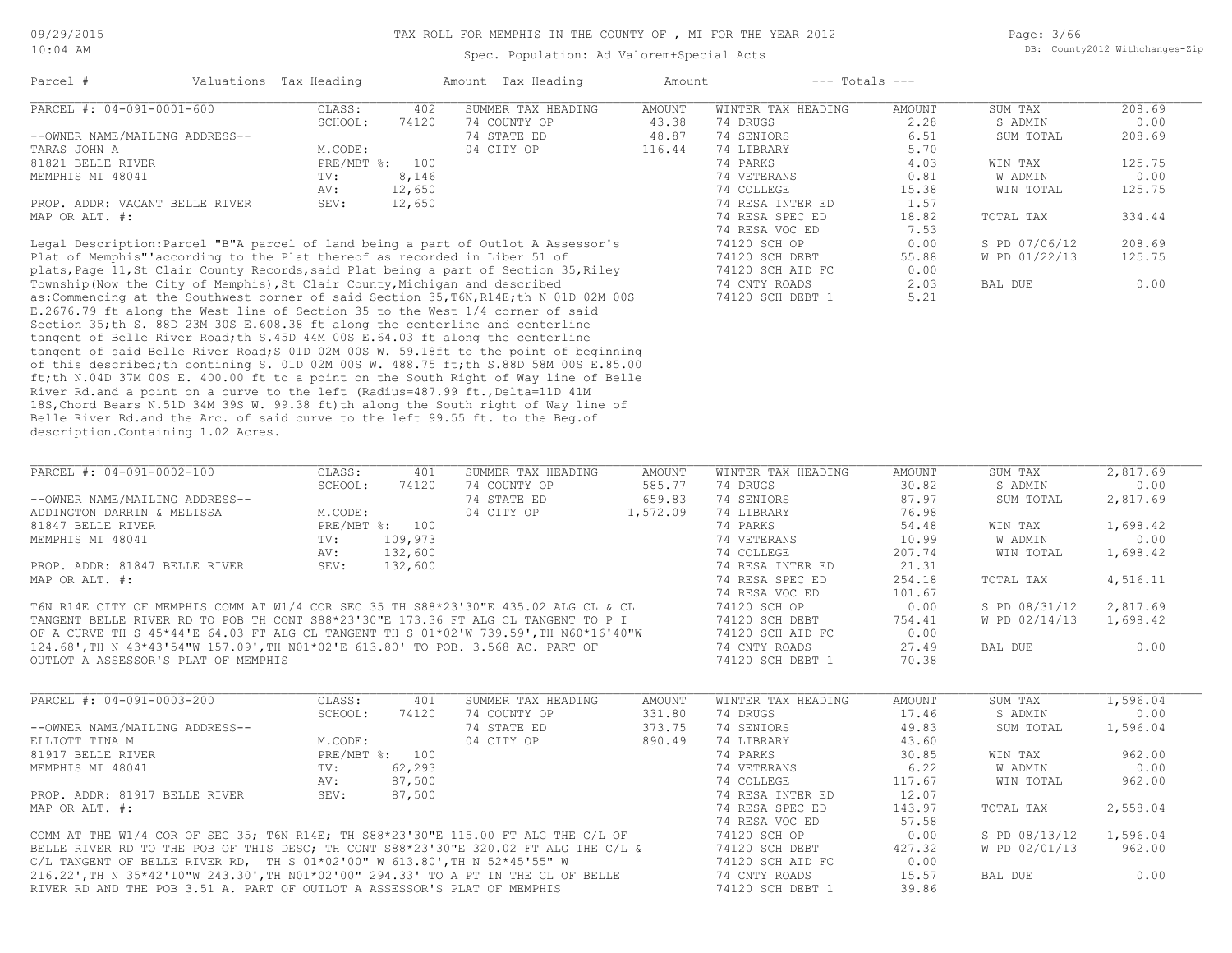| Parcel #                                                        | Valuations Tax Heading          |            | Amount Tax Heading                                                                                                                                                                                                                     | Amount        | $---$ Totals $---$ |               |                |           |
|-----------------------------------------------------------------|---------------------------------|------------|----------------------------------------------------------------------------------------------------------------------------------------------------------------------------------------------------------------------------------------|---------------|--------------------|---------------|----------------|-----------|
| PARCEL #: 04-091-0003-300                                       | CLASS:                          | 401        | SUMMER TAX HEADING                                                                                                                                                                                                                     | AMOUNT        | WINTER TAX HEADING | AMOUNT        | SUM TAX        | 2,069.82  |
|                                                                 | SCHOOL:                         | 74120      | 74 COUNTY OP                                                                                                                                                                                                                           | 430.29        | 74 DRUGS           | 22.64         | S ADMIN        | 0.00      |
| --OWNER NAME/MAILING ADDRESS--                                  |                                 |            | 74 STATE ED                                                                                                                                                                                                                            | 484.70        | 74 SENIORS         | 64.62         | SUM TOTAL      | 2,069.82  |
| GOERTZEN REBECCA                                                |                                 |            | 04 CITY OP                                                                                                                                                                                                                             | 1, 154.83     | 74 LIBRARY         | 56.54         |                |           |
| 81993 BELLE RIVER                                               | M.CODE: 00001<br>PRE/MBT %: 100 |            |                                                                                                                                                                                                                                        |               | 74 PARKS           | 40.02         | WIN TAX        | 1,247.59  |
|                                                                 | $\texttt{TV}$ :                 | 80,784     |                                                                                                                                                                                                                                        |               | 74 VETERANS        | 8.07          | W ADMIN        | 0.00      |
| MEMPHIS MI 48041                                                |                                 |            |                                                                                                                                                                                                                                        |               |                    |               |                |           |
|                                                                 | AV:<br>SEV:                     | 109,480    |                                                                                                                                                                                                                                        |               | 74 COLLEGE         | 152.60        | WIN TOTAL      | 1,247.59  |
| PROP. ADDR: 81993 BELLE RIVER                                   |                                 | 109,480    |                                                                                                                                                                                                                                        |               | 74 RESA INTER ED   | 15.65         |                |           |
| MAP OR ALT. #:                                                  |                                 |            |                                                                                                                                                                                                                                        |               | 74 RESA SPEC ED    | 186.71        | TOTAL TAX      | 3, 317.41 |
|                                                                 |                                 |            | FAIL ON ALL. ".<br>T6N R14E CITY OF MEPHIS BEG AT W 1/4 COR SEC 35 TH S01*02'W1004.63 FT ALG W LINE<br>SEC 35 TH S88*58'E 655.0 FT TH N01*02'E 215.07 FT TH N60*16'40"W 124.68 FT TH<br>N43*43'54"W 157.09 FT TH N52*45'58"W 216.22 FT |               | 74 RESA VOC ED     | 74.68         |                |           |
|                                                                 |                                 |            |                                                                                                                                                                                                                                        |               | 74120 SCH OP       | 0.00          | S PD 08/28/12  | 2,069.82  |
|                                                                 |                                 |            |                                                                                                                                                                                                                                        |               | 74120 SCH DEBT     | 554.17        | W PD 01/02/13  | 1,247.59  |
|                                                                 |                                 |            |                                                                                                                                                                                                                                        |               | 74120 SCH AID FC   | 0.00          |                |           |
|                                                                 |                                 |            | 294.33' TO CL BELLE RIVER RD, TH N88*23'30" 115' ALG CL TO POB.7.953 A.PART OF<br>OUTLOT A ASSESSOR'S PLAT OF MEMPHIS                                                                                                                  |               | 74 CNTY ROADS      | 20.19         | BAL DUE        | 0.00      |
| OUTLOT A ASSESSOR'S PLAT OF MEMPHIS                             |                                 |            |                                                                                                                                                                                                                                        |               | 74120 SCH DEBT 1   | 51.70         |                |           |
|                                                                 |                                 |            |                                                                                                                                                                                                                                        |               |                    |               |                |           |
| PARCEL #: 04-092-0001-000                                       | CLASS:                          | 708        | SUMMER TAX HEADING                                                                                                                                                                                                                     | <b>AMOUNT</b> | WINTER TAX HEADING | <b>AMOUNT</b> | SUM TAX        | 0.00      |
|                                                                 | SCHOOL:                         | 74120      | 74 COUNTY OP                                                                                                                                                                                                                           | 0.00          | 74 DRUGS           | 0.00          | S ADMIN        | 0.00      |
| --OWNER NAME/MAILING ADDRESS--                                  |                                 |            | 74 STATE ED                                                                                                                                                                                                                            | 0.00          | 74 SENIORS         | 0.00          | SUM TOTAL      | 0.00      |
| FREE METHODIST CHURCH                                           | M.CODE:                         |            | 04 CITY OP                                                                                                                                                                                                                             | 0.00          | 74 LIBRARY         | 0.00          |                |           |
| 34361 BORDMAN                                                   | PRE/MBT %:<br>TV:               | $\circ$    |                                                                                                                                                                                                                                        |               | 74 PARKS           | 0.00          | WIN TAX        | 0.00      |
| MEMPHIS MI 48041                                                |                                 | $\bigcirc$ |                                                                                                                                                                                                                                        |               | 74 VETERANS        | 0.00          | <b>W ADMIN</b> | 0.00      |
|                                                                 | AV:                             | $\circ$    |                                                                                                                                                                                                                                        |               | 74 COLLEGE         | 0.00          | WIN TOTAL      | 0.00      |
|                                                                 |                                 | $\circ$    |                                                                                                                                                                                                                                        |               |                    |               |                |           |
| PROP. ADDR: 34361 BORDMAN                                       | SEV:                            |            |                                                                                                                                                                                                                                        |               | 74 RESA INTER ED   | 0.00          |                |           |
| MAP OR ALT. #:                                                  |                                 |            |                                                                                                                                                                                                                                        |               | 74 RESA SPEC ED    | 0.00          | TOTAL TAX      | 0.00      |
|                                                                 |                                 |            | THAT PART OF OUTLOT B; BEG AT SE COR TH N 3 DEG 8 1/2 MIN E 561 FT; TH N 89 DEG 25<br>1/2 MIN W 325.15 FT TH S 0 DEG 34 1/2 MIN W 560.44 FT; TH S 89 DEG 25 1/2 MIN E 300                                                              |               | 74 RESA VOC ED     | 0.00          |                |           |
|                                                                 |                                 |            |                                                                                                                                                                                                                                        |               | 74120 SCH OP       | 0.00          | BAL DUE        | 0.00      |
|                                                                 |                                 |            |                                                                                                                                                                                                                                        |               | 74120 SCH DEBT     | 0.00          |                |           |
| FT TO BEG EXC. S 200 FT OF W 120 FT. ASSESSOR'S PLAT OF MEMPHIS |                                 |            |                                                                                                                                                                                                                                        |               | 74120 SCH AID FC   | 0.00          |                |           |
|                                                                 |                                 |            |                                                                                                                                                                                                                                        |               | 74 CNTY ROADS      | 0.00          |                |           |
|                                                                 |                                 |            |                                                                                                                                                                                                                                        |               | 74120 SCH DEBT 1   | 0.00          |                |           |
|                                                                 |                                 |            |                                                                                                                                                                                                                                        |               |                    |               |                |           |
| PARCEL #: 04-092-0002-000                                       | CLASS:                          | 704        | SUMMER TAX HEADING                                                                                                                                                                                                                     | AMOUNT        | WINTER TAX HEADING | <b>AMOUNT</b> | SUM TAX        | 0.00      |
|                                                                 | SCHOOL:                         | 74120      | 74 COUNTY OP                                                                                                                                                                                                                           | 0.00          | 74 DRUGS           | 0.00          | S ADMIN        | 0.00      |
| --OWNER NAME/MAILING ADDRESS--                                  |                                 |            | 74 STATE ED                                                                                                                                                                                                                            | 0.00          | 74 SENIORS         | 0.00          | SUM TOTAL      | 0.00      |
| MEMPHIS COMMUNITY SCHOOLS                                       | M.CODE:                         |            | 04 CITY OP                                                                                                                                                                                                                             | 0.00          | 74 LIBRARY         | 0.00          |                |           |
| P.O. BOX 201                                                    | PRE/MBT %:                      | $\circ$    |                                                                                                                                                                                                                                        |               | 74 PARKS           | 0.00          | WIN TAX        | 0.00      |
|                                                                 |                                 |            |                                                                                                                                                                                                                                        |               |                    | 0.00          | W ADMIN        | 0.00      |
|                                                                 |                                 |            |                                                                                                                                                                                                                                        |               |                    | 0.00          | WIN TOTAL      | 0.00      |
|                                                                 |                                 |            | MEMPHIS MI 48041<br>PROP. ADDR: 34165 BORDMAN<br>MAP OR ALT. #:<br>BEG AT SW COR OF OUTLOT B; TH S 89 DEG 25 1/2 MIN E 892.62 FT; TH N 0 DEG 34 1/2<br>MIN E 807 FT; TH N 89 DEG 25 1/2 MIN W 886.41 FT; TH S 1 DEG 01 MIN W 807 FT TO |               |                    |               |                |           |
|                                                                 |                                 |            |                                                                                                                                                                                                                                        |               | 74 RESA INTER ED   | 0.00          |                |           |
|                                                                 |                                 |            |                                                                                                                                                                                                                                        |               | 74 RESA SPEC ED    | 0.00          | TOTAL TAX      | 0.00      |
|                                                                 |                                 |            |                                                                                                                                                                                                                                        |               | 74 RESA VOC ED     | 0.00          |                |           |
|                                                                 |                                 |            |                                                                                                                                                                                                                                        |               |                    | 0.00          | BAL DUE        | 0.00      |
|                                                                 |                                 |            |                                                                                                                                                                                                                                        |               | 74120 SCH DEBT     | 0.00          |                |           |
| BEG. BEING PART OF OUTLOT B ASSESSOR'S PLAT OF MEMPHIS          |                                 |            |                                                                                                                                                                                                                                        |               | 74120 SCH AID FC   | 0.00          |                |           |
|                                                                 |                                 |            |                                                                                                                                                                                                                                        |               | 74 CNTY ROADS      | 0.00          |                |           |
|                                                                 |                                 |            |                                                                                                                                                                                                                                        |               | 74120 SCH DEBT 1   | 0.00          |                |           |
|                                                                 |                                 |            |                                                                                                                                                                                                                                        |               |                    |               |                |           |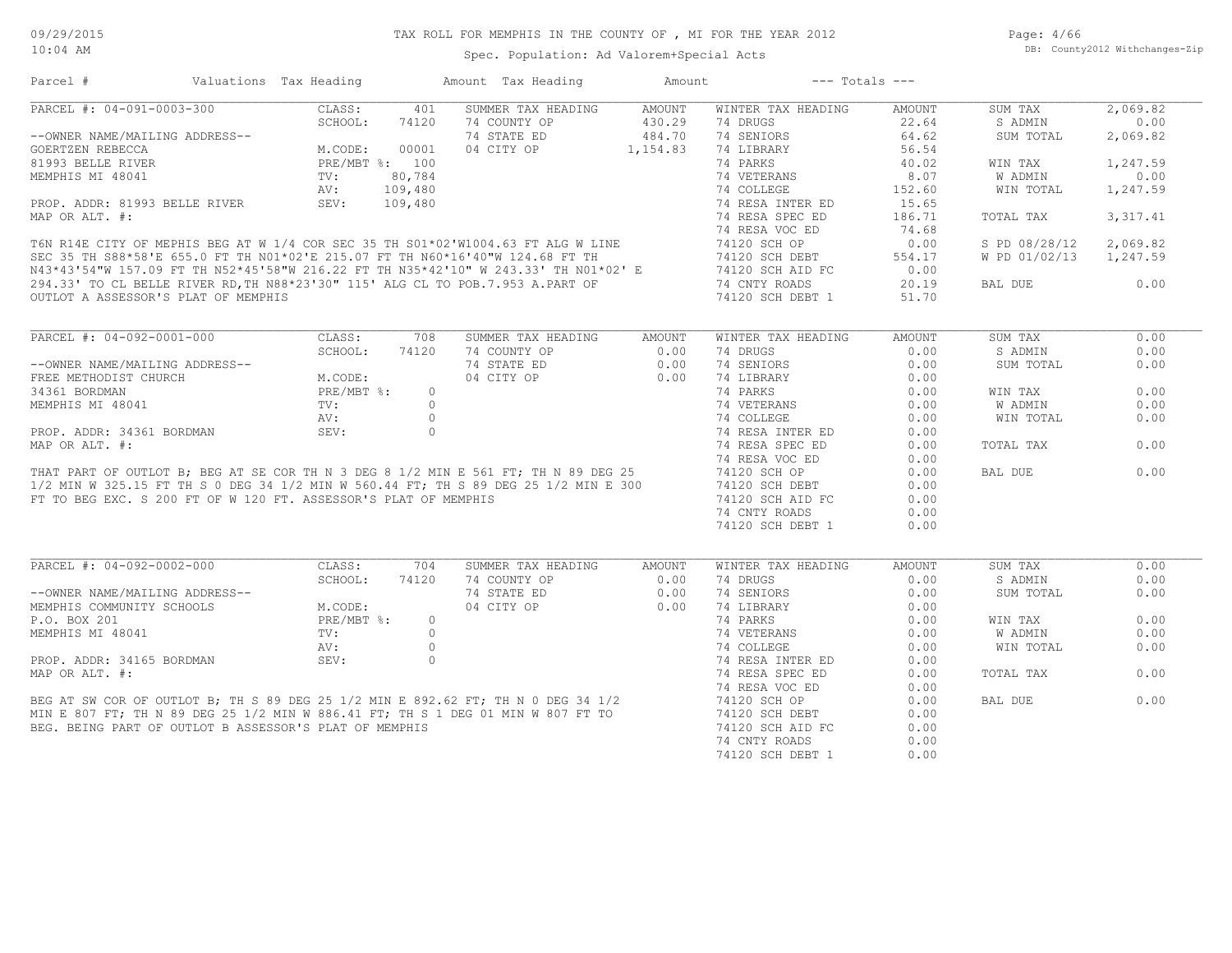Page: 5/66 DB: County2012 Withchanges-Zip

Spec. Population: Ad Valorem+Special Acts

| Parcel #                                                                                                                                                                                                                                                                                                                                                                                                                   | Valuations Tax Heading                                                                                                                                                                                                                                                                                                                                                                                                                                                                                                                          |              | Amount Tax Heading                 | Amount           | $---$ Totals $---$             |                        |                    |                  |
|----------------------------------------------------------------------------------------------------------------------------------------------------------------------------------------------------------------------------------------------------------------------------------------------------------------------------------------------------------------------------------------------------------------------------|-------------------------------------------------------------------------------------------------------------------------------------------------------------------------------------------------------------------------------------------------------------------------------------------------------------------------------------------------------------------------------------------------------------------------------------------------------------------------------------------------------------------------------------------------|--------------|------------------------------------|------------------|--------------------------------|------------------------|--------------------|------------------|
| PARCEL #: 04-092-0003-000                                                                                                                                                                                                                                                                                                                                                                                                  | CLASS:                                                                                                                                                                                                                                                                                                                                                                                                                                                                                                                                          | 401          | SUMMER TAX HEADING                 | AMOUNT           | WINTER TAX HEADING             | <b>AMOUNT</b>          | SUM TAX            | 1,064.65         |
|                                                                                                                                                                                                                                                                                                                                                                                                                            | $\begin{minipage}{0.9\linewidth} \begin{minipage}{0.9\linewidth} \begin{minipage}{0.9\linewidth} \end{minipage} \begin{minipage}{0.9\linewidth} \end{minipage} \begin{minipage}{0.9\linewidth} \begin{minipage}{0.9\linewidth} \end{minipage} \begin{minipage}{0.9\linewidth} \begin{minipage}{0.9\linewidth} \end{minipage} \begin{minipage}{0.9\linewidth} \end{minipage} \begin{minipage}{0.9\linewidth} \end{minipage} \begin{minipage}{0.9\linewidth} \begin{minipage}{0.9\linewidth} \end{minipage} \begin{minipage}{0.9\linewidth} \end$ | 74120        | 74 COUNTY OP                       | 221.33           | 74 DRUGS                       | 11.64                  | S ADMIN            | 0.00             |
| --OWNER NAME/MAILING ADDRESS--                                                                                                                                                                                                                                                                                                                                                                                             |                                                                                                                                                                                                                                                                                                                                                                                                                                                                                                                                                 |              | 74 STATE ED                        | 249.31           | 74 SENIORS                     | 33.24                  | SUM TOTAL          | 1,064.65         |
| FREE METHODIST CHURCH                                                                                                                                                                                                                                                                                                                                                                                                      |                                                                                                                                                                                                                                                                                                                                                                                                                                                                                                                                                 |              | 04 CITY OP                         | 594.01           | 74 LIBRARY                     | 29.08                  |                    |                  |
| 34361 BORDMAN                                                                                                                                                                                                                                                                                                                                                                                                              |                                                                                                                                                                                                                                                                                                                                                                                                                                                                                                                                                 | $\circ$      |                                    |                  | 74 PARKS                       | 20.58                  | WIN TAX            | 1,389.65         |
| 34361 BORDMAN<br>MEMPHIS MI 48041 TV: $41,553$<br>PROP. ADDR: 34333 BORDMAN SEV: $53,330$<br>MAP OR ALT. #:<br>S 200 FT OF W 120 FT OF THAT PART OF OUTLOT B; BEG AT SE COR; TH N 3 DEG 8 1/2 MIN<br>E 561 FT; TH N 89 DEG 25 1/2 MIN W                                                                                                                                                                                    |                                                                                                                                                                                                                                                                                                                                                                                                                                                                                                                                                 |              |                                    |                  | 74 VETERANS                    | 4.15                   | W ADMIN            | 0.00             |
|                                                                                                                                                                                                                                                                                                                                                                                                                            |                                                                                                                                                                                                                                                                                                                                                                                                                                                                                                                                                 |              |                                    |                  | 74 COLLEGE                     | 78.49                  | WIN TOTAL          | 1,389.65         |
|                                                                                                                                                                                                                                                                                                                                                                                                                            |                                                                                                                                                                                                                                                                                                                                                                                                                                                                                                                                                 |              |                                    |                  | 74 RESA INTER ED               | 8.05                   |                    |                  |
|                                                                                                                                                                                                                                                                                                                                                                                                                            |                                                                                                                                                                                                                                                                                                                                                                                                                                                                                                                                                 |              |                                    |                  | 74 RESA SPEC ED                | 96.04                  | TOTAL TAX          | 2,454.30         |
|                                                                                                                                                                                                                                                                                                                                                                                                                            |                                                                                                                                                                                                                                                                                                                                                                                                                                                                                                                                                 |              |                                    |                  | 74 RESA VOC ED                 | 38.41                  |                    |                  |
|                                                                                                                                                                                                                                                                                                                                                                                                                            |                                                                                                                                                                                                                                                                                                                                                                                                                                                                                                                                                 |              |                                    |                  | 74120 SCH OP                   | 747.95                 | S PD 07/12/12      | 1,064.65         |
|                                                                                                                                                                                                                                                                                                                                                                                                                            |                                                                                                                                                                                                                                                                                                                                                                                                                                                                                                                                                 |              |                                    |                  |                                |                        |                    |                  |
|                                                                                                                                                                                                                                                                                                                                                                                                                            |                                                                                                                                                                                                                                                                                                                                                                                                                                                                                                                                                 |              |                                    |                  | 74120 SCH DEBT                 | 285.05                 | W PD 12/12/12      | 1,389.65         |
| S 89 DEG 25 1/2 MIN E 300' TO BEG.ASSESSOR'S PLAT OF MEMPHIS                                                                                                                                                                                                                                                                                                                                                               |                                                                                                                                                                                                                                                                                                                                                                                                                                                                                                                                                 |              |                                    |                  | 74120 SCH AID FC               | 0.00                   |                    |                  |
|                                                                                                                                                                                                                                                                                                                                                                                                                            |                                                                                                                                                                                                                                                                                                                                                                                                                                                                                                                                                 |              |                                    |                  | 74 CNTY ROADS                  | 10.38                  | BAL DUE            | 0.00             |
|                                                                                                                                                                                                                                                                                                                                                                                                                            |                                                                                                                                                                                                                                                                                                                                                                                                                                                                                                                                                 |              |                                    |                  | 74120 SCH DEBT 1               | 26.59                  |                    |                  |
|                                                                                                                                                                                                                                                                                                                                                                                                                            |                                                                                                                                                                                                                                                                                                                                                                                                                                                                                                                                                 |              |                                    |                  |                                |                        |                    |                  |
| PARCEL #: 04-093-0001-000                                                                                                                                                                                                                                                                                                                                                                                                  | CLASS:                                                                                                                                                                                                                                                                                                                                                                                                                                                                                                                                          | 401          | SUMMER TAX HEADING                 | AMOUNT           | WINTER TAX HEADING             | AMOUNT                 | SUM TAX            | 1,669.74         |
|                                                                                                                                                                                                                                                                                                                                                                                                                            | SCHOOL:                                                                                                                                                                                                                                                                                                                                                                                                                                                                                                                                         | 74120        | 74 COUNTY OP                       | 347.12           | 74 DRUGS                       | 18.26                  | S ADMIN            | 0.00             |
| --OWNER NAME/MAILING ADDRESS--                                                                                                                                                                                                                                                                                                                                                                                             |                                                                                                                                                                                                                                                                                                                                                                                                                                                                                                                                                 |              | 74 STATE ED                        | 391.01           | 74 SENIORS                     | 52.13                  | SUM TOTAL          | 1,669.74         |
| BOBCEAN JOSHUA & AMANDA                                                                                                                                                                                                                                                                                                                                                                                                    |                                                                                                                                                                                                                                                                                                                                                                                                                                                                                                                                                 |              | 04 CITY OP                         | 931.61           | 74 LIBRARY                     | 45.61                  |                    |                  |
| 9935 MASTERS RD                                                                                                                                                                                                                                                                                                                                                                                                            |                                                                                                                                                                                                                                                                                                                                                                                                                                                                                                                                                 |              |                                    |                  | 74 PARKS                       | 32.28                  | WIN TAX            | 1,006.42         |
| GOODELLS MI 48027                                                                                                                                                                                                                                                                                                                                                                                                          | NESS--<br>M.CODE: 00002<br>PRE/MBT %: 100<br>TV: 65,169<br>AV: 84,430<br>SEV: 84,430<br>SEV: 84,430                                                                                                                                                                                                                                                                                                                                                                                                                                             |              |                                    |                  | 74 VETERANS                    | 6.51                   | W ADMIN            | 0.00             |
|                                                                                                                                                                                                                                                                                                                                                                                                                            |                                                                                                                                                                                                                                                                                                                                                                                                                                                                                                                                                 |              |                                    |                  | 74 COLLEGE                     | 123.11                 | WIN TOTAL          | 1,006.42         |
| PROP. ADDR: 81185 COLE                                                                                                                                                                                                                                                                                                                                                                                                     |                                                                                                                                                                                                                                                                                                                                                                                                                                                                                                                                                 |              |                                    |                  | 74 RESA INTER ED               | 12.62                  |                    |                  |
| MAP OR ALT. #:                                                                                                                                                                                                                                                                                                                                                                                                             |                                                                                                                                                                                                                                                                                                                                                                                                                                                                                                                                                 |              |                                    |                  | 74 RESA SPEC ED                | 150.62                 | TOTAL TAX          | 2,676.16         |
|                                                                                                                                                                                                                                                                                                                                                                                                                            |                                                                                                                                                                                                                                                                                                                                                                                                                                                                                                                                                 |              |                                    |                  |                                | 60.24                  |                    |                  |
|                                                                                                                                                                                                                                                                                                                                                                                                                            |                                                                                                                                                                                                                                                                                                                                                                                                                                                                                                                                                 |              |                                    |                  | 74 RESA VOC ED                 |                        |                    |                  |
| S 65 FT OF OUTLOT C MEAS ON W LOT LINE. ASSESSORS PLAT OF MEMPHIS                                                                                                                                                                                                                                                                                                                                                          |                                                                                                                                                                                                                                                                                                                                                                                                                                                                                                                                                 |              |                                    |                  | 74120 SCH OP                   | 0.00                   | S PD 08/17/12      | 1,669.74         |
|                                                                                                                                                                                                                                                                                                                                                                                                                            |                                                                                                                                                                                                                                                                                                                                                                                                                                                                                                                                                 |              |                                    |                  | 74120 SCH DEBT                 | 447.05                 | W PD 01/07/13      | 1,006.42         |
|                                                                                                                                                                                                                                                                                                                                                                                                                            |                                                                                                                                                                                                                                                                                                                                                                                                                                                                                                                                                 |              |                                    |                  | 74120 SCH AID FC               | 0.00                   |                    |                  |
|                                                                                                                                                                                                                                                                                                                                                                                                                            |                                                                                                                                                                                                                                                                                                                                                                                                                                                                                                                                                 |              |                                    |                  | 74 CNTY ROADS                  | 16.29                  | BAL DUE            | 0.00             |
|                                                                                                                                                                                                                                                                                                                                                                                                                            |                                                                                                                                                                                                                                                                                                                                                                                                                                                                                                                                                 |              |                                    |                  | 74120 SCH DEBT 1               | 41.70                  |                    |                  |
|                                                                                                                                                                                                                                                                                                                                                                                                                            |                                                                                                                                                                                                                                                                                                                                                                                                                                                                                                                                                 |              |                                    |                  |                                |                        |                    |                  |
| PARCEL #: 04-093-0002-000                                                                                                                                                                                                                                                                                                                                                                                                  | CLASS:<br>SCHOOL:                                                                                                                                                                                                                                                                                                                                                                                                                                                                                                                               | 401<br>74120 | SUMMER TAX HEADING<br>74 COUNTY OP | AMOUNT<br>266.33 | WINTER TAX HEADING<br>74 DRUGS | <b>AMOUNT</b><br>14.01 | SUM TAX<br>S ADMIN | 1,281,10<br>0.00 |
|                                                                                                                                                                                                                                                                                                                                                                                                                            |                                                                                                                                                                                                                                                                                                                                                                                                                                                                                                                                                 |              |                                    | 300.00           |                                | 40.00                  |                    |                  |
|                                                                                                                                                                                                                                                                                                                                                                                                                            |                                                                                                                                                                                                                                                                                                                                                                                                                                                                                                                                                 |              | 74 STATE ED                        |                  | 74 SENIORS                     |                        | SUM TOTAL          | 1,281.10         |
| SCHOOL: 74120<br>TREEND JACK & VICTORIA<br>36092 BARTEL STREET<br>RICHMOND MI 48062<br>N.CODE: 00012<br>TV: 50.001<br>N.CODE: 00012<br>TV: 50.001                                                                                                                                                                                                                                                                          |                                                                                                                                                                                                                                                                                                                                                                                                                                                                                                                                                 |              | 04 CITY OP                         | 714.77           | 74 LIBRARY                     | 35.00                  |                    |                  |
|                                                                                                                                                                                                                                                                                                                                                                                                                            |                                                                                                                                                                                                                                                                                                                                                                                                                                                                                                                                                 |              |                                    |                  | 74 PARKS                       | 24.77                  | WIN TAX            | 1,672.21         |
|                                                                                                                                                                                                                                                                                                                                                                                                                            |                                                                                                                                                                                                                                                                                                                                                                                                                                                                                                                                                 |              |                                    |                  | 74 VETERANS                    | 5.00                   | W ADMIN            | 0.00             |
|                                                                                                                                                                                                                                                                                                                                                                                                                            |                                                                                                                                                                                                                                                                                                                                                                                                                                                                                                                                                 |              |                                    |                  | 74 COLLEGE                     | 94.45                  | WIN TOTAL          | 1,672.21         |
|                                                                                                                                                                                                                                                                                                                                                                                                                            |                                                                                                                                                                                                                                                                                                                                                                                                                                                                                                                                                 |              |                                    |                  | 74 RESA INTER ED               | 9.69                   |                    |                  |
| $\begin{tabular}{lllllllllll} 36092 & \texttt{BARTEL} & \texttt{SIREET} & \texttt{PRE/MBT} & \texttt{\$:} & 0 \\ \texttt{RICHMOND MI} & 48062 & \texttt{TV:} & 50,001 \\ & \texttt{AV:} & 66,490 \\ \texttt{PROP. ADDR: } 81205 & \texttt{COLE} & \texttt{SEV:} & 66,490 \\ \texttt{MAP OR ALT. } \texttt{\#:} & & & \\ \texttt{N} & 90 & \texttt{FT OF S} & 155 & \texttt{FT MEAS ON W LOT LINE OF OUTLOT C ASSESSORS PL$ |                                                                                                                                                                                                                                                                                                                                                                                                                                                                                                                                                 |              |                                    |                  | 74 RESA SPEC ED                | 115.56                 | TOTAL TAX          | 2,953.31         |
|                                                                                                                                                                                                                                                                                                                                                                                                                            |                                                                                                                                                                                                                                                                                                                                                                                                                                                                                                                                                 |              |                                    |                  | 74 RESA VOC ED                 | 46.22                  |                    |                  |
|                                                                                                                                                                                                                                                                                                                                                                                                                            |                                                                                                                                                                                                                                                                                                                                                                                                                                                                                                                                                 |              |                                    |                  | 74120 SCH OP                   | 900.01                 | S PD 08/29/12      | 1,281.10         |
|                                                                                                                                                                                                                                                                                                                                                                                                                            |                                                                                                                                                                                                                                                                                                                                                                                                                                                                                                                                                 |              |                                    |                  | 74120 SCH DEBT                 | 343.00                 | W PD 12/28/12      | 1,672.21         |
|                                                                                                                                                                                                                                                                                                                                                                                                                            |                                                                                                                                                                                                                                                                                                                                                                                                                                                                                                                                                 |              |                                    |                  | 74120 SCH AID FC               | 0.00                   |                    |                  |
|                                                                                                                                                                                                                                                                                                                                                                                                                            |                                                                                                                                                                                                                                                                                                                                                                                                                                                                                                                                                 |              |                                    |                  | 74 CNTY ROADS                  | 12.50                  | BAL DUE            | 0.00             |
|                                                                                                                                                                                                                                                                                                                                                                                                                            |                                                                                                                                                                                                                                                                                                                                                                                                                                                                                                                                                 |              |                                    |                  |                                |                        |                    |                  |
|                                                                                                                                                                                                                                                                                                                                                                                                                            |                                                                                                                                                                                                                                                                                                                                                                                                                                                                                                                                                 |              |                                    |                  | 74120 SCH DEBT 1               | 32.00                  |                    |                  |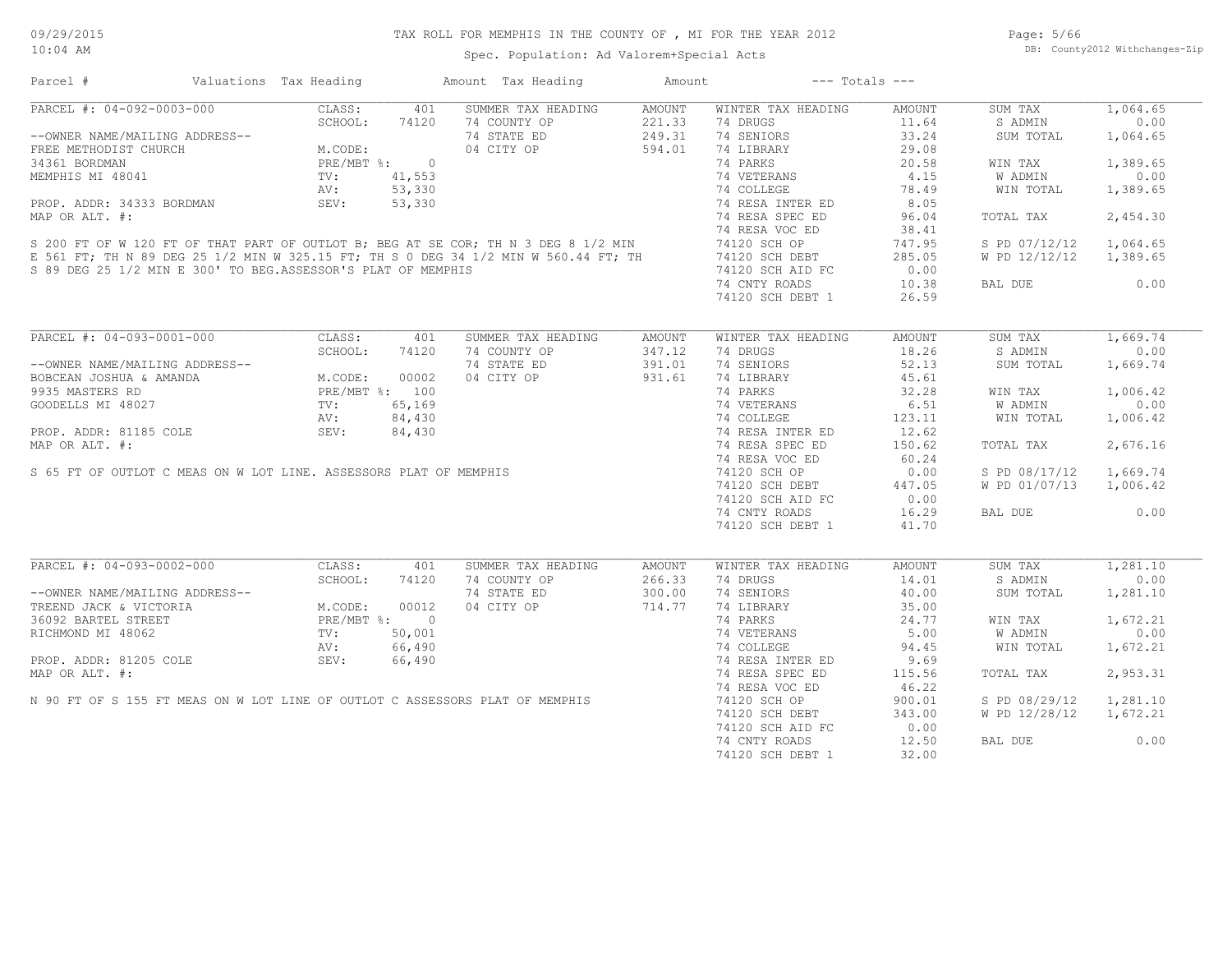Page: 6/66 DB: County2012 Withchanges-Zip

|                                                                | Valuations Tax Heading |         | Amount Tax Heading                                                                                                                                                       | Amount        | $---$ Totals $---$                |                |               |          |
|----------------------------------------------------------------|------------------------|---------|--------------------------------------------------------------------------------------------------------------------------------------------------------------------------|---------------|-----------------------------------|----------------|---------------|----------|
| PARCEL #: 04-093-0003-001                                      | CLASS:                 | 401     | SUMMER TAX HEADING                                                                                                                                                       | <b>AMOUNT</b> | WINTER TAX HEADING                | <b>AMOUNT</b>  | SUM TAX       | 1,253.35 |
|                                                                | SCHOOL:                | 74120   | 74 COUNTY OP                                                                                                                                                             | 260.56        | 74 DRUGS                          | 13.71          | S ADMIN       | 0.00     |
| --OWNER NAME/MAILING ADDRESS--                                 |                        |         | 74 STATE ED                                                                                                                                                              | 293.50        | 74 SENIORS                        | 39.13          | SUM TOTAL     | 1,253.35 |
| MARNON EDWARD JR                                               | M.CODE:                |         | 04 CITY OP                                                                                                                                                               | 699.29        | 74 LIBRARY                        | 34.24          |               |          |
| P.O. BOX 594                                                   | PRE/MBT %: 100         |         |                                                                                                                                                                          |               | 74 PARKS                          | 24.23          | WIN TAX       | 755.46   |
| MEMPHIS MI 48041                                               | TV:                    | 48,918  |                                                                                                                                                                          |               | 74 VETERANS                       | 4.89           | W ADMIN       | 0.00     |
|                                                                | AV:                    | 94,410  |                                                                                                                                                                          |               | 74 COLLEGE                        | 92.41          | WIN TOTAL     | 755.46   |
|                                                                |                        |         |                                                                                                                                                                          |               |                                   |                |               |          |
| PROP. ADDR: 81500 COLE                                         | SEV:                   | 94,410  |                                                                                                                                                                          |               | 74 RESA INTER ED                  | 9.48           |               |          |
| MAP OR ALT. #:                                                 |                        |         |                                                                                                                                                                          |               | 74 RESA SPEC ED                   | 113.06         | TOTAL TAX     | 2,008.81 |
|                                                                |                        |         |                                                                                                                                                                          |               | 74 RESA VOC ED                    | 45.22          |               |          |
|                                                                |                        |         | COMM AT THE NW CORN OF OUTLOT C; TH ALG THE N LINE OF OUTLOT C S85*21'00"E 91.69 FT                                                                                      |               | 74120 SCH OP                      | 0.00           | S PD 08/27/12 | 1,253.35 |
|                                                                |                        |         | TO THE POB; TH S85*21'00"E 19.31FT TO A PT OF CURVATURE; TH 288.99FT ALG A CURVE                                                                                         |               | 74120 SCH DEBT                    | 335.57         | W PD 01/02/13 | 755.46   |
|                                                                |                        |         | CONCAVE TO THE N, HAVING A RADIUS OF 4, 978.31 FT, A CENTRAL ANGLE OF 04*03'36", AND                                                                                     |               | 74120 SCH AID FC                  | 0.00           |               |          |
|                                                                |                        |         | A CHORD OF S87*22'54"E 288.93 FT; TH S01*44'40"W 351.32FT; TH N88*47'42"W 120.21                                                                                         |               | 74 CNTY ROADS                     | 12.22          | BAL DUE       | 0.00     |
|                                                                |                        |         | FT; TH NO1*44'40"E 13.29FT TO A PT OF CURVATURE; TH 101.64 FT ALG A CURVE CONCAVE                                                                                        |               | 74120 SCH DEBT 1                  | 31.30          |               |          |
|                                                                |                        |         | TO THE W, HAVING A RAD OF 35FT, A CENTRAL ANGLE OF 166*23'4", AND A CHORD OF                                                                                             |               |                                   |                |               |          |
| N37*01'48"W 69.51 FT; TH N24*44'18"W 324.39 FT TO POB. 1.71 AC |                        |         |                                                                                                                                                                          |               |                                   |                |               |          |
|                                                                |                        |         |                                                                                                                                                                          |               |                                   |                |               |          |
| PARCEL #: 04-093-0003-010                                      | CLASS:                 | 402     | SUMMER TAX HEADING                                                                                                                                                       | AMOUNT        | WINTER TAX HEADING                | <b>AMOUNT</b>  | SUM TAX       | 199.72   |
|                                                                | SCHOOL:                | 74120   | 74 COUNTY OP                                                                                                                                                             | 41.52         | 74 DRUGS                          | 2.18           | S ADMIN       | 0.00     |
| --OWNER NAME/MAILING ADDRESS--                                 |                        |         | 74 STATE ED                                                                                                                                                              | 46.77         | 74 SENIORS                        | 6.23           | SUM TOTAL     | 199.72   |
| MARNON EDWARD JR                                               | M.CODE:                |         | 04 CITY OP                                                                                                                                                               | 111.43        | 74 LIBRARY                        | 5.45           |               |          |
| P.O. BOX 594                                                   | PRE/MBT %: 100         |         |                                                                                                                                                                          |               | 74 PARKS                          | 3.86           | WIN TAX       | 120.32   |
| MEMPHIS MI 48041                                               | TV:                    | 7,795   |                                                                                                                                                                          |               | 74 VETERANS                       | 0.77           | W ADMIN       | 0.00     |
|                                                                | AV:                    | 15,880  |                                                                                                                                                                          |               | 74 COLLEGE                        | 14.72          | WIN TOTAL     | 120.32   |
| PROP. ADDR: COLE VACANT                                        | SEV:                   |         |                                                                                                                                                                          |               |                                   |                |               |          |
|                                                                |                        | 15,880  |                                                                                                                                                                          |               | 74 RESA INTER ED                  | 1.51           |               |          |
|                                                                |                        |         |                                                                                                                                                                          |               |                                   |                |               |          |
| MAP OR ALT. #:                                                 |                        |         |                                                                                                                                                                          |               | 74 RESA SPEC ED                   | 18.01          | TOTAL TAX     | 320.04   |
|                                                                |                        |         |                                                                                                                                                                          |               | 74 RESA VOC ED                    | 7.20           |               |          |
|                                                                |                        |         |                                                                                                                                                                          |               | 74120 SCH OP                      | 0.00           | S PD 08/27/12 | 199.72   |
|                                                                |                        |         | BEF AT THE NW CORN OF OUTLOT C, TH S86*21'00"W 91.69 FT; TH S24*44'18"e 324.39 FT<br>TO A PT OF CURV; TH 62.59 FT ALG A CURVE CONCAVE TO THE EAST, HAVING A RADIUS OF 35 |               | 74120 SCH DEBT                    | 53.47          | W PD 01/02/13 | 120.32   |
|                                                                |                        |         |                                                                                                                                                                          |               | 74120 SCH AID FC                  | 0.00           |               |          |
|                                                                |                        |         | FT, A CENTRAL ANGLE OF $102*27'05''$ , AND A CHORD OF $S08*33'08''E$ 54.58 FT; TH<br>S01*44'40"W 12.74FT; THE N88*47'42"W 229.47 FT; TH N01*41'48"E 364.09 FT TO POB.    |               | 74 CNTY ROADS                     | 1.94           | BAL DUE       | 0.00     |
| 1.45 AC                                                        |                        |         |                                                                                                                                                                          |               | 74120 SCH DEBT 1                  | 4.98           |               |          |
|                                                                |                        |         |                                                                                                                                                                          |               |                                   |                |               |          |
| PARCEL #: 04-093-0004-000                                      | CLASS:                 | 401     | SUMMER TAX HEADING                                                                                                                                                       | AMOUNT        | WINTER TAX HEADING                | AMOUNT         | SUM TAX       | 1,565.37 |
|                                                                | SCHOOL:                | 74120   | 74 COUNTY OP                                                                                                                                                             | 325.42        | 74 DRUGS                          | 17.12          | S ADMIN       | 0.00     |
| --OWNER NAME/MAILING ADDRESS--                                 |                        |         | 74 STATE ED                                                                                                                                                              | 366.57        | 74 SENIORS                        | 48.87          | SUM TOTAL     | 1,565.37 |
| URICK DENNIS M                                                 | M.CODE:                |         | 04 CITY OP                                                                                                                                                               | 873.38        | 74 LIBRARY                        | 42.76          |               |          |
| P.O. BOX 567                                                   | PRE/MBT %: 100         |         |                                                                                                                                                                          |               | 74 PARKS                          | 30.26          | WIN TAX       | 943.53   |
| MEMPHIS MI 48041                                               | TV:                    | 61,096  |                                                                                                                                                                          |               | 74 VETERANS                       | 6.10           | W ADMIN       | 0.00     |
|                                                                | AV:                    | 101,450 |                                                                                                                                                                          |               | 74 COLLEGE                        | 115.41         | WIN TOTAL     | 943.53   |
| PROP. ADDR: 81250 COLE                                         | SEV:                   | 101,450 |                                                                                                                                                                          |               | 74 RESA INTER ED                  | 11.84          |               |          |
|                                                                |                        |         |                                                                                                                                                                          |               |                                   |                |               |          |
| MAP OR ALT. #:                                                 |                        |         |                                                                                                                                                                          |               | 74 RESA SPEC ED                   | 141.21         | TOTAL TAX     | 2,508.90 |
|                                                                |                        |         |                                                                                                                                                                          |               | 74 RESA VOC ED                    | 56.48          |               |          |
|                                                                |                        |         | S 100 FT MEAS ON E LOT LINE OF E 198 FT OF OULOT C. ASSESSORS PLAT OF MEMPHIS                                                                                            |               | 74120 SCH OP                      | 0.00           | S PD 08/27/12 | 1,565.37 |
|                                                                |                        |         |                                                                                                                                                                          |               | 74120 SCH DEBT                    | 419.11         | W PD 01/28/13 | 943.53   |
|                                                                |                        |         |                                                                                                                                                                          |               | 74120 SCH AID FC                  | 0.00           |               |          |
|                                                                |                        |         |                                                                                                                                                                          |               | 74 CNTY ROADS<br>74120 SCH DEBT 1 | 15.27<br>39.10 | BAL DUE       | 0.00     |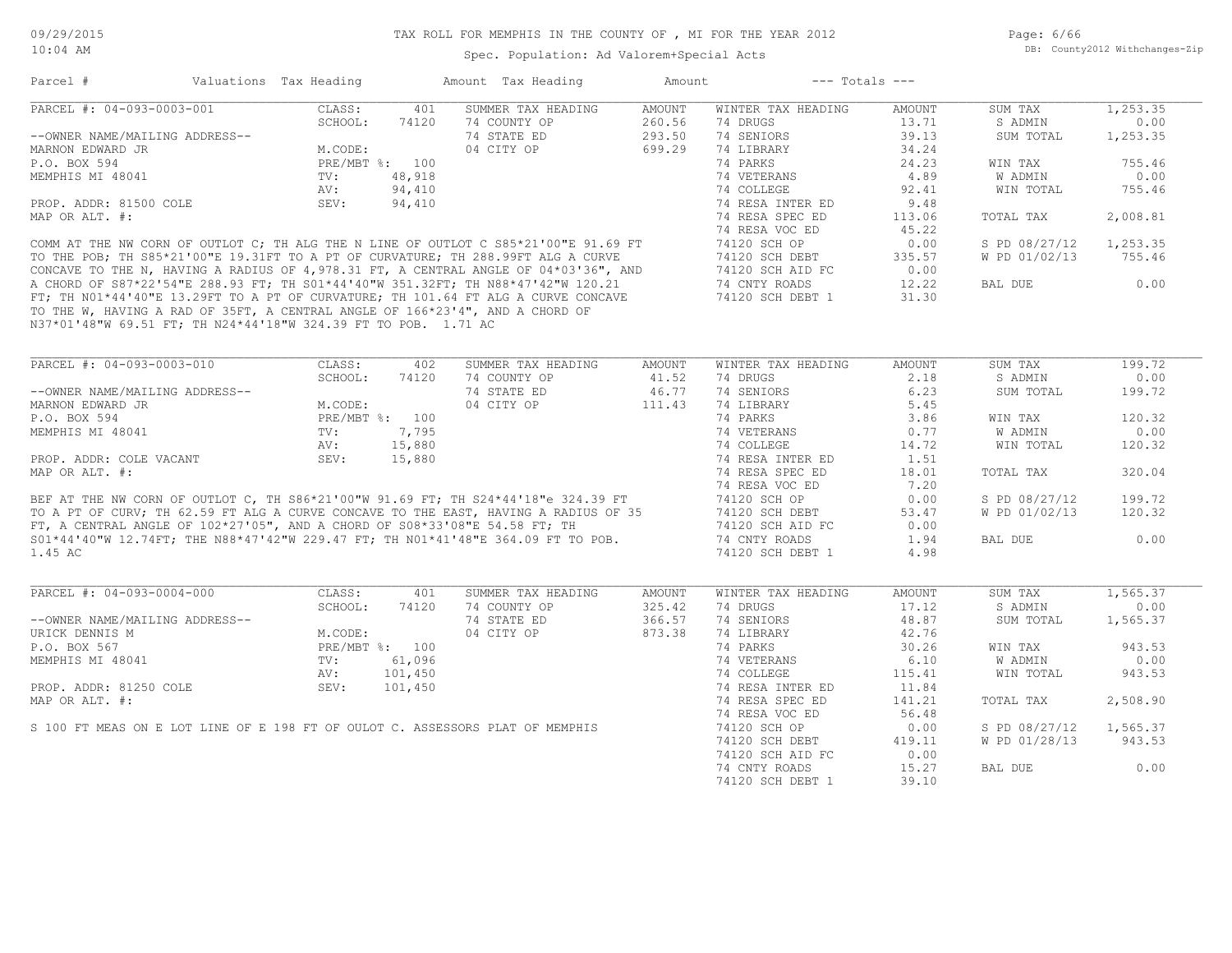Spec. Population: Ad Valorem+Special Acts

Page: 7/66 DB: County2012 Withchanges-Zip

| Parcel #                       | Valuations Tax Heading                                                                  |        | Amount Tax Heading                                                                  | Amount |                           | $---$ Totals $---$ |               |          |
|--------------------------------|-----------------------------------------------------------------------------------------|--------|-------------------------------------------------------------------------------------|--------|---------------------------|--------------------|---------------|----------|
|                                |                                                                                         |        | SUMMER TAX HEADING                                                                  | AMOUNT | WINTER TAX HEADING        | AMOUNT             | SUM TAX       | 1,601.35 |
|                                |                                                                                         |        | 74 COUNTY OP                                                                        | 332.90 | 74 DRUGS                  | 17.51              | S ADMIN       | 0.00     |
|                                |                                                                                         |        | 74 STATE ED                                                                         | 375.00 | 74 SENIORS                | 50.00              | SUM TOTAL     | 1,601.35 |
|                                |                                                                                         |        | 04 CITY OP                                                                          | 893.45 | 74 LIBRARY                | 43.75              |               |          |
|                                |                                                                                         |        |                                                                                     |        | 74 PARKS                  | 30.96              | WIN TAX       | 965.24   |
|                                |                                                                                         |        |                                                                                     |        | 74 VETERANS               | 6.25               | W ADMIN       | 0.00     |
|                                |                                                                                         |        |                                                                                     |        | 74 COLLEGE                | 118.06             | WIN TOTAL     | 965.24   |
|                                |                                                                                         |        |                                                                                     |        | 74 RESA INTER ED          | 12.11              |               |          |
|                                |                                                                                         |        |                                                                                     |        |                           |                    |               |          |
| MAP OR ALT. #:                 |                                                                                         |        |                                                                                     |        | 74 RESA SPEC ED           | 144.45             | TOTAL TAX     | 2,566.59 |
|                                |                                                                                         |        |                                                                                     |        | 74 RESA VOC ED            | 57.78              |               |          |
|                                |                                                                                         |        | N 100 FT OF S 355 FT MEAS ON W LOT LINE OF W 229 FT OF OUTLOT C. ASSESSORS PLAT OF  |        | 74120 SCH OP              | 0.00               | S PD 07/13/12 | 1,601.35 |
| MEMPHIS                        |                                                                                         |        |                                                                                     |        | 74120 SCH DEBT            | 428.75             | W PD 12/07/12 | 965.24   |
|                                |                                                                                         |        |                                                                                     |        | 74120 SCH AID FC          | 0.00               |               |          |
|                                |                                                                                         |        |                                                                                     |        | 74 CNTY ROADS             | 15.62              | BAL DUE       | 0.00     |
|                                |                                                                                         |        |                                                                                     |        | 74120 SCH DEBT 1          | 40.00              |               |          |
|                                |                                                                                         |        |                                                                                     |        |                           |                    |               |          |
| PARCEL #: 04-093-0006-000      | CLASS:                                                                                  | 401    | SUMMER TAX HEADING                                                                  | AMOUNT | WINTER TAX HEADING        | AMOUNT             | SUM TAX       | 1,088.92 |
|                                | SCHOOL:                                                                                 | 74120  | 74 COUNTY OP                                                                        | 226.37 | 74 DRUGS                  | 11.91              | S ADMIN       | 0.00     |
| --OWNER NAME/MAILING ADDRESS-- |                                                                                         |        | 74 STATE ED                                                                         | 255.00 | 74 SENIORS                | 34.00              | SUM TOTAL     | 1,088.92 |
| PIONTKOWSKI SCOTT T            | M.CODE: 000000<br>PRE/MBT %: 100<br>TV: 42,500<br>AV: 42,500<br>AV: 42,500<br>AV: 42,50 |        | 04 CITY OP                                                                          | 607.55 | 74 LIBRARY                | 29.75              |               |          |
|                                |                                                                                         |        |                                                                                     |        |                           |                    |               |          |
| 81245 COLE                     |                                                                                         |        |                                                                                     |        | 74 PARKS                  | 21.05              | WIN TAX       | 656.36   |
| MEMPHIS MI 48041               |                                                                                         |        |                                                                                     |        | 74 VETERANS<br>74 COLLEGE | 4.25               | W ADMIN       | 0.00     |
|                                |                                                                                         |        |                                                                                     |        |                           | 80.28              | WIN TOTAL     | 656.36   |
| PROP. ADDR: 81245 COLE         |                                                                                         |        |                                                                                     |        | 74 RESA INTER ED          | 8.23               |               |          |
| MAP OR ALT. #:                 |                                                                                         |        |                                                                                     |        | 74 RESA SPEC ED           | 98.23              | TOTAL TAX     | 1,745.28 |
|                                |                                                                                         |        |                                                                                     |        | 74 RESA VOC ED            | 39.29              |               |          |
|                                |                                                                                         |        | N 100 FT OF S 255 FT; MEAS ON W LOT LINE OF OUTLOT C EXC E 248 FT THEREOF ASSESSORS |        | 74120 SCH OP              | 0.00               | S PD 07/19/12 | 1,088.92 |
| PLAT OF MEMPHIS                |                                                                                         |        |                                                                                     |        | 74120 SCH DEBT            | 291.55             | W PD 12/05/12 | 656.36   |
|                                |                                                                                         |        |                                                                                     |        | 74120 SCH AID FC          | 0.00               |               |          |
|                                |                                                                                         |        |                                                                                     |        |                           |                    |               |          |
|                                |                                                                                         |        |                                                                                     |        | 74 CNTY ROADS             | 10.62              | BAL DUE       | 0.00     |
|                                |                                                                                         |        |                                                                                     |        | 74120 SCH DEBT 1          | 27.20              |               |          |
| PARCEL #: 04-093-0007-000      | CLASS:                                                                                  | 401    | SUMMER TAX HEADING                                                                  | AMOUNT | WINTER TAX HEADING        | AMOUNT             | SUM TAX       | 1,095.75 |
|                                | SCHOOL:                                                                                 | 74120  | 74 COUNTY OP                                                                        | 227.79 | 74 DRUGS                  | 11.98              | S ADMIN       | 0.00     |
|                                |                                                                                         |        |                                                                                     |        |                           |                    |               |          |
| --OWNER NAME/MAILING ADDRESS-- |                                                                                         |        | 74 STATE ED                                                                         | 256.60 | 74 SENIORS                | 34.21              | SUM TOTAL     | 1,095.75 |
| PILKEY WILLIAM                 | M.CODE:                                                                                 |        | 04 CITY OP                                                                          | 611.36 | 74 LIBRARY                | 29.93              |               |          |
| 81300 COLE                     | PRE/MBT %: 100<br>TV: 42,767                                                            |        |                                                                                     |        | 74 PARKS                  | 21.18              | WIN TAX       | 660.45   |
| MEMPHIS MI 48041               |                                                                                         |        |                                                                                     |        | 74 VETERANS               | 4.27               | W ADMIN       | 0.00     |
|                                | AV:                                                                                     | 70,940 |                                                                                     |        | 74 COLLEGE                | 80.79              | WIN TOTAL     | 660.45   |
| PROP. ADDR: 81300 COLE         | SEV:                                                                                    | 70,940 |                                                                                     |        | 74 RESA INTER ED          | 8.28               |               |          |
| MAP OR ALT. #:                 |                                                                                         |        |                                                                                     |        | 74 RESA SPEC ED           | 98.84              | TOTAL TAX     | 1,756.20 |
|                                |                                                                                         |        |                                                                                     |        | 74 RESA VOC ED            | 39.53              |               |          |
|                                |                                                                                         |        | N 100 FT MEAS ON E LOT LINE OF S 200 FT OF E 198 FT OF OUTLOT C. ASSESSORS PLAT OF  |        | 74120 SCH OP              | 0.00               | S PD 08/24/12 | 1,095.75 |
|                                |                                                                                         |        |                                                                                     |        |                           |                    |               |          |
| MEMPHIS                        |                                                                                         |        |                                                                                     |        | 74120 SCH DEBT            | 293.38             | W PD 02/12/13 | 660.45   |
|                                |                                                                                         |        |                                                                                     |        | 74120 SCH AID FC          | 0.00               |               |          |
|                                |                                                                                         |        |                                                                                     |        | 74 CNTY ROADS             | 10.69              | BAL DUE       | 0.00     |
|                                |                                                                                         |        |                                                                                     |        | 74120 SCH DEBT 1          | 27.37              |               |          |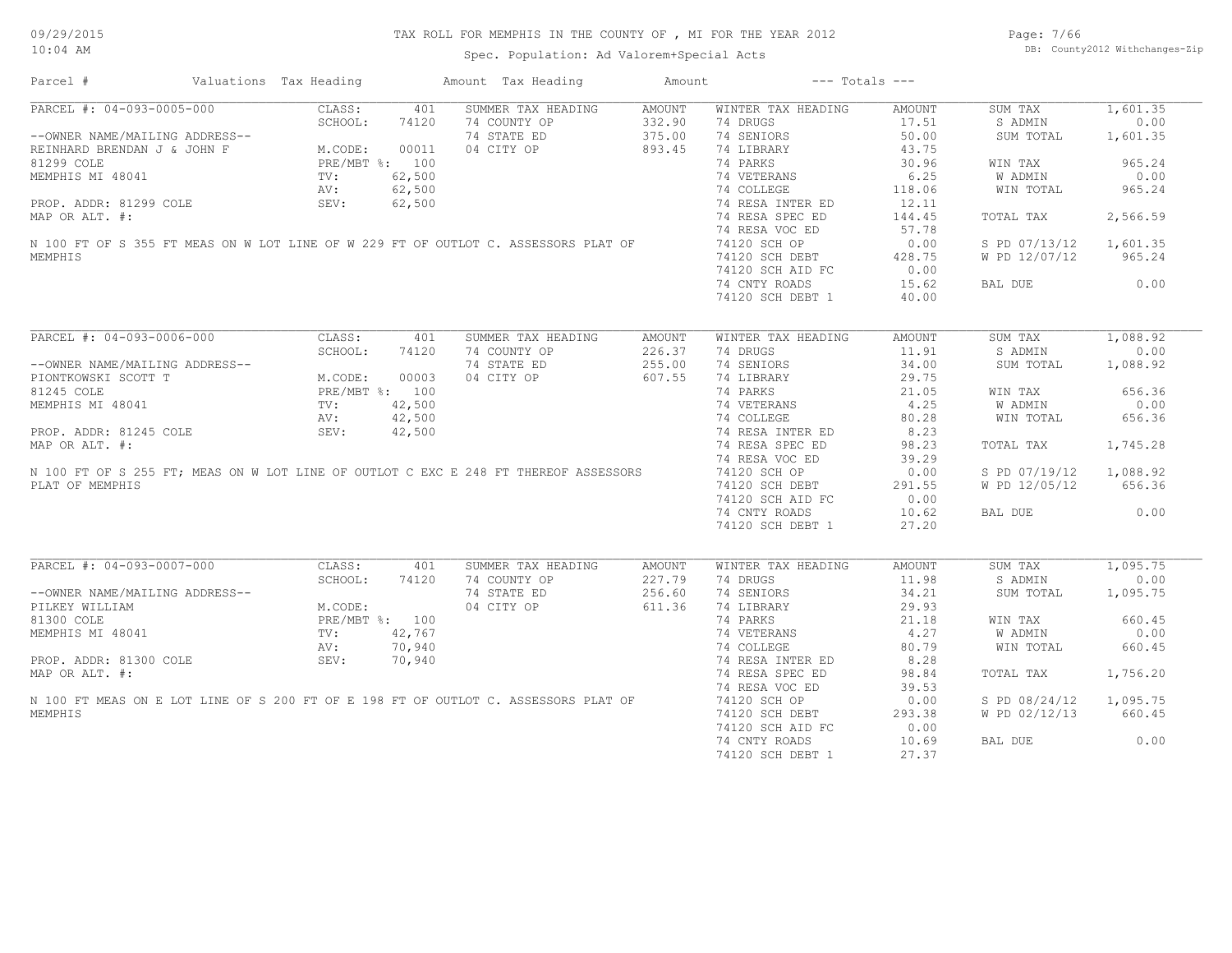Spec. Population: Ad Valorem+Special Acts

Page: 8/66 DB: County2012 Withchanges-Zip

| Parcel #                                    | Valuations Tax Heading                                                       |                |        | Amount Tax Heading                                                                  | Amount |                    | $---$ Totals $---$ |               |          |
|---------------------------------------------|------------------------------------------------------------------------------|----------------|--------|-------------------------------------------------------------------------------------|--------|--------------------|--------------------|---------------|----------|
| PARCEL #: 04-093-0008-000                   |                                                                              | CLASS:         | 401    | SUMMER TAX HEADING                                                                  | AMOUNT | WINTER TAX HEADING | AMOUNT             | SUM TAX       | 1,174.43 |
|                                             |                                                                              | SCHOOL:        | 74120  | 74 COUNTY OP                                                                        | 244.15 | 74 DRUGS           | 12.84              | S ADMIN       | 0.00     |
| --OWNER NAME/MAILING ADDRESS--              |                                                                              |                |        | 74 STATE ED                                                                         | 275.02 | 74 SENIORS         | 36.67              | SUM TOTAL     | 1,174.43 |
| KRZEMECKI ALFONS & MARY REVOCABLE T M.CODE: |                                                                              |                |        | 04 CITY OP                                                                          | 655.26 | 74 LIBRARY         | 32.08              |               |          |
| P.O. BOX 51                                 |                                                                              | PRE/MBT %: 100 |        |                                                                                     |        | 74 PARKS           | 22.70              | WIN TAX       | 707.87   |
| Memphis MI 48041                            |                                                                              | TV:            | 45,838 |                                                                                     |        | 74 VETERANS        | 4.58               | W ADMIN       | 0.00     |
|                                             |                                                                              | AV:            | 53,370 |                                                                                     |        | 74 COLLEGE         | 86.59              | WIN TOTAL     | 707.87   |
| PROP. ADDR: 81350 COLE                      |                                                                              | SEV:           | 53,370 |                                                                                     |        | 74 RESA INTER ED   | 8.88               |               |          |
|                                             |                                                                              |                |        |                                                                                     |        |                    |                    |               |          |
| MAP OR ALT. #:                              |                                                                              |                |        |                                                                                     |        | 74 RESA SPEC ED    | 105.94             | TOTAL TAX     | 1,882.30 |
|                                             |                                                                              |                |        |                                                                                     |        | 74 RESA VOC ED     | 42.37              |               |          |
|                                             |                                                                              |                |        | N 100 FT MEAS ON E LOT LINE OF S 300 FT OF E 198 FT OF OUTLOT C. ASSESSORS PLAT OF  |        | 74120 SCH OP       | 0.00               | S PD 08/06/12 | 1,174.43 |
| MEMPHIS                                     |                                                                              |                |        |                                                                                     |        | 74120 SCH DEBT     | 314.44             | W PD 01/29/13 | 707.87   |
|                                             |                                                                              |                |        |                                                                                     |        | 74120 SCH AID FC   | 0.00               |               |          |
|                                             |                                                                              |                |        |                                                                                     |        | 74 CNTY ROADS      | 11.45              | BAL DUE       | 0.00     |
|                                             |                                                                              |                |        |                                                                                     |        | 74120 SCH DEBT 1   | 29.33              |               |          |
|                                             |                                                                              |                |        |                                                                                     |        |                    |                    |               |          |
| PARCEL #: 04-093-0009-000                   |                                                                              | CLASS:         | 401    | SUMMER TAX HEADING                                                                  | AMOUNT | WINTER TAX HEADING | AMOUNT             | SUM TAX       | 1,416.51 |
|                                             |                                                                              | SCHOOL:        | 74120  | 74 COUNTY OP                                                                        | 294.48 | 74 DRUGS           | 15.49              | S ADMIN       | 0.00     |
| --OWNER NAME/MAILING ADDRESS--              |                                                                              |                |        | 74 STATE ED                                                                         | 331.71 | 74 SENIORS         | 44.22              | SUM TOTAL     | 1,416.51 |
| LETT RANDY D & PEGGY A                      | 3S--<br>M.CODE:<br>PRE/MBT %: 100<br>TV: 55,286<br>AV: 81,630<br>CEV: 81,63  |                |        | 04 CITY OP                                                                          | 790.32 | 74 LIBRARY         | 38.70              |               |          |
| P.O. BOX 408                                |                                                                              |                |        |                                                                                     |        | 74 PARKS           | 27.38              | WIN TAX       | 853.81   |
|                                             |                                                                              |                |        |                                                                                     |        |                    |                    |               |          |
| MEMPHIS MI 48041                            |                                                                              |                |        |                                                                                     |        | 74 VETERANS        | 5.52               | W ADMIN       | 0.00     |
|                                             |                                                                              |                |        |                                                                                     |        | 74 COLLEGE         | 104.44             | WIN TOTAL     | 853.81   |
| PROP. ADDR: 81325 COLE                      |                                                                              |                |        |                                                                                     |        | 74 RESA INTER ED   | 10.71              |               |          |
| MAP OR ALT. #:                              |                                                                              |                |        |                                                                                     |        | 74 RESA SPEC ED    | 127.78             | TOTAL TAX     | 2,270.32 |
|                                             |                                                                              |                |        |                                                                                     |        | 74 RESA VOC ED     | 51.11              |               |          |
|                                             |                                                                              |                |        | N 100 FT OF S 455 FT; MEAS ON W LOT LINE OF W 229 FT OF OUTLOT C. ASSESSORS PLAT OF |        | 74120 SCH OP       | 0.00               | S PD 08/31/12 | 1,416.51 |
| MEMPHIS                                     |                                                                              |                |        |                                                                                     |        | 74120 SCH DEBT     | 379.26             | W PD 02/14/13 | 853.81   |
|                                             |                                                                              |                |        |                                                                                     |        | 74120 SCH AID FC   | 0.00               |               |          |
|                                             |                                                                              |                |        |                                                                                     |        |                    | 13.82              |               | 0.00     |
|                                             |                                                                              |                |        |                                                                                     |        | 74 CNTY ROADS      |                    | BAL DUE       |          |
|                                             |                                                                              |                |        |                                                                                     |        | 74120 SCH DEBT 1   | 35.38              |               |          |
| PARCEL #: 04-093-0010-000                   |                                                                              | CLASS:         | 401    | SUMMER TAX HEADING                                                                  | AMOUNT | WINTER TAX HEADING | AMOUNT             | SUM TAX       | 1,742.53 |
|                                             |                                                                              | SCHOOL:        | 74120  | 74 COUNTY OP                                                                        | 362.25 | 74 DRUGS           | 19.06              | S ADMIN       | 0.00     |
|                                             | RESS--<br>M.CODE:<br>PRE/MBT %: 100<br>TV: 68,010<br>AV: 68,01/<br>AV: 68,01 |                |        |                                                                                     |        |                    |                    |               |          |
| --OWNER NAME/MAILING ADDRESS--              |                                                                              |                |        | 74 STATE ED                                                                         | 408.06 | 74 SENIORS         | 54.40              | SUM TOTAL     | 1,742.53 |
| WARD GERALD & CHARLOTTE                     |                                                                              |                |        | 04 CITY OP                                                                          | 972.22 | 74 LIBRARY         | 47.60              |               |          |
| 81375 COLE                                  |                                                                              |                |        |                                                                                     |        | 74 PARKS           | 33.69              | WIN TAX       | 1,050.32 |
| MEMPHIS MI 48041                            |                                                                              |                |        |                                                                                     |        | 74 VETERANS        | 6.80               | W ADMIN       | 0.00     |
|                                             |                                                                              |                |        |                                                                                     |        | 74 COLLEGE         | 128.47             | WIN TOTAL     | 1,050.32 |
| PROP. ADDR: 81375 COLE                      |                                                                              |                |        |                                                                                     |        | 74 RESA INTER ED   | 13.18              |               |          |
| MAP OR ALT. #:                              |                                                                              |                |        |                                                                                     |        | 74 RESA SPEC ED    | 157.19             | TOTAL TAX     | 2,792.85 |
|                                             |                                                                              |                |        |                                                                                     |        | 74 RESA VOC ED     | 62.87              |               |          |
|                                             |                                                                              |                |        | N 100 FT OF S 555 FT, MEAS ON W LOT LINE OF W 229 FT OF OUTLOT C. ASSESSORS PLAT OF |        | 74120 SCH OP       | 0.00               | S PD 08/14/12 | 1,742.53 |
|                                             |                                                                              |                |        |                                                                                     |        |                    |                    |               |          |
| MEMPHIS                                     |                                                                              |                |        |                                                                                     |        | 74120 SCH DEBT     | 466.54             | W PD 02/13/13 | 1,050.32 |
|                                             |                                                                              |                |        |                                                                                     |        | 74120 SCH AID FC   | 0.00               |               |          |
|                                             |                                                                              |                |        |                                                                                     |        | 74 CNTY ROADS      | 17.00              | BAL DUE       | 0.00     |
|                                             |                                                                              |                |        |                                                                                     |        | 74120 SCH DEBT 1   | 43.52              |               |          |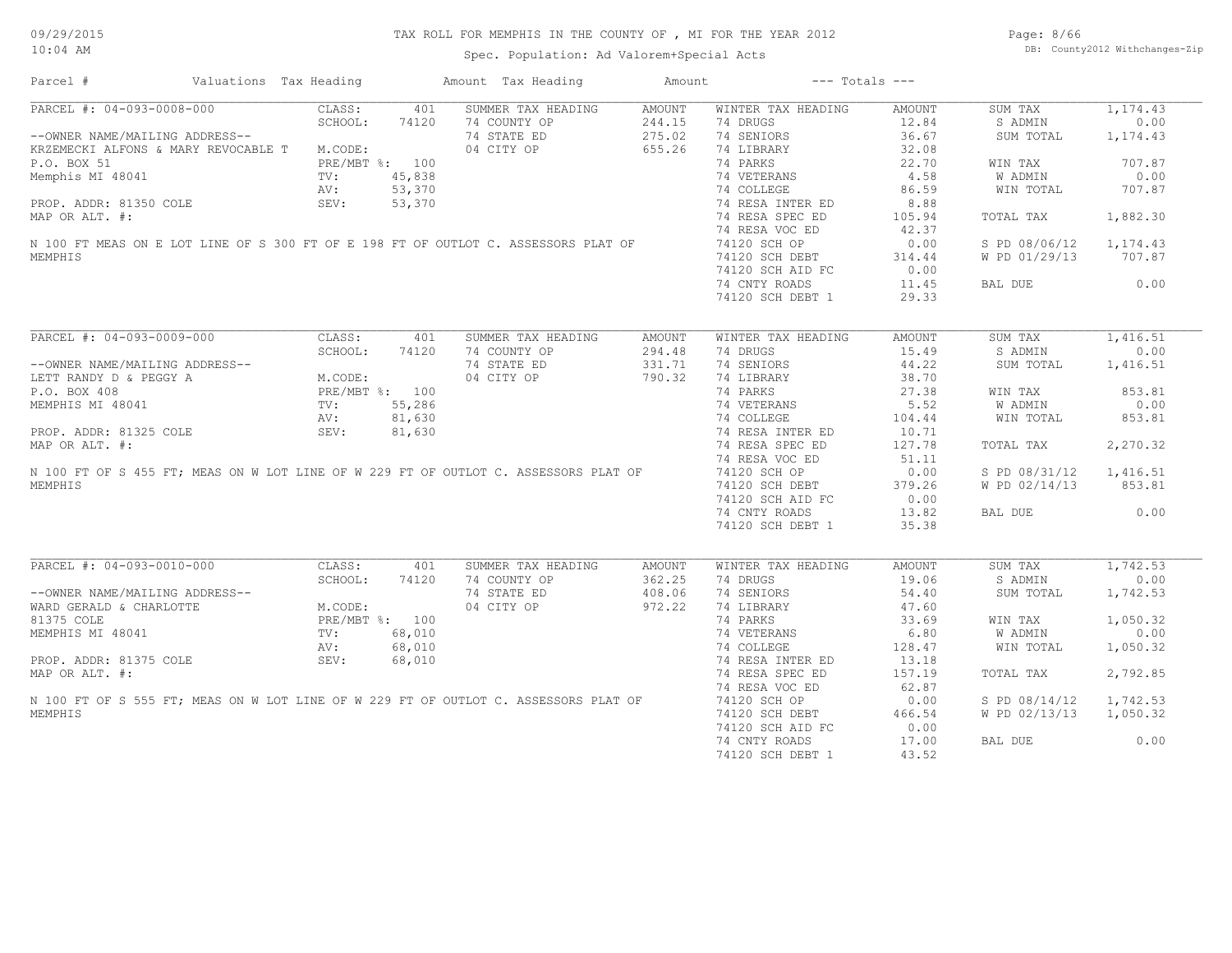Spec. Population: Ad Valorem+Special Acts

Page: 9/66 DB: County2012 Withchanges-Zip

| Parcel #                                                                                                                                                                          | Valuations Tax Heading |         | Amount Tax Heading                                           | Amount |                    | $---$ Totals $---$ |               |          |
|-----------------------------------------------------------------------------------------------------------------------------------------------------------------------------------|------------------------|---------|--------------------------------------------------------------|--------|--------------------|--------------------|---------------|----------|
| PARCEL #: 04-093-0011-000                                                                                                                                                         | CLASS:                 | 401     | SUMMER TAX HEADING                                           | AMOUNT | WINTER TAX HEADING | AMOUNT             | SUM TAX       | 1,772.58 |
|                                                                                                                                                                                   | SCHOOL:                | 74120   | 74 COUNTY OP                                                 | 368.50 | 74 DRUGS           | 19.39              | S ADMIN       | 0.00     |
|                                                                                                                                                                                   |                        |         | 74 STATE ED                                                  | 415.09 | 74 SENIORS         | 55.34              | SUM TOTAL     | 1,772.58 |
| --OWNER NAME/MAILING ADDRESS--<br>TAIT LAWRENCE E M.CODE: 00001<br>62384 DANA ROSE DRIVE PRE/MBT %: 0<br>WASHINGTON TWP MI 48094 TV: 69,183<br>NASHINGTON TWP MI 48094 TV: 69,183 |                        |         | 04 CITY OP                                                   | 988.99 | 74 LIBRARY         | 48.42              |               |          |
|                                                                                                                                                                                   |                        |         |                                                              |        | 74 PARKS           | 34.27              | WIN TAX       | 2,313.71 |
|                                                                                                                                                                                   |                        |         |                                                              |        | 74 VETERANS        | 6.91               | W ADMIN       | 0.00     |
|                                                                                                                                                                                   | AV:                    | 139,790 |                                                              |        | 74 COLLEGE         | 130.69             | WIN TOTAL     | 2,313.71 |
| PROP. ADDR: 81380 COLE                                                                                                                                                            | <b>SEV:</b>            | 139,790 |                                                              |        | 74 RESA INTER ED   | 13.40              |               |          |
| MAP OR ALT. #:                                                                                                                                                                    |                        |         |                                                              |        | 74 RESA SPEC ED    | 159.90             | TOTAL TAX     | 4,086.29 |
|                                                                                                                                                                                   |                        |         |                                                              |        |                    |                    |               |          |
| N 100 FT OF S 400 FT OF E 198 FT OF OUTLOT C & E 78 FT LYING N OF S 400 FT.                                                                                                       |                        |         |                                                              |        | 74 RESA VOC ED     | 63.95              |               |          |
|                                                                                                                                                                                   |                        |         |                                                              |        | 74120 SCH OP       | 1,245.29           | S PD 08/28/12 | 1,772.58 |
| ASSESSORS PLAT OF MEMPHIS                                                                                                                                                         |                        |         |                                                              |        | 74120 SCH DEBT     | 474.59             | W PD 01/02/13 | 2,313.71 |
|                                                                                                                                                                                   |                        |         |                                                              |        | 74120 SCH AID FC   | 0.00               |               |          |
|                                                                                                                                                                                   |                        |         |                                                              |        | 74 CNTY ROADS      | 17.29              | BAL DUE       | 0.00     |
|                                                                                                                                                                                   |                        |         |                                                              |        | 74120 SCH DEBT 1   | 44.27              |               |          |
|                                                                                                                                                                                   |                        |         |                                                              |        |                    |                    |               |          |
| PARCEL #: 04-094-0001-000                                                                                                                                                         | CLASS:                 | 401     | SUMMER TAX HEADING                                           | AMOUNT | WINTER TAX HEADING | <b>AMOUNT</b>      | SUM TAX       | 2,130.59 |
|                                                                                                                                                                                   | SCHOOL:                | 74120   | 74 COUNTY OP                                                 | 442.93 | 74 DRUGS           | 23.30              | S ADMIN       | 0.00     |
| --OWNER NAME/MAILING ADDRESS--                                                                                                                                                    |                        |         | 74 STATE ED                                                  | 498.93 | 74 SENIORS         | 66.52              | SUM TOTAL     | 2,130.59 |
| --OWNER MARRISON REVOC TRUST<br>RAYMOND HARRISON REVOC TRUST<br>P.O. BOX 501<br>MEMPHIS MI 48041<br>MEMPHIS MI 48041<br>TV: 83,156<br>AV: 90,480                                  |                        |         | 04 CITY OP 1,188.73                                          |        | 74 LIBRARY         | 58.20              |               |          |
|                                                                                                                                                                                   |                        |         | $\frac{8}{3}, \frac{100}{156}$<br>90,480<br>90,480<br>90,480 |        | 74 PARKS           | 41.19              | WIN TAX       | 1,284.21 |
|                                                                                                                                                                                   |                        |         |                                                              |        | 74 VETERANS        | 8.31               | W ADMIN       | 0.00     |
|                                                                                                                                                                                   |                        |         |                                                              |        | 74 COLLEGE         | 157.08             | WIN TOTAL     | 1,284.21 |
| PROP. ADDR: 35411 BORDMAN                                                                                                                                                         | SEV: 90,480            |         |                                                              |        | 74 RESA INTER ED   | 16.11              |               |          |
| MAP OR ALT. #:                                                                                                                                                                    |                        |         |                                                              |        | 74 RESA SPEC ED    | 192.19             | TOTAL TAX     | 3,414.80 |
|                                                                                                                                                                                   |                        |         |                                                              |        | 74 RESA VOC ED     | 76.87              |               |          |
|                                                                                                                                                                                   |                        |         |                                                              |        |                    |                    |               |          |
| OUTLOT D ASSESSORS PLAT OF MEMPHIS                                                                                                                                                |                        |         |                                                              |        | 74120 SCH OP       | 0.00               | S PD 08/22/12 | 2,130.59 |
|                                                                                                                                                                                   |                        |         |                                                              |        | 74120 SCH DEBT     | 570.45             | W PD 12/20/12 | 1,284.21 |
|                                                                                                                                                                                   |                        |         |                                                              |        | 74120 SCH AID FC   | 0.00               |               |          |
|                                                                                                                                                                                   |                        |         |                                                              |        | 74 CNTY ROADS      | 20.78              | BAL DUE       | 0.00     |
|                                                                                                                                                                                   |                        |         |                                                              |        | 74120 SCH DEBT 1   | 53.21              |               |          |
| PARCEL #: 04-100-0001-000                                                                                                                                                         | CLASS:                 | 401     | SUMMER TAX HEADING                                           | AMOUNT | WINTER TAX HEADING | <b>AMOUNT</b>      | SUM TAX       | 1,858.98 |
|                                                                                                                                                                                   | SCHOOL:                | 74120   | 74 COUNTY OP                                                 | 386.46 | 74 DRUGS           | 20.33              | S ADMIN       | 0.00     |
|                                                                                                                                                                                   |                        |         | 74 STATE ED                                                  | 435.33 | 74 SENIORS         | 58.04              | SUM TOTAL     | 1,858.98 |
|                                                                                                                                                                                   |                        |         |                                                              |        |                    |                    |               |          |
|                                                                                                                                                                                   |                        |         | 04 CITY OP 1,037.19                                          |        | 74 LIBRARY         | 50.78              |               |          |
|                                                                                                                                                                                   |                        |         |                                                              |        | 74 PARKS           | 35.94              | WIN TAX       | 1,120.50 |
|                                                                                                                                                                                   |                        |         |                                                              |        | 74 VETERANS        | 7.25               | W ADMIN       | 0.00     |
|                                                                                                                                                                                   |                        |         |                                                              |        | 74 COLLEGE         | 137.06             | WIN TOTAL     | 1,120.50 |
|                                                                                                                                                                                   |                        |         |                                                              |        | 74 RESA INTER ED   | 14.06              |               |          |
| MAP OR ALT. #:                                                                                                                                                                    |                        |         |                                                              |        | 74 RESA SPEC ED    | 167.69             | TOTAL TAX     | 2,979.48 |
|                                                                                                                                                                                   |                        |         |                                                              |        | 74 RESA VOC ED     | 67.07              |               |          |
| LOT 1 ASSESSORS PLAT OF MEMPHIS                                                                                                                                                   |                        |         |                                                              |        | 74120 SCH OP       | 0.00               | S PD 07/16/12 | 1,858.98 |
|                                                                                                                                                                                   |                        |         |                                                              |        | 74120 SCH DEBT     | 497.72             | W PD 12/19/12 | 1,120.50 |
|                                                                                                                                                                                   |                        |         |                                                              |        | 74120 SCH AID FC   | 0.00               |               |          |
|                                                                                                                                                                                   |                        |         |                                                              |        |                    |                    |               |          |
|                                                                                                                                                                                   |                        |         |                                                              |        | 74 CNTY ROADS      | 18.13              | BAL DUE       | 0.00     |
|                                                                                                                                                                                   |                        |         |                                                              |        | 74120 SCH DEBT 1   | 46.43              |               |          |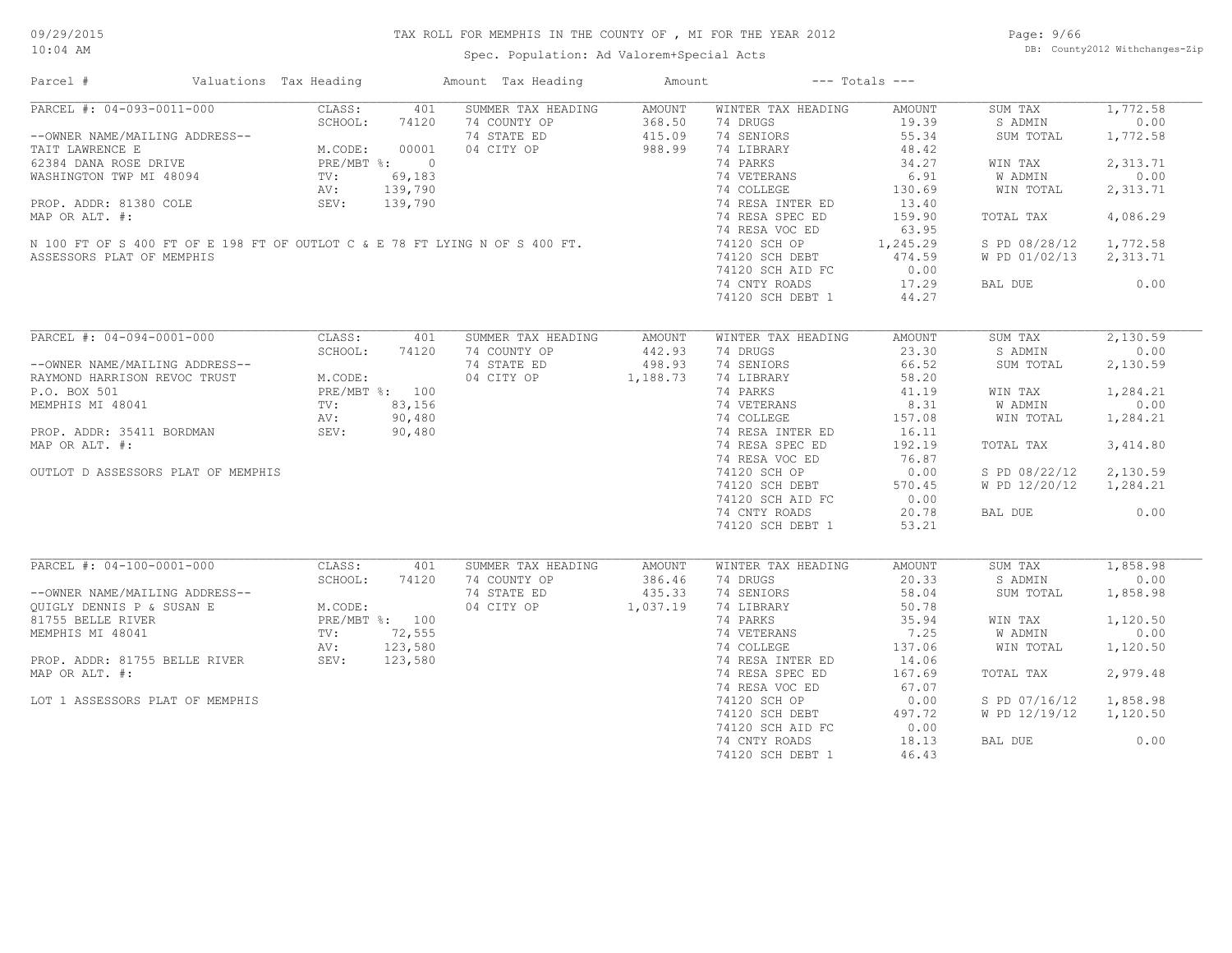Spec. Population: Ad Valorem+Special Acts

Page: 10/66 DB: County2012 Withchanges-Zip

| Parcel #                                                                          | Valuations Tax Heading |                | Amount Tax Heading | Amount        | $---$ Totals $---$ |               |                |          |
|-----------------------------------------------------------------------------------|------------------------|----------------|--------------------|---------------|--------------------|---------------|----------------|----------|
| PARCEL #: 04-100-0002-000                                                         | CLASS:                 | 703            | SUMMER TAX HEADING | <b>AMOUNT</b> | WINTER TAX HEADING | <b>AMOUNT</b> | SUM TAX        | 0.00     |
|                                                                                   | SCHOOL:                | 74120          | 74 COUNTY OP       | 0.00          | 74 DRUGS           | 0.00          | S ADMIN        | 0.00     |
| --OWNER NAME/MAILING ADDRESS--                                                    |                        |                | 74 STATE ED        | 0.00          | 74 SENIORS         | 0.00          | SUM TOTAL      | 0.00     |
| CITY OF MEMPHIS                                                                   | M.CODE:                |                | 04 CITY OP         | 0.00          | 74 LIBRARY         | 0.00          |                |          |
| 35095 POTTER                                                                      | PRE/MBT %:             | $\circ$        |                    |               | 74 PARKS           | 0.00          | WIN TAX        | 0.00     |
| MEMPHIS MI 48041                                                                  | TV:                    | $\circ$        |                    |               | 74 VETERANS        | 0.00          | <b>W ADMIN</b> | 0.00     |
|                                                                                   | AV:                    | $\circ$        |                    |               | 74 COLLEGE         | 0.00          | WIN TOTAL      | 0.00     |
| PROP. ADDR: 81631 BELLE RIVER                                                     | SEV:                   | $\circ$        |                    |               | 74 RESA INTER ED   | 0.00          |                |          |
| MAP OR ALT. #:                                                                    |                        |                |                    |               | 74 RESA SPEC ED    | 0.00          | TOTAL TAX      | 0.00     |
|                                                                                   |                        |                |                    |               | 74 RESA VOC ED     | 0.00          |                |          |
|                                                                                   |                        |                |                    |               |                    |               |                |          |
| LOT 2 ASSESSORS PLAT OF MEMPHIS ALSO THAT PART OF OLD P.M. RR R/W IN NE 1/4 OF SW |                        |                |                    |               | 74120 SCH OP       | 0.00          | BAL DUE        | 0.00     |
| 1/4 W OF BELLE RIVER RD. SEC 35 T6N R14E                                          |                        |                |                    |               | 74120 SCH DEBT     | 0.00          |                |          |
|                                                                                   |                        |                |                    |               | 74120 SCH AID FC   | 0.00          |                |          |
|                                                                                   |                        |                |                    |               | 74 CNTY ROADS      | 0.00          |                |          |
|                                                                                   |                        |                |                    |               | 74120 SCH DEBT 1   | 0.00          |                |          |
|                                                                                   |                        |                |                    |               |                    |               |                |          |
| PARCEL #: 04-100-0003-000                                                         | CLASS:                 | 401            | SUMMER TAX HEADING | <b>AMOUNT</b> | WINTER TAX HEADING | <b>AMOUNT</b> | SUM TAX        | 2,457.57 |
|                                                                                   | SCHOOL:                | 74120          | 74 COUNTY OP       | 510.90        | 74 DRUGS           | 26.88         | S ADMIN        | 0.00     |
| --OWNER NAME/MAILING ADDRESS--                                                    |                        |                | 74 STATE ED        | 575.50        | 74 SENIORS         | 76.73         | SUM TOTAL      | 2,457.57 |
| WILSON LAWRENCE                                                                   | M.CODE:                |                | 04 CITY OP         | 1,371.17      | 74 LIBRARY         | 67.14         |                |          |
| 81521 BELLE RIVER                                                                 |                        | PRE/MBT %: 100 |                    |               | 74 PARKS           | 47.51         | WIN TAX        | 1,481.32 |
| MEMPHIS MI 48041                                                                  | TV:                    | 95,918         |                    |               | 74 VETERANS        | 9.59          | <b>W ADMIN</b> | 0.00     |
|                                                                                   |                        | 117,860        |                    |               |                    | 181.19        | WIN TOTAL      |          |
|                                                                                   | AV:                    |                |                    |               | 74 COLLEGE         |               |                | 1,481.32 |
| PROP. ADDR: 81521 BELLE RIVER                                                     | SEV:                   | 117,860        |                    |               | 74 RESA INTER ED   | 18.58         |                |          |
| MAP OR ALT. #:                                                                    |                        |                |                    |               | 74 RESA SPEC ED    | 221.69        | TOTAL TAX      | 3,938.89 |
|                                                                                   |                        |                |                    |               | 74 RESA VOC ED     | 88.67         |                |          |
| LOT 3 ASSESSORS PLAT OF MEMPHIS                                                   |                        |                |                    |               | 74120 SCH OP       | 0.00          | S PD 08/15/12  | 2,457.57 |
|                                                                                   |                        |                |                    |               | 74120 SCH DEBT     | 657.99        | W PD 01/08/13  | 1,481.32 |
|                                                                                   |                        |                |                    |               | 74120 SCH AID FC   | 0.00          |                |          |
|                                                                                   |                        |                |                    |               | 74 CNTY ROADS      | 23.97         | BAL DUE        | 0.00     |
|                                                                                   |                        |                |                    |               | 74120 SCH DEBT 1   | 61.38         |                |          |
|                                                                                   |                        |                |                    |               |                    |               |                |          |
| PARCEL #: 04-100-0004-000                                                         | CLASS:                 | 401            | SUMMER TAX HEADING | AMOUNT        | WINTER TAX HEADING | <b>AMOUNT</b> | SUM TAX        | 1,794.09 |
|                                                                                   | SCHOOL:                | 74120          | 74 COUNTY OP       | 372.97        | 74 DRUGS           | 19.62         | S ADMIN        | 0.00     |
| --OWNER NAME/MAILING ADDRESS--                                                    |                        |                | 74 STATE ED        | 420.13        | 74 SENIORS         | 56.01         | SUM TOTAL      | 1,794.09 |
| WESSEL MICHAEL & BEATRICE E                                                       | M.CODE:                | 00013          | 04 CITY OP         | 1,000.99      | 74 LIBRARY         | 49.01         |                |          |
|                                                                                   |                        |                |                    |               |                    |               |                |          |
| P.O. BOX 117                                                                      |                        | PRE/MBT %: 100 |                    |               | 74 PARKS           | 34.68         | WIN TAX        | 1,081.40 |
| MEMPHIS MI 48041                                                                  | TV:                    | 70,023         |                    |               | 74 VETERANS        | 7.00          | W ADMIN        | 0.00     |
|                                                                                   | AV:                    | 83,440         |                    |               | 74 COLLEGE         | 132.28        | WIN TOTAL      | 1,081.40 |
| PROP. ADDR: 81181 BELLE RIVER                                                     | SEV:                   | 83,440         |                    |               | 74 RESA INTER ED   | 13.57         |                |          |
| MAP OR ALT. #:                                                                    |                        |                |                    |               | 74 RESA SPEC ED    | 161.84        | TOTAL TAX      | 2,875.49 |
|                                                                                   |                        |                |                    |               | 74 RESA VOC ED     | 64.73         |                |          |
| LOT 4 EXC N 75' ASSESSORS PLAT OF MEMPHIS                                         |                        |                |                    |               | 74120 SCH OP       | 0.00          | S PD 08/23/12  | 1,794.09 |
|                                                                                   |                        |                |                    |               | 74120 SCH DEBT     | 480.35        | W PD 01/02/13  | 1,081.40 |
|                                                                                   |                        |                |                    |               | 74120 SCH AID FC   | 0.00          |                |          |
|                                                                                   |                        |                |                    |               | 74 CNTY ROADS      | 17.50         | BAL DUE        | 0.00     |
|                                                                                   |                        |                |                    |               |                    |               |                |          |
|                                                                                   |                        |                |                    |               | 74120 SCH DEBT 1   | 44.81         |                |          |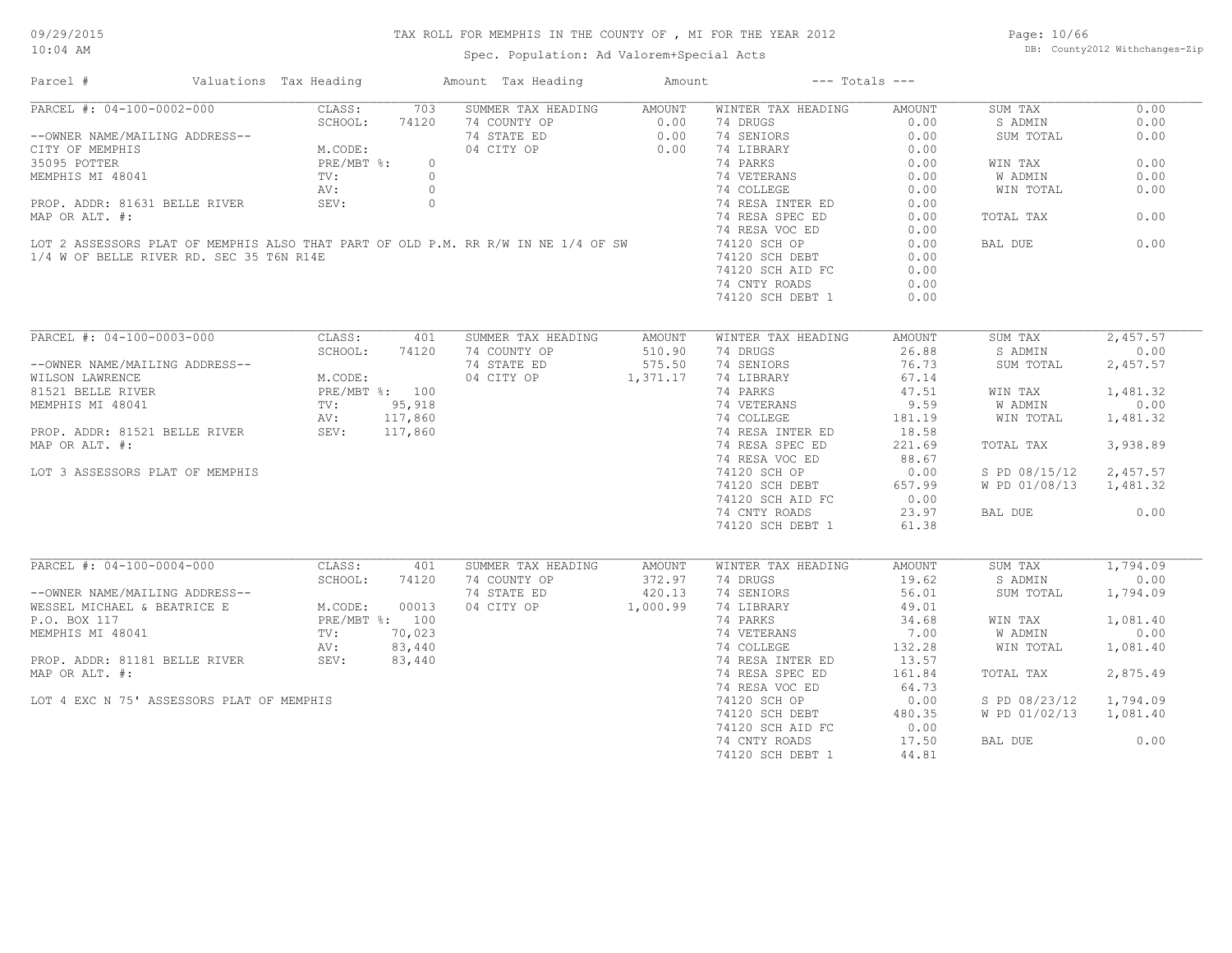Spec. Population: Ad Valorem+Special Acts

Page: 11/66 DB: County2012 Withchanges-Zip

| Parcel #                                                                                                                                                                                                                    | Valuations Tax Heading |                                                                      |                                                     | Amount Tax Heading                                              | Amount                                      |                                                                                                                                                                                                                                                         | $---$ Totals $---$                                                                                                                          |                                                                                                                              |                                                                                                    |
|-----------------------------------------------------------------------------------------------------------------------------------------------------------------------------------------------------------------------------|------------------------|----------------------------------------------------------------------|-----------------------------------------------------|-----------------------------------------------------------------|---------------------------------------------|---------------------------------------------------------------------------------------------------------------------------------------------------------------------------------------------------------------------------------------------------------|---------------------------------------------------------------------------------------------------------------------------------------------|------------------------------------------------------------------------------------------------------------------------------|----------------------------------------------------------------------------------------------------|
| PARCEL #: 04-100-0004-250<br>--OWNER NAME/MAILING ADDRESS--<br>POKREFKY MELVIN & JOANN<br>81221 BELLE RIVER<br>MEMPHIS MI 48041<br>PROP. ADDR: 81221 BELLE RIVER                                                            |                        | CLASS:<br>SCHOOL:<br>M.CODE:<br>PRE/MBT %: 100<br>TV:<br>AV:<br>SEV: | 401<br>74120<br>51,646<br>60,420<br>60,420          | SUMMER TAX HEADING<br>74 COUNTY OP<br>74 STATE ED<br>04 CITY OP | <b>AMOUNT</b><br>275.09<br>309.87<br>738.29 | WINTER TAX HEADING<br>74 DRUGS<br>74 SENIORS<br>74 LIBRARY<br>74 PARKS<br>74 VETERANS<br>74 COLLEGE<br>74 RESA INTER ED                                                                                                                                 | AMOUNT<br>14.47<br>41.31<br>36.15<br>25.58<br>5.16<br>97.56<br>10.00                                                                        | SUM TAX<br>S ADMIN<br>SUM TOTAL<br>WIN TAX<br>W ADMIN<br>WIN TOTAL                                                           | 1,323.25<br>0.00<br>1,323.25<br>797.58<br>0.00<br>797.58                                           |
| MAP OR ALT. #:<br>N 75' OF LOT 4 ASSESSORS PLAT OF MEMPHIS                                                                                                                                                                  |                        |                                                                      |                                                     |                                                                 |                                             | 74 RESA SPEC ED<br>74 RESA VOC ED<br>74120 SCH OP<br>74120 SCH DEBT<br>74120 SCH AID FC<br>74 CNTY ROADS<br>74120 SCH DEBT 1                                                                                                                            | 119.36<br>47.74<br>0.00<br>354.29<br>0.00<br>12.91<br>33.05                                                                                 | TOTAL TAX<br>S PD 08/13/12<br>W PD 01/07/13<br>BAL DUE                                                                       | 2,120.83<br>1,323.25<br>797.58<br>0.00                                                             |
| PARCEL #: 04-100-0005-000<br>--OWNER NAME/MAILING ADDRESS--<br>COBBS DANNY F JR & JAIME L<br>81145 BELLE RIVER RD<br>MEMPHIS MI 48041<br>PROP. ADDR: 81145 BELLE RIVER<br>MAP OR ALT. #:<br>LOT 5 ASSESSORS PLAT OF MEMPHIS |                        | CLASS:<br>SCHOOL:<br>M.CODE:<br>PRE/MBT %: 100<br>TV:<br>AV:<br>SEV: | 401<br>74120<br>61,810<br>61,810<br>61,810          | SUMMER TAX HEADING<br>74 COUNTY OP<br>74 STATE ED<br>04 CITY OP | <b>AMOUNT</b><br>329.23<br>370.86<br>883.59 | WINTER TAX HEADING<br>74 DRUGS<br>74 SENIORS<br>74 LIBRARY<br>74 PARKS<br>74 VETERANS<br>74 COLLEGE<br>74 RESA INTER ED<br>74 RESA SPEC ED<br>74 RESA VOC ED<br>74120 SCH OP<br>74120 SCH DEBT<br>74120 SCH AID FC<br>74 CNTY ROADS<br>74120 SCH DEBT 1 | <b>AMOUNT</b><br>17.32<br>49.44<br>43.26<br>30.62<br>6.18<br>116.76<br>11.97<br>142.86<br>57.14<br>0.00<br>424.01<br>0.00<br>15.45<br>39.55 | SUM TAX<br>S ADMIN<br>S INTRST<br>SUM TOTAL<br>WIN TAX<br>W ADMIN<br>WIN TOTAL<br>TOTAL TAX<br>BAL DUE                       | 1,583.68<br>0.00<br>95.02<br>1,678.70<br>954.56<br>0.00<br>954.56<br>2,633.26<br>2,633.26          |
| PARCEL #: 04-100-0006-000<br>--OWNER NAME/MAILING ADDRESS--<br>SOCIA STEVEN<br>34417 BORDMAN<br>MEMPHIS MI 48041<br>PROP. ADDR: 34417 BORDMAN<br>MAP OR ALT. #:<br>LOT 6 ASSESSORS PLAT OF MEMPHIS                          |                        | CLASS:<br>SCHOOL:<br>M.CODE:<br>PRE/MBT %: 100<br>TV:<br>AV:<br>SEV: | 401<br>74120<br>00001<br>50,848<br>65,400<br>65,400 | SUMMER TAX HEADING<br>74 COUNTY OP<br>74 STATE ED<br>04 CITY OP | <b>AMOUNT</b><br>270.84<br>305.08<br>726.88 | WINTER TAX HEADING<br>74 DRUGS<br>74 SENIORS<br>74 LIBRARY<br>74 PARKS<br>74 VETERANS<br>74 COLLEGE<br>74 RESA INTER ED<br>74 RESA SPEC ED<br>74 RESA VOC ED<br>74120 SCH OP<br>74120 SCH DEBT<br>74120 SCH AID FC<br>74 CNTY ROADS<br>74120 SCH DEBT 1 | AMOUNT<br>14.25<br>40.67<br>35.59<br>25.19<br>5.08<br>96.05<br>9.85<br>117.52<br>47.00<br>0.00<br>348.81<br>0.00<br>12.71<br>32.54          | SUM TAX<br>S ADMIN<br>SUM TOTAL<br>WIN TAX<br>W ADMIN<br>WIN TOTAL<br>TOTAL TAX<br>S PD 08/28/12<br>W PD 01/02/13<br>BAL DUE | 1,302.80<br>0.00<br>1,302.80<br>785.26<br>0.00<br>785.26<br>2,088.06<br>1,302.80<br>785.26<br>0.00 |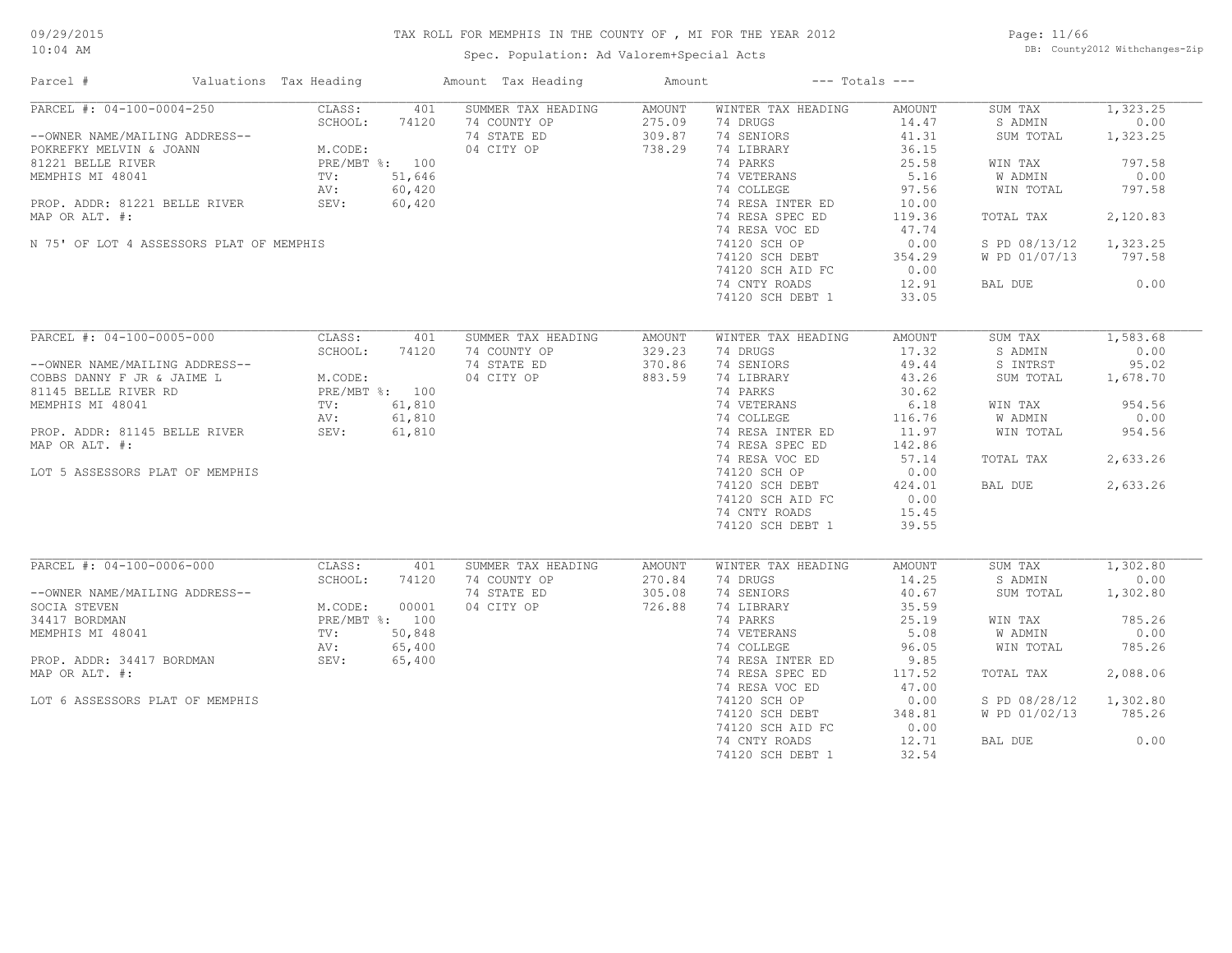Spec. Population: Ad Valorem+Special Acts

Page: 12/66 DB: County2012 Withchanges-Zip

| Parcel #                                                    | Valuations Tax Heading |              | Amount Tax Heading                                | Amount                     |                                              | $---$ Totals $---$              |                                 |                              |
|-------------------------------------------------------------|------------------------|--------------|---------------------------------------------------|----------------------------|----------------------------------------------|---------------------------------|---------------------------------|------------------------------|
| PARCEL #: 04-100-0007-000<br>--OWNER NAME/MAILING ADDRESS-- | CLASS:<br>SCHOOL:      | 401<br>74120 | SUMMER TAX HEADING<br>74 COUNTY OP<br>74 STATE ED | AMOUNT<br>269.79<br>303.90 | WINTER TAX HEADING<br>74 DRUGS<br>74 SENIORS | <b>AMOUNT</b><br>14.19<br>40.52 | SUM TAX<br>S ADMIN<br>SUM TOTAL | 1,297.76<br>0.00<br>1,297.76 |
| HIGGINS TIFFANY/MULLINS EVELYN                              | M.CODE:                | 00001        | 04 CITY OP                                        | 724.07                     | 74 LIBRARY                                   | 35.45                           |                                 |                              |
| 34441 BORDMAN                                               | PRE/MBT %: 100         |              |                                                   |                            | 74 PARKS                                     | 25.09                           | WIN TAX                         | 782.21                       |
| MEMPHIS MI 48041                                            | TV:                    | 50,651       |                                                   |                            | 74 VETERANS                                  | 5.06                            | W ADMIN                         | 0.00                         |
|                                                             | AV:                    | 58,280       |                                                   |                            | 74 COLLEGE                                   | 95.68                           | WIN TOTAL                       | 782.21                       |
| PROP. ADDR: 34441 BORDMAN                                   | SEV:                   | 58,280       |                                                   |                            | 74 RESA INTER ED<br>74 RESA SPEC ED          | 9.81                            | TOTAL TAX                       | 2,079.97                     |
| MAP OR ALT. #:                                              |                        |              |                                                   |                            |                                              | 117.06<br>46.82                 |                                 |                              |
|                                                             |                        |              |                                                   |                            | 74 RESA VOC ED                               |                                 |                                 | 1,297.76                     |
| LOT 7 ASSESSORS PLAT OF MEMPHIS                             |                        |              |                                                   |                            | 74120 SCH OP                                 | 0.00                            | S PD 08/28/12                   |                              |
|                                                             |                        |              |                                                   |                            | 74120 SCH DEBT                               | 347.46                          | W PD 01/02/13                   | 782.21                       |
|                                                             |                        |              |                                                   |                            | 74120 SCH AID FC                             | 0.00                            |                                 |                              |
|                                                             |                        |              |                                                   |                            | 74 CNTY ROADS                                | 12.66                           | BAL DUE                         | 0.00                         |
|                                                             |                        |              |                                                   |                            | 74120 SCH DEBT 1                             | 32.41                           |                                 |                              |
| PARCEL #: 04-100-0008-000                                   | CLASS:                 | 401          | SUMMER TAX HEADING                                | <b>AMOUNT</b>              | WINTER TAX HEADING                           | <b>AMOUNT</b>                   | SUM TAX                         | 1,032.34                     |
|                                                             | SCHOOL:                | 74120        | 74 COUNTY OP                                      | 214.61                     | 74 DRUGS                                     | 11.29                           | S ADMIN                         | 0.00                         |
| --OWNER NAME/MAILING ADDRESS--                              |                        |              | 74 STATE ED                                       | 241.75                     | 74 SENIORS                                   | 32.23                           | SUM TOTAL                       | 1,032.34                     |
| BAUMAN DONALD & SANDRA                                      | M.CODE:                |              | 04 CITY OP                                        | 575.98                     | 74 LIBRARY                                   | 28.20                           |                                 |                              |
| 81115 BELLE RIVER                                           | PRE/MBT %: 100         |              |                                                   |                            | 74 PARKS                                     | 19.96                           | WIN TAX                         | 622.22                       |
| MEMPHIS MI 48041                                            | TV:                    | 40,292       |                                                   |                            | 74 VETERANS                                  | 4.02                            | W ADMIN                         | 0.00                         |
|                                                             | AV:                    | 45,594       |                                                   |                            | 74 COLLEGE                                   | 76.11                           | WIN TOTAL                       | 622.22                       |
| PROP. ADDR: 81115 BELLE RIVER                               | SEV:                   | 45,594       |                                                   |                            | 74 RESA INTER ED                             | 7.80                            |                                 |                              |
| MAP OR ALT. #:                                              |                        |              |                                                   |                            | 74 RESA SPEC ED                              | 93.12                           | TOTAL TAX                       | 1,654.56                     |
|                                                             |                        |              |                                                   |                            | 74 RESA VOC ED                               | 37.24                           |                                 |                              |
| LOT 8 ASSESSORS PLAT OF MEMPHIS                             |                        |              |                                                   |                            | 74120 SCH OP                                 | 0.00                            | S PD 08/13/12                   | 1,032.34                     |
|                                                             |                        |              |                                                   |                            | 74120 SCH DEBT                               | 276.40                          | W PD 12/26/12                   | 622.22                       |
|                                                             |                        |              |                                                   |                            | 74120 SCH AID FC                             | 0.00                            |                                 |                              |
|                                                             |                        |              |                                                   |                            | 74 CNTY ROADS                                | 10.07                           | BAL DUE                         | 0.00                         |
|                                                             |                        |              |                                                   |                            | 74120 SCH DEBT 1                             | 25.78                           |                                 |                              |
|                                                             |                        |              |                                                   |                            |                                              |                                 |                                 |                              |
| PARCEL #: 04-100-0009-000                                   | CLASS:                 | 401          | SUMMER TAX HEADING                                | AMOUNT                     | WINTER TAX HEADING                           | <b>AMOUNT</b>                   | SUM TAX                         | 1,047.12                     |
|                                                             | SCHOOL:                | 74120        | 74 COUNTY OP                                      | 217.68                     | 74 DRUGS                                     | 11.45                           | S ADMIN                         | 0.00                         |
| --OWNER NAME/MAILING ADDRESS--                              |                        |              | 74 STATE ED                                       | 245.21                     | 74 SENIORS                                   | 32.69                           | SUM TOTAL                       | 1,047.12                     |
| BEDKER STACEY                                               | M.CODE:                | 00001        | 04 CITY OP                                        | 584.23                     | 74 LIBRARY                                   | 28.60                           |                                 |                              |
| 81079 BELLE RIVER                                           | PRE/MBT %: 100         |              |                                                   |                            | 74 PARKS                                     | 20.24                           | WIN TAX                         | 631.14                       |
| MEMPHIS MI 48041                                            | $\text{TV}$ :          | 40,869       |                                                   |                            | 74 VETERANS                                  | 4.08                            | W ADMIN                         | 0.00                         |
|                                                             | AV:                    | 47,000       |                                                   |                            | 74 COLLEGE                                   | 77.20                           | WIN TOTAL                       | 631.14                       |
| PROP. ADDR: 81079 BELLE RIVER                               | SEV:                   | 47,000       |                                                   |                            | 74 RESA INTER ED                             | 7.92                            |                                 |                              |
| MAP OR ALT. #:                                              |                        |              |                                                   |                            | 74 RESA SPEC ED                              | 94.46                           | TOTAL TAX                       | 1,678.26                     |
|                                                             |                        |              |                                                   |                            | 74 RESA VOC ED                               | 37.78                           |                                 |                              |
| LOT 9 ASSESSORS PLAT OF MEMPHIS                             |                        |              |                                                   |                            | 74120 SCH OP                                 | 0.00                            | S PD 08/28/12                   | 1,047.12                     |
|                                                             |                        |              |                                                   |                            | 74120 SCH DEBT                               | 280.36                          | W PD 01/02/13                   | 631.14                       |
|                                                             |                        |              |                                                   |                            | 74120 SCH AID FC                             | 0.00                            |                                 |                              |
|                                                             |                        |              |                                                   |                            | 74 CNTY ROADS                                | 10.21                           | BAL DUE                         | 0.00                         |
|                                                             |                        |              |                                                   |                            | 74120 SCH DEBT 1                             | 26.15                           |                                 |                              |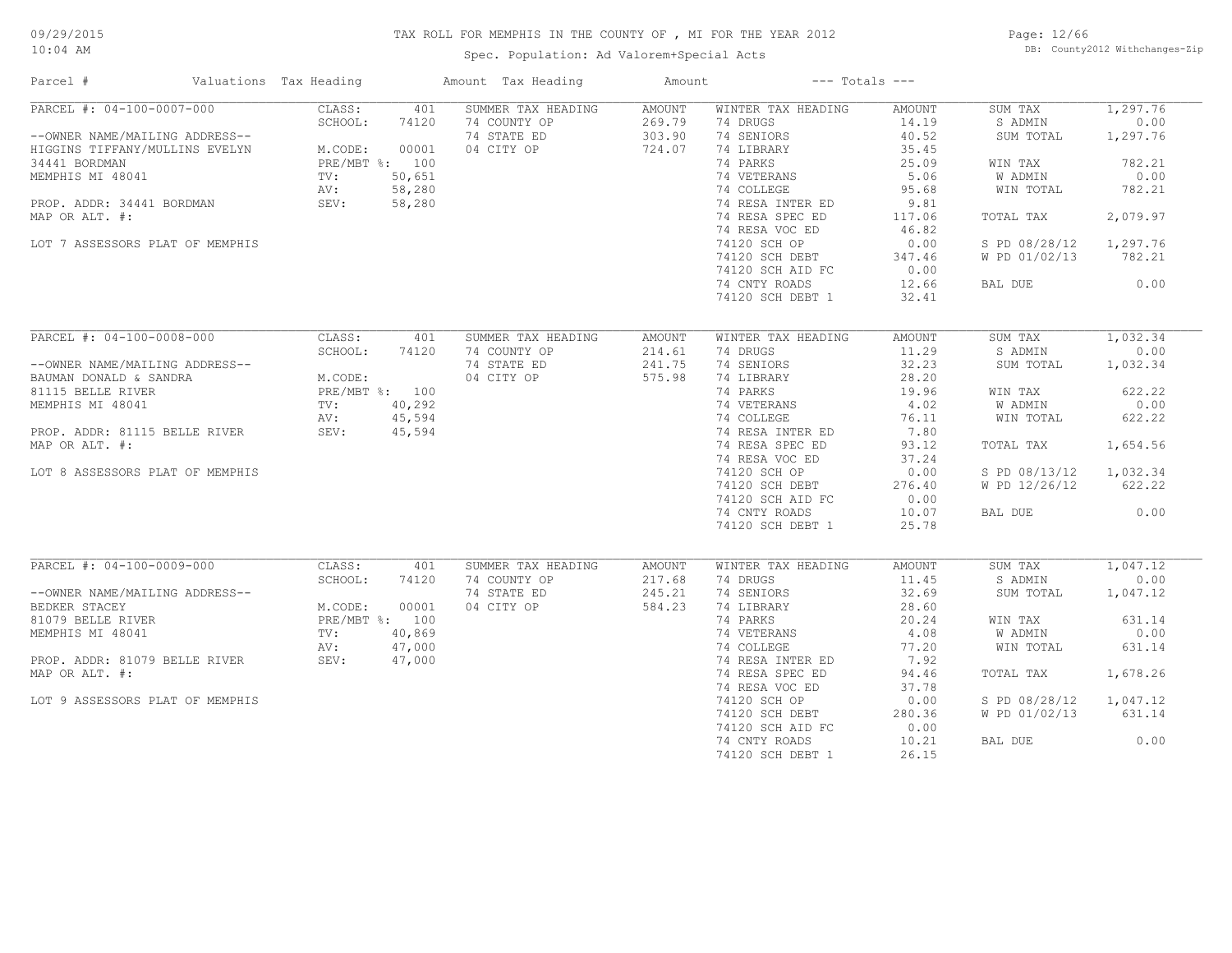Spec. Population: Ad Valorem+Special Acts

Page: 13/66 DB: County2012 Withchanges-Zip

| Parcel #                                                                                                                                                               | Valuations Tax Heading |                | Amount Tax Heading | Amount        |                    | $---$ Totals $---$ |               |           |
|------------------------------------------------------------------------------------------------------------------------------------------------------------------------|------------------------|----------------|--------------------|---------------|--------------------|--------------------|---------------|-----------|
| PARCEL #: 04-100-0010-000                                                                                                                                              | CLASS:                 | 401            | SUMMER TAX HEADING | <b>AMOUNT</b> | WINTER TAX HEADING | <b>AMOUNT</b>      | SUM TAX       | 952.28    |
|                                                                                                                                                                        | SCHOOL:                | 74120          | 74 COUNTY OP       | 197.97        | 74 DRUGS           | 10.41              | S ADMIN       | 0.00      |
| --OWNER NAME/MAILING ADDRESS--                                                                                                                                         |                        |                | 74 STATE ED        | 223.00        | 74 SENIORS         | 29.73              | SUM TOTAL     | 952.28    |
| EUCLID JOSEPH GOUIN III                                                                                                                                                | M.CODE:                |                | 04 CITY OP         | 531.31        | 74 LIBRARY         | 26.01              |               |           |
| 81049 BELLE RIVER                                                                                                                                                      |                        | PRE/MBT %: 100 |                    |               | 74 PARKS           | 18.41              | WIN TAX       | 573.97    |
| MEMPHIS MI 48041                                                                                                                                                       | TV:                    | 37,167         |                    |               | 74 VETERANS        | 3.71               | W ADMIN       | 0.00      |
|                                                                                                                                                                        | AV:                    | 37,167         |                    |               | 74 COLLEGE         | 70.21              | WIN TOTAL     | 573.97    |
| PROP. ADDR: 81049 BELLE RIVER                                                                                                                                          | AV:<br>SEV:            | 37,167         |                    |               | 74 RESA INTER ED   | 7.20               |               |           |
| MAP OR ALT. #:                                                                                                                                                         |                        |                |                    |               | 74 RESA SPEC ED    | 85.90              | TOTAL TAX     | 1,526.25  |
|                                                                                                                                                                        |                        |                |                    |               | 74 RESA VOC ED     | 34.36              |               |           |
| LOT 10 ASSESSORS PLAT OF MEMPHIS                                                                                                                                       |                        |                |                    |               | 74120 SCH OP       | 0.00               | S PD 09/12/12 | 952.28    |
|                                                                                                                                                                        |                        |                |                    |               |                    |                    |               |           |
|                                                                                                                                                                        |                        |                |                    |               | 74120 SCH DEBT     | 254.96             |               |           |
|                                                                                                                                                                        |                        |                |                    |               | 74120 SCH AID FC   | 0.00               | BAL DUE       | 573.97    |
|                                                                                                                                                                        |                        |                |                    |               | 74 CNTY ROADS      | 9.29               |               |           |
|                                                                                                                                                                        |                        |                |                    |               | 74120 SCH DEBT 1   | 23.78              |               |           |
|                                                                                                                                                                        |                        |                |                    |               |                    |                    |               |           |
| PARCEL #: 04-100-0011-000                                                                                                                                              | CLASS:                 | 201            | SUMMER TAX HEADING | <b>AMOUNT</b> | WINTER TAX HEADING | <b>AMOUNT</b>      | SUM TAX       | 1,336.93  |
|                                                                                                                                                                        | SCHOOL:                | 74120          | 74 COUNTY OP       | 277.93        | 74 DRUGS           | 14.62              | S ADMIN       | 0.00      |
| --OWNER NAME/MAILING ADDRESS--                                                                                                                                         |                        |                | 74 STATE ED        | 313.08        | 74 SENIORS         | 41.74              | SUM TOTAL     | 1,336.93  |
| NIKODIM ROBERT W & MARY K                                                                                                                                              | M.CODE:                |                | 04 CITY OP         | 745.92        | 74 LIBRARY         | 36.52              |               |           |
| 81611 MAIN                                                                                                                                                             | PRE/MBT %:             | $\overline{0}$ |                    |               | 74 PARKS           | 25.84              | WIN TAX       | 1,745.07  |
| MEMPHIS MI 48041                                                                                                                                                       | TV:                    | 52,180         |                    |               | 74 VETERANS        | 5.21               | W ADMIN       | 0.00      |
|                                                                                                                                                                        | AV:                    | 52,180         |                    |               | 74 COLLEGE         | 98.57              | WIN TOTAL     | 1,745.07  |
| PROP. ADDR: 81611 MAIN                                                                                                                                                 | SEV:                   | 52,180         |                    |               | 74 RESA INTER ED   | 10.11              |               |           |
| MAP OR ALT. #:                                                                                                                                                         |                        |                |                    |               | 74 RESA SPEC ED    | 120.60             | TOTAL TAX     | 3,082.00  |
|                                                                                                                                                                        |                        |                |                    |               | 74 RESA VOC ED     | 48.24              |               |           |
| THAT PART OF LOT 11 LYING N & E OF A LINE BEG; S 1 DEG 02 MIN W 101.93 FT FROM NE<br>COR OF LOT; TH N 89 DEG 27 MIN W 490.7 FT; TH N 13 DEG 04 MIN W 141.6 FT TO N LOT |                        |                |                    |               | 74120 SCH OP       | 939.24             | S PD 08/29/12 | 1,336.93  |
|                                                                                                                                                                        |                        |                |                    |               | 74120 SCH DEBT     | 357.95             | W PD 02/13/13 | 1,745.07  |
| LINE. ASSESSOR PLAT OF MEMPHIS                                                                                                                                         |                        |                |                    |               | 74120 SCH AID FC   | 0.00               |               |           |
|                                                                                                                                                                        |                        |                |                    |               |                    |                    |               |           |
|                                                                                                                                                                        |                        |                |                    |               | 74 CNTY ROADS      | 13.04              | BAL DUE       | 0.00      |
|                                                                                                                                                                        |                        |                |                    |               | 74120 SCH DEBT 1   | 33.39              |               |           |
|                                                                                                                                                                        |                        |                |                    |               |                    |                    |               |           |
| PARCEL #: 04-100-0012-000                                                                                                                                              | CLASS:                 | 301            | SUMMER TAX HEADING | AMOUNT        | WINTER TAX HEADING | <b>AMOUNT</b>      | SUM TAX       | 4,782.30  |
|                                                                                                                                                                        | SCHOOL:                | 74120          | 74 COUNTY OP       | 994.19        | 74 DRUGS           | 52.31              | S ADMIN       | 0.00      |
| --OWNER NAME/MAILING ADDRESS--                                                                                                                                         |                        |                | 74 STATE ED        | 1,119.90      | 74 SENIORS         | 149.32             | SUM TOTAL     | 4,782.30  |
| DONATO CHRISTOPHER C JR                                                                                                                                                | M.CODE:                |                | 04 CITY OP         | 2,668.21      | 74 LIBRARY         | 130.65             |               |           |
| 81600 BELLE RIVER                                                                                                                                                      |                        | PRE/MBT %: 0   |                    |               | 74 PARKS           | 92.46              | WIN TAX       | 6,242.34  |
| MEMPHIS MI 48041                                                                                                                                                       | TV:                    | 186,650        |                    |               | 74 VETERANS        | 18.66              | W ADMIN       | 0.00      |
|                                                                                                                                                                        | AV:                    | 186,650        |                    |               | 74 COLLEGE         | 352.60             | WIN TOTAL     | 6,242.34  |
| PROP. ADDR: 81600 BELLE RIVER                                                                                                                                          | SEV:                   | 186,650        |                    |               | 74 RESA INTER ED   | 36.17              |               |           |
| MAP OR ALT. #:                                                                                                                                                         |                        |                |                    |               | 74 RESA SPEC ED    | 431.40             | TOTAL TAX     | 11,024.64 |
|                                                                                                                                                                        |                        |                |                    |               | 74 RESA VOC ED     | 172.55             |               |           |
| THAT PART OF LOT 11 LYING WLY OF A LINE BEG ON S LOT LINE DIST S 85 DEG 8 MIN E 523                                                                                    |                        |                |                    |               | 74120 SCH OP       | 3,359.70           | S PD 08/24/12 | 4,782.30  |
| FT FROM SW COR; TH N 13 DEG 4 MIN W 188.08 FT TO N LOT LINE. EXC. MILL ROAD R/W                                                                                        |                        |                |                    |               | 74120 SCH DEBT     | 1,280.41           | W PD 02/04/13 | 6,242.34  |
| ASSESSORS PLAT OF MEMPHIS                                                                                                                                              |                        |                |                    |               | 74120 SCH AID FC   | 0.00               |               |           |
|                                                                                                                                                                        |                        |                |                    |               | 74 CNTY ROADS      | 46.66              | BAL DUE       | 0.00      |
|                                                                                                                                                                        |                        |                |                    |               | 74120 SCH DEBT 1   | 119.45             |               |           |
|                                                                                                                                                                        |                        |                |                    |               |                    |                    |               |           |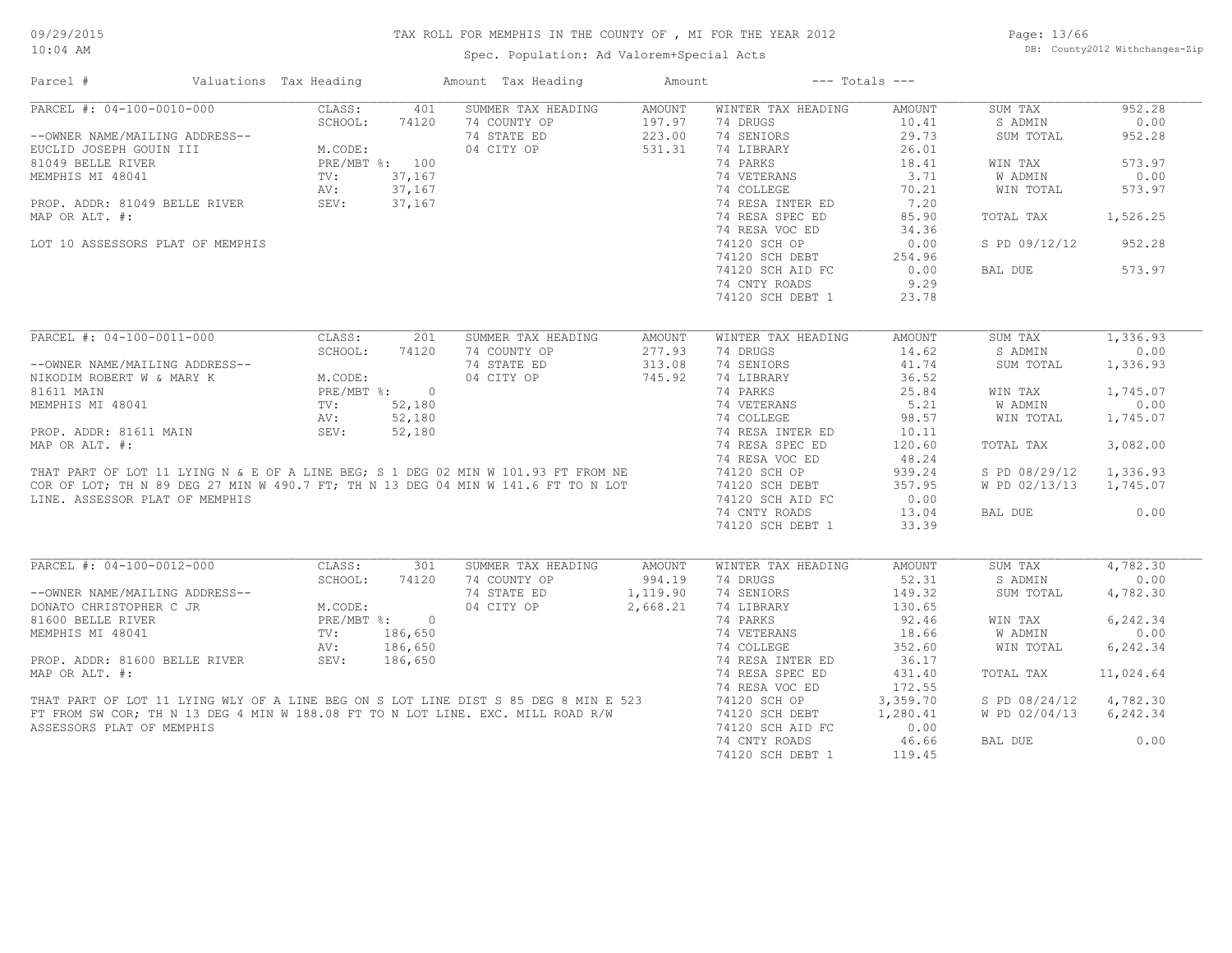Spec. Population: Ad Valorem+Special Acts

Page: 14/66 DB: County2012 Withchanges-Zip

| Parcel #<br>Valuations Tax Heading                                                                                                                                   |                                   |        | Amount Tax Heading                 | Amount          |                                | $---$ Totals $---$    |                    |          |
|----------------------------------------------------------------------------------------------------------------------------------------------------------------------|-----------------------------------|--------|------------------------------------|-----------------|--------------------------------|-----------------------|--------------------|----------|
| PARCEL #: 04-100-0013-000                                                                                                                                            | CLASS:                            | 401    | SUMMER TAX HEADING                 | AMOUNT          | WINTER TAX HEADING             | <b>AMOUNT</b>         | SUM TAX            | 1,316.44 |
|                                                                                                                                                                      | SCHOOL:                           | 74120  | 74 COUNTY OP                       | 273.67          | 74 DRUGS                       | 14.40                 | S ADMIN            | 0.00     |
| --OWNER NAME/MAILING ADDRESS--                                                                                                                                       |                                   |        | 74 STATE ED                        | 308.28          | 74 SENIORS                     | 41.10                 | SUM TOTAL          | 1,316.44 |
| YOUNG PATRICIA                                                                                                                                                       | M.CODE:                           |        | 04 CITY OP                         | 734.49          | 74 LIBRARY                     | 35.96                 |                    |          |
| 34240 PRATT                                                                                                                                                          | PRE/MBT %: 100                    |        |                                    |                 | 74 PARKS                       | 25.45                 | WIN TAX            | 793.48   |
| MEMPHIS MI 48041                                                                                                                                                     | TV:                               | 51,380 |                                    |                 | 74 VETERANS                    | 5.13                  | W ADMIN            | 0.00     |
|                                                                                                                                                                      | AV:                               | 75,380 |                                    |                 | 74 COLLEGE                     | 97.06                 | WIN TOTAL          | 793.48   |
| PROP. ADDR: 81500 BELLE RIVER                                                                                                                                        | AV:<br>SEV:                       | 75,380 |                                    |                 | 74 RESA INTER ED               | 9.95                  |                    |          |
| MAP OR ALT. #:                                                                                                                                                       |                                   |        |                                    |                 | 74 RESA SPEC ED                | 118.75                | TOTAL TAX          | 2,109.92 |
|                                                                                                                                                                      |                                   |        |                                    |                 | 74 RESA VOC ED                 | 47.50                 |                    |          |
| LOT 12 ASSESSORS PLAT OF MEMPHIS                                                                                                                                     |                                   |        |                                    |                 | 74120 SCH OP                   | 0.00                  | S PD 08/31/12      | 1,316.44 |
|                                                                                                                                                                      |                                   |        |                                    |                 | 74120 SCH DEBT                 | 352.46                | W PD 01/18/13      | 793.48   |
|                                                                                                                                                                      |                                   |        |                                    |                 | 74120 SCH AID FC               | 0.00                  |                    |          |
|                                                                                                                                                                      |                                   |        |                                    |                 | 74 CNTY ROADS                  | 12.84                 | BAL DUE            | 0.00     |
|                                                                                                                                                                      |                                   |        |                                    |                 |                                |                       |                    |          |
|                                                                                                                                                                      |                                   |        |                                    |                 | 74120 SCH DEBT 1               | 32.88                 |                    |          |
| PARCEL #: 04-100-0014-000                                                                                                                                            | CLASS:                            | 201    | SUMMER TAX HEADING                 | AMOUNT          | WINTER TAX HEADING             | <b>AMOUNT</b>         | SUM TAX            | 2,144.53 |
|                                                                                                                                                                      | SCHOOL:                           | 74120  | 74 COUNTY OP                       | 445.82          | 74 DRUGS                       | 23.46                 | S ADMIN            | 0.00     |
| --OWNER NAME/MAILING ADDRESS--                                                                                                                                       |                                   |        | 74 STATE ED                        | 502.20          | 74 SENIORS                     | 66.96                 | SUM TOTAL          | 2,144.53 |
| J & JP MANAGEMENT INC                                                                                                                                                |                                   |        | 04 CITY OP                         | 1,196.51        | 74 LIBRARY                     | 58.59                 |                    |          |
| 3419 N BLACKCORNERS ROAD                                                                                                                                             | M.CODE:<br>PRE/MBT %: 0<br>83.700 |        |                                    |                 | 74 PARKS                       | 41.46                 | WIN TAX            | 2,799.26 |
| IMLAY CITY MI 48444                                                                                                                                                  | TV:                               |        |                                    |                 | 74 VETERANS                    | 8.37                  | W ADMIN            | 0.00     |
|                                                                                                                                                                      |                                   | 83,700 |                                    |                 |                                |                       |                    |          |
|                                                                                                                                                                      | AV:                               | 83,700 |                                    |                 | 74 COLLEGE                     | 158.11                | WIN TOTAL          | 2,799.26 |
| PROP. ADDR: 81545 MAIN                                                                                                                                               | SEV:                              | 83,700 |                                    |                 | 74 RESA INTER ED               | 16.22                 |                    |          |
| MAP OR ALT. #:                                                                                                                                                       |                                   |        |                                    |                 | 74 RESA SPEC ED                | 193.45                | TOTAL TAX          | 4,943.79 |
|                                                                                                                                                                      |                                   |        |                                    |                 | 74 RESA VOC ED                 | 77.38                 |                    |          |
| THAT PART OF LOT 11 LYING S & E OF A LINE BEG ON E LOT LINE DIST S 1 DEG 2 MIN W<br>101.93 FT FROM NE COR OF LOT; TH N 89 DEG 27 MIN W 490.7 FT; TH S 13 DEG 4 MIN W |                                   |        |                                    |                 | 74120 SCH OP                   | 1,506.60              | S PD 03/13/13      | 2,144.53 |
|                                                                                                                                                                      |                                   |        |                                    |                 | 74120 SCH DEBT                 | 574.18                | W PD 02/14/13      | 2,799.26 |
| 46.48 FT & LOT 13 ASSESSORS PLAT OF MEMPHIS                                                                                                                          |                                   |        |                                    |                 | 74120 SCH AID FC               | 0.00                  |                    |          |
|                                                                                                                                                                      |                                   |        |                                    |                 | 74 CNTY ROADS                  | 20.92                 | BAL DUE            | 0.00     |
|                                                                                                                                                                      |                                   |        |                                    |                 | 74120 SCH DEBT 1               | 53.56                 |                    |          |
| PARCEL #: 04-100-0015-000                                                                                                                                            | CLASS:                            | 202    |                                    |                 |                                |                       |                    | 105.13   |
|                                                                                                                                                                      | SCHOOL:                           | 74120  | SUMMER TAX HEADING<br>74 COUNTY OP | AMOUNT<br>21.85 | WINTER TAX HEADING<br>74 DRUGS | <b>AMOUNT</b><br>1.15 | SUM TAX<br>S ADMIN | 0.00     |
|                                                                                                                                                                      |                                   |        |                                    |                 |                                |                       |                    |          |
| --OWNER NAME/MAILING ADDRESS--                                                                                                                                       |                                   |        | 74 STATE ED                        | 24.62           | 74 SENIORS                     | 3.28                  | SUM TOTAL          | 105.13   |
| RAYMOND HARRISON REVOC TRUST                                                                                                                                         | M.CODE:                           |        | 04 CITY OP                         | 58.66           | 74 LIBRARY                     | 2.87                  |                    |          |
| P.O. BOX 501                                                                                                                                                         | PRE/MBT %: 0                      |        |                                    |                 | 74 PARKS                       | 2.03                  | WIN TAX            | 137.21   |
| MEMPHIS MI 48041                                                                                                                                                     | TV:                               | 4,104  |                                    |                 | 74 VETERANS                    | 0.41                  | W ADMIN            | 0.00     |
|                                                                                                                                                                      | AV:                               | 28,420 |                                    |                 | 74 COLLEGE                     | 7.75                  | WIN TOTAL          | 137.21   |
| PROP. ADDR: 81475 MAIN                                                                                                                                               | SEV:                              | 28,420 |                                    |                 | 74 RESA INTER ED               | 0.79                  |                    |          |
| MAP OR ALT. #:                                                                                                                                                       |                                   |        |                                    |                 | 74 RESA SPEC ED                | 9.48                  | TOTAL TAX          | 242.34   |
|                                                                                                                                                                      |                                   |        |                                    |                 | 74 RESA VOC ED                 | 3.79                  |                    |          |
| LOT 14 ASSESSORS PLAT OF MEMPHIS                                                                                                                                     |                                   |        |                                    |                 | 74120 SCH OP                   | 73.87                 | S PD 08/22/12      | 105.13   |
|                                                                                                                                                                      |                                   |        |                                    |                 | 74120 SCH DEBT                 | 28.15                 | W PD 12/20/12      | 137.21   |
|                                                                                                                                                                      |                                   |        |                                    |                 | 74120 SCH AID FC               | 0.00                  |                    |          |
|                                                                                                                                                                      |                                   |        |                                    |                 | 74 CNTY ROADS                  | 1.02                  | BAL DUE            | 0.00     |
|                                                                                                                                                                      |                                   |        |                                    |                 | 74120 SCH DEBT 1               | 2.62                  |                    |          |
|                                                                                                                                                                      |                                   |        |                                    |                 |                                |                       |                    |          |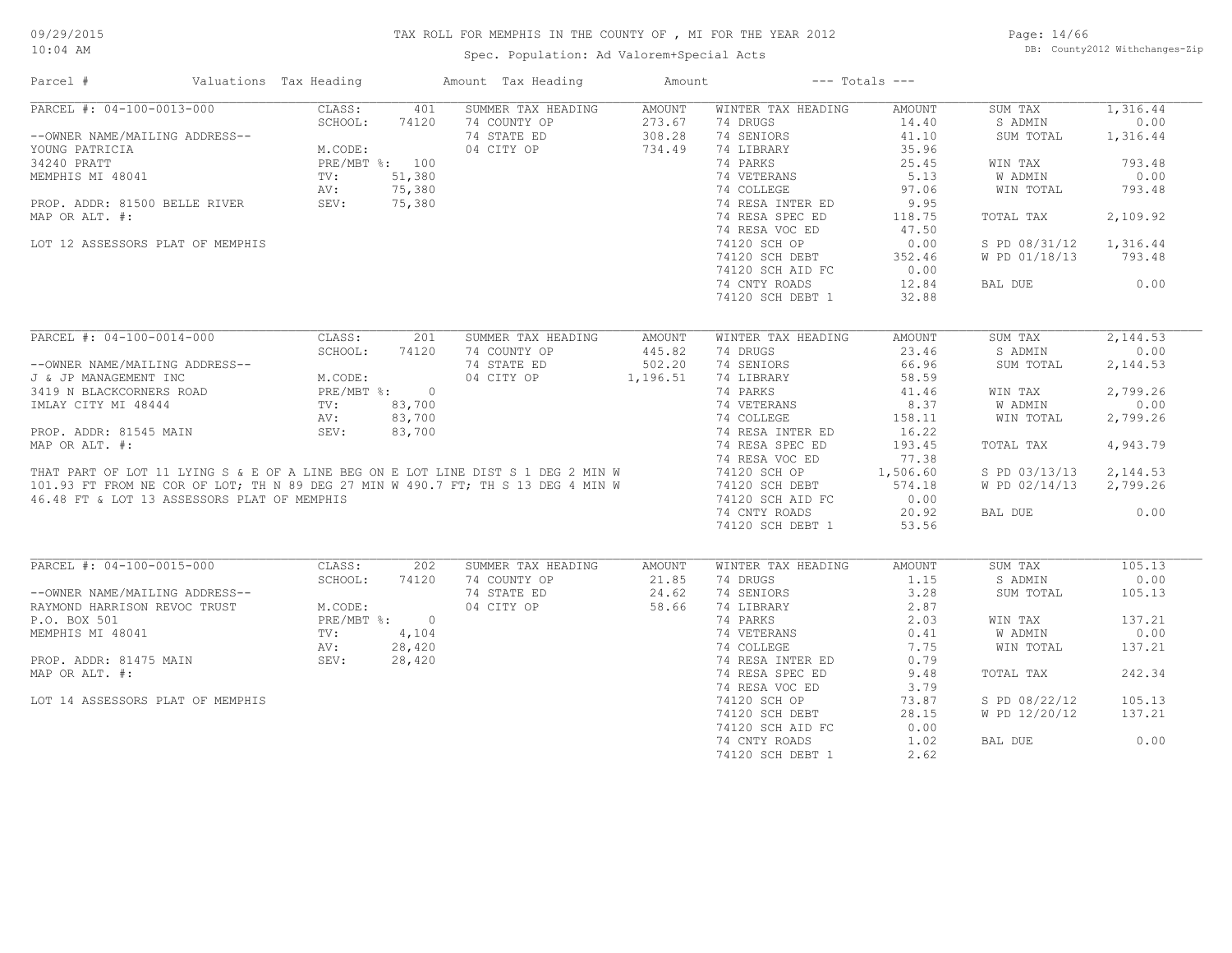Spec. Population: Ad Valorem+Special Acts

Page: 15/66 DB: County2012 Withchanges-Zip

| Parcel #                                                                        | Valuations Tax Heading |              | Amount Tax Heading                 | Amount                  |                                | $---$ Totals $---$ |                    |          |
|---------------------------------------------------------------------------------|------------------------|--------------|------------------------------------|-------------------------|--------------------------------|--------------------|--------------------|----------|
| PARCEL #: 04-100-0016-000                                                       | CLASS:                 | 401          | SUMMER TAX HEADING                 | <b>AMOUNT</b>           | WINTER TAX HEADING             | AMOUNT             | SUM TAX            | 1,416.51 |
|                                                                                 | SCHOOL:                | 74120        | 74 COUNTY OP                       | 294.48                  | 74 DRUGS                       | 15.49              | S ADMIN            | 0.00     |
| --OWNER NAME/MAILING ADDRESS--                                                  |                        |              | 74 STATE ED                        | 331.71                  | 74 SENIORS                     | 44.22              | SUM TOTAL          | 1,416.51 |
| GUOIN MARGARET TRUST                                                            | M.CODE:                |              | 04 CITY OP                         | 790.32                  | 74 LIBRARY                     | 38.70              |                    |          |
| P.O. BOX 522                                                                    | PRE/MBT %: 100         |              |                                    |                         | 74 PARKS                       | 27.38              | WIN TAX            | 853.81   |
| MEMPHIS MI 48041                                                                | TV:                    | 55,286       |                                    |                         | 74 VETERANS                    | 5.52               | W ADMIN            | 0.00     |
|                                                                                 | AV:                    | 66,430       |                                    |                         | 74 COLLEGE                     | 104.44             | WIN TOTAL          | 853.81   |
| PROP. ADDR: 81420 BELLE RIVER                                                   | SEV:                   | 66,430       |                                    |                         | 74 RESA INTER ED               | 10.71              |                    |          |
| MAP OR ALT. #:                                                                  |                        |              |                                    |                         | 74 RESA SPEC ED                | 127.78             | TOTAL TAX          | 2,270.32 |
|                                                                                 |                        |              |                                    |                         | 74 RESA VOC ED                 | 51.11              |                    |          |
| LOT 15 ASSESSORS PLAT OF MEMPHIS                                                |                        |              |                                    |                         | 74120 SCH OP                   | 0.00               | S PD 08/03/12      | 1,416.51 |
|                                                                                 |                        |              |                                    |                         | 74120 SCH DEBT                 | 379.26             | W PD 01/22/13      | 853.81   |
|                                                                                 |                        |              |                                    |                         |                                |                    |                    |          |
|                                                                                 |                        |              |                                    |                         | 74120 SCH AID FC               | 0.00               |                    |          |
|                                                                                 |                        |              |                                    |                         | 74 CNTY ROADS                  | 13.82              | BAL DUE            | 0.00     |
|                                                                                 |                        |              |                                    |                         | 74120 SCH DEBT 1               | 35.38              |                    |          |
|                                                                                 |                        |              |                                    |                         |                                |                    |                    |          |
| PARCEL #: 04-100-0017-000                                                       | CLASS:                 | 401          | SUMMER TAX HEADING                 | <b>AMOUNT</b>           | WINTER TAX HEADING             | AMOUNT             | SUM TAX            | 1,187.63 |
|                                                                                 | SCHOOL:                | 74120        | 74 COUNTY OP                       | 246.89                  | 74 DRUGS                       | 12.99              | S ADMIN            | 0.00     |
| --OWNER NAME/MAILING ADDRESS--                                                  |                        |              | 74 STATE ED                        | 278.11                  | 74 SENIORS                     | 37.08              | SUM TOTAL          | 1,187.63 |
| LANDON EDWARD E & COREY E                                                       | M.CODE:                | 00001        | 04 CITY OP                         | 662.63                  | 74 LIBRARY                     | 32.44              |                    |          |
| 81390 BELLE RIVER                                                               | PRE/MBT %: 100         |              |                                    |                         | 74 PARKS                       | 22.96              | WIN TAX            | 715.84   |
| MEMPHIS MI 48041                                                                | $\texttt{TV}$ :        | 46,353       |                                    |                         | 74 VETERANS                    | 4.63               | W ADMIN            | 0.00     |
|                                                                                 | AV:                    | 56,480       |                                    |                         | 74 COLLEGE                     | 87.56              | WIN TOTAL          | 715.84   |
| PROP. ADDR: 81390 BELLE RIVER                                                   | SEV:                   | 56,480       |                                    |                         | 74 RESA INTER ED               | 8.98               |                    |          |
| MAP OR ALT. #:                                                                  |                        |              |                                    |                         | 74 RESA SPEC ED                | 107.13             | TOTAL TAX          | 1,903.47 |
|                                                                                 |                        |              |                                    |                         | 74 RESA VOC ED                 | 42.85              |                    |          |
| LOT 16 ASSESSORS PLAT OF MEMPHIS                                                |                        |              |                                    |                         | 74120 SCH OP                   | 0.00               | S PD 08/28/12      | 1,187.63 |
|                                                                                 |                        |              |                                    |                         | 74120 SCH DEBT                 | 317.98             | W PD 01/02/13      | 715.84   |
|                                                                                 |                        |              |                                    |                         | 74120 SCH AID FC               | 0.00               |                    |          |
|                                                                                 |                        |              |                                    |                         | 74 CNTY ROADS                  | 11.58              | BAL DUE            | 0.00     |
|                                                                                 |                        |              |                                    |                         |                                |                    |                    |          |
|                                                                                 |                        |              |                                    |                         | 74120 SCH DEBT 1               | 29.66              |                    |          |
| PARCEL #: 04-100-0018-000                                                       |                        |              |                                    |                         |                                |                    |                    | 1,400.07 |
|                                                                                 | CLASS:<br>SCHOOL:      | 401<br>74120 | SUMMER TAX HEADING<br>74 COUNTY OP | <b>AMOUNT</b><br>291.06 | WINTER TAX HEADING<br>74 DRUGS | AMOUNT<br>15.31    | SUM TAX<br>S ADMIN | 0.00     |
| --OWNER NAME/MAILING ADDRESS--                                                  |                        |              | 74 STATE ED                        | 327.86                  | 74 SENIORS                     | 43.71              | SUM TOTAL          |          |
|                                                                                 |                        |              |                                    |                         |                                |                    |                    | 1,400.07 |
| BISCORNER WILLIAM & ROBIN                                                       | M.CODE:                | 00001        | 04 CITY OP                         | 781.15                  | 74 LIBRARY                     | 38.25              |                    |          |
| 81350 BELLE RIVER                                                               | PRE/MBT %: 100         |              |                                    |                         | 74 PARKS                       | 27.07              | WIN TAX            | 843.89   |
| MEMPHIS MI 48041                                                                | $\text{TV}$ :          | 54,644       |                                    |                         | 74 VETERANS                    | 5.46               | W ADMIN            | 0.00     |
|                                                                                 | AV:                    | 58,810       |                                    |                         | 74 COLLEGE                     | 103.22             | WIN TOTAL          | 843.89   |
| PROP. ADDR: 81350 BELLE RIVER                                                   | SEV:                   | 58,810       |                                    |                         | 74 RESA INTER ED               | 10.59              |                    |          |
| MAP OR ALT. #:                                                                  |                        |              |                                    |                         | 74 RESA SPEC ED                | 126.29             | TOTAL TAX          | 2,243.96 |
|                                                                                 |                        |              |                                    |                         | 74 RESA VOC ED                 | 50.51              |                    |          |
| LOT 17 EXC S 60 FT OF W 132 FT & EXC E 70 FT THEREOF. ASSESSORS PLAT OF MEMPHIS |                        |              |                                    |                         | 74120 SCH OP                   | 0.00               | S PD 08/28/12      | 1,400.07 |
|                                                                                 |                        |              |                                    |                         | 74120 SCH DEBT                 | 374.85             | W PD 01/02/13      | 843.89   |
|                                                                                 |                        |              |                                    |                         | 74120 SCH AID FC               | 0.00               |                    |          |
|                                                                                 |                        |              |                                    |                         | 74 CNTY ROADS                  | 13.66              | BAL DUE            | 0.00     |
|                                                                                 |                        |              |                                    |                         | 74120 SCH DEBT 1               | 34.97              |                    |          |
|                                                                                 |                        |              |                                    |                         |                                |                    |                    |          |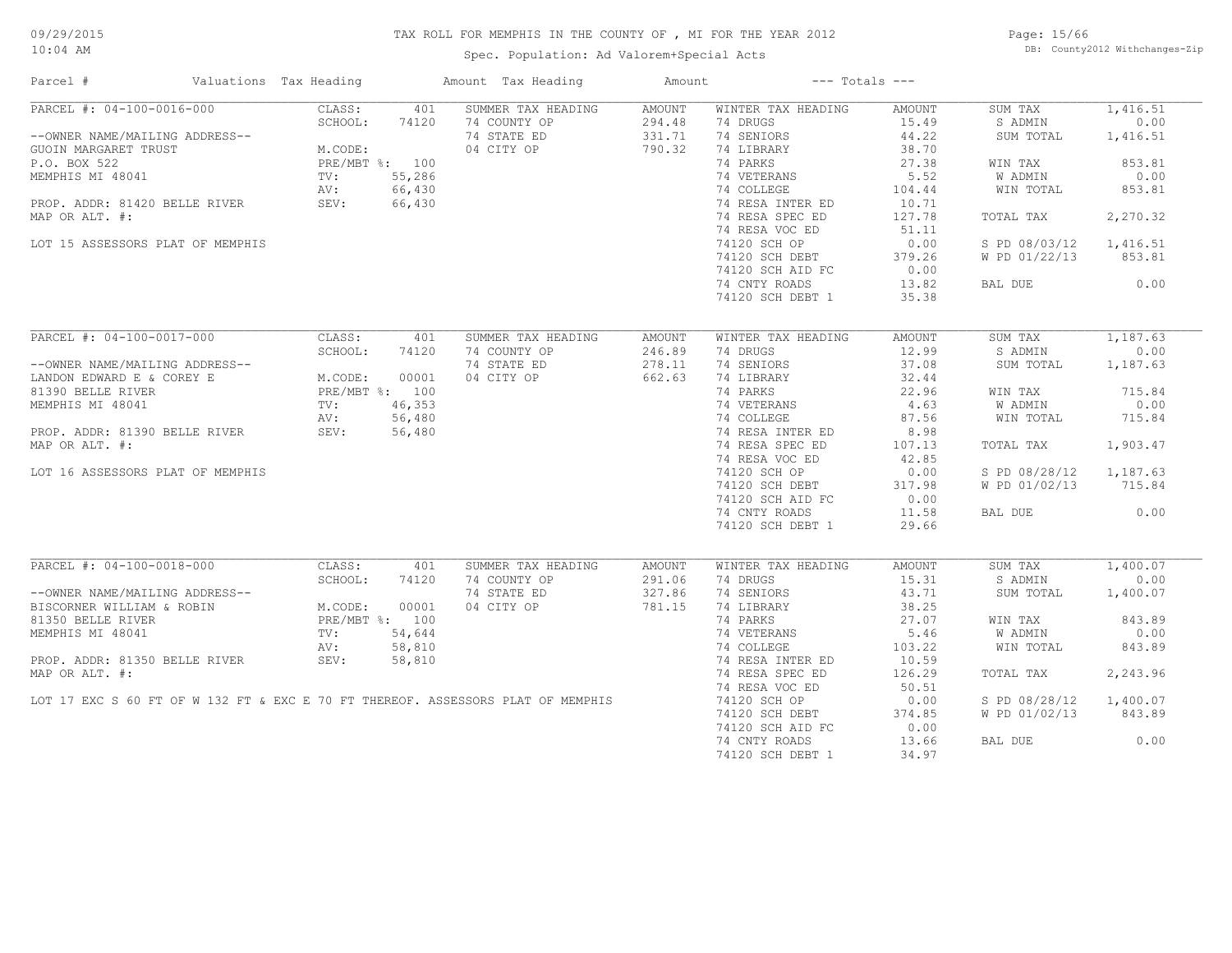Spec. Population: Ad Valorem+Special Acts

Page: 16/66 DB: County2012 Withchanges-Zip

| Parcel #                                                                                                                                                                                           | Valuations Tax Heading |                                         |        | Amount Tax Heading | Amount   |                    | $---$ Totals $---$ |                        |          |
|----------------------------------------------------------------------------------------------------------------------------------------------------------------------------------------------------|------------------------|-----------------------------------------|--------|--------------------|----------|--------------------|--------------------|------------------------|----------|
| PARCEL #: 04-100-0018-250                                                                                                                                                                          |                        | CLASS:                                  | 401    | SUMMER TAX HEADING | AMOUNT   | WINTER TAX HEADING | AMOUNT             | SUM TAX                | 1,006.49 |
|                                                                                                                                                                                                    |                        | SCHOOL:                                 | 74120  | 74 COUNTY OP       | 209.24   | 74 DRUGS           | 11.01              | S ADMIN                | 0.00     |
| --OWNER NAME/MAILING ADDRESS--                                                                                                                                                                     |                        |                                         |        | 74 STATE ED        | 235.69   | 74 SENIORS         | 31.42              | SUM TOTAL              | 1,006.49 |
| KAUZLARICH TERRY                                                                                                                                                                                   |                        | M.CODE:<br>PRE/MBT %: 100               |        | 04 CITY OP         | 561.56   | 74 LIBRARY         | 27.49              |                        |          |
| 81300 BELLE RIVER                                                                                                                                                                                  |                        |                                         |        |                    |          | 74 PARKS           | 19.46              | WIN TAX                | 606.65   |
| MEMPHIS MI 48041                                                                                                                                                                                   |                        | TV:                                     | 39,283 |                    |          | 74 VETERANS        | 3.92               | W ADMIN                | 0.00     |
|                                                                                                                                                                                                    |                        | $\frac{1}{N}$ :<br>AV:<br>$\frac{1}{N}$ | 42,500 |                    |          | 74 COLLEGE         | 74.20              | WIN TOTAL              | 606.65   |
| PROP. ADDR: 81300 BELLE RIVER                                                                                                                                                                      |                        |                                         | 42,500 |                    |          | 74 RESA INTER ED   | 7.61               |                        |          |
|                                                                                                                                                                                                    |                        | SEV:                                    |        |                    |          |                    |                    |                        |          |
| MAP OR ALT. #:                                                                                                                                                                                     |                        |                                         |        |                    |          | 74 RESA SPEC ED    | 90.79              | TOTAL TAX              | 1,613.14 |
|                                                                                                                                                                                                    |                        |                                         |        |                    |          | 74 RESA VOC ED     | 36.31              |                        |          |
| S 60 FT OF W 132 FT OF LOT 17 ASSESSORS PLAT OF MEMPHIS                                                                                                                                            |                        |                                         |        |                    |          | 74120 SCH OP       | 0.00               | S PD 08/31/12          | 1,006.49 |
|                                                                                                                                                                                                    |                        |                                         |        |                    |          | 74120 SCH DEBT     | 269.48             | W PD 02/11/13          | 606.65   |
|                                                                                                                                                                                                    |                        |                                         |        |                    |          | 74120 SCH AID FC   | 0.00               |                        |          |
|                                                                                                                                                                                                    |                        |                                         |        |                    |          | 74 CNTY ROADS      | 9.82               | BAL DUE                | 0.00     |
|                                                                                                                                                                                                    |                        |                                         |        |                    |          | 74120 SCH DEBT 1   | 25.14              |                        |          |
|                                                                                                                                                                                                    |                        |                                         |        |                    |          |                    |                    |                        |          |
| PARCEL #: 04-100-0018-500                                                                                                                                                                          |                        | CLASS:                                  | 401    | SUMMER TAX HEADING | AMOUNT   | WINTER TAX HEADING | AMOUNT             | SUM TAX                | 2,027.96 |
| ARCEL #: 03 - .<br>--OWNER NAME/MAILING ADDRESS--<br>QUESNELLE RACHEL & MICHAEL M.CODE:<br>34655 MAPLE PRE/MBT %: 100<br>--------- MI 48041 TV: 79,150<br>AV: 79,150<br>SEV: 79,156<br>SEV: 79,156 |                        |                                         |        | 74 COUNTY OP       | 421.59   | 74 DRUGS           | 22.18              | S ADMIN                | 0.00     |
|                                                                                                                                                                                                    |                        |                                         |        | 74 STATE ED        | 474.90   | 74 SENIORS         | 63.32              | SUM TOTAL              | 2,027.96 |
|                                                                                                                                                                                                    |                        |                                         |        | 04 CITY OP         |          | 74 LIBRARY         | 55.40              |                        |          |
|                                                                                                                                                                                                    |                        |                                         |        |                    | 1,131.47 |                    |                    |                        |          |
|                                                                                                                                                                                                    |                        |                                         |        |                    |          | 74 PARKS           | 39.21              | WIN TAX                | 1,222.36 |
|                                                                                                                                                                                                    |                        |                                         |        |                    |          | 74 VETERANS        | 7.91               | W ADMIN                | 0.00     |
|                                                                                                                                                                                                    |                        |                                         |        |                    |          | 74 COLLEGE         | 149.52             | WIN TOTAL              | 1,222.36 |
|                                                                                                                                                                                                    |                        |                                         |        |                    |          | 74 RESA INTER ED   | 15.33              |                        |          |
| MAP OR ALT. #:                                                                                                                                                                                     |                        |                                         |        |                    |          | 74 RESA SPEC ED    | 182.93             | TOTAL TAX              | 3,250.32 |
|                                                                                                                                                                                                    |                        |                                         |        |                    |          | 74 RESA VOC ED     | 73.17              |                        |          |
| E 70 FT OF LOT 17 ASSESSORS PLAT OF MEMPHIS                                                                                                                                                        |                        |                                         |        |                    |          | 74120 SCH OP       | 0.00               | S PD 09/21/12          | 2,027.96 |
|                                                                                                                                                                                                    |                        |                                         |        |                    |          | 74120 SCH DEBT     | 542.96             | W PD 02/11/13 1,222.36 |          |
|                                                                                                                                                                                                    |                        |                                         |        |                    |          | 74120 SCH AID FC   | 0.00               |                        |          |
|                                                                                                                                                                                                    |                        |                                         |        |                    |          |                    |                    |                        |          |
|                                                                                                                                                                                                    |                        |                                         |        |                    |          | 74 CNTY ROADS      | 19.78              | BAL DUE                | 0.00     |
|                                                                                                                                                                                                    |                        |                                         |        |                    |          | 74120 SCH DEBT 1   | 50.65              |                        |          |
|                                                                                                                                                                                                    |                        |                                         |        |                    |          |                    |                    |                        |          |
| PARCEL #: 04-100-0019-000                                                                                                                                                                          |                        | CLASS:                                  | 401    | SUMMER TAX HEADING | AMOUNT   | WINTER TAX HEADING | AMOUNT             | SUM TAX                | 1,313.43 |
|                                                                                                                                                                                                    |                        | SCHOOL:                                 | 74120  | 74 COUNTY OP       | 273.05   | 74 DRUGS           | 14.36              | S ADMIN                | 0.00     |
| --OWNER NAME/MAILING ADDRESS--                                                                                                                                                                     |                        |                                         |        | 74 STATE ED        | 307.57   | 74 SENIORS         | 41.01              | SUM TOTAL              | 1,313.43 |
| SEXTON ROBERT D JR                                                                                                                                                                                 |                        | M. CODE:                                | 00001  | 04 CITY OP         | 732.81   | 74 LIBRARY         | 35.88              |                        |          |
| 34675 MAPLE                                                                                                                                                                                        |                        | PRE/MBT %: 100                          |        |                    |          | 74 PARKS           | 25.39              | WIN TAX                | 791.67   |
| MEMPHIS MI 48041                                                                                                                                                                                   |                        | $\texttt{TV}$ :                         | 51,263 |                    |          | 74 VETERANS        | 5.12               | W ADMIN                | 0.00     |
|                                                                                                                                                                                                    |                        | AV:                                     | 56,810 |                    |          | 74 COLLEGE         | 96.84              | WIN TOTAL              | 791.67   |
| PROP. ADDR: 34675 MAPLE                                                                                                                                                                            |                        | SEV:                                    | 56,810 |                    |          | 74 RESA INTER ED   | 9.93               |                        |          |
| MAP OR ALT. #:                                                                                                                                                                                     |                        |                                         |        |                    |          | 74 RESA SPEC ED    | 118.48             | TOTAL TAX              | 2,105.10 |
|                                                                                                                                                                                                    |                        |                                         |        |                    |          |                    |                    |                        |          |
|                                                                                                                                                                                                    |                        |                                         |        |                    |          | 74 RESA VOC ED     | 47.39              |                        |          |
| LOT 18 ASSESSORS PLAT OF MEMPHIS                                                                                                                                                                   |                        |                                         |        |                    |          | 74120 SCH OP       | 0.00               | S PD 08/28/12          | 1,313.43 |
|                                                                                                                                                                                                    |                        |                                         |        |                    |          | 74120 SCH DEBT     | 351.66             | W PD 01/02/13          | 791.67   |
|                                                                                                                                                                                                    |                        |                                         |        |                    |          | 74120 SCH AID FC   | 0.00               |                        |          |
|                                                                                                                                                                                                    |                        |                                         |        |                    |          | 74 CNTY ROADS      | 12.81              | BAL DUE                | 0.00     |
|                                                                                                                                                                                                    |                        |                                         |        |                    |          | 74120 SCH DEBT 1   | 32.80              |                        |          |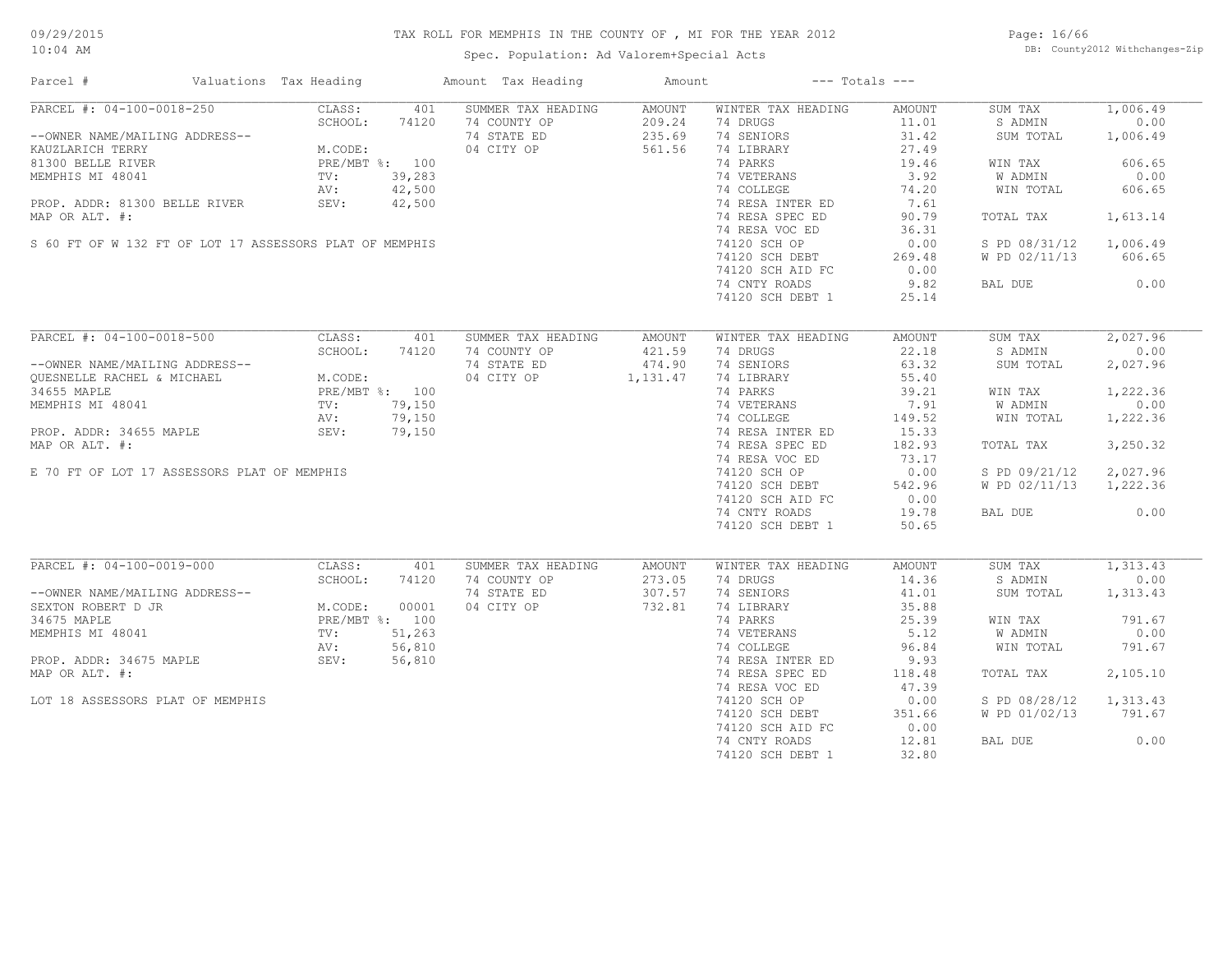Spec. Population: Ad Valorem+Special Acts

Page: 17/66 DB: County2012 Withchanges-Zip

| Parcel #                                                                            | Valuations Tax Heading | Amount Tax Heading        | Amount        | $---$ Totals $---$ |               |               |          |
|-------------------------------------------------------------------------------------|------------------------|---------------------------|---------------|--------------------|---------------|---------------|----------|
| PARCEL #: 04-100-0020-000                                                           | CLASS:                 | SUMMER TAX HEADING<br>401 | <b>AMOUNT</b> | WINTER TAX HEADING | <b>AMOUNT</b> | SUM TAX       | 1,134.98 |
|                                                                                     | SCHOOL:<br>74120       | 74 COUNTY OP              | 235.95        | 74 DRUGS           | 12.41         | S ADMIN       | 0.00     |
| --OWNER NAME/MAILING ADDRESS--                                                      |                        | 74 STATE ED               | 265.78        | 74 SENIORS         | 35.43         | SUM TOTAL     | 1,134.98 |
| SMITH PAMELA                                                                        | M.CODE:<br>00001       | 04 CITY OP                | 633.25        | 74 LIBRARY         | 31.00         |               |          |
| ZAMBO ROBERT                                                                        | PRE/MBT %: 100         |                           |               | 74 PARKS           | 21.94         | WIN TAX       | 684.09   |
| 34711 MAPLE                                                                         | 44,298<br>TV:          |                           |               | 74 VETERANS        | 4.42          | W ADMIN       | 0.00     |
| MEMPHIS MI 48041                                                                    | 51,200<br>AV:          |                           |               | 74 COLLEGE         | 83.68         | WIN TOTAL     | 684.09   |
|                                                                                     | SEV:<br>51,200         |                           |               | 74 RESA INTER ED   | 8.58          |               |          |
| PROP. ADDR: 34711 MAPLE                                                             |                        |                           |               | 74 RESA SPEC ED    | 102.38        | TOTAL TAX     | 1,819.07 |
| MAP OR ALT. #:                                                                      |                        |                           |               | 74 RESA VOC ED     | 40.95         |               |          |
|                                                                                     |                        |                           |               | 74120 SCH OP       | 0.00          | S PD 08/28/12 | 1,134.98 |
| LOT 19 ASSESSORS PLAT OF MEMPHIS                                                    |                        |                           |               | 74120 SCH DEBT     | 303.88        | W PD 01/02/13 | 684.09   |
|                                                                                     |                        |                           |               | 74120 SCH AID FC   | 0.00          |               |          |
|                                                                                     |                        |                           |               | 74 CNTY ROADS      | 11.07         | BAL DUE       | 0.00     |
|                                                                                     |                        |                           |               |                    | 28.35         |               |          |
|                                                                                     |                        |                           |               | 74120 SCH DEBT 1   |               |               |          |
| PARCEL #: 04-100-0021-000                                                           | CLASS:                 | 401<br>SUMMER TAX HEADING | <b>AMOUNT</b> | WINTER TAX HEADING | <b>AMOUNT</b> | SUM TAX       | 1,469.68 |
|                                                                                     | SCHOOL:<br>74120       | 74 COUNTY OP              | 247.58        | 74 DRUGS           | 13.02         | S ADMIN       | 0.00     |
| --OWNER NAME/MAILING ADDRESS--                                                      |                        | 74 STATE ED               | 278.89        | 74 SENIORS         | 37.18         | SUM TOTAL     | 1,469.68 |
| GUOIN MARGARET E                                                                    | M.CODE:                | 04 CITY OP                | 664.47        | 74 LIBRARY         | 32.53         |               |          |
| PETTINATO JOHN                                                                      | $PRE/MBT$ %:           | $\overline{0}$<br>01      | 0.00          | 74 PARKS           | 23.02         |               | 1,554.48 |
|                                                                                     |                        |                           |               |                    |               | WIN TAX       | 0.00     |
| P.O. BOX 522                                                                        | 46,482<br>TV:          | 5                         | 92.65         | 74 VETERANS        | 4.64          | W ADMIN       |          |
| MEMPHIS MI 48041                                                                    | 46,850<br>AV:          | 4                         | 75.89         | 74 COLLEGE         | 87.80         | WIN TOTAL     | 1,554.48 |
|                                                                                     | SEV:<br>46,850         | $2^{\circ}$               | 60.48         | 74 RESA INTER ED   | 9.00          |               |          |
| PROP. ADDR: 34741 MAPLE                                                             |                        | 01                        | 32.37         | 74 RESA SPEC ED    | 107.43        | TOTAL TAX     | 3,024.16 |
| MAP OR ALT. #:                                                                      |                        | 6                         | 17.35         | 74 RESA VOC ED     | 42.97         |               |          |
|                                                                                     |                        |                           |               | 74120 SCH OP       | 836.67        | S PD 08/31/12 | 1,469.68 |
| LOT 20 EXC THAT PART OF E OF A LINE; BEG 6 FT W OF SE COR & RUNS N 1 DEG 24 1/2 MIN |                        |                           |               | 74120 SCH DEBT     | 318.86        | W PD 01/22/13 | 1,554.48 |
| E 134.56 FT. ASSESSORS PLAT OF MEMPHIS                                              |                        |                           |               | 74120 SCH AID FC   | 0.00          |               |          |
|                                                                                     |                        |                           |               | 74 CNTY ROADS      | 11.62         | BAL DUE       | 0.00     |
|                                                                                     |                        |                           |               | 74120 SCH DEBT 1   | 29.74         |               |          |
|                                                                                     |                        |                           |               |                    |               |               |          |
| PARCEL #: 04-100-0022-000                                                           | CLASS:                 | 401<br>SUMMER TAX HEADING | AMOUNT        | WINTER TAX HEADING | <b>AMOUNT</b> | SUM TAX       | 1,843.16 |
|                                                                                     | SCHOOL:<br>74120       | 74 COUNTY OP              | 383.17        | 74 DRUGS           | 20.16         | S ADMIN       | 0.00     |
| --OWNER NAME/MAILING ADDRESS--                                                      |                        | 74 STATE ED               | 431.62        | 74 SENIORS         | 57.55         | SUM TOTAL     | 1,843.16 |
| MORGAN ALVIN & DOROTHY                                                              | M.CODE:                | 04 CITY OP                | 1,028.37      | 74 LIBRARY         | 50.35         |               |          |
| P.O. BOX 34                                                                         | PRE/MBT %: 100         |                           |               | 74 PARKS           | 35.63         | WIN TAX       | 1,110.99 |
| MEMPHIS MI 48041                                                                    | 71,938<br>TV:          |                           |               | 74 VETERANS        | 7.19          | W ADMIN       | 0.00     |
|                                                                                     | AV:<br>84,690          |                           |               | 74 COLLEGE         | 135.89        | WIN TOTAL     | 1,110.99 |
| PROP. ADDR: 34795 MAPLE                                                             | 84,690<br>SEV:         |                           |               | 74 RESA INTER ED   | 13.94         |               |          |
| MAP OR ALT. #:                                                                      |                        |                           |               | 74 RESA SPEC ED    | 166.27        | TOTAL TAX     | 2,954.15 |
|                                                                                     |                        |                           |               | 74 RESA VOC ED     | 66.50         |               |          |
| THAT PART OF LOT 21 LYING E OF A LINE DESC AS BEG ON N LOT LINE 64 FT E OF NW COR;  |                        |                           |               | 74120 SCH OP       | 0.00          | S PD 07/30/12 | 1,843.16 |
| TH S TO A PTE ON S LINE 59 FT E OF SW COR OF LOT. ASSESSORS PLAT OF MEMPHIS         |                        |                           |               | 74120 SCH DEBT     | 493.49        | W PD 12/26/12 | 1,110.99 |
|                                                                                     |                        |                           |               | 74120 SCH AID FC   | 0.00          |               |          |
|                                                                                     |                        |                           |               | 74 CNTY ROADS      | 17.98         | BAL DUE       | 0.00     |
|                                                                                     |                        |                           |               | 74120 SCH DEBT 1   | 46.04         |               |          |
|                                                                                     |                        |                           |               |                    |               |               |          |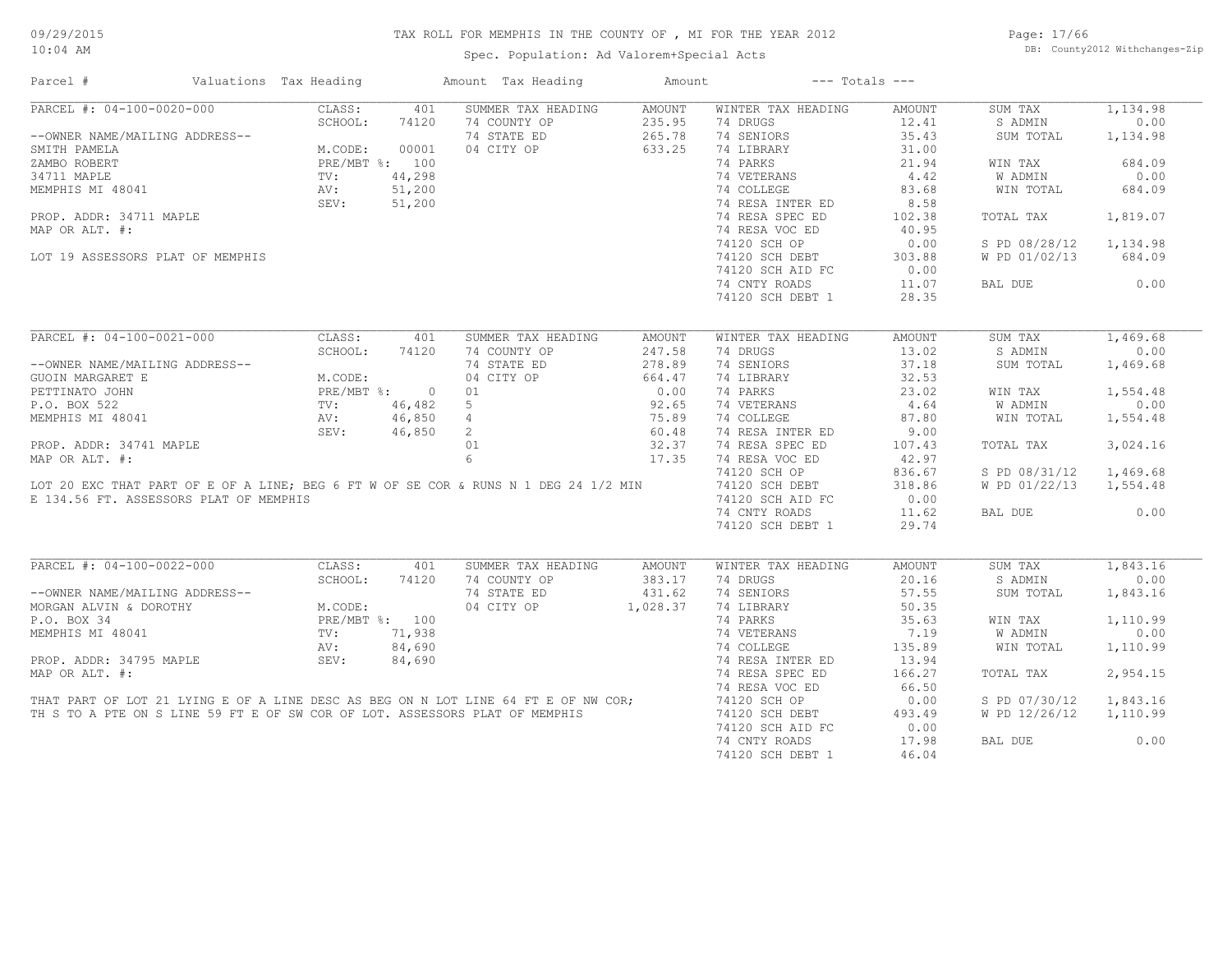Page: 18/66 DB: County2012 Withchanges-Zip

| Parcel #                                                                                                                                                                                                                                                  | Valuations Tax Heading |       | Amount Tax Heading         | Amount | $---$ Totals $---$        |        |                        |          |
|-----------------------------------------------------------------------------------------------------------------------------------------------------------------------------------------------------------------------------------------------------------|------------------------|-------|----------------------------|--------|---------------------------|--------|------------------------|----------|
| PARCEL #: 04-100-0023-000                                                                                                                                                                                                                                 | CLASS:                 | 401   | SUMMER TAX HEADING         | AMOUNT | WINTER TAX HEADING        | AMOUNT | SUM TAX                | 1,552.15 |
|                                                                                                                                                                                                                                                           |                        |       | 74 COUNTY OP               | 322.67 | 74 DRUGS                  | 16.98  | S ADMIN                | 0.00     |
| --OWNER NAME/MAILING ADDRESS--<br>SCHOOL: 74120<br>SCHOOL: 74120<br>SCHOOL: 74120<br>SCHOOL: 74120<br>SCHOOL: 74120<br>MEODE: 00003<br>34765<br>MAPHIS MI 48041<br>PRE/MBT %: 100<br>PROP. ADDR: 34765<br>MAPLE<br>MEOP. ADDR: 34765<br>MAPLE<br>MEOP AIT |                        |       | 74 STATE ED                | 363.48 | 74 SENIORS                | 48.46  | SUM TOTAL              | 1,552.15 |
|                                                                                                                                                                                                                                                           |                        |       | 04 CITY OP                 | 866.00 | 74 LIBRARY                | 42.40  |                        |          |
|                                                                                                                                                                                                                                                           |                        |       |                            |        | 74 PARKS                  | 30.01  | WIN TAX                | 935.57   |
|                                                                                                                                                                                                                                                           |                        |       |                            |        |                           | 6.05   | W ADMIN                | 0.00     |
|                                                                                                                                                                                                                                                           |                        |       |                            |        |                           |        |                        |          |
|                                                                                                                                                                                                                                                           |                        |       |                            |        |                           | 114.44 | WIN TOTAL              | 935.57   |
|                                                                                                                                                                                                                                                           |                        |       |                            |        |                           | 11.74  |                        |          |
|                                                                                                                                                                                                                                                           |                        |       |                            |        |                           | 140.01 | TOTAL TAX              | 2,487.72 |
|                                                                                                                                                                                                                                                           |                        |       |                            |        |                           | 56.00  |                        |          |
|                                                                                                                                                                                                                                                           |                        |       |                            |        |                           | 0.00   | S PD 07/19/12          | 1,552.15 |
|                                                                                                                                                                                                                                                           |                        |       |                            |        | 74120 SCH DEBT            | 415.57 | W PD 12/28/12          | 935.57   |
|                                                                                                                                                                                                                                                           |                        |       |                            |        |                           | 0.00   |                        |          |
|                                                                                                                                                                                                                                                           |                        |       |                            |        | 74 CNTY ROADS             | 15.14  | BAL DUE                | 0.00     |
|                                                                                                                                                                                                                                                           |                        |       |                            |        | 74120 SCH DEBT 1          | 38.77  |                        |          |
|                                                                                                                                                                                                                                                           |                        |       |                            |        |                           |        |                        |          |
| PARCEL #: 04-100-0024-000                                                                                                                                                                                                                                 | CLASS: 201             |       | SUMMER TAX HEADING         | AMOUNT | WINTER TAX HEADING        | AMOUNT | SUM TAX                | 1,005.01 |
|                                                                                                                                                                                                                                                           | SCHOOL:                | 74120 | 74 COUNTY OP               | 208.93 | 74 DRUGS                  | 10.99  | S ADMIN                | 0.00     |
|                                                                                                                                                                                                                                                           |                        |       | 74 STATE ED                | 235.35 | 74 SENIORS                | 31.38  | SUM TOTAL              | 1,005.01 |
| --OWNER NAME/MAILING ADDRESS--<br>RAYMOND HARRISON REVOC TRUST<br>P.O. BOX 501<br>MEMPHIS MI 48041<br>PROP. ADDR: 81475 MAIN<br>MEMPHIS MI 48041<br>MEMPHIS MI 48041<br>PROP. ADDR: 81475 MAIN<br>MAIN SEV: 90,850<br>MEMPION LIFT #                      |                        |       | 04 CITY OP                 | 560.73 | 74 LIBRARY                | 27.45  |                        |          |
|                                                                                                                                                                                                                                                           |                        |       |                            |        | 74 PARKS                  | 19.43  | WIN TAX                | 1,311.81 |
|                                                                                                                                                                                                                                                           |                        |       | $\frac{5}{50}$<br>50<br>50 |        |                           | 3.92   | W ADMIN                | 0.00     |
|                                                                                                                                                                                                                                                           |                        |       |                            |        | 74 VETERANS<br>74 COLLEGE |        |                        |          |
|                                                                                                                                                                                                                                                           |                        |       |                            |        |                           | 74.09  | WIN TOTAL              | 1,311.81 |
|                                                                                                                                                                                                                                                           |                        |       |                            |        | 74 RESA INTER ED          | 7.60   |                        |          |
| MAP OR ALT. #:                                                                                                                                                                                                                                            |                        |       |                            |        | 74 RESA SPEC ED           | 90.66  | TOTAL TAX              | 2,316.82 |
|                                                                                                                                                                                                                                                           |                        |       |                            |        | 74 RESA VOC ED            | 36.26  |                        |          |
| LOT 22 ASSESSORS PLAT OF MEMPHIS                                                                                                                                                                                                                          |                        |       |                            |        | 74120 SCH OP              | 706.05 | S PD 08/22/12          | 1,005.01 |
|                                                                                                                                                                                                                                                           |                        |       |                            |        | 74120 SCH DEBT            | 269.08 | W PD 12/20/12          | 1,311.81 |
|                                                                                                                                                                                                                                                           |                        |       |                            |        | 74120 SCH AID FC          | 0.00   |                        |          |
|                                                                                                                                                                                                                                                           |                        |       |                            |        | 74 CNTY ROADS             | 9.80   | BAL DUE                | 0.00     |
|                                                                                                                                                                                                                                                           |                        |       |                            |        | 74120 SCH DEBT 1          | 25.10  |                        |          |
|                                                                                                                                                                                                                                                           |                        |       |                            |        |                           |        |                        |          |
| PARCEL #: 04-100-0025-000                                                                                                                                                                                                                                 | CLASS:                 | 401   | SUMMER TAX HEADING         | AMOUNT | WINTER TAX HEADING        | AMOUNT | SUM TAX                | 1,846.94 |
|                                                                                                                                                                                                                                                           | SCHOOL:                | 74120 | 74 COUNTY OP               | 383.96 | 74 DRUGS                  | 20.20  | S ADMIN                | 0.00     |
| --OWNER NAME/MAILING ADDRESS--<br>WINIARSKI RODNEY & JENNIFER<br>34825 MAPLE<br>MEMPHIS MI 48041<br>PROP. ADDR: 34825 MAPLE<br>PROP. ADDR: 34825 MAPLE<br>MEMPHIS MI 48041<br>PROP. ADDR: 34825 MAPLE<br>NEW: 82,080<br>SEV: 82,080                       |                        |       | 74 STATE ED                | 432.51 | 74 SENIORS                | 57.66  | SUM TOTAL              | 1,846.94 |
|                                                                                                                                                                                                                                                           |                        |       | 04 CITY OP 1,030.47        |        | 74 LIBRARY                | 50.45  |                        |          |
|                                                                                                                                                                                                                                                           |                        |       |                            |        | 74 PARKS                  | 35.71  | WIN TAX                | 1,113.26 |
|                                                                                                                                                                                                                                                           |                        |       |                            |        |                           | 7.20   |                        | 0.00     |
|                                                                                                                                                                                                                                                           |                        |       |                            |        | 74 VETERANS               |        | W ADMIN                |          |
|                                                                                                                                                                                                                                                           |                        |       |                            |        | 74 COLLEGE                | 136.17 | WIN TOTAL              | 1,113.26 |
|                                                                                                                                                                                                                                                           |                        |       |                            |        | 74 RESA INTER ED          | 13.97  |                        |          |
| MAP OR ALT. #:                                                                                                                                                                                                                                            |                        |       |                            |        | 74 RESA SPEC ED           | 166.61 | TOTAL TAX              | 2,960.20 |
|                                                                                                                                                                                                                                                           |                        |       |                            |        | 74 RESA VOC ED            | 66.64  |                        |          |
| LOT 23 ASSESSORS PLAT OF MEMPHIS                                                                                                                                                                                                                          |                        |       |                            |        | 74120 SCH OP              | 0.00   | S PD 08/30/12          | 1,846.94 |
|                                                                                                                                                                                                                                                           |                        |       |                            |        | 74120 SCH DEBT            | 494.50 | W PD 02/14/13 1,113.26 |          |
|                                                                                                                                                                                                                                                           |                        |       |                            |        | 74120 SCH AID FC          | 0.00   |                        |          |
|                                                                                                                                                                                                                                                           |                        |       |                            |        | 74 CNTY ROADS             | 18.02  | BAL DUE                | 0.00     |
|                                                                                                                                                                                                                                                           |                        |       |                            |        |                           | 46.13  |                        |          |
|                                                                                                                                                                                                                                                           |                        |       |                            |        | 74120 SCH DEBT 1          |        |                        |          |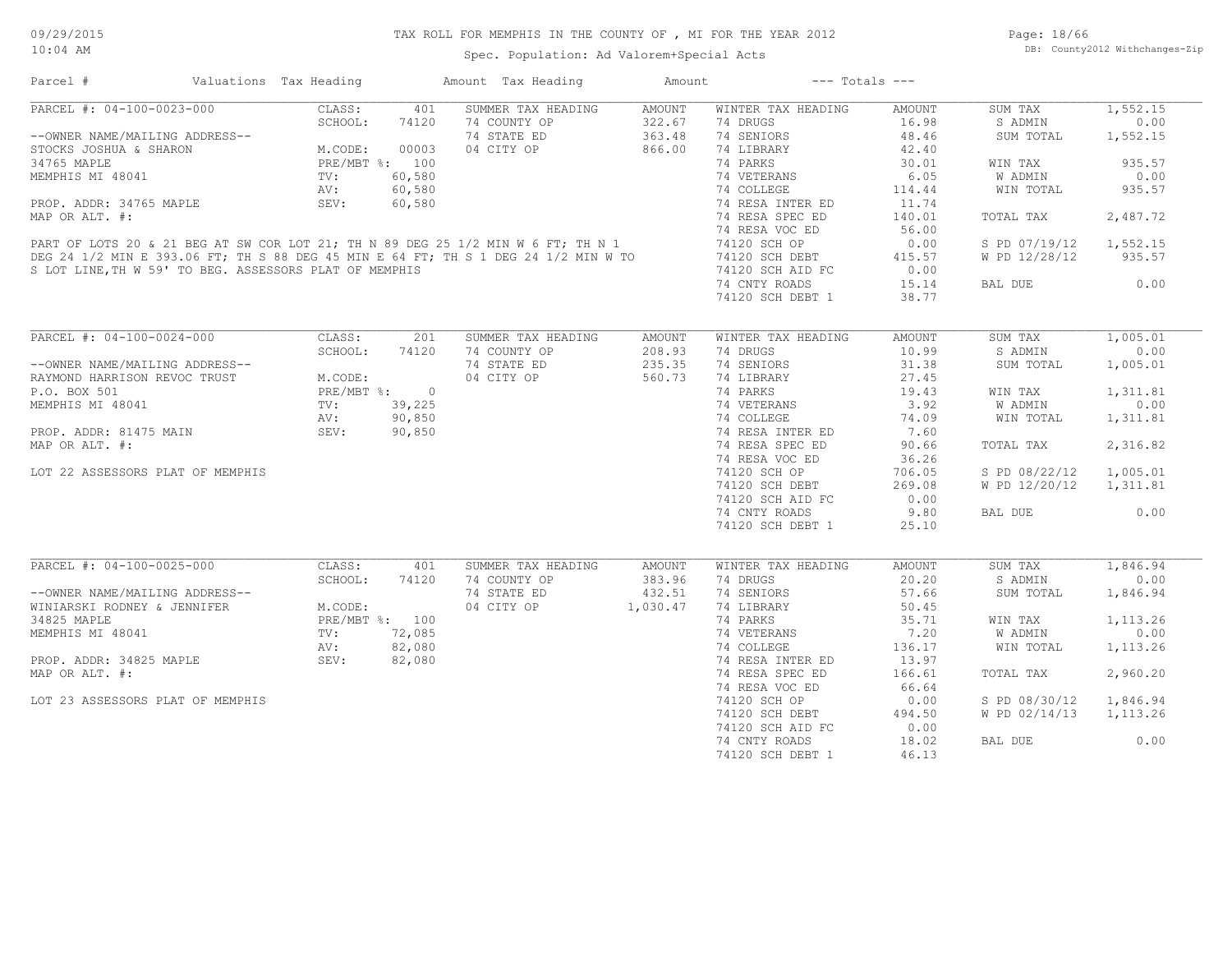Spec. Population: Ad Valorem+Special Acts

Page: 19/66 DB: County2012 Withchanges-Zip

| Parcel #                                       | Valuations Tax Heading                         |        | Amount Tax Heading | Amount |                    | $---$ Totals $---$ |               |          |
|------------------------------------------------|------------------------------------------------|--------|--------------------|--------|--------------------|--------------------|---------------|----------|
| PARCEL #: 04-100-0026-000                      | CLASS:                                         | 401    | SUMMER TAX HEADING | AMOUNT | WINTER TAX HEADING | AMOUNT             | SUM TAX       | 1,245.82 |
|                                                | SCHOOL:                                        | 74120  | 74 COUNTY OP       | 258.99 | 74 DRUGS           | 13.62              | S ADMIN       | 0.00     |
| --OWNER NAME/MAILING ADDRESS--                 | 7412<br>M.CODE: 00001<br>PRE/MBT %: 100<br>TV: |        | 74 STATE ED        | 291.74 | 74 SENIORS         | 38.89              | SUM TOTAL     | 1,245.82 |
| ST JOHN JOSEPH & LUANNE                        |                                                |        | 04 CITY OP         | 695.09 | 74 LIBRARY         | 34.03              |               |          |
| 34620 MAPLE                                    |                                                |        |                    |        | 74 PARKS           | 24.08              | WIN TAX       | 750.90   |
| MEMPHIS MI 48041                               |                                                |        |                    |        | 74 VETERANS        | 4.86               | W ADMIN       | 0.00     |
|                                                | AV:                                            | 55,660 |                    |        | 74 COLLEGE         | 91.85              | WIN TOTAL     | 750.90   |
| PROP. ADDR: 34620 MAPLE                        | SEV:                                           | 55,660 |                    |        | 74 RESA INTER ED   | 9.42               |               |          |
| MAP OR ALT. #:                                 |                                                |        |                    |        | 74 RESA SPEC ED    | 112.38             | TOTAL TAX     | 1,996.72 |
|                                                |                                                |        |                    |        | 74 RESA VOC ED     | 44.95              |               |          |
| N 99.75 FT OF LOT 24 ASSESSORS PLAT OF MEMPHIS |                                                |        |                    |        | 74120 SCH OP       | 0.00               | S PD 08/28/12 | 1,245.82 |
|                                                |                                                |        |                    |        |                    |                    |               |          |
|                                                |                                                |        |                    |        | 74120 SCH DEBT     | 333.56             | W PD 12/28/12 | 750.90   |
|                                                |                                                |        |                    |        | 74120 SCH AID FC   | 0.00               |               |          |
|                                                |                                                |        |                    |        | 74 CNTY ROADS      | 12.15              | BAL DUE       | 0.00     |
|                                                |                                                |        |                    |        | 74120 SCH DEBT 1   | 31.11              |               |          |
|                                                |                                                |        |                    |        |                    |                    |               |          |
| PARCEL #: 04-100-0027-000                      | CLASS:                                         | 401    | SUMMER TAX HEADING | AMOUNT | WINTER TAX HEADING | AMOUNT             | SUM TAX       | 1,147.92 |
|                                                | SCHOOL:                                        | 74120  | 74 COUNTY OP       | 238.64 | 74 DRUGS           | 12.55              | S ADMIN       | 0.00     |
| --OWNER NAME/MAILING ADDRESS--                 |                                                |        | 74 STATE ED        | 268.81 | 74 SENIORS         | 35.84              | SUM TOTAL     | 1,147.92 |
| WALSH KENNETH & THERESA                        | M.CODE: UUUUZ<br>PRE/MBT %: 100                |        | 04 CITY OP         | 640.47 | 74 LIBRARY         | 31.36              |               |          |
| 81220 BELLE RIVER                              |                                                |        |                    |        | 74 PARKS           | 22.19              | WIN TAX       | 691.91   |
| MEMPHIS MI 48041                               | TV:                                            | 44,803 |                    |        | 74 VETERANS        | 4.48               | W ADMIN       | 0.00     |
|                                                | AV:                                            | 62,850 |                    |        | 74 COLLEGE         | 84.63              | WIN TOTAL     | 691.91   |
| PROP. ADDR: 81220 BELLE RIVER                  | SEV:                                           | 62,850 |                    |        | 74 RESA INTER ED   | 8.68               |               |          |
| MAP OR ALT. #:                                 |                                                |        |                    |        | 74 RESA SPEC ED    | 103.55             | TOTAL TAX     | 1,839.83 |
|                                                |                                                |        |                    |        | 74 RESA VOC ED     | 41.42              |               |          |
|                                                |                                                |        |                    |        |                    |                    |               |          |
| S 90 FT OF LOT 24 ASSESSORS PLAT OF MEMPHIS    |                                                |        |                    |        | 74120 SCH OP       | 0.00               | S PD 08/17/12 | 1,147.92 |
|                                                |                                                |        |                    |        | 74120 SCH DEBT     | 307.34             | W PD 01/07/13 | 691.91   |
|                                                |                                                |        |                    |        | 74120 SCH AID FC   | 0.00               |               |          |
|                                                |                                                |        |                    |        | 74 CNTY ROADS      | 11.20              | BAL DUE       | 0.00     |
|                                                |                                                |        |                    |        | 74120 SCH DEBT 1   | 28.67              |               |          |
|                                                |                                                |        |                    |        |                    |                    |               |          |
| PARCEL #: 04-100-0028-000                      | CLASS:                                         | 401    | SUMMER TAX HEADING | AMOUNT | WINTER TAX HEADING | AMOUNT             | SUM TAX       | 844.38   |
|                                                | SCHOOL:                                        | 74120  | 74 COUNTY OP       | 175.54 | 74 DRUGS           | 9.23               | S ADMIN       | 0.00     |
| --OWNER NAME/MAILING ADDRESS--                 |                                                |        | 74 STATE ED        | 197.73 | 74 SENIORS         | 26.36              | SUM TOTAL     | 844.38   |
| HANNON GERALD & LINDA                          | M.CODE:<br>PRE/MBT %: 0                        |        | 04 CITY OP         | 471.11 | 74 LIBRARY         | 23.06              |               |          |
| P.O. BOX 493                                   |                                                |        |                    |        | 74 PARKS           | 16.32              | WIN TAX       | 1,102.11 |
| MEMPHIS MI 48041                               | TV:                                            | 32,956 |                    |        | 74 VETERANS        | 3.29               | W ADMIN       | 0.00     |
|                                                | AV:                                            | 56,610 |                    |        | 74 COLLEGE         | 62.25              | WIN TOTAL     | 1,102.11 |
| PROP. ADDR: 34660 MAPLE                        | SEV:                                           | 56,610 |                    |        | 74 RESA INTER ED   | 6.38               |               |          |
| MAP OR ALT. #:                                 |                                                |        |                    |        | 74 RESA SPEC ED    | 76.17              | TOTAL TAX     | 1,946.49 |
|                                                |                                                |        |                    |        | 74 RESA VOC ED     | 30.46              |               |          |
| LOT 25 ASSESSORS PLAT OF MEMPHIS               |                                                |        |                    |        | 74120 SCH OP       | 593.20             | S PD 08/29/12 | 844.38   |
|                                                |                                                |        |                    |        | 74120 SCH DEBT     | 226.07             | W PD 01/22/13 | 1,102.11 |
|                                                |                                                |        |                    |        |                    |                    |               |          |
|                                                |                                                |        |                    |        | 74120 SCH AID FC   | 0.00               |               |          |
|                                                |                                                |        |                    |        | 74 CNTY ROADS      | 8.23               | BAL DUE       | 0.00     |
|                                                |                                                |        |                    |        | 74120 SCH DEBT 1   | 21.09              |               |          |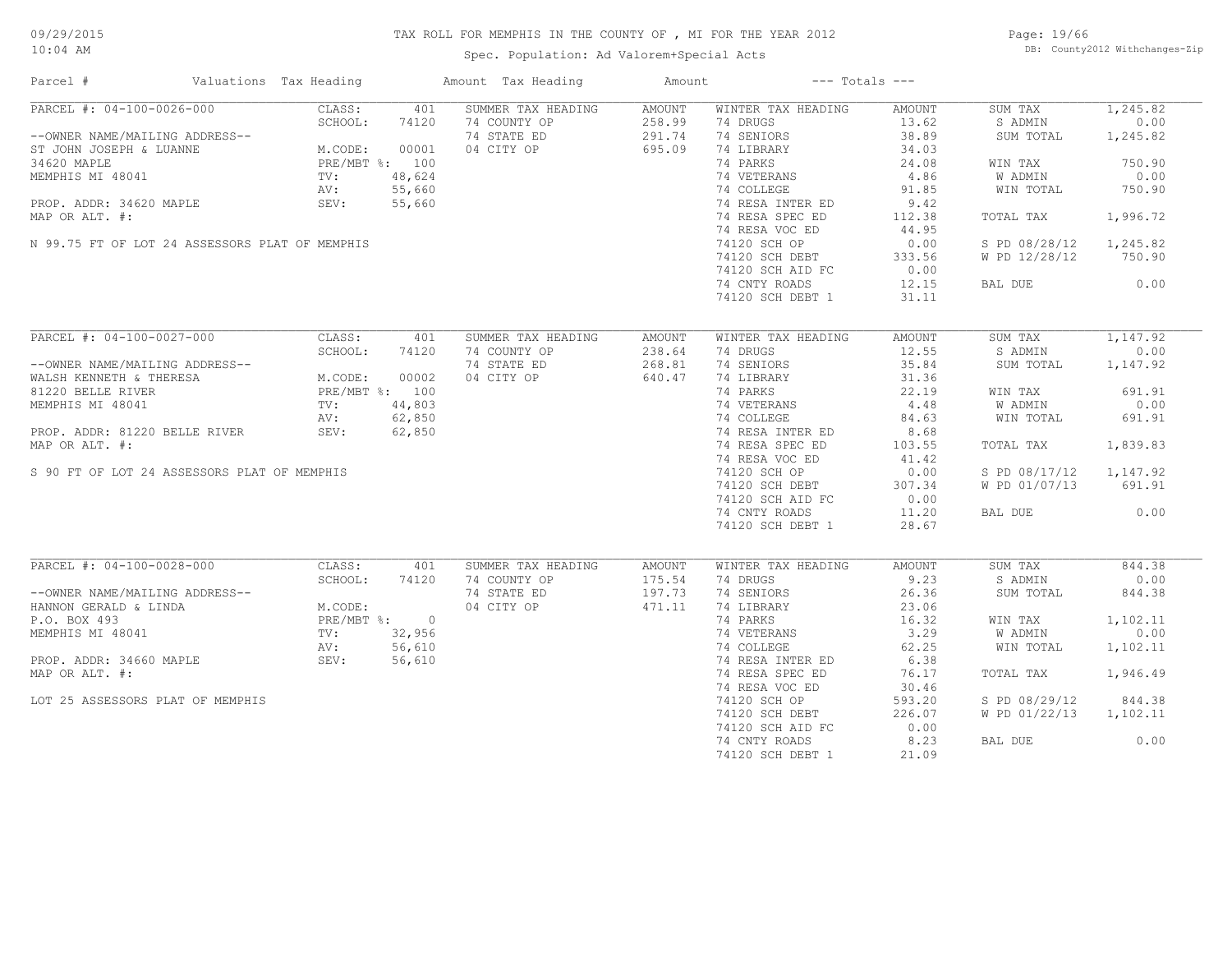Spec. Population: Ad Valorem+Special Acts

Page: 20/66 DB: County2012 Withchanges-Zip

| Parcel #                                                                                                                                                                                                                 | Valuations Tax Heading |                                            |        | Amount Tax Heading | Amount        |                    | $---$ Totals $---$ |               |          |
|--------------------------------------------------------------------------------------------------------------------------------------------------------------------------------------------------------------------------|------------------------|--------------------------------------------|--------|--------------------|---------------|--------------------|--------------------|---------------|----------|
| PARCEL #: 04-100-0029-000                                                                                                                                                                                                |                        | CLASS:                                     | 401    | SUMMER TAX HEADING | AMOUNT        | WINTER TAX HEADING | AMOUNT             | SUM TAX       | 1,065.34 |
|                                                                                                                                                                                                                          |                        | SCHOOL:                                    | 74120  | 74 COUNTY OP       | 221.47        | 74 DRUGS           | 11.65              | S ADMIN       | 0.00     |
| --OWNER NAME/MAILING ADDRESS--<br>HANNON GERALD & LINDA L<br>P.O. BOX 493<br>MEMPHIS MI 48041<br>PROP. ADDR: 34684 MAPLE<br>PROP. ADDR: 34684 MAPLE<br>PROP. ADDR: 34684 MAPLE<br>PROP. ADDR: 34684 MAPLE<br>SEV: 64,330 |                        |                                            |        | 74 STATE ED        | 249.48        | 74 SENIORS         | 33.26              | SUM TOTAL     | 1,065.34 |
|                                                                                                                                                                                                                          |                        |                                            |        | 04 CITY OP         | 594.39        | 74 LIBRARY         | 29.10              |               |          |
|                                                                                                                                                                                                                          |                        |                                            |        |                    |               | 74 PARKS           | 20.59              | WIN TAX       | 1,390.55 |
|                                                                                                                                                                                                                          |                        |                                            |        |                    |               | 74 VETERANS        | 4.15               | W ADMIN       | 0.00     |
|                                                                                                                                                                                                                          |                        |                                            |        |                    |               | 74 COLLEGE         | 78.54              | WIN TOTAL     | 1,390.55 |
|                                                                                                                                                                                                                          |                        |                                            |        |                    |               | 74 RESA INTER ED   | 8.05               |               |          |
| MAP OR ALT. #:                                                                                                                                                                                                           |                        |                                            |        |                    |               | 74 RESA SPEC ED    | 96.10              | TOTAL TAX     | 2,455.89 |
|                                                                                                                                                                                                                          |                        |                                            |        |                    |               | 74 RESA VOC ED     | 38.44              |               |          |
| LOT 26 ASSESSORS PLAT OF MEMPHIS                                                                                                                                                                                         |                        |                                            |        |                    |               | 74120 SCH OP       | 748.44             | S PD 08/29/12 | 1,065.34 |
|                                                                                                                                                                                                                          |                        |                                            |        |                    |               | 74120 SCH DEBT     | 285.23             | W PD 01/22/13 | 1,390.55 |
|                                                                                                                                                                                                                          |                        |                                            |        |                    |               | 74120 SCH AID FC   | 0.00               |               |          |
|                                                                                                                                                                                                                          |                        |                                            |        |                    |               | 74 CNTY ROADS      | 10.39              | BAL DUE       | 0.00     |
|                                                                                                                                                                                                                          |                        |                                            |        |                    |               | 74120 SCH DEBT 1   | 26.61              |               |          |
|                                                                                                                                                                                                                          |                        |                                            |        |                    |               |                    |                    |               |          |
| PARCEL #: 04-100-0030-000                                                                                                                                                                                                |                        | CLASS:                                     | 401    | SUMMER TAX HEADING | <b>AMOUNT</b> | WINTER TAX HEADING | <b>AMOUNT</b>      | SUM TAX       | 889.50   |
|                                                                                                                                                                                                                          |                        | SCHOOL:                                    | 74120  | 74 COUNTY OP       | 184.92        | 74 DRUGS           | 9.73               | S ADMIN       | 0.00     |
| --OWNER NAME/MAILING ADDRESS--                                                                                                                                                                                           |                        |                                            |        | 74 STATE ED        | 208.30        | 74 SENIORS         | 27.77              | SUM TOTAL     | 889.50   |
| HANNON GERALD & LINDA                                                                                                                                                                                                    |                        | M.CODE:<br>PRE/MBT %: 0<br>T: 34,717<br>-- |        | 04 CITY OP         | 496.28        | 74 LIBRARY         | 24.30              |               |          |
| P.O. BOX 493                                                                                                                                                                                                             |                        |                                            |        |                    |               | 74 PARKS           | 17.19              | WIN TAX       | 1,161.02 |
| MEMPHIS MI 48041                                                                                                                                                                                                         |                        |                                            |        |                    |               | 74 VETERANS        | 3.47               | W ADMIN       | 0.00     |
|                                                                                                                                                                                                                          |                        | AV:                                        | 40,060 |                    |               | 74 COLLEGE         | 65.58              | WIN TOTAL     | 1,161.02 |
| PROP. ADDR: 34720 MAPLE                                                                                                                                                                                                  |                        | SEV:                                       | 40,060 |                    |               | 74 RESA INTER ED   | 6.72               |               |          |
| MAP OR ALT. #:                                                                                                                                                                                                           |                        |                                            |        |                    |               | 74 RESA SPEC ED    | 80.24              | TOTAL TAX     | 2,050.52 |
|                                                                                                                                                                                                                          |                        |                                            |        |                    |               | 74 RESA VOC ED     | 32.09              |               |          |
| E 1/2 OF LOT 27 ASSESSORS PLAT OF MEMPHIS                                                                                                                                                                                |                        |                                            |        |                    |               | 74120 SCH OP       | 624.90             | S PD 08/29/12 | 889.50   |
|                                                                                                                                                                                                                          |                        |                                            |        |                    |               | 74120 SCH DEBT     | 238.15             | W PD 01/22/13 | 1,161.02 |
|                                                                                                                                                                                                                          |                        |                                            |        |                    |               |                    | 0.00               |               |          |
|                                                                                                                                                                                                                          |                        |                                            |        |                    |               | 74120 SCH AID FC   |                    |               |          |
|                                                                                                                                                                                                                          |                        |                                            |        |                    |               | 74 CNTY ROADS      | 8.67               | BAL DUE       | 0.00     |
|                                                                                                                                                                                                                          |                        |                                            |        |                    |               | 74120 SCH DEBT 1   | 22.21              |               |          |
| PARCEL #: 04-100-0031-000                                                                                                                                                                                                |                        | CLASS:                                     | 402    | SUMMER TAX HEADING | AMOUNT        | WINTER TAX HEADING | <b>AMOUNT</b>      | SUM TAX       | 138.58   |
|                                                                                                                                                                                                                          |                        | SCHOOL:                                    | 74120  | 74 COUNTY OP       | 28.81         | 74 DRUGS           | 1.51               | S ADMIN       | 0.00     |
| --OWNER NAME/MAILING ADDRESS--                                                                                                                                                                                           |                        |                                            |        | 74 STATE ED        | 32.45         | 74 SENIORS         | 4.32               | SUM TOTAL     | 138.58   |
| HANNON GERALD & LINDA                                                                                                                                                                                                    |                        | M.CODE:                                    |        | 04 CITY OP         | 77.32         | 74 LIBRARY         | 3.78               |               |          |
| P.O. BOX 493                                                                                                                                                                                                             |                        | PRE/MBT %: 0                               |        |                    |               | 74 PARKS           | 2.67               | WIN TAX       | 180.84   |
|                                                                                                                                                                                                                          |                        | TV:                                        | 5,409  |                    |               | 74 VETERANS        | 0.54               | W ADMIN       | 0.00     |
| MEMPHIS MI 48041                                                                                                                                                                                                         |                        |                                            |        |                    |               |                    |                    |               |          |
|                                                                                                                                                                                                                          |                        | AV:                                        | 7,890  |                    |               | 74 COLLEGE         | 10.21              | WIN TOTAL     | 180.84   |
| PROP. ADDR: 34720 MAPLE                                                                                                                                                                                                  |                        | SEV:                                       | 7,890  |                    |               | 74 RESA INTER ED   | 1.04               |               |          |
| MAP OR ALT. #:                                                                                                                                                                                                           |                        |                                            |        |                    |               | 74 RESA SPEC ED    | 12.50              | TOTAL TAX     | 319.42   |
|                                                                                                                                                                                                                          |                        |                                            |        |                    |               | 74 RESA VOC ED     | 5.00               |               |          |
| W 1/2 OF LOT 27 ASSESSORS PLAT OF MEMPHIS                                                                                                                                                                                |                        |                                            |        |                    |               | 74120 SCH OP       | 97.36              | S PD 08/29/12 | 138.58   |
|                                                                                                                                                                                                                          |                        |                                            |        |                    |               | 74120 SCH DEBT     | 37.10              | W PD 01/22/13 | 180.84   |
|                                                                                                                                                                                                                          |                        |                                            |        |                    |               | 74120 SCH AID FC   | 0.00               |               |          |
|                                                                                                                                                                                                                          |                        |                                            |        |                    |               | 74 CNTY ROADS      | 1.35               | BAL DUE       | 0.00     |
|                                                                                                                                                                                                                          |                        |                                            |        |                    |               | 74120 SCH DEBT 1   | 3.46               |               |          |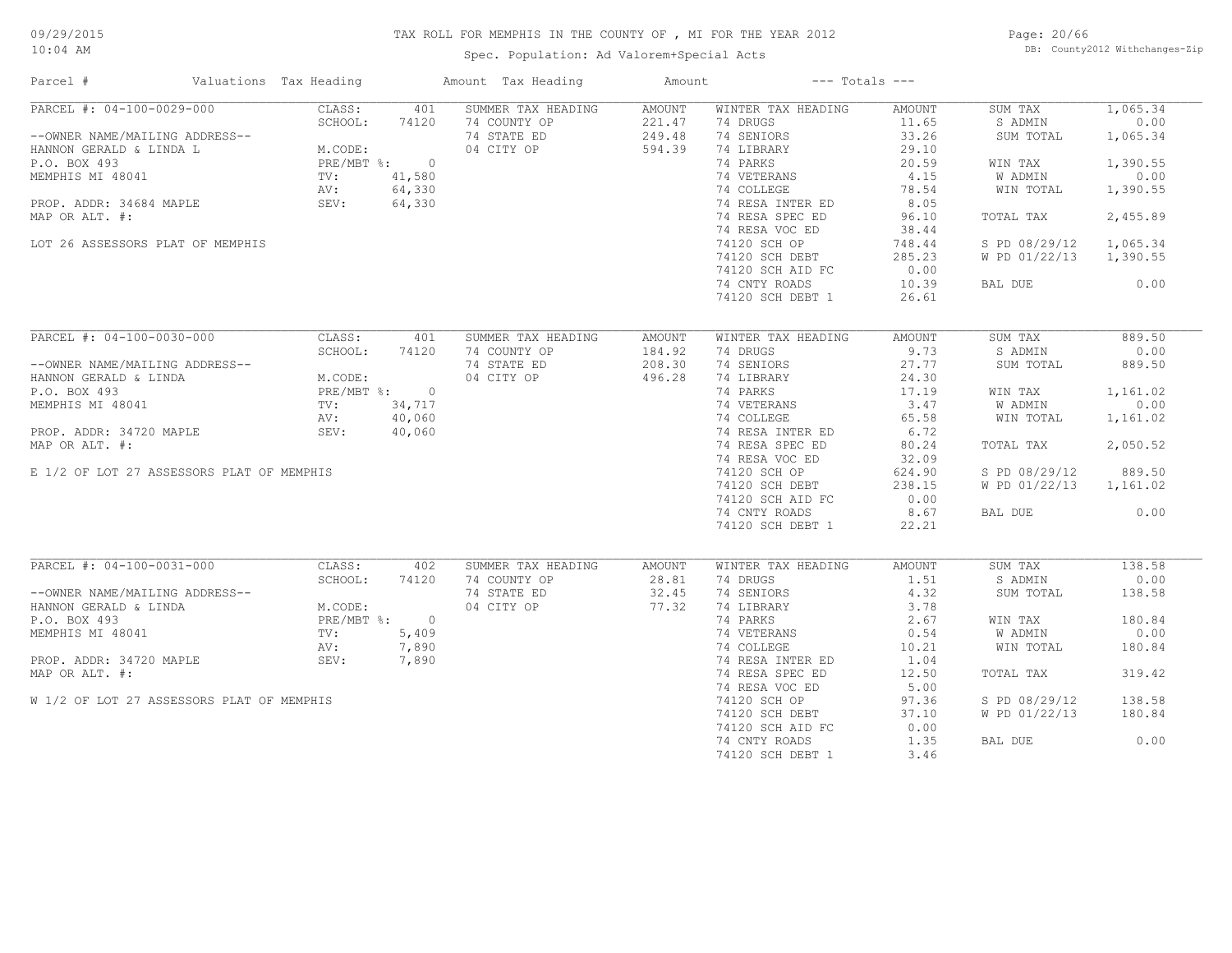Spec. Population: Ad Valorem+Special Acts

Page: 21/66 DB: County2012 Withchanges-Zip

| Parcel #                                                                                                                                                                                                                     | Valuations Tax Heading |            |         | Amount Tax Heading | Amount               | $---$ Totals $---$                                   |               |                        |          |
|------------------------------------------------------------------------------------------------------------------------------------------------------------------------------------------------------------------------------|------------------------|------------|---------|--------------------|----------------------|------------------------------------------------------|---------------|------------------------|----------|
| PARCEL #: 04-100-0032-000                                                                                                                                                                                                    |                        | CLASS:     | 401     | SUMMER TAX HEADING | AMOUNT               | WINTER TAX HEADING                                   | AMOUNT        | SUM TAX                | 1,045.41 |
| --OWNER NAME/MAILING ADDRESS--<br>TURLIN LOUIS & PATRICIA<br>P.O. BOX 406<br>MEMPHIS MI 48041<br>PROP. ADDR: 34730 MAPLE<br>MAP OP AIT *.<br>MAP OP AIT *.<br>MAP OP AIT *.<br>MAP OP AIT *.<br>SEV: 51,740<br>MAP OP AIT *. |                        |            |         | 74 COUNTY OP       |                      | 74 DRUGS                                             | 11.43         | S ADMIN                | 0.00     |
|                                                                                                                                                                                                                              |                        |            |         | 74 STATE ED        | $217.33$<br>$244.81$ | 74 SENIORS                                           | 32.64         | SUM TOTAL              | 1,045.41 |
|                                                                                                                                                                                                                              |                        |            |         | 04 CITY OP         | 583.27               | 74 LIBRARY                                           | 28.56         |                        |          |
|                                                                                                                                                                                                                              |                        |            |         |                    |                      | 74 PARKS                                             | 20.21         | WIN TAX                | 630.12   |
|                                                                                                                                                                                                                              |                        |            |         |                    |                      |                                                      | 4.08          | W ADMIN                | 0.00     |
|                                                                                                                                                                                                                              |                        |            |         |                    |                      | 74 VETERANS<br>74 COLLEGE                            | 77.07         | WIN TOTAL              | 630.12   |
|                                                                                                                                                                                                                              |                        |            |         |                    |                      |                                                      |               |                        |          |
|                                                                                                                                                                                                                              |                        |            |         |                    |                      | 74 RESA INTER ED                                     | 7.90          |                        |          |
| MAP OR ALT. #:                                                                                                                                                                                                               |                        |            |         |                    |                      | 74 RESA SPEC ED                                      | 94.30         | TOTAL TAX              | 1,675.53 |
|                                                                                                                                                                                                                              |                        |            |         |                    |                      | 74 RESA VOC ED                                       | 37.72         |                        |          |
| LOT 28 BEING 49.35 FT E & W AS PER CIRCUIT COURT DECREE 8-126 ASSESSORS PLAT OF                                                                                                                                              |                        |            |         |                    |                      | 74120 SCH OP                                         | 0.00          | S PD 08/31/12 1,045.41 |          |
| MEMPHIS                                                                                                                                                                                                                      |                        |            |         |                    |                      | 74120 SCH DEBT<br>74120 SCH AID FC                   | 279.90        | W PD 02/12/13          | 630.12   |
|                                                                                                                                                                                                                              |                        |            |         |                    |                      |                                                      | 0.00          |                        |          |
|                                                                                                                                                                                                                              |                        |            |         |                    |                      | 74 CNTY ROADS                                        | 10.20         | BAL DUE                | 0.00     |
|                                                                                                                                                                                                                              |                        |            |         |                    |                      | 74120 SCH DEBT 1                                     | 26.11         |                        |          |
|                                                                                                                                                                                                                              |                        |            |         |                    |                      |                                                      |               |                        |          |
| PARCEL #: 04-100-0033-000                                                                                                                                                                                                    |                        | CLASS:     | 708     | SUMMER TAX HEADING | AMOUNT               | WINTER TAX HEADING                                   | <b>AMOUNT</b> | SUM TAX                | 0.00     |
| --OWNER NAME/MAILING ADDRESS--<br>FIRST UNITED METHODIST CHURCH M.CODE:<br>PRE/MBT                                                                                                                                           |                        |            | 74120   | 74 COUNTY OP       | 0.00                 | 74 DRUGS                                             | 0.00          | S ADMIN                | 0.00     |
|                                                                                                                                                                                                                              |                        |            |         | 74 STATE ED        | 0.00                 | 74 SENIORS                                           | 0.00          | SUM TOTAL              | 0.00     |
|                                                                                                                                                                                                                              |                        |            |         | 04 CITY OP         | 0.00                 | 74 LIBRARY                                           | 0.00          |                        |          |
|                                                                                                                                                                                                                              |                        | PRE/MBT %: | $\circ$ |                    |                      | 74 LIBRARY<br>74 PARKS                               |               | WIN TAX                | 0.00     |
| MEMPHIS MI 48041                                                                                                                                                                                                             |                        | TV:        | $\circ$ |                    |                      | 74 PARKS 0.00<br>74 VETERANS 0.00<br>74 COLLEGE 0.00 |               | W ADMIN                | 0.00     |
|                                                                                                                                                                                                                              |                        | AV:        | $\circ$ |                    |                      |                                                      |               | WIN TOTAL              | 0.00     |
| PROP. ADDR: 34750 MAPLE/81265 CHURCH SEV:                                                                                                                                                                                    |                        |            | $\circ$ |                    |                      |                                                      |               |                        |          |
|                                                                                                                                                                                                                              |                        |            |         |                    |                      | 74 RESA INTER ED<br>74 RESA SPEC ED                  | 0.00          |                        |          |
| MAP OR ALT. #:                                                                                                                                                                                                               |                        |            |         |                    |                      |                                                      | 0.00          | TOTAL TAX              | 0.00     |
|                                                                                                                                                                                                                              |                        |            |         |                    |                      | 74 RESA VOC ED                                       | 0.00          |                        |          |
| LOTS 29-30 ASSESSORS PLAT OF MEMPHIS                                                                                                                                                                                         |                        |            |         |                    |                      | 74120 SCH OP                                         | 0.00          | BAL DUE                | 0.00     |
|                                                                                                                                                                                                                              |                        |            |         |                    |                      | 74120 SCH DEBT                                       | 0.00          |                        |          |
|                                                                                                                                                                                                                              |                        |            |         |                    |                      | 74120 SCH AID FC                                     | 0.00          |                        |          |
|                                                                                                                                                                                                                              |                        |            |         |                    |                      | 74 CNTY ROADS                                        | 0.00          |                        |          |
|                                                                                                                                                                                                                              |                        |            |         |                    |                      | 74120 SCH DEBT 1                                     | 0.00          |                        |          |
|                                                                                                                                                                                                                              |                        |            |         |                    |                      |                                                      |               |                        |          |
| PARCEL #: 04-100-0034-000                                                                                                                                                                                                    |                        | CLASS:     | 401     | SUMMER TAX HEADING | AMOUNT               | WINTER TAX HEADING                                   | AMOUNT        | SUM TAX                | 1,335.16 |
|                                                                                                                                                                                                                              |                        | SCHOOL:    | 74120   | 74 COUNTY OP       | 277.56               | 74 DRUGS                                             | 14.60         | S ADMIN                | 0.00     |
|                                                                                                                                                                                                                              |                        |            |         | 74 STATE ED        | 312.66               | 74 SENIORS                                           | 41.68         | SUM TOTAL              | 1,335.16 |
| --OWNER NAME/MAILING ADDRESS--<br>DREWEK ROBERT J<br>81235 CHURCH<br>MEMPHIS MI 48041<br>PROP. ADDR: 81235 CHURCH<br>PROP. ADDR: 81235 CHURCH<br>PROP. ADDR: 81235 CHURCH<br>SEV: 56,290<br>SEV: 56,290                      |                        |            |         | 04 CITY OP         | 744.94               | 74 LIBRARY                                           | 36.47         |                        |          |
|                                                                                                                                                                                                                              |                        |            |         |                    |                      | 74 PARKS                                             | 25.81         | WIN TAX                | 804.76   |
|                                                                                                                                                                                                                              |                        |            |         |                    |                      | 74 VETERANS                                          | 5.21          | W ADMIN                | 0.00     |
|                                                                                                                                                                                                                              |                        |            |         |                    |                      | 74 COLLEGE                                           | 98.44         | WIN TOTAL              | 804.76   |
|                                                                                                                                                                                                                              |                        |            |         |                    |                      | 74 RESA INTER ED                                     | 10.09         |                        |          |
| MAP OR ALT. #:                                                                                                                                                                                                               |                        |            |         |                    |                      | 74 RESA SPEC ED                                      | 120.44        | TOTAL TAX              | 2,139.92 |
|                                                                                                                                                                                                                              |                        |            |         |                    |                      |                                                      |               |                        |          |
|                                                                                                                                                                                                                              |                        |            |         |                    |                      | 74 RESA VOC ED                                       | 48.17         |                        |          |
| LOT 31 ASSESSORS PLAT OF MEMPHIS                                                                                                                                                                                             |                        |            |         |                    |                      | 74120 SCH OP                                         | 0.00          | S PD 08/28/12          | 1,335.16 |
|                                                                                                                                                                                                                              |                        |            |         |                    |                      | 74120 SCH DEBT                                       | 357.48        | W PD 01/02/13 804.76   |          |
|                                                                                                                                                                                                                              |                        |            |         |                    |                      | 74120 SCH AID FC                                     | 0.00          |                        |          |
|                                                                                                                                                                                                                              |                        |            |         |                    |                      | 74 CNTY ROADS                                        | 13.02         | BAL DUE                | 0.00     |
|                                                                                                                                                                                                                              |                        |            |         |                    |                      | 74120 SCH DEBT 1                                     | 33.35         |                        |          |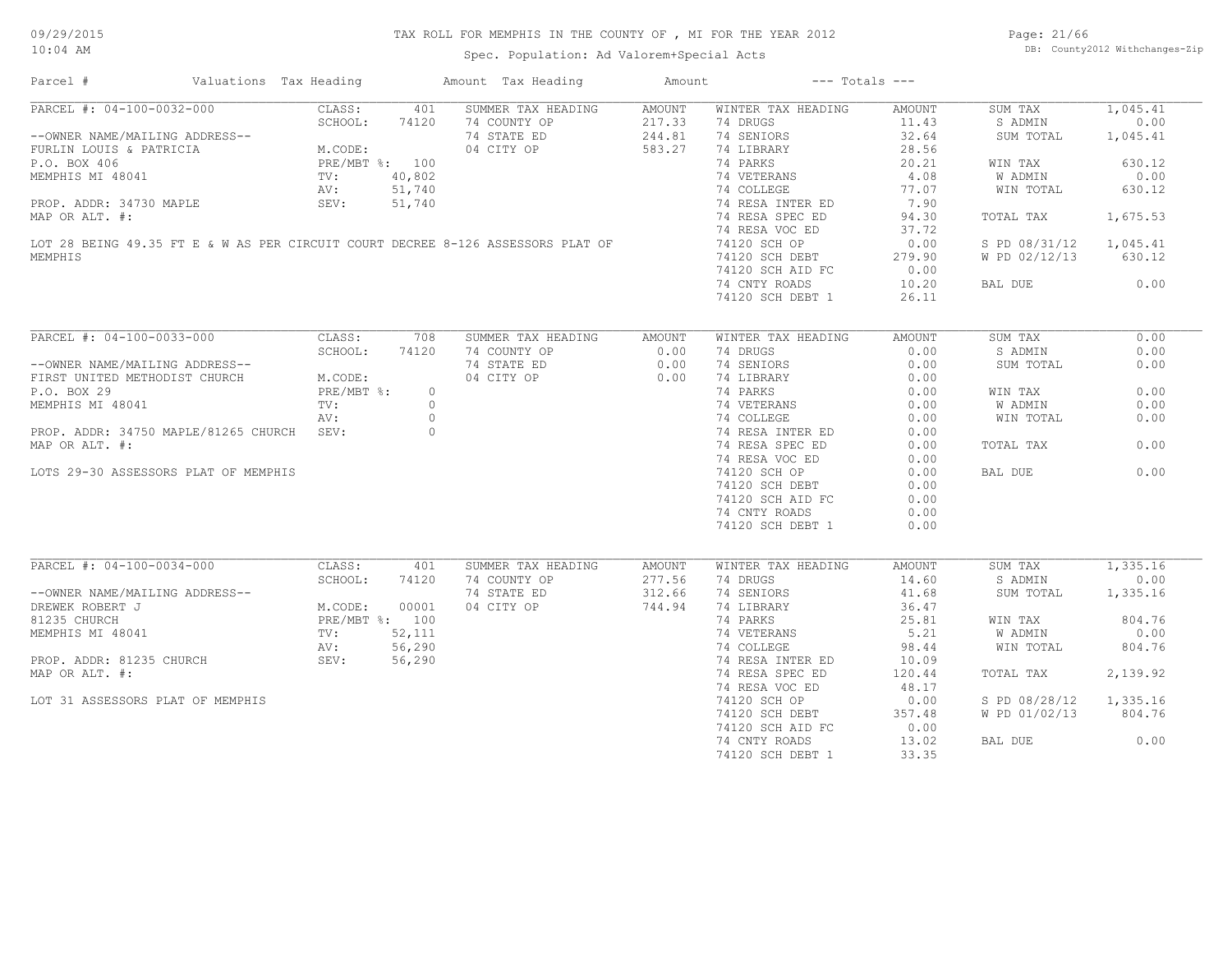Spec. Population: Ad Valorem+Special Acts

Page: 22/66 DB: County2012 Withchanges-Zip

| Parcel #                                                                  | Valuations Tax Heading  |        | Amount Tax Heading | Amount   |                           | $---$ Totals $---$ |               |          |
|---------------------------------------------------------------------------|-------------------------|--------|--------------------|----------|---------------------------|--------------------|---------------|----------|
| PARCEL #: 04-100-0035-000                                                 | CLASS:                  | 401    | SUMMER TAX HEADING | AMOUNT   | WINTER TAX HEADING        | AMOUNT             | SUM TAX       | 1,865.52 |
|                                                                           | SCHOOL:                 | 74120  | 74 COUNTY OP       | 387.82   | 74 DRUGS                  | 20.40              | S ADMIN       | 0.00     |
| --OWNER NAME/MAILING ADDRESS--                                            |                         |        | 74 STATE ED        | 436.86   | 74 SENIORS                | 58.24              | SUM TOTAL     | 1,865.52 |
| HAGGERTY MARK & ILONA                                                     | M.CODE:<br>PRE/MBT %: 0 |        | 04 CITY OP         | 1,040.84 | 74 LIBRARY                | 50.96              |               |          |
| 67-1268 KAOMOLOA ROAD                                                     |                         |        |                    |          | 74 PARKS                  | 36.07              | WIN TAX       | 2,435.03 |
|                                                                           |                         | 72,810 |                    |          | 74 VETERANS               | 7.28               | W ADMIN       | 0.00     |
| EXAMUELA HI 96743 TV:<br>PROP. ADDR: 81170 BELLE RIVER SEV: SEV:          |                         | 72,810 |                    |          | 74 COLLEGE                | 137.54             | WIN TOTAL     | 2,435.03 |
|                                                                           |                         | 72,810 |                    |          | 74 RESA INTER ED          | 14.11              |               |          |
| MAP OR ALT. #:                                                            |                         |        |                    |          | 74 RESA SPEC ED           | 168.28             | TOTAL TAX     | 4,300.55 |
|                                                                           |                         |        |                    |          | 74 RESA VOC ED            | 67.31              |               |          |
| LOT 32 ASSESSORS PLAT OF MEMPHIS                                          |                         |        |                    |          | 74120 SCH OP              | 1,310.58           | S PD 07/16/12 | 1,865.52 |
|                                                                           |                         |        |                    |          | 74120 SCH DEBT            | 499.47             | W PD 02/28/13 | 2,361.98 |
|                                                                           |                         |        |                    |          | 74120 SCH AID FC          | 0.00               |               |          |
|                                                                           |                         |        |                    |          | 74 CNTY ROADS             | 18.20              | BAL DUE       | 73.05    |
|                                                                           |                         |        |                    |          | 74120 SCH DEBT 1          | 46.59              |               |          |
|                                                                           |                         |        |                    |          |                           |                    |               |          |
| PARCEL #: 04-100-0036-000                                                 | CLASS:                  | 401    | SUMMER TAX HEADING | AMOUNT   | WINTER TAX HEADING        | <b>AMOUNT</b>      | SUM TAX       | 1,054.63 |
|                                                                           | SCHOOL:                 | 74120  | 74 COUNTY OP       | 219.24   | 74 DRUGS                  | 11.53              | S ADMIN       | 0.00     |
| --OWNER NAME/MAILING ADDRESS--                                            |                         |        | 74 STATE ED        | 246.97   | 74 SENIORS                | 32.92              | SUM TOTAL     | 1,054.63 |
| PHILLIPS MARILYN                                                          | M.CODE:                 |        | 04 CITY OP         | 588.42   | 74 LIBRARY                | 28.81              |               |          |
| 81112 BELLE RIVER                                                         | PRE/MBT %: 0            |        |                    |          | 74 PARKS                  | 20.39              | WIN TAX       | 1,376.57 |
|                                                                           | TV:                     |        |                    |          |                           | 4.11               |               | 0.00     |
| MEMPHIS MI 48041                                                          |                         | 41,162 |                    |          | 74 VETERANS<br>74 COLLEGE | 77.75              | W ADMIN       |          |
|                                                                           | AV:                     | 48,290 |                    |          |                           |                    | WIN TOTAL     | 1,376.57 |
| PROP. ADDR: 81140 BELLE RIVER                                             | SEV:                    | 48,290 |                    |          | 74 RESA INTER ED          | 7.97               |               |          |
| MAP OR ALT. #:                                                            |                         |        |                    |          | 74 RESA SPEC ED           | 95.13              | TOTAL TAX     | 2,431.20 |
|                                                                           |                         |        |                    |          | 74 RESA VOC ED            | 38.05              |               |          |
| LOT 33 ASSESSORS PLAT OF MEMPHIS                                          |                         |        |                    |          | 74120 SCH OP              | 740.91             | S PD 08/30/12 | 1,054.63 |
|                                                                           |                         |        |                    |          | 74120 SCH DEBT            | 282.37             | W PD 02/14/13 | 1,376.57 |
|                                                                           |                         |        |                    |          | 74120 SCH AID FC          | 0.00               |               |          |
|                                                                           |                         |        |                    |          | 74 CNTY ROADS             | 10.29              | BAL DUE       | 0.00     |
|                                                                           |                         |        |                    |          | 74120 SCH DEBT 1          | 26.34              |               |          |
|                                                                           |                         |        |                    |          |                           |                    |               |          |
| PARCEL #: 04-100-0037-000                                                 | CLASS:                  | 401    | SUMMER TAX HEADING | AMOUNT   | WINTER TAX HEADING        | AMOUNT             | SUM TAX       | 1,391.61 |
|                                                                           | SCHOOL:                 | 74120  | 74 COUNTY OP       | 289.30   | 74 DRUGS                  | 15.22              | S ADMIN       | 0.00     |
| --OWNER NAME/MAILING ADDRESS--                                            |                         |        | 74 STATE ED        | 325.88   | 74 SENIORS                | 43.45              | SUM TOTAL     | 1,391.61 |
| PHILLIPS ROBERT II                                                        | M.CODE:                 |        | 04 CITY OP         | 776.43   | 74 LIBRARY                | 38.01              |               |          |
| 81112 BELLE RIVER                                                         | PRE/MBT %: 100          |        |                    |          | 74 PARKS                  | 26.90              | WIN TAX       | 838.79   |
| MEMPHIS MI 48041                                                          | TV:                     | 54,314 |                    |          | 74 VETERANS               | 5.43               | W ADMIN       | 0.00     |
|                                                                           | AV:                     | 58,640 |                    |          | 74 COLLEGE                | 102.60             | WIN TOTAL     | 838.79   |
| PROP. ADDR: 81112 BELLE RIVER                                             | AV:<br>SEV:             | 58,640 |                    |          | 74 RESA INTER ED          | 10.52              |               |          |
| MAP OR ALT. #:                                                            |                         |        |                    |          | 74 RESA SPEC ED           | 125.53             | TOTAL TAX     | 2,230.40 |
|                                                                           |                         |        |                    |          | 74 RESA VOC ED            | 50.21              |               |          |
| LOT 34 & N 5 FT OF LOT 35 EXC E 134 FT THEREOF. ASSESSORS PLAT OF MEMPHIS |                         |        |                    |          | 74120 SCH OP              | 0.00               | S PD 08/30/12 | 1,391.61 |
|                                                                           |                         |        |                    |          | 74120 SCH DEBT            | 372.59             | W PD 02/14/13 | 838.79   |
|                                                                           |                         |        |                    |          | 74120 SCH AID FC          | 0.00               |               |          |
|                                                                           |                         |        |                    |          | 74 CNTY ROADS             | 13.57              | BAL DUE       | 0.00     |
|                                                                           |                         |        |                    |          | 74120 SCH DEBT 1          | 34.76              |               |          |
|                                                                           |                         |        |                    |          |                           |                    |               |          |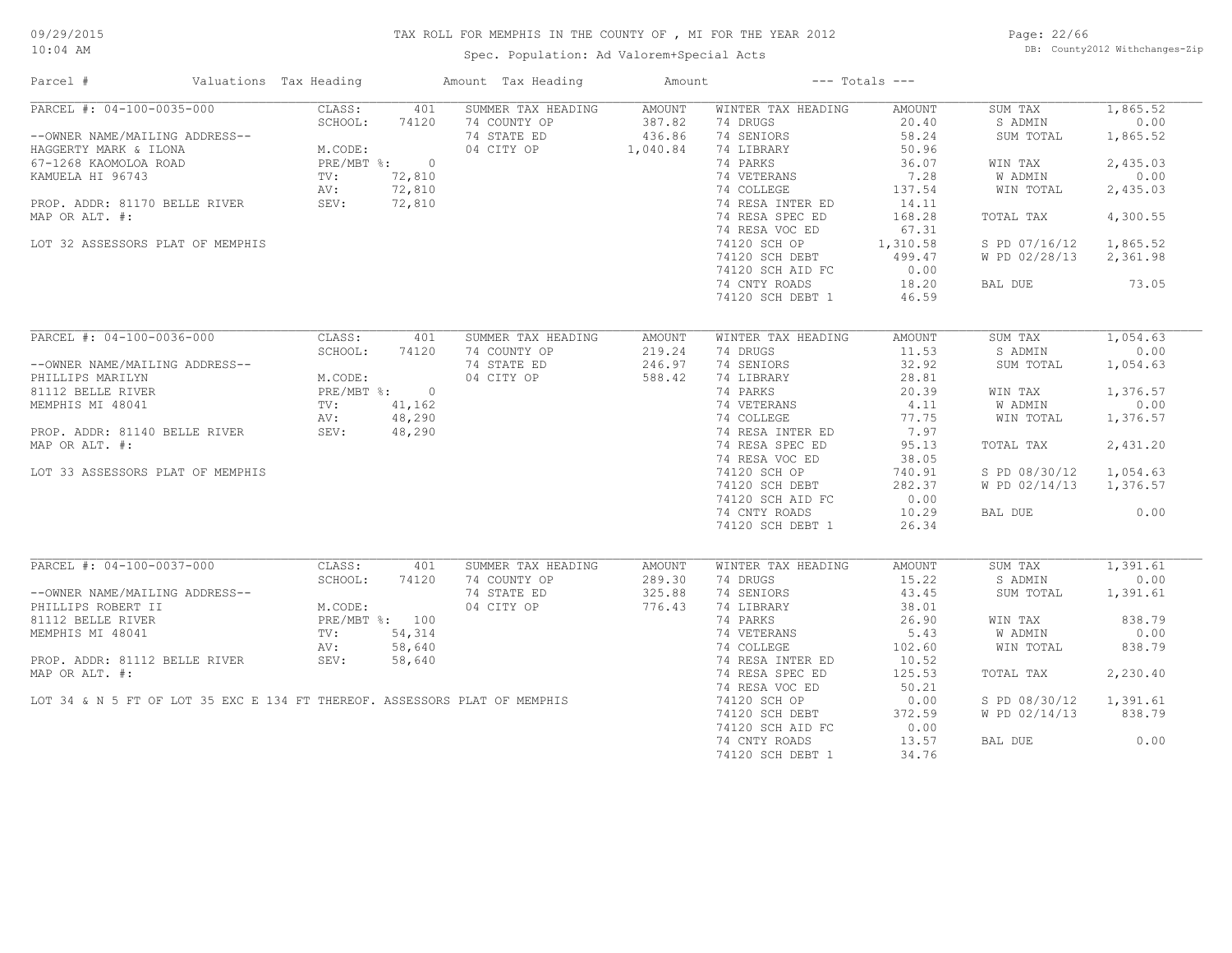Spec. Population: Ad Valorem+Special Acts

Page: 23/66 DB: County2012 Withchanges-Zip

| Parcel #                                                                                                                                                                                                                                   | Valuations Tax Heading |         |       | Amount Tax Heading                                                           | Amount |                           | $---$ Totals $---$ |                        |          |
|--------------------------------------------------------------------------------------------------------------------------------------------------------------------------------------------------------------------------------------------|------------------------|---------|-------|------------------------------------------------------------------------------|--------|---------------------------|--------------------|------------------------|----------|
| PARCEL #: 04-100-0038-000                                                                                                                                                                                                                  |                        | CLASS:  | 402   | SUMMER TAX HEADING                                                           | AMOUNT | WINTER TAX HEADING        | AMOUNT             | SUM TAX                | 145.27   |
|                                                                                                                                                                                                                                            |                        |         |       |                                                                              |        | 74 DRUGS                  | 1.58               | S ADMIN                | 0.00     |
| --OWNER NAME/MAILING ADDRESS--<br>PHILLIPS ROBERT II M.CODE:<br>81112 BELLE RIVER PRE/MBT %: 100<br>MEMPHIS MI 48041 TV: 5,670<br>PROP. ADDR: 81080 BELLE RIVER SEV: 8,570<br>PROP. ADDR: 81080 BELLE RIVER SEV: 8,570<br>PROP. ADDR: 4108 |                        |         |       | 20.20<br>74 STATE ED 34.02<br>74 STATE ED 34.02<br>04 CITY OP 81.05          |        | 74 SENIORS                | 4.53               | SUM TOTAL              | 145.27   |
|                                                                                                                                                                                                                                            |                        |         |       |                                                                              |        | 74 LIBRARY                | 3.96               |                        |          |
|                                                                                                                                                                                                                                            |                        |         |       |                                                                              |        | 74 PARKS                  | 2.80               | WIN TAX                | 87.49    |
|                                                                                                                                                                                                                                            |                        |         |       |                                                                              |        | 74 VETERANS               | 0.56               | W ADMIN                | 0.00     |
|                                                                                                                                                                                                                                            |                        |         |       |                                                                              |        | 74 COLLEGE                | 10.71              | WIN TOTAL              | 87.49    |
|                                                                                                                                                                                                                                            |                        |         |       |                                                                              |        | 74 RESA INTER ED          | 1.09               |                        |          |
| MAP OR ALT. #:                                                                                                                                                                                                                             |                        |         |       |                                                                              |        | 74 RESA SPEC ED           | 13.10              | TOTAL TAX              | 232.76   |
|                                                                                                                                                                                                                                            |                        |         |       |                                                                              |        |                           |                    |                        |          |
|                                                                                                                                                                                                                                            |                        |         |       |                                                                              |        | 74 RESA VOC ED            | 5.24               |                        |          |
|                                                                                                                                                                                                                                            |                        |         |       | LOT 35 EXC E 134 FT & EXC N 5 FT OF THE REMAINDER. ASSESSORS PLAT OF MEMPHIS |        | 74120 SCH OP              | 0.00               | S PD 08/30/12          | 145.27   |
|                                                                                                                                                                                                                                            |                        |         |       |                                                                              |        | 74120 SCH DEBT            | 38.89              | W PD 02/14/13          | 87.49    |
|                                                                                                                                                                                                                                            |                        |         |       |                                                                              |        | 74120 SCH AID FC          | 0.00               |                        |          |
|                                                                                                                                                                                                                                            |                        |         |       |                                                                              |        | 74 CNTY ROADS             | 1.41               | BAL DUE                | 0.00     |
|                                                                                                                                                                                                                                            |                        |         |       |                                                                              |        | 74120 SCH DEBT 1          | 3.62               |                        |          |
|                                                                                                                                                                                                                                            |                        |         |       |                                                                              |        |                           |                    |                        |          |
| PARCEL #: 04-100-0039-000                                                                                                                                                                                                                  |                        | CLASS:  | 401   | SUMMER TAX HEADING                                                           | AMOUNT | WINTER TAX HEADING        | AMOUNT             | SUM TAX                | 833.21   |
|                                                                                                                                                                                                                                            |                        | SCHOOL: | 74120 | 74 COUNTY OP                                                                 | 173.21 | 74 DRUGS                  | 9.11               | S ADMIN                | 0.00     |
| --OWNER NAME/MAILING ADDRESS--                                                                                                                                                                                                             |                        |         |       | 74 STATE ED                                                                  | 195.12 | 74 SENIORS                | 26.01              | SUM TOTAL              | 833.21   |
| --OWNER NAME/MAILING ADDRESS--<br>MORGAN GENEVIEVE M.CODE:<br>2496 STAPLETON ROAD PRE/MBT %: 0<br>GOODELLS MI 48027 TV: 32,520<br>PRE /MBT %: 0<br>AV: 32,520                                                                              |                        |         |       | 04 CITY OP                                                                   | 464.88 | 74 LIBRARY                | 22.76              |                        |          |
|                                                                                                                                                                                                                                            |                        |         |       |                                                                              |        | 74 PARKS                  | 16.11              | WIN TAX                | 1,087.57 |
|                                                                                                                                                                                                                                            |                        |         |       | $\begin{array}{c} 0 \\ 0 \\ 20 \\ 20 \end{array}$                            |        | 74 VETERANS<br>74 COLLEGE | 3.25               | W ADMIN                | 0.00     |
|                                                                                                                                                                                                                                            |                        |         |       |                                                                              |        |                           | 61.43              | WIN TOTAL              | 1,087.57 |
| PROP. ADDR: 34625 BORDMAN SEV: 32,520                                                                                                                                                                                                      |                        |         |       |                                                                              |        | 74 RESA INTER ED          | 6.30               |                        |          |
| MAP OR ALT. #:                                                                                                                                                                                                                             |                        |         |       |                                                                              |        | 74 RESA SPEC ED           | 75.16              |                        | 1,920.78 |
|                                                                                                                                                                                                                                            |                        |         |       |                                                                              |        |                           |                    | TOTAL TAX              |          |
|                                                                                                                                                                                                                                            |                        |         |       |                                                                              |        | 74 RESA VOC ED            | 30.06              |                        |          |
| LOT 36 ASSESSORS PLAT OF MEMPHIS                                                                                                                                                                                                           |                        |         |       |                                                                              |        | 74120 SCH OP              | 585.36             | S PD 08/01/12          | 833.21   |
|                                                                                                                                                                                                                                            |                        |         |       |                                                                              |        | 74120 SCH DEBT            | 223.08             | W PD 12/26/12 1,087.57 |          |
|                                                                                                                                                                                                                                            |                        |         |       |                                                                              |        | 74120 SCH AID FC          | 0.00               |                        |          |
|                                                                                                                                                                                                                                            |                        |         |       |                                                                              |        | 74 CNTY ROADS             | 8.13               | BAL DUE                | 0.00     |
|                                                                                                                                                                                                                                            |                        |         |       |                                                                              |        | 74120 SCH DEBT 1          | 20.81              |                        |          |
|                                                                                                                                                                                                                                            |                        |         |       |                                                                              |        |                           |                    |                        |          |
| PARCEL #: 04-100-0040-000                                                                                                                                                                                                                  |                        | CLASS:  | 401   | SUMMER TAX HEADING                                                           | AMOUNT | WINTER TAX HEADING        | AMOUNT             | SUM TAX                | 1,050.12 |
|                                                                                                                                                                                                                                            |                        | SCHOOL: | 74120 | 74 COUNTY OP                                                                 | 218.31 | 74 DRUGS                  | 11.48              | S ADMIN                | 0.00     |
| --OWNER NAME/MAILING ADDRESS--                                                                                                                                                                                                             |                        |         |       | 74 STATE ED                                                                  | 245.91 | 74 SENIORS                | 32.78              | SUM TOTAL              | 1,050.12 |
|                                                                                                                                                                                                                                            |                        |         |       | 04 CITY OP                                                                   | 585.90 | 74 LIBRARY                | 28.69              |                        |          |
|                                                                                                                                                                                                                                            |                        |         |       |                                                                              |        | 74 PARKS                  | 20.30              | WIN TAX                | 817.37   |
|                                                                                                                                                                                                                                            |                        |         |       |                                                                              |        | 74 VETERANS<br>74 COLLEGE | 4.09               | W ADMIN                | 0.00     |
| --UNNER NAME/MAILING ADDRESS--<br>WILCOX HELEN<br>34649 BORDMAN<br>MEMPHIS MI 48041<br>PROP. ADDR: 34649 BORDMAN<br>PROP. ADDR: 34649 BORDMAN<br>PROP. ADDR: 34649 BORDMAN<br>SEV: 48,890                                                  |                        |         |       |                                                                              |        |                           | 77.42              | WIN TOTAL              | 817.37   |
|                                                                                                                                                                                                                                            |                        |         |       |                                                                              |        | 74 RESA INTER ED          | 7.94               |                        |          |
| MAP OR ALT. #:                                                                                                                                                                                                                             |                        |         |       |                                                                              |        | 74 RESA SPEC ED           | 94.73              | TOTAL TAX              | 1,867.49 |
|                                                                                                                                                                                                                                            |                        |         |       |                                                                              |        |                           |                    |                        |          |
|                                                                                                                                                                                                                                            |                        |         |       |                                                                              |        | 74 RESA VOC ED            | 37.89              |                        |          |
| LOT 37 ASSESSORS PLAT OF MEMPHIS                                                                                                                                                                                                           |                        |         |       |                                                                              |        | 74120 SCH OP              | 184.42             | S PD 08/23/12 1,050.12 |          |
|                                                                                                                                                                                                                                            |                        |         |       |                                                                              |        | 74120 SCH DEBT            | 281.16             | W PD 12/28/12 817.37   |          |
|                                                                                                                                                                                                                                            |                        |         |       |                                                                              |        | 74120 SCH AID FC          | 0.00               |                        |          |
|                                                                                                                                                                                                                                            |                        |         |       |                                                                              |        | 74 CNTY ROADS             | 10.24              | BAL DUE                | 0.00     |
|                                                                                                                                                                                                                                            |                        |         |       |                                                                              |        | 74120 SCH DEBT 1          | 26.23              |                        |          |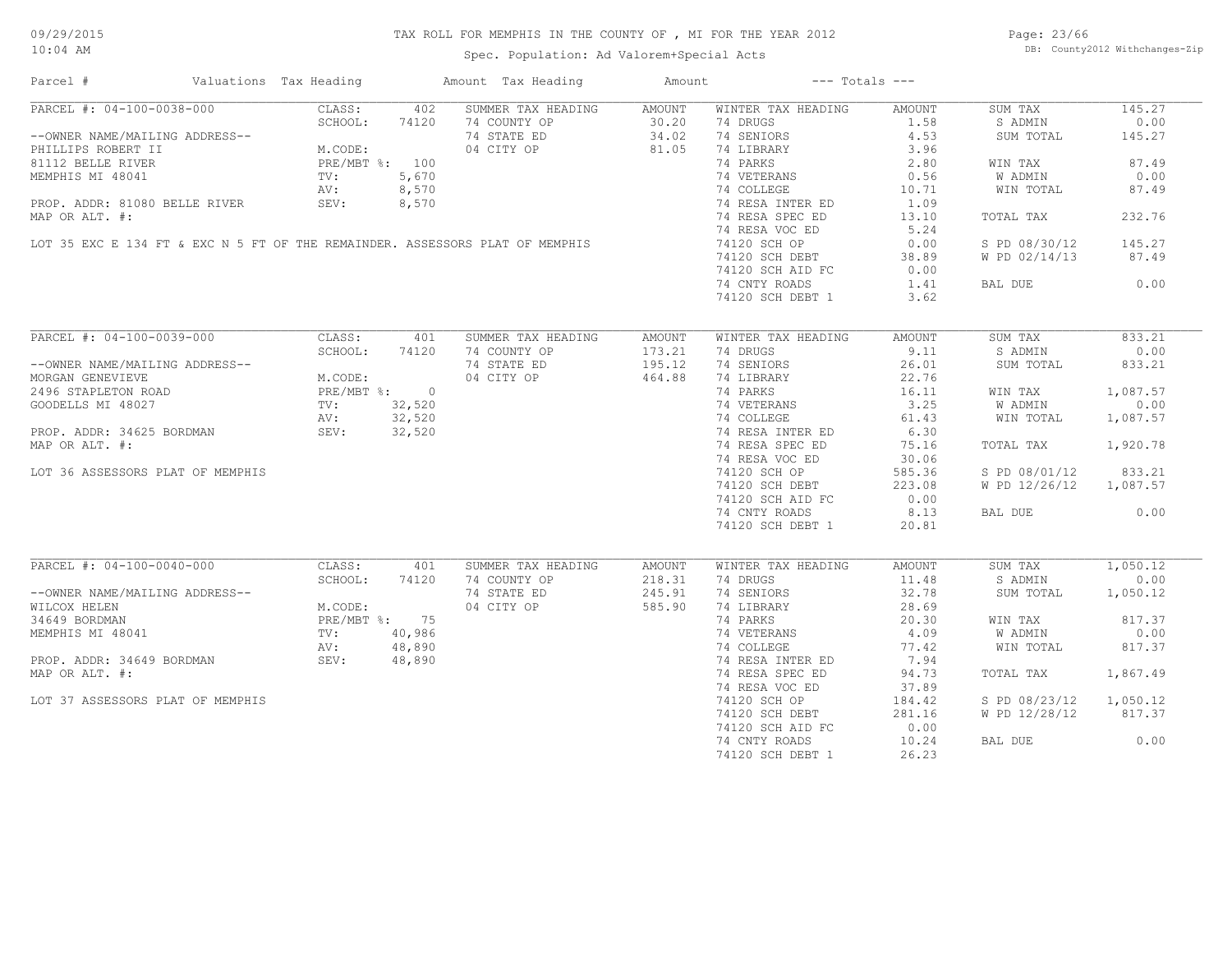Spec. Population: Ad Valorem+Special Acts

Page: 24/66 DB: County2012 Withchanges-Zip

| Parcel #                                              | Valuations Tax Heading |                                                              |        | Amount Tax Heading        | Amount           |                    | $---$ Totals $---$ |                        |          |
|-------------------------------------------------------|------------------------|--------------------------------------------------------------|--------|---------------------------|------------------|--------------------|--------------------|------------------------|----------|
| PARCEL #: 04-100-0041-000                             |                        | CLASS:                                                       | 201    | SUMMER TAX HEADING AMOUNT |                  | WINTER TAX HEADING | AMOUNT             | SUM TAX                | 2,001.56 |
|                                                       |                        | SCHOOL:                                                      | 74120  | 74 COUNTY OP              |                  | 74 DRUGS           | 21.89              | S ADMIN                | 0.00     |
| --OWNER NAME/MAILING ADDRESS--                        |                        | M.CODE:<br>PRE/MBT %: 0<br>TV: 78,120<br>AV: 78,120          |        | 74 STATE ED               | 416.10<br>468.72 | 74 SENIORS         | 62.49              | S INTRST               | 120.09   |
| KENDALL GARY & JUDY                                   |                        |                                                              |        | 04 CITY OP 1, 116.74      |                  | 74 LIBRARY         | 54.68              | SUM TOTAL              | 2,121.65 |
| 1021 RILEY CENTER ROAD                                |                        |                                                              |        |                           |                  | 74 PARKS           | 38.70              |                        |          |
| RILEY MI 48041                                        |                        |                                                              |        |                           |                  | 74 VETERANS        | 7.81               | WIN TAX                | 2,612.62 |
|                                                       |                        |                                                              |        |                           |                  | 74 COLLEGE         | 147.57             | W ADMIN                | 0.00     |
| PROP. ADDR: 34699 BORDMAN SEV:                        |                        |                                                              | 78,120 |                           |                  | 74 RESA INTER ED   | 15.13              | WIN TOTAL              | 2,612.62 |
| MAP OR ALT. #:                                        |                        |                                                              |        |                           |                  | 74 RESA SPEC ED    | 180.55             |                        |          |
|                                                       |                        |                                                              |        |                           |                  | 74 RESA VOC ED     | 72.22              | TOTAL TAX              | 4,734.27 |
|                                                       |                        |                                                              |        |                           |                  |                    |                    |                        |          |
| LOT 38 & E 134 FT OF LOT 35 ASSESSORS PLAT OF MEMPHIS |                        |                                                              |        |                           |                  | 74120 SCH OP       | 1,406.16           |                        |          |
|                                                       |                        |                                                              |        |                           |                  | 74120 SCH DEBT     | 535.90             | BAL DUE                | 4,734.27 |
|                                                       |                        |                                                              |        |                           |                  | 74120 SCH AID FC   | 0.00               |                        |          |
|                                                       |                        |                                                              |        |                           |                  | 74 CNTY ROADS      | 19.53              |                        |          |
|                                                       |                        |                                                              |        |                           |                  | 74120 SCH DEBT 1   | 49.99              |                        |          |
|                                                       |                        |                                                              |        |                           |                  |                    |                    |                        |          |
| PARCEL #: 04-100-0042-000                             |                        | CLASS:                                                       | 401    | SUMMER TAX HEADING        | AMOUNT           | WINTER TAX HEADING | AMOUNT             | SUM TAX                | 2,300.28 |
|                                                       |                        | SCHOOL:                                                      | 74120  | 74 COUNTY OP              | 478.20           | 74 DRUGS           | 25.16              | S ADMIN                | 0.00     |
| --OWNER NAME/MAILING ADDRESS--                        |                        |                                                              |        | 74 STATE ED               | 538.67           | 74 SENIORS         | 71.82              | SUM TOTAL              | 2,300.28 |
| KOCH SHANE M & TERI A                                 |                        | M.CODE: 00001<br>PRE/MBT %: 100<br>TV: 89,779<br>AV: 118,270 |        | 04 CITY OP 1,283.41       |                  | 74 LIBRARY         | 62.84              |                        |          |
| P.O. BOX 36                                           |                        |                                                              |        |                           |                  | 74 PARKS           | 44.47              | WIN TAX                | 1,386.52 |
| MEMPHIS MI 48041                                      |                        |                                                              |        |                           |                  | 74 VETERANS        | 8.97               | W ADMIN                | 0.00     |
|                                                       |                        |                                                              |        |                           |                  | 74 COLLEGE         | 169.60             | WIN TOTAL              | 1,386.52 |
| PROP. ADDR: 81195 CHURCH                              |                        |                                                              |        |                           |                  | 74 RESA INTER ED   | 17.39              |                        |          |
|                                                       |                        | SEV: 118,270                                                 |        |                           |                  |                    |                    |                        |          |
| MAP OR ALT. #:                                        |                        |                                                              |        |                           |                  | 74 RESA SPEC ED    | 207.50             | TOTAL TAX              | 3,686.80 |
|                                                       |                        |                                                              |        |                           |                  | 74 RESA VOC ED     | 83.00              |                        |          |
| LOT 39 ASSESSORS PLAT OF MEMPHIS                      |                        |                                                              |        |                           |                  | 74120 SCH OP       | 0.00               | S PD 08/28/12          | 2,300.28 |
|                                                       |                        |                                                              |        |                           |                  | 74120 SCH DEBT     | 615.88             | W PD 01/02/13 1,386.52 |          |
|                                                       |                        |                                                              |        |                           |                  | 74120 SCH AID FC   | 0.00               |                        |          |
|                                                       |                        |                                                              |        |                           |                  | 74 CNTY ROADS      | 22.44              | BAL DUE                | 0.00     |
|                                                       |                        |                                                              |        |                           |                  | 74120 SCH DEBT 1   | 57.45              |                        |          |
|                                                       |                        |                                                              |        |                           |                  |                    |                    |                        |          |
| PARCEL #: 04-100-0043-000                             |                        | CLASS:                                                       | 401    | SUMMER TAX HEADING        | AMOUNT           | WINTER TAX HEADING | AMOUNT             | SUM TAX                | 1,565.71 |
|                                                       |                        | SCHOOL:                                                      | 74120  | 74 COUNTY OP              | 325.49           | 74 DRUGS           | 17.12              | S ADMIN                | 0.00     |
| --OWNER NAME/MAILING ADDRESS--                        |                        |                                                              |        | 74 STATE ED               | 366.65           | 74 SENIORS         | 48.88              | SUM TOTAL              | 1,565.71 |
|                                                       |                        |                                                              |        | 04 CITY OP                | 873.57           | 74 LIBRARY         | 42.77              |                        |          |
|                                                       |                        |                                                              |        |                           |                  | 74 PARKS           | 30.27              | WIN TAX                | 2,043.69 |
|                                                       |                        |                                                              |        |                           |                  | 74 VETERANS        | 6.11               | W ADMIN                | 0.00     |
|                                                       |                        |                                                              |        |                           |                  | 74 COLLEGE         | 115.44             | WIN TOTAL              | 2,043.69 |
|                                                       |                        | SEV:                                                         | 75,000 |                           |                  | 74 RESA INTER ED   | 11.84              |                        |          |
| PROP. ADDR: 81155 CHURCH                              |                        |                                                              |        |                           |                  | 74 RESA SPEC ED    | 141.24             | TOTAL TAX              | 3,609.40 |
| MAP OR ALT. #:                                        |                        |                                                              |        |                           |                  | 74 RESA VOC ED     | 56.49              |                        |          |
|                                                       |                        |                                                              |        |                           |                  | 74120 SCH OP       | 1,099.96           | S PD 09/27/12          | 1,565.71 |
| LOT 40 ASSESSORS PLAT OF MEMPHIS                      |                        |                                                              |        |                           |                  | 74120 SCH DEBT     | 419.20             | W PD 12/05/12          | 2,043.69 |
|                                                       |                        |                                                              |        |                           |                  | 74120 SCH AID FC   | 0.00               |                        |          |
|                                                       |                        |                                                              |        |                           |                  |                    |                    |                        | 0.00     |
|                                                       |                        |                                                              |        |                           |                  | 74 CNTY ROADS      | 15.27              | BAL DUE                |          |
|                                                       |                        |                                                              |        |                           |                  | 74120 SCH DEBT 1   | 39.10              |                        |          |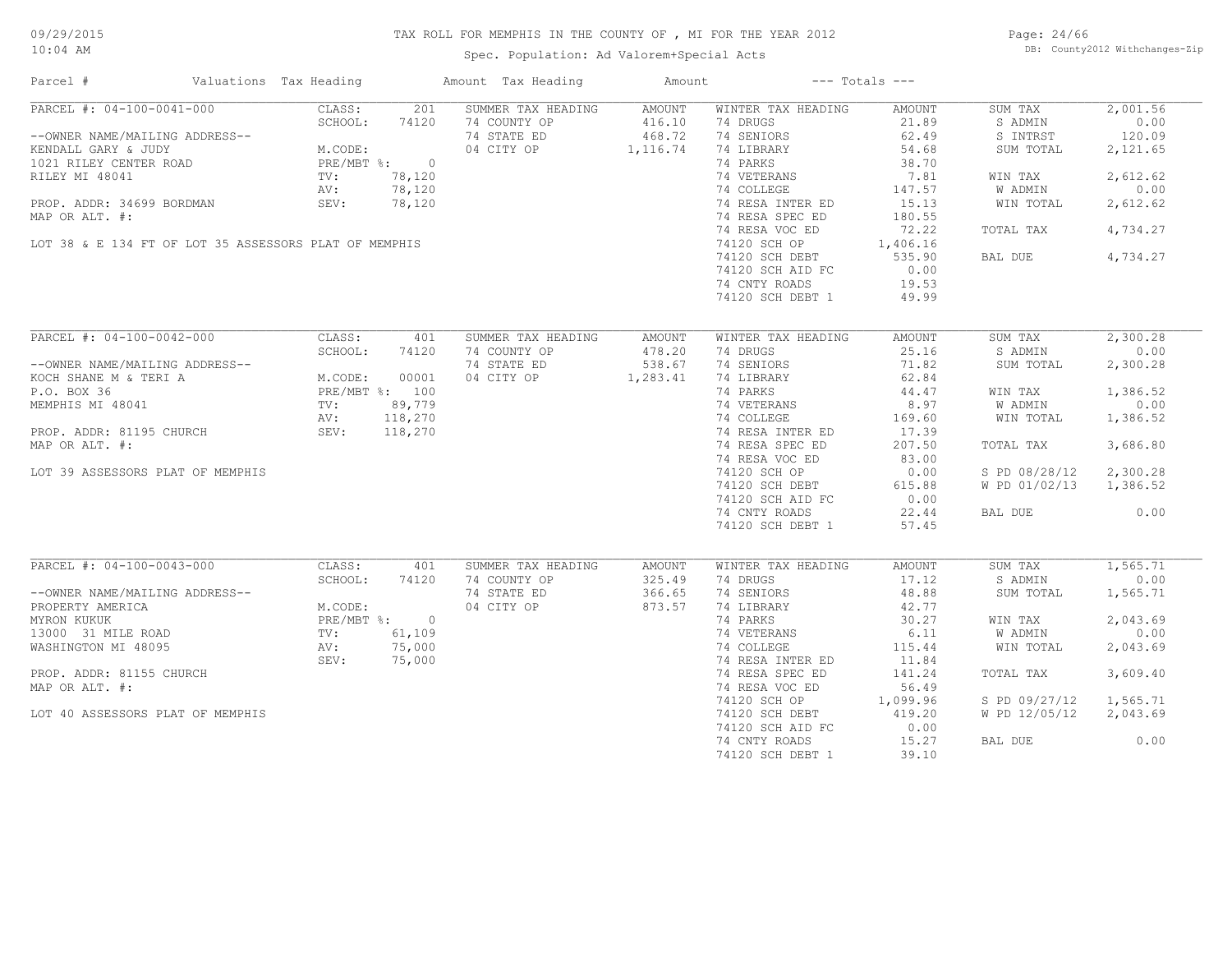Spec. Population: Ad Valorem+Special Acts

Page: 25/66 DB: County2012 Withchanges-Zip

| Parcel #                                                                        | Valuations Tax Heading               | Amount Tax Heading | Amount        |                    | $---$ Totals $---$ |               |          |
|---------------------------------------------------------------------------------|--------------------------------------|--------------------|---------------|--------------------|--------------------|---------------|----------|
| PARCEL #: 04-100-0044-000                                                       | CLASS:<br>401                        | SUMMER TAX HEADING | <b>AMOUNT</b> | WINTER TAX HEADING | AMOUNT             | SUM TAX       | 1,425.77 |
|                                                                                 | SCHOOL:<br>74120                     | 74 COUNTY OP       | 296.40        | 74 DRUGS           | 15.59              | S ADMIN       | 0.00     |
| --OWNER NAME/MAILING ADDRESS--                                                  |                                      | 74 STATE ED        | 333.88        | 74 SENIORS         | 44.51              | SUM TOTAL     | 1,425.77 |
| DEANER WILLIAM & SHIRLEY                                                        | $M. CODE: 00003$<br>$PRE/MBT *: 100$ | 04 CITY OP         | 795.49        | 74 LIBRARY         | 38.95              |               |          |
| P.O. BOX 4                                                                      |                                      |                    |               | 74 PARKS           | 27.56              | WIN TAX       | 859.37   |
| MEMPHIS MI 48041                                                                | 55,647<br>TV:                        |                    |               | 74 VETERANS        | 5.56               | W ADMIN       | 0.00     |
|                                                                                 | 74,270<br>AV:                        |                    |               | 74 COLLEGE         | 105.12             | WIN TOTAL     | 859.37   |
| PROP. ADDR: 34715 BORDMAN                                                       | 74,270<br>SEV:                       |                    |               | 74 RESA INTER ED   | 10.78              |               |          |
| MAP OR ALT. #:                                                                  |                                      |                    |               | 74 RESA SPEC ED    | 128.61             | TOTAL TAX     | 2,285.14 |
|                                                                                 |                                      |                    |               | 74 RESA VOC ED     | 51.44              |               |          |
| LOT 41 ASSESSORS PLAT OF MEMPHIS                                                |                                      |                    |               | 74120 SCH OP       | 0.00               | S PD 07/19/12 | 1,425.77 |
|                                                                                 |                                      |                    |               | 74120 SCH DEBT     | 381.73             | W PD 12/05/12 | 859.37   |
|                                                                                 |                                      |                    |               |                    |                    |               |          |
|                                                                                 |                                      |                    |               | 74120 SCH AID FC   | 0.00               |               |          |
|                                                                                 |                                      |                    |               | 74 CNTY ROADS      | 13.91              | BAL DUE       | 0.00     |
|                                                                                 |                                      |                    |               | 74120 SCH DEBT 1   | 35.61              |               |          |
|                                                                                 |                                      |                    |               |                    |                    |               |          |
| PARCEL #: 04-100-0045-000                                                       | CLASS:<br>401                        | SUMMER TAX HEADING | AMOUNT        | WINTER TAX HEADING | AMOUNT             | SUM TAX       | 1,298.89 |
|                                                                                 | SCHOOL:<br>74120                     | 74 COUNTY OP       | 270.02        | 74 DRUGS           | 14.20              | S ADMIN       | 0.00     |
| --OWNER NAME/MAILING ADDRESS--                                                  |                                      | 74 STATE ED        | 304.17        | 74 SENIORS         | 40.55              | SUM TOTAL     | 1,298.89 |
| MERRITT KEITH A & ELIZABETH M                                                   | M.CODE:                              | 04 CITY OP         | 724.70        | 74 LIBRARY         | 35.48              |               |          |
| 34733 BORDMAN                                                                   | PRE/MBT %: 100                       |                    |               | 74 PARKS           | 25.11              | WIN TAX       | 782.88   |
| MEMPHIS MI 48041                                                                | 50,695<br>TV:                        |                    |               | 74 VETERANS        | 5.06               | W ADMIN       | 0.00     |
|                                                                                 | 65,230<br>AV:                        |                    |               | 74 COLLEGE         | 95.76              | WIN TOTAL     | 782.88   |
| PROP. ADDR: 34733 BORDMAN                                                       | SEV:<br>65,230                       |                    |               | 74 RESA INTER ED   | 9.82               |               |          |
| MAP OR ALT. #:                                                                  |                                      |                    |               | 74 RESA SPEC ED    | 117.17             | TOTAL TAX     | 2,081.77 |
|                                                                                 |                                      |                    |               | 74 RESA VOC ED     | 46.86              |               |          |
| LOT 42 ASSESSORS PLAT OF MEMPHIS                                                |                                      |                    |               | 74120 SCH OP       | 0.00               | S PD 08/31/12 | 1,298.89 |
|                                                                                 |                                      |                    |               | 74120 SCH DEBT     | 347.76             | W PD 02/14/13 | 782.88   |
|                                                                                 |                                      |                    |               | 74120 SCH AID FC   | 0.00               |               |          |
|                                                                                 |                                      |                    |               |                    |                    |               | 0.00     |
|                                                                                 |                                      |                    |               | 74 CNTY ROADS      | 12.67              | BAL DUE       |          |
|                                                                                 |                                      |                    |               | 74120 SCH DEBT 1   | 32.44              |               |          |
|                                                                                 |                                      |                    |               |                    |                    |               |          |
| PARCEL #: 04-100-0046-000                                                       | CLASS:<br>201                        | SUMMER TAX HEADING | AMOUNT        | WINTER TAX HEADING | AMOUNT             | SUM TAX       | 2,013.87 |
|                                                                                 | SCHOOL:<br>74120                     | 74 COUNTY OP       | 418.66        | 74 DRUGS           | 22.03              | S ADMIN       | 0.00     |
| --OWNER NAME/MAILING ADDRESS--                                                  |                                      | 74 STATE ED        | 471.60        | 74 SENIORS         | 62.88              | SUM TOTAL     | 2,013.87 |
| WALNUT RIDGE ESTATES                                                            | M.CODE:                              | 04 CITY OP         | 1,123.61      | 74 LIBRARY         | 55.02              |               |          |
| ROLAND SUESS                                                                    | PRE/MBT %: 0                         |                    |               | 74 PARKS           | 38.93              | WIN TAX       | 2,628.69 |
| 3916 CHURCH ROAD                                                                | 78,600<br>TV:                        |                    |               | 74 VETERANS        | 7.86               | W ADMIN       | 0.00     |
| CASCO TWP MI 48064                                                              | 148,270<br>AV:                       |                    |               | 74 COLLEGE         | 148.48             | WIN TOTAL     | 2,628.69 |
|                                                                                 | 148,270<br>SEV:                      |                    |               | 74 RESA INTER ED   | 15.23              |               |          |
| PROP. ADDR: 81047 CHURCH                                                        |                                      |                    |               | 74 RESA SPEC ED    | 181.66             | TOTAL TAX     | 4,642.56 |
| MAP OR ALT. #:                                                                  |                                      |                    |               | 74 RESA VOC ED     | 72.66              |               |          |
|                                                                                 |                                      |                    |               | 74120 SCH OP       | 1,414.80           | S PD 08/28/12 | 2,013.87 |
| LOT 43 EXC N 55 FT OF THAT PART LYING E OF W LINE OF LOT 46 EXTD SLY. ASSESSORS |                                      |                    |               | 74120 SCH DEBT     | 539.19             | W PD 12/14/12 | 2,628.69 |
| PLAT OF MEMPHIS                                                                 |                                      |                    |               | 74120 SCH AID FC   | 0.00               |               |          |
|                                                                                 |                                      |                    |               | 74 CNTY ROADS      | 19.65              | BAL DUE       | 0.00     |
|                                                                                 |                                      |                    |               | 74120 SCH DEBT 1   | 50.30              |               |          |
|                                                                                 |                                      |                    |               |                    |                    |               |          |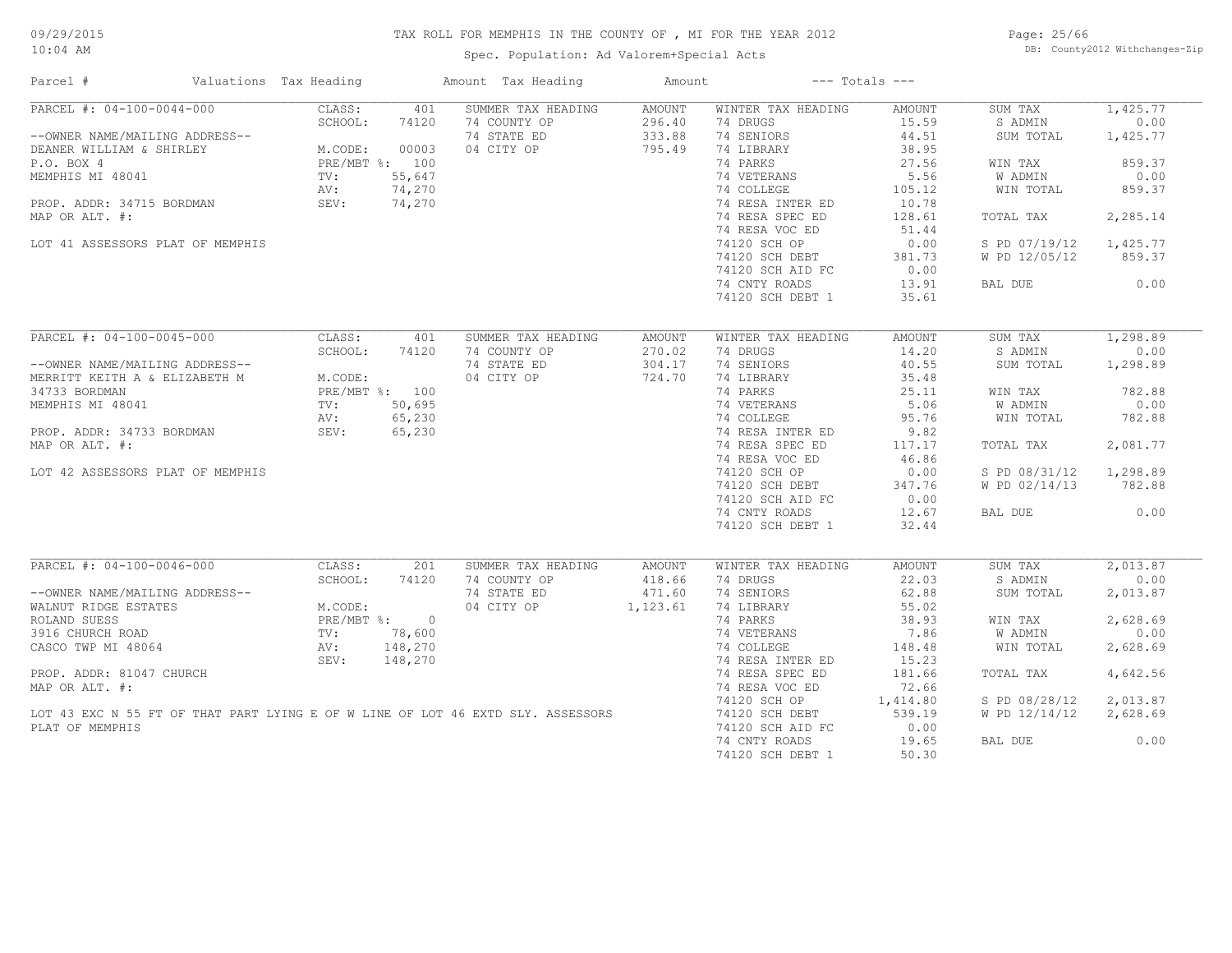Spec. Population: Ad Valorem+Special Acts

Page: 26/66 DB: County2012 Withchanges-Zip

| Parcel #                                                                                                                                                                                                                                             | Valuations Tax Heading |            | Amount Tax Heading                                                               | Amount           | $---$ Totals $---$                            |        |                        |          |
|------------------------------------------------------------------------------------------------------------------------------------------------------------------------------------------------------------------------------------------------------|------------------------|------------|----------------------------------------------------------------------------------|------------------|-----------------------------------------------|--------|------------------------|----------|
| PARCEL #: 04-100-0047-000                                                                                                                                                                                                                            |                        |            | CLASS: 402 SUMMER TAX HEADING AMOUNT                                             |                  | WINTER TAX HEADING                            | AMOUNT | SUM TAX                | 75.72    |
|                                                                                                                                                                                                                                                      |                        |            | 74 COUNTY OP                                                                     |                  |                                               | 0.82   | S ADMIN                | 0.00     |
| --OWNER NAME/MAILING ADDRESS--<br>BIRKETT ROBERT<br>P.O. BOX 542<br>MEMPHIS MI 48041<br>MEMPHIS MI 48041<br>PROP. ADDR: VACANT<br>PROP. ADDR: WACANT<br>PROP. ADDR: WACANT<br>PROP. ADDR: WACANT<br>PROP. ADDR: MICONETY: 4,840<br>PROP. ADDR: MIC   |                        |            | 74 STATE ED                                                                      |                  | 15.74 74 DRUGS<br>17.73 74 SENIORS            | 2.36   | SUM TOTAL              | 75.72    |
|                                                                                                                                                                                                                                                      |                        |            | 04 CITY OP 42.25                                                                 |                  | 74 LIBRARY                                    | 2.06   |                        |          |
|                                                                                                                                                                                                                                                      |                        |            |                                                                                  |                  | 74 PARKS                                      | 1.46   | WIN TAX                | 45.59    |
|                                                                                                                                                                                                                                                      |                        |            |                                                                                  |                  |                                               | 0.29   | W ADMIN                | 0.00     |
|                                                                                                                                                                                                                                                      |                        |            |                                                                                  |                  | 74 VETERANS<br>74 COLLEGE                     | 5.58   | WIN TOTAL              | 45.59    |
|                                                                                                                                                                                                                                                      |                        |            |                                                                                  |                  | 74 RESA INTER ED                              | 0.57   |                        |          |
|                                                                                                                                                                                                                                                      |                        |            |                                                                                  |                  | 74 RESA SPEC ED                               |        |                        | 121.31   |
| MAP OR ALT. #:                                                                                                                                                                                                                                       |                        |            |                                                                                  |                  |                                               | 6.83   | TOTAL TAX              |          |
|                                                                                                                                                                                                                                                      |                        |            |                                                                                  |                  | 74 RESA VOC ED                                | 2.73   |                        |          |
|                                                                                                                                                                                                                                                      |                        |            | S 45 FT OF N 55 FT OF THAT PART OF LOT 43 S OF S LINE OF LOT 46 & E OF W LINE OF |                  | 74120 SCH OP                                  | 0.00   | S PD 12/27/12          | 75.72    |
| LOT 46 EXTD SLY. ASSESSORS PLAT OF MEMPHIS                                                                                                                                                                                                           |                        |            |                                                                                  |                  | 74120 SCH DEBT                                | 20.27  |                        |          |
|                                                                                                                                                                                                                                                      |                        |            |                                                                                  |                  | 74120 SCH AID FC                              | 0.00   | BAL DUE                | 45.59    |
|                                                                                                                                                                                                                                                      |                        |            |                                                                                  |                  | 74 CNTY ROADS                                 | 0.73   |                        |          |
|                                                                                                                                                                                                                                                      |                        |            |                                                                                  |                  | 74120 SCH DEBT 1                              | 1.89   |                        |          |
|                                                                                                                                                                                                                                                      |                        |            |                                                                                  |                  |                                               |        |                        |          |
| PARCEL #: 04-100-0048-000                                                                                                                                                                                                                            |                        | CLASS: 401 | SUMMER TAX HEADING                                                               | AMOUNT           | WINTER TAX HEADING                            | AMOUNT | SUM TAX                | 730.49   |
|                                                                                                                                                                                                                                                      | SCHOOL:                | 74120      | 74 COUNTY OP                                                                     |                  | 74 DRUGS                                      | 7.99   | S ADMIN                | 0.00     |
| --OWNER NAME/MAILING ADDRESS--<br>TROMBLEY GARRY & C<br>P.O. BOX 61<br>MEMPHIS MI 48041<br>PROP. ADDR: 81139 CHURCH<br>MEMPHIS MI 48041<br>PROP. ADDR: 81139 CHURCH<br>MARLOR ATL 47,230<br>MARLOR ATL 47,230                                        |                        |            | 74 STATE ED                                                                      | 151.86<br>171.06 | 74 SENIORS                                    | 22.80  | SUM TOTAL              | 730.49   |
|                                                                                                                                                                                                                                                      |                        |            | 04 CITY OP                                                                       | 407.57           | 74 LIBRARY                                    | 19.95  |                        |          |
|                                                                                                                                                                                                                                                      |                        |            |                                                                                  |                  | 74 PARKS                                      | 14.12  | WIN TAX                | 440.27   |
|                                                                                                                                                                                                                                                      |                        |            |                                                                                  |                  |                                               | 2.85   | W ADMIN                | 0.00     |
|                                                                                                                                                                                                                                                      |                        |            |                                                                                  |                  | 74 VETERANS<br>74 COLLEGE<br>74 RESA INTER ED | 53.86  | WIN TOTAL              | 440.27   |
|                                                                                                                                                                                                                                                      |                        |            |                                                                                  |                  |                                               | 5.52   |                        |          |
|                                                                                                                                                                                                                                                      |                        |            |                                                                                  |                  | 74 RESA SPEC ED                               |        |                        |          |
| MAP OR ALT. #:                                                                                                                                                                                                                                       |                        |            |                                                                                  |                  |                                               | 65.89  | TOTAL TAX              | 1,170.76 |
|                                                                                                                                                                                                                                                      |                        |            |                                                                                  |                  | 74 RESA VOC ED                                | 26.35  |                        |          |
| LOT 44 ASSESSORS PLAT OF MEMPHIS                                                                                                                                                                                                                     |                        |            |                                                                                  |                  | 74120 SCH OP                                  | 0.00   | S PD 08/28/12          | 730.49   |
|                                                                                                                                                                                                                                                      |                        |            | $\frac{1}{11}$<br>230<br>230<br>230                                              |                  | 74120 SCH DEBT                                | 195.58 | W PD 01/31/13 440.27   |          |
|                                                                                                                                                                                                                                                      |                        |            |                                                                                  |                  | 74120 SCH AID FC                              | 0.00   |                        |          |
|                                                                                                                                                                                                                                                      |                        |            |                                                                                  |                  | 74 CNTY ROADS                                 | 7.12   | BAL DUE                | 0.00     |
|                                                                                                                                                                                                                                                      |                        |            |                                                                                  |                  | 74120 SCH DEBT 1                              | 18.24  |                        |          |
|                                                                                                                                                                                                                                                      |                        |            |                                                                                  |                  |                                               |        |                        |          |
| PARCEL #: 04-100-0049-000                                                                                                                                                                                                                            | CLASS:                 | 401        | SUMMER TAX HEADING                                                               | AMOUNT           | WINTER TAX HEADING                            | AMOUNT | SUM TAX                | 1,082.51 |
|                                                                                                                                                                                                                                                      | SCHOOL:                | 74120      | 74 COUNTY OP                                                                     | 225.04           | 74 DRUGS                                      | 11.84  | S ADMIN                | 0.00     |
| --OWNER NAME/MAILING ADDRESS--<br>BRUNK KATHLEEN<br>81111 CHURCH<br>MEMPHIS MI 48041<br>PROP. ADDR: 81111 CHURCH<br>MEMPHIS MI 48041<br>PROP. ADDR: 81111 CHURCH<br>MEMPHIS MI 48041<br>PROP. ADDR: 81111 CHURCH<br>NEW: 42,250<br>NEW: 42,250<br>NE |                        |            |                                                                                  | 253.50           | 74 SENIORS                                    | 33.80  | SUM TOTAL              | 1,082.51 |
|                                                                                                                                                                                                                                                      |                        |            | 74 COUNTY OP<br>74 STATE ED<br>04 CITY OP                                        | 603.97           | 74 LIBRARY                                    | 29.57  |                        |          |
|                                                                                                                                                                                                                                                      |                        |            |                                                                                  |                  | 74 PARKS                                      | 20.93  | WIN TAX                | 652.49   |
|                                                                                                                                                                                                                                                      |                        |            |                                                                                  |                  |                                               | 4.22   | W ADMIN                | 0.00     |
|                                                                                                                                                                                                                                                      |                        |            |                                                                                  |                  | 74 VETERANS<br>74 COLLEGE<br>74 RESA INTER ED | 79.81  | WIN TOTAL              | 652.49   |
|                                                                                                                                                                                                                                                      |                        |            |                                                                                  |                  |                                               | 8.18   |                        |          |
| MAP OR ALT. #:                                                                                                                                                                                                                                       |                        |            |                                                                                  |                  | 74 RESA SPEC ED                               | 97.65  | TOTAL TAX              | 1,735.00 |
|                                                                                                                                                                                                                                                      |                        |            |                                                                                  |                  | 74 RESA VOC ED                                | 39.06  |                        |          |
|                                                                                                                                                                                                                                                      |                        |            |                                                                                  |                  |                                               |        |                        |          |
| LOT 45 ASSESSORS PLAT OF MEMPHIS                                                                                                                                                                                                                     |                        |            |                                                                                  |                  | 74120 SCH OP                                  | 0.00   | S PD 09/04/12 1,082.51 |          |
|                                                                                                                                                                                                                                                      |                        |            |                                                                                  |                  | 74120 SCH DEBT                                | 289.83 | W PD 02/19/13 652.49   |          |
|                                                                                                                                                                                                                                                      |                        |            |                                                                                  |                  | 74120 SCH AID FC                              | 0.00   |                        |          |
|                                                                                                                                                                                                                                                      |                        |            |                                                                                  |                  | 74 CNTY ROADS                                 | 10.56  | BAL DUE                | 0.00     |
|                                                                                                                                                                                                                                                      |                        |            |                                                                                  |                  | 74120 SCH DEBT 1                              | 27.04  |                        |          |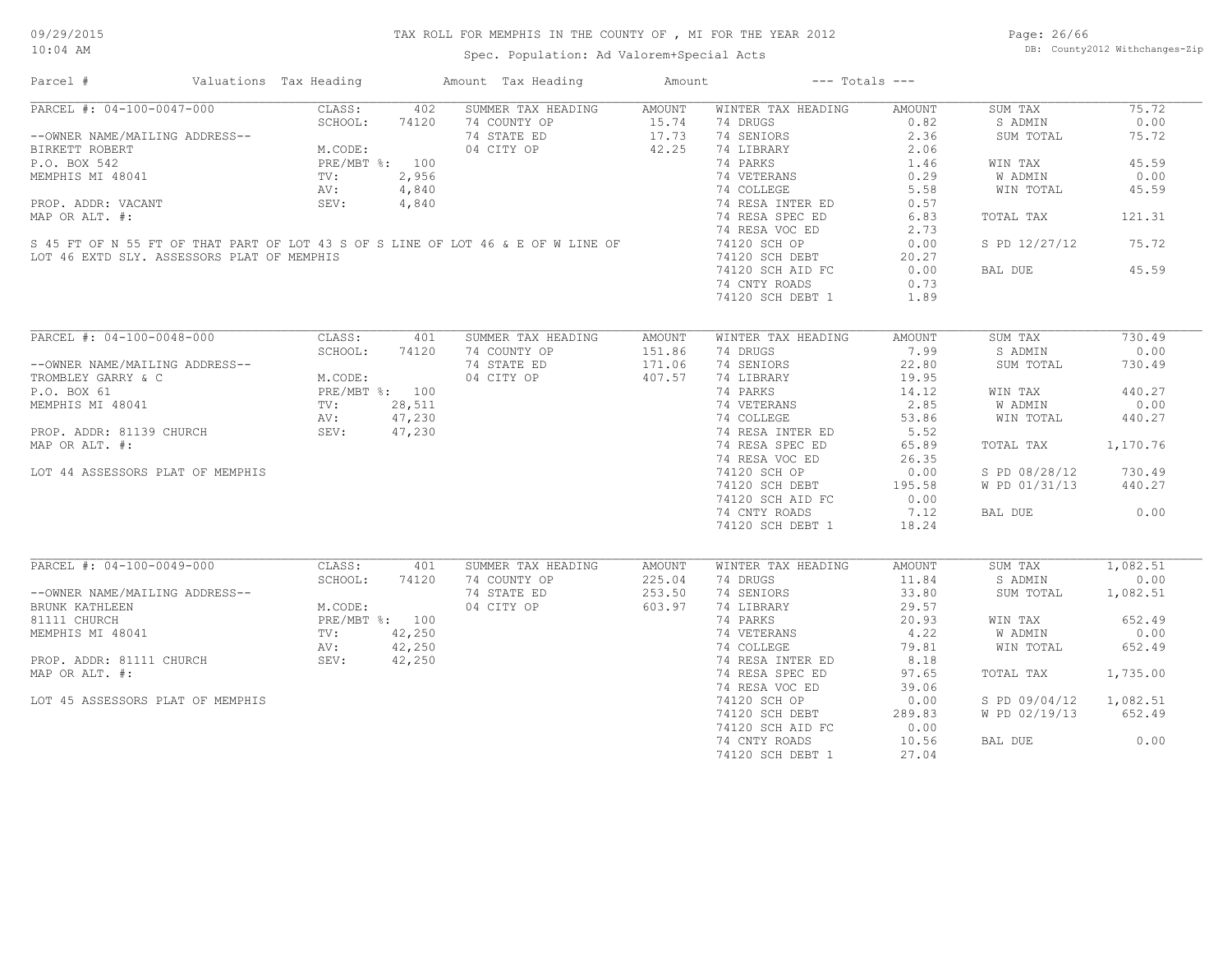Spec. Population: Ad Valorem+Special Acts

Page: 27/66 DB: County2012 Withchanges-Zip

| Parcel #                                                                                                                                                                   | Valuations Tax Heading                                                             |        | Amount Tax Heading                                                   | Amount   | $---$ Totals $---$ |               |               |          |
|----------------------------------------------------------------------------------------------------------------------------------------------------------------------------|------------------------------------------------------------------------------------|--------|----------------------------------------------------------------------|----------|--------------------|---------------|---------------|----------|
| PARCEL #: 04-100-0050-000                                                                                                                                                  | CLASS:                                                                             | 401    | SUMMER TAX HEADING                                                   | AMOUNT   | WINTER TAX HEADING | AMOUNT        | SUM TAX       | 1,066.34 |
|                                                                                                                                                                            | SCHOOL:                                                                            | 74120  | 74 COUNTY OP                                                         | 221.68   | 74 DRUGS           | 11.66         | S ADMIN       | 0.00     |
| --OWNER NAME/MAILING ADDRESS--                                                                                                                                             | M.CODE: 74120<br>M.CODE: PRE/MBT %: 100<br>TV: 41,619<br>AV: 44,650<br>CTY: 44,650 |        | 74 STATE ED                                                          | 249.71   | 74 SENIORS         | 33.29         | SUM TOTAL     | 1,066.34 |
| BIRKETT ROBERT & K                                                                                                                                                         |                                                                                    |        | 04 CITY OP                                                           | 594.95   | 74 LIBRARY         | 29.13         |               |          |
| P.O. BOX 542                                                                                                                                                               |                                                                                    |        |                                                                      |          | 74 PARKS           | 20.61         | WIN TAX       | 642.72   |
| MEMPHIS MI 48041                                                                                                                                                           |                                                                                    |        |                                                                      |          | 74 VETERANS        | 4.16          | W ADMIN       | 0.00     |
|                                                                                                                                                                            |                                                                                    |        |                                                                      |          | 74 COLLEGE         | 78.62         | WIN TOTAL     | 642.72   |
| PROP. ADDR: 81079 CHURCH                                                                                                                                                   | SEV:                                                                               | 44,650 |                                                                      |          | 74 RESA INTER ED   | 8.06          |               |          |
| MAP OR ALT. #:                                                                                                                                                             |                                                                                    |        |                                                                      |          | 74 RESA SPEC ED    | 96.19         | TOTAL TAX     | 1,709.06 |
|                                                                                                                                                                            |                                                                                    |        |                                                                      |          | 74 RESA VOC ED     | 38.47         |               |          |
| LOT 46 & N 10 FT OF THAT PART OF LOT 43 LYING E OF W LINE OF LOT 46 EXTD SLY.                                                                                              |                                                                                    |        |                                                                      |          | 74120 SCH OP       | 0.00          | S PD 12/27/12 | 1,066.34 |
|                                                                                                                                                                            |                                                                                    |        |                                                                      |          |                    |               |               |          |
| ASSESSORS PLAT OF MEMPHIS                                                                                                                                                  |                                                                                    |        |                                                                      |          | 74120 SCH DEBT     | 285.50        |               |          |
|                                                                                                                                                                            |                                                                                    |        |                                                                      |          | 74120 SCH AID FC   | 0.00          | BAL DUE       | 642.72   |
|                                                                                                                                                                            |                                                                                    |        |                                                                      |          | 74 CNTY ROADS      | 10.40         |               |          |
|                                                                                                                                                                            |                                                                                    |        |                                                                      |          | 74120 SCH DEBT 1   | 26.63         |               |          |
|                                                                                                                                                                            |                                                                                    |        |                                                                      |          |                    |               |               |          |
| PARCEL #: 04-100-0051-000                                                                                                                                                  | CLASS:                                                                             | 401    | SUMMER TAX HEADING                                                   | AMOUNT   | WINTER TAX HEADING | <b>AMOUNT</b> | SUM TAX       | 1,193.91 |
|                                                                                                                                                                            | SCHOOL:                                                                            | 74120  | 74 COUNTY OP                                                         | 248.20   | 74 DRUGS           | 13.06         | S ADMIN       | 0.00     |
| --OWNER NAME/MAILING ADDRESS--                                                                                                                                             |                                                                                    |        | 74 STATE ED                                                          | 279.58   | 74 SENIORS         | 37.27         | SUM TOTAL     | 1,193.91 |
| MOTTE ROSALIE                                                                                                                                                              | M.CODE:<br>PRE/MBT %: 100<br>TV: 46,598<br>AV: 62,720                              |        | 04 CITY OP                                                           | 666.13   | 74 LIBRARY         | 32.61         |               |          |
| P.O. BOX 590                                                                                                                                                               |                                                                                    |        |                                                                      |          | 74 PARKS           | 23.08         | WIN TAX       | 719.61   |
| MEMPHIS MI 48041                                                                                                                                                           |                                                                                    |        | $\begin{array}{l} . & 100 \\ 46,598 \\ 62,720 \\ 62,720 \end{array}$ |          | 74 VETERANS        | 4.65          | W ADMIN       | 0.00     |
|                                                                                                                                                                            |                                                                                    |        |                                                                      |          | 74 COLLEGE         | 88.02         | WIN TOTAL     | 719.61   |
| PROP. ADDR: 81220 CHURCH                                                                                                                                                   | SEV:                                                                               |        |                                                                      |          | 74 RESA INTER ED   | 9.03          |               |          |
| MAP OR ALT. #:                                                                                                                                                             |                                                                                    |        |                                                                      |          | 74 RESA SPEC ED    | 107.70        | TOTAL TAX     | 1,913.52 |
|                                                                                                                                                                            |                                                                                    |        |                                                                      |          | 74 RESA VOC ED     | 43.07         |               |          |
|                                                                                                                                                                            |                                                                                    |        |                                                                      |          |                    |               |               |          |
| S 1/2 OF LOT 47 ASSESSORS PLAT OF MEMPHIS                                                                                                                                  |                                                                                    |        |                                                                      |          | 74120 SCH OP       | 0.00          | S PD 07/23/12 | 1,193.91 |
|                                                                                                                                                                            |                                                                                    |        |                                                                      |          | 74120 SCH DEBT     | 319.66        | W PD 01/09/13 | 719.61   |
|                                                                                                                                                                            |                                                                                    |        |                                                                      |          | 74120 SCH AID FC   | 0.00          |               |          |
|                                                                                                                                                                            |                                                                                    |        |                                                                      |          | 74 CNTY ROADS      | 11.64         | BAL DUE       | 0.00     |
|                                                                                                                                                                            |                                                                                    |        |                                                                      |          | 74120 SCH DEBT 1   | 29.82         |               |          |
|                                                                                                                                                                            |                                                                                    |        |                                                                      |          |                    |               |               |          |
| PARCEL #: 04-100-0052-000                                                                                                                                                  | CLASS:                                                                             | 401    | SUMMER TAX HEADING                                                   | AMOUNT   | WINTER TAX HEADING | AMOUNT        | SUM TAX       | 1,794.33 |
|                                                                                                                                                                            | SCHOOL:                                                                            | 74120  | 74 COUNTY OP                                                         | 373.02   | 74 DRUGS           | 19.62         | S ADMIN       | 0.00     |
| --OWNER NAME/MAILING ADDRESS--                                                                                                                                             |                                                                                    |        | 74 STATE ED                                                          | 420.19   | 74 SENIORS         | 56.02         | SUM TOTAL     | 1,794.33 |
| DAVIS TAMMY R                                                                                                                                                              | M.CODE:                                                                            | 00007  | 04 CITY OP                                                           | 1,001.12 | 74 LIBRARY         | 49.02         |               |          |
| 81260 CHURCH                                                                                                                                                               | PRE/MBT %: 100                                                                     |        |                                                                      |          | 74 PARKS           | 34.69         | WIN TAX       | 1,081.54 |
| MEMPHIS MI 48041                                                                                                                                                           | TV:                                                                                | 70,032 |                                                                      |          | 74 VETERANS        | 7.00          | W ADMIN       | 0.00     |
|                                                                                                                                                                            | AV:                                                                                | 85,070 |                                                                      |          | 74 COLLEGE         | 132.29        | WIN TOTAL     | 1,081.54 |
| PROP. ADDR: 81260 CHURCH                                                                                                                                                   | SEV:                                                                               | 85,070 |                                                                      |          | 74 RESA INTER ED   | 13.57         |               |          |
| MAP OR ALT. #:                                                                                                                                                             |                                                                                    |        |                                                                      |          | 74 RESA SPEC ED    | 161.86        | TOTAL TAX     | 2,875.87 |
|                                                                                                                                                                            |                                                                                    |        |                                                                      |          | 74 RESA VOC ED     | 64.74         |               |          |
|                                                                                                                                                                            |                                                                                    |        |                                                                      |          | 74120 SCH OP       | 0.00          | S PD 08/31/12 | 1,794.33 |
| N 1/2 OF LOT 47 & THAT PART OF MAPLE STREET ADJ.DESC.AS BEG AT NW COR. OF LOT 47, TH S 77*8'35"E 113.87', TH S 73*18'35"E 21.56', TH N 64*16'23"W 82.85', TH S 85*33'24" W |                                                                                    |        |                                                                      |          | 74120 SCH DEBT     | 480.41        | W PD 01/18/13 | 1,081.54 |
|                                                                                                                                                                            |                                                                                    |        |                                                                      |          |                    |               |               |          |
| 57.20'TO POB. ASSESSORS PLAT OF MEMPHIS                                                                                                                                    |                                                                                    |        |                                                                      |          | 74120 SCH AID FC   | 0.00          |               |          |
|                                                                                                                                                                            |                                                                                    |        |                                                                      |          | 74 CNTY ROADS      | 17.50         | BAL DUE       | 0.00     |
|                                                                                                                                                                            |                                                                                    |        |                                                                      |          | 74120 SCH DEBT 1   | 44.82         |               |          |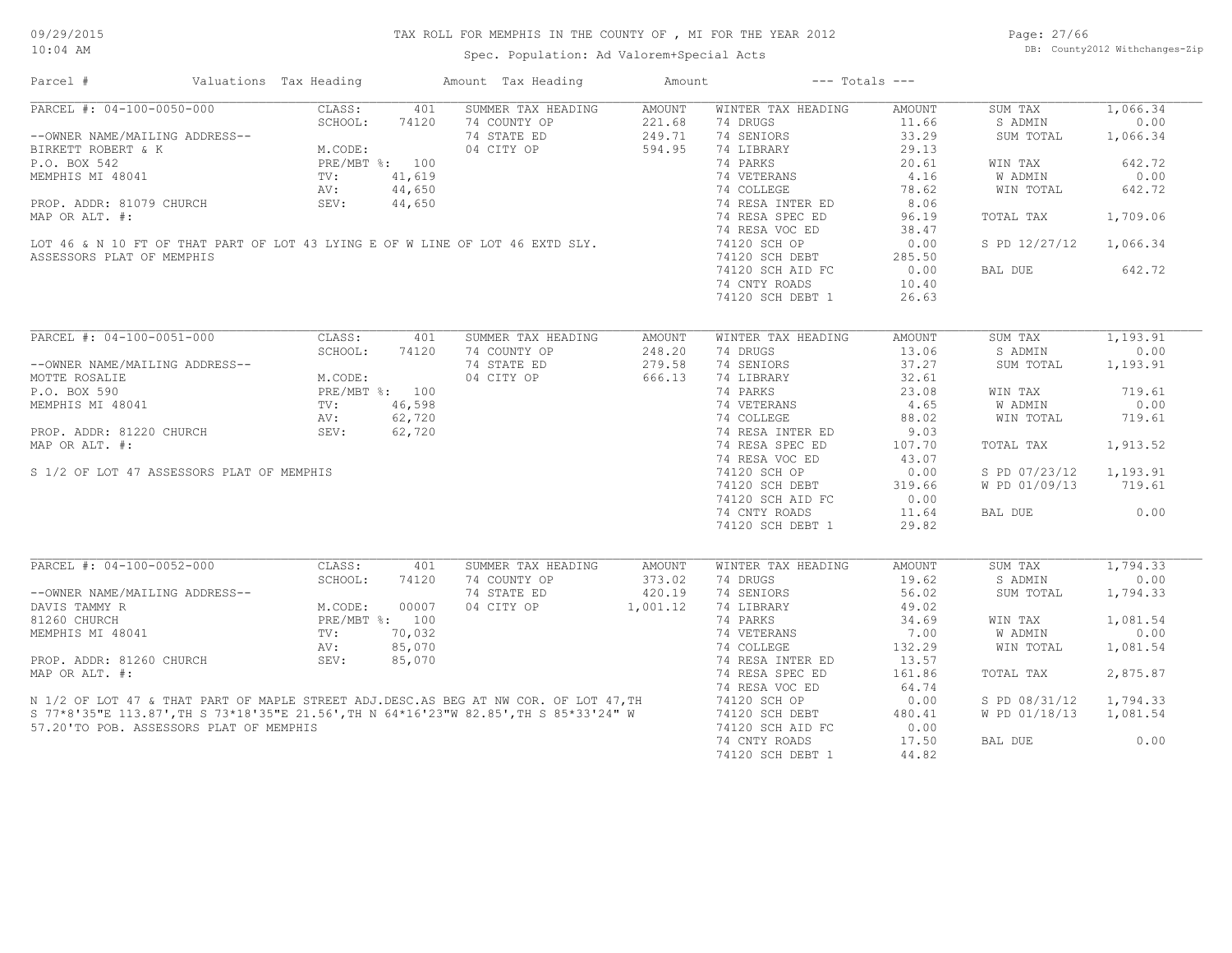Spec. Population: Ad Valorem+Special Acts

Page: 28/66 DB: County2012 Withchanges-Zip

| Parcel #                                                                                                                                                                                                                                       | Valuations Tax Heading |     | Amount Tax Heading                                                                                                                                                                                                                   | Amount | $---$ Totals $---$                                                                               |                    |                        |          |
|------------------------------------------------------------------------------------------------------------------------------------------------------------------------------------------------------------------------------------------------|------------------------|-----|--------------------------------------------------------------------------------------------------------------------------------------------------------------------------------------------------------------------------------------|--------|--------------------------------------------------------------------------------------------------|--------------------|------------------------|----------|
| PARCEL #: 04-100-0053-000                                                                                                                                                                                                                      | CLASS: 401             |     | SUMMER TAX HEADING                                                                                                                                                                                                                   | AMOUNT | WINTER TAX HEADING                                                                               | AMOUNT             | SUM TAX                | 1,333.88 |
| PARCEL #: 04-100-0053-000<br>--OWNER NAME/MAILING ADDRESS--<br>LAMBERSON MARK D & RACHELLE L<br>P.O. BOX 265<br>MEMPHIS MI 48041<br>PROP. ADDR: 81190 CHURCH<br>PROP. ADDR: 81190 CHURCH<br>PROP. ADDR: 81190 CHURCH<br>PROP. ADDR: 81190 CHUR |                        |     | 74 COUNTY OP<br>74 STATE ED<br>74 STATE ED<br>744.22<br>74 LIBRARY                                                                                                                                                                   |        |                                                                                                  |                    | S ADMIN 0.00           |          |
|                                                                                                                                                                                                                                                |                        |     |                                                                                                                                                                                                                                      |        |                                                                                                  | $14.59$<br>$41.64$ | SUM TOTAL              | 1,333.88 |
|                                                                                                                                                                                                                                                |                        |     |                                                                                                                                                                                                                                      |        | 74 LIBRARY                                                                                       | 36.44              |                        |          |
|                                                                                                                                                                                                                                                |                        |     | EREAS AND THE NORTHERLY 4.00 FEET OF LOT 49 ASSESSORS PLAT OF MEMPHIS<br>LOT 48 AND THE NORTHERLY 4.00 FEET OF LOT 49 ASSESSORS PLAT OF MEMPHIS<br>LOT 48 AND THE NORTHERLY 4.00 FEET OF LOT 49 ASSESSORS PLAT OF MEMPHIS<br>TAND TH |        |                                                                                                  | 25.79              | WIN TAX                | 803.98   |
|                                                                                                                                                                                                                                                |                        |     |                                                                                                                                                                                                                                      |        | 14 VETERANS 5.20<br>74 COLLEGE 98.34<br>74 RESA INTER ED 10.08<br>74 RESA SPEC ED 120.32         |                    | W ADMIN                | 0.00     |
|                                                                                                                                                                                                                                                |                        |     |                                                                                                                                                                                                                                      |        |                                                                                                  |                    |                        |          |
|                                                                                                                                                                                                                                                |                        |     |                                                                                                                                                                                                                                      |        |                                                                                                  |                    | WIN TOTAL              | 803.98   |
|                                                                                                                                                                                                                                                |                        |     |                                                                                                                                                                                                                                      |        |                                                                                                  |                    |                        |          |
|                                                                                                                                                                                                                                                |                        |     |                                                                                                                                                                                                                                      |        |                                                                                                  |                    | TOTAL TAX              | 2,137.86 |
|                                                                                                                                                                                                                                                |                        |     |                                                                                                                                                                                                                                      |        |                                                                                                  | 48.13              |                        |          |
|                                                                                                                                                                                                                                                |                        |     |                                                                                                                                                                                                                                      |        |                                                                                                  | 0.00               | S PD 08/28/12 1,333.88 |          |
|                                                                                                                                                                                                                                                |                        |     |                                                                                                                                                                                                                                      |        |                                                                                                  |                    | W PD 01/02/13 803.98   |          |
|                                                                                                                                                                                                                                                |                        |     |                                                                                                                                                                                                                                      |        | 74120 SCH DEBT 357.13<br>74120 SCH AID FC 0.00                                                   |                    |                        |          |
|                                                                                                                                                                                                                                                |                        |     |                                                                                                                                                                                                                                      |        | 74 CNTY ROADS                                                                                    | 13.01              | BAL DUE 0.00           |          |
|                                                                                                                                                                                                                                                |                        |     |                                                                                                                                                                                                                                      |        | 74120 SCH DEBT 1                                                                                 | 33.31              |                        |          |
|                                                                                                                                                                                                                                                |                        |     |                                                                                                                                                                                                                                      |        |                                                                                                  |                    |                        |          |
| PARCEL #: 04-100-0054-000                                                                                                                                                                                                                      | CLASS: 401             |     | SUMMER TAX HEADING                                                                                                                                                                                                                   | AMOUNT | WINTER TAX HEADING                                                                               | AMOUNT             | SUM TAX                | 1,084.92 |
|                                                                                                                                                                                                                                                | SCHOOL: 74120          |     |                                                                                                                                                                                                                                      |        | 74 DRUGS                                                                                         | 11.86              | S ADMIN                | 0.00     |
|                                                                                                                                                                                                                                                |                        |     | 74 COUNTY OP<br>74 STATE ED<br>04 CITY OP<br>805.32                                                                                                                                                                                  |        | 74 SENIORS                                                                                       | 33.87              | SUM TOTAL 1,084.92     |          |
|                                                                                                                                                                                                                                                |                        |     |                                                                                                                                                                                                                                      |        |                                                                                                  |                    |                        |          |
|                                                                                                                                                                                                                                                |                        |     |                                                                                                                                                                                                                                      |        |                                                                                                  |                    |                        |          |
|                                                                                                                                                                                                                                                |                        |     |                                                                                                                                                                                                                                      |        |                                                                                                  |                    | WIN TAX                | 653.91   |
| --OWNER NAME/MAILING ADDRESS--<br>LYNCH DORIS<br>P.O. BOX 25<br>MEMPHIS MI 48041<br>PROP. ADDR: 81160 CHURCH<br>MAR OR ATHE 42,344<br>MAR OR ATHE 42,350<br>MAR OR ATHE 42,350<br>MAR OR ATHE 42,950                                           |                        |     |                                                                                                                                                                                                                                      |        |                                                                                                  |                    | W ADMIN                | 0.00     |
|                                                                                                                                                                                                                                                |                        |     |                                                                                                                                                                                                                                      |        |                                                                                                  |                    | WIN TOTAL              | 653.91   |
|                                                                                                                                                                                                                                                |                        |     |                                                                                                                                                                                                                                      |        |                                                                                                  |                    |                        |          |
|                                                                                                                                                                                                                                                |                        |     |                                                                                                                                                                                                                                      |        |                                                                                                  |                    | TOTAL TAX              | 1,738.83 |
|                                                                                                                                                                                                                                                |                        |     |                                                                                                                                                                                                                                      |        |                                                                                                  |                    |                        |          |
|                                                                                                                                                                                                                                                |                        |     |                                                                                                                                                                                                                                      |        |                                                                                                  |                    | S PD 07/03/12 1,084.92 |          |
|                                                                                                                                                                                                                                                |                        |     |                                                                                                                                                                                                                                      |        |                                                                                                  |                    | W PD 12/03/12 653.91   |          |
|                                                                                                                                                                                                                                                |                        |     |                                                                                                                                                                                                                                      |        |                                                                                                  |                    |                        |          |
|                                                                                                                                                                                                                                                |                        |     |                                                                                                                                                                                                                                      |        |                                                                                                  |                    |                        |          |
|                                                                                                                                                                                                                                                |                        |     |                                                                                                                                                                                                                                      |        |                                                                                                  |                    | BAL DUE 0.00           |          |
|                                                                                                                                                                                                                                                |                        |     |                                                                                                                                                                                                                                      |        |                                                                                                  |                    |                        |          |
| PARCEL #: 04-100-0055-000 CLASS:                                                                                                                                                                                                               |                        | 704 | SUMMER TAX HEADING AMOUNT                                                                                                                                                                                                            |        | WINTER TAX HEADING                                                                               | AMOUNT             | SUM TAX                | 0.00     |
|                                                                                                                                                                                                                                                |                        |     |                                                                                                                                                                                                                                      |        |                                                                                                  |                    |                        |          |
|                                                                                                                                                                                                                                                |                        |     |                                                                                                                                                                                                                                      |        | 74 DRUGS                                                                                         | 0.00               | S ADMIN                | 0.00     |
|                                                                                                                                                                                                                                                |                        |     |                                                                                                                                                                                                                                      |        | 74 SENIORS                                                                                       | 0.00               | SUM TOTAL              | 0.00     |
|                                                                                                                                                                                                                                                |                        |     | 74 COUNTY OP 0.00<br>74 STATE ED 0.00<br>04 CITY OP 0.00                                                                                                                                                                             |        | 74 LIBRARY 0.00<br>74 PARKS 0.00<br>74 VETERANS 0.00<br>74 COLLEGE 0.00<br>74 RESA INTER ED 0.00 |                    |                        |          |
|                                                                                                                                                                                                                                                |                        |     |                                                                                                                                                                                                                                      |        |                                                                                                  |                    | WIN TAX                | 0.00     |
|                                                                                                                                                                                                                                                |                        |     |                                                                                                                                                                                                                                      |        |                                                                                                  |                    | W ADMIN                | 0.00     |
|                                                                                                                                                                                                                                                |                        |     |                                                                                                                                                                                                                                      |        |                                                                                                  |                    | WIN TOTAL              | 0.00     |
| --OWNER NAME/MAILING ADDRESS--<br>MEMPHIS COMMUNITY SCHOOLS<br>P.O. BOX 201<br>MEMPHIS MI 48041<br>PROP. ADDR: VACANT BUS LOT<br>PROP. ADDR: VACANT BUS LOT<br>PROP. ADDR: VACANT BUS LOT<br>PROP. ADDR: VACANT BUS LOT<br>PROP. ADDR: VACANT  |                        |     |                                                                                                                                                                                                                                      |        |                                                                                                  |                    |                        |          |
| MAP OR ALT. #:                                                                                                                                                                                                                                 |                        |     |                                                                                                                                                                                                                                      |        | 74 RESA SPEC ED                                                                                  | 0.00               | TOTAL TAX              | 0.00     |
|                                                                                                                                                                                                                                                |                        |     |                                                                                                                                                                                                                                      |        | 74 RESA VOC ED                                                                                   | 0.00               |                        |          |
| LOT 50 ASSESSOR PLAT OF MEMPHIS                                                                                                                                                                                                                |                        |     |                                                                                                                                                                                                                                      |        |                                                                                                  | 0.00               | BAL DUE                | 0.00     |
|                                                                                                                                                                                                                                                |                        |     |                                                                                                                                                                                                                                      |        | 74120 SCH OP                                                                                     |                    |                        |          |
|                                                                                                                                                                                                                                                |                        |     |                                                                                                                                                                                                                                      |        | 74120 SCH DEBT                                                                                   | 0.00               |                        |          |
|                                                                                                                                                                                                                                                |                        |     |                                                                                                                                                                                                                                      |        | 74120 SCH AID FC                                                                                 | 0.00               |                        |          |
|                                                                                                                                                                                                                                                |                        |     |                                                                                                                                                                                                                                      |        | 74 CNTY ROADS                                                                                    | 0.00               |                        |          |
|                                                                                                                                                                                                                                                |                        |     |                                                                                                                                                                                                                                      |        | 74120 SCH DEBT 1                                                                                 | 0.00               |                        |          |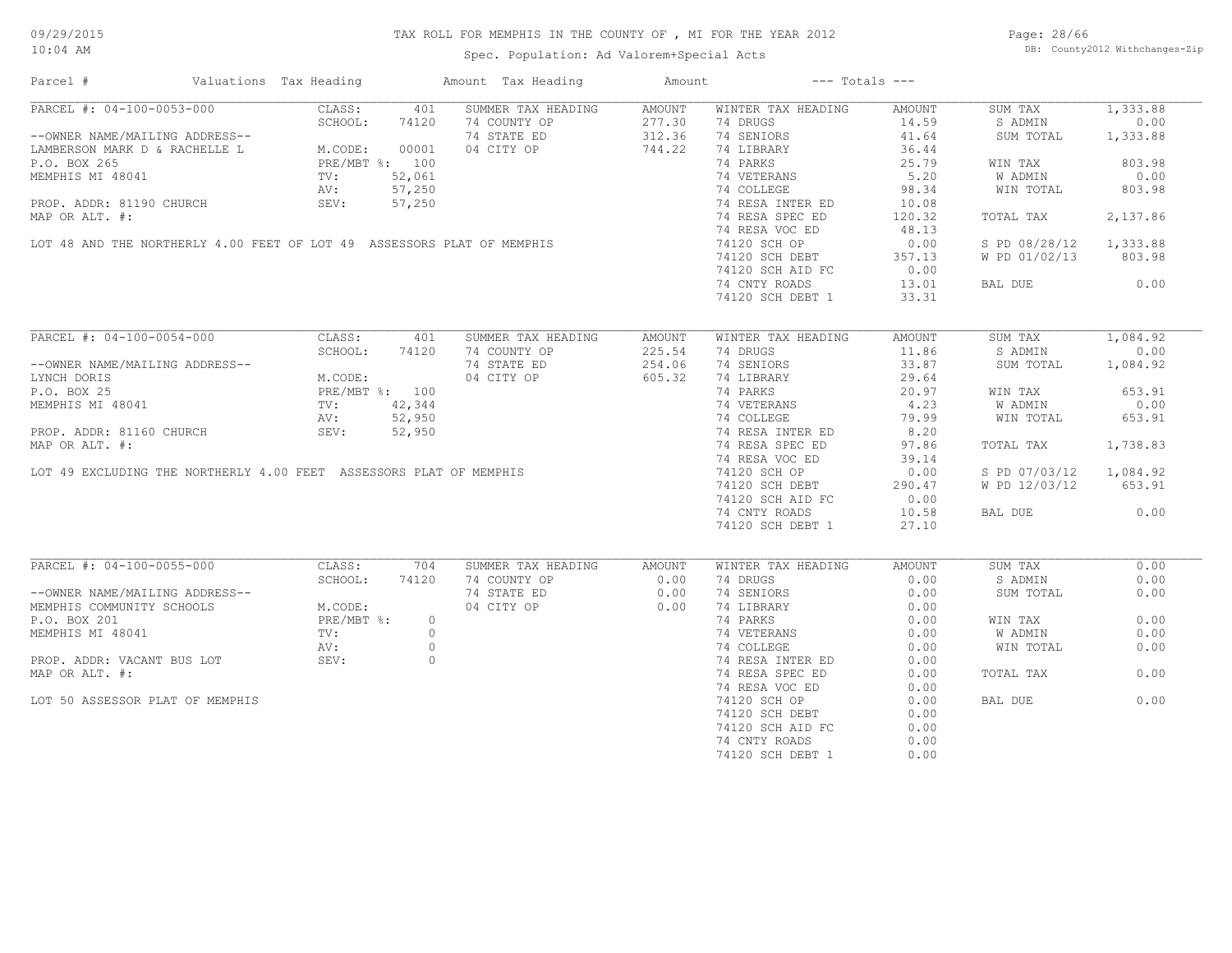Spec. Population: Ad Valorem+Special Acts

Page: 29/66 DB: County2012 Withchanges-Zip

| Parcel #                         | Valuations Tax Heading |         | Amount Tax Heading                 | Amount |                                | $---$ Totals $---$ |               |                |
|----------------------------------|------------------------|---------|------------------------------------|--------|--------------------------------|--------------------|---------------|----------------|
| PARCEL #: 04-100-0056-000        | CLASS:                 | 704     | SUMMER TAX HEADING                 | AMOUNT | WINTER TAX HEADING             | AMOUNT             | SUM TAX       | 0.00           |
|                                  | SCHOOL:                | 74120   | 74 COUNTY OP                       | 0.00   | 74 DRUGS                       | 0.00               | S ADMIN       | 0.00           |
| --OWNER NAME/MAILING ADDRESS--   |                        |         | 74 STATE ED                        | 0.00   | 74 SENIORS                     | 0.00               | SUM TOTAL     | 0.00           |
| MEMPHIS COMMUNITY SCHOOL         | M.CODE:<br>PRE/MBT %:  |         | 04 CITY OP                         | 0.00   | 74 LIBRARY                     | 0.00               |               |                |
| P.O. BOX 201                     |                        | $\circ$ |                                    |        | 74 PARKS                       | 0.00               | WIN TAX       | 0.00           |
| MEMPHIS MI 48041                 | TV:                    | $\circ$ |                                    |        | 74 VETERANS                    | 0.00               | W ADMIN       | 0.00           |
|                                  | AV:                    | $\circ$ |                                    |        | 74 COLLEGE                     | 0.00               | WIN TOTAL     | 0.00           |
| PROP. ADDR: 34841 BORDMAN        | SEV:                   | $\circ$ |                                    |        | 74 RESA INTER ED               | 0.00               |               |                |
| MAP OR ALT. #:                   |                        |         |                                    |        | 74 RESA SPEC ED                | 0.00               | TOTAL TAX     | 0.00           |
|                                  |                        |         |                                    |        | 74 RESA VOC ED                 | 0.00               |               |                |
| LOT 51 ASSESSORS PLAT OF MEMPHIS |                        |         |                                    |        | 74120 SCH OP                   | 0.00               | BAL DUE       | 0.00           |
|                                  |                        |         |                                    |        | 74120 SCH DEBT                 | 0.00               |               |                |
|                                  |                        |         |                                    |        | 74120 SCH AID FC               | 0.00               |               |                |
|                                  |                        |         |                                    |        | 74 CNTY ROADS                  | 0.00               |               |                |
|                                  |                        |         |                                    |        | 74120 SCH DEBT 1               | 0.00               |               |                |
|                                  |                        |         |                                    |        |                                |                    |               |                |
| PARCEL #: 04-100-0057-000        | CLASS:                 | 202     | SUMMER TAX HEADING                 | AMOUNT | WINTER TAX HEADING             | AMOUNT             | SUM TAX       | 110.16         |
|                                  | SCHOOL:                | 74120   | 74 COUNTY OP                       | 22.90  | 74 DRUGS                       | 1,20               | S ADMIN       | 0.00           |
| --OWNER NAME/MAILING ADDRESS--   |                        |         | 74 STATE ED                        | 25.80  | 74 SENIORS                     | 3.44               | SUM TOTAL     | 110.16         |
| VAN HAVERBECK HENRY & C TRUST    | M.CODE:                |         | 04 CITY OP                         | 61.46  | 74 LIBRARY                     | 3.01               |               |                |
| 71875 MEMPHIS RIDGE RD           | PRE/MBT %: 0           |         |                                    |        | 74 PARKS                       | 2.13               | WIN TAX       | 143.77         |
|                                  |                        |         |                                    |        |                                |                    |               |                |
| RICHMOND MI 48062                | TV:                    | 4,300   |                                    |        | 74 VETERANS                    | 0.43               | W ADMIN       | 0.00           |
|                                  | AV:                    | 4,300   |                                    |        | 74 COLLEGE                     | 8.12               | WIN TOTAL     | 143.77         |
| PROP. ADDR: VACANT BORDMAN       | SEV:                   | 4,300   |                                    |        | 74 RESA INTER ED               | 0.83               |               |                |
| MAP OR ALT. #:                   |                        |         |                                    |        | 74 RESA SPEC ED                | 9.93               | TOTAL TAX     | 253.93         |
|                                  |                        |         |                                    |        | 74 RESA VOC ED                 | 3.97               |               |                |
| LOT 52 ASSESSORS PLAT OF MEMPHIS |                        |         |                                    |        | 74120 SCH OP                   | 77.40              | S PD 08/29/12 | 110.16         |
|                                  |                        |         |                                    |        | 74120 SCH DEBT                 | 29.49              | W PD 01/25/13 | 143.77         |
|                                  |                        |         |                                    |        | 74120 SCH AID FC               | 0.00               |               |                |
|                                  |                        |         |                                    |        | 74 CNTY ROADS                  | 1.07               | BAL DUE       | 0.00           |
|                                  |                        |         |                                    |        | 74120 SCH DEBT 1               | 2.75               |               |                |
|                                  |                        |         |                                    |        |                                |                    |               |                |
| PARCEL #: 04-100-0058-000        | CLASS:<br>SCHOOL:      | 201     | SUMMER TAX HEADING<br>74 COUNTY OP | AMOUNT | WINTER TAX HEADING<br>74 DRUGS | AMOUNT<br>4.99     | SUM TAX       | 456.57<br>0.00 |
|                                  |                        | 74120   |                                    | 94.91  |                                |                    | S ADMIN       |                |
| --OWNER NAME/MAILING ADDRESS--   |                        |         | 74 STATE ED                        | 106.92 | 74 SENIORS                     | 14.25              | SUM TOTAL     | 456.57         |
| VAN HAVERBECK HENRY & C TRUST    | M.CODE:                |         | 04 CITY OP                         | 254.74 | 74 LIBRARY                     | 12.47              |               |                |
| 71875 MEMPHIS RIDGE RD           | PRE/MBT %: 0           |         |                                    |        | 74 PARKS                       | 8.82               | WIN TAX       | 595.92         |
| RICHMOND MI 48062                | 17,820<br>TV:          |         |                                    |        | 74 VETERANS                    | 1.78               | W ADMIN       | 0.00           |
|                                  | 33,730<br>AV:          |         |                                    |        | 74 COLLEGE                     | 33.66              | WIN TOTAL     | 595.92         |
| PROP. ADDR: 34823 BORDMAN        | SEV:<br>33,730         |         |                                    |        | 74 RESA INTER ED               | 3.45               |               |                |
| MAP OR ALT. #:                   |                        |         |                                    |        | 74 RESA SPEC ED                | 41.18              | TOTAL TAX     | 1,052.49       |
|                                  |                        |         |                                    |        | 74 RESA VOC ED                 | 16.47              |               |                |
| LOT 53 ASSESSORS PLAT OF MEMPHIS |                        |         |                                    |        | 74120 SCH OP                   | 320.76             | S PD 08/29/12 | 456.57         |
|                                  |                        |         |                                    |        | 74120 SCH DEBT                 | 122.24             | W PD 01/25/13 | 595.92         |
|                                  |                        |         |                                    |        | 74120 SCH AID FC               | 0.00               |               |                |
|                                  |                        |         |                                    |        | 74 CNTY ROADS                  | 4.45               | BAL DUE       | 0.00           |
|                                  |                        |         |                                    |        | 74120 SCH DEBT 1               | 11.40              |               |                |
|                                  |                        |         |                                    |        |                                |                    |               |                |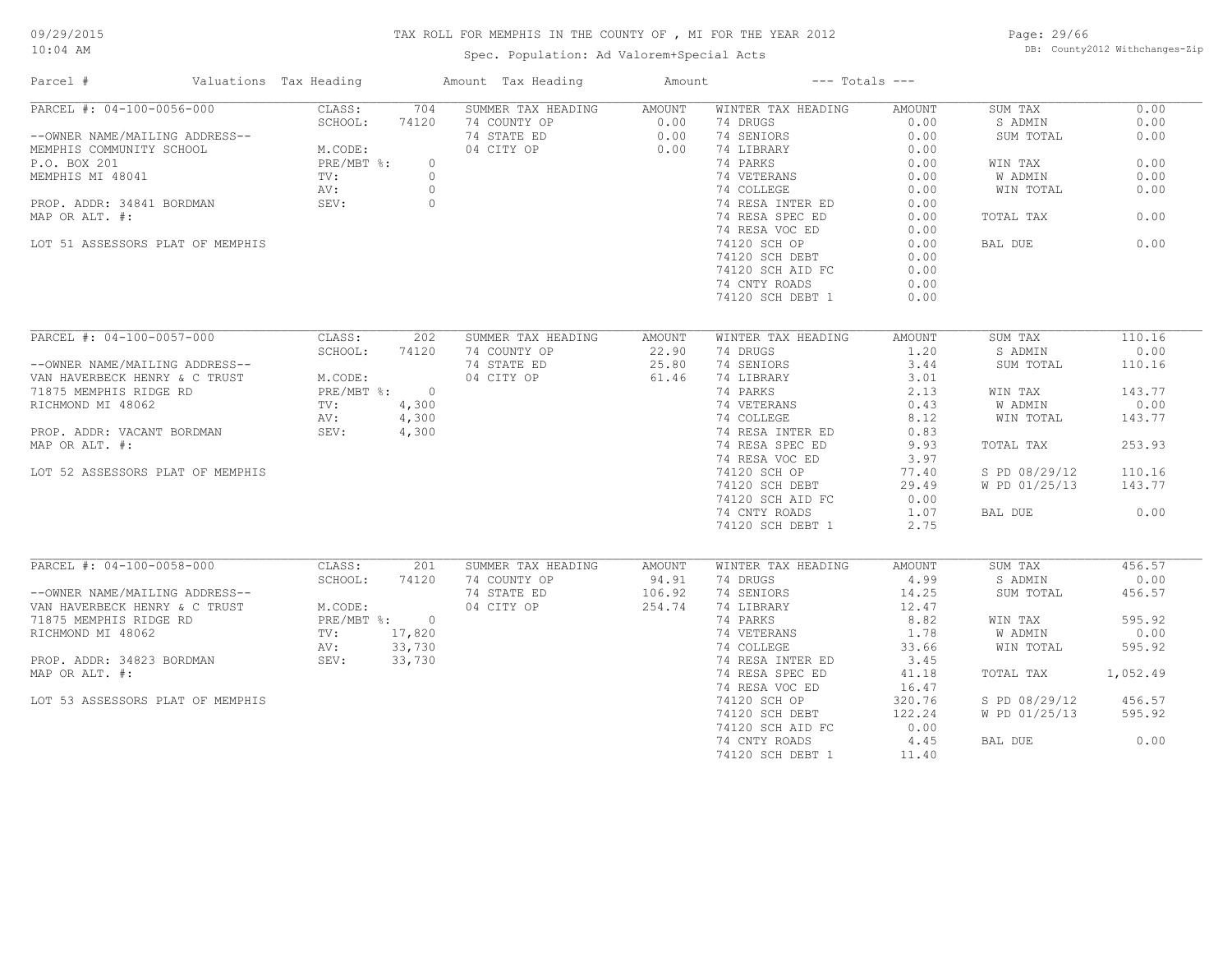Spec. Population: Ad Valorem+Special Acts

Page: 30/66 DB: County2012 Withchanges-Zip

| Parcel #                       | Valuations Tax Heading                                                        |        | Amount Tax Heading                                                                                                                                                                                                                   | Amount | $---$ Totals $---$             |        |               |          |
|--------------------------------|-------------------------------------------------------------------------------|--------|--------------------------------------------------------------------------------------------------------------------------------------------------------------------------------------------------------------------------------------|--------|--------------------------------|--------|---------------|----------|
| PARCEL #: 04-100-0059-000      | CLASS:                                                                        | 401    | SUMMER TAX HEADING                                                                                                                                                                                                                   | AMOUNT | WINTER TAX HEADING             | AMOUNT | SUM TAX       | 1,049.71 |
|                                |                                                                               |        | 74 COUNTY OP                                                                                                                                                                                                                         | 218.22 | 74 DRUGS                       | 11.48  | S ADMIN       | 0.00     |
| --OWNER NAME/MAILING ADDRESS-- |                                                                               |        | 74 STATE ED                                                                                                                                                                                                                          | 245.82 | 74 SENIORS                     | 32.77  | SUM TOTAL     | 1,049.71 |
| NATZKE CATHERINE               | $\cup$ - $\cup$ - $\cup$ ODE: 7412<br>M.CODE:<br>PRE/MBT %: 100<br>TV: 40.076 |        | 04 CITY OP                                                                                                                                                                                                                           | 585.67 | 74 LIBRARY                     | 28.67  |               |          |
| 34844 MAPLE                    |                                                                               |        |                                                                                                                                                                                                                                      |        | 74 PARKS                       | 20.29  | WIN TAX       | 632.69   |
| MEMPHIS MI 48041               |                                                                               |        |                                                                                                                                                                                                                                      |        | 74 VETERANS                    | 4.09   | W ADMIN       | 0.00     |
|                                | AV:                                                                           | 40,970 |                                                                                                                                                                                                                                      |        | 74 COLLEGE                     | 77.39  | WIN TOTAL     | 632.69   |
| PROP. ADDR: 34844 MAPLE        | SEV:                                                                          | 40,970 |                                                                                                                                                                                                                                      |        | 74 RESA INTER ED               | 7.93   |               |          |
| MAP OR ALT. #:                 |                                                                               |        |                                                                                                                                                                                                                                      |        | 74 RESA SPEC ED                | 94.69  | TOTAL TAX     | 1,682.40 |
|                                |                                                                               |        |                                                                                                                                                                                                                                      |        | 74 RESA VOC ED                 | 37.87  |               |          |
|                                |                                                                               |        | LOT 54, AND THE W'LY.16.75 FEET. OF LOT 55 THEREOF, IN ASSESSORS PLAT OF MEMPHIS                                                                                                                                                     |        | 74120 SCH OP                   | 0.00   | S PD 01/04/13 | 1,049.71 |
|                                |                                                                               |        |                                                                                                                                                                                                                                      |        |                                |        |               |          |
|                                |                                                                               |        |                                                                                                                                                                                                                                      |        | 74120 SCH DEBT                 | 281.05 | W PD 01/04/13 | 632.69   |
|                                |                                                                               |        |                                                                                                                                                                                                                                      |        | 74120 SCH AID FC               | 0.00   |               |          |
|                                |                                                                               |        |                                                                                                                                                                                                                                      |        | 74 CNTY ROADS                  | 10.24  | BAL DUE       | 0.00     |
|                                |                                                                               |        |                                                                                                                                                                                                                                      |        | 74120 SCH DEBT 1               | 26.22  |               |          |
|                                |                                                                               |        |                                                                                                                                                                                                                                      |        |                                |        |               |          |
| PARCEL #: 04-100-0060-000      | CLASS:                                                                        | 401    | SUMMER TAX HEADING                                                                                                                                                                                                                   | AMOUNT | WINTER TAX HEADING             | AMOUNT | SUM TAX       | 1,075.59 |
|                                | SCHOOL:                                                                       | 74120  | 74 COUNTY OP                                                                                                                                                                                                                         | 223.60 | 74 DRUGS                       | 11.76  | S ADMIN       | 0.00     |
| --OWNER NAME/MAILING ADDRESS-- |                                                                               |        | 74 STATE ED                                                                                                                                                                                                                          | 251.88 | 74 SENIORS                     | 33.58  | SUM TOTAL     | 1,075.59 |
| WARREN RAYMOND E & ERICA       | M.CODE:                                                                       | 00001  | 04 CITY OP                                                                                                                                                                                                                           | 600.11 | 74 LIBRARY                     | 29.38  |               |          |
| 34860 MAPLE                    | PRE/MBT %: 100                                                                |        |                                                                                                                                                                                                                                      |        | 74 PARKS                       | 20.79  | WIN TAX       | 648.29   |
|                                | PRE/<br>TV:                                                                   |        | MEMPHIS MI 48041<br>TV: 41,980<br>PROP. ADDR: 34860 MAPLE<br>MAP OR ALT. #:<br>LOT 55, EXCEPT THE W,LY 16.75 IN SAID "ASSESSORS PLAT OF MEMPHIS"                                                                                     |        | 74 VETERANS                    | 4.19   | W ADMIN       | 0.00     |
|                                |                                                                               |        |                                                                                                                                                                                                                                      |        | 74 COLLEGE                     | 79.30  | WIN TOTAL     | 648.29   |
|                                |                                                                               |        |                                                                                                                                                                                                                                      |        | 74 RESA INTER ED               | 8.13   |               |          |
|                                |                                                                               |        |                                                                                                                                                                                                                                      |        | 74 RESA SPEC ED                | 97.02  | TOTAL TAX     | 1,723.88 |
|                                |                                                                               |        |                                                                                                                                                                                                                                      |        |                                | 38.81  |               |          |
|                                |                                                                               |        |                                                                                                                                                                                                                                      |        | 74 RESA VOC ED<br>74120 SCH OP | 0.00   | S PD 07/05/12 | 1,075.59 |
|                                |                                                                               |        |                                                                                                                                                                                                                                      |        |                                |        |               |          |
|                                |                                                                               |        |                                                                                                                                                                                                                                      |        | 74120 SCH DEBT                 | 287.98 | W PD 01/02/13 | 648.29   |
|                                |                                                                               |        |                                                                                                                                                                                                                                      |        | 74120 SCH AID FC               | 0.00   |               |          |
|                                |                                                                               |        |                                                                                                                                                                                                                                      |        | 74 CNTY ROADS                  | 10.49  | BAL DUE       | 0.00     |
|                                |                                                                               |        |                                                                                                                                                                                                                                      |        | 74120 SCH DEBT 1               | 26.86  |               |          |
|                                |                                                                               |        |                                                                                                                                                                                                                                      |        |                                |        |               |          |
| PARCEL #: 04-100-0061-000      | CLASS:                                                                        | 401    | SUMMER TAX HEADING                                                                                                                                                                                                                   | AMOUNT | WINTER TAX HEADING             | AMOUNT | SUM TAX       | 1,283.30 |
|                                | SCHOOL:                                                                       | 74120  | 74 COUNTY OP                                                                                                                                                                                                                         | 266.78 | 74 DRUGS                       | 14.03  | S ADMIN       | 0.00     |
| --OWNER NAME/MAILING ADDRESS-- |                                                                               |        | 74 STATE ED                                                                                                                                                                                                                          | 300.52 | 74 SENIORS                     | 40.06  | SUM TOTAL     | 1,283.30 |
| SCHNEIDER ERIC & SUSAN         |                                                                               |        | 04 CITY OP                                                                                                                                                                                                                           | 716.00 | 74 LIBRARY                     | 35.06  |               |          |
| P.O. BOX 416                   | RESS--<br>M.CODE:<br>PRE/MBT %: 100<br>TV: 50,087<br>AV: 57,944<br>57,96      |        |                                                                                                                                                                                                                                      |        | 74 PARKS                       | 24.81  | WIN TAX       | 773.49   |
| MEMPHIS MI 48041               |                                                                               |        |                                                                                                                                                                                                                                      |        | 74 VETERANS                    | 5.00   | W ADMIN       | 0.00     |
|                                |                                                                               |        |                                                                                                                                                                                                                                      |        | 74 COLLEGE                     | 94.61  | WIN TOTAL     | 773.49   |
| PROP. ADDR: 81171 MAIN         |                                                                               |        |                                                                                                                                                                                                                                      |        | 74 RESA INTER ED               | 9.70   |               |          |
| MAP OR ALT. #:                 |                                                                               |        |                                                                                                                                                                                                                                      |        | 74 RESA SPEC ED                | 115.76 | TOTAL TAX     | 2,056.79 |
|                                |                                                                               |        |                                                                                                                                                                                                                                      |        | 74 RESA VOC ED                 | 46.30  |               |          |
|                                |                                                                               |        |                                                                                                                                                                                                                                      |        | 74120 SCH OP                   | 0.00   | S PD 07/13/12 | 1,283.30 |
|                                |                                                                               |        |                                                                                                                                                                                                                                      |        | 74120 SCH DEBT                 | 343.59 | W PD 01/08/13 | 773.49   |
|                                |                                                                               |        |                                                                                                                                                                                                                                      |        | 74120 SCH AID FC               | 0.00   |               |          |
|                                |                                                                               |        |                                                                                                                                                                                                                                      |        | 74 CNTY ROADS                  | 12.52  | BAL DUE       | 0.00     |
|                                |                                                                               |        |                                                                                                                                                                                                                                      |        | 74120 SCH DEBT 1               | 32.05  |               |          |
|                                |                                                                               |        | Lot 56 AND THAT PART OF LOT 57, Assessor Plat of Memphis Sec 35 T6 N, R14 E.ST CLAIR<br>COUNTY MICHIGAN Desc. as Follows: NORTH-SOUTH QUARTER LINE OF SAID SEC. 35, Being<br>N.00-49'30 "E. 402.02 feet from the south quarter corne |        |                                |        |               |          |
|                                |                                                                               |        |                                                                                                                                                                                                                                      |        |                                |        |               |          |

CONTAINING 0.25 ACRES,MORE OR LESS,SUBJECT TO EASEMENTS OF RECORD. POINT BEG.ASSESSOR'S PLAT OF THE CITY OF MEMPHIS, ST CLAIR COUNTY, MICHIGAN.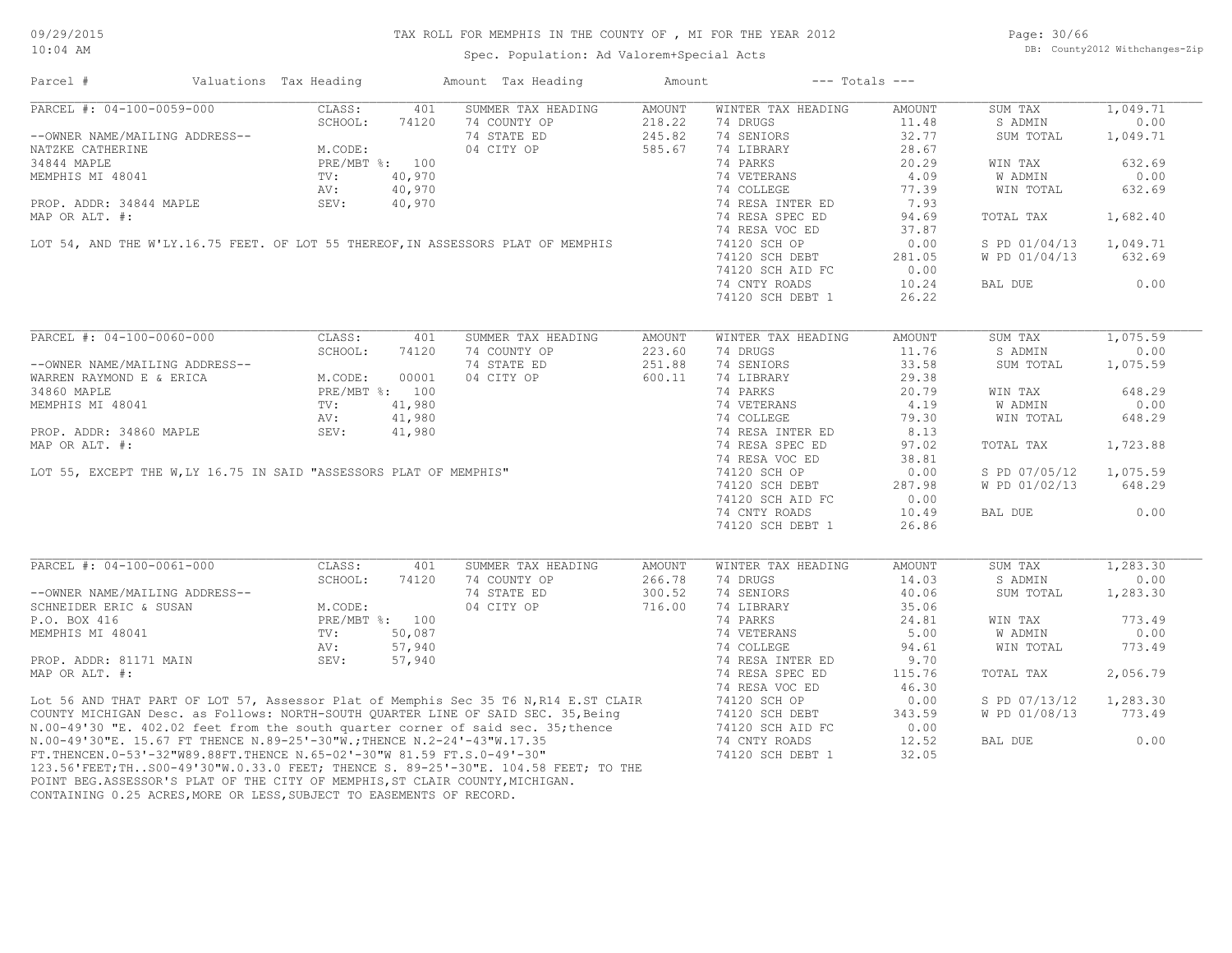Page: 31/66 DB: County2012 Withchanges-Zip

| Parcel #                       | Valuations Tax Heading |         | Amount Tax Heading                                                                  | Amount   |                    | $---$ Totals $---$ |               |           |
|--------------------------------|------------------------|---------|-------------------------------------------------------------------------------------|----------|--------------------|--------------------|---------------|-----------|
| PARCEL #: 04-100-0062-000      | CLASS:                 | 201     | SUMMER TAX HEADING                                                                  | AMOUNT   | WINTER TAX HEADING | AMOUNT             | SUM TAX       | 4,688.06  |
|                                | SCHOOL:                | 74120   | 74 COUNTY OP                                                                        | 974.60   | 74 DRUGS           | 51.28              | S ADMIN       | 0.00      |
| --OWNER NAME/MAILING ADDRESS-- |                        |         | 74 STATE ED                                                                         | 1,097.83 | 74 SENIORS         | 146.37             | SUM TOTAL     | 4,688.06  |
| CSB BANK                       | M.CODE:                |         | 04 CITY OP                                                                          | 2,615.63 | 74 LIBRARY         | 128.08             |               |           |
| P.O. BOX 128                   | $PRE/MBT$ %:           | - 0     |                                                                                     |          | 74 PARKS           | 90.64              | WIN TAX       | 6,119.32  |
| CAPAC MI 48014                 | TV:                    | 182,972 |                                                                                     |          | 74 VETERANS        | 18.29              | W ADMIN       | 0.00      |
|                                | AV:                    | 186,190 |                                                                                     |          | 74 COLLEGE         | 345.65             | WIN TOTAL     | 6,119.32  |
| PROP. ADDR: 81111 MAIN         | SEV:                   | 186,190 |                                                                                     |          | 74 RESA INTER ED   | 35.45              |               |           |
| MAP OR ALT. #:                 |                        |         |                                                                                     |          | 74 RESA SPEC ED    | 422.90             | TOTAL TAX     | 10,807.38 |
|                                |                        |         |                                                                                     |          | 74 RESA VOC ED     | 169.15             |               |           |
|                                |                        |         | BEG AT THE SE CORNER OF LOT 57, ASSESSOR'S PLAT OF MEMPHIS, ACCORDING TO THE PLAT   |          | 74120 SCH OP       | 3,293.49           | S PD 08/30/12 | 4,688.06  |
|                                |                        |         | THEREOF AS RECORDED IN LIBER 51 OF PLATS, PAGE 11, ST. CLAIR CO RECORDS, SEC 35,    |          | 74120 SCH DEBT     | 1,255.18           | W PD 02/07/13 | 6,119.32  |
|                                |                        |         | T6N, RANGE 14 E, ST. CLAIR CO, MI; BEING N 00*49'30" E 230.0 FT FROM THE SOUTH      |          | 74120 SCH AID FC   | 0.00               |               |           |
|                                |                        |         | OUARTER CORNER OF SAID SEC 35; TH N 00*49'30" E 172.02 FT ALONG THE E BOUNDARY LINE |          | 74 CNTY ROADS      | 45.74              | BAL DUE       | 0.00      |
|                                |                        |         | OF LOT 57; TH N 89*25'30" W 104.53 FT; TH N 00*49'30" E 33.0 FT; TH N 89*25'30" W   |          | 74120 SCH DEBT 1   | 117.10             |               |           |
|                                |                        |         | 120 44 FT: TH S 00*49'30" W 205 0 FT: TH S 89*25'30" E 224 97 FT TO THE BEG: ALL    |          |                    |                    |               |           |

BEING A PART OF LOT 57, ASSESSOR'S PLAT OF THE CITY OF MEMPHIS, ST. CLAIR CO, MI 120.44 FT; TH S 00\*49'30" W 205.0 FT; TH S 89\*25'30" E 224.97 FT TO THE BEG; ALL

| PARCEL #: 04-100-0063-000        | CLASS:     | 202            | SUMMER TAX HEADING | AMOUNT | WINTER TAX HEADING | AMOUNT | SUM TAX       | 9.98  |
|----------------------------------|------------|----------------|--------------------|--------|--------------------|--------|---------------|-------|
|                                  | SCHOOL:    | 74120          | 74 COUNTY OP       | 2.07   | 74 DRUGS           | 0.10   | S ADMIN       | 0.00  |
| --OWNER NAME/MAILING ADDRESS--   |            |                | 74 STATE ED        | 2.34   | 74 SENIORS         | 0.31   | SUM TOTAL     | 9.98  |
| VARGA PAVLE & MIRA LIVING TRUST  | M.CODE:    |                | 04 CITY OP         | 5.57   | 74 LIBRARY         | 0.27   |               |       |
| 66011 LOWE PLANK                 | PRE/MBT %: | $\overline{0}$ |                    |        | 74 PARKS           | 0.19   | WIN TAX       | 12.98 |
| LENOX MI 48050                   | TV:        | 390            |                    |        | 74 VETERANS        | 0.03   | W ADMIN       | 0.00  |
|                                  | AV:        | 390            |                    |        | 74 COLLEGE         | 0.73   | WIN TOTAL     | 12.98 |
| PROP. ADDR: 81059 MAIN           | SEV:       | 390            |                    |        | 74 RESA INTER ED   | 0.07   |               |       |
| MAP OR ALT. #:                   |            |                |                    |        | 74 RESA SPEC ED    | 0.90   | TOTAL TAX     | 22.96 |
|                                  |            |                |                    |        | 74 RESA VOC ED     | 0.36   |               |       |
| LOT 58 ASSESSORS PLAT OF MEMPHIS |            |                |                    |        | 74120 SCH OP       | 7.02   | S PD 07/31/12 | 9.98  |
|                                  |            |                |                    |        | 74120 SCH DEBT     | 2.67   | W PD 01/08/13 | 12.98 |
|                                  |            |                |                    |        | 74120 SCH AID FC   | 0.00   |               |       |
|                                  |            |                |                    |        | 74 CNTY ROADS      | 0.09   | BAL DUE       | 0.00  |
|                                  |            |                |                    |        | 74120 SCH DEBT 1   | 0.24   |               |       |
|                                  |            |                |                    |        |                    |        |               |       |
|                                  |            |                |                    |        |                    |        |               |       |
| PARCEL #: 04-100-0064-000        | CLASS:     | 202            | SUMMER TAX HEADING | AMOUNT | WINTER TAX HEADING | AMOUNT | SUM TAX       | 22.80 |
|                                  | SCHOOL:    | 74120          | 74 COUNTY OP       | 4.74   | 74 DRUGS           | 0.24   | S ADMIN       | 0.00  |
| --OWNER NAME/MAILING ADDRESS--   |            |                | 74 STATE ED        | 5.34   | 74 SENIORS         | 0.71   | SUM TOTAL     | 22.80 |
| VARGA PAVLE & MIRA LIVING TRUST  | M.CODE:    |                | 04 CITY OP         | 12.72  | 74 LIBRARY         | 0.62   |               |       |
| 66011 LOWE PLANK                 | PRE/MBT %: | $\overline{0}$ |                    |        | 74 PARKS           | 0.44   | WIN TAX       | 29.71 |
| LENOX MI 48050                   | TV:        | 890            |                    |        | 74 VETERANS        | 0.08   | W ADMIN       | 0.00  |
|                                  | AV:        | 890            |                    |        | 74 COLLEGE         | 1.68   | WIN TOTAL     | 29.71 |
| PROP. ADDR: 81059 MAIN           | SEV:       | 890            |                    |        | 74 RESA INTER ED   | 0.17   |               |       |
| MAP OR ALT. #:                   |            |                |                    |        | 74 RESA SPEC ED    | 2.05   | TOTAL TAX     | 52.51 |
|                                  |            |                |                    |        | 74 RESA VOC ED     | 0.82   |               |       |
| LOT 59 ASSESSORS PLAT OF MEMPHIS |            |                |                    |        | 74120 SCH OP       | 16.02  | S PD 07/31/12 | 22.80 |
|                                  |            |                |                    |        | 74120 SCH DEBT     | 6.10   | W PD 01/08/13 | 29.71 |
|                                  |            |                |                    |        | 74120 SCH AID FC   | 0.00   |               |       |
|                                  |            |                |                    |        | 74 CNTY ROADS      | 0.22   | BAL DUE       | 0.00  |

74 CNTY ROADS 0.22 BAL DUE 0.00

74120 SCH DEBT 1 0.56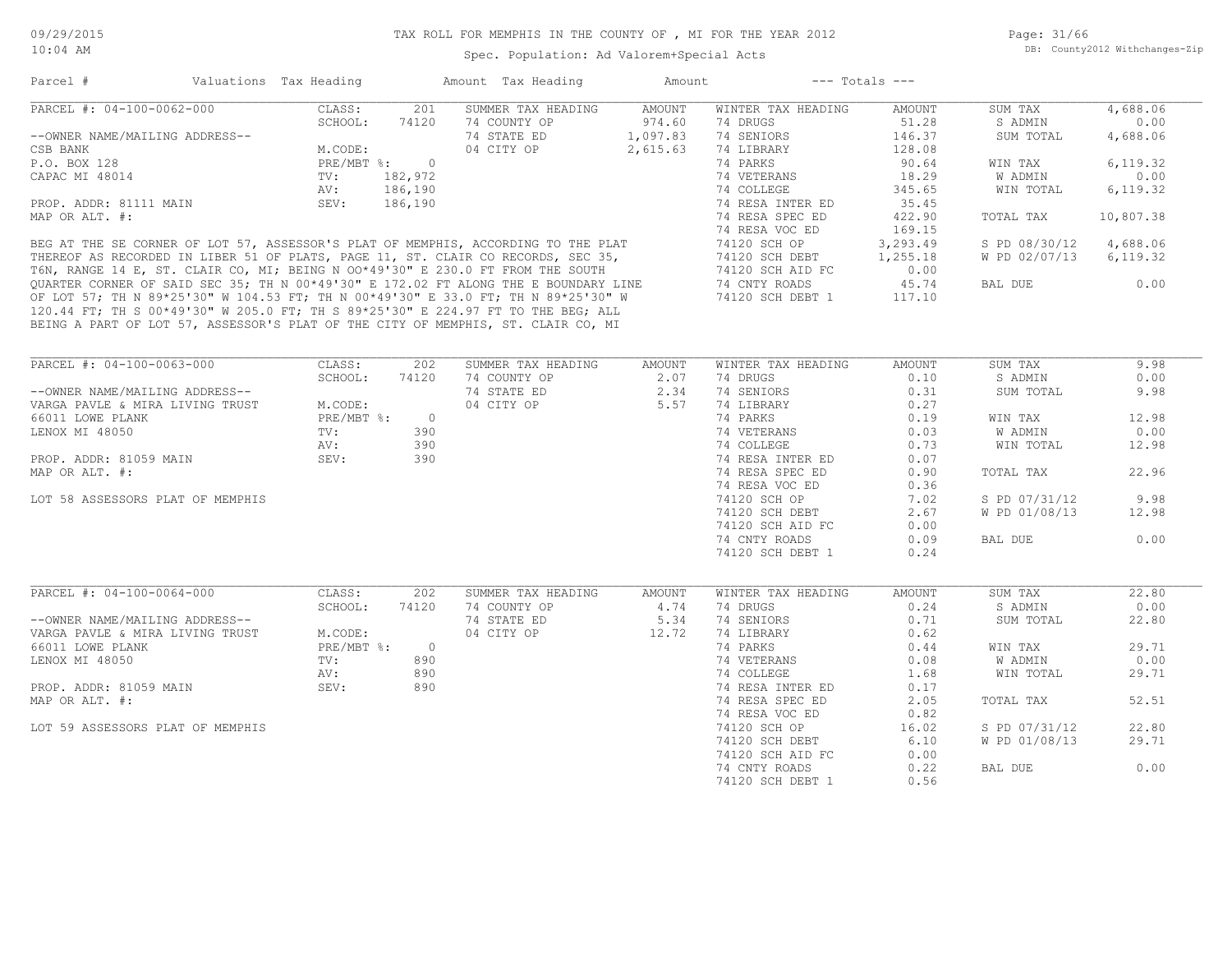Spec. Population: Ad Valorem+Special Acts

Page: 32/66 DB: County2012 Withchanges-Zip

| Parcel #                                                                             | Valuations Tax Heading |         | Amount Tax Heading | Amount        |                    | $---$ Totals $---$ |               |        |
|--------------------------------------------------------------------------------------|------------------------|---------|--------------------|---------------|--------------------|--------------------|---------------|--------|
| PARCEL #: 04-100-0065-000                                                            | CLASS:                 | 202     | SUMMER TAX HEADING | AMOUNT        | WINTER TAX HEADING | AMOUNT             | SUM TAX       | 64.04  |
|                                                                                      | SCHOOL:                | 74120   | 74 COUNTY OP       | 13.31         | 74 DRUGS           | 0.70               | S ADMIN       | 0.00   |
| --OWNER NAME/MAILING ADDRESS--                                                       |                        |         | 74 STATE ED        | 15.00         | 74 SENIORS         | 2.00               | SUM TOTAL     | 64.04  |
| VARGA PAVLE & MIRA LIVING TRUST                                                      | M.CODE:                |         | 04 CITY OP         | 35.73         | 74 LIBRARY         | 1.75               |               |        |
| 66011 LOWE PLANK                                                                     | $PRE/MBT$ %:           | $\circ$ |                    |               | 74 PARKS           | 1.23               | WIN TAX       | 83.58  |
| LENOX MI 48050                                                                       | TV:                    | 2,500   |                    |               | 74 VETERANS        | 0.25               | W ADMIN       | 0.00   |
|                                                                                      | AV:                    | 2,500   |                    |               | 74 COLLEGE         | 4.72               | WIN TOTAL     | 83.58  |
| PROP. ADDR: 81059 MAIN                                                               | SEV:                   | 2,500   |                    |               | 74 RESA INTER ED   | 0.48               |               |        |
| MAP OR ALT. #:                                                                       |                        |         |                    |               | 74 RESA SPEC ED    | 5.77               | TOTAL TAX     | 147.62 |
|                                                                                      |                        |         |                    |               | 74 RESA VOC ED     | 2.31               |               |        |
|                                                                                      |                        |         |                    |               |                    |                    |               |        |
| LOT 60 ASSESSORS PLAT OF MEMPHIS                                                     |                        |         |                    |               | 74120 SCH OP       | 45.00              | S PD 07/31/12 | 64.04  |
|                                                                                      |                        |         |                    |               | 74120 SCH DEBT     | 17.15              | W PD 01/08/13 | 83.58  |
|                                                                                      |                        |         |                    |               | 74120 SCH AID FC   | 0.00               |               |        |
|                                                                                      |                        |         |                    |               | 74 CNTY ROADS      | 0.62               | BAL DUE       | 0.00   |
|                                                                                      |                        |         |                    |               | 74120 SCH DEBT 1   | 1.60               |               |        |
|                                                                                      |                        |         |                    |               |                    |                    |               |        |
| PARCEL #: 04-100-0066-000                                                            | CLASS:                 | 201     | SUMMER TAX HEADING | <b>AMOUNT</b> | WINTER TAX HEADING | AMOUNT             | SUM TAX       | 393.79 |
|                                                                                      | SCHOOL:                | 74120   | 74 COUNTY OP       | 81.86         | 74 DRUGS           | 4.30               | S ADMIN       | 0.00   |
| --OWNER NAME/MAILING ADDRESS--                                                       |                        |         | 74 STATE ED        | 92.22         | 74 SENIORS         | 12.29              | SUM TOTAL     | 393.79 |
| FINLAY RANDALL S & CAMILLE                                                           | M.CODE:                |         | 04 CITY OP         | 219.71        | 74 LIBRARY         | 10.75              |               |        |
| 20779 - 32 MILE ROAD                                                                 | $PRE/MBT$ %:           | $\circ$ |                    |               | 74 PARKS           | 7.61               | WIN TAX       | 513.96 |
| ARMADA MI 48005                                                                      | TV:                    | 15,370  |                    |               | 74 VETERANS        | 1.53               | W ADMIN       | 0.00   |
|                                                                                      | AV:                    | 15,370  |                    |               | 74 COLLEGE         | 29.03              | WIN TOTAL     | 513.96 |
|                                                                                      |                        |         |                    |               |                    |                    |               |        |
| PROP. ADDR: 34833 BORDMAN                                                            | SEV:                   | 15,370  |                    |               | 74 RESA INTER ED   | 2.97               |               |        |
| MAP OR ALT. #:                                                                       |                        |         |                    |               | 74 RESA SPEC ED    | 35.52              | TOTAL TAX     | 907.75 |
|                                                                                      |                        |         |                    |               | 74 RESA VOC ED     | 14.20              |               |        |
| LOT 61 ASSESSORS PLAT OF MEMPHIS, according to the plat thereof as recorded in Liber |                        |         |                    |               | 74120 SCH OP       | 276.66             | S PD 07/30/12 | 393.79 |
| 51 of Plats, Page 11, St Clair County Register of Deeds Office.                      |                        |         |                    |               | 74120 SCH DEBT     | 105.43             | W PD 12/11/12 | 513.96 |
|                                                                                      |                        |         |                    |               | 74120 SCH AID FC   | 0.00               |               |        |
|                                                                                      |                        |         |                    |               | 74 CNTY ROADS      | 3.84               | BAL DUE       | 0.00   |
|                                                                                      |                        |         |                    |               | 74120 SCH DEBT 1   | 9.83               |               |        |
|                                                                                      |                        |         |                    |               |                    |                    |               |        |
| PARCEL #: 04-100-0067-000                                                            | CLASS:                 | 704     | SUMMER TAX HEADING | AMOUNT        | WINTER TAX HEADING | AMOUNT             | SUM TAX       | 0.00   |
|                                                                                      | SCHOOL:                | 74120   | 74 COUNTY OP       | 0.00          | 74 DRUGS           | 0.00               | S ADMIN       | 0.00   |
| --OWNER NAME/MAILING ADDRESS--                                                       |                        |         | 74 STATE ED        | 0.00          | 74 SENIORS         | 0.00               | SUM TOTAL     | 0.00   |
| MEMPHIS COMMUNITY SCHOOLS                                                            | M.CODE:                |         | 04 CITY OP         | 0.00          | 74 LIBRARY         | 0.00               |               |        |
| P.O. BOX 201                                                                         | PRE/MBT %:             | $\circ$ |                    |               | 74 PARKS           | 0.00               | WIN TAX       | 0.00   |
| MEMPHIS MI 48041                                                                     | TV:                    | $\circ$ |                    |               | 74 VETERANS        | 0.00               | W ADMIN       | 0.00   |
|                                                                                      | AV:                    | $\circ$ |                    |               | 74 COLLEGE         | 0.00               | WIN TOTAL     | 0.00   |
|                                                                                      |                        |         |                    |               |                    |                    |               |        |
| PROP. ADDR: 34165 BORDMAN                                                            | SEV:                   | $\circ$ |                    |               | 74 RESA INTER ED   | 0.00               |               |        |
| MAP OR ALT. #:                                                                       |                        |         |                    |               | 74 RESA SPEC ED    | 0.00               | TOTAL TAX     | 0.00   |
|                                                                                      |                        |         |                    |               | 74 RESA VOC ED     | 0.00               |               |        |
| LOT 62 ASSESSORS PLAT OF MEMPHIS                                                     |                        |         |                    |               | 74120 SCH OP       | 0.00               | BAL DUE       | 0.00   |
|                                                                                      |                        |         |                    |               | 74120 SCH DEBT     | 0.00               |               |        |
|                                                                                      |                        |         |                    |               | 74120 SCH AID FC   | 0.00               |               |        |
|                                                                                      |                        |         |                    |               | 74 CNTY ROADS      | 0.00               |               |        |
|                                                                                      |                        |         |                    |               | 74120 SCH DEBT 1   | 0.00               |               |        |
|                                                                                      |                        |         |                    |               |                    |                    |               |        |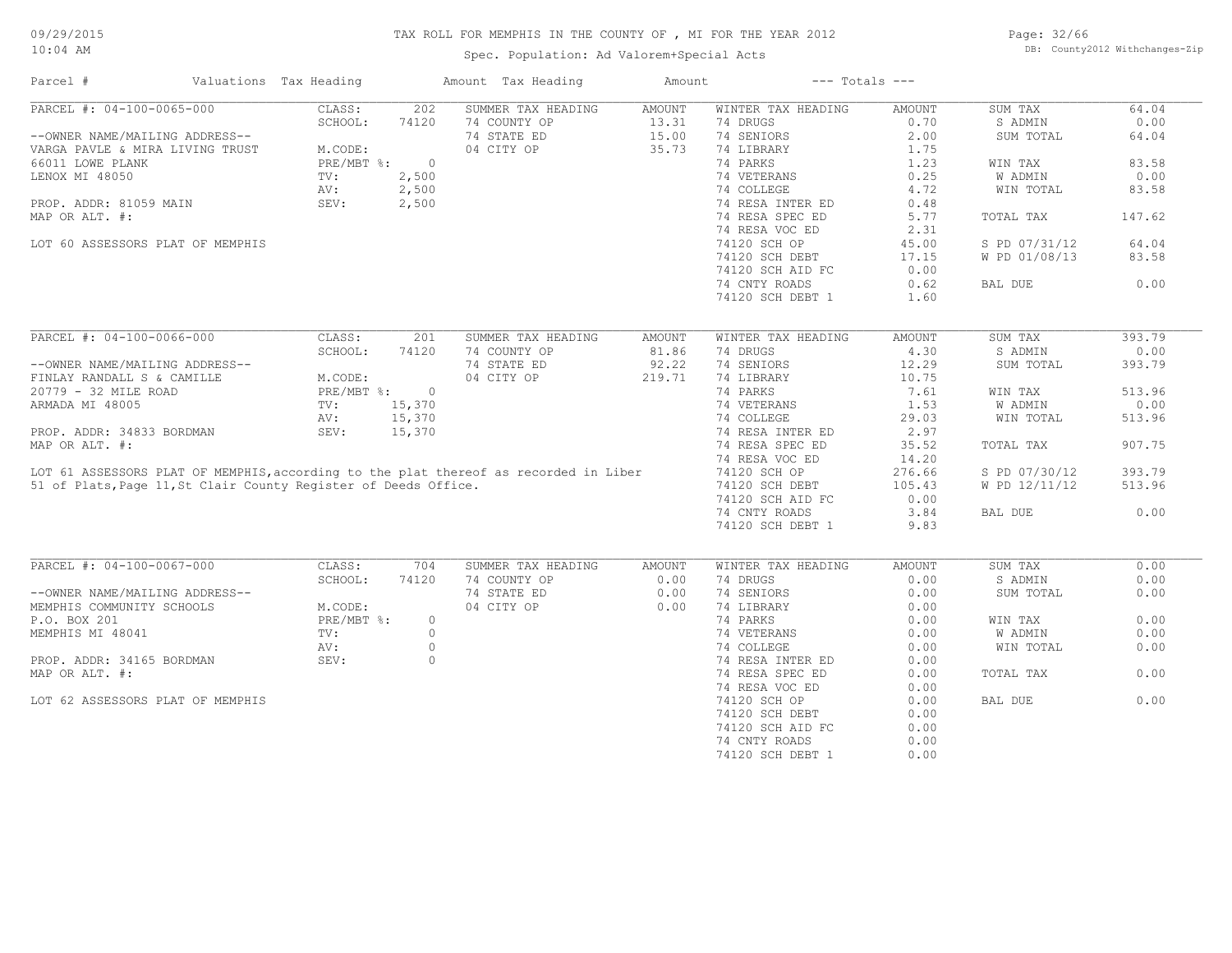Spec. Population: Ad Valorem+Special Acts

Page: 33/66 DB: County2012 Withchanges-Zip

| Parcel #                                     | Valuations Tax Heading | Amount Tax Heading    |                    | Amount        |                    | $---$ Totals $---$ |               |          |
|----------------------------------------------|------------------------|-----------------------|--------------------|---------------|--------------------|--------------------|---------------|----------|
| PARCEL #: 04-100-0068-000                    | CLASS:                 | 201                   | SUMMER TAX HEADING | AMOUNT        | WINTER TAX HEADING | AMOUNT             | SUM TAX       | 788.01   |
|                                              | SCHOOL:                | 74120<br>74 COUNTY OP |                    | 163.82        | 74 DRUGS           | 8.62               | S ADMIN       | 0.00     |
| --OWNER NAME/MAILING ADDRESS--               |                        | 74 STATE ED           |                    | 184.53        | 74 SENIORS         | 24.60              | S INTRST      | 47.28    |
| KOLLINGER NORMAN J LIVING TRUST              | M.CODE:                | 04 CITY OP            |                    | 439.66        | 74 LIBRARY         | 21.52              | SUM TOTAL     | 835.29   |
| P.O. BOX 677                                 | PRE/MBT %: 0           |                       |                    |               | 74 PARKS           | 15.23              |               |          |
| MEMPHIS MI 48041                             | 30,756<br>TV:          |                       |                    |               | 74 VETERANS        | 3.07               | WIN TAX       | 1,028.55 |
|                                              | 33,070<br>AV:          |                       |                    |               | 74 COLLEGE         | 58.10              | W ADMIN       | 0.00     |
| PROP. ADDR: 81560 MAIN                       | 33,070<br>SEV:         |                       |                    |               | 74 RESA INTER ED   | 5.96               | WIN TOTAL     | 1,028.55 |
| MAP OR ALT. #:                               |                        |                       |                    |               | 74 RESA SPEC ED    | 71.08              |               |          |
|                                              |                        |                       |                    |               | 74 RESA VOC ED     | 28.43              | TOTAL TAX     | 1,863.84 |
|                                              |                        |                       |                    |               | 74120 SCH OP       |                    |               |          |
| LOT 63 ASSESSORS PLAT OF MEMPHIS             |                        |                       |                    |               |                    | 553.60             |               |          |
|                                              |                        |                       |                    |               | 74120 SCH DEBT     | 210.98             | BAL DUE       | 1,863.84 |
|                                              |                        |                       |                    |               | 74120 SCH AID FC   | 0.00               |               |          |
|                                              |                        |                       |                    |               | 74 CNTY ROADS      | 7.68               |               |          |
|                                              |                        |                       |                    |               | 74120 SCH DEBT 1   | 19.68              |               |          |
| PARCEL #: 04-100-0069-000                    | CLASS:                 | 201                   | SUMMER TAX HEADING |               |                    |                    |               | 309.55   |
|                                              |                        |                       |                    | <b>AMOUNT</b> | WINTER TAX HEADING | AMOUNT             | SUM TAX       |          |
|                                              | SCHOOL:                | 74 COUNTY OP<br>74120 |                    | 64.35         | 74 DRUGS           | 3.38               | S ADMIN       | 0.00     |
| --OWNER NAME/MAILING ADDRESS--               |                        | 74 STATE ED           |                    | 72.49         | 74 SENIORS         | 9.66               | SUM TOTAL     | 309.55   |
| KOLLINGER NORMAN A LIVING TRUST              | M.CODE:                | 04 CITY OP            |                    | 172.71        | 74 LIBRARY         | 8.45               |               |          |
| 10568 ALPINE ROAD                            | PRE/MBT %: 0           |                       |                    |               | 74 PARKS           | 5.98               | WIN TAX       | 404.01   |
| RILEY TWP MI 48041                           | TV: 12,082             |                       |                    |               | 74 VETERANS        | 1,20               | W ADMIN       | 0.00     |
|                                              | 57,610<br>AV:          |                       |                    |               | 74 COLLEGE         | 22.82              | WIN TOTAL     | 404.01   |
| PROP. ADDR: 81300 MAIN                       | SEV:<br>57,610         |                       |                    |               | 74 RESA INTER ED   | 2.34               |               |          |
| MAP OR ALT. #:                               |                        |                       |                    |               | 74 RESA SPEC ED    | 27.92              | TOTAL TAX     | 713.56   |
|                                              |                        |                       |                    |               | 74 RESA VOC ED     | 11.16              |               |          |
| LOTS 64,65,68 & 69 ASSESSORS PLAT OF MEMPHIS |                        |                       |                    |               | 74120 SCH OP       | 217.47             | S PD 08/20/12 | 309.55   |
|                                              |                        |                       |                    |               | 74120 SCH DEBT     | 82.88              | W PD 12/14/12 | 404.01   |
|                                              |                        |                       |                    |               | 74120 SCH AID FC   | 0.00               |               |          |
|                                              |                        |                       |                    |               |                    | 3.02               |               | 0.00     |
|                                              |                        |                       |                    |               | 74 CNTY ROADS      |                    | BAL DUE       |          |
|                                              |                        |                       |                    |               | 74120 SCH DEBT 1   | 7.73               |               |          |
| PARCEL #: 04-100-0070-000                    | CLASS:                 | 401                   | SUMMER TAX HEADING | <b>AMOUNT</b> | WINTER TAX HEADING | AMOUNT             | SUM TAX       | 984.51   |
|                                              | SCHOOL:                | 74 COUNTY OP<br>74120 |                    | 204.67        | 74 DRUGS           | 10.77              | S ADMIN       | 0.00     |
| --OWNER NAME/MAILING ADDRESS--               |                        | 74 STATE ED           |                    | 230.55        | 74 SENIORS         | 30.74              | SUM TOTAL     | 984.51   |
| WOLOSION ROBERT A & K                        | M.CODE:                | 04 CITY OP<br>00002   |                    | 549.29        | 74 LIBRARY         | 26.89              |               |          |
| P.O. BOX 446                                 | PRE/MBT %: 100         |                       |                    |               | 74 PARKS           | 19.03              | WIN TAX       | 593.40   |
|                                              |                        |                       |                    |               |                    |                    |               |          |
| MEMPHIS MI 48041                             | 38,425<br>TV:          |                       |                    |               | 74 VETERANS        | 3.84               | W ADMIN       | 0.00     |
|                                              | 56,630<br>AV:          |                       |                    |               | 74 COLLEGE         | 72.58              | WIN TOTAL     | 593.40   |
| PROP. ADDR: 35049 MAPLE                      | 56,630<br>SEV:         |                       |                    |               | 74 RESA INTER ED   | 7.44               |               |          |
| MAP OR ALT. #:                               |                        |                       |                    |               | 74 RESA SPEC ED    | 88.81              | TOTAL TAX     | 1,577.91 |
|                                              |                        |                       |                    |               | 74 RESA VOC ED     | 35.52              |               |          |
| E 90 FT OF LOT 66 ASSESSORS PLAT OF MEMPHIS  |                        |                       |                    |               | 74120 SCH OP       | 0.00               | S PD 08/17/12 | 984.51   |
|                                              |                        |                       |                    |               | 74120 SCH DEBT     | 263.59             | W PD 01/07/13 | 593.40   |
|                                              |                        |                       |                    |               | 74120 SCH AID FC   | 0.00               |               |          |
|                                              |                        |                       |                    |               | 74 CNTY ROADS      | 9.60               | BAL DUE       | 0.00     |
|                                              |                        |                       |                    |               | 74120 SCH DEBT 1   | 24.59              |               |          |
|                                              |                        |                       |                    |               |                    |                    |               |          |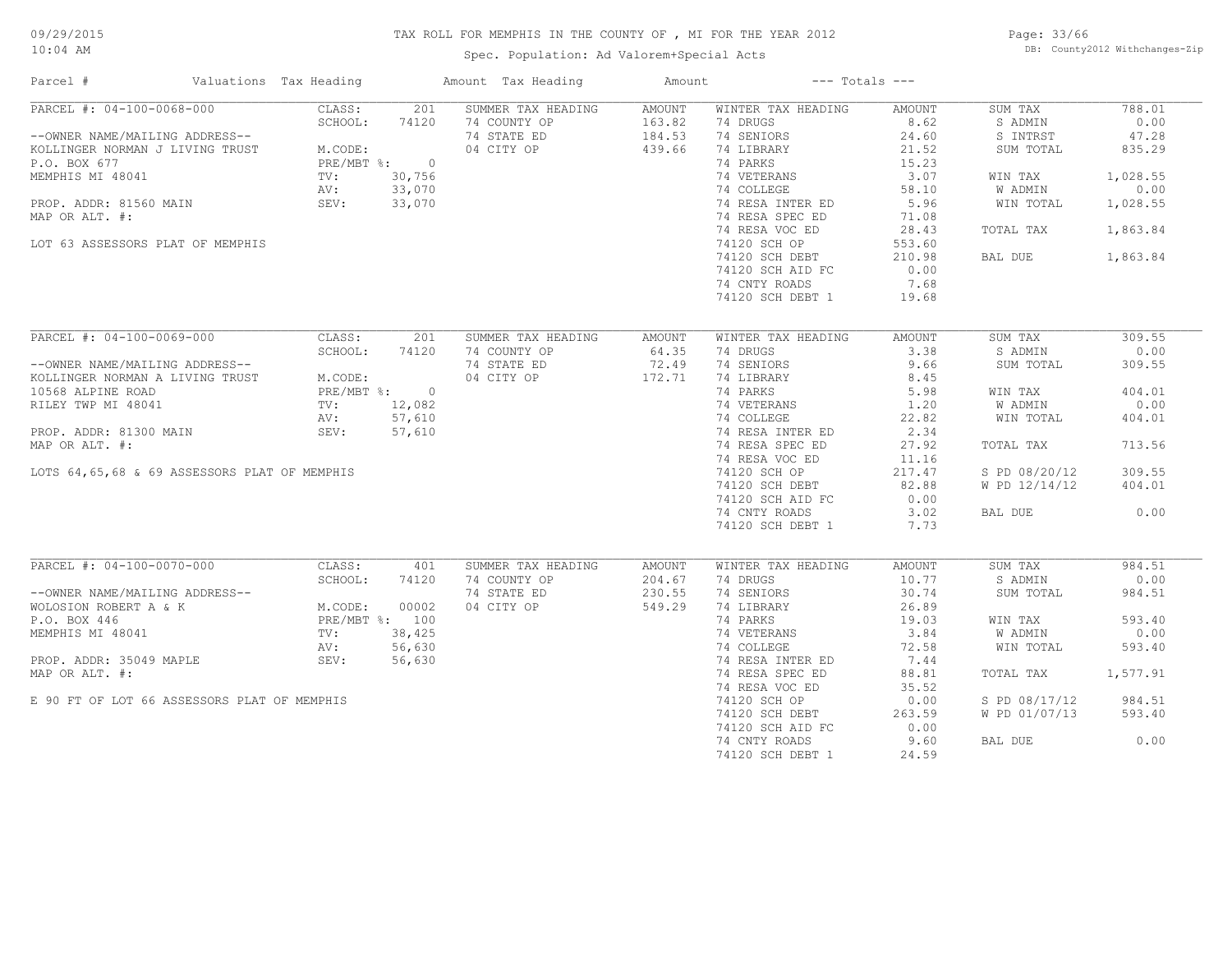Spec. Population: Ad Valorem+Special Acts

Page: 34/66 DB: County2012 Withchanges-Zip

| Parcel #                                      | Valuations Tax Heading |                   |              | Amount Tax Heading                 | Amount         |                                | $---$ Totals $---$ |                    |              |
|-----------------------------------------------|------------------------|-------------------|--------------|------------------------------------|----------------|--------------------------------|--------------------|--------------------|--------------|
| PARCEL #: 04-100-0071-000                     |                        | CLASS:            | 401          | SUMMER TAX HEADING                 | AMOUNT         | WINTER TAX HEADING             | AMOUNT             | SUM TAX            | 1,200.12     |
|                                               |                        | SCHOOL:           | 74120        | 74 COUNTY OP                       | 249.49         | 74 DRUGS                       | 13.12              | S ADMIN            | 0.00         |
| --OWNER NAME/MAILING ADDRESS--                |                        |                   |              | 74 STATE ED                        | 281.04         | 74 SENIORS                     | 37.47              | SUM TOTAL          | 1,200.12     |
| CAMAJ DODA                                    |                        | M.CODE:           |              | 04 CITY OP                         | 669.59         | 74 LIBRARY                     | 32.78              |                    |              |
| 2313 DARREN DR                                |                        | PRE/MBT %: 100    |              |                                    |                | 74 PARKS                       | 23.20              | WIN TAX            | 723.36       |
| WASHINGTON MI 48094                           |                        | TV:               | 46,840       |                                    |                | 74 VETERANS                    | 4.68               | W ADMIN            | 0.00         |
|                                               |                        | AV:               | 51,300       |                                    |                | 74 COLLEGE                     | 88.48              | WIN TOTAL          | 723.36       |
| PROP. ADDR: 81160 MAIN                        |                        | SEV:              | 51,300       |                                    |                | 74 RESA INTER ED               | 9.07               |                    |              |
| MAP OR ALT. #:                                |                        |                   |              |                                    |                | 74 RESA SPEC ED                | 108.26             | TOTAL TAX          | 1,923.48     |
|                                               |                        |                   |              |                                    |                | 74 RESA VOC ED                 | 43.30              |                    |              |
| LOT 66 EXC E 90 FT. ASSESSORS PLAT OF MEMPHIS |                        |                   |              |                                    |                | 74120 SCH OP                   | 0.00               | S PD 08/22/12      | 1,200.12     |
|                                               |                        |                   |              |                                    |                | 74120 SCH DEBT                 | 321.32             |                    |              |
|                                               |                        |                   |              |                                    |                | 74120 SCH AID FC               | 0.00               | BAL DUE            | 723.36       |
|                                               |                        |                   |              |                                    |                | 74 CNTY ROADS                  | 11.71              |                    |              |
|                                               |                        |                   |              |                                    |                | 74120 SCH DEBT 1               | 29.97              |                    |              |
|                                               |                        |                   |              |                                    |                |                                |                    |                    |              |
| PARCEL #: 04-100-0072-000                     |                        | CLASS:            | 401          | SUMMER TAX HEADING                 | AMOUNT         | WINTER TAX HEADING             | AMOUNT             | SUM TAX            | 569.69       |
|                                               |                        | SCHOOL:           | 74120        | 74 COUNTY OP                       | 118.43         | 74 DRUGS                       | 6.23               | S ADMIN            | 0.00         |
| --OWNER NAME/MAILING ADDRESS--                |                        |                   |              | 74 STATE ED                        | 133.41         | 74 SENIORS                     | 17.78              | SUM TOTAL          | 569.69       |
| CRYDERMAN KATHY A                             |                        | M.CODE:           | 00001        | 04 CITY OP                         | 317.85         | 74 LIBRARY                     | 15.56              |                    |              |
|                                               |                        |                   |              |                                    |                | 74 PARKS                       |                    |                    |              |
| P.O. BOX 65                                   |                        | PRE/MBT %: 100    |              |                                    |                |                                | 11.01              | WIN TAX            | 343.35       |
| ARMADA MI 48005                               |                        | $\text{TV}$ :     | 22,235       |                                    |                | 74 VETERANS                    | 2.22               | W ADMIN            | 0.00         |
|                                               |                        | AV:               | 43,620       |                                    |                | 74 COLLEGE                     | 42.00              | WIN TOTAL          | 343.35       |
| PROP. ADDR: 35085 MAPLE                       |                        | SEV:              | 43,620       |                                    |                | 74 RESA INTER ED               | 4.30               |                    |              |
| MAP OR ALT. #:                                |                        |                   |              |                                    |                | 74 RESA SPEC ED                | 51.39              | TOTAL TAX          | 913.04       |
|                                               |                        |                   |              |                                    |                | 74 RESA VOC ED                 | 20.55              |                    |              |
| LOT 67 ASSESSORS PLAT OF MEMPHIS              |                        |                   |              |                                    |                | 74120 SCH OP                   | 0.00               | S PD 08/28/12      | 569.69       |
|                                               |                        |                   |              |                                    |                | 74120 SCH DEBT                 | 152.53             | W PD 01/02/13      | 343.35       |
|                                               |                        |                   |              |                                    |                | 74120 SCH AID FC               | 0.00               |                    |              |
|                                               |                        |                   |              |                                    |                | 74 CNTY ROADS                  | 5.55               | BAL DUE            | 0.00         |
|                                               |                        |                   |              |                                    |                | 74120 SCH DEBT 1               | 14.23              |                    |              |
|                                               |                        |                   |              |                                    |                |                                |                    |                    |              |
| PARCEL #: 04-100-0073-000                     |                        | CLASS:<br>SCHOOL: | 402<br>74120 | SUMMER TAX HEADING<br>74 COUNTY OP | AMOUNT<br>1.05 | WINTER TAX HEADING<br>74 DRUGS | AMOUNT<br>0.05     | SUM TAX<br>S ADMIN | 5.06<br>0.00 |
| --OWNER NAME/MAILING ADDRESS--                |                        |                   |              | 74 STATE ED                        | 1.18           | 74 SENIORS                     | 0.15               | SUM TOTAL          | 5.06         |
|                                               |                        |                   |              |                                    |                |                                |                    |                    |              |
| BRUSCA MARY I et al 222                       |                        | M.CODE:           |              | 04 CITY OP                         | 2.83           | 74 LIBRARY                     | 0.13               |                    |              |
| P.O. BOX 506                                  |                        | PRE/MBT %: 100    |              |                                    |                | 74 PARKS                       | 0.09               | WIN TAX            | 2.97         |
| MEMPHIS MI 48041                              |                        | TV:               | 198          |                                    |                | 74 VETERANS                    | 0.01               | W ADMIN            | 0.00         |
|                                               |                        | AV:               | 2,330        |                                    |                | 74 COLLEGE                     | 0.37               | WIN TOTAL          | 2.97         |
| PROP. ADDR: 81180 DURFEE AL WATER WAY SEV:    |                        |                   | 2,330        |                                    |                | 74 RESA INTER ED               | 0.03               |                    |              |
| MAP OR ALT. #:                                |                        |                   |              |                                    |                | 74 RESA SPEC ED                | 0.45               | TOTAL TAX          | 8.03         |
|                                               |                        |                   |              |                                    |                | 74 RESA VOC ED                 | 0.18               |                    |              |
| LOT 70 ASSESSORS PLAT OF MEMPHIS              |                        |                   |              |                                    |                | 74120 SCH OP                   | 0.00               | S PD 08/14/12      | 5.06         |
|                                               |                        |                   |              |                                    |                | 74120 SCH DEBT                 | 1.35               | W PD 12/14/12      | 2.97         |
|                                               |                        |                   |              |                                    |                | 74120 SCH AID FC               | 0.00               |                    |              |
|                                               |                        |                   |              |                                    |                | 74 CNTY ROADS                  | 0.04               | BAL DUE            | 0.00         |
|                                               |                        |                   |              |                                    |                | 74120 SCH DEBT 1               | 0.12               |                    |              |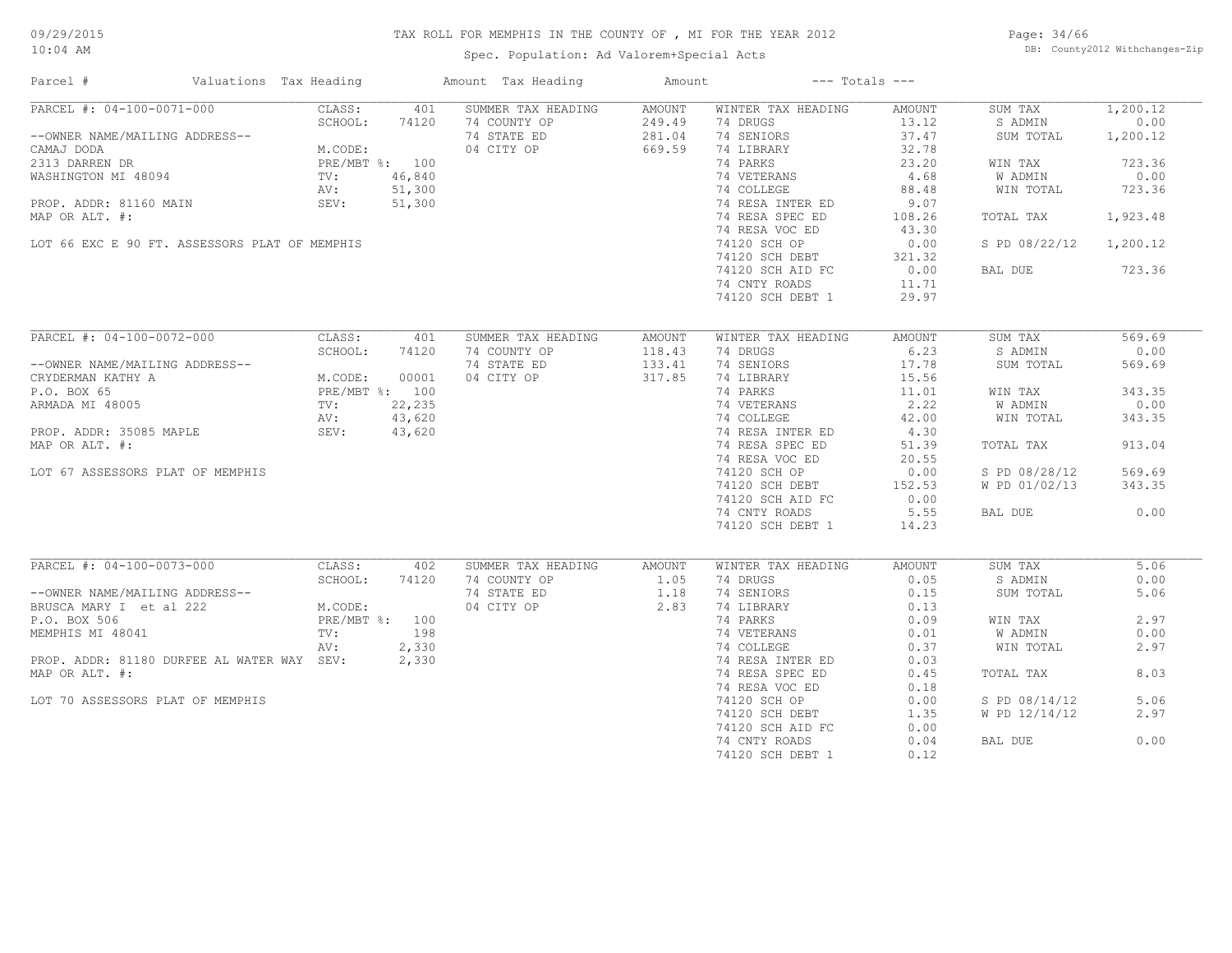Spec. Population: Ad Valorem+Special Acts

Page: 35/66 DB: County2012 Withchanges-Zip

| Parcel #                                              | Valuations Tax Heading |                                                                              |        | Amount Tax Heading | Amount |                           | $---$ Totals $---$ |               |          |
|-------------------------------------------------------|------------------------|------------------------------------------------------------------------------|--------|--------------------|--------|---------------------------|--------------------|---------------|----------|
| PARCEL #: 04-100-0074-000                             |                        | CLASS:                                                                       | 401    | SUMMER TAX HEADING | AMOUNT | WINTER TAX HEADING        | AMOUNT             | SUM TAX       | 754.47   |
|                                                       |                        | SCHOOL:                                                                      | 74120  | 74 COUNTY OP       | 156.84 | 74 DRUGS                  | 8.25               | S ADMIN       | 0.00     |
| --OWNER NAME/MAILING ADDRESS--                        |                        |                                                                              |        | 74 STATE ED        | 176.68 | 74 SENIORS                | 23.55              | SUM TOTAL     | 754.47   |
| BRUSCA MARY I                                         |                        | M.CODE:                                                                      |        | 04 CITY OP         | 420.95 | 74 LIBRARY                | 20.61              |               |          |
| P.O. BOX 506                                          |                        | PRE/MBT %: 100                                                               |        |                    |        | 74 PARKS                  | 14.58              | WIN TAX       | 454.73   |
| MEMPHIS MI 48041                                      |                        | TV:                                                                          | 29,447 |                    |        | 74 VETERANS               | 2.94               | W ADMIN       | 0.00     |
|                                                       |                        |                                                                              | 39,910 |                    |        | 74 COLLEGE                | 55.62              | WIN TOTAL     | 454.73   |
|                                                       |                        |                                                                              | 39,910 |                    |        | 74 RESA INTER ED          | 5.70               |               |          |
| MAP OR ALT. #:                                        |                        |                                                                              |        |                    |        | 74 RESA SPEC ED           | 68.06              | TOTAL TAX     | 1,209.20 |
|                                                       |                        |                                                                              |        |                    |        | 74 RESA VOC ED            | 27.22              |               |          |
| LOT 71 ASSESSORS PLAT OF MEMPHIS                      |                        |                                                                              |        |                    |        | 74120 SCH OP              | 0.00               | S PD 08/14/12 | 754.47   |
|                                                       |                        |                                                                              |        |                    |        |                           |                    |               |          |
|                                                       |                        |                                                                              |        |                    |        | 74120 SCH DEBT            | 202.00             | W PD 12/14/12 | 454.73   |
|                                                       |                        |                                                                              |        |                    |        | 74120 SCH AID FC          | 0.00               |               |          |
|                                                       |                        |                                                                              |        |                    |        | 74 CNTY ROADS             | 7.36               | BAL DUE       | 0.00     |
|                                                       |                        |                                                                              |        |                    |        | 74120 SCH DEBT 1          | 18.84              |               |          |
| PARCEL #: 04-100-0075-000                             |                        | CLASS:                                                                       | 402    | SUMMER TAX HEADING | AMOUNT | WINTER TAX HEADING        | AMOUNT             | SUM TAX       | 10.77    |
|                                                       |                        |                                                                              |        |                    |        | 74 DRUGS                  |                    |               |          |
|                                                       |                        | SCHOOL:                                                                      | 74120  | 74 COUNTY OP       | 2.24   |                           | 0.11               | S ADMIN       | 0.00     |
| --OWNER NAME/MAILING ADDRESS--                        |                        |                                                                              |        | 74 STATE ED        | 2.52   | 74 SENIORS                | 0.33               | SUM TOTAL     | 10.77    |
| POWERS HOWARD & NINA                                  |                        | M.CODE:<br>PRE/MBT %: 100                                                    |        | 04 CITY OP         | 6.01   | 74 LIBRARY                | 0.29               |               |          |
| P.O. BOX 102                                          |                        |                                                                              |        |                    |        | 74 PARKS                  | 0.20               | WIN TAX       | 6.43     |
| MEMPHIS MI 48041                                      |                        | $\text{TV}$ :                                                                | 421    |                    |        |                           | 0.04               | W ADMIN       | 0.00     |
|                                                       |                        | AV:                                                                          | 5,500  |                    |        | 74 VETERANS<br>74 COLLEGE | 0.79               | WIN TOTAL     | 6.43     |
| PROP. ADDR: DURFEE VACANT                             |                        | SEV:                                                                         | 5,500  |                    |        | 74 RESA INTER ED          | 0.08               |               |          |
| MAP OR ALT. #:                                        |                        |                                                                              |        |                    |        | 74 RESA SPEC ED           | 0.97               | TOTAL TAX     | 17.20    |
|                                                       |                        |                                                                              |        |                    |        | 74 RESA VOC ED            | 0.38               |               |          |
| LOT 72 EXC N 66 FT THEREOF. ASSESSORS PLAT OF MEMPHIS |                        |                                                                              |        |                    |        | 74120 SCH OP              | 0.00               | S PD 07/16/12 | 10.77    |
|                                                       |                        |                                                                              |        |                    |        | 74120 SCH DEBT            | 2.88               | W PD 12/11/12 | 6.43     |
|                                                       |                        |                                                                              |        |                    |        | 74120 SCH AID FC          | 0.00               |               |          |
|                                                       |                        |                                                                              |        |                    |        | 74 CNTY ROADS             | 0.10               | BAL DUE       | 0.00     |
|                                                       |                        |                                                                              |        |                    |        |                           | 0.26               |               |          |
|                                                       |                        |                                                                              |        |                    |        | 74120 SCH DEBT 1          |                    |               |          |
| PARCEL #: 04-100-0076-000                             |                        | CLASS:                                                                       | 401    | SUMMER TAX HEADING | AMOUNT | WINTER TAX HEADING        | AMOUNT             | SUM TAX       | 395.59   |
|                                                       |                        | RESS--<br>M.CODE:<br>PRE/MBT %: 0<br>TV: 15,440<br>AV: 15,44<br>15,4<br>15,4 |        | 74 COUNTY OP       | 82.24  | 74 DRUGS                  | 4.32               | S ADMIN       | 0.00     |
| --OWNER NAME/MAILING ADDRESS--                        |                        |                                                                              |        | 74 STATE ED        | 92.64  | 74 SENIORS                | 12.35              | SUM TOTAL     | 395.59   |
| TURNER DWIGHT & FRANCES                               |                        |                                                                              |        | 04 CITY OP         | 220.71 | 74 LIBRARY                | 10.80              |               |          |
| P.O. BOX 436                                          |                        |                                                                              |        |                    |        | 74 PARKS                  | 7.64               | WIN TAX       | 516.32   |
| MEMPHIS MI 48041                                      |                        |                                                                              |        |                    |        | 74 VETERANS               | 1.54               | W ADMIN       | 0.00     |
|                                                       |                        |                                                                              |        |                    |        | 74 COLLEGE                | 29.16              | WIN TOTAL     | 516.32   |
| PROP. ADDR: 81161 DURFEE                              |                        |                                                                              |        |                    |        | 74 RESA INTER ED          | 2.99               |               |          |
|                                                       |                        |                                                                              |        |                    |        |                           |                    |               |          |
| MAP OR ALT. #:                                        |                        |                                                                              |        |                    |        | 74 RESA SPEC ED           | 35.68              | TOTAL TAX     | 911.91   |
|                                                       |                        |                                                                              |        |                    |        | 74 RESA VOC ED            | 14.27              |               |          |
| N 66 FT OF LOT 72 ASSESSORS PLAT OF MEMPHIS           |                        |                                                                              |        |                    |        | 74120 SCH OP              | 277.92             | S PD 08/27/12 | 395.59   |
|                                                       |                        |                                                                              |        |                    |        | 74120 SCH DEBT            | 105.91             | W PD 02/12/13 | 516.32   |
|                                                       |                        |                                                                              |        |                    |        | 74120 SCH AID FC          | 0.00               |               |          |
|                                                       |                        |                                                                              |        |                    |        | 74 CNTY ROADS             | 3.86               | BAL DUE       | 0.00     |
|                                                       |                        |                                                                              |        |                    |        | 74120 SCH DEBT 1          | 9.88               |               |          |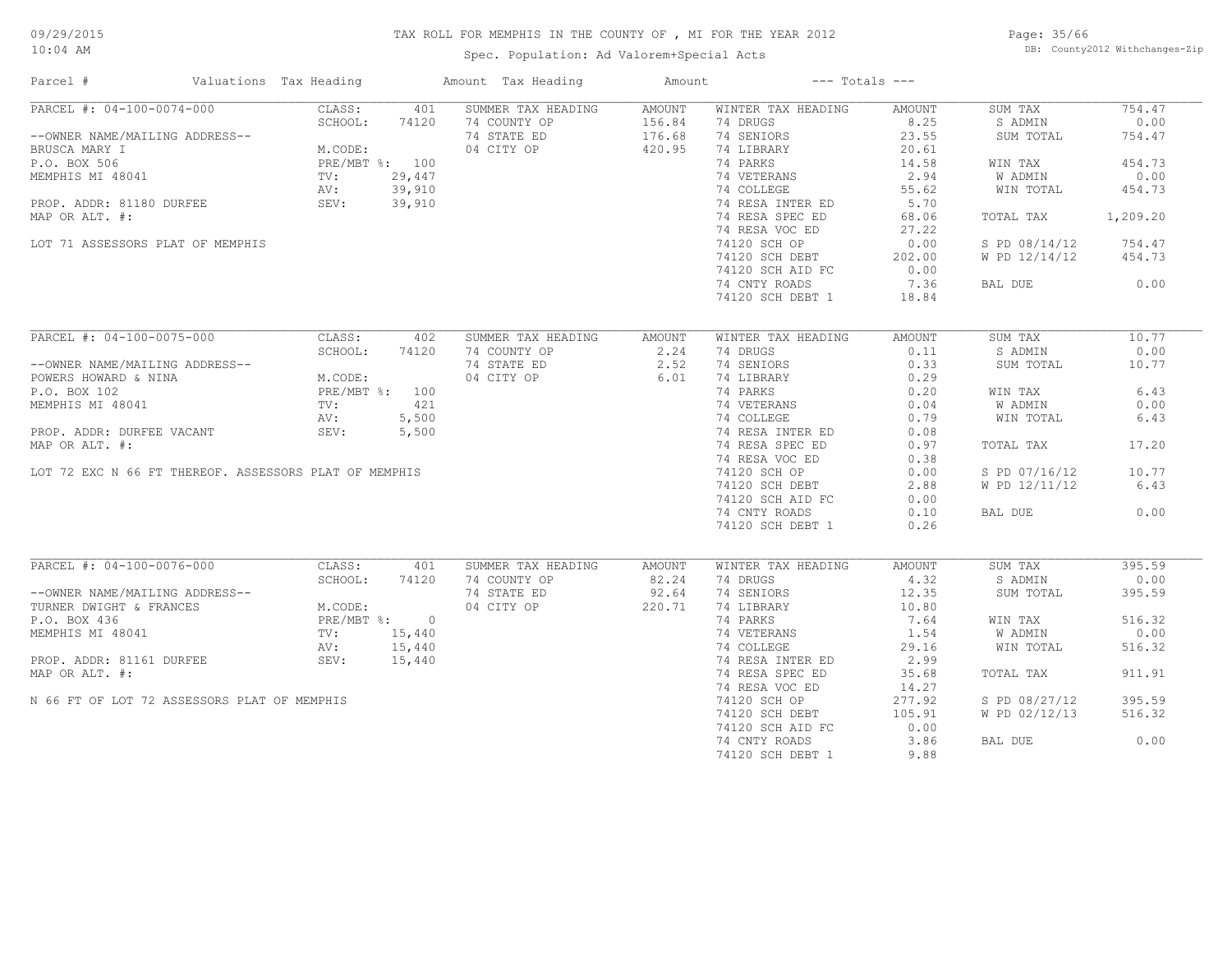Spec. Population: Ad Valorem+Special Acts

Page: 36/66 DB: County2012 Withchanges-Zip

| Parcel #                                                                                                                                                                                                                                                                                               | Valuations Tax Heading                                      |       | Amount Tax Heading                   | Amount                         | $---$ Totals $---$                                                              |        |                        |          |
|--------------------------------------------------------------------------------------------------------------------------------------------------------------------------------------------------------------------------------------------------------------------------------------------------------|-------------------------------------------------------------|-------|--------------------------------------|--------------------------------|---------------------------------------------------------------------------------|--------|------------------------|----------|
| PARCEL #: 04-100-0077-000                                                                                                                                                                                                                                                                              |                                                             |       | CLASS: 401 SUMMER TAX HEADING AMOUNT |                                | WINTER TAX HEADING                                                              | AMOUNT | SUM TAX                | 1,152.20 |
| --OWNER NAME/MAILING ADDRESS--<br>THOMAS MICHAEL J<br>35125 BORDMAN<br>MEMPHIS MI 48041<br>PROP. ADDR: 35125 BORDMAN<br>PROP. ADDR: 35125 BORDMAN<br>PROP. ADDR: 35125 BORDMAN<br>PROP. ADDR: 35125 BORDMAN<br>PROP. ADDR: 35125 BORDMAN<br>PROP                                                       |                                                             |       | 74 COUNTY OP                         | 239.53                         | 74 DRUGS                                                                        | 12.60  | S ADMIN                | 0.00     |
|                                                                                                                                                                                                                                                                                                        |                                                             |       | 74 STATE ED                          | 239.53<br>269.82               | 74 SENIORS                                                                      | 35.97  | SUM TOTAL              | 1,152.20 |
|                                                                                                                                                                                                                                                                                                        |                                                             |       | 04 CITY OP 642.85                    |                                | 74 LIBRARY                                                                      | 31.47  |                        |          |
|                                                                                                                                                                                                                                                                                                        |                                                             |       |                                      |                                | 74 PARKS                                                                        | 22.27  | WIN TAX                | 694.47   |
| $\begin{tabular}{lllllllllll} 35125&BORDMAN\quad & PRE/MBT &\text{\$:} & 100\\ MEMPHIS MI & 48041 & TV: & 44,970\\ PROP. ADDR: & 35125&BORDMAN & SEV: & 44,970\\ MAP OR ALT. & \text{\#:} & & & & & \\ \text{S 117' OF E 115' OF LOT 73 EXC W 15' OF S 110' ASSESSORS PLAT OF MEMPHIS\\ \end{tabular}$ |                                                             |       |                                      |                                |                                                                                 | 4.49   | W ADMIN                | 0.00     |
|                                                                                                                                                                                                                                                                                                        |                                                             |       |                                      |                                | 74 VETERANS<br>74 COLLEGE                                                       |        |                        |          |
|                                                                                                                                                                                                                                                                                                        |                                                             |       |                                      |                                |                                                                                 | 84.95  | WIN TOTAL              | 694.47   |
|                                                                                                                                                                                                                                                                                                        |                                                             |       |                                      |                                | 74 RESA INTER ED                                                                | 8.71   |                        |          |
|                                                                                                                                                                                                                                                                                                        |                                                             |       |                                      |                                | 74 RESA SPEC ED                                                                 | 103.93 | TOTAL TAX              | 1,846.67 |
|                                                                                                                                                                                                                                                                                                        |                                                             |       |                                      |                                | 74 RESA VOC ED                                                                  | 41.57  |                        |          |
|                                                                                                                                                                                                                                                                                                        |                                                             |       |                                      |                                | 74120 SCH OP                                                                    | 0.00   | S PD 08/30/12 1,152.20 |          |
|                                                                                                                                                                                                                                                                                                        |                                                             |       |                                      |                                | 74120 SCH DEBT                                                                  | 308.49 | W PD 02/14/13 694.47   |          |
|                                                                                                                                                                                                                                                                                                        |                                                             |       |                                      |                                | 74120 SCH AID FC                                                                | 0.00   |                        |          |
|                                                                                                                                                                                                                                                                                                        |                                                             |       |                                      |                                | 74 CNTY ROADS                                                                   | 11.24  | BAL DUE 0.00           |          |
|                                                                                                                                                                                                                                                                                                        |                                                             |       |                                      |                                | 74120 SCH DEBT 1                                                                | 28.78  |                        |          |
|                                                                                                                                                                                                                                                                                                        |                                                             |       |                                      |                                |                                                                                 |        |                        |          |
| PARCEL #: 04-100-0078-000                                                                                                                                                                                                                                                                              | CLASS:                                                      | 401   | SUMMER TAX HEADING                   | AMOUNT                         | WINTER TAX HEADING                                                              | AMOUNT | SUM TAX                | 999.30   |
|                                                                                                                                                                                                                                                                                                        | SCHOOL:                                                     | 74120 | 74 COUNTY OP                         | 207.74                         | 74 DRUGS                                                                        | 10.93  | S ADMIN                | 0.00     |
| --OWNER NAME/MAILING ADDRESS--                                                                                                                                                                                                                                                                         |                                                             |       | 74 STATE ED                          | 234.01                         | 74 SENIORS                                                                      | 31.20  | SUM TOTAL              | 999.30   |
| ROSS TIMOTHY                                                                                                                                                                                                                                                                                           | M.CODE: 00005<br>PRE/MBT %: 100<br>TV: 39,003<br>AV: 57,360 |       | 04 CITY OP                           | 557.55                         | 74 LIBRARY                                                                      | 27.30  |                        |          |
|                                                                                                                                                                                                                                                                                                        |                                                             |       |                                      |                                | 74 PARKS                                                                        | 19.32  |                        | 602.34   |
|                                                                                                                                                                                                                                                                                                        |                                                             |       |                                      |                                | 74 PARKS 19.32<br>74 VETERANS 3.90<br>74 COLLEGE 73.68<br>74 RESA INTER ED 7.55 |        | WIN TAX                |          |
|                                                                                                                                                                                                                                                                                                        |                                                             |       |                                      |                                |                                                                                 |        | W ADMIN                | 0.00     |
|                                                                                                                                                                                                                                                                                                        |                                                             |       |                                      |                                |                                                                                 |        | WIN TOTAL              | 602.34   |
|                                                                                                                                                                                                                                                                                                        |                                                             |       |                                      |                                |                                                                                 |        |                        |          |
|                                                                                                                                                                                                                                                                                                        |                                                             |       |                                      |                                | 74 RESA SPEC ED                                                                 | 90.14  | TOTAL TAX              | 1,601.64 |
|                                                                                                                                                                                                                                                                                                        |                                                             |       |                                      |                                | 74 RESA VOC ED                                                                  | 36.05  |                        |          |
|                                                                                                                                                                                                                                                                                                        |                                                             |       |                                      |                                | 74120 SCH OP                                                                    | 0.00   | S PD 08/31/12          | 999.30   |
|                                                                                                                                                                                                                                                                                                        |                                                             |       |                                      |                                | 74120 SCH DEBT                                                                  | 267.56 | W PD 01/04/13          | 602.34   |
|                                                                                                                                                                                                                                                                                                        |                                                             |       |                                      |                                | 74120 SCH AID FC                                                                | 0.00   |                        |          |
|                                                                                                                                                                                                                                                                                                        |                                                             |       |                                      |                                | 74 CNTY ROADS                                                                   | 9.75   | BAL DUE                | 0.00     |
|                                                                                                                                                                                                                                                                                                        |                                                             |       |                                      |                                |                                                                                 | 24.96  |                        |          |
| PROP. ADDR: 81061 DURFEE<br>MAP OR ALT. #:<br>S 100 FT OF N 141 FT OF E 85 FT OF LOT 73 ASSESSORS PLAT OF MEMPHIS                                                                                                                                                                                      |                                                             |       |                                      |                                | 74120 SCH DEBT 1                                                                |        |                        |          |
| PARCEL #: 04-100-0078-100                                                                                                                                                                                                                                                                              | CLASS:                                                      | 402   | SUMMER TAX HEADING                   | AMOUNT                         | WINTER TAX HEADING                                                              | AMOUNT | SUM TAX                | 56.33    |
|                                                                                                                                                                                                                                                                                                        | SCHOOL:                                                     | 74120 | 74 COUNTY OP                         | 11.71                          | 74 DRUGS                                                                        | 0.61   | S ADMIN                | 0.00     |
|                                                                                                                                                                                                                                                                                                        |                                                             |       | 74 STATE ED                          |                                | 74 SENIORS                                                                      | 1.75   | S INTRST               | 3.38     |
| --OWNER NAME/MAILING ADDRESS--<br>GERLACH LARRY/COLLEEN M.CODE:<br>376 MEMPHIS RIDGE RD PRE/MBT %: 100<br>RILEY MI 48041 TV: 2,199<br>PROP. ADDR: DURFEE ST Vacant SEV: 3,380<br>MAR OR ATT #.                                                                                                         |                                                             |       | 04 CITY OP                           | $\frac{11.71}{13.19}$<br>31.43 | 74 LIBRARY                                                                      | 1.53   | SUM TOTAL              | 59.71    |
|                                                                                                                                                                                                                                                                                                        |                                                             |       |                                      |                                | 74 PARKS                                                                        | 1.08   |                        |          |
|                                                                                                                                                                                                                                                                                                        |                                                             |       |                                      |                                |                                                                                 |        |                        |          |
|                                                                                                                                                                                                                                                                                                        |                                                             |       |                                      |                                | 74 VETERANS 0.21<br>74 COLLEGE 4.15<br>74 RESA INTER ED 0.42                    |        | WIN TAX                | 33.88    |
|                                                                                                                                                                                                                                                                                                        |                                                             |       |                                      |                                |                                                                                 |        | <b>W ADMIN</b>         | 0.00     |
|                                                                                                                                                                                                                                                                                                        |                                                             |       |                                      |                                |                                                                                 |        | WIN TOTAL              | 33.88    |
| MAP OR ALT. #:                                                                                                                                                                                                                                                                                         |                                                             |       |                                      |                                | 74 RESA SPEC ED                                                                 | 5.08   |                        |          |
|                                                                                                                                                                                                                                                                                                        |                                                             |       |                                      |                                | 74 RESA VOC ED                                                                  | 2.03   | TOTAL TAX              | 93.59    |
| Default Legal Description                                                                                                                                                                                                                                                                              |                                                             |       |                                      |                                | 74120 SCH OP                                                                    | 0.00   |                        |          |
|                                                                                                                                                                                                                                                                                                        |                                                             |       |                                      |                                | 74120 SCH DEBT                                                                  | 15.08  | BAL DUE                | 93.59    |
|                                                                                                                                                                                                                                                                                                        |                                                             |       |                                      |                                | 74120 SCH AID FC                                                                | 0.00   |                        |          |
|                                                                                                                                                                                                                                                                                                        |                                                             |       |                                      |                                | 74 CNTY ROADS                                                                   | 0.54   |                        |          |
|                                                                                                                                                                                                                                                                                                        |                                                             |       |                                      |                                | 74120 SCH DEBT 1                                                                | 1.40   |                        |          |
|                                                                                                                                                                                                                                                                                                        |                                                             |       |                                      |                                |                                                                                 |        |                        |          |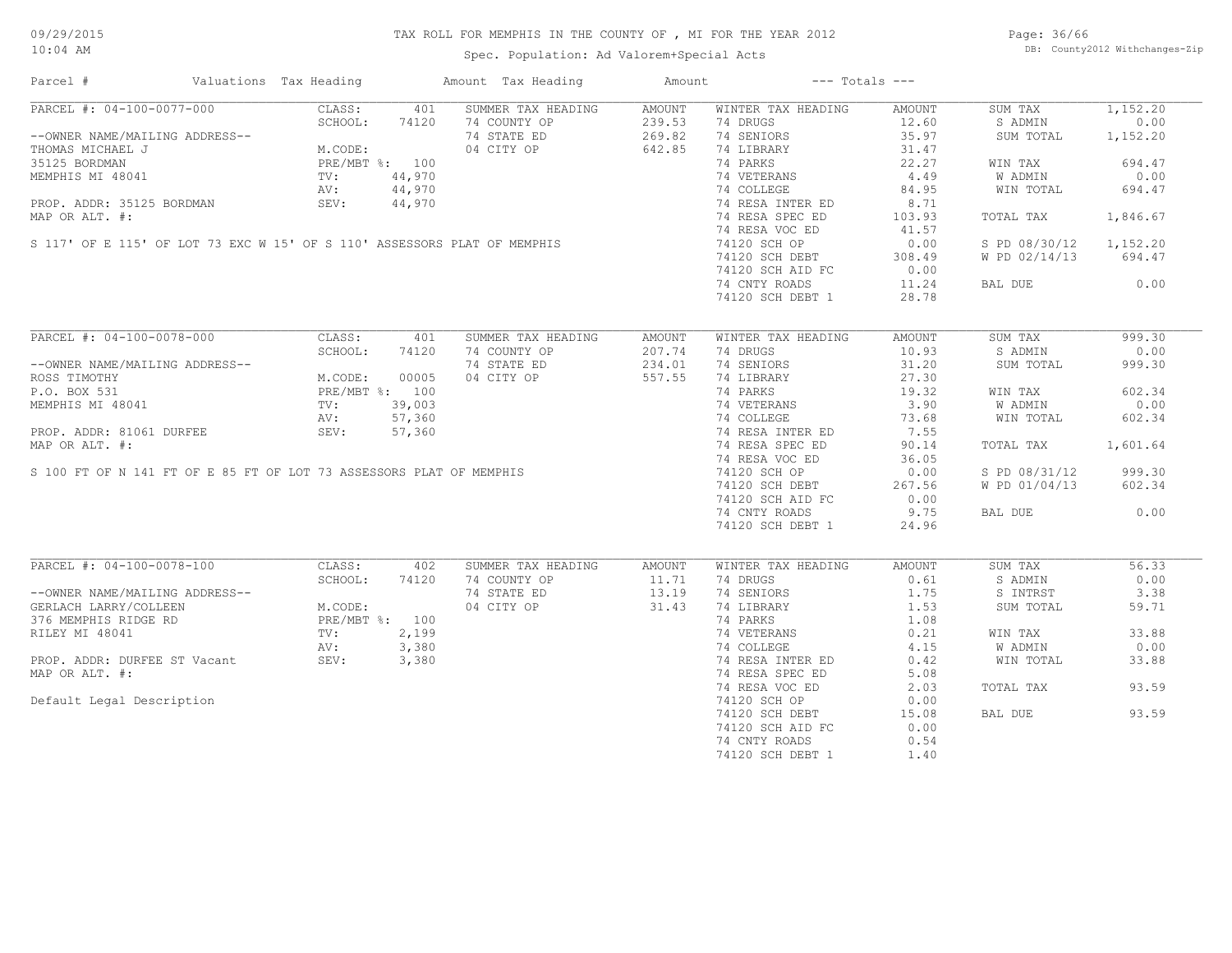Spec. Population: Ad Valorem+Special Acts

Page: 37/66 DB: County2012 Withchanges-Zip

| Parcel #                                                                                                                                                                                                                | Valuations Tax Heading |       | Amount Tax Heading         | Amount | $---$ Totals $---$                   |        |                        |          |
|-------------------------------------------------------------------------------------------------------------------------------------------------------------------------------------------------------------------------|------------------------|-------|----------------------------|--------|--------------------------------------|--------|------------------------|----------|
| PARCEL #: 04-100-0079-000                                                                                                                                                                                               | CLASS:                 | 201   | SUMMER TAX HEADING         | AMOUNT | WINTER TAX HEADING                   | AMOUNT | SUM TAX                | 844.49   |
| --OWNER NAME/MAILING ADDRESS--<br>CHEVALIER ANTHONY & PATRICIA M.CODE:<br>268 RILEY CENTER ROAD PRE/MBT %: 0<br>RILEY MI 48041 TV: 32,960<br>PROP. ADDR: 35093 BORDMAN SEV: 34,000<br>MAR OR PATRE 4.                   |                        |       | 74 COUNTY OP               |        | 175.56 74 DRUGS<br>197.76 74 SENIORS | 9.23   | S ADMIN                | 0.00     |
|                                                                                                                                                                                                                         |                        |       | 74 STATE ED                |        |                                      | 26.36  | SUM TOTAL              | 844.49   |
|                                                                                                                                                                                                                         |                        |       | 04 CITY OP                 | 471.17 | 74 LIBRARY                           | 23.07  |                        |          |
|                                                                                                                                                                                                                         |                        |       |                            |        | 74 PARKS                             | 16.32  | WIN TAX                | 1,102.27 |
|                                                                                                                                                                                                                         |                        |       |                            |        | 74 VETERANS                          | 3.29   | W ADMIN                | 0.00     |
|                                                                                                                                                                                                                         |                        |       |                            |        | 74 COLLEGE                           | 62.26  | WIN TOTAL              | 1,102.27 |
|                                                                                                                                                                                                                         |                        |       |                            |        |                                      | 6.38   |                        |          |
|                                                                                                                                                                                                                         |                        |       |                            |        | 74 RESA INTER ED                     |        |                        |          |
|                                                                                                                                                                                                                         |                        |       |                            |        | 74 RESA SPEC ED                      | 76.18  | TOTAL TAX              | 1,946.76 |
| RILEY MI 48041<br>RILEY MI 48041<br>TV: 32,960<br>AV: 34,000<br>PROP. ADDR: 35093 BORDMAN<br>MAP OR ALT. #:<br>E 55 FT OF W 65 FT OF S 110 FT OF LOT 73 ASSESSORS PLAT OF MEMPHIS                                       |                        |       |                            |        | 74 RESA VOC ED                       | 30.47  |                        |          |
|                                                                                                                                                                                                                         |                        |       |                            |        | 74120 SCH OP                         | 593.28 | S PD 08/31/12          | 844.49   |
|                                                                                                                                                                                                                         |                        |       |                            |        | 74120 SCH DEBT                       | 226.10 | W PD 02/28/13 1,102.27 |          |
|                                                                                                                                                                                                                         |                        |       |                            |        | 74120 SCH AID FC                     | 0.00   |                        |          |
|                                                                                                                                                                                                                         |                        |       |                            |        | 74 CNTY ROADS                        | 8.24   | BAL DUE                | 0.00     |
|                                                                                                                                                                                                                         |                        |       |                            |        | 74120 SCH DEBT 1                     | 21.09  |                        |          |
|                                                                                                                                                                                                                         |                        |       |                            |        |                                      |        |                        |          |
| PARCEL #: 04-100-0080-000                                                                                                                                                                                               | CLASS:                 | 202   | SUMMER TAX HEADING         | AMOUNT | WINTER TAX HEADING                   | AMOUNT | SUM TAX                | 57.64    |
|                                                                                                                                                                                                                         | SCHOOL:                | 74120 | 74 COUNTY OP               | 11.98  | 74 DRUGS                             | 0.63   | S ADMIN                | 0.00     |
| --OWNER NAME/MAILING ADDRESS--                                                                                                                                                                                          |                        |       | 74 STATE ED                | 13.50  | 74 SENIORS                           | 1.80   | SUM TOTAL              | 57.64    |
| LUDEMAN DONALD C & SHAWN                                                                                                                                                                                                |                        |       | 04 CITY OP 32.16           |        | 74 LIBRARY                           | 1.57   |                        |          |
| 72878 TEAL CT                                                                                                                                                                                                           |                        |       |                            |        | 74 PARKS                             | 1.11   | WIN TAX                | 75.22    |
| ROMEO MI 48065                                                                                                                                                                                                          |                        |       |                            |        |                                      |        | W ADMIN                | 0.00     |
|                                                                                                                                                                                                                         |                        |       |                            |        | 74 VETERANS 0.22<br>74 COLLEGE 4.25  |        | WIN TOTAL              | 75.22    |
|                                                                                                                                                                                                                         |                        |       |                            |        |                                      |        |                        |          |
| PROP. ADDR: 35065 BORDMAN                                                                                                                                                                                               |                        |       |                            |        | 74 RESA INTER ED                     | 0.43   |                        |          |
| MAP OR ALT. #:                                                                                                                                                                                                          |                        |       |                            |        | 74 RESA SPEC ED                      | 5.20   | TOTAL TAX              | 132.86   |
|                                                                                                                                                                                                                         |                        |       |                            |        | 74 RESA VOC ED                       | 2.08   |                        |          |
|                                                                                                                                                                                                                         |                        |       |                            |        |                                      | 40.50  | S PD 12/11/12 57.64    |          |
| PART OF LOT 73 DESCRIBE AS: BEG AT SW COR OF LOT 73; TH N 190 FT TH E 50 FT; TH S 74120 SCH OP<br>80 FT; TH W 40 FT; TH S 110 FT; TH W 10 FT TO BEG. ASSESSORS PLAT OF MEMPHIS 74120 SCH DEBT                           |                        |       |                            |        |                                      | 15.43  |                        |          |
|                                                                                                                                                                                                                         |                        |       |                            |        | 74120 SCH AID FC                     | 0.00   | BAL DUE                | 75.22    |
|                                                                                                                                                                                                                         |                        |       |                            |        | 74 CNTY ROADS                        | 0.56   |                        |          |
|                                                                                                                                                                                                                         |                        |       |                            |        | 74120 SCH DEBT 1                     | 1.44   |                        |          |
|                                                                                                                                                                                                                         |                        |       |                            |        |                                      |        |                        |          |
| PARCEL #: 04-100-0081-000                                                                                                                                                                                               | CLASS:                 | 401   | SUMMER TAX HEADING         | AMOUNT | WINTER TAX HEADING                   | AMOUNT | SUM TAX                | 930.98   |
|                                                                                                                                                                                                                         | SCHOOL:                | 74120 | 74 COUNTY OP               | 193.54 | 74 DRUGS                             | 10.18  | S ADMIN                | 0.00     |
| --OWNER NAME/MAILING ADDRESS--                                                                                                                                                                                          |                        |       | 74 STATE ED                | 218.01 | 74 SENIORS                           | 29.06  | SUM TOTAL              | 930.98   |
|                                                                                                                                                                                                                         |                        |       | 04 CITY OP                 | 519.43 | 74 LIBRARY                           | 25.43  |                        |          |
|                                                                                                                                                                                                                         |                        |       |                            |        | 74 PARKS                             | 18.00  | WIN TAX                | 561.14   |
|                                                                                                                                                                                                                         |                        |       |                            |        |                                      | 3.63   |                        | 0.00     |
|                                                                                                                                                                                                                         |                        |       |                            |        | 74 VETERANS<br>74 COLLEGE            |        | W ADMIN                |          |
|                                                                                                                                                                                                                         |                        |       |                            |        |                                      | 68.64  | WIN TOTAL              | 561.14   |
| --OWNER NAME/MAILING ADDRESS--<br>CROSS JAMES<br>P.O. BOX 372<br>MEMPHIS MI 48041<br>MEMPHIS MI 48041<br>PROP. ADDR: 81100 DURFEE<br>PROP. ADDR: 81100 DURFEE<br>SEV: 43,550<br>PROP. ADDR: 81100 DURFEE<br>SEV: 43,550 |                        |       | $0$<br>6<br>50<br>50<br>50 |        | 74 RESA INTER ED                     | 7.04   |                        |          |
| MAP OR ALT. #:                                                                                                                                                                                                          |                        |       |                            |        | 74 RESA SPEC ED                      | 83.98  | TOTAL TAX              | 1,492.12 |
|                                                                                                                                                                                                                         |                        |       |                            |        | 74 RESA VOC ED                       | 33.59  |                        |          |
| LOT 74 ASSESSORS PLAT OF MEMPHIS                                                                                                                                                                                        |                        |       |                            |        | 74120 SCH OP                         | 0.00   | S PD 08/20/12          | 930.98   |
|                                                                                                                                                                                                                         |                        |       |                            |        | 74120 SCH DEBT                       | 249.26 | W PD 02/07/13          | 561.14   |
|                                                                                                                                                                                                                         |                        |       |                            |        | 74120 SCH AID FC                     | 0.00   |                        |          |
|                                                                                                                                                                                                                         |                        |       |                            |        | 74 CNTY ROADS                        | 9.08   | BAL DUE                | 0.00     |
|                                                                                                                                                                                                                         |                        |       |                            |        | 74120 SCH DEBT 1                     | 23.25  |                        |          |
|                                                                                                                                                                                                                         |                        |       |                            |        |                                      |        |                        |          |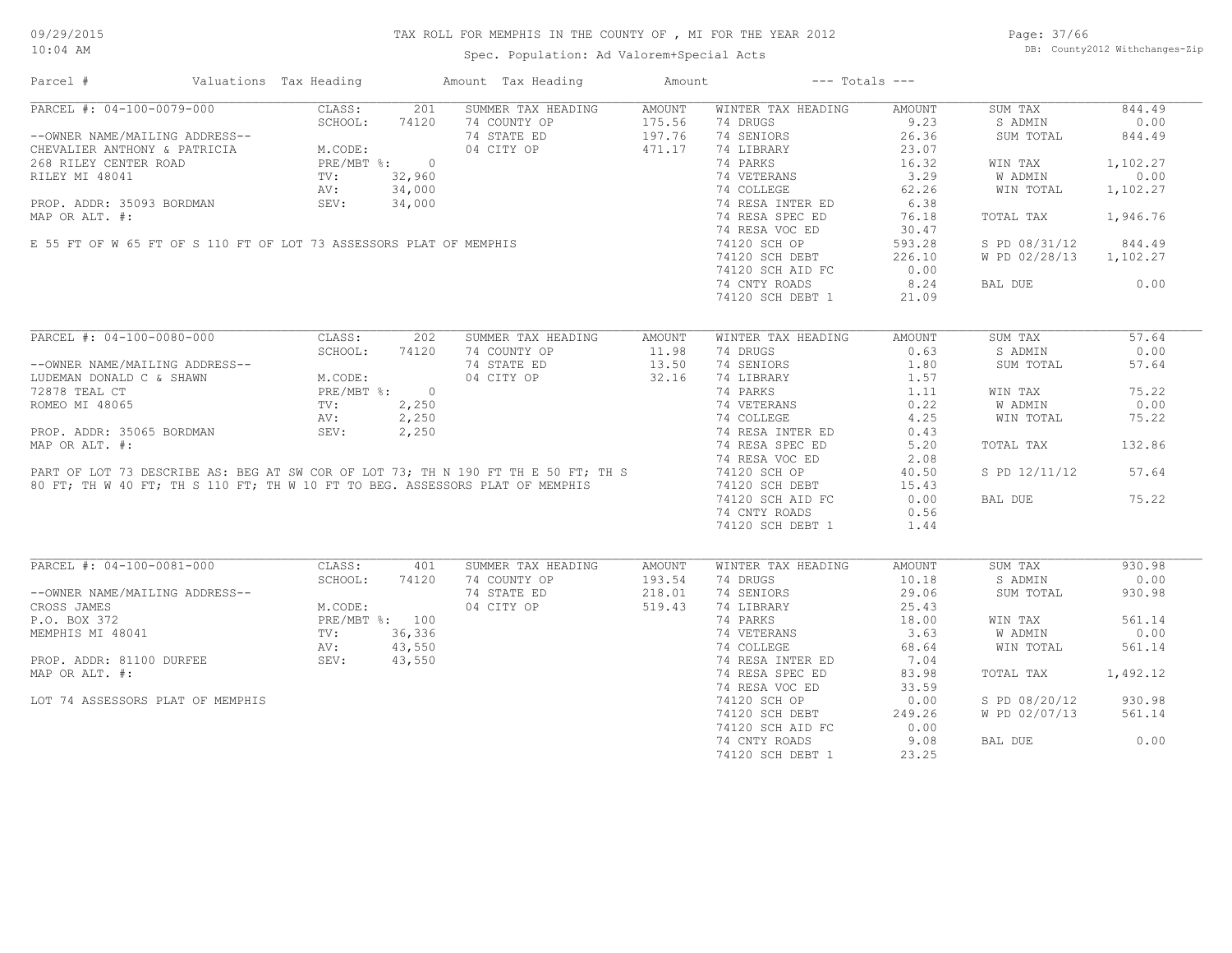Spec. Population: Ad Valorem+Special Acts

Page: 38/66 DB: County2012 Withchanges-Zip

| Parcel #                                          | Valuations Tax Heading | Amount Tax Heading        | Amount        |                    | $---$ Totals $---$ |               |          |
|---------------------------------------------------|------------------------|---------------------------|---------------|--------------------|--------------------|---------------|----------|
| PARCEL #: 04-100-0084-001                         | CLASS:                 | SUMMER TAX HEADING<br>401 | AMOUNT        | WINTER TAX HEADING | <b>AMOUNT</b>      | SUM TAX       | 1,957.88 |
|                                                   | SCHOOL:<br>74120       | 74 COUNTY OP              | 407.02        | 74 DRUGS           | 21.41              | S ADMIN       | 0.00     |
| --OWNER NAME/MAILING ADDRESS--                    |                        | 74 STATE ED               | 458.49        | 74 SENIORS         | 61.13              | SUM TOTAL     | 1,957.88 |
| BOMMARITO RONALD & REBECCA                        | M.CODE:                | 04 CITY OP                | 1,092.37      | 74 LIBRARY         | 53.49              |               |          |
| 35181 BORDMAN                                     | PRE/MBT %: 100         |                           |               | 74 PARKS           | 37.85              | WIN TAX       | 1,180.12 |
| MEMPHIS M 48041                                   | 76,415<br>TV:          |                           |               | 74 VETERANS        | 7.64               | W ADMIN       | 0.00     |
|                                                   | AV:<br>76,415          |                           |               | 74 COLLEGE         | 144.35             | WIN TOTAL     | 1,180.12 |
| PROP. ADDR: 35181 BORDMAN                         | 76,415<br>SEV:         |                           |               | 74 RESA INTER ED   | 14.80              |               |          |
| MAP OR ALT. #:                                    |                        |                           |               | 74 RESA SPEC ED    | 176.61             | TOTAL TAX     | 3,138.00 |
|                                                   |                        |                           |               | 74 RESA VOC ED     | 70.64              |               |          |
|                                                   |                        |                           |               | 74120 SCH OP       | 0.00               | S PD 08/23/12 | 1,957.88 |
|                                                   |                        |                           |               | 74120 SCH DEBT     | 524.20             | W PD 02/11/13 | 1,180.12 |
|                                                   |                        |                           |               | 74120 SCH AID FC   | 0.00               |               |          |
|                                                   |                        |                           |               | 74 CNTY ROADS      | 19.10              | BAL DUE       | 0.00     |
|                                                   |                        |                           |               | 74120 SCH DEBT 1   | 48.90              |               |          |
|                                                   |                        |                           |               |                    |                    |               |          |
| PARCEL #: 04-100-0085-000                         | CLASS:                 | SUMMER TAX HEADING<br>401 | <b>AMOUNT</b> | WINTER TAX HEADING | AMOUNT             | SUM TAX       | 1,982.80 |
|                                                   | SCHOOL:<br>74120       | 74 COUNTY OP              | 412.20        | 74 DRUGS           | 21.69              | S ADMIN       | 0.00     |
| --OWNER NAME/MAILING ADDRESS--                    |                        | 74 STATE ED               | 464.32        | 74 SENIORS         | 61.91              | SUM TOTAL     | 1,982.80 |
| LAVERY JOSEPH P & LINDA R                         | M.CODE:                | 04 CITY OP                | 1,106.28      | 74 LIBRARY         | 54.17              |               |          |
| 35221 BORDMAN                                     | PRE/MBT %: 100         |                           |               | 74 PARKS           | 38.33              | WIN TAX       | 1,195.15 |
| MEMPHIS MI 48041                                  | 77,388<br>TV:          |                           |               | 74 VETERANS        | 7.73               | W ADMIN       | 0.00     |
|                                                   | 88,546<br>AV:          |                           |               | 74 COLLEGE         | 146.19             | WIN TOTAL     | 1,195.15 |
| PROP. ADDR: 35221 BORDMAN                         | SEV:<br>88,546         |                           |               | 74 RESA INTER ED   | 14.99              |               |          |
| MAP OR ALT. #:                                    |                        |                           |               | 74 RESA SPEC ED    | 178.86             | TOTAL TAX     | 3,177.95 |
|                                                   |                        |                           |               | 74 RESA VOC ED     | 71.54              |               |          |
| E 68 FT OF LOTS 76 & 78 ASSESSORS PLAT OF MEMPHIS |                        |                           |               | 74120 SCH OP       | 0.00               | S PD 08/31/12 | 1,982.80 |
|                                                   |                        |                           |               | 74120 SCH DEBT     | 530.88             | W PD 02/14/13 | 1,195.15 |
|                                                   |                        |                           |               | 74120 SCH AID FC   | 0.00               |               |          |
|                                                   |                        |                           |               |                    |                    |               | 0.00     |
|                                                   |                        |                           |               | 74 CNTY ROADS      | 19.34              | BAL DUE       |          |
|                                                   |                        |                           |               | 74120 SCH DEBT 1   | 49.52              |               |          |
| PARCEL #: 04-100-0086-000                         | CLASS:                 | 401<br>SUMMER TAX HEADING | AMOUNT        | WINTER TAX HEADING | <b>AMOUNT</b>      | SUM TAX       | 989.50   |
|                                                   | SCHOOL:<br>74120       | 74 COUNTY OP              | 205.70        | 74 DRUGS           | 10.82              | S ADMIN       | 0.00     |
| --OWNER NAME/MAILING ADDRESS--                    |                        | 74 STATE ED               | 231.72        | 74 SENIORS         | 30.89              | S INTRST      | 59.37    |
| DIAZ JUSTEN & CARPO PATRICIA                      | M.CODE:                | 04 CITY OP                | 552.08        | 74 LIBRARY         | 27.03              | SUM TOTAL     | 1,048.87 |
| 35241 BORDMAN                                     | PRE/MBT %: 100         |                           |               | 74 PARKS           | 19.13              |               |          |
| MEMPHIS MI 48041                                  | TV:<br>38,620          |                           |               | 74 VETERANS        | 3.86               | WIN TAX       | 596.41   |
|                                                   | AV:<br>38,620          |                           |               | 74 COLLEGE         | 72.95              | W ADMIN       | 0.00     |
| PROP. ADDR: 35241 BORDMAN                         | 38,620<br>SEV:         |                           |               | 74 RESA INTER ED   | 7.48               | WIN TOTAL     | 596.41   |
|                                                   |                        |                           |               |                    |                    |               |          |
| MAP OR ALT. #:                                    |                        |                           |               | 74 RESA SPEC ED    | 89.26              |               |          |
|                                                   |                        |                           |               | 74 RESA VOC ED     | 35.70              | TOTAL TAX     | 1,645.28 |
| LOT 79 ASSESSORS PLAT OF MEMPHIS                  |                        |                           |               | 74120 SCH OP       | 0.00               |               |          |
|                                                   |                        |                           |               | 74120 SCH DEBT     | 264.93             | BAL DUE       | 1,645.28 |
|                                                   |                        |                           |               | 74120 SCH AID FC   | 0.00               |               |          |
|                                                   |                        |                           |               | 74 CNTY ROADS      | 9.65               |               |          |
|                                                   |                        |                           |               | 74120 SCH DEBT 1   | 24.71              |               |          |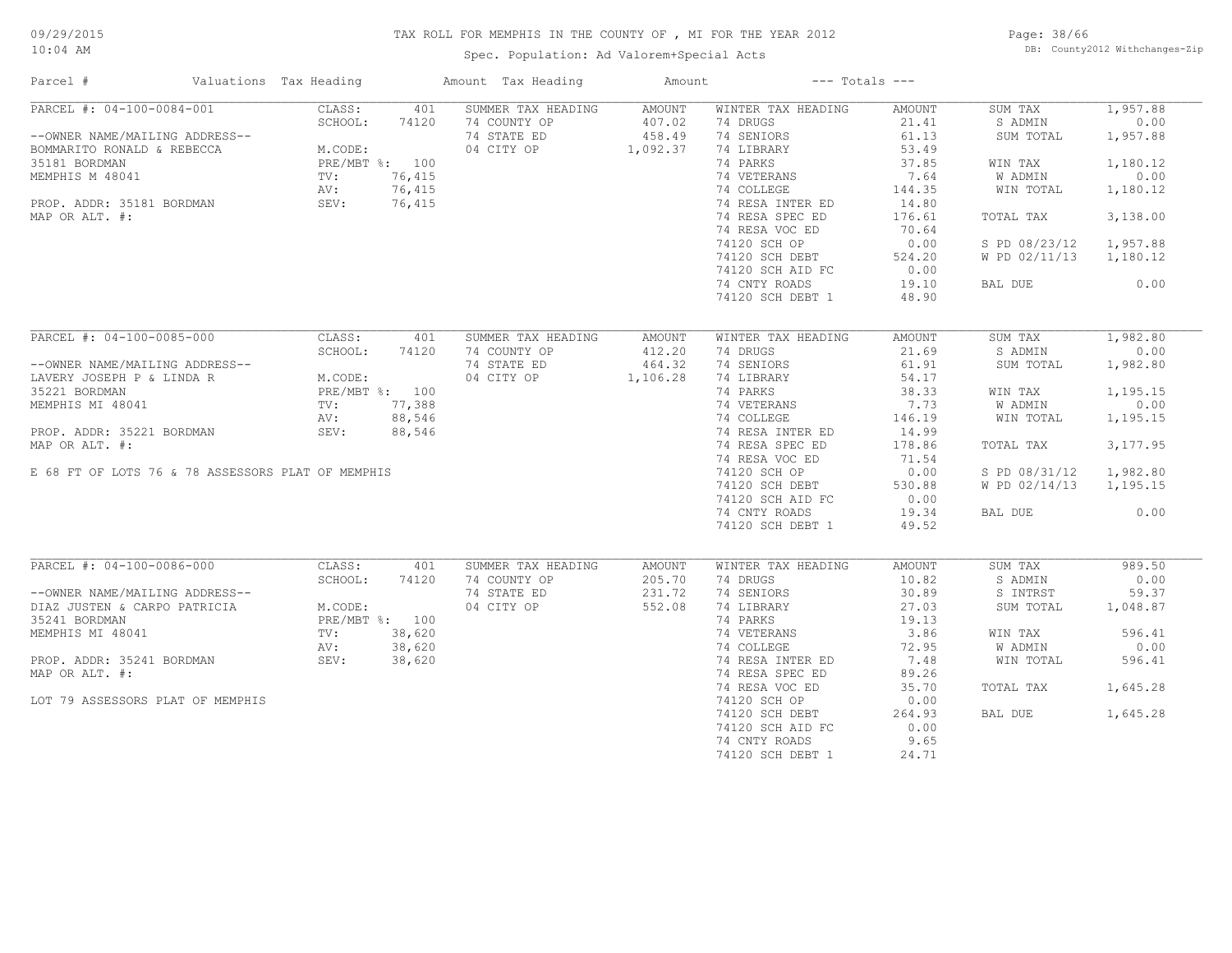Spec. Population: Ad Valorem+Special Acts

Page: 39/66 DB: County2012 Withchanges-Zip

| Parcel #                                                | Valuations Tax Heading |                   |              | Amount Tax Heading                     | Amount           |                                | $---$ Totals $---$     |                    |                  |
|---------------------------------------------------------|------------------------|-------------------|--------------|----------------------------------------|------------------|--------------------------------|------------------------|--------------------|------------------|
| PARCEL #: 04-100-0087-000                               |                        | CLASS:            | 401          | SUMMER TAX HEADING                     | AMOUNT           | WINTER TAX HEADING             | AMOUNT                 | SUM TAX            | 1,746.60         |
|                                                         |                        | SCHOOL:           | 74120        | 74 COUNTY OP                           | 220.46           | 74 DRUGS                       | 11.60                  | S ADMIN            | 0.00             |
| --OWNER NAME/MAILING ADDRESS--                          |                        |                   |              | 74 STATE ED                            | 248.34           | 74 SENIORS                     | 33.11                  | SUM TOTAL          | 1,746.60         |
| STOVALL ELIZABETH & TOMASZEK MIKE M.CODE:               |                        |                   | 00001        | 04 CITY OP                             | 591.68           | 74 LIBRARY                     | 28.97                  |                    |                  |
| 35285 BORDMAN                                           |                        | PRE/MBT %: 100    |              | $\mathbf{3}$                           | 75.00            | 74 PARKS                       | 20.50                  | WIN TAX            | 639.18           |
| MEMPHIS MI 48041                                        |                        | TV:               | 41,390       | 5                                      | 132.74           | 74 VETERANS                    | 4.13                   | W ADMIN            | 0.00             |
|                                                         |                        | AV:               | 46,800       | $4\degree$                             | 156.67           | 74 COLLEGE                     | 78.18                  | WIN TOTAL          | 639.18           |
| PROP. ADDR: 35285 BORDMAN                               |                        | SEV:              | 46,800       |                                        | 121.56           | 74 RESA INTER ED               | 8.02                   |                    |                  |
| MAP OR ALT. #:                                          |                        |                   |              | $\begin{array}{c} 2 \\ 01 \end{array}$ | 156.67           | 74 RESA SPEC ED                | 95.66                  | TOTAL TAX          | 2,385.78         |
|                                                         |                        |                   |              | 6                                      | 43.48            | 74 RESA VOC ED                 | 38.26                  |                    |                  |
| LOT 80 ASSESSORS PLAT OF MEMPHIS                        |                        |                   |              |                                        |                  | 74120 SCH OP                   | 0.00                   | S PD 08/28/12      | 1,746.60         |
|                                                         |                        |                   |              |                                        |                  | 74120 SCH DEBT                 | 283.93                 | W PD 01/18/13      | 639.18           |
|                                                         |                        |                   |              |                                        |                  | 74120 SCH AID FC               | 0.00                   |                    |                  |
|                                                         |                        |                   |              |                                        |                  | 74 CNTY ROADS                  | 10.34                  | BAL DUE            | 0.00             |
|                                                         |                        |                   |              |                                        |                  | 74120 SCH DEBT 1               | 26.48                  |                    |                  |
|                                                         |                        |                   |              |                                        |                  |                                |                        |                    |                  |
| PARCEL #: 04-100-0088-000                               |                        | CLASS:            | 401          | SUMMER TAX HEADING                     | <b>AMOUNT</b>    | WINTER TAX HEADING             | AMOUNT                 | SUM TAX            | 1,297.24         |
|                                                         |                        | SCHOOL:           | 74120        | 74 COUNTY OP                           | 269.68           | 74 DRUGS                       | 14.19                  | S ADMIN            | 0.00             |
| --OWNER NAME/MAILING ADDRESS--                          |                        |                   |              | 74 STATE ED                            | 303.78           | 74 SENIORS                     | 40.50                  | SUM TOTAL          | 1,297.24         |
| FRENCH SHARON ET AL                                     |                        | M.CODE:           | 00001        | 04 CITY OP                             | 723.78           | 74 LIBRARY                     | 35.44                  |                    |                  |
| 81081 COLE                                              |                        | PRE/MBT %: 100    |              |                                        |                  | 74 PARKS                       | 25.08                  | WIN TAX            | 781.91           |
| MEMPHIS MI 48041                                        |                        | TV:               | 50,631       |                                        |                  | 74 VETERANS                    | 5.06                   | W ADMIN            | 0.00             |
|                                                         |                        | AV:               | 63,450       |                                        |                  | 74 COLLEGE                     | 95.64                  | WIN TOTAL          | 781.91           |
| PROP. ADDR: 81081 COLE                                  |                        | SEV:              | 63,450       |                                        |                  | 74 RESA INTER ED               | 9.81                   |                    |                  |
| MAP OR ALT. #:                                          |                        |                   |              |                                        |                  | 74 RESA SPEC ED                | 117.02                 | TOTAL TAX          | 2,079.15         |
|                                                         |                        |                   |              |                                        |                  | 74 RESA VOC ED                 | 46.80                  |                    |                  |
| S 75 FT OF LOT 81 ASSESSORS PLAT OF MEMPHIS             |                        |                   |              |                                        |                  | 74120 SCH OP                   | 0.00                   | S PD 08/28/12      | 1,297.24         |
|                                                         |                        |                   |              |                                        |                  | 74120 SCH DEBT                 | 347.32                 | W PD 01/02/13      | 781.91           |
|                                                         |                        |                   |              |                                        |                  | 74120 SCH AID FC               | 0.00                   |                    |                  |
|                                                         |                        |                   |              |                                        |                  | 74 CNTY ROADS                  | 12.65                  | BAL DUE            | 0.00             |
|                                                         |                        |                   |              |                                        |                  | 74120 SCH DEBT 1               | 32.40                  |                    |                  |
|                                                         |                        |                   |              |                                        |                  |                                |                        |                    |                  |
| PARCEL #: 04-100-0089-000                               |                        | CLASS:<br>SCHOOL: | 401<br>74120 | SUMMER TAX HEADING<br>74 COUNTY OP     | AMOUNT<br>285.23 | WINTER TAX HEADING<br>74 DRUGS | <b>AMOUNT</b><br>15.01 | SUM TAX<br>S ADMIN | 1,372.04<br>0.00 |
|                                                         |                        |                   |              |                                        |                  |                                |                        |                    |                  |
| --OWNER NAME/MAILING ADDRESS--                          |                        |                   |              | 74 STATE ED                            | 321.30           | 74 SENIORS                     | 42.84                  | SUM TOTAL          | 1,372.04         |
| DAVENPORT KELLY L                                       |                        | M.CODE:           | 00001        | 04 CITY OP                             | 765.51           | 74 LIBRARY                     | 37.48                  |                    |                  |
| 81095 COLE                                              |                        | PRE/MBT %: 100    |              |                                        |                  | 74 PARKS                       | 26.52                  | WIN TAX            | 827.00           |
| MEMPHIS MI 48041                                        |                        | $\text{TV}$ :     | 53,550       |                                        |                  | 74 VETERANS                    | 5.35                   | W ADMIN            | 0.00             |
|                                                         |                        | AV:               | 64,370       |                                        |                  | 74 COLLEGE                     | 101.16                 | WIN TOTAL          | 827.00           |
| PROP. ADDR: 81095 COLE                                  |                        | SEV:              | 64,370       |                                        |                  | 74 RESA INTER ED               | 10.37                  |                    |                  |
| MAP OR ALT. #:                                          |                        |                   |              |                                        |                  | 74 RESA SPEC ED                | 123.77                 | TOTAL TAX          | 2,199.04         |
|                                                         |                        |                   |              |                                        |                  | 74 RESA VOC ED                 | 49.50                  |                    |                  |
| N 75 FT OF S 150 FT OF LOT 81 ASSESSORS PLAT OF MEMPHIS |                        |                   |              |                                        |                  | 74120 SCH OP                   | 0.00                   | S PD 08/28/12      | 1,372.04         |
|                                                         |                        |                   |              |                                        |                  | 74120 SCH DEBT                 | 367.35                 | W PD 01/02/13      | 827.00           |
|                                                         |                        |                   |              |                                        |                  | 74120 SCH AID FC               | 0.00                   |                    |                  |
|                                                         |                        |                   |              |                                        |                  | 74 CNTY ROADS                  | 13.38                  | BAL DUE            | 0.00             |
|                                                         |                        |                   |              |                                        |                  | 74120 SCH DEBT 1               | 34.27                  |                    |                  |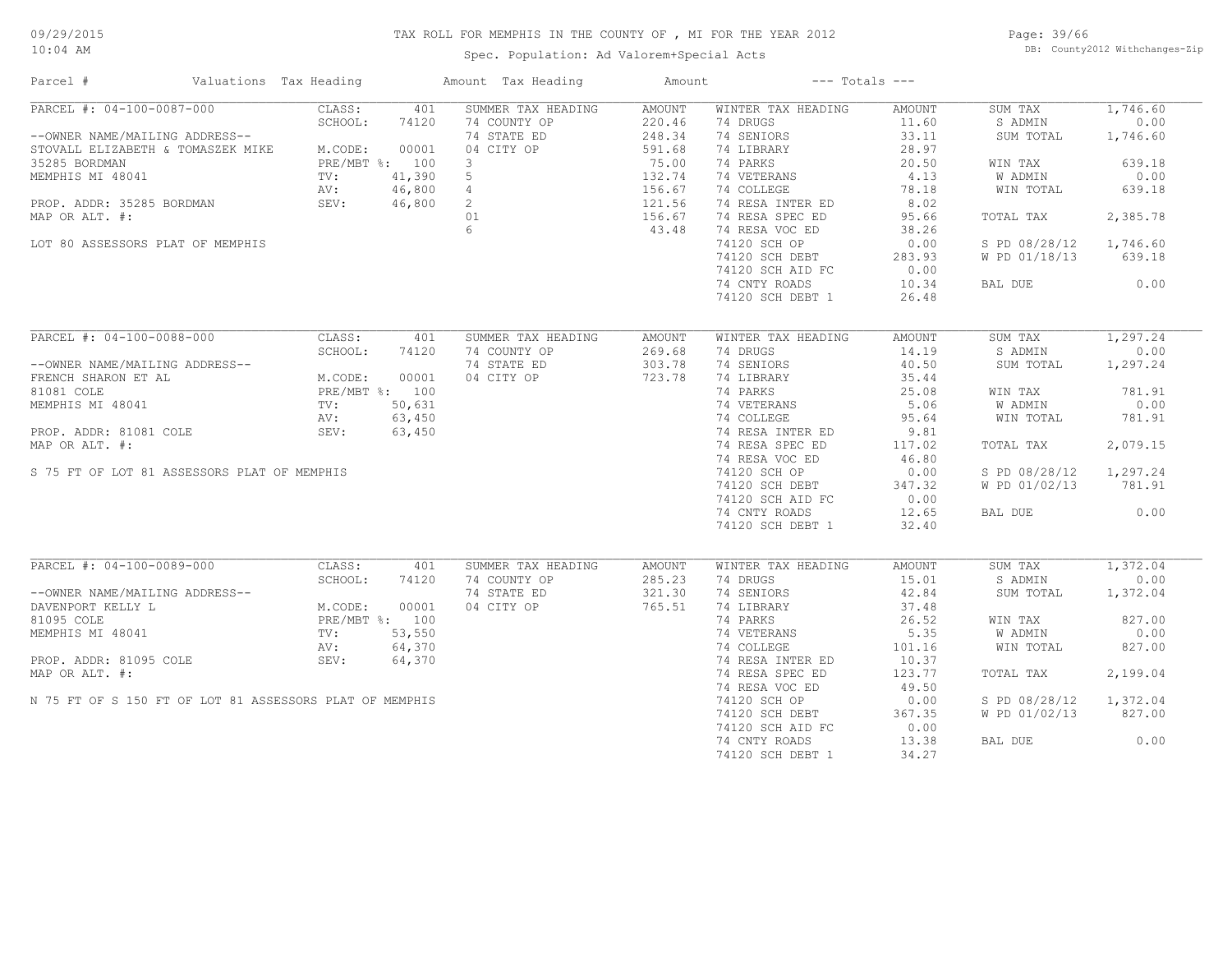Spec. Population: Ad Valorem+Special Acts

Page: 40/66 DB: County2012 Withchanges-Zip

| PARCEL #: 04-100-0090-000<br>CLASS:<br>401<br>SUMMER TAX HEADING<br>WINTER TAX HEADING<br>AMOUNT<br>AMOUNT<br>SUM TAX<br>SCHOOL:<br>74120<br>9.17<br>74 COUNTY OP<br>174.34<br>74 DRUGS<br>S ADMIN<br>174.34<br>196.38<br>--OWNER NAME/MAILING ADDRESS--<br>ALBERTY RICHARD W M.CODE:<br>81121 COLE PRE/MBT %: 100<br>MEMPHIS MI 48041 TV: 32,731<br>PROP. ADDR: 81121 COLE SEV: 41,430<br>PROP. ADDR: "121 COLE SEV: 41,430<br>74 STATE ED<br>74 SENIORS<br>26.18<br>838.61<br>SUM TOTAL<br>04 CITY OP<br>467.89<br>74 LIBRARY<br>22.91<br>74 PARKS<br>16.21<br>505.46<br>WIN TAX<br>3.27<br>0.00<br>74 VETERANS<br>W ADMIN<br>MEMPHIS MI 48041<br>TV: 32,731<br>AV: 41,430<br>AV: 41,430<br>MAP OR ALT. #:<br>LOT 81 EXC N 63.75 FT & EXC S 150 FT. ASSESSORS PLAT OF MEMPHIS<br>74 COLLEGE<br>61.83<br>WIN TOTAL<br>505.46<br>6.34<br>74 RESA INTER ED<br>74 RESA SPEC ED<br>75.65<br>TOTAL TAX<br>1,344.07<br>74 RESA VOC ED<br>30.25<br>74120 SCH OP<br>0.00<br>S PD 08/27/12<br>838.61<br>W PD 02/11/13 505.46<br>74120 SCH DEBT<br>224.53<br>74120 SCH AID FC<br>0.00<br>8.18<br>0.00<br>74 CNTY ROADS<br>BAL DUE<br>74120 SCH DEBT 1<br>20.94<br>PARCEL #: 04-100-0091-000<br>CLASS:<br>401<br>SUMMER TAX HEADING<br>AMOUNT<br>WINTER TAX HEADING<br>AMOUNT<br>SUM TAX<br>SCHOOL:<br>15.38<br>S ADMIN<br>74120<br>74 COUNTY OP<br>292.31<br>74 DRUGS<br>--OWNER NAME/MAILING ADDRESS--<br>74 STATE ED<br>329.28<br>74 SENIORS<br>43.90<br>SUM TOTAL<br>1,406.11<br>M.CODE: 00002<br>PRE/MBT %: 100<br>TV: 54,880<br>AV: 54,880<br>04 CITY OP<br>784.52<br>74 LIBRARY<br>38.41<br>TITUS SUZANNE<br>74 PARKS<br>27.18<br>81165 COLE<br>WIN TAX<br>847.53<br>$02$<br>$100$<br>$880$<br>$680$<br>$\downarrow$ , 880<br>5.48<br>0.00<br>MEMPHIS MI 48041<br>74 VETERANS<br>W ADMIN<br>WIN TOTAL<br>74 COLLEGE<br>103.67<br>847.53<br>74 RESA INTER ED<br>PROP. ADDR: 81165 COLE 54,880<br>10.63<br>2,253.64<br>74 RESA SPEC ED<br>126.84<br>TOTAL TAX<br>74 RESA VOC ED<br>50.73<br>N 63.75 FT OF LOT 81 ASSESSORS PLAT OF MEMPHIS<br>74120 SCH OP<br>0.00<br>S PD 08/17/12 1,406.11<br>74120 SCH DEBT<br>376.47<br>W PD 01/07/13 847.53<br>0.00<br>74120 SCH AID FC<br>13.72<br>0.00<br>74 CNTY ROADS<br>BAL DUE<br>74120 SCH DEBT 1<br>35.12<br>PARCEL #: 04-100-0092-000<br>939.21<br>CLASS:<br>401<br>SUMMER TAX HEADING<br>SUM TAX<br>AMOUNT<br>WINTER TAX HEADING<br>AMOUNT<br>74 COUNTY OP<br>74 DRUGS<br>10.27<br>S ADMIN<br>195.25<br>--OWNER NAME/MAILING ADDRESS--<br>JELINEK CHRISTOPHER/MARY BETH M.CODE: 00001<br>35750 PRATT PRE/MBT *: 0<br>MEMPHIS MI 48041 TV: 36,657<br>PROP. IDC.<br>29.32<br>939.21<br>74 STATE ED<br>219.94<br>74 SENIORS<br>SUM TOTAL<br>04 CITY OP<br>524.02<br>74 LIBRARY<br>25.65<br>74 PARKS<br>18.15<br>1,225.89<br>WIN TAX<br>74 VETERANS<br>74 COLLEGE<br>3.66<br>W ADMIN<br>0.00<br>69.24<br>WIN TOTAL<br>1,225.89<br>PROP. ADDR: 81100 COLE SEV:<br>43,020<br>74 RESA INTER ED<br>7.10<br>2,165.10<br>MAP OR ALT. #:<br>74 RESA SPEC ED<br>84.72<br>TOTAL TAX<br>74 RESA VOC ED<br>33.88<br>PARCEL A. THE N. 112.5 OF THE S. 225 FT OF LOT 82 OF ASSESSOR'S PLAT OF MEMPHIS<br>(L.51,P.11), SAID PLAT BEING LOCATED IN SEC.35, ST CLAIR COUNTY, MICH.<br>659.82<br>939.21<br>74120 SCH OP<br>74120 sch debt<br>S PD 08/28/12<br>74120 SCH DEBT<br>251.46<br>W PD 01/02/13 1,225.89<br>74120 SCH AID FC<br>0.00<br>74 CNTY ROADS<br>9.16<br>0.00<br>BAL DUE<br>74120 SCH DEBT 1<br>23.46 | Parcel #       | Valuations Tax Heading |  | Amount Tax Heading | Amount | $---$ Totals $---$ |        |
|--------------------------------------------------------------------------------------------------------------------------------------------------------------------------------------------------------------------------------------------------------------------------------------------------------------------------------------------------------------------------------------------------------------------------------------------------------------------------------------------------------------------------------------------------------------------------------------------------------------------------------------------------------------------------------------------------------------------------------------------------------------------------------------------------------------------------------------------------------------------------------------------------------------------------------------------------------------------------------------------------------------------------------------------------------------------------------------------------------------------------------------------------------------------------------------------------------------------------------------------------------------------------------------------------------------------------------------------------------------------------------------------------------------------------------------------------------------------------------------------------------------------------------------------------------------------------------------------------------------------------------------------------------------------------------------------------------------------------------------------------------------------------------------------------------------------------------------------------------------------------------------------------------------------------------------------------------------------------------------------------------------------------------------------------------------------------------------------------------------------------------------------------------------------------------------------------------------------------------------------------------------------------------------------------------------------------------------------------------------------------------------------------------------------------------------------------------------------------------------------------------------------------------------------------------------------------------------------------------------------------------------------------------------------------------------------------------------------------------------------------------------------------------------------------------------------------------------------------------------------------------------------------------------------------------------------------------------------------------------------------------------------------------------------------------------------------------------------------------------------------------------------------------------------------------------------------------------------------------------------------------------------------------------------------------------------------------------------------------------------------------------------------------------------------------------------|----------------|------------------------|--|--------------------|--------|--------------------|--------|
| 0.00<br>1,406.11<br>0.00<br>0.00                                                                                                                                                                                                                                                                                                                                                                                                                                                                                                                                                                                                                                                                                                                                                                                                                                                                                                                                                                                                                                                                                                                                                                                                                                                                                                                                                                                                                                                                                                                                                                                                                                                                                                                                                                                                                                                                                                                                                                                                                                                                                                                                                                                                                                                                                                                                                                                                                                                                                                                                                                                                                                                                                                                                                                                                                                                                                                                                                                                                                                                                                                                                                                                                                                                                                                                                                                                                           |                |                        |  |                    |        |                    | 838.61 |
|                                                                                                                                                                                                                                                                                                                                                                                                                                                                                                                                                                                                                                                                                                                                                                                                                                                                                                                                                                                                                                                                                                                                                                                                                                                                                                                                                                                                                                                                                                                                                                                                                                                                                                                                                                                                                                                                                                                                                                                                                                                                                                                                                                                                                                                                                                                                                                                                                                                                                                                                                                                                                                                                                                                                                                                                                                                                                                                                                                                                                                                                                                                                                                                                                                                                                                                                                                                                                                            |                |                        |  |                    |        |                    |        |
|                                                                                                                                                                                                                                                                                                                                                                                                                                                                                                                                                                                                                                                                                                                                                                                                                                                                                                                                                                                                                                                                                                                                                                                                                                                                                                                                                                                                                                                                                                                                                                                                                                                                                                                                                                                                                                                                                                                                                                                                                                                                                                                                                                                                                                                                                                                                                                                                                                                                                                                                                                                                                                                                                                                                                                                                                                                                                                                                                                                                                                                                                                                                                                                                                                                                                                                                                                                                                                            |                |                        |  |                    |        |                    |        |
|                                                                                                                                                                                                                                                                                                                                                                                                                                                                                                                                                                                                                                                                                                                                                                                                                                                                                                                                                                                                                                                                                                                                                                                                                                                                                                                                                                                                                                                                                                                                                                                                                                                                                                                                                                                                                                                                                                                                                                                                                                                                                                                                                                                                                                                                                                                                                                                                                                                                                                                                                                                                                                                                                                                                                                                                                                                                                                                                                                                                                                                                                                                                                                                                                                                                                                                                                                                                                                            |                |                        |  |                    |        |                    |        |
|                                                                                                                                                                                                                                                                                                                                                                                                                                                                                                                                                                                                                                                                                                                                                                                                                                                                                                                                                                                                                                                                                                                                                                                                                                                                                                                                                                                                                                                                                                                                                                                                                                                                                                                                                                                                                                                                                                                                                                                                                                                                                                                                                                                                                                                                                                                                                                                                                                                                                                                                                                                                                                                                                                                                                                                                                                                                                                                                                                                                                                                                                                                                                                                                                                                                                                                                                                                                                                            |                |                        |  |                    |        |                    |        |
|                                                                                                                                                                                                                                                                                                                                                                                                                                                                                                                                                                                                                                                                                                                                                                                                                                                                                                                                                                                                                                                                                                                                                                                                                                                                                                                                                                                                                                                                                                                                                                                                                                                                                                                                                                                                                                                                                                                                                                                                                                                                                                                                                                                                                                                                                                                                                                                                                                                                                                                                                                                                                                                                                                                                                                                                                                                                                                                                                                                                                                                                                                                                                                                                                                                                                                                                                                                                                                            |                |                        |  |                    |        |                    |        |
|                                                                                                                                                                                                                                                                                                                                                                                                                                                                                                                                                                                                                                                                                                                                                                                                                                                                                                                                                                                                                                                                                                                                                                                                                                                                                                                                                                                                                                                                                                                                                                                                                                                                                                                                                                                                                                                                                                                                                                                                                                                                                                                                                                                                                                                                                                                                                                                                                                                                                                                                                                                                                                                                                                                                                                                                                                                                                                                                                                                                                                                                                                                                                                                                                                                                                                                                                                                                                                            |                |                        |  |                    |        |                    |        |
|                                                                                                                                                                                                                                                                                                                                                                                                                                                                                                                                                                                                                                                                                                                                                                                                                                                                                                                                                                                                                                                                                                                                                                                                                                                                                                                                                                                                                                                                                                                                                                                                                                                                                                                                                                                                                                                                                                                                                                                                                                                                                                                                                                                                                                                                                                                                                                                                                                                                                                                                                                                                                                                                                                                                                                                                                                                                                                                                                                                                                                                                                                                                                                                                                                                                                                                                                                                                                                            |                |                        |  |                    |        |                    |        |
|                                                                                                                                                                                                                                                                                                                                                                                                                                                                                                                                                                                                                                                                                                                                                                                                                                                                                                                                                                                                                                                                                                                                                                                                                                                                                                                                                                                                                                                                                                                                                                                                                                                                                                                                                                                                                                                                                                                                                                                                                                                                                                                                                                                                                                                                                                                                                                                                                                                                                                                                                                                                                                                                                                                                                                                                                                                                                                                                                                                                                                                                                                                                                                                                                                                                                                                                                                                                                                            |                |                        |  |                    |        |                    |        |
|                                                                                                                                                                                                                                                                                                                                                                                                                                                                                                                                                                                                                                                                                                                                                                                                                                                                                                                                                                                                                                                                                                                                                                                                                                                                                                                                                                                                                                                                                                                                                                                                                                                                                                                                                                                                                                                                                                                                                                                                                                                                                                                                                                                                                                                                                                                                                                                                                                                                                                                                                                                                                                                                                                                                                                                                                                                                                                                                                                                                                                                                                                                                                                                                                                                                                                                                                                                                                                            |                |                        |  |                    |        |                    |        |
|                                                                                                                                                                                                                                                                                                                                                                                                                                                                                                                                                                                                                                                                                                                                                                                                                                                                                                                                                                                                                                                                                                                                                                                                                                                                                                                                                                                                                                                                                                                                                                                                                                                                                                                                                                                                                                                                                                                                                                                                                                                                                                                                                                                                                                                                                                                                                                                                                                                                                                                                                                                                                                                                                                                                                                                                                                                                                                                                                                                                                                                                                                                                                                                                                                                                                                                                                                                                                                            |                |                        |  |                    |        |                    |        |
|                                                                                                                                                                                                                                                                                                                                                                                                                                                                                                                                                                                                                                                                                                                                                                                                                                                                                                                                                                                                                                                                                                                                                                                                                                                                                                                                                                                                                                                                                                                                                                                                                                                                                                                                                                                                                                                                                                                                                                                                                                                                                                                                                                                                                                                                                                                                                                                                                                                                                                                                                                                                                                                                                                                                                                                                                                                                                                                                                                                                                                                                                                                                                                                                                                                                                                                                                                                                                                            |                |                        |  |                    |        |                    |        |
|                                                                                                                                                                                                                                                                                                                                                                                                                                                                                                                                                                                                                                                                                                                                                                                                                                                                                                                                                                                                                                                                                                                                                                                                                                                                                                                                                                                                                                                                                                                                                                                                                                                                                                                                                                                                                                                                                                                                                                                                                                                                                                                                                                                                                                                                                                                                                                                                                                                                                                                                                                                                                                                                                                                                                                                                                                                                                                                                                                                                                                                                                                                                                                                                                                                                                                                                                                                                                                            |                |                        |  |                    |        |                    |        |
|                                                                                                                                                                                                                                                                                                                                                                                                                                                                                                                                                                                                                                                                                                                                                                                                                                                                                                                                                                                                                                                                                                                                                                                                                                                                                                                                                                                                                                                                                                                                                                                                                                                                                                                                                                                                                                                                                                                                                                                                                                                                                                                                                                                                                                                                                                                                                                                                                                                                                                                                                                                                                                                                                                                                                                                                                                                                                                                                                                                                                                                                                                                                                                                                                                                                                                                                                                                                                                            |                |                        |  |                    |        |                    |        |
|                                                                                                                                                                                                                                                                                                                                                                                                                                                                                                                                                                                                                                                                                                                                                                                                                                                                                                                                                                                                                                                                                                                                                                                                                                                                                                                                                                                                                                                                                                                                                                                                                                                                                                                                                                                                                                                                                                                                                                                                                                                                                                                                                                                                                                                                                                                                                                                                                                                                                                                                                                                                                                                                                                                                                                                                                                                                                                                                                                                                                                                                                                                                                                                                                                                                                                                                                                                                                                            |                |                        |  |                    |        |                    |        |
|                                                                                                                                                                                                                                                                                                                                                                                                                                                                                                                                                                                                                                                                                                                                                                                                                                                                                                                                                                                                                                                                                                                                                                                                                                                                                                                                                                                                                                                                                                                                                                                                                                                                                                                                                                                                                                                                                                                                                                                                                                                                                                                                                                                                                                                                                                                                                                                                                                                                                                                                                                                                                                                                                                                                                                                                                                                                                                                                                                                                                                                                                                                                                                                                                                                                                                                                                                                                                                            |                |                        |  |                    |        |                    |        |
|                                                                                                                                                                                                                                                                                                                                                                                                                                                                                                                                                                                                                                                                                                                                                                                                                                                                                                                                                                                                                                                                                                                                                                                                                                                                                                                                                                                                                                                                                                                                                                                                                                                                                                                                                                                                                                                                                                                                                                                                                                                                                                                                                                                                                                                                                                                                                                                                                                                                                                                                                                                                                                                                                                                                                                                                                                                                                                                                                                                                                                                                                                                                                                                                                                                                                                                                                                                                                                            |                |                        |  |                    |        |                    |        |
|                                                                                                                                                                                                                                                                                                                                                                                                                                                                                                                                                                                                                                                                                                                                                                                                                                                                                                                                                                                                                                                                                                                                                                                                                                                                                                                                                                                                                                                                                                                                                                                                                                                                                                                                                                                                                                                                                                                                                                                                                                                                                                                                                                                                                                                                                                                                                                                                                                                                                                                                                                                                                                                                                                                                                                                                                                                                                                                                                                                                                                                                                                                                                                                                                                                                                                                                                                                                                                            |                |                        |  |                    |        |                    |        |
|                                                                                                                                                                                                                                                                                                                                                                                                                                                                                                                                                                                                                                                                                                                                                                                                                                                                                                                                                                                                                                                                                                                                                                                                                                                                                                                                                                                                                                                                                                                                                                                                                                                                                                                                                                                                                                                                                                                                                                                                                                                                                                                                                                                                                                                                                                                                                                                                                                                                                                                                                                                                                                                                                                                                                                                                                                                                                                                                                                                                                                                                                                                                                                                                                                                                                                                                                                                                                                            |                |                        |  |                    |        |                    |        |
|                                                                                                                                                                                                                                                                                                                                                                                                                                                                                                                                                                                                                                                                                                                                                                                                                                                                                                                                                                                                                                                                                                                                                                                                                                                                                                                                                                                                                                                                                                                                                                                                                                                                                                                                                                                                                                                                                                                                                                                                                                                                                                                                                                                                                                                                                                                                                                                                                                                                                                                                                                                                                                                                                                                                                                                                                                                                                                                                                                                                                                                                                                                                                                                                                                                                                                                                                                                                                                            |                |                        |  |                    |        |                    |        |
|                                                                                                                                                                                                                                                                                                                                                                                                                                                                                                                                                                                                                                                                                                                                                                                                                                                                                                                                                                                                                                                                                                                                                                                                                                                                                                                                                                                                                                                                                                                                                                                                                                                                                                                                                                                                                                                                                                                                                                                                                                                                                                                                                                                                                                                                                                                                                                                                                                                                                                                                                                                                                                                                                                                                                                                                                                                                                                                                                                                                                                                                                                                                                                                                                                                                                                                                                                                                                                            |                |                        |  |                    |        |                    |        |
|                                                                                                                                                                                                                                                                                                                                                                                                                                                                                                                                                                                                                                                                                                                                                                                                                                                                                                                                                                                                                                                                                                                                                                                                                                                                                                                                                                                                                                                                                                                                                                                                                                                                                                                                                                                                                                                                                                                                                                                                                                                                                                                                                                                                                                                                                                                                                                                                                                                                                                                                                                                                                                                                                                                                                                                                                                                                                                                                                                                                                                                                                                                                                                                                                                                                                                                                                                                                                                            |                |                        |  |                    |        |                    |        |
|                                                                                                                                                                                                                                                                                                                                                                                                                                                                                                                                                                                                                                                                                                                                                                                                                                                                                                                                                                                                                                                                                                                                                                                                                                                                                                                                                                                                                                                                                                                                                                                                                                                                                                                                                                                                                                                                                                                                                                                                                                                                                                                                                                                                                                                                                                                                                                                                                                                                                                                                                                                                                                                                                                                                                                                                                                                                                                                                                                                                                                                                                                                                                                                                                                                                                                                                                                                                                                            |                |                        |  |                    |        |                    |        |
|                                                                                                                                                                                                                                                                                                                                                                                                                                                                                                                                                                                                                                                                                                                                                                                                                                                                                                                                                                                                                                                                                                                                                                                                                                                                                                                                                                                                                                                                                                                                                                                                                                                                                                                                                                                                                                                                                                                                                                                                                                                                                                                                                                                                                                                                                                                                                                                                                                                                                                                                                                                                                                                                                                                                                                                                                                                                                                                                                                                                                                                                                                                                                                                                                                                                                                                                                                                                                                            |                |                        |  |                    |        |                    |        |
|                                                                                                                                                                                                                                                                                                                                                                                                                                                                                                                                                                                                                                                                                                                                                                                                                                                                                                                                                                                                                                                                                                                                                                                                                                                                                                                                                                                                                                                                                                                                                                                                                                                                                                                                                                                                                                                                                                                                                                                                                                                                                                                                                                                                                                                                                                                                                                                                                                                                                                                                                                                                                                                                                                                                                                                                                                                                                                                                                                                                                                                                                                                                                                                                                                                                                                                                                                                                                                            |                |                        |  |                    |        |                    |        |
|                                                                                                                                                                                                                                                                                                                                                                                                                                                                                                                                                                                                                                                                                                                                                                                                                                                                                                                                                                                                                                                                                                                                                                                                                                                                                                                                                                                                                                                                                                                                                                                                                                                                                                                                                                                                                                                                                                                                                                                                                                                                                                                                                                                                                                                                                                                                                                                                                                                                                                                                                                                                                                                                                                                                                                                                                                                                                                                                                                                                                                                                                                                                                                                                                                                                                                                                                                                                                                            |                |                        |  |                    |        |                    |        |
|                                                                                                                                                                                                                                                                                                                                                                                                                                                                                                                                                                                                                                                                                                                                                                                                                                                                                                                                                                                                                                                                                                                                                                                                                                                                                                                                                                                                                                                                                                                                                                                                                                                                                                                                                                                                                                                                                                                                                                                                                                                                                                                                                                                                                                                                                                                                                                                                                                                                                                                                                                                                                                                                                                                                                                                                                                                                                                                                                                                                                                                                                                                                                                                                                                                                                                                                                                                                                                            | MAP OR ALT. #: |                        |  |                    |        |                    |        |
|                                                                                                                                                                                                                                                                                                                                                                                                                                                                                                                                                                                                                                                                                                                                                                                                                                                                                                                                                                                                                                                                                                                                                                                                                                                                                                                                                                                                                                                                                                                                                                                                                                                                                                                                                                                                                                                                                                                                                                                                                                                                                                                                                                                                                                                                                                                                                                                                                                                                                                                                                                                                                                                                                                                                                                                                                                                                                                                                                                                                                                                                                                                                                                                                                                                                                                                                                                                                                                            |                |                        |  |                    |        |                    |        |
|                                                                                                                                                                                                                                                                                                                                                                                                                                                                                                                                                                                                                                                                                                                                                                                                                                                                                                                                                                                                                                                                                                                                                                                                                                                                                                                                                                                                                                                                                                                                                                                                                                                                                                                                                                                                                                                                                                                                                                                                                                                                                                                                                                                                                                                                                                                                                                                                                                                                                                                                                                                                                                                                                                                                                                                                                                                                                                                                                                                                                                                                                                                                                                                                                                                                                                                                                                                                                                            |                |                        |  |                    |        |                    |        |
|                                                                                                                                                                                                                                                                                                                                                                                                                                                                                                                                                                                                                                                                                                                                                                                                                                                                                                                                                                                                                                                                                                                                                                                                                                                                                                                                                                                                                                                                                                                                                                                                                                                                                                                                                                                                                                                                                                                                                                                                                                                                                                                                                                                                                                                                                                                                                                                                                                                                                                                                                                                                                                                                                                                                                                                                                                                                                                                                                                                                                                                                                                                                                                                                                                                                                                                                                                                                                                            |                |                        |  |                    |        |                    |        |
|                                                                                                                                                                                                                                                                                                                                                                                                                                                                                                                                                                                                                                                                                                                                                                                                                                                                                                                                                                                                                                                                                                                                                                                                                                                                                                                                                                                                                                                                                                                                                                                                                                                                                                                                                                                                                                                                                                                                                                                                                                                                                                                                                                                                                                                                                                                                                                                                                                                                                                                                                                                                                                                                                                                                                                                                                                                                                                                                                                                                                                                                                                                                                                                                                                                                                                                                                                                                                                            |                |                        |  |                    |        |                    |        |
|                                                                                                                                                                                                                                                                                                                                                                                                                                                                                                                                                                                                                                                                                                                                                                                                                                                                                                                                                                                                                                                                                                                                                                                                                                                                                                                                                                                                                                                                                                                                                                                                                                                                                                                                                                                                                                                                                                                                                                                                                                                                                                                                                                                                                                                                                                                                                                                                                                                                                                                                                                                                                                                                                                                                                                                                                                                                                                                                                                                                                                                                                                                                                                                                                                                                                                                                                                                                                                            |                |                        |  |                    |        |                    |        |
|                                                                                                                                                                                                                                                                                                                                                                                                                                                                                                                                                                                                                                                                                                                                                                                                                                                                                                                                                                                                                                                                                                                                                                                                                                                                                                                                                                                                                                                                                                                                                                                                                                                                                                                                                                                                                                                                                                                                                                                                                                                                                                                                                                                                                                                                                                                                                                                                                                                                                                                                                                                                                                                                                                                                                                                                                                                                                                                                                                                                                                                                                                                                                                                                                                                                                                                                                                                                                                            |                |                        |  |                    |        |                    |        |
|                                                                                                                                                                                                                                                                                                                                                                                                                                                                                                                                                                                                                                                                                                                                                                                                                                                                                                                                                                                                                                                                                                                                                                                                                                                                                                                                                                                                                                                                                                                                                                                                                                                                                                                                                                                                                                                                                                                                                                                                                                                                                                                                                                                                                                                                                                                                                                                                                                                                                                                                                                                                                                                                                                                                                                                                                                                                                                                                                                                                                                                                                                                                                                                                                                                                                                                                                                                                                                            |                |                        |  |                    |        |                    |        |
|                                                                                                                                                                                                                                                                                                                                                                                                                                                                                                                                                                                                                                                                                                                                                                                                                                                                                                                                                                                                                                                                                                                                                                                                                                                                                                                                                                                                                                                                                                                                                                                                                                                                                                                                                                                                                                                                                                                                                                                                                                                                                                                                                                                                                                                                                                                                                                                                                                                                                                                                                                                                                                                                                                                                                                                                                                                                                                                                                                                                                                                                                                                                                                                                                                                                                                                                                                                                                                            |                |                        |  |                    |        |                    |        |
|                                                                                                                                                                                                                                                                                                                                                                                                                                                                                                                                                                                                                                                                                                                                                                                                                                                                                                                                                                                                                                                                                                                                                                                                                                                                                                                                                                                                                                                                                                                                                                                                                                                                                                                                                                                                                                                                                                                                                                                                                                                                                                                                                                                                                                                                                                                                                                                                                                                                                                                                                                                                                                                                                                                                                                                                                                                                                                                                                                                                                                                                                                                                                                                                                                                                                                                                                                                                                                            |                |                        |  |                    |        |                    |        |
|                                                                                                                                                                                                                                                                                                                                                                                                                                                                                                                                                                                                                                                                                                                                                                                                                                                                                                                                                                                                                                                                                                                                                                                                                                                                                                                                                                                                                                                                                                                                                                                                                                                                                                                                                                                                                                                                                                                                                                                                                                                                                                                                                                                                                                                                                                                                                                                                                                                                                                                                                                                                                                                                                                                                                                                                                                                                                                                                                                                                                                                                                                                                                                                                                                                                                                                                                                                                                                            |                |                        |  |                    |        |                    |        |
|                                                                                                                                                                                                                                                                                                                                                                                                                                                                                                                                                                                                                                                                                                                                                                                                                                                                                                                                                                                                                                                                                                                                                                                                                                                                                                                                                                                                                                                                                                                                                                                                                                                                                                                                                                                                                                                                                                                                                                                                                                                                                                                                                                                                                                                                                                                                                                                                                                                                                                                                                                                                                                                                                                                                                                                                                                                                                                                                                                                                                                                                                                                                                                                                                                                                                                                                                                                                                                            |                |                        |  |                    |        |                    |        |
|                                                                                                                                                                                                                                                                                                                                                                                                                                                                                                                                                                                                                                                                                                                                                                                                                                                                                                                                                                                                                                                                                                                                                                                                                                                                                                                                                                                                                                                                                                                                                                                                                                                                                                                                                                                                                                                                                                                                                                                                                                                                                                                                                                                                                                                                                                                                                                                                                                                                                                                                                                                                                                                                                                                                                                                                                                                                                                                                                                                                                                                                                                                                                                                                                                                                                                                                                                                                                                            |                |                        |  |                    |        |                    |        |
|                                                                                                                                                                                                                                                                                                                                                                                                                                                                                                                                                                                                                                                                                                                                                                                                                                                                                                                                                                                                                                                                                                                                                                                                                                                                                                                                                                                                                                                                                                                                                                                                                                                                                                                                                                                                                                                                                                                                                                                                                                                                                                                                                                                                                                                                                                                                                                                                                                                                                                                                                                                                                                                                                                                                                                                                                                                                                                                                                                                                                                                                                                                                                                                                                                                                                                                                                                                                                                            |                |                        |  |                    |        |                    |        |
|                                                                                                                                                                                                                                                                                                                                                                                                                                                                                                                                                                                                                                                                                                                                                                                                                                                                                                                                                                                                                                                                                                                                                                                                                                                                                                                                                                                                                                                                                                                                                                                                                                                                                                                                                                                                                                                                                                                                                                                                                                                                                                                                                                                                                                                                                                                                                                                                                                                                                                                                                                                                                                                                                                                                                                                                                                                                                                                                                                                                                                                                                                                                                                                                                                                                                                                                                                                                                                            |                |                        |  |                    |        |                    |        |
|                                                                                                                                                                                                                                                                                                                                                                                                                                                                                                                                                                                                                                                                                                                                                                                                                                                                                                                                                                                                                                                                                                                                                                                                                                                                                                                                                                                                                                                                                                                                                                                                                                                                                                                                                                                                                                                                                                                                                                                                                                                                                                                                                                                                                                                                                                                                                                                                                                                                                                                                                                                                                                                                                                                                                                                                                                                                                                                                                                                                                                                                                                                                                                                                                                                                                                                                                                                                                                            |                |                        |  |                    |        |                    |        |
|                                                                                                                                                                                                                                                                                                                                                                                                                                                                                                                                                                                                                                                                                                                                                                                                                                                                                                                                                                                                                                                                                                                                                                                                                                                                                                                                                                                                                                                                                                                                                                                                                                                                                                                                                                                                                                                                                                                                                                                                                                                                                                                                                                                                                                                                                                                                                                                                                                                                                                                                                                                                                                                                                                                                                                                                                                                                                                                                                                                                                                                                                                                                                                                                                                                                                                                                                                                                                                            |                |                        |  |                    |        |                    |        |
|                                                                                                                                                                                                                                                                                                                                                                                                                                                                                                                                                                                                                                                                                                                                                                                                                                                                                                                                                                                                                                                                                                                                                                                                                                                                                                                                                                                                                                                                                                                                                                                                                                                                                                                                                                                                                                                                                                                                                                                                                                                                                                                                                                                                                                                                                                                                                                                                                                                                                                                                                                                                                                                                                                                                                                                                                                                                                                                                                                                                                                                                                                                                                                                                                                                                                                                                                                                                                                            |                |                        |  |                    |        |                    |        |
|                                                                                                                                                                                                                                                                                                                                                                                                                                                                                                                                                                                                                                                                                                                                                                                                                                                                                                                                                                                                                                                                                                                                                                                                                                                                                                                                                                                                                                                                                                                                                                                                                                                                                                                                                                                                                                                                                                                                                                                                                                                                                                                                                                                                                                                                                                                                                                                                                                                                                                                                                                                                                                                                                                                                                                                                                                                                                                                                                                                                                                                                                                                                                                                                                                                                                                                                                                                                                                            |                |                        |  |                    |        |                    |        |
|                                                                                                                                                                                                                                                                                                                                                                                                                                                                                                                                                                                                                                                                                                                                                                                                                                                                                                                                                                                                                                                                                                                                                                                                                                                                                                                                                                                                                                                                                                                                                                                                                                                                                                                                                                                                                                                                                                                                                                                                                                                                                                                                                                                                                                                                                                                                                                                                                                                                                                                                                                                                                                                                                                                                                                                                                                                                                                                                                                                                                                                                                                                                                                                                                                                                                                                                                                                                                                            |                |                        |  |                    |        |                    |        |
|                                                                                                                                                                                                                                                                                                                                                                                                                                                                                                                                                                                                                                                                                                                                                                                                                                                                                                                                                                                                                                                                                                                                                                                                                                                                                                                                                                                                                                                                                                                                                                                                                                                                                                                                                                                                                                                                                                                                                                                                                                                                                                                                                                                                                                                                                                                                                                                                                                                                                                                                                                                                                                                                                                                                                                                                                                                                                                                                                                                                                                                                                                                                                                                                                                                                                                                                                                                                                                            |                |                        |  |                    |        |                    |        |
|                                                                                                                                                                                                                                                                                                                                                                                                                                                                                                                                                                                                                                                                                                                                                                                                                                                                                                                                                                                                                                                                                                                                                                                                                                                                                                                                                                                                                                                                                                                                                                                                                                                                                                                                                                                                                                                                                                                                                                                                                                                                                                                                                                                                                                                                                                                                                                                                                                                                                                                                                                                                                                                                                                                                                                                                                                                                                                                                                                                                                                                                                                                                                                                                                                                                                                                                                                                                                                            |                |                        |  |                    |        |                    |        |
|                                                                                                                                                                                                                                                                                                                                                                                                                                                                                                                                                                                                                                                                                                                                                                                                                                                                                                                                                                                                                                                                                                                                                                                                                                                                                                                                                                                                                                                                                                                                                                                                                                                                                                                                                                                                                                                                                                                                                                                                                                                                                                                                                                                                                                                                                                                                                                                                                                                                                                                                                                                                                                                                                                                                                                                                                                                                                                                                                                                                                                                                                                                                                                                                                                                                                                                                                                                                                                            |                |                        |  |                    |        |                    |        |
|                                                                                                                                                                                                                                                                                                                                                                                                                                                                                                                                                                                                                                                                                                                                                                                                                                                                                                                                                                                                                                                                                                                                                                                                                                                                                                                                                                                                                                                                                                                                                                                                                                                                                                                                                                                                                                                                                                                                                                                                                                                                                                                                                                                                                                                                                                                                                                                                                                                                                                                                                                                                                                                                                                                                                                                                                                                                                                                                                                                                                                                                                                                                                                                                                                                                                                                                                                                                                                            |                |                        |  |                    |        |                    |        |
|                                                                                                                                                                                                                                                                                                                                                                                                                                                                                                                                                                                                                                                                                                                                                                                                                                                                                                                                                                                                                                                                                                                                                                                                                                                                                                                                                                                                                                                                                                                                                                                                                                                                                                                                                                                                                                                                                                                                                                                                                                                                                                                                                                                                                                                                                                                                                                                                                                                                                                                                                                                                                                                                                                                                                                                                                                                                                                                                                                                                                                                                                                                                                                                                                                                                                                                                                                                                                                            |                |                        |  |                    |        |                    |        |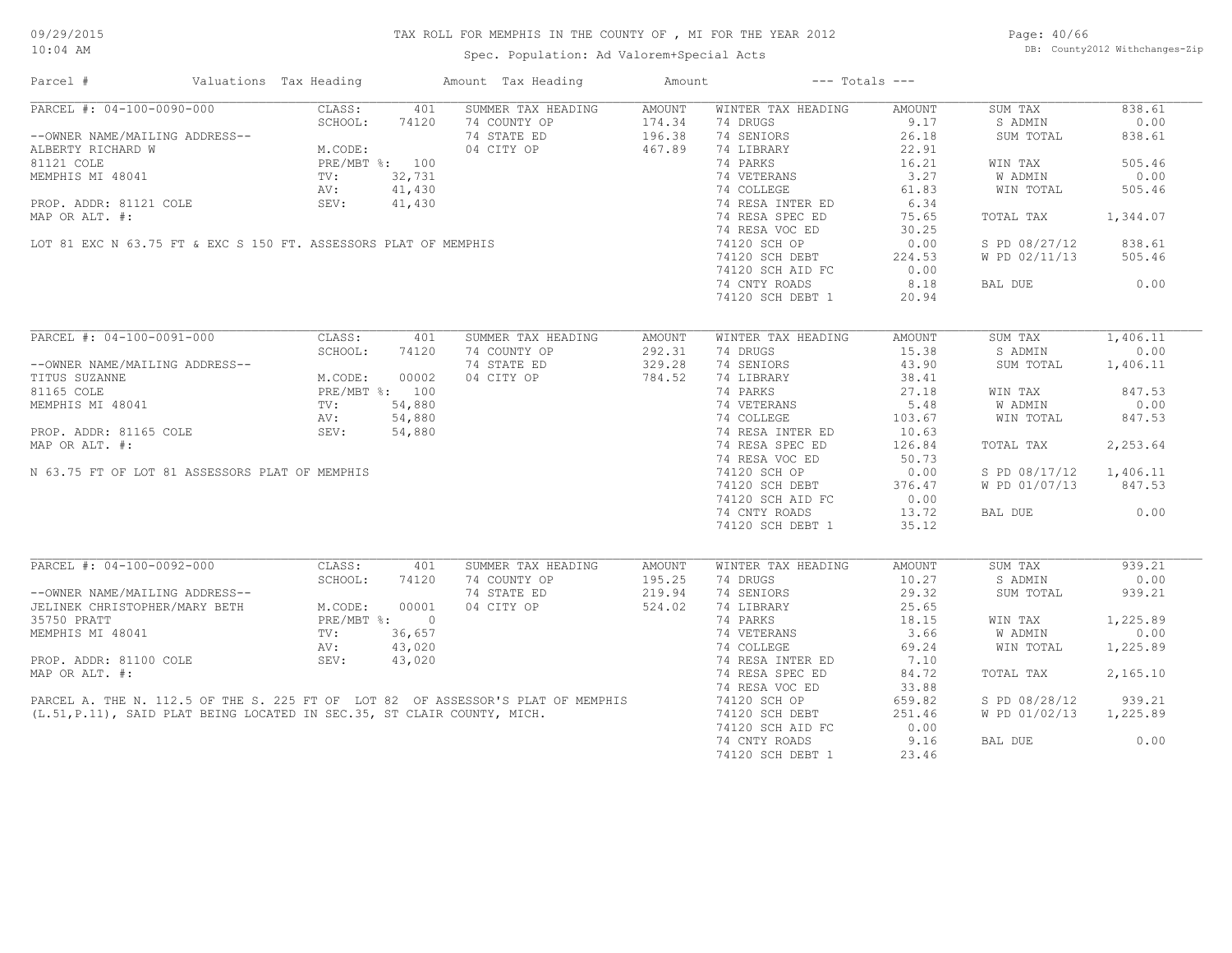Spec. Population: Ad Valorem+Special Acts

Page: 41/66 DB: County2012 Withchanges-Zip

| Parcel #                                                                                                                                                                  | Valuations Tax Heading                                                    |        | Amount Tax Heading                                                             | Amount |                    | $---$ Totals $---$ |                        |          |
|---------------------------------------------------------------------------------------------------------------------------------------------------------------------------|---------------------------------------------------------------------------|--------|--------------------------------------------------------------------------------|--------|--------------------|--------------------|------------------------|----------|
| PARCEL #: 04-100-0092-100                                                                                                                                                 | CLASS:                                                                    | 401    | SUMMER TAX HEADING                                                             | AMOUNT | WINTER TAX HEADING | AMOUNT             | SUM TAX                | 1,743.53 |
|                                                                                                                                                                           | SCHOOL:                                                                   | 74120  | 74 COUNTY OP                                                                   | 362.46 | 74 DRUGS           | 19.07              | S ADMIN                | 0.00     |
| --OWNER NAME/MAILING ADDRESS--<br>GAEDCKE DAVID & KIMBERLY<br>81080 COLE<br>M.CODE: 00002<br>81080 COLE<br>PRE/MBT %: 100<br>MEMPHIS MI 48041<br>TV: 68,049<br>AV: 85,420 |                                                                           |        | 74 STATE ED                                                                    | 408.29 | 74 SENIORS         | 54.43              | SUM TOTAL              | 1,743.53 |
|                                                                                                                                                                           |                                                                           |        | 04 CITY OP                                                                     | 972.78 | 74 LIBRARY         | 47.63              |                        |          |
|                                                                                                                                                                           |                                                                           |        |                                                                                |        | 74 PARKS           | 33.71              | WIN TAX                | 1,050.93 |
|                                                                                                                                                                           |                                                                           |        |                                                                                |        | 74 VETERANS        | 6.80               | W ADMIN                | 0.00     |
|                                                                                                                                                                           |                                                                           |        |                                                                                |        | 74 COLLEGE         | 128.55             | WIN TOTAL              | 1,050.93 |
| PROP. ADDR: 81080 COLE SEV:                                                                                                                                               |                                                                           |        |                                                                                |        |                    |                    |                        |          |
|                                                                                                                                                                           |                                                                           | 85,420 |                                                                                |        | 74 RESA INTER ED   | 13.18              |                        |          |
| MAP OR ALT. #:                                                                                                                                                            |                                                                           |        |                                                                                |        | 74 RESA SPEC ED    | 157.28             | TOTAL TAX              | 2,794.46 |
|                                                                                                                                                                           |                                                                           |        | PARCEL B THE S. 112.5 FT OF LOT 82, "ASSESSOR'S PLAT OF MEMPHIS" (L.51 P. 11), |        | 74 RESA VOC ED     | 62.91              |                        |          |
|                                                                                                                                                                           |                                                                           |        |                                                                                |        | 74120 SCH OP       | 0.00               | S PD 08/17/12          | 1,743.53 |
| SAID PLAT BEING LOCATED IN SEC. 35, ST CLAIR COUNTY, MICH.                                                                                                                |                                                                           |        |                                                                                |        | 74120 SCH DEBT     | 466.81             | W PD 01/07/13 1,050.93 |          |
|                                                                                                                                                                           |                                                                           |        |                                                                                |        | 74120 SCH AID FC   | 0.00               |                        |          |
|                                                                                                                                                                           |                                                                           |        |                                                                                |        | 74 CNTY ROADS      | 17.01              | BAL DUE                | 0.00     |
|                                                                                                                                                                           |                                                                           |        |                                                                                |        | 74120 SCH DEBT 1   | 43.55              |                        |          |
|                                                                                                                                                                           |                                                                           |        |                                                                                |        |                    |                    |                        |          |
| PARCEL #: 04-100-0093-000                                                                                                                                                 | CLASS:                                                                    | 401    | SUMMER TAX HEADING                                                             | AMOUNT | WINTER TAX HEADING | AMOUNT             | SUM TAX                | 1,292.10 |
|                                                                                                                                                                           | SCHOOL:                                                                   | 74120  | 74 COUNTY OP                                                                   | 268.61 | 74 DRUGS           | 14.13              | S ADMIN                | 0.00     |
| --OWNER NAME/MAILING ADDRESS--                                                                                                                                            |                                                                           |        | 74 STATE ED                                                                    | 302.58 | 74 SENIORS         | 40.34              | SUM TOTAL              | 1,292.10 |
| KEHOE THERESA A                                                                                                                                                           | NG ADDRESS--<br>M.CODE: 00013<br>PRE/MBT %: 0<br>TV: 50,430<br>AV: 51,740 |        | 04 CITY OP                                                                     | 720.91 | 74 LIBRARY         | 35.30              |                        |          |
|                                                                                                                                                                           |                                                                           |        |                                                                                |        |                    |                    |                        |          |
| 81220 COLE                                                                                                                                                                |                                                                           |        | $\begin{array}{c} 0 \\ 50,430 \\ 51,740 \\ 51,740 \end{array}$                 |        | 74 PARKS           | 24.98              | WIN TAX                | 1,686.54 |
| MEMPHIS MI 48041                                                                                                                                                          |                                                                           |        |                                                                                |        | 74 VETERANS        | 5.04               | W ADMIN                | 0.00     |
|                                                                                                                                                                           |                                                                           |        |                                                                                |        | 74 COLLEGE         | 95.26              | WIN TOTAL              | 1,686.54 |
| PROP. ADDR: 81220 COLE                                                                                                                                                    | SEV:                                                                      |        |                                                                                |        | 74 RESA INTER ED   | 9.77               |                        |          |
| MAP OR ALT. #:                                                                                                                                                            |                                                                           |        |                                                                                |        | 74 RESA SPEC ED    | 116.55             | TOTAL TAX              | 2,978.64 |
|                                                                                                                                                                           |                                                                           |        |                                                                                |        | 74 RESA VOC ED     | 46.62              |                        |          |
| N 75 FT OF LOT 82 ASSESSORS PLAT OF MEMPHIS                                                                                                                               |                                                                           |        |                                                                                |        | 74120 SCH OP       | 907.74             | S PD 08/16/12 1,292.10 |          |
|                                                                                                                                                                           |                                                                           |        |                                                                                |        | 74120 SCH DEBT     | 345.94             | W PD 01/03/13 778.80   |          |
|                                                                                                                                                                           |                                                                           |        |                                                                                |        | 74120 SCH AID FC   | 0.00               |                        |          |
|                                                                                                                                                                           |                                                                           |        |                                                                                |        |                    | 12.60              | BAL DUE                | 907.74   |
|                                                                                                                                                                           |                                                                           |        |                                                                                |        | 74 CNTY ROADS      |                    |                        |          |
|                                                                                                                                                                           |                                                                           |        |                                                                                |        | 74120 SCH DEBT 1   | 32.27              |                        |          |
| PARCEL #: 04-100-0094-000                                                                                                                                                 |                                                                           |        |                                                                                |        |                    |                    |                        | 1,669.94 |
|                                                                                                                                                                           | CLASS:                                                                    | 401    | SUMMER TAX HEADING                                                             | AMOUNT | WINTER TAX HEADING | <b>AMOUNT</b>      | SUM TAX                |          |
| --OWNER NAME/MAILING ADDRESS--<br>PATRONE RONALD L/CHRISTINA M M.CODE: 00001<br>PRE/MBT %: 100<br>$\begin{array}{ccc}\n & \text{PRE/MBT}\n\end{array}$                    | SCHOOL:                                                                   | 74120  | 74 COUNTY OP                                                                   | 347.16 | 74 DRUGS           | 18.26              | S ADMIN                | 0.00     |
|                                                                                                                                                                           |                                                                           |        | 74 STATE ED                                                                    | 391.06 | 74 SENIORS         | 52.14              | SUM TOTAL              | 1,669.94 |
|                                                                                                                                                                           |                                                                           |        | 04 CITY OP                                                                     | 931.72 | 74 LIBRARY         | 45.62              |                        |          |
|                                                                                                                                                                           |                                                                           |        |                                                                                |        | 74 PARKS           | 32.28              | WIN TAX                | 1,006.56 |
| MEMPHIS MI 48041                                                                                                                                                          | TV:                                                                       | 65,177 |                                                                                |        | 74 VETERANS        | 6.51               | W ADMIN                | 0.00     |
|                                                                                                                                                                           | AV:                                                                       | 77,930 |                                                                                |        | 74 COLLEGE         | 123.12             | WIN TOTAL              | 1,006.56 |
| PROP. ADDR: 81180 COLE                                                                                                                                                    | SEV:                                                                      | 77,930 |                                                                                |        | 74 RESA INTER ED   | 12.63              |                        |          |
| MAP OR ALT. #:                                                                                                                                                            |                                                                           |        |                                                                                |        | 74 RESA SPEC ED    | 150.64             | TOTAL TAX              | 2,676.50 |
|                                                                                                                                                                           |                                                                           |        |                                                                                |        | 74 RESA VOC ED     | 60.25              |                        |          |
|                                                                                                                                                                           |                                                                           |        |                                                                                |        |                    |                    |                        |          |
| S 140' of N 215' of LOT 82 ASSESSORS PLAT OF MEMPHIS                                                                                                                      |                                                                           |        |                                                                                |        | 74120 SCH OP       | 0.00               | S PD 08/28/12          | 1,669.94 |
|                                                                                                                                                                           |                                                                           |        |                                                                                |        | 74120 SCH DEBT     | 447.11             | W PD 01/02/13          | 1,006.56 |
|                                                                                                                                                                           |                                                                           |        |                                                                                |        | 74120 SCH AID FC   | 0.00               |                        |          |
|                                                                                                                                                                           |                                                                           |        |                                                                                |        | 74 CNTY ROADS      | 16.29              | BAL DUE                | 0.00     |
|                                                                                                                                                                           |                                                                           |        |                                                                                |        | 74120 SCH DEBT 1   | 41.71              |                        |          |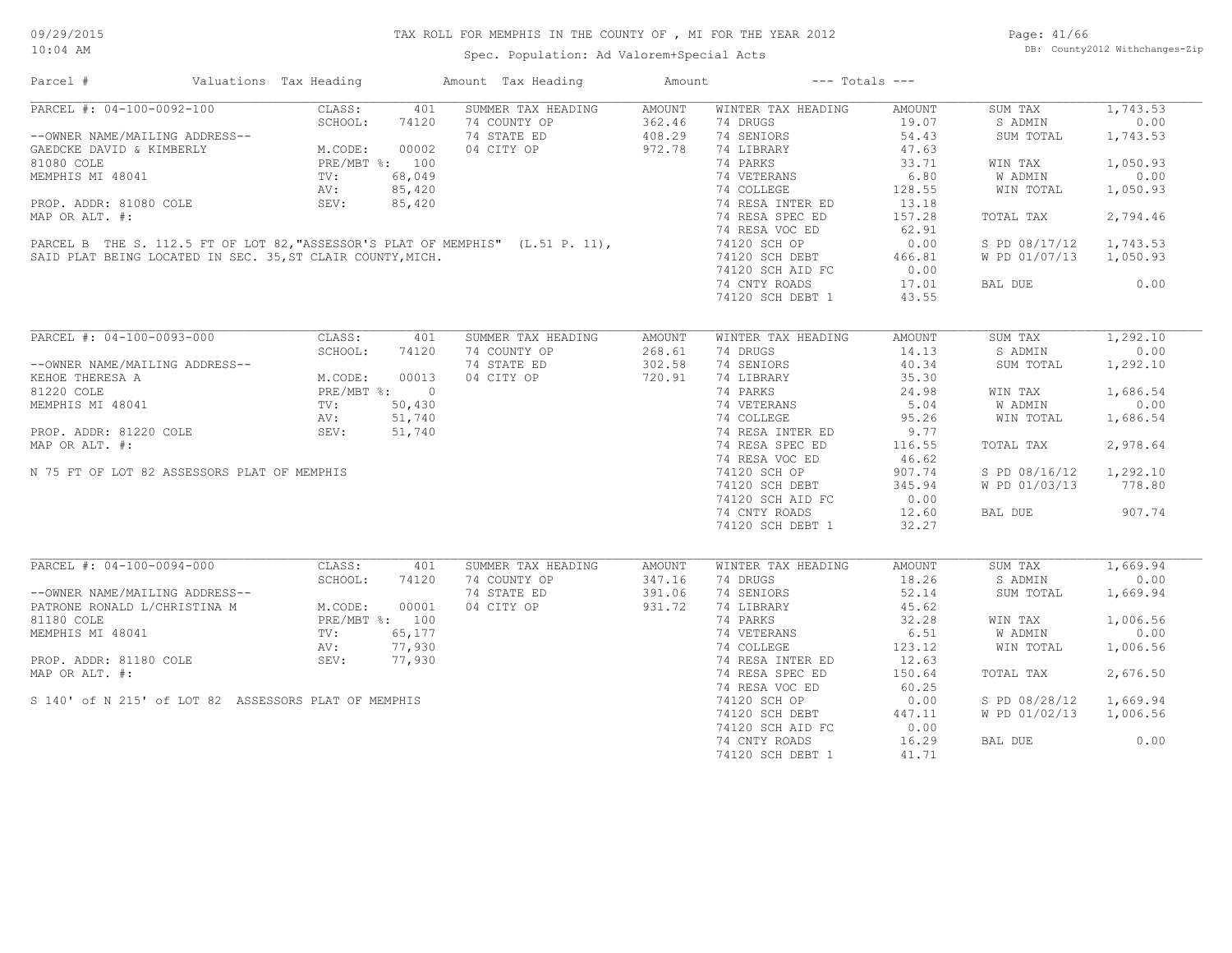Spec. Population: Ad Valorem+Special Acts

Page: 42/66 DB: County2012 Withchanges-Zip

| Parcel #                         | Valuations Tax Heading | Amount Tax Heading | Amount        | $---$ Totals $---$ |               |               |          |
|----------------------------------|------------------------|--------------------|---------------|--------------------|---------------|---------------|----------|
| PARCEL #: 04-100-0095-000        | CLASS:<br>401          | SUMMER TAX HEADING | AMOUNT        | WINTER TAX HEADING | <b>AMOUNT</b> | SUM TAX       | 1,205.03 |
|                                  | SCHOOL:<br>74120       | 74 COUNTY OP       | 250.51        | 74 DRUGS           | 13.18         | S ADMIN       | 0.00     |
| --OWNER NAME/MAILING ADDRESS--   |                        | 74 STATE ED        | 282.19        | 74 SENIORS         | 37.62         | SUM TOTAL     | 1,205.03 |
| NEW CARL D & DEBORAH L           | M.CODE:<br>00001       | 04 CITY OP         | 672.33        | 74 LIBRARY         | 32.92         |               |          |
| 81010 COLE                       | PRE/MBT %: 100         |                    |               | 74 PARKS           | 23.29         | WIN TAX       | 726.32   |
| MEMPHIS MI 48041                 | 47,032<br>TV:          |                    |               | 74 VETERANS        | 4.70          | W ADMIN       | 0.00     |
|                                  | 49,890<br>AV:          |                    |               | 74 COLLEGE         | 88.84         | WIN TOTAL     | 726.32   |
| PROP. ADDR: 81010 COLE           | SEV:<br>49,890         |                    |               | 74 RESA INTER ED   | 9.11          |               |          |
| MAP OR ALT. #:                   |                        |                    |               | 74 RESA SPEC ED    | 108.70        | TOTAL TAX     | 1,931.35 |
|                                  |                        |                    |               | 74 RESA VOC ED     | 43.48         |               |          |
| LOT 83 ASSESSORS PLAT OF MEMPHIS |                        |                    |               | 74120 SCH OP       | 0.00          | S PD 08/28/12 | 1,205.03 |
|                                  |                        |                    |               |                    |               |               |          |
|                                  |                        |                    |               | 74120 SCH DEBT     | 322.63        | W PD 01/02/13 | 726.32   |
|                                  |                        |                    |               | 74120 SCH AID FC   | 0.00          |               |          |
|                                  |                        |                    |               | 74 CNTY ROADS      | 11.75         | BAL DUE       | 0.00     |
|                                  |                        |                    |               | 74120 SCH DEBT 1   | 30.10         |               |          |
|                                  |                        |                    |               |                    |               |               |          |
| PARCEL #: 04-100-0096-000        | CLASS:<br>401          | SUMMER TAX HEADING | <b>AMOUNT</b> | WINTER TAX HEADING | <b>AMOUNT</b> | SUM TAX       | 1,104.73 |
|                                  | SCHOOL:<br>74120       | 74 COUNTY OP       | 229.66        | 74 DRUGS           | 12.08         | S ADMIN       | 0.00     |
| --OWNER NAME/MAILING ADDRESS--   |                        | 74 STATE ED        | 258.70        | 74 SENIORS         | 34.49         | SUM TOTAL     | 1,104.73 |
| RECTOR LISA                      | M.CODE:<br>00001       | 04 CITY OP         | 616.37        | 74 LIBRARY         | 30.18         |               |          |
| 35375 BORDMAN                    | PRE/MBT %: 100         |                    |               | 74 PARKS           | 21.36         | WIN TAX       | 665.87   |
| MEMPHIS MI 48041                 | TV:<br>43,117          |                    |               | 74 VETERANS        | 4.31          | W ADMIN       | 0.00     |
|                                  | 48,550<br>AV:          |                    |               | 74 COLLEGE         | 81.45         | WIN TOTAL     | 665.87   |
| PROP. ADDR: 35375 BORDMAN        | 48,550<br>SEV:         |                    |               | 74 RESA INTER ED   | 8.35          |               |          |
| MAP OR ALT. #:                   |                        |                    |               | 74 RESA SPEC ED    | 99.65         | TOTAL TAX     | 1,770.60 |
|                                  |                        |                    |               | 74 RESA VOC ED     | 39.86         |               |          |
|                                  |                        |                    |               |                    |               |               |          |
| LOT 84 ASSESSORS PLAT OF MEMPHIS |                        |                    |               | 74120 SCH OP       | 0.00          | S PD 08/29/12 | 1,104.73 |
|                                  |                        |                    |               | 74120 SCH DEBT     | 295.78        | W PD 01/02/13 | 665.87   |
|                                  |                        |                    |               | 74120 SCH AID FC   | 0.00          |               |          |
|                                  |                        |                    |               | 74 CNTY ROADS      | 10.77         | BAL DUE       | 0.00     |
|                                  |                        |                    |               | 74120 SCH DEBT 1   | 27.59         |               |          |
|                                  |                        |                    |               |                    |               |               |          |
| PARCEL #: 04-100-0097-000        | CLASS:<br>401          | SUMMER TAX HEADING | AMOUNT        | WINTER TAX HEADING | AMOUNT        | SUM TAX       | 1,547.42 |
|                                  | SCHOOL:<br>74120       | 74 COUNTY OP       | 321.69        | 74 DRUGS           | 16.92         | S ADMIN       | 0.00     |
| --OWNER NAME/MAILING ADDRESS--   |                        | 74 STATE ED        | 362.37        | 74 SENIORS         | 48.31         | SUM TOTAL     | 1,547.42 |
| SPOUTZ KEVIN & CHRISTINE         | M.CODE:                | 04 CITY OP         | 863.36        | 74 LIBRARY         | 42.27         |               |          |
| 35801 BORDMAN                    | PRE/MBT %: 100         |                    |               | 74 PARKS           | 29.91         | WIN TAX       | 932.69   |
| MEMPHIS MI 48041                 | 60,395<br>TV:          |                    |               | 74 VETERANS        | 6.03          | W ADMIN       | 0.00     |
|                                  | AV:<br>68,040          |                    |               | 74 COLLEGE         | 114.09        | WIN TOTAL     | 932.69   |
| PROP. ADDR: 35801 BORDMAN        | SEV:<br>68,040         |                    |               | 74 RESA INTER ED   | 11.70         |               |          |
| MAP OR ALT. #:                   |                        |                    |               | 74 RESA SPEC ED    | 139.59        | TOTAL TAX     | 2,480.11 |
|                                  |                        |                    |               | 74 RESA VOC ED     | 55.83         |               |          |
| LOT 85 ASSESSORS PLAT OF MEMPHIS |                        |                    |               | 74120 SCH OP       | 0.00          | S PD 08/31/12 | 1,547.42 |
|                                  |                        |                    |               | 74120 SCH DEBT     | 414.30        | W PD 02/12/13 | 932.69   |
|                                  |                        |                    |               |                    | 0.00          |               |          |
|                                  |                        |                    |               | 74120 SCH AID FC   |               |               |          |
|                                  |                        |                    |               | 74 CNTY ROADS      | 15.09         | BAL DUE       | 0.00     |
|                                  |                        |                    |               | 74120 SCH DEBT 1   | 38.65         |               |          |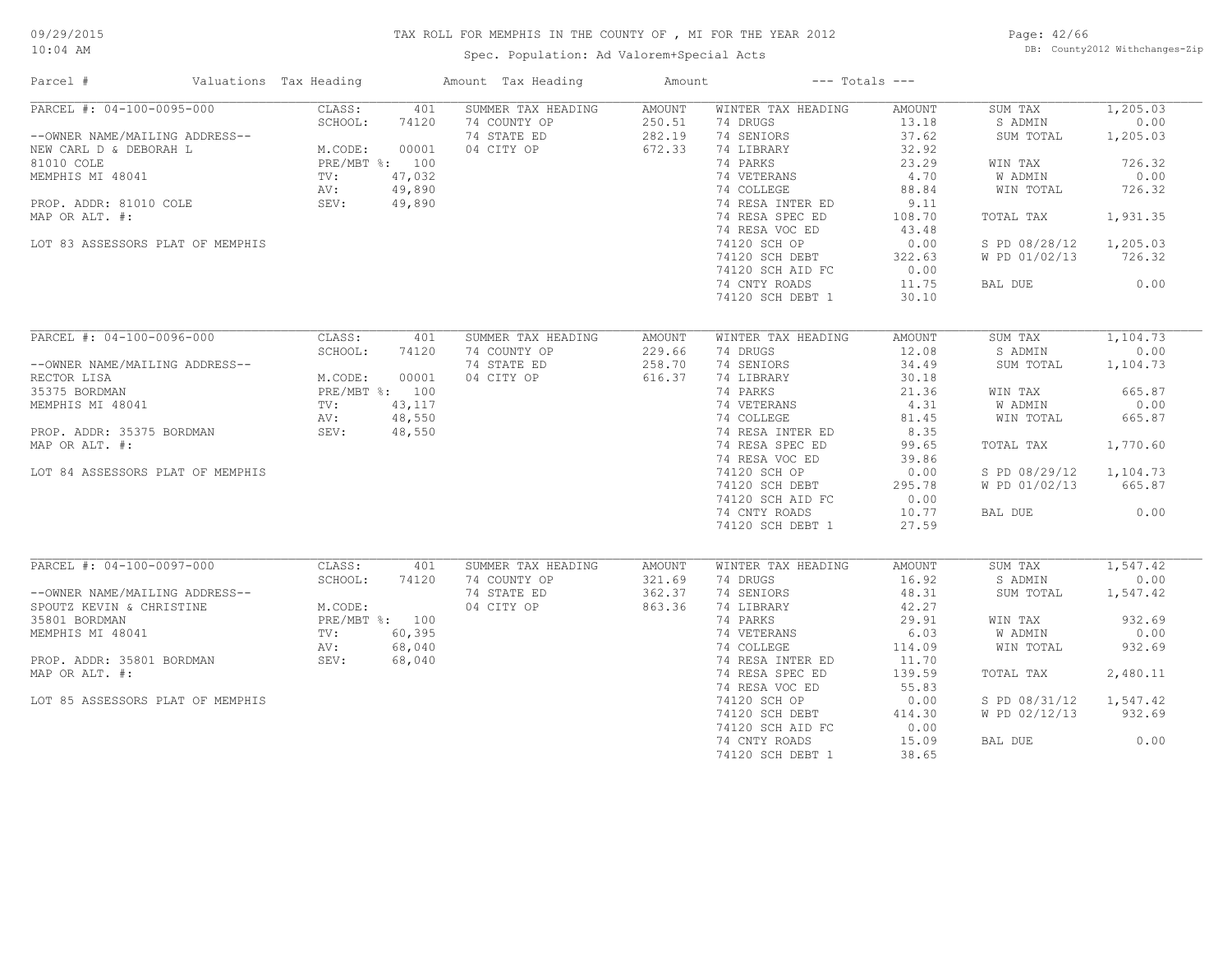Spec. Population: Ad Valorem+Special Acts

Page: 43/66 DB: County2012 Withchanges-Zip

| Parcel #<br>Valuations Tax Heading                              |                                                | Amount Tax Heading | Amount          |                    | $---$ Totals $---$ |               |          |
|-----------------------------------------------------------------|------------------------------------------------|--------------------|-----------------|--------------------|--------------------|---------------|----------|
| PARCEL #: 04-100-0098-000                                       | CLASS:<br>401                                  | SUMMER TAX HEADING | AMOUNT          | WINTER TAX HEADING | AMOUNT             | SUM TAX       | 1,286.81 |
|                                                                 | SCHOOL:<br>74120                               | 74 COUNTY OP       | 267.51          | 74 DRUGS           | 14.07              | S ADMIN       | 0.00     |
| --OWNER NAME/MAILING ADDRESS--                                  |                                                | 74 STATE ED        | 301.34          | 74 SENIORS         | 40.17              | SUM TOTAL     | 1,286.81 |
| BROWN CECIL G & IVA N                                           | M.CODE: $00013$<br>PRE/MBT $\frac{1}{6}$ : 100 | 04 CITY OP         | 717.96          | 74 LIBRARY         | 35.15              |               |          |
| 35845 BORDMAN                                                   |                                                | $\overline{3}$     | 0.00            | 74 PARKS           | 24.88              | WIN TAX       | 775.62   |
| MEMPHIS MI 48041                                                | 50,224<br>TV:                                  |                    |                 | 74 VETERANS        | 5.02               | W ADMIN       | 0.00     |
|                                                                 | AV:<br>54,960                                  |                    |                 | 74 COLLEGE         | 94.87              | WIN TOTAL     | 775.62   |
| PROP. ADDR: 35845 BORDMAN                                       | SEV:<br>54,960                                 |                    |                 | 74 RESA INTER ED   | 9.73               |               |          |
| MAP OR ALT. #:                                                  |                                                |                    |                 | 74 RESA SPEC ED    | 116.08             | TOTAL TAX     | 2,062.43 |
|                                                                 |                                                |                    |                 | 74 RESA VOC ED     | 46.43              |               |          |
| LOT 86 & 87 ASSESSORS PLAT OF MEMPHIS                           |                                                |                    |                 | 74120 SCH OP       | 0.00               | S PD 08/23/12 | 1,286.81 |
|                                                                 |                                                |                    |                 | 74120 SCH DEBT     | 344.53             | W PD 01/02/13 | 775.62   |
|                                                                 |                                                |                    |                 |                    | 0.00               |               |          |
|                                                                 |                                                |                    |                 | 74120 SCH AID FC   |                    |               |          |
|                                                                 |                                                |                    |                 | 74 CNTY ROADS      | 12.55              | BAL DUE       | 0.00     |
|                                                                 |                                                |                    |                 | 74120 SCH DEBT 1   | 32.14              |               |          |
| PARCEL #: 04-743-0001-000                                       | CLASS:<br>201                                  | SUMMER TAX HEADING | AMOUNT          | WINTER TAX HEADING | AMOUNT             | SUM TAX       | 2,070.12 |
|                                                                 | SCHOOL:<br>74120                               | 74 COUNTY OP       | 430.35          | 74 DRUGS           | 22.64              | S ADMIN       | 0.00     |
| --OWNER NAME/MAILING ADDRESS--                                  |                                                | 74 STATE ED        | 484.77          | 74 SENIORS         | 64.63              | SUM TOTAL     | 2,070.12 |
| VARGA MIROSLAVA LIVING TRUST                                    | M.CODE:                                        | 04 CITY OP         | 1,155.00        | 74 LIBRARY         | 56.55              |               |          |
| 66011 LOWE PLANK                                                | PRE/MBT %: 0                                   |                    |                 | 74 PARKS           | 40.02              | WIN TAX       | 2,702.09 |
| LENOX MI 48050                                                  | 80,796<br>$\text{TV}$ :                        |                    |                 | 74 VETERANS        | 8.07               | W ADMIN       | 0.00     |
|                                                                 | 113,270                                        |                    |                 | 74 COLLEGE         |                    | WIN TOTAL     | 2,702.09 |
|                                                                 | AV:                                            |                    |                 |                    | 152.63             |               |          |
| PROP. ADDR: 81057 MAIN                                          | SEV:<br>113,270                                |                    |                 | 74 RESA INTER ED   | 15.65              |               |          |
| MAP OR ALT. #:                                                  |                                                |                    |                 | 74 RESA SPEC ED    | 186.74             | TOTAL TAX     | 4,772.21 |
|                                                                 |                                                |                    |                 | 74 RESA VOC ED     | 74.69              |               |          |
| LOT 1 S.P. SPAFFORD'S ADDITION TO MEMPHIS VILLAGE               |                                                |                    |                 | 74120 SCH OP       | 1,454.32           | S PD 08/15/12 | 2,070.12 |
|                                                                 |                                                |                    |                 | 74120 SCH DEBT     | 554.26             | W PD 02/11/13 | 2,702.09 |
|                                                                 |                                                |                    |                 | 74120 SCH AID FC   | 0.00               |               |          |
|                                                                 |                                                |                    |                 | 74 CNTY ROADS      | 20.19              | BAL DUE       | 0.00     |
|                                                                 |                                                |                    |                 | 74120 SCH DEBT 1   | 51.70              |               |          |
| PARCEL #: 04-743-0002-000                                       | CLASS:<br>201                                  | SUMMER TAX HEADING |                 | WINTER TAX HEADING | AMOUNT             | SUM TAX       | 340.52   |
|                                                                 | SCHOOL:<br>74120                               | 74 COUNTY OP       | AMOUNT<br>70.79 | 74 DRUGS           | 3.72               | S ADMIN       | 0.00     |
|                                                                 |                                                |                    |                 |                    |                    |               |          |
| --OWNER NAME/MAILING ADDRESS--                                  |                                                | 74 STATE ED        | 79.74           | 74 SENIORS         | 10.63              | SUM TOTAL     | 340.52   |
| -- UNNER NAME/MAILING ADDRESS--<br>VARGA MIROSLAVA LIVING TRUST | M.CODE:                                        | 04 CITY OP         | 189.99          | 74 LIBRARY         | 9.30               |               |          |
| 66011 LOWE PLANK                                                | PRE/MBT %: 0                                   |                    |                 | 74 PARKS           | 6.58               | WIN TAX       | 444.43   |
| LENOX MI 48050                                                  | 13,291<br>TV:                                  |                    |                 | 74 VETERANS        | 1.32               | W ADMIN       | 0.00     |
|                                                                 | AV:<br>13,490                                  |                    |                 | 74 COLLEGE         | 25.10              | WIN TOTAL     | 444.43   |
| PROP. ADDR: 81047 MAIN                                          | SEV:<br>13,490                                 |                    |                 | 74 RESA INTER ED   | 2.57               |               |          |
| MAP OR ALT. #:                                                  |                                                |                    |                 | 74 RESA SPEC ED    | 30.71              | TOTAL TAX     | 784.95   |
|                                                                 |                                                |                    |                 | 74 RESA VOC ED     | 12.28              |               |          |
| LOT 2 S.P. SPAFFORD'S ADDITION TO MEMPHIS VILLAGE               |                                                |                    |                 | 74120 SCH OP       | 239.23             | S PD 08/15/12 | 340.52   |
|                                                                 |                                                |                    |                 | 74120 SCH DEBT     | 91.17              | W PD 02/11/13 | 444.43   |
|                                                                 |                                                |                    |                 | 74120 SCH AID FC   | 0.00               |               |          |
|                                                                 |                                                |                    |                 | 74 CNTY ROADS      | 3.32               | BAL DUE       | 0.00     |
|                                                                 |                                                |                    |                 | 74120 SCH DEBT 1   | 8.50               |               |          |
|                                                                 |                                                |                    |                 |                    |                    |               |          |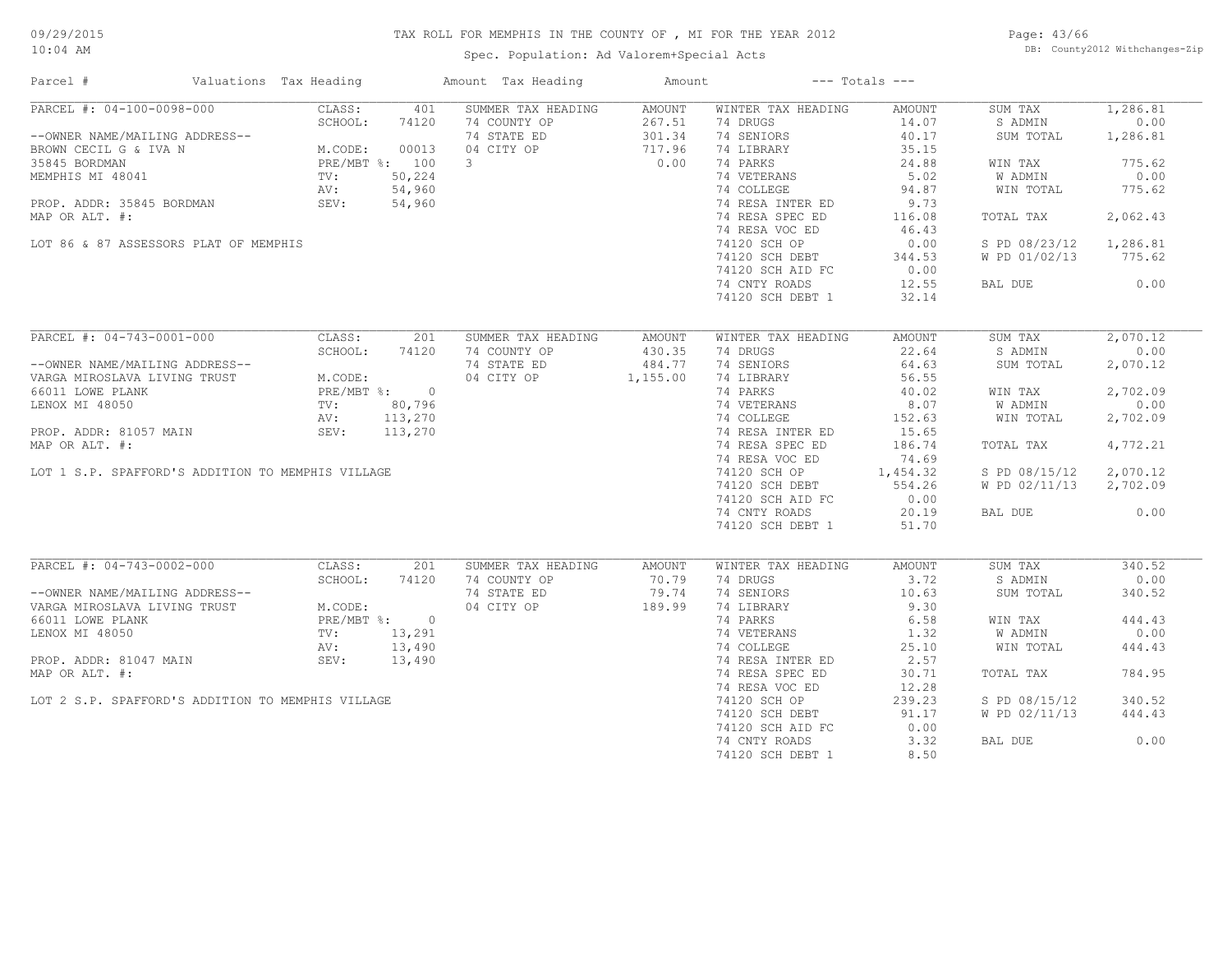Spec. Population: Ad Valorem+Special Acts

Page: 44/66 DB: County2012 Withchanges-Zip

| Parcel #                                                                                                                                                                                                                                                                                      | Valuations Tax Heading |            |        | Amount Tax Heading                                                                          | Amount | $---$ Totals $---$                                                             |        |               |        |
|-----------------------------------------------------------------------------------------------------------------------------------------------------------------------------------------------------------------------------------------------------------------------------------------------|------------------------|------------|--------|---------------------------------------------------------------------------------------------|--------|--------------------------------------------------------------------------------|--------|---------------|--------|
| PARCEL #: 04-743-0003-000 CLASS: 202<br>--OWNER NAME/MAILING ADDRESS--<br>VARGA PAVLE & MIRA LIVING TRUST<br>66011 LOWE PLANK<br>LENOX MI 48050<br>PRE/MBT %: 0<br>PRE/MBT %: 0<br>PRE/MBT %: 0<br>PRE/MBT %: 0<br>PRE/MBT %: 0<br>PRE/MBT %: 0<br>PRE/MBT %: 0<br>PRE/MBT %: 0<br>PRE/MBT %: |                        |            |        | SUMMER TAX HEADING AMOUNT                                                                   |        | WINTER TAX HEADING                                                             | AMOUNT | SUM TAX       | 418.29 |
|                                                                                                                                                                                                                                                                                               |                        |            |        | 14 COUNTY OP 36.96 74 DRUGS<br>14 STATE ED 37.95 74 SENIORS<br>14 CITY OP 233.38 74 LIBRARY |        |                                                                                | 4.57   | S ADMIN       | 0.00   |
|                                                                                                                                                                                                                                                                                               |                        |            |        |                                                                                             |        |                                                                                | 13.06  | SUM TOTAL     | 418.29 |
|                                                                                                                                                                                                                                                                                               |                        |            |        |                                                                                             |        |                                                                                | 11.42  |               |        |
|                                                                                                                                                                                                                                                                                               |                        |            |        |                                                                                             |        | 74 PARKS                                                                       | 8.08   | WIN TAX       | 545.95 |
|                                                                                                                                                                                                                                                                                               |                        |            |        |                                                                                             |        | 74 VETERANS                                                                    | 1.63   | W ADMIN       | 0.00   |
|                                                                                                                                                                                                                                                                                               |                        |            |        |                                                                                             |        | 74 COLLEGE                                                                     | 30.84  | WIN TOTAL     | 545.95 |
| PROP. ADDR: 34875 BORDMAN/81121 MAIN SEV:                                                                                                                                                                                                                                                     |                        |            | 22,670 |                                                                                             |        | 74 RESA INTER ED                                                               | 3.16   |               |        |
| MAP OR ALT. #:                                                                                                                                                                                                                                                                                |                        |            |        |                                                                                             |        | 74 RESA SPEC ED                                                                | 37.73  | TOTAL TAX     | 964.24 |
|                                                                                                                                                                                                                                                                                               |                        |            |        |                                                                                             |        | 74 RESA VOC ED                                                                 | 15.09  |               |        |
| LOT 3 TO 7 INC; ALSO INC THAT PART OF VAC ALLEY LYING S OF N LINE S 5 FT LOT 3 EXT                                                                                                                                                                                                            |                        |            |        |                                                                                             |        |                                                                                |        |               |        |
|                                                                                                                                                                                                                                                                                               |                        |            |        |                                                                                             |        | 74120 SCH OP<br>74120 SCH DEBT                                                 | 293.86 | S PD 08/15/12 | 418.29 |
| W TO LOT 6S.P. SPAFFORD'S ADDITION TO MEMPHIS VILLAGE                                                                                                                                                                                                                                         |                        |            |        |                                                                                             |        | 74120 SCH DEBT                                                                 | 111.99 | W PD 01/14/13 | 545.95 |
|                                                                                                                                                                                                                                                                                               |                        |            |        |                                                                                             |        | 74120 SCH AID FC                                                               | 0.00   |               |        |
|                                                                                                                                                                                                                                                                                               |                        |            |        |                                                                                             |        | 74 CNTY ROADS                                                                  | 4.08   | BAL DUE       | 0.00   |
|                                                                                                                                                                                                                                                                                               |                        |            |        |                                                                                             |        | 74120 SCH DEBT 1                                                               | 10.44  |               |        |
|                                                                                                                                                                                                                                                                                               |                        |            |        |                                                                                             |        |                                                                                |        |               |        |
| PARCEL #: 04-743-0004-000                                                                                                                                                                                                                                                                     |                        | CLASS: 202 |        | SUMMER TAX HEADING                                                                          | AMOUNT | WINTER TAX HEADING                                                             | AMOUNT | SUM TAX       | 337.56 |
|                                                                                                                                                                                                                                                                                               |                        |            |        | 74 COUNTY OP                                                                                | 70.17  | 74 DRUGS                                                                       | 3.69   | S ADMIN       | 0.00   |
|                                                                                                                                                                                                                                                                                               |                        |            |        | 74 STATE ED                                                                                 | 79.05  | 74 SENIORS                                                                     | 10.54  | SUM TOTAL     | 337.56 |
| --OWNER NAME/MAILING ADDRESS--<br>VARGA PAVLE & MIRA LIVING TRUST<br>66011 LOWE PLANK<br>LENOX MI 48050<br>PRE/MBT *: 0<br>PRE/MBT *: 0<br>PRE/MBT *: 0<br>PRE/MBT *: 0<br>PROP. ADDR: 34855 BORDMAN<br>NI: 13,360<br>NI: 13,360<br>NI: 13,360<br>NI:                                         |                        |            |        | 04 CITY OP                                                                                  | 188.34 | 74 LIBRARY                                                                     | 9.22   |               |        |
|                                                                                                                                                                                                                                                                                               |                        |            |        |                                                                                             |        | 74 PARKS                                                                       |        | WIN TAX       | 440.59 |
|                                                                                                                                                                                                                                                                                               |                        |            |        |                                                                                             |        | 74 PARKS 6.52<br>74 VETERANS 1.31<br>74 COLLEGE 24.88<br>74 RESA INTER ED 2.55 |        | W ADMIN       | 0.00   |
|                                                                                                                                                                                                                                                                                               |                        |            |        |                                                                                             |        |                                                                                |        |               |        |
|                                                                                                                                                                                                                                                                                               |                        |            |        |                                                                                             |        |                                                                                |        | WIN TOTAL     | 440.59 |
|                                                                                                                                                                                                                                                                                               |                        |            |        |                                                                                             |        |                                                                                |        |               |        |
| MAP OR ALT. #:                                                                                                                                                                                                                                                                                |                        |            |        |                                                                                             |        | 74 RESA SPEC ED                                                                | 30.45  | TOTAL TAX     | 778.15 |
|                                                                                                                                                                                                                                                                                               |                        |            |        |                                                                                             |        | 74 RESA VOC ED                                                                 | 12.18  |               |        |
| LOT 8 S.P. SPAFFORDS ADDITION TO MEMPHIS VILLAGE                                                                                                                                                                                                                                              |                        |            |        |                                                                                             |        | 74120 SCH OP                                                                   | 237.15 | S PD 08/15/12 | 337.56 |
|                                                                                                                                                                                                                                                                                               |                        |            |        |                                                                                             |        | 74120 SCH DEBT                                                                 | 90.38  | W PD 01/08/13 | 440.59 |
|                                                                                                                                                                                                                                                                                               |                        |            |        |                                                                                             |        | 74120 SCH AID FC                                                               | 0.00   |               |        |
|                                                                                                                                                                                                                                                                                               |                        |            |        |                                                                                             |        | 74 CNTY ROADS                                                                  | 3.29   | BAL DUE       | 0.00   |
|                                                                                                                                                                                                                                                                                               |                        |            |        |                                                                                             |        | 74120 SCH DEBT 1                                                               | 8.43   |               |        |
|                                                                                                                                                                                                                                                                                               |                        |            |        | $0, 175$<br>3, 360<br>3, 360                                                                |        |                                                                                |        |               |        |
|                                                                                                                                                                                                                                                                                               |                        |            |        | SUMMER TAX HEADING                                                                          | AMOUNT | WINTER TAX HEADING                                                             | AMOUNT | SUM TAX       | 205.99 |
|                                                                                                                                                                                                                                                                                               |                        |            |        | 74 COUNTY OP                                                                                | 42.82  | 74 DRUGS                                                                       | 2.25   | S ADMIN       | 0.00   |
|                                                                                                                                                                                                                                                                                               |                        |            |        |                                                                                             |        | 74 SENIORS                                                                     | 6.43   | SUM TOTAL     | 205.99 |
|                                                                                                                                                                                                                                                                                               |                        |            |        | 74 STATE ED 48.24<br>04 CITY OP 114.93                                                      |        | 74 LIBRARY                                                                     | 5.62   |               |        |
|                                                                                                                                                                                                                                                                                               |                        |            |        |                                                                                             |        | 74 PARKS                                                                       | 3.98   |               | 268.84 |
|                                                                                                                                                                                                                                                                                               |                        |            |        |                                                                                             |        |                                                                                |        | WIN TAX       |        |
|                                                                                                                                                                                                                                                                                               |                        |            |        |                                                                                             |        | 74 VETERANS                                                                    | 0.80   | W ADMIN       | 0.00   |
|                                                                                                                                                                                                                                                                                               |                        |            |        |                                                                                             |        | 74 COLLEGE                                                                     | 15.18  | WIN TOTAL     | 268.84 |
|                                                                                                                                                                                                                                                                                               |                        |            |        |                                                                                             |        | 74 RESA INTER ED                                                               | 1.55   |               |        |
| LENOX MI 48050<br>PROP. ADDR: 81059 MAIN AV: 8,040<br>AV: 8,040<br>MAP OR ALT. #:<br>LOT 9 EXC W 48 FT THEREOF. S.P. SPAFFORD'S ADDITION TO MEMPHIS VILLAGE                                                                                                                                   |                        |            |        |                                                                                             |        | 74 RESA SPEC ED                                                                | 18.58  | TOTAL TAX     | 474.83 |
|                                                                                                                                                                                                                                                                                               |                        |            |        |                                                                                             |        | 74 RESA VOC ED                                                                 | 7.43   |               |        |
|                                                                                                                                                                                                                                                                                               |                        |            |        |                                                                                             |        | 74120 SCH OP                                                                   | 144.72 | S PD 08/15/12 | 205.99 |
|                                                                                                                                                                                                                                                                                               |                        |            |        |                                                                                             |        | 74120 SCH DEBT                                                                 | 55.15  | W PD 01/08/13 | 268.84 |
|                                                                                                                                                                                                                                                                                               |                        |            |        |                                                                                             |        | 74120 SCH AID FC                                                               | 0.00   |               |        |
|                                                                                                                                                                                                                                                                                               |                        |            |        |                                                                                             |        | 74 CNTY ROADS                                                                  | 2.01   | BAL DUE       | 0.00   |
|                                                                                                                                                                                                                                                                                               |                        |            |        |                                                                                             |        | 74120 SCH DEBT 1                                                               | 5.14   |               |        |
|                                                                                                                                                                                                                                                                                               |                        |            |        |                                                                                             |        |                                                                                |        |               |        |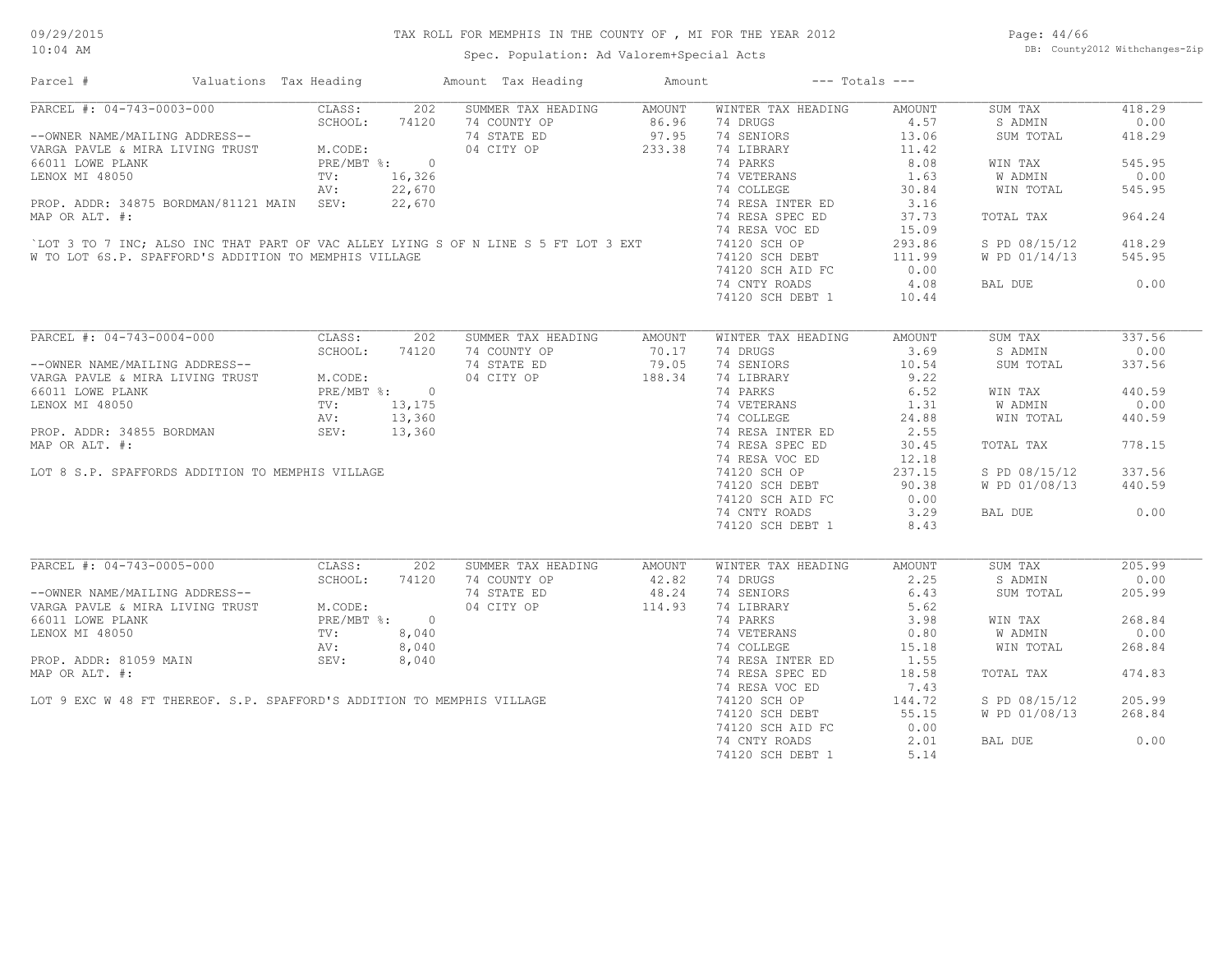Spec. Population: Ad Valorem+Special Acts

Page: 45/66 DB: County2012 Withchanges-Zip

| Parcel #                                                                                                                                        | Valuations Tax Heading                                     |         | Amount Tax Heading | Amount        | $---$ Totals $---$ |               |                         |          |
|-------------------------------------------------------------------------------------------------------------------------------------------------|------------------------------------------------------------|---------|--------------------|---------------|--------------------|---------------|-------------------------|----------|
| PARCEL #: 04-743-0006-000                                                                                                                       | CLASS:                                                     | 704     | SUMMER TAX HEADING | AMOUNT        | WINTER TAX HEADING | AMOUNT        | SUM TAX                 | 0.00     |
|                                                                                                                                                 | SCHOOL:                                                    | 74120   | 74 COUNTY OP       | 0.00          | 74 DRUGS           | 0.00          | S ADMIN                 | 0.00     |
| --OWNER NAME/MAILING ADDRESS--                                                                                                                  |                                                            |         | 74 STATE ED        | 0.00          | 74 SENIORS         | 0.00          | SUM TOTAL               | 0.00     |
| MEMPHIS COMMUNITY SCHOOLS                                                                                                                       | SS--<br>M.CODE:<br>PRE/MBT %:                              |         | 04 CITY OP         | 0.00          | 74 LIBRARY         | 0.00          |                         |          |
| P.O. BOX 201                                                                                                                                    |                                                            | $\circ$ |                    |               | 74 PARKS           | 0.00          | WIN TAX                 | 0.00     |
| P.O. BOX 201<br>MEMPHIS MI 48041<br>PROP. ADDR: 34165 BORDMAN<br>MAP OR ALT. #:<br>W 48 FT OF LOT 9 S. P. SPAFFORDS ADDITION TO MEMPHIS VILLAGE |                                                            |         |                    |               | 74 VETERANS        | 0.00          | W ADMIN                 | 0.00     |
|                                                                                                                                                 |                                                            |         |                    |               | 74 COLLEGE         | 0.00          | WIN TOTAL               | 0.00     |
|                                                                                                                                                 |                                                            |         |                    |               | 74 RESA INTER ED   | 0.00          |                         |          |
|                                                                                                                                                 |                                                            |         |                    |               | 74 RESA SPEC ED    | 0.00          | TOTAL TAX               | 0.00     |
|                                                                                                                                                 |                                                            |         |                    |               |                    |               |                         |          |
|                                                                                                                                                 |                                                            |         |                    |               | 74 RESA VOC ED     | 0.00          |                         |          |
|                                                                                                                                                 |                                                            |         |                    |               | 74120 SCH OP       | 0.00          | BAL DUE                 | 0.00     |
|                                                                                                                                                 |                                                            |         |                    |               | 74120 SCH DEBT     | 0.00          |                         |          |
|                                                                                                                                                 |                                                            |         |                    |               | 74120 SCH AID FC   | 0.00          |                         |          |
|                                                                                                                                                 |                                                            |         |                    |               | 74 CNTY ROADS      | 0.00          |                         |          |
|                                                                                                                                                 |                                                            |         |                    |               | 74120 SCH DEBT 1   | 0.00          |                         |          |
|                                                                                                                                                 |                                                            |         |                    |               |                    |               |                         |          |
| PARCEL #: 04-748-0001-000                                                                                                                       | CLASS:                                                     | 201     | SUMMER TAX HEADING | <b>AMOUNT</b> | WINTER TAX HEADING | AMOUNT        | SUM TAX                 | 1,114.28 |
|                                                                                                                                                 | SCHOOL:                                                    | 74120   | 74 COUNTY OP       | 231.64        | 74 DRUGS           | 12.19         | S ADMIN                 | 0.00     |
| --OWNER NAME/MAILING ADDRESS--                                                                                                                  |                                                            |         | 74 STATE ED        | 260.94        | 74 SENIORS         | 34.79         | SUM TOTAL               | 1,114.28 |
| LUDEMAN DONALD C & SHAWN M                                                                                                                      |                                                            |         | 04 CITY OP         | 621.70        | 74 LIBRARY         | 30.44         |                         |          |
| 72878 TEAL CT                                                                                                                                   |                                                            |         |                    |               | 74 PARKS           | 21.54         | WIN TAX                 | 1,454.44 |
| ROMEO MI 48065                                                                                                                                  | S--<br>M.CODE:<br>PRE/MBT %: 0<br>TV: 43,490<br>AV: 43.490 |         |                    |               | 74 VETERANS        | 4.34          | W ADMIN                 | 0.00     |
|                                                                                                                                                 | AV:                                                        | 43,490  |                    |               | 74 COLLEGE         | 82.15         | WIN TOTAL               | 1,454.44 |
| PROP. ADDR: 35065 BORDMAN                                                                                                                       | SEV:                                                       | 43,490  |                    |               | 74 RESA INTER ED   | 8.42          |                         |          |
|                                                                                                                                                 |                                                            |         |                    |               |                    |               |                         |          |
| MAP OR ALT. #:                                                                                                                                  |                                                            |         |                    |               | 74 RESA SPEC ED    | 100.51        | TOTAL TAX               | 2,568.72 |
|                                                                                                                                                 |                                                            |         |                    |               | 74 RESA VOC ED     | 40.20         |                         |          |
| LOT 2 & E 20 FT OF LOT 3 & E 80 FT OF S 30 FT OF LOT 18 & LOT 1 F E SPENCERS                                                                    |                                                            |         |                    |               | 74120 SCH OP       | 782.82        | S PD 12/11/12 1, 114.28 |          |
| ADDITION TO THE VILLAGE OF MEMPHIS                                                                                                              |                                                            |         |                    |               | 74120 SCH DEBT     | 298.34        |                         |          |
|                                                                                                                                                 |                                                            |         |                    |               | 74120 SCH AID FC   | 0.00          | BAL DUE                 | 1,454.44 |
|                                                                                                                                                 |                                                            |         |                    |               | 74 CNTY ROADS      | 10.87         |                         |          |
|                                                                                                                                                 |                                                            |         |                    |               | 74120 SCH DEBT 1   | 27.83         |                         |          |
|                                                                                                                                                 |                                                            |         |                    |               |                    |               |                         |          |
| PARCEL #: 04-748-0002-000                                                                                                                       | CLASS:                                                     | 201     | SUMMER TAX HEADING | <b>AMOUNT</b> | WINTER TAX HEADING | <b>AMOUNT</b> | SUM TAX                 | 734.06   |
|                                                                                                                                                 | SCHOOL:                                                    | 74120   | 74 COUNTY OP       | 152.60        | 74 DRUGS           | 8.03          | S ADMIN                 | 0.00     |
| --OWNER NAME/MAILING ADDRESS--                                                                                                                  |                                                            |         | 74 STATE ED        | 171.90        | 74 SENIORS         | 22.92         | SUM TOTAL               | 734.06   |
| BRODERICK WALTER ELLIOTT III & ROB M.CODE:                                                                                                      |                                                            | 00003   | 04 CITY OP         | 409.56        | 74 LIBRARY         | 20.05         |                         |          |
| P.O. BOX 84                                                                                                                                     | PRE/MBT %: 0                                               |         |                    |               | 74 PARKS           | 14.19         | WIN TAX                 | 958.13   |
| MEMPHIS MI 48041                                                                                                                                | TV:                                                        | 28,650  |                    |               | 74 VETERANS        | 2.86          | W ADMIN                 | 0.00     |
|                                                                                                                                                 | AV:                                                        | 28,650  |                    |               | 74 COLLEGE         | 54.12         | WIN TOTAL               | 958.13   |
| PROP. ADDR: 35049 BORDMAN                                                                                                                       | SEV:                                                       | 28,650  |                    |               | 74 RESA INTER ED   | 5.55          |                         |          |
|                                                                                                                                                 |                                                            |         |                    |               |                    |               |                         |          |
| MAP OR ALT. #:                                                                                                                                  |                                                            |         |                    |               | 74 RESA SPEC ED    | 66.21         | TOTAL TAX               | 1,692.19 |
|                                                                                                                                                 |                                                            |         |                    |               | 74 RESA VOC ED     | 26.48         |                         |          |
| W 10 FT OF LOT 3 & LOT 4 & E 10 FT OF LOT 5 & W 50 FT OF E 130 FT OF S 30 FT OF LOT                                                             |                                                            |         |                    |               | 74120 SCH OP       | 515.70        | S PD 07/19/12           | 734.06   |
| 18 F E SPENCERS ADDITION TO THE VILLAGE OF MEMPHIS                                                                                              |                                                            |         |                    |               | 74120 SCH DEBT     | 196.53        | W PD 12/05/12           | 958.13   |
|                                                                                                                                                 |                                                            |         |                    |               | 74120 SCH AID FC   | 0.00          |                         |          |
|                                                                                                                                                 |                                                            |         |                    |               | 74 CNTY ROADS      | 7.16          | BAL DUE                 | 0.00     |
|                                                                                                                                                 |                                                            |         |                    |               | 74120 SCH DEBT 1   | 18.33         |                         |          |
|                                                                                                                                                 |                                                            |         |                    |               |                    |               |                         |          |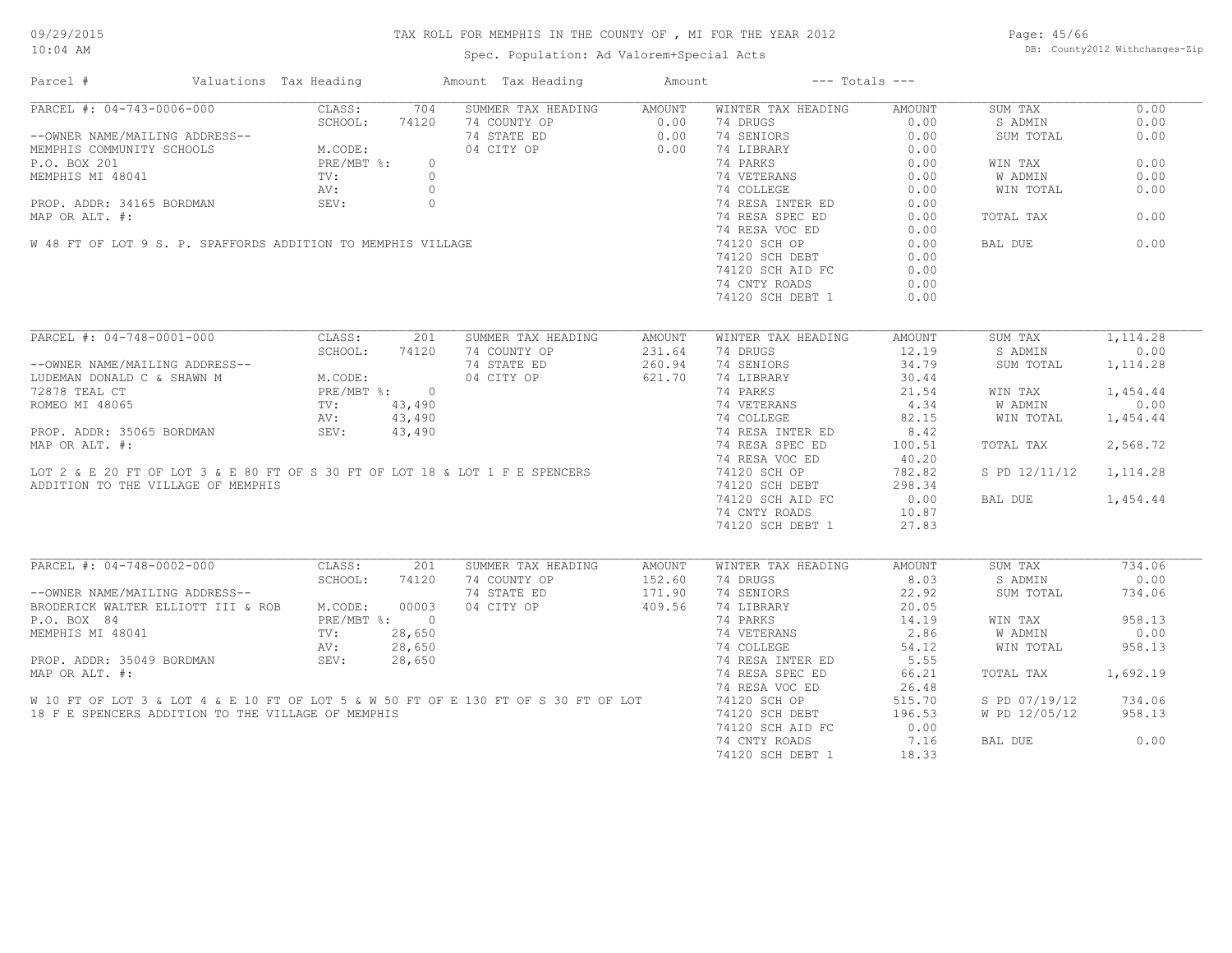Spec. Population: Ad Valorem+Special Acts

Page: 46/66 DB: County2012 Withchanges-Zip

| Parcel #                                                                            | Valuations Tax Heading                        |        | Amount Tax Heading | Amount |                    | $---$ Totals $---$ |               |          |
|-------------------------------------------------------------------------------------|-----------------------------------------------|--------|--------------------|--------|--------------------|--------------------|---------------|----------|
| PARCEL #: 04-748-0003-000                                                           | CLASS:                                        | 201    | SUMMER TAX HEADING | AMOUNT | WINTER TAX HEADING | AMOUNT             | SUM TAX       | 1,780.71 |
|                                                                                     | SCHOOL:                                       | 74120  | 74 COUNTY OP       | 370.19 | 74 DRUGS           | 19.48              | S ADMIN       | 0.00     |
| --OWNER NAME/MAILING ADDRESS--                                                      |                                               |        | 74 STATE ED        | 417.00 | 74 SENIORS         | 55.60              | S INTRST      | 106.84   |
| MANCHIK SR MICHAEL & THERESA C                                                      | M.CODE: 00007<br>PRE/MBT %: 0                 |        | 04 CITY OP         | 993.52 | 74 LIBRARY         | 48.65              | SUM TOTAL     | 1,887.55 |
| 37682 30 MILE RD                                                                    |                                               |        |                    |        | 74 PARKS           | 34.43              |               |          |
| LENOX MI 48050                                                                      | TV:                                           | 69,500 |                    |        | 74 VETERANS        | 6.95               | WIN TAX       | 2,324.36 |
|                                                                                     | AV:                                           | 69,500 |                    |        | 74 COLLEGE         | 131.29             | W ADMIN       | 0.00     |
| PROP. ADDR: 35005 BORDMAN                                                           | SEV:                                          | 69,500 |                    |        | 74 RESA INTER ED   | 13.46              | WIN TOTAL     | 2,324.36 |
| MAP OR ALT. #:                                                                      |                                               |        |                    |        | 74 RESA SPEC ED    | 160.63             |               |          |
|                                                                                     |                                               |        |                    |        | 74 RESA VOC ED     | 64.25              | TOTAL TAX     | 4,211.91 |
| W 20 FT LOT 5 & 6 TO 12 INC & S 14 FT LOT 13 & LOT 18 EXC N 54 FT ALSO EXC E 130 FT |                                               |        |                    |        |                    |                    |               |          |
|                                                                                     |                                               |        |                    |        | 74120 SCH OP       | 1,251.00           |               |          |
| OF S 30 FT LOT 18 F E SPENCERS ADDITION TO THE VILLAGE OF MEMPHIS                   |                                               |        |                    |        | 74120 SCH DEBT     | 476.77             | W PD 01/18/13 | 2,324.36 |
|                                                                                     |                                               |        |                    |        | 74120 SCH AID FC   | 0.00               |               |          |
|                                                                                     |                                               |        |                    |        | 74 CNTY ROADS      | 17.37              | BAL DUE       | 1,887.55 |
|                                                                                     |                                               |        |                    |        | 74120 SCH DEBT 1   | 44.48              |               |          |
|                                                                                     |                                               |        |                    |        |                    |                    |               |          |
| PARCEL #: 04-748-0004-000                                                           | CLASS:                                        | 401    | SUMMER TAX HEADING | AMOUNT | WINTER TAX HEADING | AMOUNT             | SUM TAX       | 1,541.73 |
|                                                                                     | SCHOOL:                                       | 74120  | 74 COUNTY OP       | 320.51 | 74 DRUGS           | 16.86              | S ADMIN       | 0.00     |
| --OWNER NAME/MAILING ADDRESS--                                                      |                                               |        | 74 STATE ED        | 361.03 | 74 SENIORS         | 48.13              | SUM TOTAL     | 1,541.73 |
| CHENEY ANDY & BRENDA                                                                | M.CODE: 00001<br>PRE/MBT %: 100<br>TV: 60,173 |        | 04 CITY OP         | 860.19 | 74 LIBRARY         | 42.12              |               |          |
| 81120 MAIN                                                                          |                                               |        |                    |        | 74 PARKS           | 29.80              | WIN TAX       | 929.27   |
| MEMPHIS MI 48041                                                                    |                                               |        |                    |        | 74 VETERANS        | 6.01               | W ADMIN       | 0.00     |
|                                                                                     | AV:                                           | 83,670 |                    |        | 74 COLLEGE         | 113.67             | WIN TOTAL     | 929.27   |
| PROP. ADDR: 81120 MAIN                                                              | SEV:                                          | 83,670 |                    |        | 74 RESA INTER ED   | 11.66              |               |          |
| MAP OR ALT. #:                                                                      |                                               |        |                    |        | 74 RESA SPEC ED    | 139.07             | TOTAL TAX     | 2,471.00 |
|                                                                                     |                                               |        |                    |        |                    |                    |               |          |
| N 16 FT LOT 13 & LOTS 14, 15, 16 & N 54 FT OF LOT 18 F E SPENCER'S ADDITION TO THE  |                                               |        |                    |        | 74 RESA VOC ED     | 55.62              |               |          |
|                                                                                     |                                               |        |                    |        | 74120 SCH OP       | 0.00               | S PD 08/28/12 | 1,541.73 |
| VILLAGE OF MEMPHIS                                                                  |                                               |        |                    |        | 74120 SCH DEBT     | 412.78             | W PD 01/02/13 | 929.27   |
|                                                                                     |                                               |        |                    |        | 74120 SCH AID FC   | 0.00               |               |          |
|                                                                                     |                                               |        |                    |        | 74 CNTY ROADS      | 15.04              | BAL DUE       | 0.00     |
|                                                                                     |                                               |        |                    |        | 74120 SCH DEBT 1   | 38.51              |               |          |
|                                                                                     |                                               |        |                    |        |                    |                    |               |          |
| PARCEL #: 04-748-0005-000                                                           | CLASS:                                        | 401    | SUMMER TAX HEADING | AMOUNT | WINTER TAX HEADING | AMOUNT             | SUM TAX       | 1,492.50 |
|                                                                                     | SCHOOL:                                       | 74120  | 74 COUNTY OP       | 310.27 | 74 DRUGS           | 16.32              | S ADMIN       | 0.00     |
| --OWNER NAME/MAILING ADDRESS--                                                      |                                               |        | 74 STATE ED        | 349.51 | 74 SENIORS         | 46.60              | SUM TOTAL     | 1,492.50 |
| POWERS HOWARD & NINA                                                                | M.CODE:<br>PRE/MBT %: 100<br>58,252           |        | 04 CITY OP         | 832.72 | 74 LIBRARY         | 40.77              |               |          |
| P.O. BOX 102                                                                        |                                               |        |                    |        | 74 PARKS           | 28.85              | WIN TAX       | 899.60   |
| MEMPHIS MI 48041                                                                    |                                               |        |                    |        | 74 VETERANS        | 5.82               | W ADMIN       | 0.00     |
|                                                                                     | AV:                                           | 75,620 |                    |        | 74 COLLEGE         | 110.04             | WIN TOTAL     | 899.60   |
| PROP. ADDR: 35080 MAPLE                                                             | SEV:                                          | 75,620 |                    |        | 74 RESA INTER ED   | 11.28              |               |          |
| MAP OR ALT. #:                                                                      |                                               |        |                    |        | 74 RESA SPEC ED    | 134.63             | TOTAL TAX     | 2,392.10 |
|                                                                                     |                                               |        |                    |        | 74 RESA VOC ED     | 53.85              |               |          |
| LOT 17 F E SPENCERS ADDITION TO THE VILLAGE OF MEMPHIS                              |                                               |        |                    |        | 74120 SCH OP       | 0.00               | S PD 07/16/12 |          |
|                                                                                     |                                               |        |                    |        |                    |                    |               | 1,492.50 |
|                                                                                     |                                               |        |                    |        | 74120 SCH DEBT     | 399.60             | W PD 12/11/12 | 899.60   |
|                                                                                     |                                               |        |                    |        | 74120 SCH AID FC   | 0.00               |               |          |
|                                                                                     |                                               |        |                    |        | 74 CNTY ROADS      | 14.56              | BAL DUE       | 0.00     |
|                                                                                     |                                               |        |                    |        | 74120 SCH DEBT 1   | 37.28              |               |          |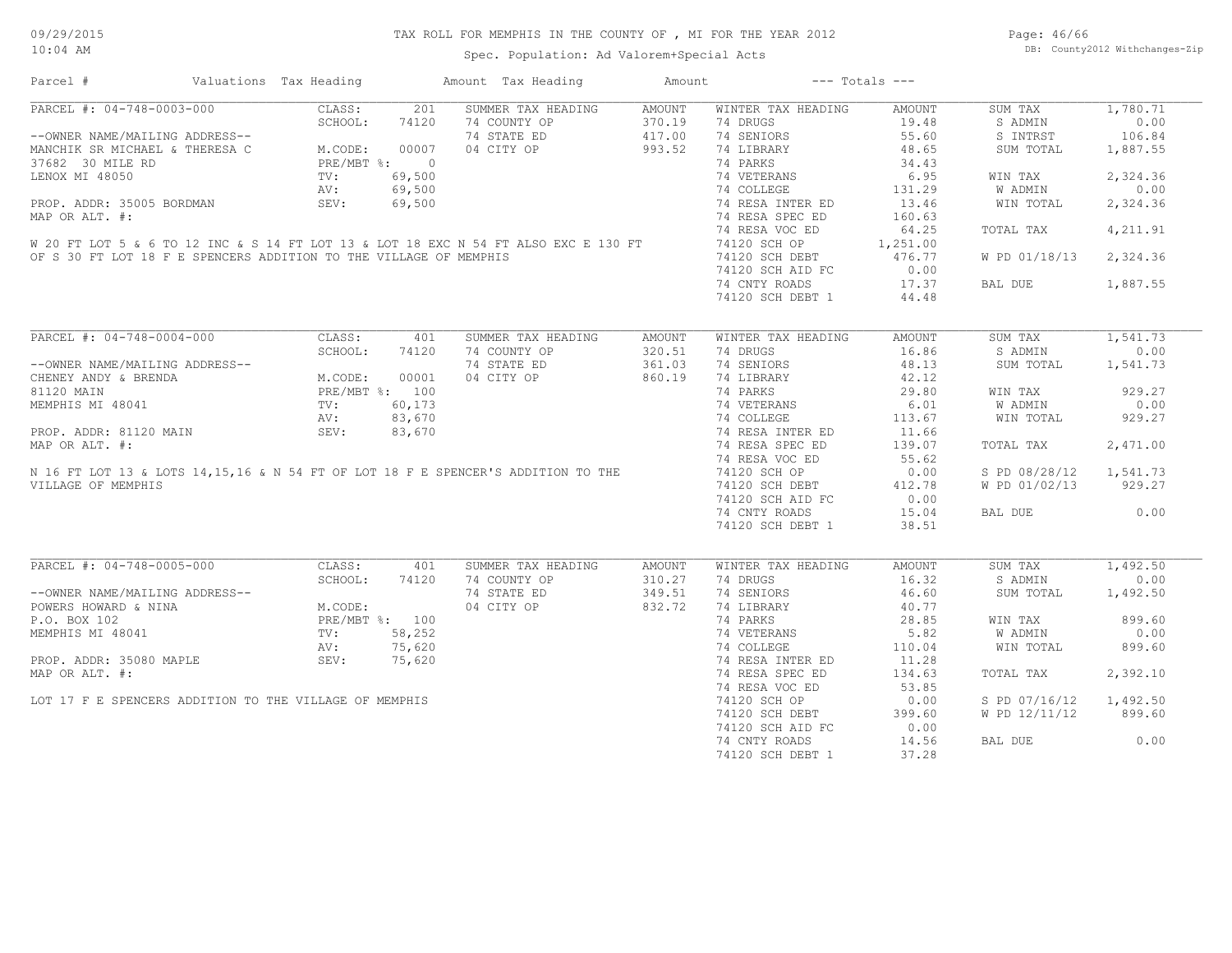Spec. Population: Ad Valorem+Special Acts

Page: 47/66 DB: County2012 Withchanges-Zip

| Parcel #                                                                                                            | Valuations Tax Heading                                                          | Amount Tax Heading                                              | Amount                                      |                                                                                       | $---$ Totals $---$                               |                                                              |                                            |
|---------------------------------------------------------------------------------------------------------------------|---------------------------------------------------------------------------------|-----------------------------------------------------------------|---------------------------------------------|---------------------------------------------------------------------------------------|--------------------------------------------------|--------------------------------------------------------------|--------------------------------------------|
| PARCEL #: 04-760-0001-000<br>--OWNER NAME/MAILING ADDRESS--<br>KUS THOMAS<br>258 MEMPHIS RIDGE RD<br>RILEY MI 48041 | CLASS:<br>402<br>SCHOOL:<br>74120<br>M.CODE:<br>PRE/MBT %: 100<br>TV:<br>18,986 | SUMMER TAX HEADING<br>74 COUNTY OP<br>74 STATE ED<br>04 CITY OP | <b>AMOUNT</b><br>101.12<br>113.91<br>271.41 | WINTER TAX HEADING<br>74 DRUGS<br>74 SENIORS<br>74 LIBRARY<br>74 PARKS<br>74 VETERANS | AMOUNT<br>5.32<br>15.18<br>13.29<br>9.40<br>1.89 | SUM TAX<br>S ADMIN<br>SUM TOTAL<br>WIN TAX<br><b>W ADMIN</b> | 486.44<br>0.00<br>486.44<br>293.17<br>0.00 |
| PROP. ADDR: VACANT MAIN<br>MAP OR ALT. #:                                                                           | 31,300<br>AV:<br>SEV:<br>31,300                                                 |                                                                 |                                             | 74 COLLEGE<br>74 RESA INTER ED<br>74 RESA SPEC ED                                     | 35.86<br>3.67<br>43.88                           | WIN TOTAL<br>TOTAL TAX                                       | 293.17<br>779.61                           |
| LOT 1 SUPERVISORS BELLE RIVER PLAT                                                                                  |                                                                                 |                                                                 |                                             | 74 RESA VOC ED<br>74120 SCH OP<br>74120 SCH DEBT                                      | 17.55<br>0.00<br>130.24                          | S PD 08/06/12<br>W PD 12/10/12                               | 486.44<br>293.17                           |
|                                                                                                                     |                                                                                 |                                                                 |                                             | 74120 SCH AID FC<br>74 CNTY ROADS<br>74120 SCH DEBT 1                                 | 0.00<br>4.74<br>12.15                            | BAL DUE                                                      | 0.00                                       |
| $\overline{\text{PARCH}}$ #: 04-760-0002-000                                                                        | CLASS:<br>301                                                                   | SUMMER TAX HEADING                                              | <b>AMOUNT</b>                               | WINTER TAX HEADING                                                                    | <b>AMOUNT</b>                                    | SUM TAX                                                      | 4,096.09                                   |
| --OWNER NAME/MAILING ADDRESS--<br>CUCCIHARA JAMES                                                                   | SCHOOL:<br>74120<br>M.CODE:                                                     | 74 COUNTY OP<br>74 STATE ED<br>04 CITY OP                       | 851.53<br>959.20<br>2,285.36                | 74 DRUGS<br>74 SENIORS<br>74 LIBRARY                                                  | 44.81<br>127.89<br>111.90                        | S ADMIN<br>SUM TOTAL                                         | 0.00<br>4,096.09                           |
| 23760 BORDMAN ROAD<br>RICHMOND MI 48062                                                                             | PRE/MBT %:<br>$\overline{0}$<br>TV:<br>159,868<br>AV:<br>259,440                |                                                                 |                                             | 74 PARKS<br>74 VETERANS<br>74 COLLEGE                                                 | 79.19<br>15.98<br>302.00                         | WIN TAX<br>W ADMIN<br>WIN TOTAL                              | 5,346.62<br>0.00<br>5,346.62               |
| PROP. ADDR: 81900 MAIN<br>MAP OR ALT. #:                                                                            | SEV:<br>259,440                                                                 |                                                                 |                                             | 74 RESA INTER ED<br>74 RESA SPEC ED                                                   | 30.98<br>369.50                                  | TOTAL TAX                                                    | 9,442.71                                   |
| LOT 2 SUPERVISORS BELLE RIVER PLAT                                                                                  |                                                                                 |                                                                 |                                             | 74 RESA VOC ED<br>74120 SCH OP<br>74120 SCH DEBT                                      | 147.79<br>2,877.62<br>1,096.69                   | S PD 07/24/12                                                | 4,096.09                                   |
|                                                                                                                     |                                                                                 |                                                                 |                                             | 74120 SCH AID FC<br>74 CNTY ROADS<br>74120 SCH DEBT 1                                 | 0.00<br>39.96<br>102.31                          | BAL DUE                                                      | 5,346.62                                   |
| PARCEL #: 04-760-0003-000                                                                                           | CLASS:<br>401                                                                   | SUMMER TAX HEADING                                              | <b>AMOUNT</b>                               | WINTER TAX HEADING                                                                    | <b>AMOUNT</b>                                    | SUM TAX                                                      | 1,578.91                                   |
| --OWNER NAME/MAILING ADDRESS--<br>POWELL PAULINE T & THORNTON M                                                     | SCHOOL:<br>74120<br>M.CODE:                                                     | 74 COUNTY OP<br>74 STATE ED<br>04 CITY OP                       | 328.24<br>369.74<br>880.93                  | 74 DRUGS<br>74 SENIORS<br>74 LIBRARY                                                  | 17.27<br>49.29<br>43.13                          | S ADMIN<br>SUM TOTAL                                         | 0.00<br>1,578.91                           |
| 81840 MAIN<br>MEMPHIS MI 48041                                                                                      | PRE/MBT %: 100<br>61,624<br>TV:                                                 |                                                                 |                                             | 74 PARKS<br>74 VETERANS<br>74 COLLEGE                                                 | 30.52<br>6.16                                    | WIN TAX<br>W ADMIN<br>WIN TOTAL                              | 951.69<br>0.00<br>951.69                   |
| PROP. ADDR: 81840 MAIN<br>MAP OR ALT. #:                                                                            | 81,330<br>AV:<br>SEV:<br>81,330                                                 |                                                                 |                                             | 74 RESA INTER ED<br>74 RESA SPEC ED                                                   | 116.41<br>11.94<br>142.43                        | TOTAL TAX                                                    | 2,530.60                                   |
| LOT 3 SUPERVISORS BELLE RIVER PLAT                                                                                  |                                                                                 |                                                                 |                                             | 74 RESA VOC ED<br>74120 SCH OP                                                        | 56.97<br>0.00                                    | S PD 08/27/12                                                | 1,578.91                                   |
|                                                                                                                     |                                                                                 |                                                                 |                                             | 74120 SCH DEBT<br>74120 SCH AID FC                                                    | 422.74<br>0.00                                   | W PD 12/12/12                                                | 951.69                                     |
|                                                                                                                     |                                                                                 |                                                                 |                                             | 74 CNTY ROADS<br>74120 SCH DEBT 1                                                     | 15.40<br>39.43                                   | BAL DUE                                                      | 0.00                                       |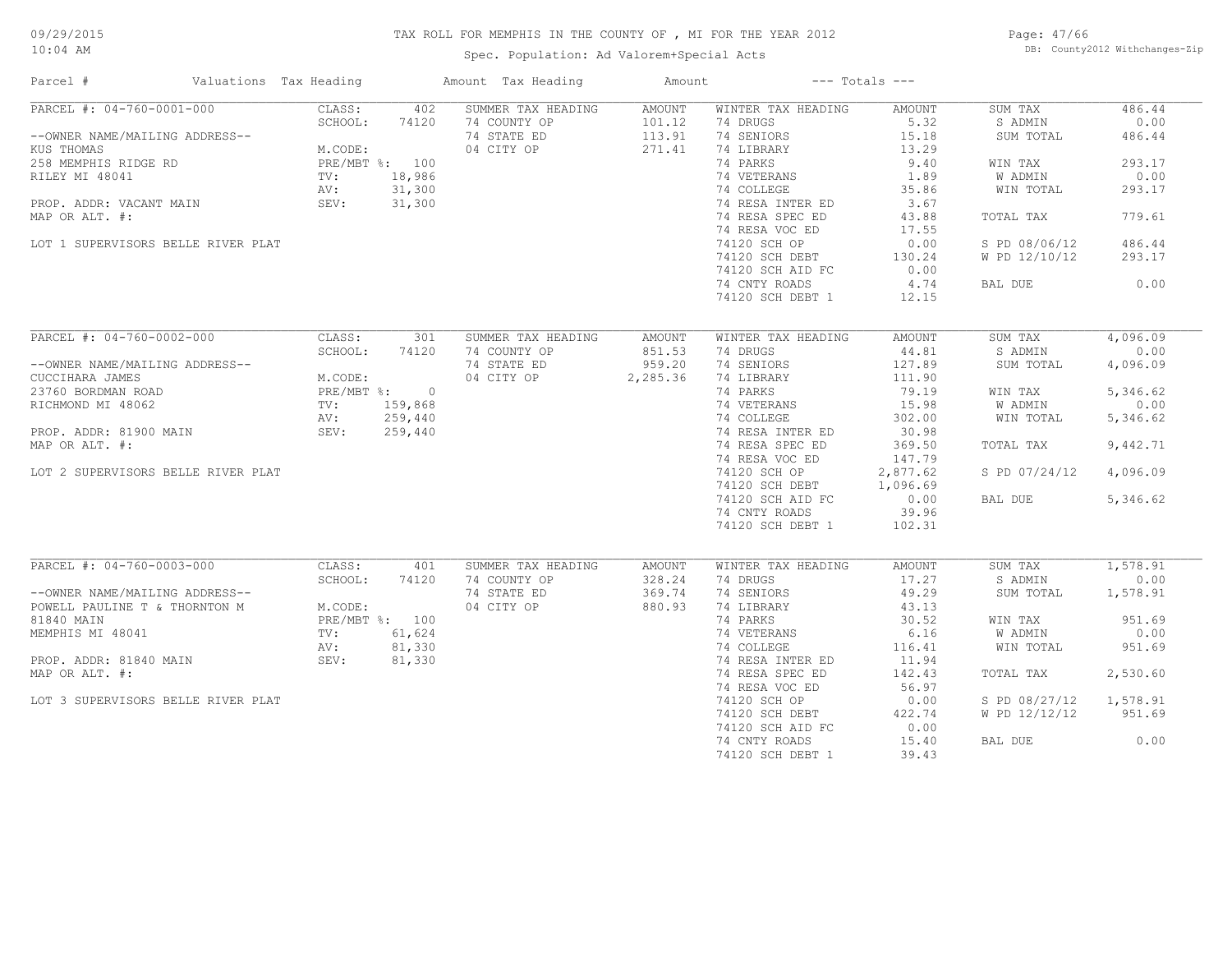Spec. Population: Ad Valorem+Special Acts

Page: 48/66 DB: County2012 Withchanges-Zip

| PARCEL #: 04-760-0004-000<br>CLASS:<br>401<br>SUMMER TAX HEADING<br><b>AMOUNT</b><br>WINTER TAX HEADING<br>1,147.92<br>AMOUNT<br>SUM TAX<br>74 COUNTY OP<br>74 DRUGS<br>12.55<br>0.00<br>SCHOOL:<br>74120<br>238.64<br>S ADMIN<br>35.84<br>74 STATE ED<br>268.81<br>74 SENIORS<br>S INTRST<br>68.88<br>--OWNER NAME/MAILING ADDRESS--<br>M.CODE:<br>04 CITY OP<br>640.47<br>74 LIBRARY<br>31.36<br>DIAZ JOHN M & JEANNIE<br>SUM TOTAL<br>1,216.80<br>74 PARKS<br>22.19<br>PRE/MBT %: 100<br>TV:<br>44,803<br>74 VETERANS<br>4.48<br>691.91<br>WIN TAX<br>49,110<br>74 COLLEGE<br>W ADMIN<br>AV:<br>84.63<br>0.00<br>PROP. ADDR: 81800 MAIN<br>SEV:<br>49,110<br>74 RESA INTER ED<br>8.68<br>WIN TOTAL<br>691.91<br>MAP OR ALT. #:<br>74 RESA SPEC ED<br>103.55<br>74 RESA VOC ED<br>41.42<br>1,908.71<br>TOTAL TAX<br>LOT 4 SUPERVISORS BELLE RIVER PLAT<br>74120 SCH OP<br>0.00<br>74120 SCH DEBT<br>307.34<br>BAL DUE<br>1,908.71<br>0.00<br>74120 SCH AID FC<br>74 CNTY ROADS<br>11.20<br>74120 SCH DEBT 1<br>28.67<br>PARCEL #: 04-760-0005-001<br>1,847.59<br>CLASS:<br>401<br>SUMMER TAX HEADING<br><b>AMOUNT</b><br>SUM TAX<br><b>AMOUNT</b><br>WINTER TAX HEADING<br>SCHOOL:<br>20.21<br>0.00<br>74120<br>74 COUNTY OP<br>384.09<br>74 DRUGS<br>S ADMIN<br>74 SENIORS<br>74 STATE ED<br>432.66<br>57.68<br>SUM TOTAL<br>1,847.59<br>--OWNER NAME/MAILING ADDRESS--<br>04 CITY OP<br>74 LIBRARY<br>50.47<br>M.CODE:<br>00012<br>1,030.84<br>LATOUF LAWRENCE S & RETA Y<br>81780 MAIN<br>PRE/MBT %: 100<br>74 PARKS<br>35.72<br>1,113.66<br>WIN TAX<br>MEMPHIS MI 48041<br>72,111<br>74 VETERANS<br>7.21<br>W ADMIN<br>0.00<br>TV:<br>AV:<br>77,520<br>74 COLLEGE<br>136.22<br>WIN TOTAL<br>1,113.66<br>74 RESA INTER ED<br>13.97<br>PROP. ADDR: 81780 MAIN<br>SEV:<br>77,520<br>2,961.25<br>MAP OR ALT. #:<br>74 RESA SPEC ED<br>166.67<br>TOTAL TAX<br>74 RESA VOC ED<br>66.66<br>PART OF LOT 5, Described as Beg.th N 0D 53M 37S E. 146.85' From sw cor.Lot 5;th<br>N.OD 53M 37S E. 97.00' th S. 89D 03M 37S E. 1069.14' ; th S 13D 53M 06S W.<br>99.53';th N 89D 03M 37S W. 1046.77'to Beg. Supervisors Belle Rivert<br>1,847.59<br>74120 SCH OP<br>0.00<br>S PD 08/29/12<br>74120 SCH DEBT<br>W PD 12/28/12<br>494.68<br>1,113.66<br>74120 SCH AID FC<br>0.00<br>Split on 08/24/2006 from 04-760-0005-000,04-760-0005-250;<br>74 CNTY ROADS<br>18.02<br>0.00<br>BAL DUE<br>74120 SCH DEBT 1<br>46.15<br>PARCEL #: 04-760-0005-252<br>CLASS:<br>1,200.12<br>401<br>SUMMER TAX HEADING<br>AMOUNT<br>WINTER TAX HEADING<br><b>AMOUNT</b><br>SUM TAX<br>0.00<br>SCHOOL:<br>74120<br>74 COUNTY OP<br>249.49<br>74 DRUGS<br>13.12<br>S ADMIN<br>74 STATE ED<br>74 SENIORS<br>--OWNER NAME/MAILING ADDRESS--<br>281.04<br>37.47<br>S INTRST<br>72.01<br>04 CITY OP<br>669.59<br>74 LIBRARY<br>32.78<br>SUM TOTAL<br>1,272.13<br>RESCHKE, NICOLE ET AL.<br>M.CODE:<br>74 PARKS<br>81750 MAIN ST.<br>PRE/MBT %: 100<br>23.20<br>TV:<br>46,840<br>74 VETERANS<br>4.68<br>723.36<br>MEMPHIS MI 48041<br>WIN TAX<br>88.48<br>0.00<br>AV:<br>46,870<br>74 COLLEGE<br>W ADMIN<br>723.36<br>PROP. ADDR: 81750 MAIN<br>SEV:<br>46,870<br>9.07<br>74 RESA INTER ED<br>WIN TOTAL<br>108.26<br>74 RESA SPEC ED<br>74 RESA VOC ED<br>43.30<br>TOTAL TAX<br>1,995.49<br>Part of Lot 5; Describe as Beg. at sSW Cor. Lot 5, th S. 88D 51M 03S E. 1012.05'<br>th N.13D 53M 06S E.154.47'; th N 89D 03M 37S W. 1046.77'; th S.0D 53M 37S W<br>146.85''; to Beg.Supervisors Belle River Plat 3.51A Split on 08/2<br>74120 SCH OP<br>0.00<br>321.32<br>1,995.49<br>74120 SCH DEBT<br>BAL DUE<br>74120 SCH AID FC<br>0.00<br>04-760-0005-000 & 04-760-0005-250<br>74 CNTY ROADS<br>11.71 | Parcel #         | Valuations Tax Heading |  | Amount Tax Heading | Amount |                  | $---$ Totals $---$ |  |
|--------------------------------------------------------------------------------------------------------------------------------------------------------------------------------------------------------------------------------------------------------------------------------------------------------------------------------------------------------------------------------------------------------------------------------------------------------------------------------------------------------------------------------------------------------------------------------------------------------------------------------------------------------------------------------------------------------------------------------------------------------------------------------------------------------------------------------------------------------------------------------------------------------------------------------------------------------------------------------------------------------------------------------------------------------------------------------------------------------------------------------------------------------------------------------------------------------------------------------------------------------------------------------------------------------------------------------------------------------------------------------------------------------------------------------------------------------------------------------------------------------------------------------------------------------------------------------------------------------------------------------------------------------------------------------------------------------------------------------------------------------------------------------------------------------------------------------------------------------------------------------------------------------------------------------------------------------------------------------------------------------------------------------------------------------------------------------------------------------------------------------------------------------------------------------------------------------------------------------------------------------------------------------------------------------------------------------------------------------------------------------------------------------------------------------------------------------------------------------------------------------------------------------------------------------------------------------------------------------------------------------------------------------------------------------------------------------------------------------------------------------------------------------------------------------------------------------------------------------------------------------------------------------------------------------------------------------------------------------------------------------------------------------------------------------------------------------------------------------------------------------------------------------------------------------------------------------------------------------------------------------------------------------------------------------------------------------------------------------------------------------------------------------------------------------------------------------------------------------------------------------------------------------------------------------------------------------------------------------------------------------------------------------------------------|------------------|------------------------|--|--------------------|--------|------------------|--------------------|--|
|                                                                                                                                                                                                                                                                                                                                                                                                                                                                                                                                                                                                                                                                                                                                                                                                                                                                                                                                                                                                                                                                                                                                                                                                                                                                                                                                                                                                                                                                                                                                                                                                                                                                                                                                                                                                                                                                                                                                                                                                                                                                                                                                                                                                                                                                                                                                                                                                                                                                                                                                                                                                                                                                                                                                                                                                                                                                                                                                                                                                                                                                                                                                                                                                                                                                                                                                                                                                                                                                                                                                                                                                                                                                          |                  |                        |  |                    |        |                  |                    |  |
|                                                                                                                                                                                                                                                                                                                                                                                                                                                                                                                                                                                                                                                                                                                                                                                                                                                                                                                                                                                                                                                                                                                                                                                                                                                                                                                                                                                                                                                                                                                                                                                                                                                                                                                                                                                                                                                                                                                                                                                                                                                                                                                                                                                                                                                                                                                                                                                                                                                                                                                                                                                                                                                                                                                                                                                                                                                                                                                                                                                                                                                                                                                                                                                                                                                                                                                                                                                                                                                                                                                                                                                                                                                                          |                  |                        |  |                    |        |                  |                    |  |
|                                                                                                                                                                                                                                                                                                                                                                                                                                                                                                                                                                                                                                                                                                                                                                                                                                                                                                                                                                                                                                                                                                                                                                                                                                                                                                                                                                                                                                                                                                                                                                                                                                                                                                                                                                                                                                                                                                                                                                                                                                                                                                                                                                                                                                                                                                                                                                                                                                                                                                                                                                                                                                                                                                                                                                                                                                                                                                                                                                                                                                                                                                                                                                                                                                                                                                                                                                                                                                                                                                                                                                                                                                                                          |                  |                        |  |                    |        |                  |                    |  |
|                                                                                                                                                                                                                                                                                                                                                                                                                                                                                                                                                                                                                                                                                                                                                                                                                                                                                                                                                                                                                                                                                                                                                                                                                                                                                                                                                                                                                                                                                                                                                                                                                                                                                                                                                                                                                                                                                                                                                                                                                                                                                                                                                                                                                                                                                                                                                                                                                                                                                                                                                                                                                                                                                                                                                                                                                                                                                                                                                                                                                                                                                                                                                                                                                                                                                                                                                                                                                                                                                                                                                                                                                                                                          |                  |                        |  |                    |        |                  |                    |  |
|                                                                                                                                                                                                                                                                                                                                                                                                                                                                                                                                                                                                                                                                                                                                                                                                                                                                                                                                                                                                                                                                                                                                                                                                                                                                                                                                                                                                                                                                                                                                                                                                                                                                                                                                                                                                                                                                                                                                                                                                                                                                                                                                                                                                                                                                                                                                                                                                                                                                                                                                                                                                                                                                                                                                                                                                                                                                                                                                                                                                                                                                                                                                                                                                                                                                                                                                                                                                                                                                                                                                                                                                                                                                          | 81800 MAIN       |                        |  |                    |        |                  |                    |  |
|                                                                                                                                                                                                                                                                                                                                                                                                                                                                                                                                                                                                                                                                                                                                                                                                                                                                                                                                                                                                                                                                                                                                                                                                                                                                                                                                                                                                                                                                                                                                                                                                                                                                                                                                                                                                                                                                                                                                                                                                                                                                                                                                                                                                                                                                                                                                                                                                                                                                                                                                                                                                                                                                                                                                                                                                                                                                                                                                                                                                                                                                                                                                                                                                                                                                                                                                                                                                                                                                                                                                                                                                                                                                          | MEMPHIS MI 48041 |                        |  |                    |        |                  |                    |  |
|                                                                                                                                                                                                                                                                                                                                                                                                                                                                                                                                                                                                                                                                                                                                                                                                                                                                                                                                                                                                                                                                                                                                                                                                                                                                                                                                                                                                                                                                                                                                                                                                                                                                                                                                                                                                                                                                                                                                                                                                                                                                                                                                                                                                                                                                                                                                                                                                                                                                                                                                                                                                                                                                                                                                                                                                                                                                                                                                                                                                                                                                                                                                                                                                                                                                                                                                                                                                                                                                                                                                                                                                                                                                          |                  |                        |  |                    |        |                  |                    |  |
|                                                                                                                                                                                                                                                                                                                                                                                                                                                                                                                                                                                                                                                                                                                                                                                                                                                                                                                                                                                                                                                                                                                                                                                                                                                                                                                                                                                                                                                                                                                                                                                                                                                                                                                                                                                                                                                                                                                                                                                                                                                                                                                                                                                                                                                                                                                                                                                                                                                                                                                                                                                                                                                                                                                                                                                                                                                                                                                                                                                                                                                                                                                                                                                                                                                                                                                                                                                                                                                                                                                                                                                                                                                                          |                  |                        |  |                    |        |                  |                    |  |
|                                                                                                                                                                                                                                                                                                                                                                                                                                                                                                                                                                                                                                                                                                                                                                                                                                                                                                                                                                                                                                                                                                                                                                                                                                                                                                                                                                                                                                                                                                                                                                                                                                                                                                                                                                                                                                                                                                                                                                                                                                                                                                                                                                                                                                                                                                                                                                                                                                                                                                                                                                                                                                                                                                                                                                                                                                                                                                                                                                                                                                                                                                                                                                                                                                                                                                                                                                                                                                                                                                                                                                                                                                                                          |                  |                        |  |                    |        |                  |                    |  |
|                                                                                                                                                                                                                                                                                                                                                                                                                                                                                                                                                                                                                                                                                                                                                                                                                                                                                                                                                                                                                                                                                                                                                                                                                                                                                                                                                                                                                                                                                                                                                                                                                                                                                                                                                                                                                                                                                                                                                                                                                                                                                                                                                                                                                                                                                                                                                                                                                                                                                                                                                                                                                                                                                                                                                                                                                                                                                                                                                                                                                                                                                                                                                                                                                                                                                                                                                                                                                                                                                                                                                                                                                                                                          |                  |                        |  |                    |        |                  |                    |  |
|                                                                                                                                                                                                                                                                                                                                                                                                                                                                                                                                                                                                                                                                                                                                                                                                                                                                                                                                                                                                                                                                                                                                                                                                                                                                                                                                                                                                                                                                                                                                                                                                                                                                                                                                                                                                                                                                                                                                                                                                                                                                                                                                                                                                                                                                                                                                                                                                                                                                                                                                                                                                                                                                                                                                                                                                                                                                                                                                                                                                                                                                                                                                                                                                                                                                                                                                                                                                                                                                                                                                                                                                                                                                          |                  |                        |  |                    |        |                  |                    |  |
|                                                                                                                                                                                                                                                                                                                                                                                                                                                                                                                                                                                                                                                                                                                                                                                                                                                                                                                                                                                                                                                                                                                                                                                                                                                                                                                                                                                                                                                                                                                                                                                                                                                                                                                                                                                                                                                                                                                                                                                                                                                                                                                                                                                                                                                                                                                                                                                                                                                                                                                                                                                                                                                                                                                                                                                                                                                                                                                                                                                                                                                                                                                                                                                                                                                                                                                                                                                                                                                                                                                                                                                                                                                                          |                  |                        |  |                    |        |                  |                    |  |
|                                                                                                                                                                                                                                                                                                                                                                                                                                                                                                                                                                                                                                                                                                                                                                                                                                                                                                                                                                                                                                                                                                                                                                                                                                                                                                                                                                                                                                                                                                                                                                                                                                                                                                                                                                                                                                                                                                                                                                                                                                                                                                                                                                                                                                                                                                                                                                                                                                                                                                                                                                                                                                                                                                                                                                                                                                                                                                                                                                                                                                                                                                                                                                                                                                                                                                                                                                                                                                                                                                                                                                                                                                                                          |                  |                        |  |                    |        |                  |                    |  |
|                                                                                                                                                                                                                                                                                                                                                                                                                                                                                                                                                                                                                                                                                                                                                                                                                                                                                                                                                                                                                                                                                                                                                                                                                                                                                                                                                                                                                                                                                                                                                                                                                                                                                                                                                                                                                                                                                                                                                                                                                                                                                                                                                                                                                                                                                                                                                                                                                                                                                                                                                                                                                                                                                                                                                                                                                                                                                                                                                                                                                                                                                                                                                                                                                                                                                                                                                                                                                                                                                                                                                                                                                                                                          |                  |                        |  |                    |        |                  |                    |  |
|                                                                                                                                                                                                                                                                                                                                                                                                                                                                                                                                                                                                                                                                                                                                                                                                                                                                                                                                                                                                                                                                                                                                                                                                                                                                                                                                                                                                                                                                                                                                                                                                                                                                                                                                                                                                                                                                                                                                                                                                                                                                                                                                                                                                                                                                                                                                                                                                                                                                                                                                                                                                                                                                                                                                                                                                                                                                                                                                                                                                                                                                                                                                                                                                                                                                                                                                                                                                                                                                                                                                                                                                                                                                          |                  |                        |  |                    |        |                  |                    |  |
|                                                                                                                                                                                                                                                                                                                                                                                                                                                                                                                                                                                                                                                                                                                                                                                                                                                                                                                                                                                                                                                                                                                                                                                                                                                                                                                                                                                                                                                                                                                                                                                                                                                                                                                                                                                                                                                                                                                                                                                                                                                                                                                                                                                                                                                                                                                                                                                                                                                                                                                                                                                                                                                                                                                                                                                                                                                                                                                                                                                                                                                                                                                                                                                                                                                                                                                                                                                                                                                                                                                                                                                                                                                                          |                  |                        |  |                    |        |                  |                    |  |
|                                                                                                                                                                                                                                                                                                                                                                                                                                                                                                                                                                                                                                                                                                                                                                                                                                                                                                                                                                                                                                                                                                                                                                                                                                                                                                                                                                                                                                                                                                                                                                                                                                                                                                                                                                                                                                                                                                                                                                                                                                                                                                                                                                                                                                                                                                                                                                                                                                                                                                                                                                                                                                                                                                                                                                                                                                                                                                                                                                                                                                                                                                                                                                                                                                                                                                                                                                                                                                                                                                                                                                                                                                                                          |                  |                        |  |                    |        |                  |                    |  |
|                                                                                                                                                                                                                                                                                                                                                                                                                                                                                                                                                                                                                                                                                                                                                                                                                                                                                                                                                                                                                                                                                                                                                                                                                                                                                                                                                                                                                                                                                                                                                                                                                                                                                                                                                                                                                                                                                                                                                                                                                                                                                                                                                                                                                                                                                                                                                                                                                                                                                                                                                                                                                                                                                                                                                                                                                                                                                                                                                                                                                                                                                                                                                                                                                                                                                                                                                                                                                                                                                                                                                                                                                                                                          |                  |                        |  |                    |        |                  |                    |  |
|                                                                                                                                                                                                                                                                                                                                                                                                                                                                                                                                                                                                                                                                                                                                                                                                                                                                                                                                                                                                                                                                                                                                                                                                                                                                                                                                                                                                                                                                                                                                                                                                                                                                                                                                                                                                                                                                                                                                                                                                                                                                                                                                                                                                                                                                                                                                                                                                                                                                                                                                                                                                                                                                                                                                                                                                                                                                                                                                                                                                                                                                                                                                                                                                                                                                                                                                                                                                                                                                                                                                                                                                                                                                          |                  |                        |  |                    |        |                  |                    |  |
|                                                                                                                                                                                                                                                                                                                                                                                                                                                                                                                                                                                                                                                                                                                                                                                                                                                                                                                                                                                                                                                                                                                                                                                                                                                                                                                                                                                                                                                                                                                                                                                                                                                                                                                                                                                                                                                                                                                                                                                                                                                                                                                                                                                                                                                                                                                                                                                                                                                                                                                                                                                                                                                                                                                                                                                                                                                                                                                                                                                                                                                                                                                                                                                                                                                                                                                                                                                                                                                                                                                                                                                                                                                                          |                  |                        |  |                    |        |                  |                    |  |
|                                                                                                                                                                                                                                                                                                                                                                                                                                                                                                                                                                                                                                                                                                                                                                                                                                                                                                                                                                                                                                                                                                                                                                                                                                                                                                                                                                                                                                                                                                                                                                                                                                                                                                                                                                                                                                                                                                                                                                                                                                                                                                                                                                                                                                                                                                                                                                                                                                                                                                                                                                                                                                                                                                                                                                                                                                                                                                                                                                                                                                                                                                                                                                                                                                                                                                                                                                                                                                                                                                                                                                                                                                                                          |                  |                        |  |                    |        |                  |                    |  |
|                                                                                                                                                                                                                                                                                                                                                                                                                                                                                                                                                                                                                                                                                                                                                                                                                                                                                                                                                                                                                                                                                                                                                                                                                                                                                                                                                                                                                                                                                                                                                                                                                                                                                                                                                                                                                                                                                                                                                                                                                                                                                                                                                                                                                                                                                                                                                                                                                                                                                                                                                                                                                                                                                                                                                                                                                                                                                                                                                                                                                                                                                                                                                                                                                                                                                                                                                                                                                                                                                                                                                                                                                                                                          |                  |                        |  |                    |        |                  |                    |  |
|                                                                                                                                                                                                                                                                                                                                                                                                                                                                                                                                                                                                                                                                                                                                                                                                                                                                                                                                                                                                                                                                                                                                                                                                                                                                                                                                                                                                                                                                                                                                                                                                                                                                                                                                                                                                                                                                                                                                                                                                                                                                                                                                                                                                                                                                                                                                                                                                                                                                                                                                                                                                                                                                                                                                                                                                                                                                                                                                                                                                                                                                                                                                                                                                                                                                                                                                                                                                                                                                                                                                                                                                                                                                          |                  |                        |  |                    |        |                  |                    |  |
|                                                                                                                                                                                                                                                                                                                                                                                                                                                                                                                                                                                                                                                                                                                                                                                                                                                                                                                                                                                                                                                                                                                                                                                                                                                                                                                                                                                                                                                                                                                                                                                                                                                                                                                                                                                                                                                                                                                                                                                                                                                                                                                                                                                                                                                                                                                                                                                                                                                                                                                                                                                                                                                                                                                                                                                                                                                                                                                                                                                                                                                                                                                                                                                                                                                                                                                                                                                                                                                                                                                                                                                                                                                                          |                  |                        |  |                    |        |                  |                    |  |
|                                                                                                                                                                                                                                                                                                                                                                                                                                                                                                                                                                                                                                                                                                                                                                                                                                                                                                                                                                                                                                                                                                                                                                                                                                                                                                                                                                                                                                                                                                                                                                                                                                                                                                                                                                                                                                                                                                                                                                                                                                                                                                                                                                                                                                                                                                                                                                                                                                                                                                                                                                                                                                                                                                                                                                                                                                                                                                                                                                                                                                                                                                                                                                                                                                                                                                                                                                                                                                                                                                                                                                                                                                                                          |                  |                        |  |                    |        |                  |                    |  |
|                                                                                                                                                                                                                                                                                                                                                                                                                                                                                                                                                                                                                                                                                                                                                                                                                                                                                                                                                                                                                                                                                                                                                                                                                                                                                                                                                                                                                                                                                                                                                                                                                                                                                                                                                                                                                                                                                                                                                                                                                                                                                                                                                                                                                                                                                                                                                                                                                                                                                                                                                                                                                                                                                                                                                                                                                                                                                                                                                                                                                                                                                                                                                                                                                                                                                                                                                                                                                                                                                                                                                                                                                                                                          |                  |                        |  |                    |        |                  |                    |  |
|                                                                                                                                                                                                                                                                                                                                                                                                                                                                                                                                                                                                                                                                                                                                                                                                                                                                                                                                                                                                                                                                                                                                                                                                                                                                                                                                                                                                                                                                                                                                                                                                                                                                                                                                                                                                                                                                                                                                                                                                                                                                                                                                                                                                                                                                                                                                                                                                                                                                                                                                                                                                                                                                                                                                                                                                                                                                                                                                                                                                                                                                                                                                                                                                                                                                                                                                                                                                                                                                                                                                                                                                                                                                          |                  |                        |  |                    |        |                  |                    |  |
|                                                                                                                                                                                                                                                                                                                                                                                                                                                                                                                                                                                                                                                                                                                                                                                                                                                                                                                                                                                                                                                                                                                                                                                                                                                                                                                                                                                                                                                                                                                                                                                                                                                                                                                                                                                                                                                                                                                                                                                                                                                                                                                                                                                                                                                                                                                                                                                                                                                                                                                                                                                                                                                                                                                                                                                                                                                                                                                                                                                                                                                                                                                                                                                                                                                                                                                                                                                                                                                                                                                                                                                                                                                                          |                  |                        |  |                    |        |                  |                    |  |
|                                                                                                                                                                                                                                                                                                                                                                                                                                                                                                                                                                                                                                                                                                                                                                                                                                                                                                                                                                                                                                                                                                                                                                                                                                                                                                                                                                                                                                                                                                                                                                                                                                                                                                                                                                                                                                                                                                                                                                                                                                                                                                                                                                                                                                                                                                                                                                                                                                                                                                                                                                                                                                                                                                                                                                                                                                                                                                                                                                                                                                                                                                                                                                                                                                                                                                                                                                                                                                                                                                                                                                                                                                                                          |                  |                        |  |                    |        |                  |                    |  |
|                                                                                                                                                                                                                                                                                                                                                                                                                                                                                                                                                                                                                                                                                                                                                                                                                                                                                                                                                                                                                                                                                                                                                                                                                                                                                                                                                                                                                                                                                                                                                                                                                                                                                                                                                                                                                                                                                                                                                                                                                                                                                                                                                                                                                                                                                                                                                                                                                                                                                                                                                                                                                                                                                                                                                                                                                                                                                                                                                                                                                                                                                                                                                                                                                                                                                                                                                                                                                                                                                                                                                                                                                                                                          |                  |                        |  |                    |        |                  |                    |  |
|                                                                                                                                                                                                                                                                                                                                                                                                                                                                                                                                                                                                                                                                                                                                                                                                                                                                                                                                                                                                                                                                                                                                                                                                                                                                                                                                                                                                                                                                                                                                                                                                                                                                                                                                                                                                                                                                                                                                                                                                                                                                                                                                                                                                                                                                                                                                                                                                                                                                                                                                                                                                                                                                                                                                                                                                                                                                                                                                                                                                                                                                                                                                                                                                                                                                                                                                                                                                                                                                                                                                                                                                                                                                          |                  |                        |  |                    |        |                  |                    |  |
|                                                                                                                                                                                                                                                                                                                                                                                                                                                                                                                                                                                                                                                                                                                                                                                                                                                                                                                                                                                                                                                                                                                                                                                                                                                                                                                                                                                                                                                                                                                                                                                                                                                                                                                                                                                                                                                                                                                                                                                                                                                                                                                                                                                                                                                                                                                                                                                                                                                                                                                                                                                                                                                                                                                                                                                                                                                                                                                                                                                                                                                                                                                                                                                                                                                                                                                                                                                                                                                                                                                                                                                                                                                                          |                  |                        |  |                    |        |                  |                    |  |
|                                                                                                                                                                                                                                                                                                                                                                                                                                                                                                                                                                                                                                                                                                                                                                                                                                                                                                                                                                                                                                                                                                                                                                                                                                                                                                                                                                                                                                                                                                                                                                                                                                                                                                                                                                                                                                                                                                                                                                                                                                                                                                                                                                                                                                                                                                                                                                                                                                                                                                                                                                                                                                                                                                                                                                                                                                                                                                                                                                                                                                                                                                                                                                                                                                                                                                                                                                                                                                                                                                                                                                                                                                                                          |                  |                        |  |                    |        |                  |                    |  |
|                                                                                                                                                                                                                                                                                                                                                                                                                                                                                                                                                                                                                                                                                                                                                                                                                                                                                                                                                                                                                                                                                                                                                                                                                                                                                                                                                                                                                                                                                                                                                                                                                                                                                                                                                                                                                                                                                                                                                                                                                                                                                                                                                                                                                                                                                                                                                                                                                                                                                                                                                                                                                                                                                                                                                                                                                                                                                                                                                                                                                                                                                                                                                                                                                                                                                                                                                                                                                                                                                                                                                                                                                                                                          |                  |                        |  |                    |        |                  |                    |  |
|                                                                                                                                                                                                                                                                                                                                                                                                                                                                                                                                                                                                                                                                                                                                                                                                                                                                                                                                                                                                                                                                                                                                                                                                                                                                                                                                                                                                                                                                                                                                                                                                                                                                                                                                                                                                                                                                                                                                                                                                                                                                                                                                                                                                                                                                                                                                                                                                                                                                                                                                                                                                                                                                                                                                                                                                                                                                                                                                                                                                                                                                                                                                                                                                                                                                                                                                                                                                                                                                                                                                                                                                                                                                          |                  |                        |  |                    |        |                  |                    |  |
|                                                                                                                                                                                                                                                                                                                                                                                                                                                                                                                                                                                                                                                                                                                                                                                                                                                                                                                                                                                                                                                                                                                                                                                                                                                                                                                                                                                                                                                                                                                                                                                                                                                                                                                                                                                                                                                                                                                                                                                                                                                                                                                                                                                                                                                                                                                                                                                                                                                                                                                                                                                                                                                                                                                                                                                                                                                                                                                                                                                                                                                                                                                                                                                                                                                                                                                                                                                                                                                                                                                                                                                                                                                                          |                  |                        |  |                    |        |                  |                    |  |
|                                                                                                                                                                                                                                                                                                                                                                                                                                                                                                                                                                                                                                                                                                                                                                                                                                                                                                                                                                                                                                                                                                                                                                                                                                                                                                                                                                                                                                                                                                                                                                                                                                                                                                                                                                                                                                                                                                                                                                                                                                                                                                                                                                                                                                                                                                                                                                                                                                                                                                                                                                                                                                                                                                                                                                                                                                                                                                                                                                                                                                                                                                                                                                                                                                                                                                                                                                                                                                                                                                                                                                                                                                                                          |                  |                        |  |                    |        |                  |                    |  |
|                                                                                                                                                                                                                                                                                                                                                                                                                                                                                                                                                                                                                                                                                                                                                                                                                                                                                                                                                                                                                                                                                                                                                                                                                                                                                                                                                                                                                                                                                                                                                                                                                                                                                                                                                                                                                                                                                                                                                                                                                                                                                                                                                                                                                                                                                                                                                                                                                                                                                                                                                                                                                                                                                                                                                                                                                                                                                                                                                                                                                                                                                                                                                                                                                                                                                                                                                                                                                                                                                                                                                                                                                                                                          |                  |                        |  |                    |        |                  |                    |  |
|                                                                                                                                                                                                                                                                                                                                                                                                                                                                                                                                                                                                                                                                                                                                                                                                                                                                                                                                                                                                                                                                                                                                                                                                                                                                                                                                                                                                                                                                                                                                                                                                                                                                                                                                                                                                                                                                                                                                                                                                                                                                                                                                                                                                                                                                                                                                                                                                                                                                                                                                                                                                                                                                                                                                                                                                                                                                                                                                                                                                                                                                                                                                                                                                                                                                                                                                                                                                                                                                                                                                                                                                                                                                          |                  |                        |  |                    |        |                  |                    |  |
|                                                                                                                                                                                                                                                                                                                                                                                                                                                                                                                                                                                                                                                                                                                                                                                                                                                                                                                                                                                                                                                                                                                                                                                                                                                                                                                                                                                                                                                                                                                                                                                                                                                                                                                                                                                                                                                                                                                                                                                                                                                                                                                                                                                                                                                                                                                                                                                                                                                                                                                                                                                                                                                                                                                                                                                                                                                                                                                                                                                                                                                                                                                                                                                                                                                                                                                                                                                                                                                                                                                                                                                                                                                                          |                  |                        |  |                    |        |                  |                    |  |
|                                                                                                                                                                                                                                                                                                                                                                                                                                                                                                                                                                                                                                                                                                                                                                                                                                                                                                                                                                                                                                                                                                                                                                                                                                                                                                                                                                                                                                                                                                                                                                                                                                                                                                                                                                                                                                                                                                                                                                                                                                                                                                                                                                                                                                                                                                                                                                                                                                                                                                                                                                                                                                                                                                                                                                                                                                                                                                                                                                                                                                                                                                                                                                                                                                                                                                                                                                                                                                                                                                                                                                                                                                                                          |                  |                        |  |                    |        |                  |                    |  |
|                                                                                                                                                                                                                                                                                                                                                                                                                                                                                                                                                                                                                                                                                                                                                                                                                                                                                                                                                                                                                                                                                                                                                                                                                                                                                                                                                                                                                                                                                                                                                                                                                                                                                                                                                                                                                                                                                                                                                                                                                                                                                                                                                                                                                                                                                                                                                                                                                                                                                                                                                                                                                                                                                                                                                                                                                                                                                                                                                                                                                                                                                                                                                                                                                                                                                                                                                                                                                                                                                                                                                                                                                                                                          | MAP OR ALT. #:   |                        |  |                    |        |                  |                    |  |
|                                                                                                                                                                                                                                                                                                                                                                                                                                                                                                                                                                                                                                                                                                                                                                                                                                                                                                                                                                                                                                                                                                                                                                                                                                                                                                                                                                                                                                                                                                                                                                                                                                                                                                                                                                                                                                                                                                                                                                                                                                                                                                                                                                                                                                                                                                                                                                                                                                                                                                                                                                                                                                                                                                                                                                                                                                                                                                                                                                                                                                                                                                                                                                                                                                                                                                                                                                                                                                                                                                                                                                                                                                                                          |                  |                        |  |                    |        |                  |                    |  |
|                                                                                                                                                                                                                                                                                                                                                                                                                                                                                                                                                                                                                                                                                                                                                                                                                                                                                                                                                                                                                                                                                                                                                                                                                                                                                                                                                                                                                                                                                                                                                                                                                                                                                                                                                                                                                                                                                                                                                                                                                                                                                                                                                                                                                                                                                                                                                                                                                                                                                                                                                                                                                                                                                                                                                                                                                                                                                                                                                                                                                                                                                                                                                                                                                                                                                                                                                                                                                                                                                                                                                                                                                                                                          |                  |                        |  |                    |        |                  |                    |  |
|                                                                                                                                                                                                                                                                                                                                                                                                                                                                                                                                                                                                                                                                                                                                                                                                                                                                                                                                                                                                                                                                                                                                                                                                                                                                                                                                                                                                                                                                                                                                                                                                                                                                                                                                                                                                                                                                                                                                                                                                                                                                                                                                                                                                                                                                                                                                                                                                                                                                                                                                                                                                                                                                                                                                                                                                                                                                                                                                                                                                                                                                                                                                                                                                                                                                                                                                                                                                                                                                                                                                                                                                                                                                          |                  |                        |  |                    |        |                  |                    |  |
|                                                                                                                                                                                                                                                                                                                                                                                                                                                                                                                                                                                                                                                                                                                                                                                                                                                                                                                                                                                                                                                                                                                                                                                                                                                                                                                                                                                                                                                                                                                                                                                                                                                                                                                                                                                                                                                                                                                                                                                                                                                                                                                                                                                                                                                                                                                                                                                                                                                                                                                                                                                                                                                                                                                                                                                                                                                                                                                                                                                                                                                                                                                                                                                                                                                                                                                                                                                                                                                                                                                                                                                                                                                                          |                  |                        |  |                    |        |                  |                    |  |
|                                                                                                                                                                                                                                                                                                                                                                                                                                                                                                                                                                                                                                                                                                                                                                                                                                                                                                                                                                                                                                                                                                                                                                                                                                                                                                                                                                                                                                                                                                                                                                                                                                                                                                                                                                                                                                                                                                                                                                                                                                                                                                                                                                                                                                                                                                                                                                                                                                                                                                                                                                                                                                                                                                                                                                                                                                                                                                                                                                                                                                                                                                                                                                                                                                                                                                                                                                                                                                                                                                                                                                                                                                                                          |                  |                        |  |                    |        |                  |                    |  |
|                                                                                                                                                                                                                                                                                                                                                                                                                                                                                                                                                                                                                                                                                                                                                                                                                                                                                                                                                                                                                                                                                                                                                                                                                                                                                                                                                                                                                                                                                                                                                                                                                                                                                                                                                                                                                                                                                                                                                                                                                                                                                                                                                                                                                                                                                                                                                                                                                                                                                                                                                                                                                                                                                                                                                                                                                                                                                                                                                                                                                                                                                                                                                                                                                                                                                                                                                                                                                                                                                                                                                                                                                                                                          |                  |                        |  |                    |        | 74120 SCH DEBT 1 | 29.97              |  |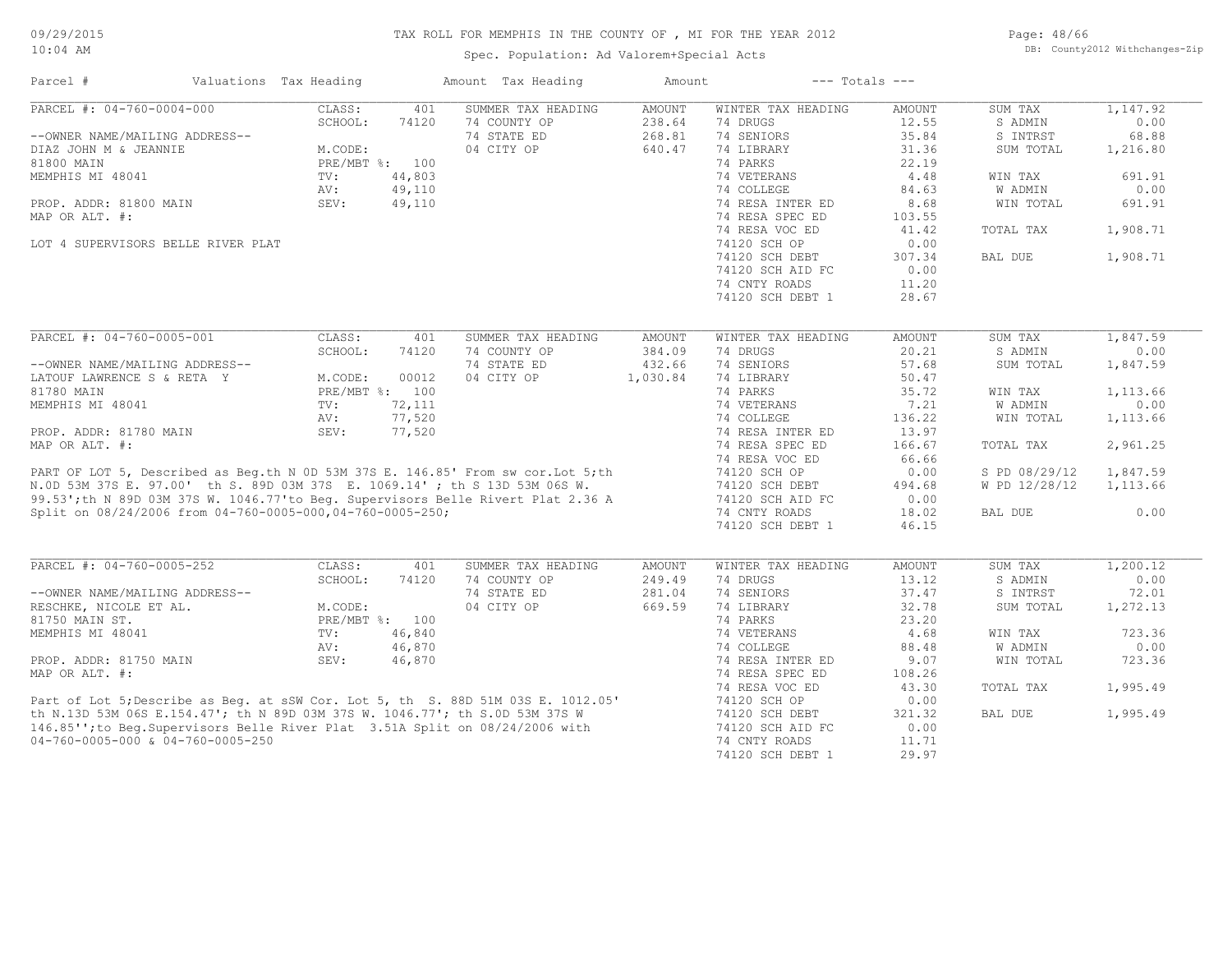Spec. Population: Ad Valorem+Special Acts

Page: 49/66 DB: County2012 Withchanges-Zip

| Parcel #<br>Valuations Tax Heading                                                  |                |          | Amount Tax Heading | Amount        | $---$ Totals $---$ |               |               |          |
|-------------------------------------------------------------------------------------|----------------|----------|--------------------|---------------|--------------------|---------------|---------------|----------|
| PARCEL #: 04-760-0005-260                                                           | CLASS:         | 402      | SUMMER TAX HEADING | AMOUNT        | WINTER TAX HEADING | <b>AMOUNT</b> | SUM TAX       | 213.64   |
|                                                                                     | SCHOOL:        | 74120    | 74 COUNTY OP       | 44.41         | 74 DRUGS           | 2.33          | S ADMIN       | 0.00     |
| --OWNER NAME/MAILING ADDRESS--                                                      |                |          | 74 STATE ED        | 50.03         | 74 SENIORS         | 6.67          | S INTRST      | 12.82    |
| WAGNER DANIEL                                                                       | M.CODE:        |          | 04 CITY OP         | 119.20        | 74 LIBRARY         | 5.83          | SUM TOTAL     | 226.46   |
|                                                                                     | $PRE/MBT$ %:   | $\Omega$ |                    |               | 74 PARKS           | 4.13          |               |          |
| PROP. ADDR:                                                                         | TV:            | 8,339    |                    |               | 74 VETERANS        | 0.83          | WIN TAX       | 278.83   |
| MAP OR ALT. #:                                                                      | AV:            | 9,530    |                    |               | 74 COLLEGE         | 15.75         | W ADMIN       | 0.00     |
|                                                                                     | SEV:           | 9,530    |                    |               | 74 RESA INTER ED   | 1.61          | WIN TOTAL     | 278.83   |
|                                                                                     |                |          |                    |               | 74 RESA SPEC ED    | 19.27         |               |          |
|                                                                                     |                |          |                    |               | 74 RESA VOC ED     | 7.70          | TOTAL TAX     | 505.29   |
| Default Legal Description                                                           |                |          |                    |               | 74120 SCH OP       | 150.10        |               |          |
|                                                                                     |                |          |                    |               | 74120 SCH DEBT     | 57.20         | BAL DUE       | 505.29   |
|                                                                                     |                |          |                    |               |                    |               |               |          |
|                                                                                     |                |          |                    |               | 74120 SCH AID FC   | 0.00          |               |          |
|                                                                                     |                |          |                    |               | 74 CNTY ROADS      | 2.08          |               |          |
|                                                                                     |                |          |                    |               | 74120 SCH DEBT 1   | 5.33          |               |          |
|                                                                                     |                |          |                    |               |                    |               |               |          |
| PARCEL #: 04-760-0006-000                                                           | CLASS:         | 401      | SUMMER TAX HEADING | <b>AMOUNT</b> | WINTER TAX HEADING | <b>AMOUNT</b> | SUM TAX       | 1,050.04 |
|                                                                                     | SCHOOL:        | 74120    | 74 COUNTY OP       | 218.29        | 74 DRUGS           | 11.48         | S ADMIN       | 0.00     |
| --OWNER NAME/MAILING ADDRESS--                                                      |                |          | 74 STATE ED        | 245.89        | 74 SENIORS         | 32.78         | SUM TOTAL     | 1,050.04 |
| FOSS JERRY                                                                          | M.CODE:        |          | 04 CITY OP         | 585.86        | 74 LIBRARY         | 28.68         |               |          |
| 81700 MAIN                                                                          | PRE/MBT %: 100 |          |                    |               | 74 PARKS           | 20.30         | WIN TAX       | 632.89   |
| MEMPHIS MI 48041                                                                    | TV:            | 40,983   |                    |               | 74 VETERANS        | 4.09          | W ADMIN       | 0.00     |
|                                                                                     | AV:            | 54,740   |                    |               | 74 COLLEGE         | 77.42         | WIN TOTAL     | 632.89   |
| PROP. ADDR: 81700 MAIN                                                              | SEV:           | 54,740   |                    |               | 74 RESA INTER ED   | 7.94          |               |          |
| MAP OR ALT. #:                                                                      |                |          |                    |               | 74 RESA SPEC ED    | 94.72         | TOTAL TAX     | 1,682.93 |
|                                                                                     |                |          |                    |               | 74 RESA VOC ED     | 37.88         |               |          |
| LOT 6 SUPERVISORS BELLE RIVER PLAT                                                  |                |          |                    |               | 74120 SCH OP       | 0.00          | S PD 08/29/12 | 1,050.04 |
|                                                                                     |                |          |                    |               | 74120 SCH DEBT     | 281.14        | W PD 02/12/13 | 632.89   |
|                                                                                     |                |          |                    |               |                    |               |               |          |
|                                                                                     |                |          |                    |               | 74120 SCH AID FC   | 0.00          |               |          |
|                                                                                     |                |          |                    |               | 74 CNTY ROADS      | 10.24         | BAL DUE       | 0.00     |
|                                                                                     |                |          |                    |               | 74120 SCH DEBT 1   | 26.22         |               |          |
|                                                                                     |                |          |                    |               |                    |               |               |          |
| PARCEL #: 04-760-0007-000                                                           | CLASS:         | 703      | SUMMER TAX HEADING | <b>AMOUNT</b> | WINTER TAX HEADING | <b>AMOUNT</b> | SUM TAX       | 0.00     |
|                                                                                     | SCHOOL:        | 74120    | 74 COUNTY OP       | 0.00          | 74 DRUGS           | 0.00          | S ADMIN       | 0.00     |
| --OWNER NAME/MAILING ADDRESS--                                                      |                |          | 74 STATE ED        | 0.00          | 74 SENIORS         | 0.00          | SUM TOTAL     | 0.00     |
| CITY OF MEMPHIS                                                                     | M.CODE:        |          | 04 CITY OP         | 0.00          | 74 LIBRARY         | 0.00          |               |          |
| 35095 POTTER                                                                        | PRE/MBT %:     | $\circ$  |                    |               | 74 PARKS           | 0.00          | WIN TAX       | 0.00     |
| MEMPHIS MI 48041                                                                    | TV:            | $\circ$  |                    |               | 74 VETERANS        | 0.00          | W ADMIN       | 0.00     |
|                                                                                     | AV:            | $\circ$  |                    |               | 74 COLLEGE         | 0.00          | WIN TOTAL     | 0.00     |
| PROP. ADDR: MAIN/CITY PARK VACANT                                                   | SEV:           | $\circ$  |                    |               | 74 RESA INTER ED   | 0.00          |               |          |
| MAP OR ALT. #:                                                                      |                |          |                    |               | 74 RESA SPEC ED    | 0.00          | TOTAL TAX     | 0.00     |
|                                                                                     |                |          |                    |               | 74 RESA VOC ED     | 0.00          |               |          |
| LOTS 7 & 8 ALSO OLD C & O R/W 66 FT WIDE; ADJ ABV LOTS ON S & EXTD E TO CITY LIMITS |                |          |                    |               | 74120 SCH OP       | 0.00          | BAL DUE       | 0.00     |
| & THAT PART OF SE 1/4 LYING N & E OF ABV DESC. SEC 35 T6N R14E SUPERVISORS BELLE    |                |          |                    |               | 74120 SCH DEBT     | 0.00          |               |          |
| RIVER PLAT                                                                          |                |          |                    |               | 74120 SCH AID FC   | 0.00          |               |          |
|                                                                                     |                |          |                    |               | 74 CNTY ROADS      | 0.00          |               |          |
|                                                                                     |                |          |                    |               | 74120 SCH DEBT 1   | 0.00          |               |          |
|                                                                                     |                |          |                    |               |                    |               |               |          |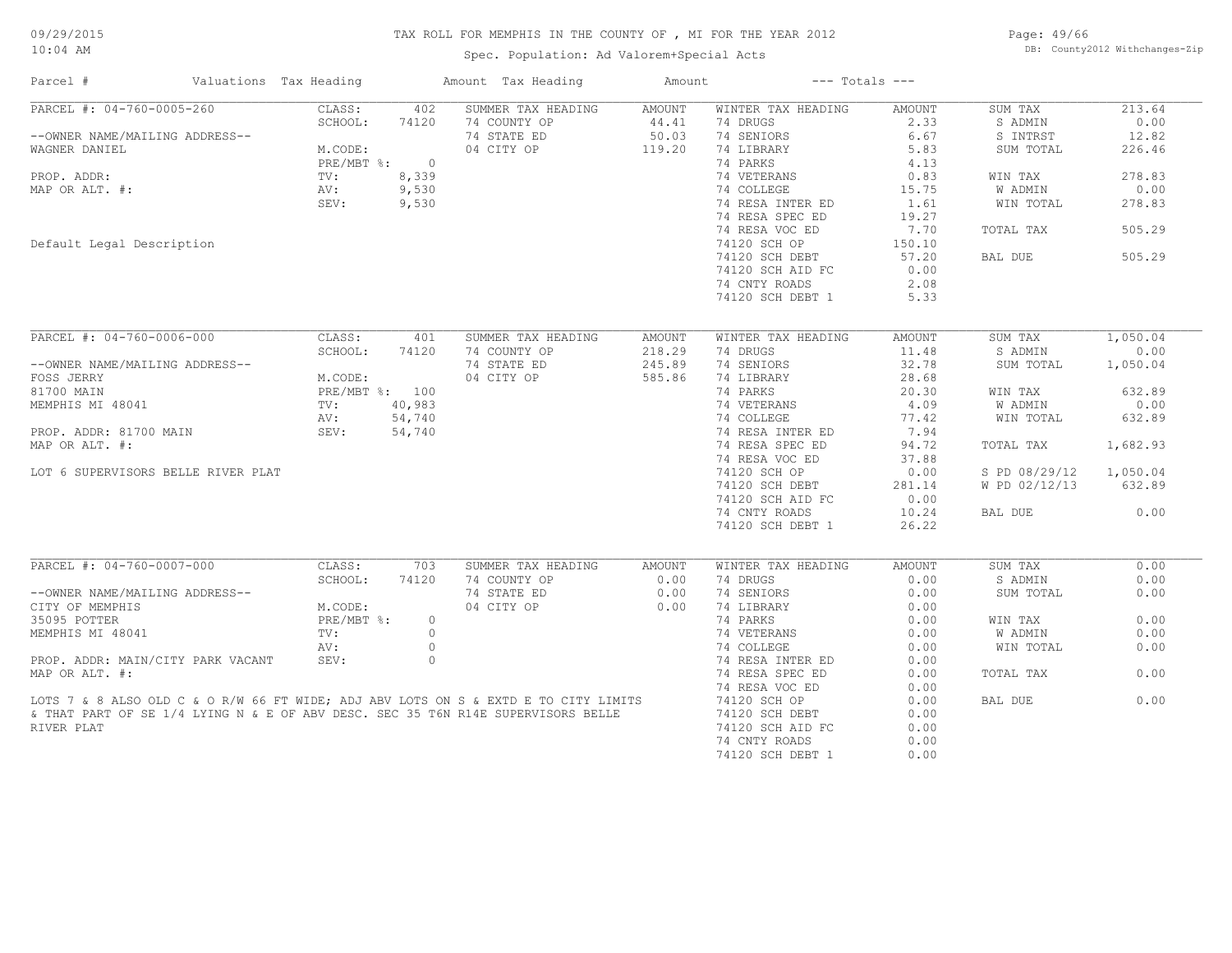Spec. Population: Ad Valorem+Special Acts

Page: 50/66 DB: County2012 Withchanges-Zip

| SUMMER TAX HEADING<br>AMOUNT<br>WINTER TAX HEADING<br>SUM TAX<br>1,638.50<br>AMOUNT<br>340.62<br>74 DRUGS<br>17.92<br>0.00<br>74 COUNTY OP<br>S ADMIN<br>$\frac{1 \text{ #}}{1 \text{ .CEL + : 04-760-0008-000}}$<br>-OWNER NAME/MAILING ADDRESS--<br>TRA SERVICE TRUST CO M.CODE:<br>PRE/MBT %: 0<br>CA 94070<br>PRE/MBT %: 0<br>NV: 63,950<br>NV: 63,95<br>SEV: 63,9<br>SEV: 63,9<br>SEV: 63,9<br>PRE/MBT %: 0<br>NV: 63,95<br><br>74 STATE ED<br>383.70<br>74 SENIORS<br>51.16<br>1,638.50<br>SUM TOTAL<br>04 CITY OP<br>914.18<br>74 LIBRARY<br>44.76<br>74 PARKS<br>31.68<br>2,138.71<br>WIN TAX<br>6.39<br>0.00<br>74 VETERANS<br>W ADMIN<br>74 COLLEGE<br>120.80<br>WIN TOTAL<br>2,138.71<br>74 RESA INTER ED<br>12.39<br>74 RESA SPEC ED<br>147.80<br>3,777.21<br>TOTAL TAX<br>74 RESA VOC ED<br>59.12<br>LOT 9 EXC S 300 FT OF E 135 FT & EXC S 239.14 FT OF N 299.14 FT OF E 165 FT.<br>1,638.50<br>74120 SCH OP<br>1,151.10<br>S PD 08/09/12<br>74120 SCH DEBT<br>438.69<br>W PD 01/08/13<br>2,138.71<br>SUPERVISORS BELLE RIVER PLAT<br>0.00<br>74120 SCH AID FC<br>15.98<br>0.00<br>74 CNTY ROADS<br>BAL DUE<br>74120 SCH DEBT 1<br>40.92<br>PARCEL #: 04-760-0009-000<br>1,004.93<br>CLASS:<br>401<br>SUMMER TAX HEADING<br>SUM TAX<br>AMOUNT<br>WINTER TAX HEADING<br>AMOUNT<br>SCHOOL:<br>74 COUNTY OP<br>10.99<br>0.00<br>74120<br>208.91<br>74 DRUGS<br>S ADMIN<br>235.33<br>74 SENIORS<br>31.37<br>74 STATE ED<br>SUM TOTAL<br>1,004.93<br>--OWNER NAME/MAILING ADDRESS--<br>M.CODE:<br>PRE/MBT %: 100<br>TV: 39,222<br>AV: 50,130<br>04 CITY OP<br>74 LIBRARY<br>27.45<br>KING ROSEMARY<br>560.69<br>19.43<br>605.72<br>81921 MAIN<br>74 PARKS<br>WIN TAX<br>3.92<br>MEMPHIS MI 48041<br>74 VETERANS<br>W ADMIN<br>0.00<br>MEMPHIS MI 48041<br>PROP. ADDR: 81921 MAIN<br>MAP OR ALT. #:<br>E 165 FT OF LOT 9 EXC N 179 FT & EXC S 300 FT SUPERVISORS BELLE RIVER PLAT<br>74 COLLEGE<br>74.09<br>605.72<br>WIN TOTAL<br>7.60<br>74 RESA INTER ED<br>1,610.65<br>74 RESA SPEC ED<br>90.65<br>TOTAL TAX<br>74 RESA VOC ED<br>36.26<br>74120 SCH OP<br>0.00<br>S PD 08/07/12<br>1,004.93<br>74120 SCH DEBT<br>269.06<br>W PD 02/13/13<br>605.72<br>74120 SCH AID FC<br>0.00<br>9.80<br>0.00<br>74 CNTY ROADS<br>BAL DUE<br>74120 SCH DEBT 1<br>25.10<br>PARCEL #: 04-760-0010-000<br>CLASS:<br>1,111.82<br>401<br>SUMMER TAX HEADING<br>WINTER TAX HEADING<br><b>AMOUNT</b><br>SUM TAX<br>AMOUNT<br>SCHOOL:<br>74 COUNTY OP<br>231.13<br>74 DRUGS<br>12.16<br>0.00<br>74120<br>S ADMIN<br>--OWNER NAME/MAILING ADDRESS--<br>74 STATE ED<br>260.36<br>74 SENIORS<br>34.71<br>SUM TOTAL<br>1,111.82<br>04 CITY OP<br>620.33<br>74 LIBRARY<br>30.37<br>LARKIN DEBORAH<br>M.CODE:<br>670.12<br>81865 MAIN ST<br>PRE/MBT %: 100<br>74 PARKS<br>21.49<br>WIN TAX<br>4.33<br>W ADMIN<br>0.00<br>74 VETERANS<br>NEMPHIS MI 48041<br>PROP. ADDR: 81865 MAIN<br>MAP OR ALT. #:<br>N 80 FT OF S 230 FT OF E 135 FT OF LOT 9 SUPERVISORS BELLE RIVER PLAT<br>74 COLLEGE<br>81.97<br>WIN TOTAL<br>670.12<br>8.40<br>74 RESA INTER ED<br>100.29<br>1,781.94<br>74 RESA SPEC ED<br>TOTAL TAX<br>74 RESA VOC ED<br>40.11<br>0.00<br>1,111.82<br>74120 SCH OP<br>S PD 08/10/12<br>74120 SCH DEBT<br>297.68<br>W PD 01/24/13<br>670.12<br>74120 SCH AID FC<br>0.00<br>74 CNTY ROADS<br>10.84<br>BAL DUE<br>0.00<br>74120 SCH DEBT 1<br>27.77 |  | Amount Tax Heading | Amount | $---$ Totals $---$ |  |
|--------------------------------------------------------------------------------------------------------------------------------------------------------------------------------------------------------------------------------------------------------------------------------------------------------------------------------------------------------------------------------------------------------------------------------------------------------------------------------------------------------------------------------------------------------------------------------------------------------------------------------------------------------------------------------------------------------------------------------------------------------------------------------------------------------------------------------------------------------------------------------------------------------------------------------------------------------------------------------------------------------------------------------------------------------------------------------------------------------------------------------------------------------------------------------------------------------------------------------------------------------------------------------------------------------------------------------------------------------------------------------------------------------------------------------------------------------------------------------------------------------------------------------------------------------------------------------------------------------------------------------------------------------------------------------------------------------------------------------------------------------------------------------------------------------------------------------------------------------------------------------------------------------------------------------------------------------------------------------------------------------------------------------------------------------------------------------------------------------------------------------------------------------------------------------------------------------------------------------------------------------------------------------------------------------------------------------------------------------------------------------------------------------------------------------------------------------------------------------------------------------------------------------------------------------------------------------------------------------------------------------------------------------------------------------------------------------------------------------------------------------------------------------------------------------------------------------------------------------------------------------------------------------------------------------------------------------------------------------------------------------------------------------------------------------------------------------------------------------------------------------------------------------------------------------------------------------------------------------------------------------------------------------------------------------------------------------------------|--|--------------------|--------|--------------------|--|
|                                                                                                                                                                                                                                                                                                                                                                                                                                                                                                                                                                                                                                                                                                                                                                                                                                                                                                                                                                                                                                                                                                                                                                                                                                                                                                                                                                                                                                                                                                                                                                                                                                                                                                                                                                                                                                                                                                                                                                                                                                                                                                                                                                                                                                                                                                                                                                                                                                                                                                                                                                                                                                                                                                                                                                                                                                                                                                                                                                                                                                                                                                                                                                                                                                                                                                                                            |  |                    |        |                    |  |
|                                                                                                                                                                                                                                                                                                                                                                                                                                                                                                                                                                                                                                                                                                                                                                                                                                                                                                                                                                                                                                                                                                                                                                                                                                                                                                                                                                                                                                                                                                                                                                                                                                                                                                                                                                                                                                                                                                                                                                                                                                                                                                                                                                                                                                                                                                                                                                                                                                                                                                                                                                                                                                                                                                                                                                                                                                                                                                                                                                                                                                                                                                                                                                                                                                                                                                                                            |  |                    |        |                    |  |
|                                                                                                                                                                                                                                                                                                                                                                                                                                                                                                                                                                                                                                                                                                                                                                                                                                                                                                                                                                                                                                                                                                                                                                                                                                                                                                                                                                                                                                                                                                                                                                                                                                                                                                                                                                                                                                                                                                                                                                                                                                                                                                                                                                                                                                                                                                                                                                                                                                                                                                                                                                                                                                                                                                                                                                                                                                                                                                                                                                                                                                                                                                                                                                                                                                                                                                                                            |  |                    |        |                    |  |
|                                                                                                                                                                                                                                                                                                                                                                                                                                                                                                                                                                                                                                                                                                                                                                                                                                                                                                                                                                                                                                                                                                                                                                                                                                                                                                                                                                                                                                                                                                                                                                                                                                                                                                                                                                                                                                                                                                                                                                                                                                                                                                                                                                                                                                                                                                                                                                                                                                                                                                                                                                                                                                                                                                                                                                                                                                                                                                                                                                                                                                                                                                                                                                                                                                                                                                                                            |  |                    |        |                    |  |
|                                                                                                                                                                                                                                                                                                                                                                                                                                                                                                                                                                                                                                                                                                                                                                                                                                                                                                                                                                                                                                                                                                                                                                                                                                                                                                                                                                                                                                                                                                                                                                                                                                                                                                                                                                                                                                                                                                                                                                                                                                                                                                                                                                                                                                                                                                                                                                                                                                                                                                                                                                                                                                                                                                                                                                                                                                                                                                                                                                                                                                                                                                                                                                                                                                                                                                                                            |  |                    |        |                    |  |
|                                                                                                                                                                                                                                                                                                                                                                                                                                                                                                                                                                                                                                                                                                                                                                                                                                                                                                                                                                                                                                                                                                                                                                                                                                                                                                                                                                                                                                                                                                                                                                                                                                                                                                                                                                                                                                                                                                                                                                                                                                                                                                                                                                                                                                                                                                                                                                                                                                                                                                                                                                                                                                                                                                                                                                                                                                                                                                                                                                                                                                                                                                                                                                                                                                                                                                                                            |  |                    |        |                    |  |
|                                                                                                                                                                                                                                                                                                                                                                                                                                                                                                                                                                                                                                                                                                                                                                                                                                                                                                                                                                                                                                                                                                                                                                                                                                                                                                                                                                                                                                                                                                                                                                                                                                                                                                                                                                                                                                                                                                                                                                                                                                                                                                                                                                                                                                                                                                                                                                                                                                                                                                                                                                                                                                                                                                                                                                                                                                                                                                                                                                                                                                                                                                                                                                                                                                                                                                                                            |  |                    |        |                    |  |
|                                                                                                                                                                                                                                                                                                                                                                                                                                                                                                                                                                                                                                                                                                                                                                                                                                                                                                                                                                                                                                                                                                                                                                                                                                                                                                                                                                                                                                                                                                                                                                                                                                                                                                                                                                                                                                                                                                                                                                                                                                                                                                                                                                                                                                                                                                                                                                                                                                                                                                                                                                                                                                                                                                                                                                                                                                                                                                                                                                                                                                                                                                                                                                                                                                                                                                                                            |  |                    |        |                    |  |
|                                                                                                                                                                                                                                                                                                                                                                                                                                                                                                                                                                                                                                                                                                                                                                                                                                                                                                                                                                                                                                                                                                                                                                                                                                                                                                                                                                                                                                                                                                                                                                                                                                                                                                                                                                                                                                                                                                                                                                                                                                                                                                                                                                                                                                                                                                                                                                                                                                                                                                                                                                                                                                                                                                                                                                                                                                                                                                                                                                                                                                                                                                                                                                                                                                                                                                                                            |  |                    |        |                    |  |
|                                                                                                                                                                                                                                                                                                                                                                                                                                                                                                                                                                                                                                                                                                                                                                                                                                                                                                                                                                                                                                                                                                                                                                                                                                                                                                                                                                                                                                                                                                                                                                                                                                                                                                                                                                                                                                                                                                                                                                                                                                                                                                                                                                                                                                                                                                                                                                                                                                                                                                                                                                                                                                                                                                                                                                                                                                                                                                                                                                                                                                                                                                                                                                                                                                                                                                                                            |  |                    |        |                    |  |
|                                                                                                                                                                                                                                                                                                                                                                                                                                                                                                                                                                                                                                                                                                                                                                                                                                                                                                                                                                                                                                                                                                                                                                                                                                                                                                                                                                                                                                                                                                                                                                                                                                                                                                                                                                                                                                                                                                                                                                                                                                                                                                                                                                                                                                                                                                                                                                                                                                                                                                                                                                                                                                                                                                                                                                                                                                                                                                                                                                                                                                                                                                                                                                                                                                                                                                                                            |  |                    |        |                    |  |
|                                                                                                                                                                                                                                                                                                                                                                                                                                                                                                                                                                                                                                                                                                                                                                                                                                                                                                                                                                                                                                                                                                                                                                                                                                                                                                                                                                                                                                                                                                                                                                                                                                                                                                                                                                                                                                                                                                                                                                                                                                                                                                                                                                                                                                                                                                                                                                                                                                                                                                                                                                                                                                                                                                                                                                                                                                                                                                                                                                                                                                                                                                                                                                                                                                                                                                                                            |  |                    |        |                    |  |
|                                                                                                                                                                                                                                                                                                                                                                                                                                                                                                                                                                                                                                                                                                                                                                                                                                                                                                                                                                                                                                                                                                                                                                                                                                                                                                                                                                                                                                                                                                                                                                                                                                                                                                                                                                                                                                                                                                                                                                                                                                                                                                                                                                                                                                                                                                                                                                                                                                                                                                                                                                                                                                                                                                                                                                                                                                                                                                                                                                                                                                                                                                                                                                                                                                                                                                                                            |  |                    |        |                    |  |
|                                                                                                                                                                                                                                                                                                                                                                                                                                                                                                                                                                                                                                                                                                                                                                                                                                                                                                                                                                                                                                                                                                                                                                                                                                                                                                                                                                                                                                                                                                                                                                                                                                                                                                                                                                                                                                                                                                                                                                                                                                                                                                                                                                                                                                                                                                                                                                                                                                                                                                                                                                                                                                                                                                                                                                                                                                                                                                                                                                                                                                                                                                                                                                                                                                                                                                                                            |  |                    |        |                    |  |
|                                                                                                                                                                                                                                                                                                                                                                                                                                                                                                                                                                                                                                                                                                                                                                                                                                                                                                                                                                                                                                                                                                                                                                                                                                                                                                                                                                                                                                                                                                                                                                                                                                                                                                                                                                                                                                                                                                                                                                                                                                                                                                                                                                                                                                                                                                                                                                                                                                                                                                                                                                                                                                                                                                                                                                                                                                                                                                                                                                                                                                                                                                                                                                                                                                                                                                                                            |  |                    |        |                    |  |
|                                                                                                                                                                                                                                                                                                                                                                                                                                                                                                                                                                                                                                                                                                                                                                                                                                                                                                                                                                                                                                                                                                                                                                                                                                                                                                                                                                                                                                                                                                                                                                                                                                                                                                                                                                                                                                                                                                                                                                                                                                                                                                                                                                                                                                                                                                                                                                                                                                                                                                                                                                                                                                                                                                                                                                                                                                                                                                                                                                                                                                                                                                                                                                                                                                                                                                                                            |  |                    |        |                    |  |
|                                                                                                                                                                                                                                                                                                                                                                                                                                                                                                                                                                                                                                                                                                                                                                                                                                                                                                                                                                                                                                                                                                                                                                                                                                                                                                                                                                                                                                                                                                                                                                                                                                                                                                                                                                                                                                                                                                                                                                                                                                                                                                                                                                                                                                                                                                                                                                                                                                                                                                                                                                                                                                                                                                                                                                                                                                                                                                                                                                                                                                                                                                                                                                                                                                                                                                                                            |  |                    |        |                    |  |
|                                                                                                                                                                                                                                                                                                                                                                                                                                                                                                                                                                                                                                                                                                                                                                                                                                                                                                                                                                                                                                                                                                                                                                                                                                                                                                                                                                                                                                                                                                                                                                                                                                                                                                                                                                                                                                                                                                                                                                                                                                                                                                                                                                                                                                                                                                                                                                                                                                                                                                                                                                                                                                                                                                                                                                                                                                                                                                                                                                                                                                                                                                                                                                                                                                                                                                                                            |  |                    |        |                    |  |
|                                                                                                                                                                                                                                                                                                                                                                                                                                                                                                                                                                                                                                                                                                                                                                                                                                                                                                                                                                                                                                                                                                                                                                                                                                                                                                                                                                                                                                                                                                                                                                                                                                                                                                                                                                                                                                                                                                                                                                                                                                                                                                                                                                                                                                                                                                                                                                                                                                                                                                                                                                                                                                                                                                                                                                                                                                                                                                                                                                                                                                                                                                                                                                                                                                                                                                                                            |  |                    |        |                    |  |
|                                                                                                                                                                                                                                                                                                                                                                                                                                                                                                                                                                                                                                                                                                                                                                                                                                                                                                                                                                                                                                                                                                                                                                                                                                                                                                                                                                                                                                                                                                                                                                                                                                                                                                                                                                                                                                                                                                                                                                                                                                                                                                                                                                                                                                                                                                                                                                                                                                                                                                                                                                                                                                                                                                                                                                                                                                                                                                                                                                                                                                                                                                                                                                                                                                                                                                                                            |  |                    |        |                    |  |
|                                                                                                                                                                                                                                                                                                                                                                                                                                                                                                                                                                                                                                                                                                                                                                                                                                                                                                                                                                                                                                                                                                                                                                                                                                                                                                                                                                                                                                                                                                                                                                                                                                                                                                                                                                                                                                                                                                                                                                                                                                                                                                                                                                                                                                                                                                                                                                                                                                                                                                                                                                                                                                                                                                                                                                                                                                                                                                                                                                                                                                                                                                                                                                                                                                                                                                                                            |  |                    |        |                    |  |
|                                                                                                                                                                                                                                                                                                                                                                                                                                                                                                                                                                                                                                                                                                                                                                                                                                                                                                                                                                                                                                                                                                                                                                                                                                                                                                                                                                                                                                                                                                                                                                                                                                                                                                                                                                                                                                                                                                                                                                                                                                                                                                                                                                                                                                                                                                                                                                                                                                                                                                                                                                                                                                                                                                                                                                                                                                                                                                                                                                                                                                                                                                                                                                                                                                                                                                                                            |  |                    |        |                    |  |
|                                                                                                                                                                                                                                                                                                                                                                                                                                                                                                                                                                                                                                                                                                                                                                                                                                                                                                                                                                                                                                                                                                                                                                                                                                                                                                                                                                                                                                                                                                                                                                                                                                                                                                                                                                                                                                                                                                                                                                                                                                                                                                                                                                                                                                                                                                                                                                                                                                                                                                                                                                                                                                                                                                                                                                                                                                                                                                                                                                                                                                                                                                                                                                                                                                                                                                                                            |  |                    |        |                    |  |
|                                                                                                                                                                                                                                                                                                                                                                                                                                                                                                                                                                                                                                                                                                                                                                                                                                                                                                                                                                                                                                                                                                                                                                                                                                                                                                                                                                                                                                                                                                                                                                                                                                                                                                                                                                                                                                                                                                                                                                                                                                                                                                                                                                                                                                                                                                                                                                                                                                                                                                                                                                                                                                                                                                                                                                                                                                                                                                                                                                                                                                                                                                                                                                                                                                                                                                                                            |  |                    |        |                    |  |
|                                                                                                                                                                                                                                                                                                                                                                                                                                                                                                                                                                                                                                                                                                                                                                                                                                                                                                                                                                                                                                                                                                                                                                                                                                                                                                                                                                                                                                                                                                                                                                                                                                                                                                                                                                                                                                                                                                                                                                                                                                                                                                                                                                                                                                                                                                                                                                                                                                                                                                                                                                                                                                                                                                                                                                                                                                                                                                                                                                                                                                                                                                                                                                                                                                                                                                                                            |  |                    |        |                    |  |
|                                                                                                                                                                                                                                                                                                                                                                                                                                                                                                                                                                                                                                                                                                                                                                                                                                                                                                                                                                                                                                                                                                                                                                                                                                                                                                                                                                                                                                                                                                                                                                                                                                                                                                                                                                                                                                                                                                                                                                                                                                                                                                                                                                                                                                                                                                                                                                                                                                                                                                                                                                                                                                                                                                                                                                                                                                                                                                                                                                                                                                                                                                                                                                                                                                                                                                                                            |  |                    |        |                    |  |
|                                                                                                                                                                                                                                                                                                                                                                                                                                                                                                                                                                                                                                                                                                                                                                                                                                                                                                                                                                                                                                                                                                                                                                                                                                                                                                                                                                                                                                                                                                                                                                                                                                                                                                                                                                                                                                                                                                                                                                                                                                                                                                                                                                                                                                                                                                                                                                                                                                                                                                                                                                                                                                                                                                                                                                                                                                                                                                                                                                                                                                                                                                                                                                                                                                                                                                                                            |  |                    |        |                    |  |
|                                                                                                                                                                                                                                                                                                                                                                                                                                                                                                                                                                                                                                                                                                                                                                                                                                                                                                                                                                                                                                                                                                                                                                                                                                                                                                                                                                                                                                                                                                                                                                                                                                                                                                                                                                                                                                                                                                                                                                                                                                                                                                                                                                                                                                                                                                                                                                                                                                                                                                                                                                                                                                                                                                                                                                                                                                                                                                                                                                                                                                                                                                                                                                                                                                                                                                                                            |  |                    |        |                    |  |
|                                                                                                                                                                                                                                                                                                                                                                                                                                                                                                                                                                                                                                                                                                                                                                                                                                                                                                                                                                                                                                                                                                                                                                                                                                                                                                                                                                                                                                                                                                                                                                                                                                                                                                                                                                                                                                                                                                                                                                                                                                                                                                                                                                                                                                                                                                                                                                                                                                                                                                                                                                                                                                                                                                                                                                                                                                                                                                                                                                                                                                                                                                                                                                                                                                                                                                                                            |  |                    |        |                    |  |
|                                                                                                                                                                                                                                                                                                                                                                                                                                                                                                                                                                                                                                                                                                                                                                                                                                                                                                                                                                                                                                                                                                                                                                                                                                                                                                                                                                                                                                                                                                                                                                                                                                                                                                                                                                                                                                                                                                                                                                                                                                                                                                                                                                                                                                                                                                                                                                                                                                                                                                                                                                                                                                                                                                                                                                                                                                                                                                                                                                                                                                                                                                                                                                                                                                                                                                                                            |  |                    |        |                    |  |
|                                                                                                                                                                                                                                                                                                                                                                                                                                                                                                                                                                                                                                                                                                                                                                                                                                                                                                                                                                                                                                                                                                                                                                                                                                                                                                                                                                                                                                                                                                                                                                                                                                                                                                                                                                                                                                                                                                                                                                                                                                                                                                                                                                                                                                                                                                                                                                                                                                                                                                                                                                                                                                                                                                                                                                                                                                                                                                                                                                                                                                                                                                                                                                                                                                                                                                                                            |  |                    |        |                    |  |
|                                                                                                                                                                                                                                                                                                                                                                                                                                                                                                                                                                                                                                                                                                                                                                                                                                                                                                                                                                                                                                                                                                                                                                                                                                                                                                                                                                                                                                                                                                                                                                                                                                                                                                                                                                                                                                                                                                                                                                                                                                                                                                                                                                                                                                                                                                                                                                                                                                                                                                                                                                                                                                                                                                                                                                                                                                                                                                                                                                                                                                                                                                                                                                                                                                                                                                                                            |  |                    |        |                    |  |
|                                                                                                                                                                                                                                                                                                                                                                                                                                                                                                                                                                                                                                                                                                                                                                                                                                                                                                                                                                                                                                                                                                                                                                                                                                                                                                                                                                                                                                                                                                                                                                                                                                                                                                                                                                                                                                                                                                                                                                                                                                                                                                                                                                                                                                                                                                                                                                                                                                                                                                                                                                                                                                                                                                                                                                                                                                                                                                                                                                                                                                                                                                                                                                                                                                                                                                                                            |  |                    |        |                    |  |
|                                                                                                                                                                                                                                                                                                                                                                                                                                                                                                                                                                                                                                                                                                                                                                                                                                                                                                                                                                                                                                                                                                                                                                                                                                                                                                                                                                                                                                                                                                                                                                                                                                                                                                                                                                                                                                                                                                                                                                                                                                                                                                                                                                                                                                                                                                                                                                                                                                                                                                                                                                                                                                                                                                                                                                                                                                                                                                                                                                                                                                                                                                                                                                                                                                                                                                                                            |  |                    |        |                    |  |
|                                                                                                                                                                                                                                                                                                                                                                                                                                                                                                                                                                                                                                                                                                                                                                                                                                                                                                                                                                                                                                                                                                                                                                                                                                                                                                                                                                                                                                                                                                                                                                                                                                                                                                                                                                                                                                                                                                                                                                                                                                                                                                                                                                                                                                                                                                                                                                                                                                                                                                                                                                                                                                                                                                                                                                                                                                                                                                                                                                                                                                                                                                                                                                                                                                                                                                                                            |  |                    |        |                    |  |
|                                                                                                                                                                                                                                                                                                                                                                                                                                                                                                                                                                                                                                                                                                                                                                                                                                                                                                                                                                                                                                                                                                                                                                                                                                                                                                                                                                                                                                                                                                                                                                                                                                                                                                                                                                                                                                                                                                                                                                                                                                                                                                                                                                                                                                                                                                                                                                                                                                                                                                                                                                                                                                                                                                                                                                                                                                                                                                                                                                                                                                                                                                                                                                                                                                                                                                                                            |  |                    |        |                    |  |
|                                                                                                                                                                                                                                                                                                                                                                                                                                                                                                                                                                                                                                                                                                                                                                                                                                                                                                                                                                                                                                                                                                                                                                                                                                                                                                                                                                                                                                                                                                                                                                                                                                                                                                                                                                                                                                                                                                                                                                                                                                                                                                                                                                                                                                                                                                                                                                                                                                                                                                                                                                                                                                                                                                                                                                                                                                                                                                                                                                                                                                                                                                                                                                                                                                                                                                                                            |  |                    |        |                    |  |
|                                                                                                                                                                                                                                                                                                                                                                                                                                                                                                                                                                                                                                                                                                                                                                                                                                                                                                                                                                                                                                                                                                                                                                                                                                                                                                                                                                                                                                                                                                                                                                                                                                                                                                                                                                                                                                                                                                                                                                                                                                                                                                                                                                                                                                                                                                                                                                                                                                                                                                                                                                                                                                                                                                                                                                                                                                                                                                                                                                                                                                                                                                                                                                                                                                                                                                                                            |  |                    |        |                    |  |
|                                                                                                                                                                                                                                                                                                                                                                                                                                                                                                                                                                                                                                                                                                                                                                                                                                                                                                                                                                                                                                                                                                                                                                                                                                                                                                                                                                                                                                                                                                                                                                                                                                                                                                                                                                                                                                                                                                                                                                                                                                                                                                                                                                                                                                                                                                                                                                                                                                                                                                                                                                                                                                                                                                                                                                                                                                                                                                                                                                                                                                                                                                                                                                                                                                                                                                                                            |  |                    |        |                    |  |
|                                                                                                                                                                                                                                                                                                                                                                                                                                                                                                                                                                                                                                                                                                                                                                                                                                                                                                                                                                                                                                                                                                                                                                                                                                                                                                                                                                                                                                                                                                                                                                                                                                                                                                                                                                                                                                                                                                                                                                                                                                                                                                                                                                                                                                                                                                                                                                                                                                                                                                                                                                                                                                                                                                                                                                                                                                                                                                                                                                                                                                                                                                                                                                                                                                                                                                                                            |  |                    |        |                    |  |
|                                                                                                                                                                                                                                                                                                                                                                                                                                                                                                                                                                                                                                                                                                                                                                                                                                                                                                                                                                                                                                                                                                                                                                                                                                                                                                                                                                                                                                                                                                                                                                                                                                                                                                                                                                                                                                                                                                                                                                                                                                                                                                                                                                                                                                                                                                                                                                                                                                                                                                                                                                                                                                                                                                                                                                                                                                                                                                                                                                                                                                                                                                                                                                                                                                                                                                                                            |  |                    |        |                    |  |
|                                                                                                                                                                                                                                                                                                                                                                                                                                                                                                                                                                                                                                                                                                                                                                                                                                                                                                                                                                                                                                                                                                                                                                                                                                                                                                                                                                                                                                                                                                                                                                                                                                                                                                                                                                                                                                                                                                                                                                                                                                                                                                                                                                                                                                                                                                                                                                                                                                                                                                                                                                                                                                                                                                                                                                                                                                                                                                                                                                                                                                                                                                                                                                                                                                                                                                                                            |  |                    |        |                    |  |
|                                                                                                                                                                                                                                                                                                                                                                                                                                                                                                                                                                                                                                                                                                                                                                                                                                                                                                                                                                                                                                                                                                                                                                                                                                                                                                                                                                                                                                                                                                                                                                                                                                                                                                                                                                                                                                                                                                                                                                                                                                                                                                                                                                                                                                                                                                                                                                                                                                                                                                                                                                                                                                                                                                                                                                                                                                                                                                                                                                                                                                                                                                                                                                                                                                                                                                                                            |  |                    |        |                    |  |
|                                                                                                                                                                                                                                                                                                                                                                                                                                                                                                                                                                                                                                                                                                                                                                                                                                                                                                                                                                                                                                                                                                                                                                                                                                                                                                                                                                                                                                                                                                                                                                                                                                                                                                                                                                                                                                                                                                                                                                                                                                                                                                                                                                                                                                                                                                                                                                                                                                                                                                                                                                                                                                                                                                                                                                                                                                                                                                                                                                                                                                                                                                                                                                                                                                                                                                                                            |  |                    |        |                    |  |
|                                                                                                                                                                                                                                                                                                                                                                                                                                                                                                                                                                                                                                                                                                                                                                                                                                                                                                                                                                                                                                                                                                                                                                                                                                                                                                                                                                                                                                                                                                                                                                                                                                                                                                                                                                                                                                                                                                                                                                                                                                                                                                                                                                                                                                                                                                                                                                                                                                                                                                                                                                                                                                                                                                                                                                                                                                                                                                                                                                                                                                                                                                                                                                                                                                                                                                                                            |  |                    |        |                    |  |
|                                                                                                                                                                                                                                                                                                                                                                                                                                                                                                                                                                                                                                                                                                                                                                                                                                                                                                                                                                                                                                                                                                                                                                                                                                                                                                                                                                                                                                                                                                                                                                                                                                                                                                                                                                                                                                                                                                                                                                                                                                                                                                                                                                                                                                                                                                                                                                                                                                                                                                                                                                                                                                                                                                                                                                                                                                                                                                                                                                                                                                                                                                                                                                                                                                                                                                                                            |  |                    |        |                    |  |
|                                                                                                                                                                                                                                                                                                                                                                                                                                                                                                                                                                                                                                                                                                                                                                                                                                                                                                                                                                                                                                                                                                                                                                                                                                                                                                                                                                                                                                                                                                                                                                                                                                                                                                                                                                                                                                                                                                                                                                                                                                                                                                                                                                                                                                                                                                                                                                                                                                                                                                                                                                                                                                                                                                                                                                                                                                                                                                                                                                                                                                                                                                                                                                                                                                                                                                                                            |  |                    |        |                    |  |
|                                                                                                                                                                                                                                                                                                                                                                                                                                                                                                                                                                                                                                                                                                                                                                                                                                                                                                                                                                                                                                                                                                                                                                                                                                                                                                                                                                                                                                                                                                                                                                                                                                                                                                                                                                                                                                                                                                                                                                                                                                                                                                                                                                                                                                                                                                                                                                                                                                                                                                                                                                                                                                                                                                                                                                                                                                                                                                                                                                                                                                                                                                                                                                                                                                                                                                                                            |  |                    |        |                    |  |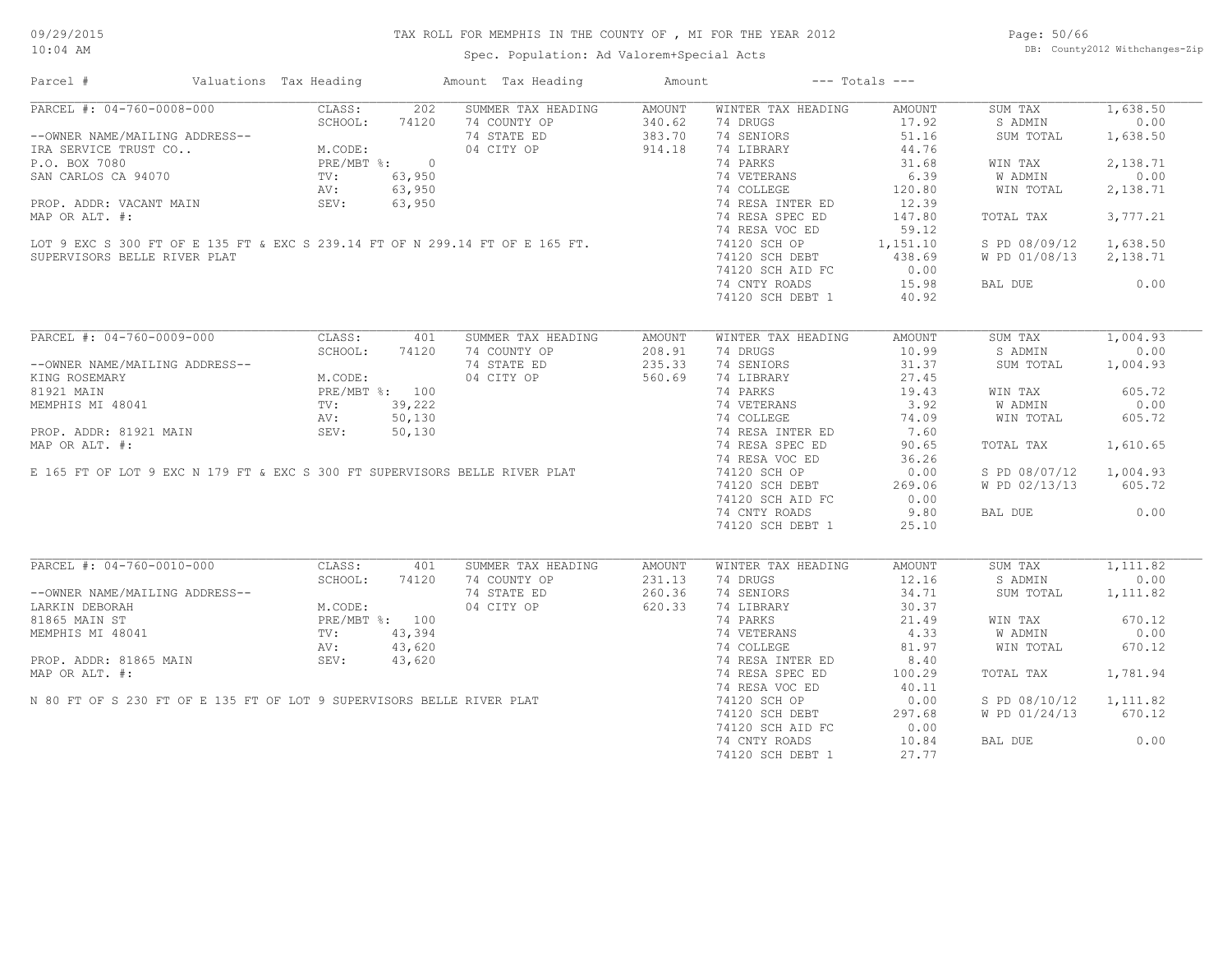Spec. Population: Ad Valorem+Special Acts

Page: 51/66 DB: County2012 Withchanges-Zip

| Parcel #                                                                                                                                                                                                                                                                                                                                                                                                                                    | Valuations Tax Heading |       | Amount Tax Heading                                             | Amount           | $---$ Totals $---$                                                                          |                    |                             |          |
|---------------------------------------------------------------------------------------------------------------------------------------------------------------------------------------------------------------------------------------------------------------------------------------------------------------------------------------------------------------------------------------------------------------------------------------------|------------------------|-------|----------------------------------------------------------------|------------------|---------------------------------------------------------------------------------------------|--------------------|-----------------------------|----------|
| PARCEL #: 04-760-0011-000                                                                                                                                                                                                                                                                                                                                                                                                                   |                        |       | CLASS: 401 SUMMER TAX HEADING                                  | AMOUNT           | WINTER TAX HEADING                                                                          | AMOUNT             | SUM TAX                     | 953.35   |
| --OWNER NAME/MAILING ADDRESS--<br>--OWNER NAME/MAILING ADDRESS--<br>KIZY THOMAS<br>52190 WATKINS GLEN<br>MACOMB MI 48042<br>PROP. ADDR: 81951 MAIN<br>PROP. ADDR: 81951 MAIN<br>PROP. ADDR: 81951 MAIN<br>PROP. ADDR: 81951 MAIN<br>PROP. ADDR:                                                                                                                                                                                             |                        |       | 74 COUNTY OP 198.19<br>74 STATE ED 223.25<br>04 CITY OP 531.91 |                  | 74 DRUGS                                                                                    | 10.42              | S ADMIN                     | 0.00     |
|                                                                                                                                                                                                                                                                                                                                                                                                                                             |                        |       |                                                                |                  | 74 SENIORS                                                                                  | 29.76              | SUM TOTAL                   | 953.35   |
| $\begin{array}{lllllllllllllllllllll} \texttt{KIZY THOMAS} & \texttt{M.CODE:} & 04 \texttt{CITY OP} & \texttt{52190 WATKINS GLEN} & \texttt{PRE/MBT} & 0 & 04 \texttt{CITY OP} & \texttt{52190 WATKINS GLEN} & \texttt{PRE/MBT} & 0 & 04 \texttt{CITY OP} & \texttt{52190 WATKINS GLEN} & \texttt{PRE/MBT} & 0 & 04 \texttt{CITY OP} & \texttt{52190 WATKINS GLEN} & \texttt{TVC} & 37,209 & \texttt{AV:$                                   |                        |       |                                                                |                  | 74 LIBRARY                                                                                  | 26.04              |                             |          |
|                                                                                                                                                                                                                                                                                                                                                                                                                                             |                        |       |                                                                |                  | 74 PARKS                                                                                    | 18.43              | WIN TAX                     | 1,244.38 |
|                                                                                                                                                                                                                                                                                                                                                                                                                                             |                        |       |                                                                |                  | 18.43<br>74 VETERANS<br>74 COLLEGE 10.29<br>74 RESA INTER ED 7.21<br>74 RESA SPEC ED 86.00  |                    | W ADMIN                     | 0.00     |
|                                                                                                                                                                                                                                                                                                                                                                                                                                             |                        |       |                                                                |                  |                                                                                             |                    |                             |          |
|                                                                                                                                                                                                                                                                                                                                                                                                                                             |                        |       |                                                                |                  |                                                                                             |                    | WIN TOTAL                   | 1,244.38 |
|                                                                                                                                                                                                                                                                                                                                                                                                                                             |                        |       |                                                                |                  |                                                                                             |                    |                             |          |
|                                                                                                                                                                                                                                                                                                                                                                                                                                             |                        |       |                                                                |                  |                                                                                             |                    | TOTAL TAX                   | 2,197.73 |
|                                                                                                                                                                                                                                                                                                                                                                                                                                             |                        |       |                                                                |                  | 74 RESA VOC ED                                                                              | 34.39              |                             |          |
|                                                                                                                                                                                                                                                                                                                                                                                                                                             |                        |       |                                                                |                  | 74 120 SCH OP<br>74120 SCH DEBT<br>74120 SCH DEBT<br>7420 SCH AID FC<br>74.2 NJW SCH AID FC |                    | S PD 08/08/12 953.35        |          |
|                                                                                                                                                                                                                                                                                                                                                                                                                                             |                        |       |                                                                |                  |                                                                                             |                    | W PD 01/17/13 1,244.38      |          |
|                                                                                                                                                                                                                                                                                                                                                                                                                                             |                        |       |                                                                |                  |                                                                                             |                    |                             |          |
|                                                                                                                                                                                                                                                                                                                                                                                                                                             |                        |       |                                                                |                  | 74 CNTY ROADS                                                                               | 9.30               | BAL DUE 0.00                |          |
|                                                                                                                                                                                                                                                                                                                                                                                                                                             |                        |       |                                                                |                  | 74120 SCH DEBT 1                                                                            | 23.81              |                             |          |
|                                                                                                                                                                                                                                                                                                                                                                                                                                             |                        |       |                                                                |                  |                                                                                             |                    |                             |          |
| PARCEL #: 04-760-0012-000                                                                                                                                                                                                                                                                                                                                                                                                                   | CLASS:                 | 401   | SUMMER TAX HEADING                                             | AMOUNT           | WINTER TAX HEADING                                                                          | AMOUNT             | SUM TAX                     | 1,479.90 |
|                                                                                                                                                                                                                                                                                                                                                                                                                                             | SCHOOL:                | 74120 |                                                                |                  | 74 DRUGS                                                                                    | 16.19              | S ADMIN                     | 0.00     |
|                                                                                                                                                                                                                                                                                                                                                                                                                                             |                        |       | 74 COUNTY OP 307.65<br>74 STATE ED 346.56<br>04 CITY OP 825.69 |                  |                                                                                             |                    |                             |          |
|                                                                                                                                                                                                                                                                                                                                                                                                                                             |                        |       |                                                                |                  | 74 SENIORS                                                                                  | 46.20              | SUM TOTAL                   | 1,479.90 |
| --OWNER NAME/MAILING ADDRESS--<br>CUCCHIARA JAMES D<br>30030 29 MILE PRE/MBT %: 0<br>LENOX MI 48048 TV: 57,760<br>PROP. ADDR: 81811 MAIN SEV: 57,760<br>NROP. ADDR: 81811 MAIN SEV: 57,760                                                                                                                                                                                                                                                  |                        |       |                                                                |                  | 74 LIBRARY                                                                                  | 40.43              |                             |          |
|                                                                                                                                                                                                                                                                                                                                                                                                                                             |                        |       |                                                                |                  | 14 PARKS<br>14 PARKS<br>28.61<br>29.61<br>29.61<br>24 RESA INTER ED<br>11.19                |                    | WIN TAX                     | 1,931.70 |
|                                                                                                                                                                                                                                                                                                                                                                                                                                             |                        |       |                                                                |                  |                                                                                             |                    | W ADMIN                     | 0.00     |
|                                                                                                                                                                                                                                                                                                                                                                                                                                             |                        |       |                                                                |                  |                                                                                             |                    | WIN TOTAL                   | 1,931.70 |
|                                                                                                                                                                                                                                                                                                                                                                                                                                             |                        |       |                                                                |                  |                                                                                             |                    |                             |          |
|                                                                                                                                                                                                                                                                                                                                                                                                                                             |                        |       |                                                                |                  | 74 RESA SPEC ED                                                                             | 133.50             | TOTAL TAX                   | 3,411.60 |
|                                                                                                                                                                                                                                                                                                                                                                                                                                             |                        |       |                                                                |                  | 74 RESA VOC ED                                                                              | 53.39              |                             |          |
|                                                                                                                                                                                                                                                                                                                                                                                                                                             |                        |       |                                                                |                  | 74 RESA VOC ED 33.39<br>74120 SCH OP 1,039.68 74120 SCH DEBT 396.23                         |                    | S PD 07/24/12 1,479.90      |          |
|                                                                                                                                                                                                                                                                                                                                                                                                                                             |                        |       |                                                                |                  |                                                                                             |                    |                             |          |
|                                                                                                                                                                                                                                                                                                                                                                                                                                             |                        |       |                                                                |                  |                                                                                             |                    |                             |          |
|                                                                                                                                                                                                                                                                                                                                                                                                                                             |                        |       |                                                                |                  | 74120 SCH AID FC 0.00<br>74 CNTY ROADS 14.44                                                |                    | BAL DUE 1,931.70            |          |
|                                                                                                                                                                                                                                                                                                                                                                                                                                             |                        |       |                                                                |                  |                                                                                             |                    |                             |          |
| $\begin{tabular}{lllllllllll} \multicolumn{2}{c l} \multicolumn{2}{c l} \multicolumn{2}{c l} \multicolumn{2}{c l} \multicolumn{2}{c l} \multicolumn{2}{c l} \multicolumn{2}{c l} \multicolumn{2}{c l} \multicolumn{2}{c l} \multicolumn{2}{c l} \multicolumn{2}{c l} \multicolumn{2}{c l} \multicolumn{2}{c l} \multicolumn{2}{c l} \multicolumn{2}{c l} \multicolumn{2}{c l} \multicolumn{2}{c l} \multicolumn{2}{c l} \multicolumn{2}{c $ |                        |       |                                                                |                  | 74120 SCH DEBT 1                                                                            | 36.96              |                             |          |
|                                                                                                                                                                                                                                                                                                                                                                                                                                             |                        |       |                                                                |                  |                                                                                             |                    |                             |          |
| PARCEL #: 04-760-0013-000                                                                                                                                                                                                                                                                                                                                                                                                                   | CLASS:                 | 401   | SUMMER TAX HEADING<br>74 COUNTY OP                             | AMOUNT<br>283.79 | WINTER TAX HEADING<br>74 DRUGS                                                              | AMOUNT<br>14.93    | SUM TAX 1,365.09<br>S ADMIN | 0.00     |
|                                                                                                                                                                                                                                                                                                                                                                                                                                             |                        |       |                                                                |                  |                                                                                             |                    |                             |          |
|                                                                                                                                                                                                                                                                                                                                                                                                                                             |                        |       | 74 STATE ED 319.67<br>04 CITY OP 761.63                        |                  | 74 SENIORS                                                                                  | 42.62              | SUM TOTAL                   | 1,365.09 |
| --OWNER NAME/MAILING ADDRESS--<br>DAVIS RICHARD E & MULARSKI T<br>8CHOOL: 74120<br>81885 MAIN<br>MEMPHIS MI 48041<br>PROP. ADDR: 81885 MAIN<br>PROP. ADDR: 81885 MAIN<br>PROP. ADDR: 81885 MAIN<br>PROP. ADDR: 81885 MAIN<br>PROP. ADDR: 81885 M                                                                                                                                                                                            |                        |       |                                                                |                  | 74 LIBRARY                                                                                  | 37.29              |                             |          |
|                                                                                                                                                                                                                                                                                                                                                                                                                                             |                        |       |                                                                |                  | 74 PARKS                                                                                    | $\frac{201}{5.32}$ | WIN TAX                     | 822.79   |
|                                                                                                                                                                                                                                                                                                                                                                                                                                             |                        |       |                                                                |                  | 74 VETERANS                                                                                 |                    | <b>W ADMIN</b>              | 0.00     |
|                                                                                                                                                                                                                                                                                                                                                                                                                                             |                        |       |                                                                |                  | 74 COLLEGE 100.64<br>74 RESA INTER ED 10.32                                                 |                    | WIN TOTAL                   | 822.79   |
|                                                                                                                                                                                                                                                                                                                                                                                                                                             |                        |       |                                                                |                  |                                                                                             |                    |                             |          |
|                                                                                                                                                                                                                                                                                                                                                                                                                                             |                        |       |                                                                |                  | 74 RESA SPEC ED                                                                             | 123.14             | TOTAL TAX                   | 2,187.88 |
|                                                                                                                                                                                                                                                                                                                                                                                                                                             |                        |       |                                                                |                  | 74 RESA VOC ED                                                                              | 49.25              |                             |          |
| PROP. ADDR: 81885 MAIN<br>NEMPHIS MI 48041<br>NEMPHIS MI 48041<br>NEMPHIS MI 48041<br>NO PROP. ADDR: 81885 MAIN<br>NAP OR ALT. #:<br>N 70 FT OF S 300 FT OF E 135 FT OF LOT 9 SUPERVISORS BELLE RIVER PLAT                                                                                                                                                                                                                                  |                        |       |                                                                |                  | 74120 SCH OP                                                                                | 0.00               | S PD 08/28/12 1,365.09      |          |
|                                                                                                                                                                                                                                                                                                                                                                                                                                             |                        |       |                                                                |                  | $74120$ SCH DEBT                                                                            |                    |                             |          |
|                                                                                                                                                                                                                                                                                                                                                                                                                                             |                        |       |                                                                |                  |                                                                                             | 365.49             | W PD 01/02/13 822.79        |          |
|                                                                                                                                                                                                                                                                                                                                                                                                                                             |                        |       |                                                                |                  | 74120 SCH AID FC                                                                            | 0.00               |                             |          |
|                                                                                                                                                                                                                                                                                                                                                                                                                                             |                        |       |                                                                |                  | 74 CNTY ROADS 13.31                                                                         |                    | BAL DUE                     | 0.00     |
|                                                                                                                                                                                                                                                                                                                                                                                                                                             |                        |       |                                                                |                  | 74120 SCH DEBT 1                                                                            | 34.09              |                             |          |
|                                                                                                                                                                                                                                                                                                                                                                                                                                             |                        |       |                                                                |                  |                                                                                             |                    |                             |          |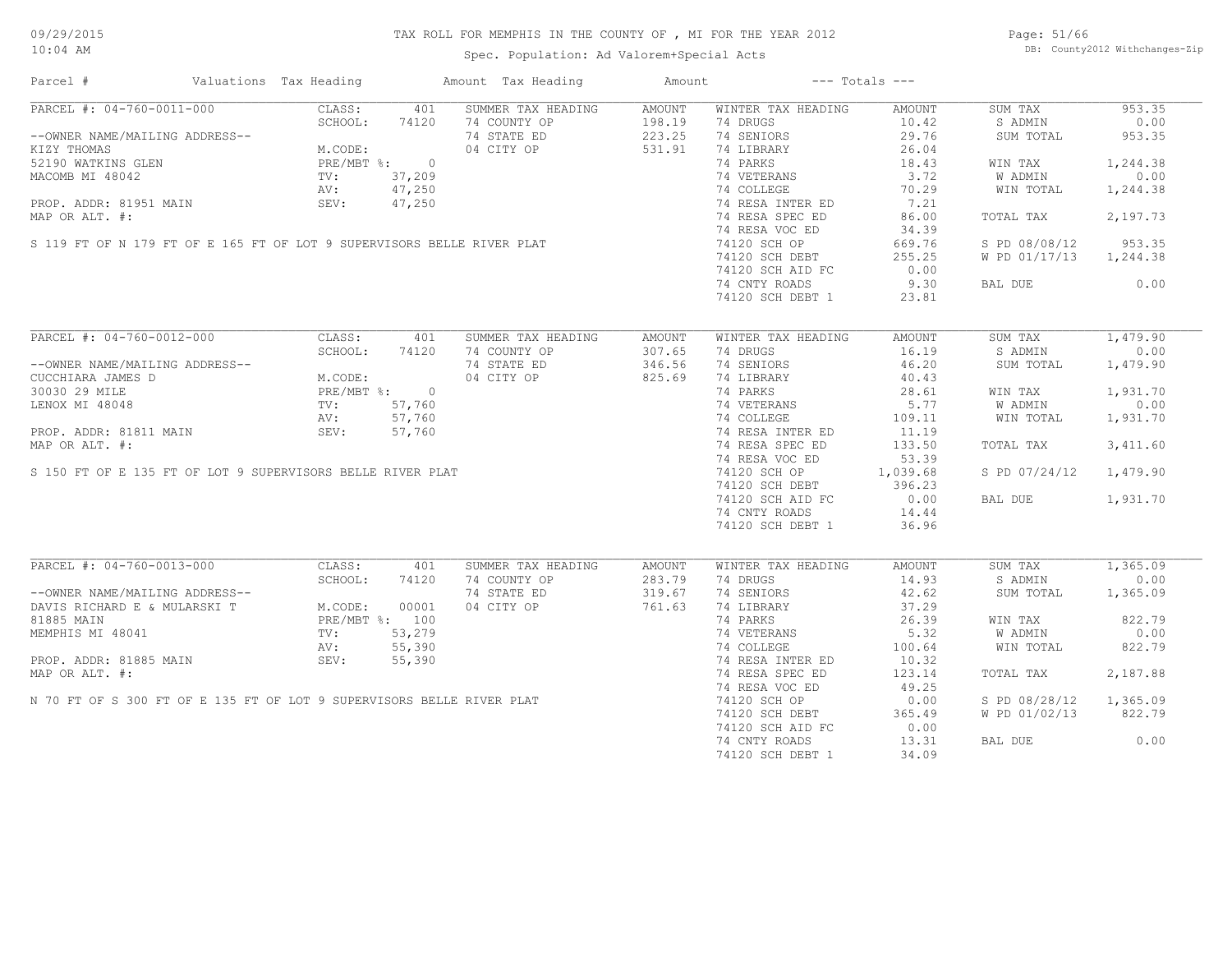Spec. Population: Ad Valorem+Special Acts

Page: 52/66 DB: County2012 Withchanges-Zip

| Parcel #                                                                                                                                                                                                                             | Valuations Tax Heading |                | Amount Tax Heading         | Amount        |                    | $---$ Totals $---$ |               |          |
|--------------------------------------------------------------------------------------------------------------------------------------------------------------------------------------------------------------------------------------|------------------------|----------------|----------------------------|---------------|--------------------|--------------------|---------------|----------|
| PARCEL #: 04-760-0014-000                                                                                                                                                                                                            | CLASS:                 | 401            | SUMMER TAX HEADING         | <b>AMOUNT</b> | WINTER TAX HEADING | AMOUNT             | SUM TAX       | 1,147.92 |
|                                                                                                                                                                                                                                      | SCHOOL:                | 74120          | 74 COUNTY OP               | 238.64        | 74 DRUGS           | 12.55              | S ADMIN       | 0.00     |
| --OWNER NAME/MAILING ADDRESS--                                                                                                                                                                                                       |                        |                | 74 STATE ED                | 268.81        | 74 SENIORS         | 35.84              | S INTRST      | 68.88    |
| SAYLOR ANNE                                                                                                                                                                                                                          | M.CODE:                |                | 04 CITY OP                 | 640.47        | 74 LIBRARY         | 31.36              | SUM TOTAL     | 1,216.80 |
| 81749 MAIN                                                                                                                                                                                                                           |                        | PRE/MBT %: 100 |                            |               | 74 PARKS           | 22.19              |               |          |
| MEMPHIS MI 48041                                                                                                                                                                                                                     | TV:                    | 44,803         |                            |               | 74 VETERANS        | 4.48               | WIN TAX       | 691.91   |
|                                                                                                                                                                                                                                      | AV:                    |                | 44,803<br>55,890<br>55,890 |               | 74 COLLEGE         | 84.63              | W ADMIN       | 0.00     |
| PROP. ADDR: 81749 MAIN                                                                                                                                                                                                               | SEV:                   |                |                            |               | 74 RESA INTER ED   | 8.68               | WIN TOTAL     | 691.91   |
| MAP OR ALT. #:                                                                                                                                                                                                                       |                        |                |                            |               | 74 RESA SPEC ED    | 103.55             |               |          |
|                                                                                                                                                                                                                                      |                        |                |                            |               | 74 RESA VOC ED     | 41.42              | TOTAL TAX     | 1,908.71 |
| LOT 10 SUPERVISORS BELLE RIVER PLAT                                                                                                                                                                                                  |                        |                |                            |               | 74120 SCH OP       | 0.00               |               |          |
|                                                                                                                                                                                                                                      |                        |                |                            |               | 74120 SCH DEBT     | 307.34             | BAL DUE       | 1,908.71 |
|                                                                                                                                                                                                                                      |                        |                |                            |               | 74120 SCH AID FC   | 0.00               |               |          |
|                                                                                                                                                                                                                                      |                        |                |                            |               | 74 CNTY ROADS      | 11.20              |               |          |
|                                                                                                                                                                                                                                      |                        |                |                            |               | 74120 SCH DEBT 1   | 28.67              |               |          |
|                                                                                                                                                                                                                                      |                        |                |                            |               |                    |                    |               |          |
| PARCEL #: 04-760-0015-000                                                                                                                                                                                                            | CLASS:                 | 301            | SUMMER TAX HEADING         | <b>AMOUNT</b> | WINTER TAX HEADING | <b>AMOUNT</b>      | SUM TAX       | 2,938.55 |
|                                                                                                                                                                                                                                      | SCHOOL:                | 74120          | 74 COUNTY OP               | 610.89        | 74 DRUGS           | 32.14              | S ADMIN       | 0.00     |
| --OWNER NAME/MAILING ADDRESS--                                                                                                                                                                                                       |                        |                | 74 STATE ED                | 688.14        | 74 SENIORS         | 91.75              | SUM TOTAL     | 2,938.55 |
| GRACE PROPERTIES OF MEMPHIS, LLC                                                                                                                                                                                                     | M.CODE:                |                | 04 CITY OP                 | 1,639.52      | 74 LIBRARY         | 80.28              |               |          |
| P.O. BOX 202                                                                                                                                                                                                                         | PRE/MBT %:             | $\overline{0}$ |                            |               | 74 PARKS           | 56.81              | WIN TAX       | 3,835.69 |
| MEMPHIS MI 48041                                                                                                                                                                                                                     | TV:                    | 114,690        |                            |               | 74 VETERANS        | 11.46              | W ADMIN       | 0.00     |
|                                                                                                                                                                                                                                      | AV:                    | 120,690        |                            |               | 74 COLLEGE         | 216.66             | WIN TOTAL     | 3,835.69 |
| PROP. ADDR: 81620 BELLE RIVER                                                                                                                                                                                                        | SEV:                   | 120,690        |                            |               | 74 RESA INTER ED   | 22.22              |               |          |
|                                                                                                                                                                                                                                      |                        |                |                            |               |                    |                    |               |          |
| MAP OR ALT. #:                                                                                                                                                                                                                       |                        |                |                            |               | 74 RESA SPEC ED    | 265.08             | TOTAL TAX     | 6,774.24 |
| THAT PART OF LOT 11 LYING E OF A LINE; BEG S 1*13'15" W 199.52'; TH S 87*28'25" E                                                                                                                                                    |                        |                |                            |               | 74 RESA VOC ED     | 106.03             |               |          |
|                                                                                                                                                                                                                                      |                        |                |                            |               | 74120 SCH OP       | 2,064.42           | S PD 08/30/12 | 2,938.55 |
| 145.18'; S 46*30'E 192.18'; TH S 37*7'E 177.78'; TH S 46*20'10" E 181.44' FROM NW COR<br>LOT 9,TH S 55* 6' W 243.65",TH S 16*50' W 52',TH N 62*27' 29"W 81.13',TH S                                                                  |                        |                |                            |               | 74120 SCH DEBT     | 786.77             | W PD 02/14/13 | 3,835.69 |
|                                                                                                                                                                                                                                      |                        |                |                            |               | 74120 SCH AID FC   | 0.00               |               |          |
| 50*59'44"W 82.4', TH S 12*53'9"W 86.91' EXC MILL ROAD R/W SUPERVISORS BELLE RIVER                                                                                                                                                    |                        |                |                            |               | 74 CNTY ROADS      | 28.67              | BAL DUE       | 0.00     |
| PLAT                                                                                                                                                                                                                                 |                        |                |                            |               | 74120 SCH DEBT 1   | 73.40              |               |          |
|                                                                                                                                                                                                                                      |                        |                |                            |               |                    |                    |               |          |
| PARCEL #: 04-760-0015-100                                                                                                                                                                                                            | CLASS:                 | 402            | SUMMER TAX HEADING         | <b>AMOUNT</b> | WINTER TAX HEADING | <b>AMOUNT</b>      | SUM TAX       | 63.68    |
|                                                                                                                                                                                                                                      | SCHOOL:                | 74120          | 74 COUNTY OP               | 13.24         | 74 DRUGS           | 0.69               | S ADMIN       | 0.00     |
| --OWNER NAME/MAILING ADDRESS--                                                                                                                                                                                                       |                        |                | 74 STATE ED                | 14.91         | 74 SENIORS         | 1.98               | SUM TOTAL     | 63.68    |
| MOSSOIAN GUY M                                                                                                                                                                                                                       | M.CODE:                |                | 04 CITY OP                 | 35.53         | 74 LIBRARY         | 1.74               |               |          |
| 81650 BELLE RIVER                                                                                                                                                                                                                    |                        | PRE/MBT %: 100 |                            |               | 74 PARKS           | 1.23               | WIN TAX       | 38.34    |
| MEMPHIS MI 48041                                                                                                                                                                                                                     | TV:                    | 2,486          |                            |               | 74 VETERANS        | 0.24               | W ADMIN       | 0.00     |
|                                                                                                                                                                                                                                      | AV:                    | 2,630          |                            |               | 74 COLLEGE         | 4.69               | WIN TOTAL     | 38.34    |
| PROP. ADDR: VACANT BELLE RIVER                                                                                                                                                                                                       | SEV:                   | 2,630          |                            |               | 74 RESA INTER ED   | 0.48               |               |          |
| MAP OR ALT. #:                                                                                                                                                                                                                       |                        |                |                            |               | 74 RESA SPEC ED    | 5.74               | TOTAL TAX     | 102.02   |
|                                                                                                                                                                                                                                      |                        |                |                            |               | 74 RESA VOC ED     | 2.29               |               |          |
|                                                                                                                                                                                                                                      |                        |                |                            |               | 74120 SCH OP       | 0.00               | S PD 07/03/12 | 63.68    |
| THAT PART OF LOTS 11 & 12 BEG S 1* 13' 5" W199.52' & S 82* 28'25" E 145.18' FROM NW<br>COR LOT 9; TH S 46*30'E 192.18'; TH S 37*7' E 177.78'; TH S 46*20'10"E 181.44'; TH<br>S 55*6' W 243.65',TH S 16*50" W 52',TH 12*53'9" W 86.91 |                        |                |                            |               | 74120 SCH DEBT     | 17.05              | W PD 12/04/12 | 38.34    |
|                                                                                                                                                                                                                                      |                        |                |                            |               | 74120 SCH AID FC   | 0.00               |               |          |
| 32.75', TH N 12*27'29" E 67.5', TH N 16*50' E 78.65', TH N 37*17' W 237.8' TH N 55*10'                                                                                                                                               |                        |                |                            |               | 74 CNTY ROADS      | 0.62               | BAL DUE       | 0.00     |
| W 267.65', TH N 55*3'53" E 235.29' TO BEG. SUPERVISORS BELLE RIVER PLAT                                                                                                                                                              |                        |                |                            |               | 74120 SCH DEBT 1   | 1.59               |               |          |
|                                                                                                                                                                                                                                      |                        |                |                            |               |                    |                    |               |          |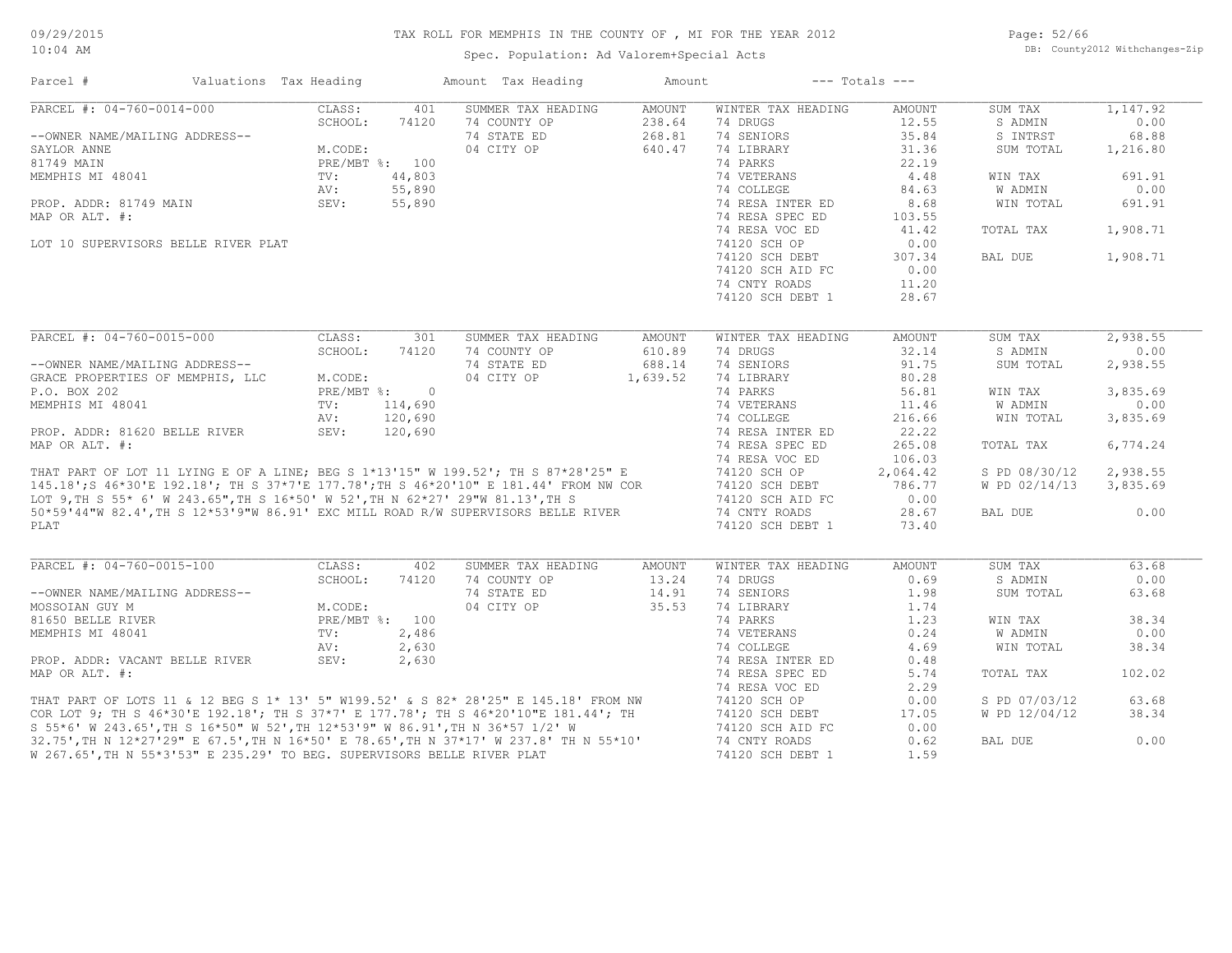Page: 53/66 DB: County2012 Withchanges-Zip

| Parcel #                                                                                                                                                               | Valuations Tax Heading |                |         | Amount Tax Heading | Amount   | $---$ Totals $---$ |        |               |          |
|------------------------------------------------------------------------------------------------------------------------------------------------------------------------|------------------------|----------------|---------|--------------------|----------|--------------------|--------|---------------|----------|
| PARCEL #: 04-760-0015-200                                                                                                                                              |                        | CLASS:         | 202     | SUMMER TAX HEADING | AMOUNT   | WINTER TAX HEADING | AMOUNT | SUM TAX       | 34.65    |
|                                                                                                                                                                        |                        | SCHOOL:        | 74120   | 74 COUNTY OP       | 7.20     | 74 DRUGS           | 0.37   | S ADMIN       | 0.00     |
| --OWNER NAME/MAILING ADDRESS--                                                                                                                                         |                        |                |         | 74 STATE ED        | 8.11     | 74 SENIORS         | 1.08   | S INTRST      | 2.08     |
| JAEHN ERIC & SHANA                                                                                                                                                     |                        | M.CODE:        |         | 04 CITY OP         | 19.34    | 74 LIBRARY         | 0.94   | SUM TOTAL     | 36.73    |
| 7935 RAVENSWOOD                                                                                                                                                        |                        | PRE/MBT %: 100 |         |                    |          | 74 PARKS           | 0.67   |               |          |
| WALES MI 48027                                                                                                                                                         |                        | TV:            | 1,353   |                    |          | 74 VETERANS        | 0.13   | WIN TAX       | 20.84    |
|                                                                                                                                                                        |                        | AV:            | 5,210   |                    |          | 74 COLLEGE         | 2.55   | W ADMIN       | 0.00     |
| PROP. ADDR: VACANT BELLE RIVER                                                                                                                                         |                        | SEV:           | 5,210   |                    |          | 74 RESA INTER ED   | 0.26   | WIN TOTAL     | 20.84    |
| MAP OR ALT. #: 0                                                                                                                                                       |                        |                |         |                    |          | 74 RESA SPEC ED    | 3.12   |               |          |
|                                                                                                                                                                        |                        |                |         |                    |          | 74 RESA VOC ED     | 1.25   | TOTAL TAX     | 57.57    |
| THAT PART OF LOTS 11 & 12 LYING S OF E & W 1/4 LINE & BELLE RIVER & LYING N & W OF                                                                                     |                        |                |         |                    |          | 74120 SCH OP       | 0.00   |               |          |
| A LINE BEG S 1*13'15" W 199.52' & S 82*28'25" E 145.18' FROM NW COR LOT 9; TH 04 S                                                                                     |                        |                |         |                    |          | 74120 SCH DEBT     | 9.28   | BAL DUE       | 57.57    |
| 55 3' 53" W 488.61' SUPERVISORS BELLE RIVER PLAT                                                                                                                       |                        |                |         |                    |          | 74120 SCH AID FC   | 0.00   |               |          |
|                                                                                                                                                                        |                        |                |         |                    |          | 74 CNTY ROADS      | 0.33   |               |          |
|                                                                                                                                                                        |                        |                |         |                    |          | 74120 SCH DEBT 1   | 0.86   |               |          |
|                                                                                                                                                                        |                        |                |         |                    |          |                    |        |               |          |
| PARCEL #: 04-760-0015-250                                                                                                                                              |                        | CLASS:         | 401     | SUMMER TAX HEADING | AMOUNT   | WINTER TAX HEADING | AMOUNT | SUM TAX       | 2,517.02 |
|                                                                                                                                                                        |                        | SCHOOL:        | 74120   | 74 COUNTY OP       | 523.26   | 74 DRUGS           | 27.53  | S ADMIN       | 0.00     |
| --OWNER NAME/MAILING ADDRESS--                                                                                                                                         |                        |                |         | 74 STATE ED        | 589.42   | 74 SENIORS         | 78.59  | SUM TOTAL     | 2,517.02 |
| MOSSOIAN GUY                                                                                                                                                           |                        | M.CODE:        | 00001   | 04 CITY OP         | 1,404.34 | 74 LIBRARY         | 68.76  |               |          |
| 81650 BELLE RIVER                                                                                                                                                      |                        | PRE/MBT %: 100 |         |                    |          | 74 PARKS           | 48.66  | WIN TAX       | 1,517.17 |
| MEMPHIS MI 48041                                                                                                                                                       |                        | TV:            | 98,238  |                    |          | 74 VETERANS        | 9.82   | W ADMIN       | 0.00     |
|                                                                                                                                                                        |                        | AV:            | 141,580 |                    |          | 74 COLLEGE         | 185.58 | WIN TOTAL     | 1,517.17 |
| PROP. ADDR: 81650 BELLE RIVER                                                                                                                                          |                        | SEV:           |         |                    |          | 74 RESA INTER ED   | 19.03  |               |          |
|                                                                                                                                                                        |                        |                | 141,580 |                    |          |                    |        |               |          |
| MAP OR ALT. #:                                                                                                                                                         |                        |                |         |                    |          | 74 RESA SPEC ED    | 227.05 | TOTAL TAX     | 4,034.19 |
|                                                                                                                                                                        |                        |                |         |                    |          | 74 RESA VOC ED     | 90.82  |               |          |
| COMM AT THE N W COR OF LOT 9 (CONC MON) OF SAID PLAT, TH S 01*13'05"W 199.52' ALG<br>COMM AT THE N W COR OF LOT 3 00100105" F 145 181, TH S 55*03'53" W 235.29' TO THE |                        |                |         |                    |          | 74120 SCH OP       | 0.00   | S PD 08/28/12 | 2,517.02 |
|                                                                                                                                                                        |                        |                |         |                    |          | 74120 SCH DEBT     | 673.91 | W PD 01/02/13 | 1,517.17 |
| POB, TH ALG THE NLY & WLY SIDES OF A 50' WIDE DRIVE EASEMENT ON THE FOLL COUIRSE: S                                                                                    |                        |                |         |                    |          | 74120 SCH AID FC   | 0.00   |               |          |
| 55*10' E 267.65', S 37*17' E 237.8' S 16*50 W 78.65', N 62*27'29" W 67.50'                                                                                             |                        |                |         |                    |          | 74 CNTY ROADS      | 24.55  | BAL DUE       | 0.00     |
| S50*59'44" 107.55' & S 12* 53'09" W 74.46' TO THE C.L. OF BELLE RIVER RD (66) TH N                                                                                     |                        |                |         |                    |          | 74120 SCH DEBT 1   | 62.87  |               |          |
| 49* 23' W 210.00' ON A CHORD OF A 10*59'45" CE TO THE LEFT HAVING A ROD OF                                                                                             |                        |                |         |                    |          |                    |        |               |          |
| 521.07', TH 43*13'05" W 344.15' ON A CHORD OF A 10*10'00" CVE TO THE LEFT HAVING A                                                                                     |                        |                |         |                    |          |                    |        |               |          |
| RAD OF 572.92', TH 55*03'53" E 253.12' TO THE POB. SAID PARCEL CONT.3.3 A A MORE OR                                                                                    |                        |                |         |                    |          |                    |        |               |          |
| LESS TO THE C.L. OF BELLE RIVER RD OR 2.9 A. TO THE ROW LINE OF SAID RD & RESERVING                                                                                    |                        |                |         |                    |          |                    |        |               |          |
| ALL EASEMENTS OF RECORD & HAVING FULL USE FOR INGRESS & EGRESS OF THE 50' WIDE                                                                                         |                        |                |         |                    |          |                    |        |               |          |
| DRIVE EASEMENT BEING PART OF LOTS 11 & 12 OF SUPERVISOR'S BELLE RIVER PLAT                                                                                             |                        |                |         |                    |          |                    |        |               |          |
|                                                                                                                                                                        |                        |                |         |                    |          |                    |        |               |          |
| PARCEL #: 04-760-0015-500                                                                                                                                              |                        | CLASS:         | 402     | SUMMER TAX HEADING | AMOUNT   | WINTER TAX HEADING | AMOUNT | SUM TAX       | 1.46     |
|                                                                                                                                                                        |                        | SCHOOL:        | 74120   | 74 COUNTY OP       | 0.30     | 74 DRUGS           | 0.01   | S ADMIN       | 0.00     |
| --OWNER NAME/MAILING ADDRESS--                                                                                                                                         |                        |                |         | 74 STATE ED        | 0.34     | 74 SENIORS         | 0.04   | SUM TOTAL     | 1.46     |
| HAMMDAN SALEH                                                                                                                                                          |                        | M.CODE:        |         | 04 CITY OP         | 0.82     | 74 LIBRARY         | 0.04   |               |          |
| 40235 SARA ROSE DR                                                                                                                                                     |                        | PRE/MBT %:     | $\circ$ |                    |          | 74 PARKS           | 0.02   | WIN TAX       | 1.87     |
| CLINTON TWP MI 48038-4056                                                                                                                                              |                        | TV:            | 58      |                    |          | 74 VETERANS        | 0.00   | W ADMIN       | 0.00     |
|                                                                                                                                                                        |                        | AV:            | 250     |                    |          | 74 COLLEGE         | 0.10   | WIN TOTAL     | 1.87     |
| PROP. ADDR: 81630 BELLE RIVER                                                                                                                                          |                        | SEV:           | 250     |                    |          | 74 RESA INTER ED   | 0.01   |               |          |
|                                                                                                                                                                        |                        |                |         |                    |          |                    |        |               |          |

74 CNTY ROADS 0.01 BAL DUE 0.00

74 RESA VOC ED 0.05

74120 SCH DEBT 1 0.03

74120 SCH AID FC 0.00<br>74 CNTY ROADS 0.01

MAP OR ALT.  $\#$ :  $\begin{array}{ccc} 3.33 \\ -74 \\ \hline 74 \\ \hline \end{array}$  MAP OR ALT.  $\#$ :  $\begin{array}{ccc} 74 \\ -0.13 \\ -0.05 \end{array}$  TOTAL TAX  $\begin{array}{ccc} 3.33 \\ -3.33 \\ \hline \end{array}$ 

RIVER PLAT 74120 SCH DEBT 0.39 W PD 02/20/13 1.87 THAT PART OF LOT 12 LYING N. OF BELLE RIVER & S. OF E&W 1/4 LINE SUPERVISORS BELLE 74120 SCH OP 1.04 S PD 08/29/12 1.46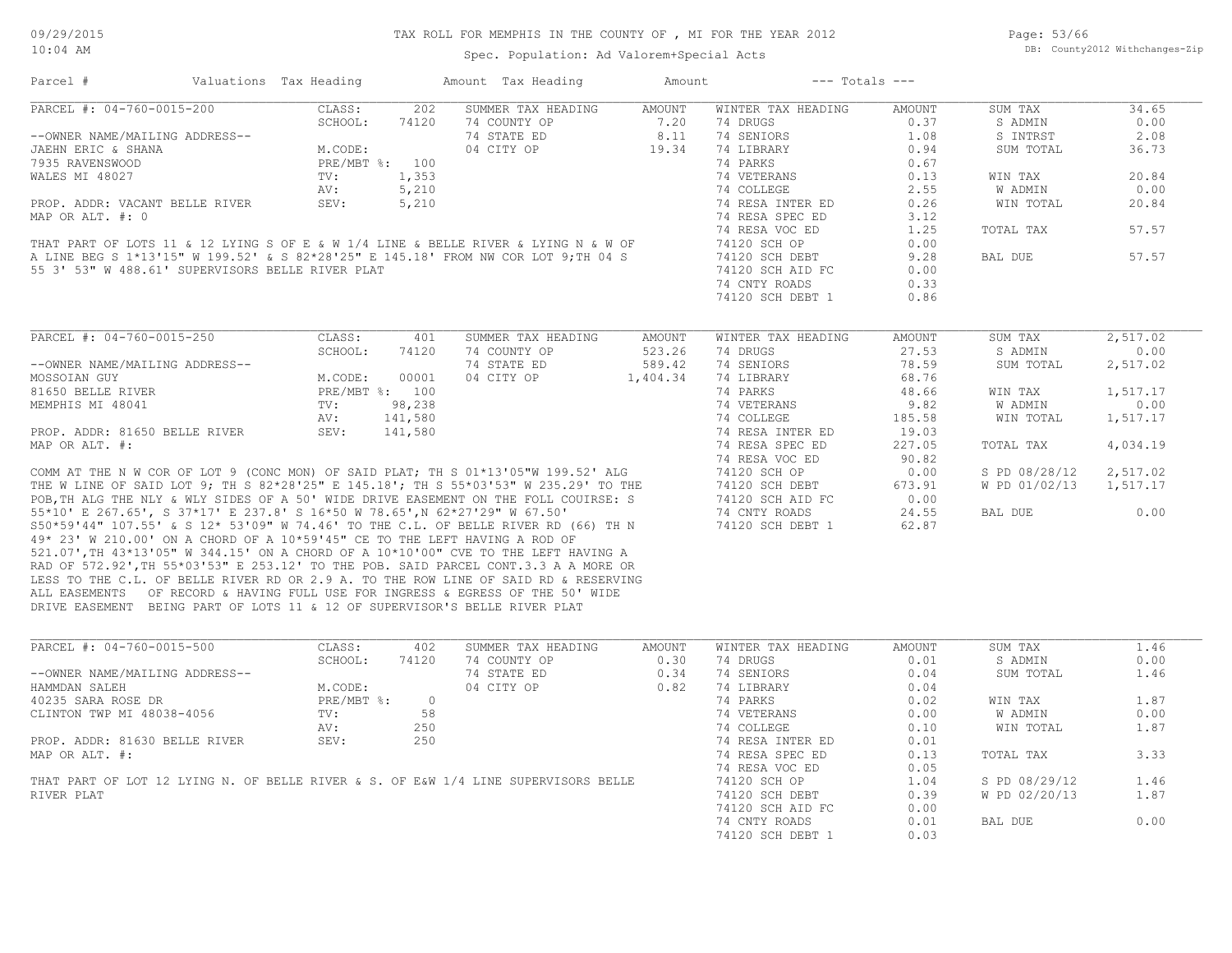Spec. Population: Ad Valorem+Special Acts

Page: 54/66 DB: County2012 Withchanges-Zip

| Parcel #<br>Valuations Tax Heading             |                                          |                | Amount Tax Heading  | Amount |                    | $---$ Totals $---$ |               |           |
|------------------------------------------------|------------------------------------------|----------------|---------------------|--------|--------------------|--------------------|---------------|-----------|
| PARCEL #: 04-999-0002-000                      | CLASS:                                   | 551            | SUMMER TAX HEADING  | AMOUNT | WINTER TAX HEADING | AMOUNT             | SUM TAX       | 3,214.76  |
|                                                | SCHOOL:                                  | 74120          | 74 COUNTY OP        | 668.31 | 74 DRUGS           | 35.16              | S ADMIN       | 0.00      |
| --OWNER NAME/MAILING ADDRESS--                 |                                          |                | 74 STATE ED         | 752.82 | 74 SENIORS         | 100.37             | SUM TOTAL     | 3, 214.76 |
| DETROIT EDISON                                 | M.CODE:                                  |                | 04 CITY OP 1,793.63 |        | 74 LIBRARY         | 87.82              |               |           |
| PROPERTY TAX DEPARTMENT                        | M.CODE:<br>PRE/MBT %: 0                  |                |                     |        | 74 PARKS           | 62.15              | WIN TAX       | 4,196.19  |
| P.O. BOX 33017                                 | TV:                                      | 125,470        |                     |        | 74 VETERANS        | 12.54              | W ADMIN       | 0.00      |
| DETROIT MI 48232                               | $\frac{1}{N}$                            | 125,470        |                     |        | 74 COLLEGE         | 237.02             | WIN TOTAL     | 4,196.19  |
|                                                | SEV:                                     | 125,470        |                     |        | 74 RESA INTER ED   | 24.31              |               |           |
| PROP. ADDR: VARIOUS LOCATION                   |                                          |                |                     |        | 74 RESA SPEC ED    | 289.99             | TOTAL TAX     | 7,410.95  |
| MAP OR ALT. #:                                 |                                          |                |                     |        | 74 RESA VOC ED     | 115.99             |               |           |
|                                                |                                          |                |                     |        | 74120 SCH OP       | 2,258.46           | S PD 08/17/12 | 3,214.76  |
| PERSONAL PROPERTY                              |                                          |                |                     |        | 74120 SCH DEBT     | 860.72             | W PD 02/11/13 | 4,196.19  |
|                                                |                                          |                |                     |        | 74120 SCH AID FC   | 0.00               |               |           |
|                                                |                                          |                |                     |        | 74 CNTY ROADS      | 31.36              | BAL DUE       | 0.00      |
|                                                |                                          |                |                     |        | 74120 SCH DEBT 1   | 80.30              |               |           |
|                                                |                                          |                |                     |        |                    |                    |               |           |
| PARCEL #: 04-999-0004-000                      | CLASS:                                   | 351            | SUMMER TAX HEADING  | AMOUNT | WINTER TAX HEADING | AMOUNT             | SUM TAX       | 229.28    |
|                                                | SCHOOL:                                  | 74120          | 74 COUNTY OP        | 62.24  | 74 DRUGS           | 3.27               | S ADMIN       | 0.00      |
| --OWNER NAME/MAILING ADDRESS--                 |                                          |                | 04 CITY OP          | 167.04 | 74 SENIORS         | 9.34               | SUM TOTAL     | 229.28    |
| GRACE ENGINEERING CORP                         | M.CODE:                                  |                |                     |        | 74 LIBRARY         | 8.17               |               |           |
| LOUIS GRACE                                    |                                          |                |                     |        | 74 PARKS           | 5.78               | WIN TAX       | 180.39    |
| P.O. BOX 202                                   | PRE/MBT %: 100<br>TV: 11 685<br>TV:      | 11,685         |                     |        | 74 VETERANS        | 1.16               | W ADMIN       | 0.00      |
| MEMPHIS MI 48041                               | $\mathbb{A}\vee$ :<br>$\mathbb{A}\vee$ : | 11,685         |                     |        | 74 COLLEGE         | 22.07              | WIN TOTAL     | 180.39    |
|                                                | SEV:                                     | 11,685         |                     |        | 74 RESA INTER ED   | 2.26               |               |           |
| PROP. ADDR: 81620 BELLE RIVER                  |                                          |                |                     |        | 74 RESA SPEC ED    | 27.00              | TOTAL TAX     | 409.67    |
| MAP OR ALT. #:                                 |                                          |                |                     |        | 74 RESA VOC ED     | 10.80              |               |           |
|                                                |                                          |                |                     |        | 74120 SCH DEBT     | 80.15              | S PD 08/30/12 | 229.28    |
| PERSONAL PROPERTY                              |                                          |                |                     |        | 74120 SCH AID FC   | 0.00               | W PD 02/14/13 | 180.39    |
|                                                |                                          |                |                     |        | 74 CNTY ROADS      | 2.92               |               |           |
|                                                |                                          |                |                     |        | 74120 SCH DEBT 1   | 7.47               | BAL DUE       | 0.00      |
|                                                |                                          |                |                     |        |                    |                    |               |           |
| PARCEL #: 04-999-0004-900                      | CLASS:                                   | 251            | SUMMER TAX HEADING  | AMOUNT | WINTER TAX HEADING | AMOUNT             | SUM TAX       | 2,305.41  |
|                                                | SCHOOL:                                  | 74120          | 74 COUNTY OP        | 479.27 | 74 DRUGS           | 25.22              | S ADMIN       | 0.00      |
| --OWNER NAME/MAILING ADDRESS--                 |                                          |                | 74 STATE ED         | 539.87 | 74 SENIORS         | 71.98              | SUM TOTAL     | 2,305.41  |
| COMCAST CORPORATION                            | M.CODE:                                  |                | 04 CITY OP 1,286.27 |        | 74 LIBRARY         | 62.98              |               |           |
| ONE COMCAST CENTER                             |                                          | PRE/MBT %: 100 |                     |        | 74 PARKS           | 44.57              | WIN TAX       | 1,929.47  |
| ATTN: PROPERTY TAX DEPT, 32ND FLOOR TV: 89,979 |                                          |                |                     |        | 74 VETERANS        | 8.99               | W ADMIN       | 0.00      |
| PHILADELPHIA PA 19103                          | AV:                                      | 89,979         |                     |        | 74 COLLEGE         | 169.97             | WIN TOTAL     | 1,929.47  |
|                                                | SEV:                                     | 89,979         |                     |        | 74 RESA INTER ED   | 17.43              |               |           |
| PROP. ADDR: VARIOUS LOCATION                   |                                          |                |                     |        | 74 RESA SPEC ED    | 207.96             | TOTAL TAX     | 4,234.88  |
| MAP OR ALT. #:                                 |                                          |                |                     |        | 74 RESA VOC ED     | 83.18              |               |           |
|                                                |                                          |                |                     |        | 74120 SCH OP       | 539.87             | S PD 08/15/12 | 2,305.41  |
| PERSONAL PROPERTY                              |                                          |                |                     |        | 74120 SCH DEBT     | 617.25             | W PD 01/25/13 | 1,929.47  |
|                                                |                                          |                |                     |        | 74120 SCH AID FC   | 0.00               |               |           |
|                                                |                                          |                |                     |        | 74 CNTY ROADS      | 22.49              | BAL DUE       | 0.00      |
|                                                |                                          |                |                     |        |                    |                    |               |           |

74120 SCH DEBT 1 57.58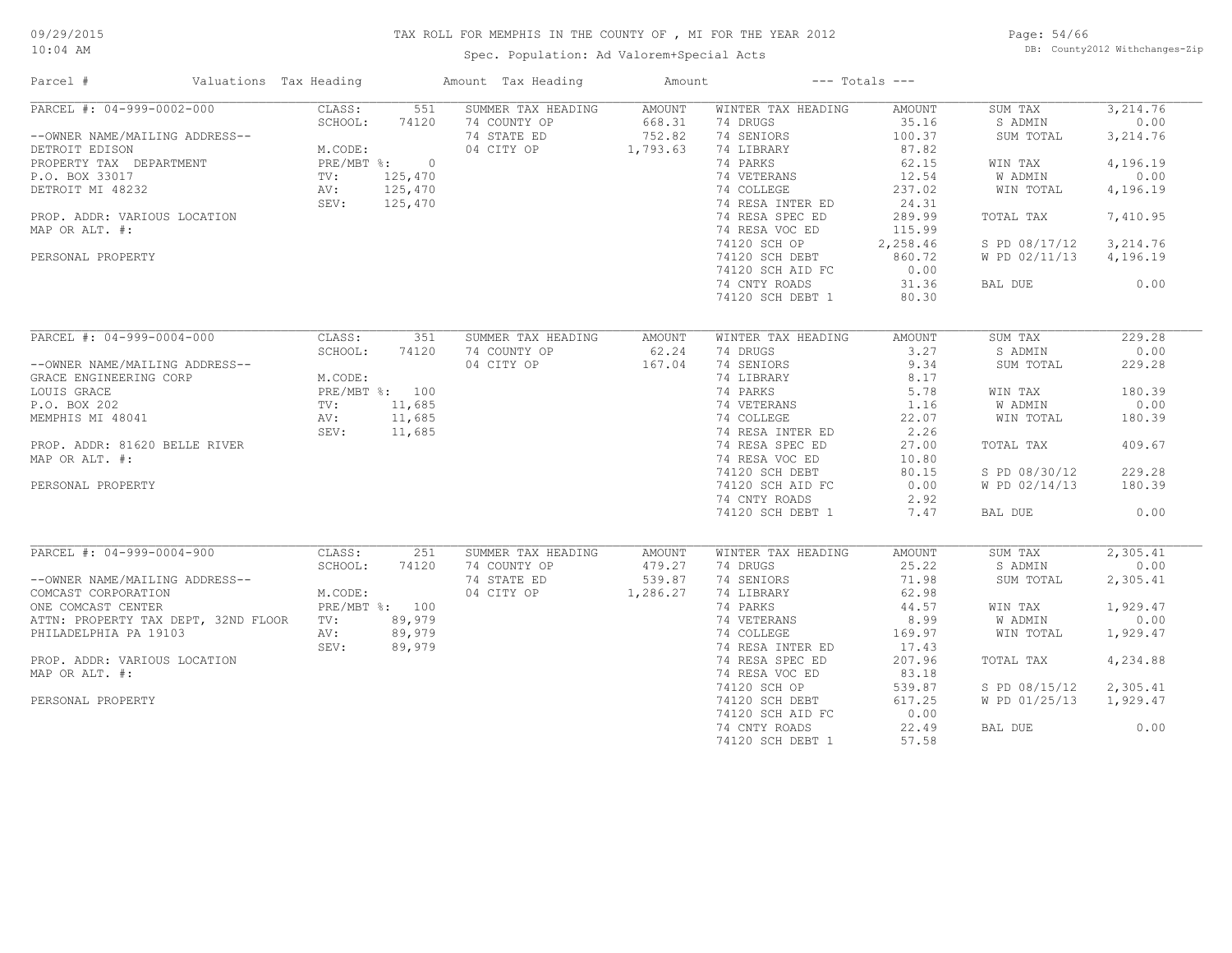Spec. Population: Ad Valorem+Special Acts

Page: 55/66 DB: County2012 Withchanges-Zip

| Parcel #                          | Valuations Tax Heading    |        | Amount Tax Heading | Amount |                    | $---$ Totals $---$ |               |          |
|-----------------------------------|---------------------------|--------|--------------------|--------|--------------------|--------------------|---------------|----------|
| PARCEL #: 04-999-0007-500         | CLASS:                    | 251    | SUMMER TAX HEADING | AMOUNT | WINTER TAX HEADING | AMOUNT             | SUM TAX       | 58.92    |
|                                   | SCHOOL:                   | 74120  | 74 COUNTY OP       | 12.25  | 74 DRUGS           | 0.64               | S ADMIN       | 0.00     |
| --OWNER NAME/MAILING ADDRESS--    |                           |        | 74 STATE ED        | 13.80  | 74 SENIORS         | 1.84               | S INTRST      | 3.54     |
| MEMPHIS CAR WASH                  | M.CODE:                   |        | 04 CITY OP         | 32.87  | 74 LIBRARY         | 1.61               | SUM TOTAL     | 62.46    |
| PELLEGRINO REAL ESTATE            | PRE/MBT %: 100            |        |                    |        | 74 PARKS           | 1.13               |               |          |
| 5385 SECORD LAKE RD               | TV:                       | 2,300  |                    |        | 74 VETERANS        | 0.23               | WIN TAX       | 49.27    |
| LEONARD MI 48045                  | AV:                       | 2,300  |                    |        | 74 COLLEGE         | 4.34               | W ADMIN       | 0.00     |
|                                   | SEV:                      | 2,300  |                    |        | 74 RESA INTER ED   | 0.44               | WIN TOTAL     | 49.27    |
| PROP. ADDR: 81555 MAIN            |                           |        |                    |        | 74 RESA SPEC ED    | 5.31               |               |          |
| MAP OR ALT. #:                    |                           |        |                    |        | 74 RESA VOC ED     | 2.12               | TOTAL TAX     | 111.73   |
|                                   |                           |        |                    |        | 74120 SCH OP       | 13.80              |               |          |
| PERSONAL PROPERTY                 |                           |        |                    |        | 74120 SCH DEBT     | 15.77              | BAL DUE       | 111.73   |
|                                   |                           |        |                    |        | 74120 SCH AID FC   | 0.00               |               |          |
|                                   |                           |        |                    |        | 74 CNTY ROADS      | 0.57               |               |          |
|                                   |                           |        |                    |        | 74120 SCH DEBT 1   | 1.47               |               |          |
|                                   |                           |        |                    |        |                    |                    |               |          |
| PARCEL #: 04-999-0009-000         | CLASS:                    | 251    | SUMMER TAX HEADING | AMOUNT | WINTER TAX HEADING | <b>AMOUNT</b>      | SUM TAX       | 174.11   |
|                                   | SCHOOL:                   | 74120  | 74 COUNTY OP       | 36.19  | 74 DRUGS           | 1.90               | S ADMIN       | 0.00     |
| --OWNER NAME/MAILING ADDRESS--    |                           |        | 74 STATE ED        | 40.77  | 74 SENIORS         | 5.43               | S INTRST      | 10.45    |
| BOOMERS AT MEMPHIS HOTEL          | M.CODE:                   |        | 04 CITY OP         | 97.15  | 74 LIBRARY         | 4.75               | SUM TOTAL     | 184.56   |
| MANCHIK MICHAEL SR & THERESA      | M.CODE:<br>PRE/MBT %: 100 |        |                    |        | 74 PARKS           | 3.36               |               |          |
| 37682 30 MILE ROAD                | TV:                       | 6,796  |                    |        | 74 VETERANS        | 0.67               | WIN TAX       | 145.65   |
|                                   |                           |        |                    |        |                    |                    |               | 0.00     |
| LENOX MI 48050                    | AV:                       | 6,796  |                    |        | 74 COLLEGE         | 12.83              | W ADMIN       |          |
|                                   | SEV:                      | 6,796  |                    |        | 74 RESA INTER ED   | 1.31               | WIN TOTAL     | 145.65   |
| PROP. ADDR: 35005 BORDMAN         |                           |        |                    |        | 74 RESA SPEC ED    | 15.70              |               |          |
| MAP OR ALT. #:                    |                           |        |                    |        | 74 RESA VOC ED     | 6.28               | TOTAL TAX     | 330.21   |
|                                   |                           |        |                    |        | 74120 SCH OP       | 40.77              |               |          |
| PERSONAL PROPERTY                 |                           |        |                    |        | 74120 SCH DEBT     | 46.62              | W PD 02/07/13 | 145.65   |
|                                   |                           |        |                    |        | 74120 SCH AID FC   | 0.00               |               |          |
|                                   |                           |        |                    |        | 74 CNTY ROADS      | 1.69               | BAL DUE       | 184.56   |
|                                   |                           |        |                    |        | 74120 SCH DEBT 1   | 4.34               |               |          |
|                                   |                           |        |                    |        |                    |                    |               |          |
| PARCEL #: 04-999-0014-000         | CLASS:                    | 551    | SUMMER TAX HEADING | AMOUNT | WINTER TAX HEADING | AMOUNT             | SUM TAX       | 1,516.18 |
|                                   | SCHOOL:                   | 74120  | 74 COUNTY OP       | 315.20 | 74 DRUGS           | 16.58              | S ADMIN       | 0.00     |
| --OWNER NAME/MAILING ADDRESS--    |                           |        | 74 STATE ED        | 355.05 | 74 SENIORS         | 47.34              | SUM TOTAL     | 1,516.18 |
| SEMCOENERGY GAS COMPANY           | M.CODE:                   |        | 04 CITY OP         | 845.93 | 74 LIBRARY         | 41.42              |               |          |
| 1411 3RD STREET                   | PRE/MBT %: 0              |        |                    |        | 74 PARKS           | 29.31              | WIN TAX       | 1,979.03 |
| PORT HURON MI 48060               | TV:                       | 59,176 |                    |        | 74 VETERANS        | 5.91               | W ADMIN       | 0.00     |
|                                   | AV:                       | 59,176 |                    |        | 74 COLLEGE         | 111.78             | WIN TOTAL     | 1,979.03 |
| PROP. ADDR: VARIOUS LOCATION SEV: |                           | 59,176 |                    |        | 74 RESA INTER ED   | 11.46              |               |          |
| MAP OR ALT. #:                    |                           |        |                    |        | 74 RESA SPEC ED    | 136.77             | TOTAL TAX     | 3,495.21 |
|                                   |                           |        |                    |        | 74 RESA VOC ED     | 54.70              |               |          |
| PERSONAL PROPERTY                 |                           |        |                    |        | 74120 SCH OP       | 1,065.16           | S PD 08/20/12 | 1,516.18 |
|                                   |                           |        |                    |        | 74120 SCH DEBT     | 405.94             | W PD 02/04/13 | 1,979.03 |
|                                   |                           |        |                    |        | 74120 SCH AID FC   | 0.00               |               |          |
|                                   |                           |        |                    |        | 74 CNTY ROADS      | 14.79              | BAL DUE       | 0.00     |
|                                   |                           |        |                    |        | 74120 SCH DEBT 1   | 37.87              |               |          |
|                                   |                           |        |                    |        |                    |                    |               |          |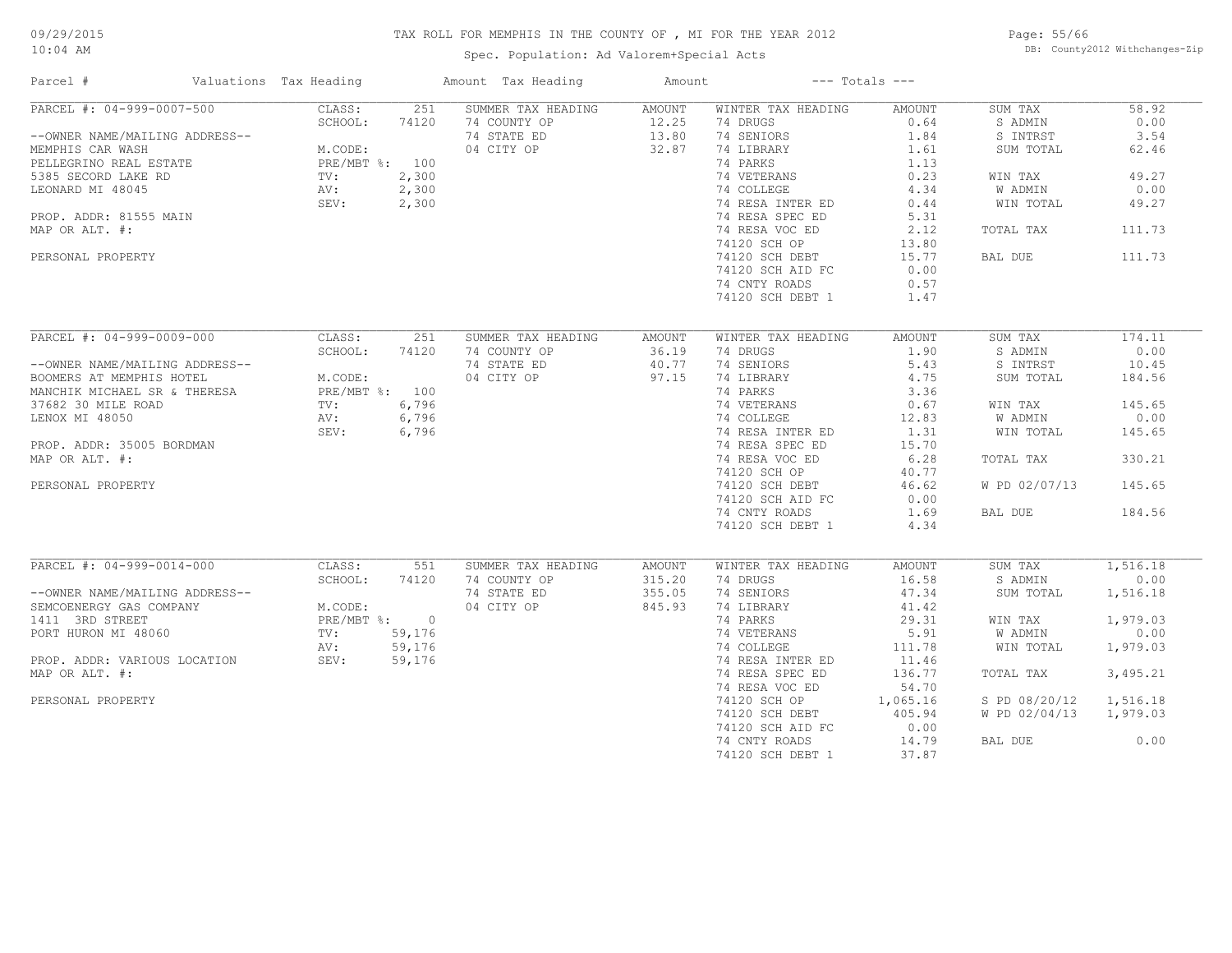Spec. Population: Ad Valorem+Special Acts

Page: 56/66 DB: County2012 Withchanges-Zip

| Parcel #                       | Valuations Tax Heading |         | Amount Tax Heading | Amount |                    | $---$ Totals $---$ |               |        |
|--------------------------------|------------------------|---------|--------------------|--------|--------------------|--------------------|---------------|--------|
| PARCEL #: 04-999-0017-000      | CLASS:                 | 251     | SUMMER TAX HEADING | AMOUNT | WINTER TAX HEADING | <b>AMOUNT</b>      | SUM TAX       | 91.53  |
|                                | SCHOOL:                | 74120   | 74 COUNTY OP       | 19.03  | 74 DRUGS           | 1.00               | S ADMIN       | 0.00   |
| --OWNER NAME/MAILING ADDRESS-- |                        |         | 74 STATE ED        | 21.43  | 74 SENIORS         | 2.85               | SUM TOTAL     | 91.53  |
| MOM'S COUNTRY KITCHEN          | M.CODE:                |         | 04 CITY OP         | 51.07  | 74 LIBRARY         | 2.50               |               |        |
| P.O. BOX 529                   | PRE/MBT %: 100         |         |                    |        | 74 PARKS           | 1.77               | WIN TAX       | 76.56  |
| MEMPHIS MI 48041               | TV:                    | 3,573   |                    |        | 74 VETERANS        | 0.35               | W ADMIN       | 0.00   |
|                                | AV:                    | 3,573   |                    |        | 74 COLLEGE         | 6.74               | WIN TOTAL     | 76.56  |
| PROP. ADDR: 81057 MAIN         | SEV:                   | 3,573   |                    |        | 74 RESA INTER ED   | 0.69               |               |        |
| MAP OR ALT. #:                 |                        |         |                    |        | 74 RESA SPEC ED    | 8.25               | TOTAL TAX     | 168.09 |
|                                |                        |         |                    |        | 74 RESA VOC ED     | 3.30               |               |        |
| PERSONAL PROPERTY              |                        |         |                    |        | 74120 SCH OP       | 21.43              | S PD 07/31/12 | 91.53  |
|                                |                        |         |                    |        | 74120 SCH DEBT     | 24.51              | W PD 01/08/13 | 76.56  |
|                                |                        |         |                    |        | 74120 SCH AID FC   | 0.00               |               |        |
|                                |                        |         |                    |        | 74 CNTY ROADS      | 0.89               | BAL DUE       | 0.00   |
|                                |                        |         |                    |        |                    |                    |               |        |
|                                |                        |         |                    |        | 74120 SCH DEBT 1   | 2.28               |               |        |
|                                |                        |         |                    |        |                    |                    |               |        |
| PARCEL #: 04-999-0028-000      | CLASS:                 | 251     | SUMMER TAX HEADING | AMOUNT | WINTER TAX HEADING | AMOUNT             | SUM TAX       | 0.00   |
|                                | SCHOOL:                | 74120   | 74 COUNTY OP       | 0.00   | 74 DRUGS           | 0.00               | S ADMIN       | 0.00   |
| --OWNER NAME/MAILING ADDRESS-- |                        |         | 74 STATE ED        | 0.00   | 74 SENIORS         | 0.00               | SUM TOTAL     | 0.00   |
| BELLE RIVER LIQUIDATORS/AUCT   | M.CODE:                |         | 04 CITY OP         | 0.00   | 74 LIBRARY         | 0.00               |               |        |
| 81611 MAIN                     | PRE/MBT %: 100         |         |                    |        | 74 PARKS           | 0.00               | WIN TAX       | 0.00   |
| MEMPHIS MI 48041               | TV:                    | $\circ$ |                    |        | 74 VETERANS        | 0.00               | W ADMIN       | 0.00   |
|                                | AV:                    | $\circ$ |                    |        | 74 COLLEGE         | 0.00               | WIN TOTAL     | 0.00   |
| PROP. ADDR: 81611 MAIN         | SEV:                   | $\circ$ |                    |        | 74 RESA INTER ED   | 0.00               |               |        |
| MAP OR ALT. #:                 |                        |         |                    |        | 74 RESA SPEC ED    | 0.00               | TOTAL TAX     | 0.00   |
|                                |                        |         |                    |        | 74 RESA VOC ED     | 0.00               |               |        |
| PERSONAL PROPERTY              |                        |         |                    |        | 74120 SCH OP       | 0.00               | BAL DUE       | 0.00   |
|                                |                        |         |                    |        | 74120 SCH DEBT     | 0.00               |               |        |
|                                |                        |         |                    |        | 74120 SCH AID FC   | 0.00               |               |        |
|                                |                        |         |                    |        | 74 CNTY ROADS      | 0.00               |               |        |
|                                |                        |         |                    |        | 74120 SCH DEBT 1   | 0.00               |               |        |
|                                |                        |         |                    |        |                    |                    |               |        |
| PARCEL #: 04-999-0031-000      | CLASS:                 | 251     | SUMMER TAX HEADING | AMOUNT | WINTER TAX HEADING | AMOUNT             | SUM TAX       | 78.85  |
|                                | SCHOOL:                | 74120   | 74 COUNTY OP       | 16.39  | 74 DRUGS           | 0.86               | S ADMIN       | 0.00   |
| --OWNER NAME/MAILING ADDRESS-- |                        |         | 74 STATE ED        | 18.46  | 74 SENIORS         | 2.46               | SUM TOTAL     | 78.85  |
| WOLVERINE SIGN WORKS           | M.CODE:                |         | 04 CITY OP         | 44.00  | 74 LIBRARY         | 2.15               |               |        |
| 923 BRADLEY ST.                | PRE/MBT %: 100         |         |                    |        | 74 PARKS           | 1.52               | WIN TAX       | 65.93  |
|                                |                        |         |                    |        | 74 VETERANS        |                    | W ADMIN       | 0.00   |
| OWOSSO MI 48867                | TV:                    | 3,078   |                    |        |                    | 0.30               |               |        |
|                                | AV:                    | 3,078   |                    |        | 74 COLLEGE         | 5.81               | WIN TOTAL     | 65.93  |
| PROP. ADDR: 81560 MAIN         | SEV:                   | 3,078   |                    |        | 74 RESA INTER ED   | 0.59               |               |        |
| MAP OR ALT. #:                 |                        |         |                    |        | 74 RESA SPEC ED    | 7.11               | TOTAL TAX     | 144.78 |
|                                |                        |         |                    |        | 74 RESA VOC ED     | 2.84               |               |        |
| PERSONAL PROPERTY              |                        |         |                    |        | 74120 SCH OP       | 18.46              | S PD 08/24/12 | 78.85  |
|                                |                        |         |                    |        | 74120 SCH DEBT     | 21.11              | W PD 02/11/13 | 65.93  |
|                                |                        |         |                    |        | 74120 SCH AID FC   | 0.00               |               |        |
|                                |                        |         |                    |        | 74 CNTY ROADS      | 0.76               | BAL DUE       | 0.00   |
|                                |                        |         |                    |        | 74120 SCH DEBT 1   | 1.96               |               |        |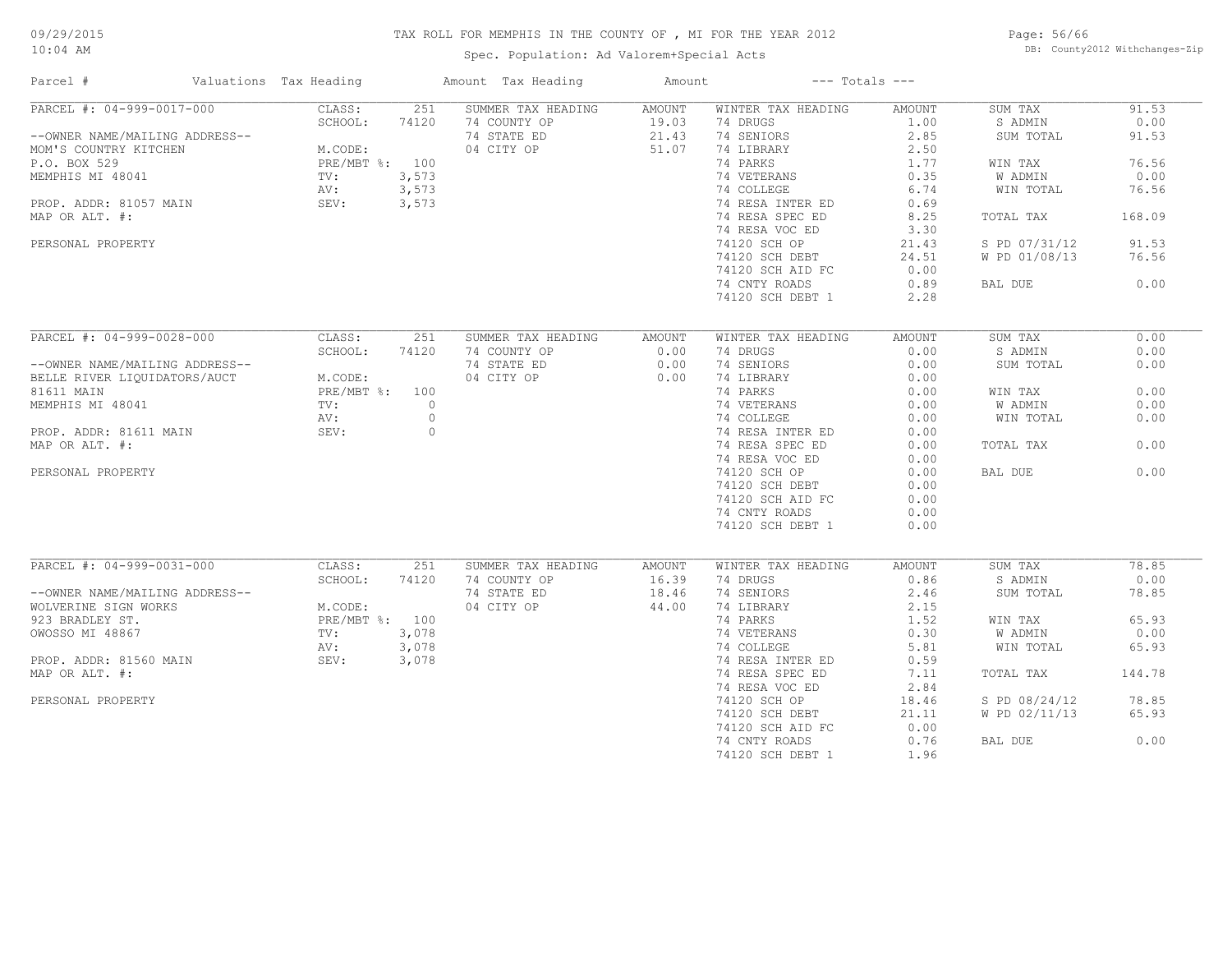Spec. Population: Ad Valorem+Special Acts

Page: 57/66 DB: County2012 Withchanges-Zip

| Parcel #                       | Valuations Tax Heading |       | Amount Tax Heading | Amount | $---$ Totals $---$ |               |                |        |
|--------------------------------|------------------------|-------|--------------------|--------|--------------------|---------------|----------------|--------|
| PARCEL #: 04-999-0035-000      | CLASS:                 | 251   | SUMMER TAX HEADING | AMOUNT | WINTER TAX HEADING | <b>AMOUNT</b> | SUM TAX        | 105.75 |
|                                | SCHOOL:                | 74120 | 74 COUNTY OP       | 21.98  | 74 DRUGS           | 1.15          | S ADMIN        | 0.00   |
| --OWNER NAME/MAILING ADDRESS-- |                        |       | 74 STATE ED        | 24.76  | 74 SENIORS         | 3.30          | SUM TOTAL      | 105.75 |
| GRAYHAWK LEASING LLC           | M.CODE:                |       | 04 CITY OP         | 59.01  | 74 LIBRARY         | 2.88          |                |        |
| P.O. BOX 660634                | PRE/MBT %: 100         |       |                    |        | 74 PARKS           | 2.04          | WIN TAX        | 88.46  |
| DALLAS TX 75266-0634           | TV:                    | 4,128 |                    |        | 74 VETERANS        | 0.41          | W ADMIN        | 0.00   |
|                                | AV:                    | 4,128 |                    |        | 74 COLLEGE         | 7.79          | WIN TOTAL      | 88.46  |
| PROP. ADDR:                    | SEV:                   | 4,128 |                    |        | 74 RESA INTER ED   | 0.80          |                |        |
| MAP OR ALT. #:                 |                        |       |                    |        | 74 RESA SPEC ED    | 9.54          | TOTAL TAX      | 194.21 |
|                                |                        |       |                    |        | 74 RESA VOC ED     | 3.81          |                |        |
|                                |                        |       |                    |        | 74120 SCH OP       | 24.76         | S PD 08/27/12  | 105.75 |
|                                |                        |       |                    |        | 74120 SCH DEBT     | 28.31         | W PD 02/11/13  | 88.46  |
|                                |                        |       |                    |        | 74120 SCH AID FC   | 0.00          |                |        |
|                                |                        |       |                    |        | 74 CNTY ROADS      | 1.03          | BAL DUE        | 0.00   |
|                                |                        |       |                    |        | 74120 SCH DEBT 1   | 2.64          |                |        |
|                                |                        |       |                    |        |                    |               |                |        |
| PARCEL #: 04-999-0035-005      | CLASS:                 | 251   | SUMMER TAX HEADING | AMOUNT | WINTER TAX HEADING | AMOUNT        | SUM TAX        | 19.84  |
|                                | SCHOOL:                | 74120 | 74 COUNTY OP       | 4.12   | 74 DRUGS           | 0.21          | S ADMIN        | 0.00   |
| --OWNER NAME/MAILING ADDRESS-- |                        |       | 74 STATE ED        | 4.65   | 74 SENIORS         | 0.62          | SUM TOTAL      | 19.84  |
| GTECH                          | M.CODE:                |       | 04 CITY OP         | 11.07  | 74 LIBRARY         | 0.54          |                |        |
| 10 MEMORIAL BOULDEVARD         | PRE/MBT %: 100         |       |                    |        | 74 PARKS           | 0.38          | WIN TAX        | 16.57  |
| PROVIDENCE RI 02903            | TV:                    | 775   |                    |        | 74 VETERANS        | 0.07          | <b>W ADMIN</b> | 0.00   |
|                                | AV:                    | 775   |                    |        | 74 COLLEGE         | 1.46          | WIN TOTAL      | 16.57  |
| PROP. ADDR:                    | SEV:                   | 775   |                    |        | 74 RESA INTER ED   | 0.15          |                |        |
| MAP OR ALT. #:                 |                        |       |                    |        | 74 RESA SPEC ED    | 1.79          | TOTAL TAX      | 36.41  |
|                                |                        |       |                    |        | 74 RESA VOC ED     | 0.71          |                |        |
|                                |                        |       |                    |        | 74120 SCH OP       | 4.65          | S PD 07/30/12  | 19.84  |
|                                |                        |       |                    |        | 74120 SCH DEBT     | 5.31          | W PD 02/11/13  | 16.57  |
|                                |                        |       |                    |        |                    | 0.00          |                |        |
|                                |                        |       |                    |        | 74120 SCH AID FC   |               |                | 0.00   |
|                                |                        |       |                    |        | 74 CNTY ROADS      | 0.19          | BAL DUE        |        |
|                                |                        |       |                    |        | 74120 SCH DEBT 1   | 0.49          |                |        |
| PARCEL #: 04-999-0041-000      | CLASS:                 | 251   | SUMMER TAX HEADING | AMOUNT | WINTER TAX HEADING | AMOUNT        | SUM TAX        | 37.88  |
|                                | SCHOOL:                | 74120 | 74 COUNTY OP       | 7.87   | 74 DRUGS           | 0.41          | S ADMIN        | 0.00   |
| --OWNER NAME/MAILING ADDRESS-- |                        |       | 74 STATE ED        | 8.87   | 74 SENIORS         | 1.18          | SUM TOTAL      | 37.88  |
| COCA-COLA COMPANY              | M.CODE:                |       | 04 CITY OP         | 21.14  | 74 LIBRARY         | 1.03          |                |        |
| $F/A$ TAX                      | PRE/MBT %: 100         |       |                    |        | 74 PARKS           | 0.73          | WIN TAX        | 31.64  |
| PO BOX 4440                    | TV:                    | 1,479 |                    |        | 74 VETERANS        | 0.14          | W ADMIN        | 0.00   |
| BRANDON FL 33509-4440          | AV:                    | 1,479 |                    |        | 74 COLLEGE         | 2.79          | WIN TOTAL      | 31.64  |
|                                | SEV:                   | 1,479 |                    |        | 74 RESA INTER ED   | 0.28          |                |        |
| PROP. ADDR: VARIOUS LOCATION   |                        |       |                    |        | 74 RESA SPEC ED    | 3.41          | TOTAL TAX      | 69.52  |
|                                |                        |       |                    |        |                    |               |                |        |
| MAP OR ALT. #:                 |                        |       |                    |        | 74 RESA VOC ED     | 1.36          |                |        |
|                                |                        |       |                    |        | 74120 SCH OP       | 8.87          | S PD 08/13/12  | 37.88  |
| PERSONAL PROPERTY              |                        |       |                    |        | 74120 SCH DEBT     | 10.14         | W PD 02/14/13  | 31.64  |
|                                |                        |       |                    |        | 74120 SCH AID FC   | 0.00          |                |        |
|                                |                        |       |                    |        | 74 CNTY ROADS      | 0.36          | BAL DUE        | 0.00   |
|                                |                        |       |                    |        | 74120 SCH DEBT 1   | 0.94          |                |        |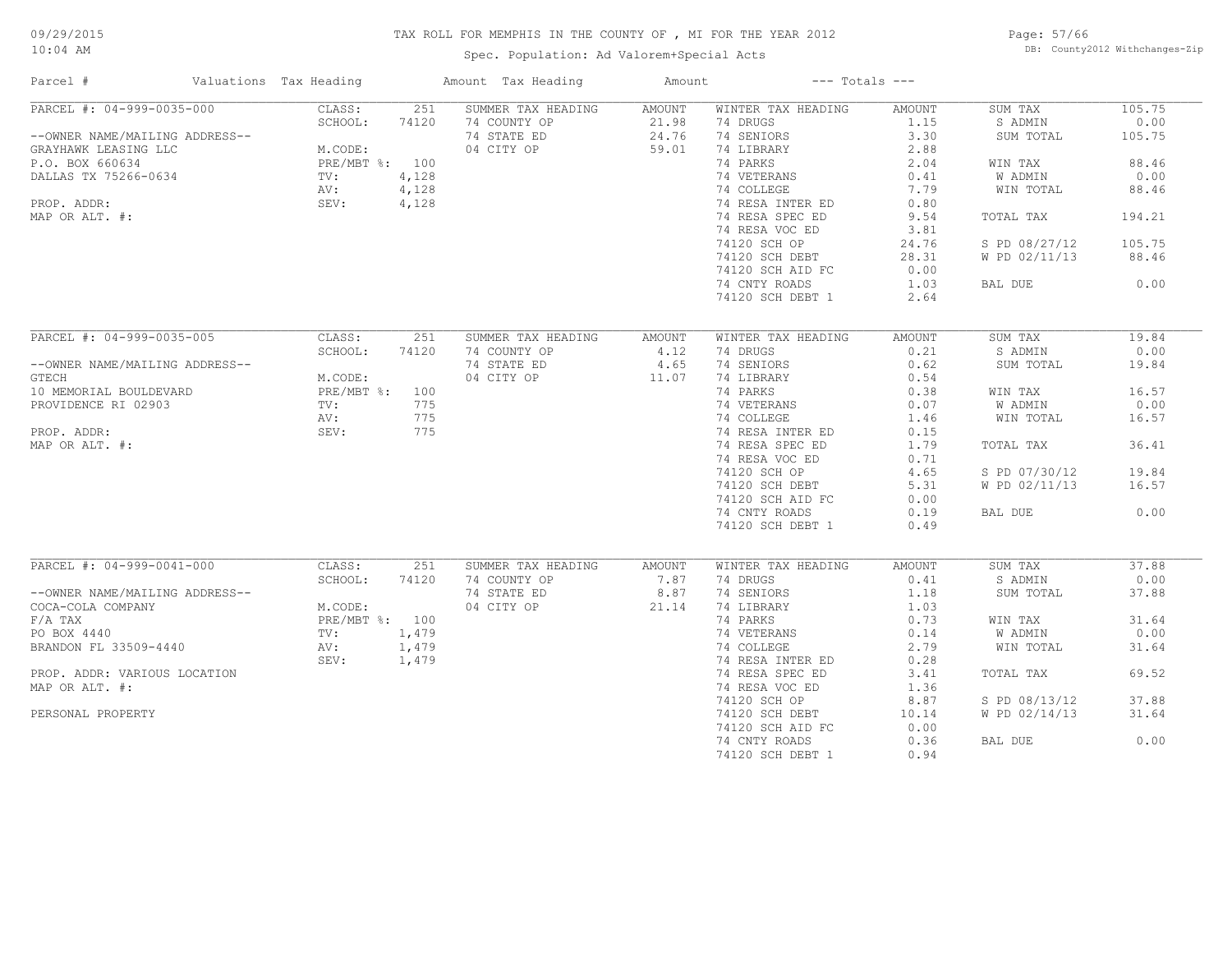Spec. Population: Ad Valorem+Special Acts

Page: 58/66 DB: County2012 Withchanges-Zip

| Parcel #                                                                                                                                                                                                  | Valuations Tax Heading                                               |                                               | Amount Tax Heading                                              | Amount                                |                                                                                                                                                                                                                                                         | $---$ Totals $---$                                                                                                            |                                                                                                                              |                                                                                         |
|-----------------------------------------------------------------------------------------------------------------------------------------------------------------------------------------------------------|----------------------------------------------------------------------|-----------------------------------------------|-----------------------------------------------------------------|---------------------------------------|---------------------------------------------------------------------------------------------------------------------------------------------------------------------------------------------------------------------------------------------------------|-------------------------------------------------------------------------------------------------------------------------------|------------------------------------------------------------------------------------------------------------------------------|-----------------------------------------------------------------------------------------|
| PARCEL #: 04-999-0044-000<br>--OWNER NAME/MAILING ADDRESS--<br>LAMAR ADVERTISING OF SAGINAW<br>P.O. BOX 66338<br>BATON ROUGE LA 70896<br>PROP. ADDR: 35005 BORDMAN<br>MAP OR ALT. #:<br>PERSONAL PROPERTY | CLASS:<br>SCHOOL:<br>M.CODE:<br>PRE/MBT %: 100<br>TV:<br>AV:<br>SEV: | 251<br>74120<br>253<br>253<br>253             | SUMMER TAX HEADING<br>74 COUNTY OP<br>74 STATE ED<br>04 CITY OP | <b>AMOUNT</b><br>1.34<br>1.51<br>3.61 | WINTER TAX HEADING<br>74 DRUGS<br>74 SENIORS<br>74 LIBRARY<br>74 PARKS<br>74 VETERANS<br>74 COLLEGE<br>74 RESA INTER ED<br>74 RESA SPEC ED<br>74 RESA VOC ED<br>74120 SCH OP<br>74120 SCH DEBT<br>74120 SCH AID FC<br>74 CNTY ROADS<br>74120 SCH DEBT 1 | <b>AMOUNT</b><br>0.07<br>0.20<br>0.17<br>0.12<br>0.02<br>0.47<br>0.04<br>0.58<br>0.23<br>1.51<br>1.73<br>0.00<br>0.06<br>0.16 | SUM TAX<br>S ADMIN<br>SUM TOTAL<br>WIN TAX<br>W ADMIN<br>WIN TOTAL<br>TOTAL TAX<br>S PD 07/16/12<br>W PD 02/11/13<br>BAL DUE | 6.46<br>0.00<br>6.46<br>5.36<br>0.00<br>5.36<br>11.82<br>6.46<br>5.36<br>0.00           |
| PARCEL #: 04-999-0056-000<br>--OWNER NAME/MAILING ADDRESS--<br>CIT TECHNOLOGY FINANCING SERVICES<br>FEIN: 04-2547678<br>1 CIT DRIVE<br>LIVINGTON NJ 07039<br>PROP. ADDR: 35093 BORDMAN<br>MAP OR ALT. #:  | CLASS:<br>SCHOOL:<br>M.CODE:<br>PRE/MBT %: 100<br>TV:<br>AV:<br>SEV: | 251<br>74120<br>$\circ$<br>$\circ$<br>$\circ$ | SUMMER TAX HEADING<br>74 COUNTY OP<br>74 STATE ED<br>04 CITY OP | <b>AMOUNT</b><br>0.00<br>0.00<br>0.00 | WINTER TAX HEADING<br>74 DRUGS<br>74 SENIORS<br>74 LIBRARY<br>74 PARKS<br>74 VETERANS<br>74 COLLEGE<br>74 RESA INTER ED<br>74 RESA SPEC ED<br>74 RESA VOC ED<br>74120 SCH OP<br>74120 SCH DEBT<br>74120 SCH AID FC<br>74 CNTY ROADS<br>74120 SCH DEBT 1 | <b>AMOUNT</b><br>0.00<br>0.00<br>0.00<br>0.00<br>0.00<br>0.00<br>0.00<br>0.00<br>0.00<br>0.00<br>0.00<br>0.00<br>0.00<br>0.00 | SUM TAX<br>S ADMIN<br>SUM TOTAL<br>WIN TAX<br>W ADMIN<br>WIN TOTAL<br>TOTAL TAX<br>BAL DUE                                   | 0.00<br>0.00<br>0.00<br>0.00<br>0.00<br>0.00<br>0.00<br>0.00                            |
| PARCEL #: 04-999-0057-000<br>--OWNER NAME/MAILING ADDRESS--<br>US BANK NATIONAL ASSOCIATION<br>SUITE 100<br>1310 MADRID ST STE 100<br>MARSHALL MN 56258<br>PROP. ADDR: 35093 BORDMAN<br>MAP OR ALT. #:    | CLASS:<br>SCHOOL:<br>M.CODE:<br>PRE/MBT %: 100<br>TV:<br>AV:<br>SEV: | 251<br>74120<br>4,649<br>4,649<br>4,649       | SUMMER TAX HEADING<br>74 COUNTY OP<br>74 STATE ED<br>04 CITY OP | AMOUNT<br>24.76<br>27.89<br>66.45     | WINTER TAX HEADING<br>74 DRUGS<br>74 SENIORS<br>74 LIBRARY<br>74 PARKS<br>74 VETERANS<br>74 COLLEGE<br>74 RESA INTER ED<br>74 RESA SPEC ED<br>74 RESA VOC ED<br>74120 SCH OP<br>74120 SCH DEBT<br>74120 SCH AID FC<br>74 CNTY ROADS<br>74120 SCH DEBT 1 | AMOUNT<br>1.30<br>3.71<br>3.25<br>2.30<br>0.46<br>8.78<br>0.90<br>10.74<br>4.29<br>27.89<br>31.89<br>0.00<br>1.16<br>2.97     | SUM TAX<br>S ADMIN<br>SUM TOTAL<br>WIN TAX<br>W ADMIN<br>WIN TOTAL<br>TOTAL TAX<br>S PD 07/16/12<br>W PD 01/03/13<br>BAL DUE | 119.10<br>0.00<br>119.10<br>99.64<br>0.00<br>99.64<br>218.74<br>119.10<br>99.64<br>0.00 |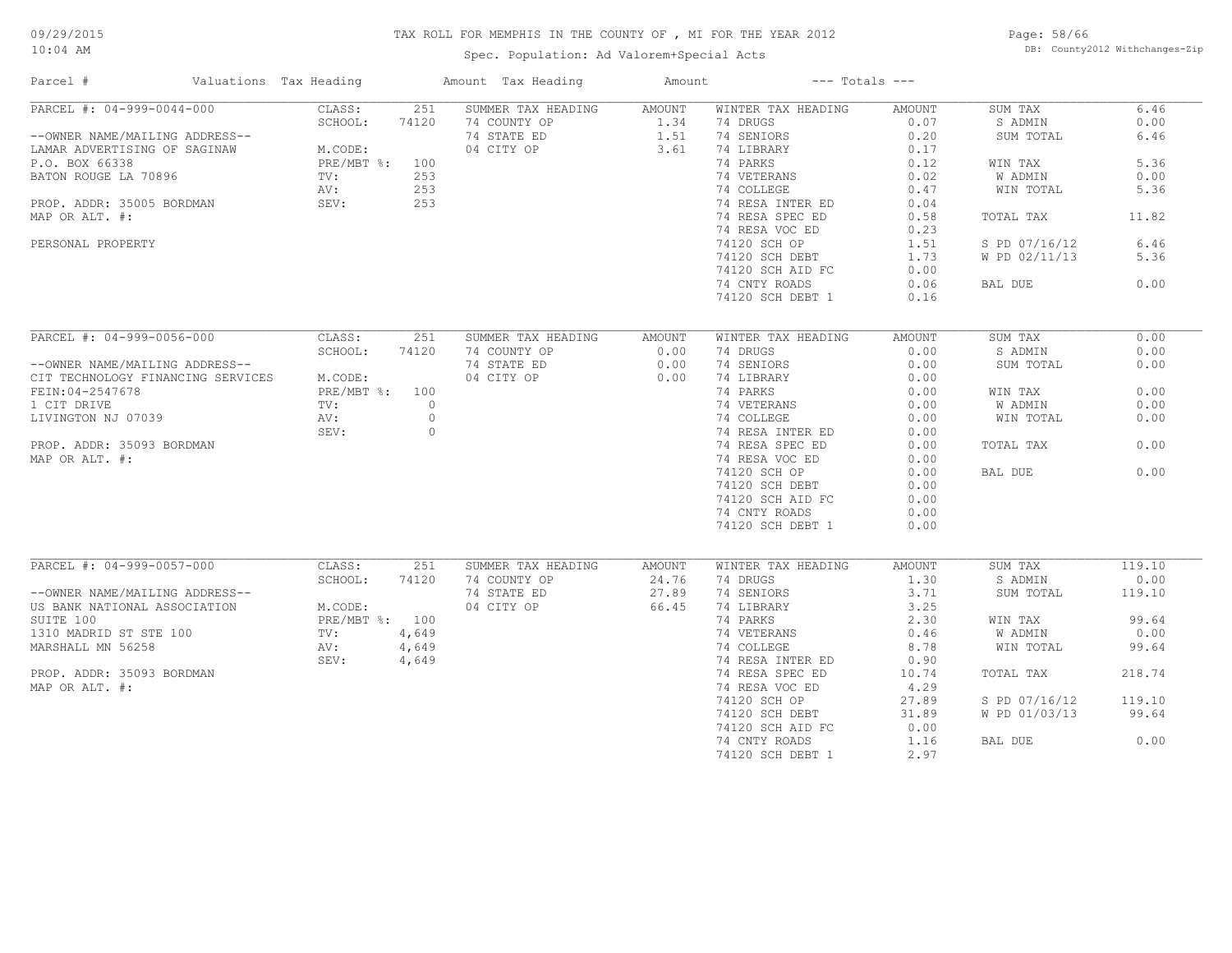#### 09/29/2015 10:04 AM

## TAX ROLL FOR MEMPHIS IN THE COUNTY OF , MI FOR THE YEAR 2012

Spec. Population: Ad Valorem+Special Acts

Page: 59/66 DB: County2012 Withchanges-Zip

| Parcel #                         | Valuations Tax Heading |       | Amount Tax Heading | Amount |                    | $---$ Totals $---$ |               |       |
|----------------------------------|------------------------|-------|--------------------|--------|--------------------|--------------------|---------------|-------|
| PARCEL #: 04-999-0058-000        | CLASS:                 | 251   | SUMMER TAX HEADING | AMOUNT | WINTER TAX HEADING | AMOUNT             | SUM TAX       | 21.97 |
|                                  | SCHOOL:                | 74120 | 74 COUNTY OP       | 4.57   | 74 DRUGS           | 0.24               | S ADMIN       | 0.00  |
| --OWNER NAME/MAILING ADDRESS--   |                        |       | 74 STATE ED        | 5.14   | 74 SENIORS         | 0.68               | SUM TOTAL     | 21.97 |
| DISH NETWORK, LLC                | M.CODE:                |       | 04 CITY OP         | 12.26  | 74 LIBRARY         | 0.60               |               |       |
| P.O. BOX 6623                    | PRE/MBT %: 100         |       |                    |        | 74 PARKS           | 0.42               | WIN TAX       | 18.34 |
| ENGLEWOOD CO 80155               | TV:                    | 858   |                    |        | 74 VETERANS        | 0.08               | W ADMIN       | 0.00  |
|                                  | AV:                    | 858   |                    |        | 74 COLLEGE         | 1.62               | WIN TOTAL     | 18.34 |
| PROP. ADDR: P.O. BOX 6623        | SEV:                   | 858   |                    |        | 74 RESA INTER ED   | 0.16               |               |       |
| MAP OR ALT. #:                   |                        |       |                    |        | 74 RESA SPEC ED    | 1.98               | TOTAL TAX     | 40.31 |
|                                  |                        |       |                    |        | 74 RESA VOC ED     | 0.79               |               |       |
|                                  |                        |       |                    |        | 74120 SCH OP       | 5.14               | S PD 09/10/12 | 21.97 |
|                                  |                        |       |                    |        | 74120 SCH DEBT     | 5.88               | W PD 02/13/13 | 18.34 |
|                                  |                        |       |                    |        | 74120 SCH AID FC   | 0.00               |               |       |
|                                  |                        |       |                    |        | 74 CNTY ROADS      | 0.21               | BAL DUE       | 0.00  |
|                                  |                        |       |                    |        | 74120 SCH DEBT 1   | 0.54               |               |       |
|                                  |                        |       |                    |        |                    |                    |               |       |
|                                  |                        |       |                    |        |                    |                    |               |       |
| PARCEL #: 04-999-0059-000        | CLASS:                 | 251   | SUMMER TAX HEADING | AMOUNT | WINTER TAX HEADING | AMOUNT             | SUM TAX       | 10.29 |
|                                  | SCHOOL:                | 74120 | 74 COUNTY OP       | 2.14   | 74 DRUGS           | 0.11               | S ADMIN       | 0.00  |
| --OWNER NAME/MAILING ADDRESS--   |                        |       | 74 STATE ED        | 2.41   | 74 SENIORS         | 0.32               | SUM TOTAL     | 10.29 |
| GORDON FOOD SERVICE, INC.        | M.CODE:                |       | 04 CITY OP         | 5.74   | 74 LIBRARY         | 0.28               |               |       |
| ADVANCED PROPERTY TAX COMPLIANCE | PRE/MBT %: 100         |       |                    |        | 74 PARKS           | 0.19               | WIN TAX       | 8.56  |
| 1611 N. INTERSTATE35E STE230     | TV:                    | 402   |                    |        | 74 VETERANS        | 0.04               | W ADMIN       | 0.00  |
| CARROLLTON TX 75006-8627         | AV:                    | 402   |                    |        | 74 COLLEGE         | 0.75               | WIN TOTAL     | 8.56  |
|                                  | SEV:                   | 402   |                    |        | 74 RESA INTER ED   | 0.07               |               |       |
| PROP. ADDR:                      |                        |       |                    |        | 74 RESA SPEC ED    | 0.92               | TOTAL TAX     | 18.85 |
| MAP OR ALT. #:                   |                        |       |                    |        | 74 RESA VOC ED     | 0.37               |               |       |
|                                  |                        |       |                    |        | 74120 SCH OP       | 2.41               | S PD 07/16/12 | 10.29 |
|                                  |                        |       |                    |        | 74120 SCH DEBT     | 2.75               | W PD 01/02/13 | 8.56  |
|                                  |                        |       |                    |        | 74120 SCH AID FC   | 0.00               |               |       |
|                                  |                        |       |                    |        | 74 CNTY ROADS      | 0.10               | BAL DUE       | 0.00  |
|                                  |                        |       |                    |        | 74120 SCH DEBT 1   | 0.25               |               |       |
|                                  |                        |       |                    |        |                    |                    |               |       |
| PARCEL #: 04-999-0060-001        | CLASS:                 | 251   | SUMMER TAX HEADING | AMOUNT | WINTER TAX HEADING | AMOUNT             | SUM TAX       | 1.27  |
|                                  | SCHOOL:                | 74120 | 74 COUNTY OP       | 0.26   | 74 DRUGS           | 0.01               | S ADMIN       | 0.00  |
| --OWNER NAME/MAILING ADDRESS--   |                        |       | 74 STATE ED        | 0.30   | 74 SENIORS         | 0.04               | SUM TOTAL     | 1.27  |
| HUGHES NETWORK SYSTEMS LLC       | M.CODE:                |       | 04 CITY OP         | 0.71   | 74 LIBRARY         | 0.03               |               |       |
| THOMSON REUTERS                  | PRE/MBT %: 100         |       |                    |        | 74 PARKS           | 0.02               | WIN TAX       | 1.02  |
| P.O. BOX 56607                   | TV:                    | 50    |                    |        | 74 VETERANS        | 0.00               | W ADMIN       | 0.00  |
| ATLANTA GA 30343                 | AV:                    | 50    |                    |        | 74 COLLEGE         | 0.09               | WIN TOTAL     | 1.02  |
|                                  | SEV:                   | 50    |                    |        | 74 RESA INTER ED   | 0.00               |               |       |
| PROP. ADDR:                      |                        |       |                    |        | 74 RESA SPEC ED    | 0.11               | TOTAL TAX     | 2.29  |
| MAP OR ALT. #:                   |                        |       |                    |        | 74 RESA VOC ED     | 0.04               |               |       |
|                                  |                        |       |                    |        |                    | 0.30               |               | 1.27  |
|                                  |                        |       |                    |        | 74120 SCH OP       |                    | S PD 07/30/12 |       |
|                                  |                        |       |                    |        | 74120 SCH DEBT     | 0.34               | W PD 01/15/13 | 1.02  |
|                                  |                        |       |                    |        | 74120 SCH AID FC   | 0.00               |               |       |
|                                  |                        |       |                    |        | 74 CNTY ROADS      | 0.01               | BAL DUE       | 0.00  |
|                                  |                        |       |                    |        | 74120 SCH DEBT 1   | 0.03               |               |       |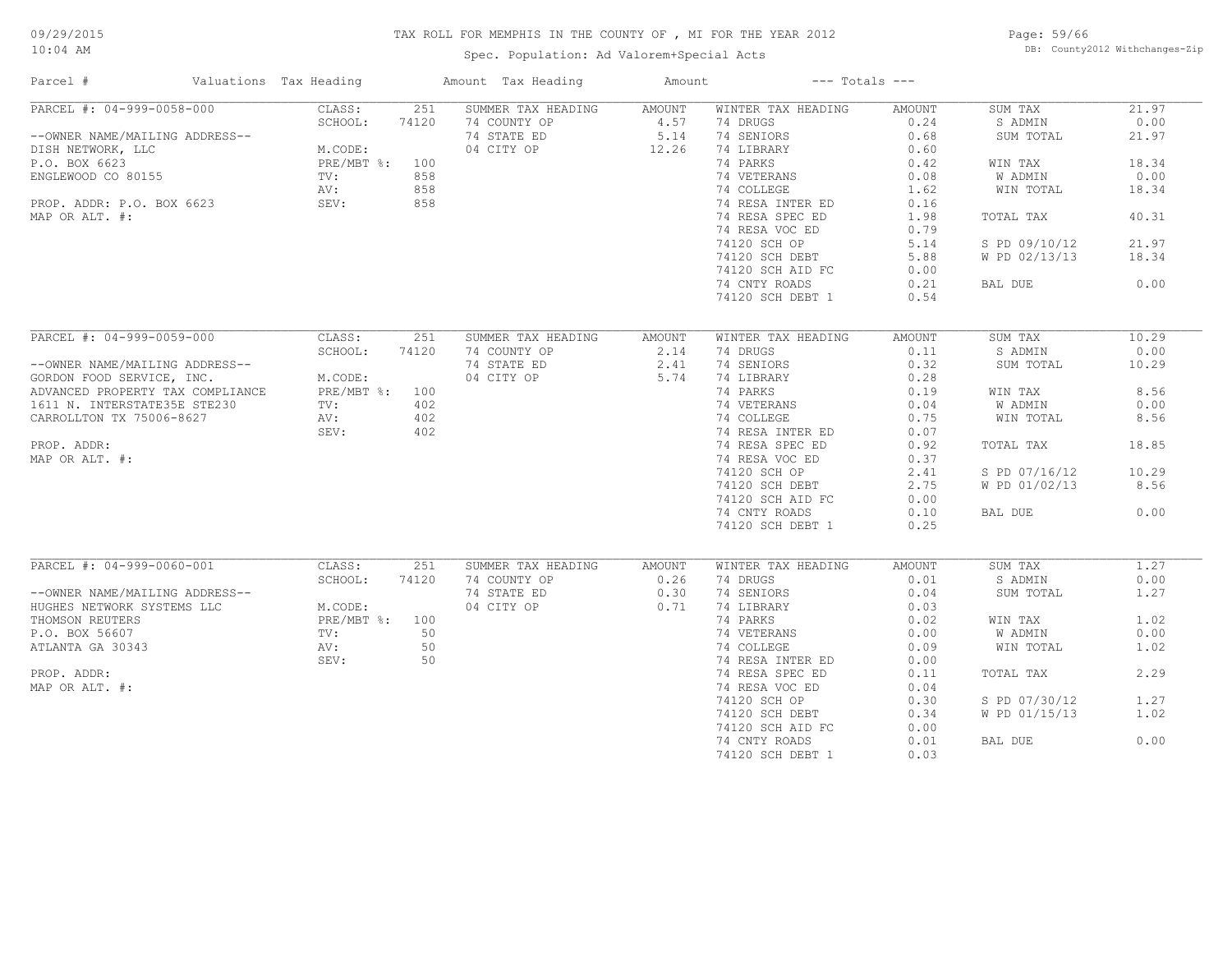## 09/29/2015 10:04 AM

## TAX ROLL FOR MEMPHIS IN THE COUNTY OF , MI FOR THE YEAR 2012

Spec. Population: Ad Valorem+Special Acts

Page: 60/66 DB: County2012 Withchanges-Zip

| Parcel #                                                                                                        | Valuations Tax Heading    |                | Amount Tax Heading        | Amount           | $---$ Totals $---$ |        |               |          |
|-----------------------------------------------------------------------------------------------------------------|---------------------------|----------------|---------------------------|------------------|--------------------|--------|---------------|----------|
| PARCEL #: 04-999-0069-000                                                                                       | CLASS:                    | 251            | SUMMER TAX HEADING AMOUNT |                  | WINTER TAX HEADING | AMOUNT | SUM TAX       | 8.90     |
|                                                                                                                 | SCHOOL:                   | 74120          | 74 COUNTY OP              |                  | 74 DRUGS           | 0.09   | S ADMIN       | 0.00     |
| --OWNER NAME/MAILING ADDRESS--                                                                                  | M.CODE:<br>PRE/MBT %: 100 |                | 74 STATE ED               | $1.85$<br>$2.08$ | 74 SENIORS         | 0.27   | SUM TOTAL     | 8.90     |
| ADT SECURITY SERVICE M.COD<br>P.O. BOX 5006 PRE/M<br>BOCA RATON FL 33431-0806 TV:                               |                           |                | 04 CITY OP                | 4.97             | 74 LIBRARY         | 0.24   |               |          |
|                                                                                                                 |                           |                |                           |                  | 74 PARKS           | 0.17   | WIN TAX       | 7.39     |
|                                                                                                                 |                           | 348            |                           |                  | 74 VETERANS        | 0.03   | W ADMIN       | 0.00     |
|                                                                                                                 | AV:                       | 348            |                           |                  | 74 COLLEGE         | 0.65   | WIN TOTAL     | 7.39     |
| PROP. ADDR: 34765 MAPLE                                                                                         | SEV:                      | 348            |                           |                  | 74 RESA INTER ED   | 0.06   |               |          |
| MAP OR ALT. #:                                                                                                  |                           |                |                           |                  | 74 RESA SPEC ED    | 0.80   | TOTAL TAX     | 16.29    |
|                                                                                                                 |                           |                |                           |                  | 74 RESA VOC ED     | 0.32   |               |          |
|                                                                                                                 |                           |                |                           |                  | 74120 SCH OP       | 2.08   | S PD 08/06/12 | 8.90     |
|                                                                                                                 |                           |                |                           |                  | 74120 SCH DEBT     | 2.38   | W PD 01/21/13 | 7.39     |
|                                                                                                                 |                           |                |                           |                  |                    |        |               |          |
|                                                                                                                 |                           |                |                           |                  | 74120 SCH AID FC   | 0.00   |               |          |
|                                                                                                                 |                           |                |                           |                  | 74 CNTY ROADS      | 0.08   | BAL DUE       | 0.00     |
|                                                                                                                 |                           |                |                           |                  | 74120 SCH DEBT 1   | 0.22   |               |          |
| PARCEL #: 04-999-2108-160                                                                                       | CLASS:                    | 351            |                           |                  |                    |        |               | 735.81   |
| --OWNER NAME/MAILING ADDRESS--<br>DONATO ENTERPRISES INC.<br>CODE:<br>CODETTE RIVER<br>TV: 37,500<br>TV: 37,500 |                           |                | SUMMER TAX HEADING        | AMOUNT           | WINTER TAX HEADING | AMOUNT | SUM TAX       |          |
|                                                                                                                 |                           |                | 74 COUNTY OP              | 199.74           | 74 DRUGS           | 10.51  | S ADMIN       | 0.00     |
|                                                                                                                 |                           |                | 04 CITY OP                | 536.07           | 74 SENIORS         | 30.00  | SUM TOTAL     | 735.81   |
|                                                                                                                 |                           |                |                           |                  | 74 LIBRARY         | 26.25  |               |          |
|                                                                                                                 |                           |                |                           |                  | 74 PARKS           | 18.57  | WIN TAX       | 579.13   |
|                                                                                                                 |                           |                |                           |                  | 74 VETERANS        | 3.75   | W ADMIN       | 0.00     |
|                                                                                                                 | AV:                       | 37,500         |                           |                  | 74 COLLEGE         | 70.84  | WIN TOTAL     | 579.13   |
| PROP. ADDR: 81600 BELLE RIVER                                                                                   | Av: 37,500<br>SEV: 37,500 |                |                           |                  | 74 RESA INTER ED   | 7.26   |               |          |
| MAP OR ALT. #:                                                                                                  |                           |                |                           |                  | 74 RESA SPEC ED    | 86.67  | TOTAL TAX     | 1,314.94 |
|                                                                                                                 |                           |                |                           |                  | 74 RESA VOC ED     | 34.66  |               |          |
| PERSONAL PROPERTY                                                                                               |                           |                |                           |                  | 74120 SCH DEBT     | 257.25 | S PD 08/24/12 | 735.81   |
|                                                                                                                 |                           |                |                           |                  | 74120 SCH AID FC   | 0.00   | W PD 02/04/13 | 579.13   |
|                                                                                                                 |                           |                |                           |                  | 74 CNTY ROADS      | 9.37   |               |          |
|                                                                                                                 |                           |                |                           |                  | 74120 SCH DEBT 1   | 24.00  | BAL DUE       | 0.00     |
|                                                                                                                 |                           |                |                           |                  |                    |        |               |          |
| PARCEL #: 04-999-2203-416                                                                                       | CLASS:                    | 251            | SUMMER TAX HEADING        | AMOUNT           | WINTER TAX HEADING | AMOUNT | SUM TAX       | 8.80     |
|                                                                                                                 | SCHOOL:                   | 74120          | 74 COUNTY OP              | 1.83             | 74 DRUGS           | 0.09   | S ADMIN       | 0.00     |
| --OWNER NAME/MAILING ADDRESS--                                                                                  |                           |                | 74 STATE ED               | 2.06             | 74 SENIORS         | 0.27   | SUM TOTAL     | 8.80     |
| WELLS FARGO FINANCIAL LEASING , INC. M.CODE:                                                                    |                           |                | 04 CITY OP                | 4.91             | 74 LIBRARY         | 0.24   |               |          |
| MAC F4030-087                                                                                                   |                           | PRE/MBT %: 100 |                           |                  | 74 PARKS           | 0.17   | WIN TAX       | 7.31     |
| 800 WALNUT STREET                                                                                               | TV:                       | 344            |                           |                  | 74 VETERANS        | 0.03   | W ADMIN       | 0.00     |
| DES MOINES IA 50309                                                                                             | AV:                       | 344            |                           |                  | 74 COLLEGE         | 0.64   | WIN TOTAL     | 7.31     |
|                                                                                                                 | SEV:                      | 344            |                           |                  | 74 RESA INTER ED   | 0.06   |               |          |
| PROP. ADDR: 34165 BORDMAN                                                                                       |                           |                |                           |                  | 74 RESA SPEC ED    | 0.79   | TOTAL TAX     | 16.11    |
|                                                                                                                 |                           |                |                           |                  |                    |        |               |          |
| MAP OR ALT. #:                                                                                                  |                           |                |                           |                  | 74 RESA VOC ED     | 0.31   |               |          |
|                                                                                                                 |                           |                |                           |                  | 74120 SCH OP       | 2.06   | S PD 08/03/12 | 8.80     |
| PERSONAL PROPERTY                                                                                               |                           |                |                           |                  | 74120 SCH DEBT     | 2.35   | W PD 01/07/13 | 7.31     |
|                                                                                                                 |                           |                |                           |                  | 74120 SCH AID FC   | 0.00   |               |          |
|                                                                                                                 |                           |                |                           |                  | 74 CNTY ROADS      | 0.08   | BAL DUE       | 0.00     |
|                                                                                                                 |                           |                |                           |                  | 74120 SCH DEBT 1   | 0.22   |               |          |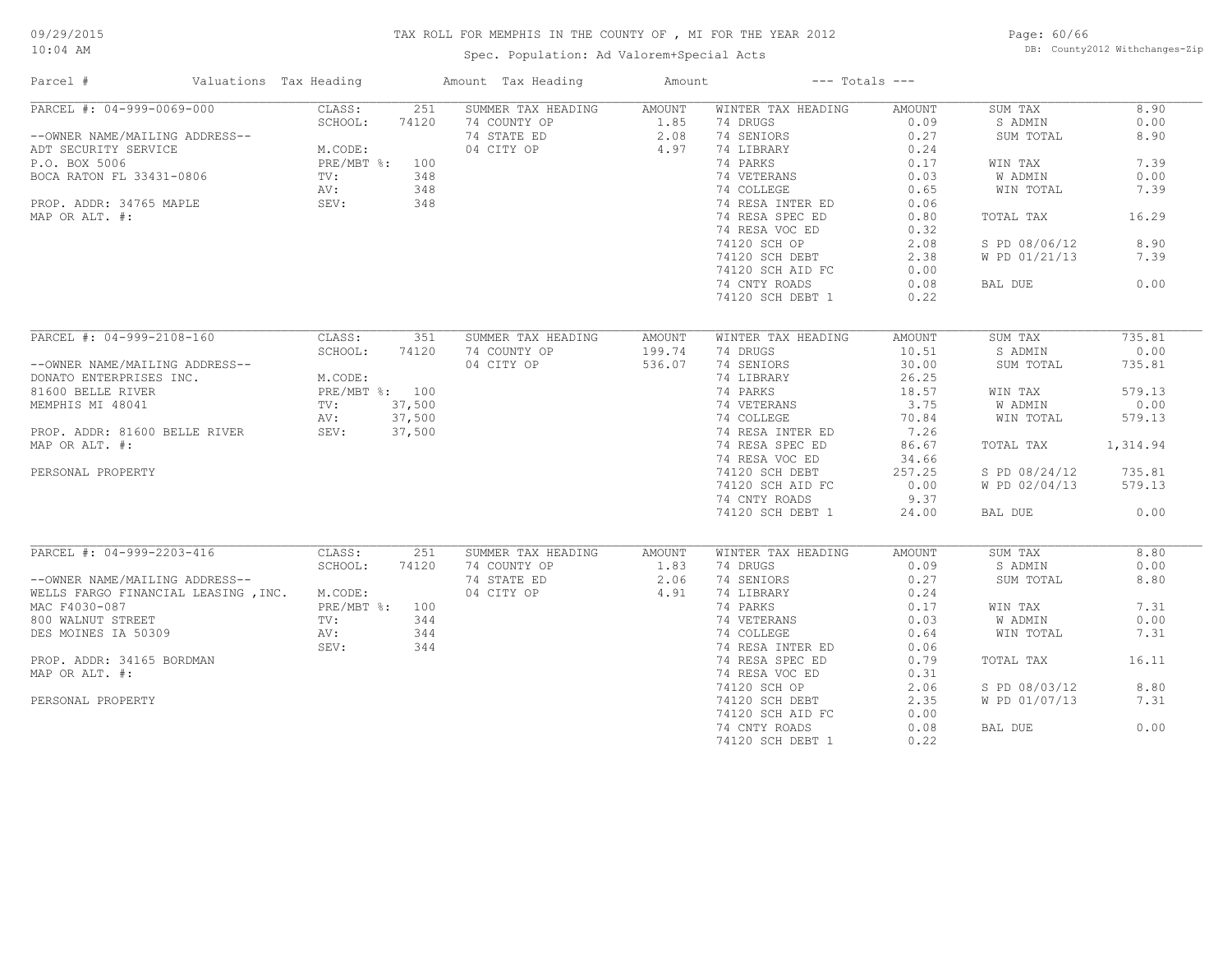Spec. Population: Ad Valorem+Special Acts

Page: 61/66 DB: County2012 Withchanges-Zip

| Parcel #                       | Valuations Tax Heading   |       | Amount Tax Heading | Amount        | $---$ Totals $---$ |               |               |        |
|--------------------------------|--------------------------|-------|--------------------|---------------|--------------------|---------------|---------------|--------|
| PARCEL #: 04-999-2203-482      | CLASS:                   | 251   | SUMMER TAX HEADING | AMOUNT        | WINTER TAX HEADING | AMOUNT        | SUM TAX       | 80.41  |
|                                | SCHOOL:<br>74120         |       | 74 COUNTY OP       | 16.71         | 74 DRUGS           | 0.87          | S ADMIN       | 0.00   |
| --OWNER NAME/MAILING ADDRESS-- |                          |       | 74 STATE ED        | 18.83         | 74 SENIORS         | 2.51          | SUM TOTAL     | 80.41  |
| KOHLER PROPANE SOUTH LLC       | M.CODE:                  |       | 04 CITY OP         | 44.87         | 74 LIBRARY         | 2.19          |               |        |
| KOHLER GARY                    | PRE/MBT %: 100           |       |                    |               | 74 PARKS           | 1.55          | WIN TAX       | 67.24  |
| P.O. BOX 41017                 | 3,139<br>$\texttt{TV}$ : |       |                    |               | 74 VETERANS        | 0.31          | W ADMIN       | 0.00   |
| MEMPHIS MI 48041               | 3,139<br>AV:             |       |                    |               | 74 COLLEGE         | 5.92          | WIN TOTAL     | 67.24  |
|                                | 3,139<br>SEV:            |       |                    |               | 74 RESA INTER ED   | 0.60          |               |        |
| PROP. ADDR: 34827 BORDMAN      |                          |       |                    |               | 74 RESA SPEC ED    | 7.25          | TOTAL TAX     | 147.65 |
| MAP OR ALT. #:                 |                          |       |                    |               | 74 RESA VOC ED     | 2.90          |               |        |
|                                |                          |       |                    |               | 74120 SCH OP       | 18.83         | S PD 08/28/12 | 80.41  |
| PERSONAL PROPERTY              |                          |       |                    |               | 74120 SCH DEBT     | 21.53         | W PD 02/14/13 | 67.24  |
|                                |                          |       |                    |               | 74120 SCH AID FC   | 0.00          |               |        |
|                                |                          |       |                    |               | 74 CNTY ROADS      | 0.78          | BAL DUE       | 0.00   |
|                                |                          |       |                    |               | 74120 SCH DEBT 1   | 2.00          |               |        |
|                                |                          |       |                    |               |                    |               |               |        |
| PARCEL #: 04-999-2203-506      | CLASS:                   | 251   | SUMMER TAX HEADING | <b>AMOUNT</b> | WINTER TAX HEADING | <b>AMOUNT</b> | SUM TAX       | 12.80  |
|                                | SCHOOL:<br>74120         |       | 74 COUNTY OP       | 2.66          | 74 DRUGS           | 0.14          | S ADMIN       | 0.00   |
| --OWNER NAME/MAILING ADDRESS-- |                          |       | 74 STATE ED        | 3.00          | 74 SENIORS         | 0.40          | SUM TOTAL     | 12.80  |
| CHUCK'S AUTO SURGEONS          | M.CODE:                  |       | 04 CITY OP         | 7.14          | 74 LIBRARY         | 0.35          |               |        |
| P.O BOX 316                    | PRE/MBT %: 100           |       |                    |               | 74 PARKS           | 0.24          | WIN TAX       | 10.69  |
| MEMPHIS MI 48041               | TV:                      | 500   |                    |               | 74 VETERANS        | 0.05          | W ADMIN       | 0.00   |
|                                |                          |       |                    |               |                    |               |               |        |
|                                | AV:                      | 500   |                    |               | 74 COLLEGE         | 0.94          | WIN TOTAL     | 10.69  |
| PROP. ADDR: 35065 BORDMAN      | SEV:                     | 500   |                    |               | 74 RESA INTER ED   | 0.09          |               |        |
| MAP OR ALT. #:                 |                          |       |                    |               | 74 RESA SPEC ED    | 1.15          | TOTAL TAX     | 23.49  |
|                                |                          |       |                    |               | 74 RESA VOC ED     | 0.46          |               |        |
| PERSONAL PROPERTY              |                          |       |                    |               | 74120 SCH OP       | 3.00          | S PD 12/11/12 | 12.80  |
|                                |                          |       |                    |               | 74120 SCH DEBT     | 3.43          |               |        |
|                                |                          |       |                    |               | 74120 SCH AID FC   | 0.00          | BAL DUE       | 10.69  |
|                                |                          |       |                    |               | 74 CNTY ROADS      | 0.12          |               |        |
|                                |                          |       |                    |               | 74120 SCH DEBT 1   | 0.32          |               |        |
|                                |                          |       |                    |               |                    |               |               |        |
| PARCEL #: 04-999-2208-139      | CLASS:                   | 251   | SUMMER TAX HEADING | AMOUNT        | WINTER TAX HEADING | AMOUNT        | SUM TAX       | 6.16   |
|                                | SCHOOL:                  | 74120 | 74 COUNTY OP       | 1.28          | 74 DRUGS           | 0.06          | S ADMIN       | 0.00   |
| --OWNER NAME/MAILING ADDRESS-- |                          |       | 74 STATE ED        | 1.44          | 74 SENIORS         | 0.19          | SUM TOTAL     | 6.16   |
| COINMACH CORP.                 | M.CODE:                  |       | 04 CITY OP         | 3.44          | 74 LIBRARY         | 0.16          |               |        |
| THOMSON REUTERS, INC           | PRE/MBT %: 100           |       |                    |               | 74 PARKS           | 0.11          | WIN TAX       | 5.10   |
| P.O.BOX 4900 DEPT 155          | $\text{TV}$ :            | 241   |                    |               | 74 VETERANS        | 0.02          | W ADMIN       | 0.00   |
| SCOTTSDALE AZ 85261-4900       | AV:                      | 241   |                    |               | 74 COLLEGE         | 0.45          | WIN TOTAL     | 5.10   |
|                                | SEV:                     | 241   |                    |               | 74 RESA INTER ED   | 0.04          |               |        |
| PROP. ADDR: 81393 BELLE RIVER  |                          |       |                    |               | 74 RESA SPEC ED    | 0.55          | TOTAL TAX     | 11.26  |
| MAP OR ALT. #:                 |                          |       |                    |               | 74 RESA VOC ED     | 0.22          |               |        |
|                                |                          |       |                    |               | 74120 SCH OP       | 1.44          | S PD 08/20/12 | 6.16   |
| PERSONAL PORPERTY              |                          |       |                    |               | 74120 SCH DEBT     | 1.65          | W PD 02/14/13 | 5.10   |
|                                |                          |       |                    |               | 74120 SCH AID FC   | 0.00          |               |        |
|                                |                          |       |                    |               | 74 CNTY ROADS      | 0.06          | BAL DUE       | 0.00   |
|                                |                          |       |                    |               | 74120 SCH DEBT 1   | 0.15          |               |        |
|                                |                          |       |                    |               |                    |               |               |        |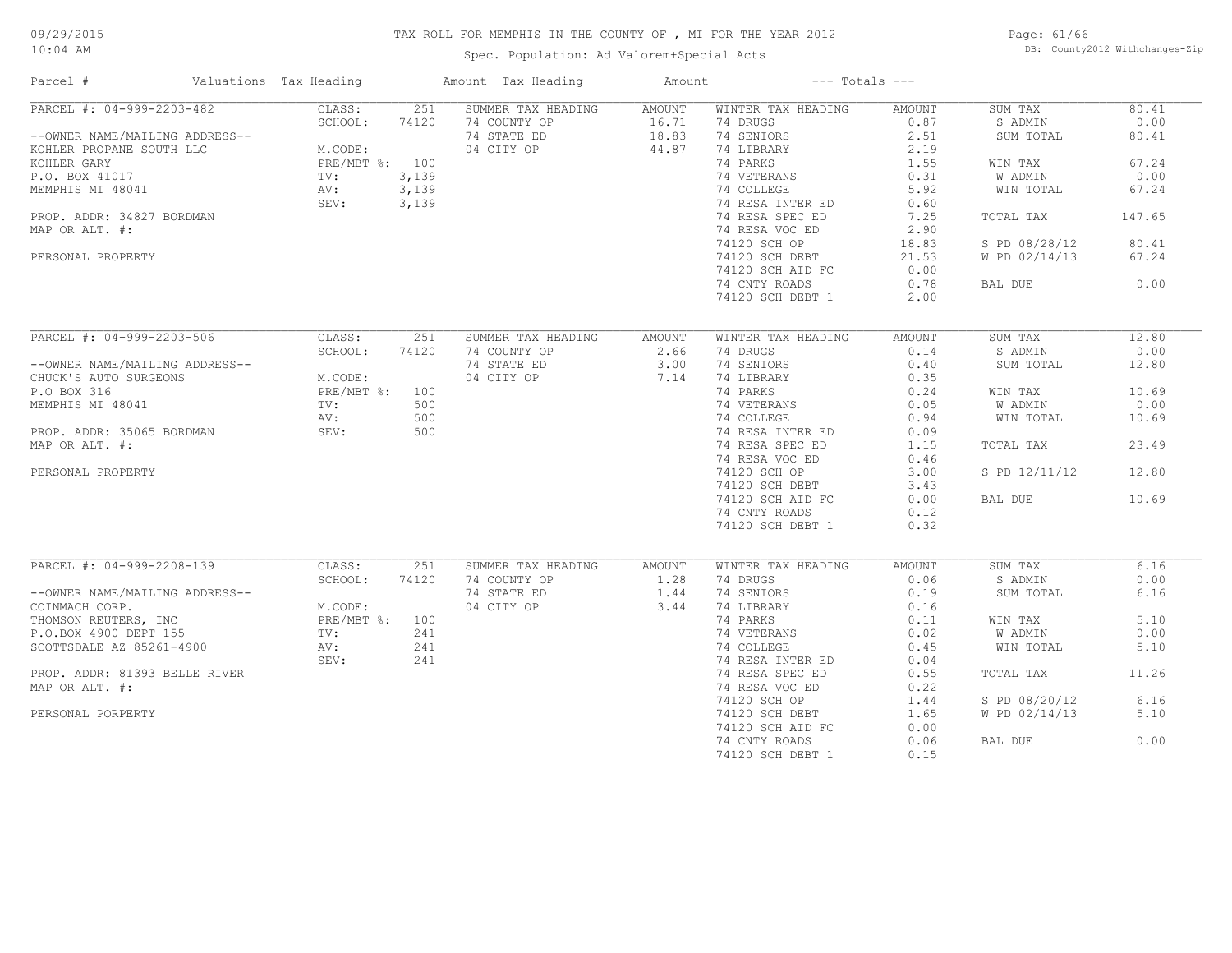Spec. Population: Ad Valorem+Special Acts

Page: 62/66 DB: County2012 Withchanges-Zip

| Parcel #                       | Valuations Tax Heading |       | Amount Tax Heading | Amount | $---$ Totals $---$ |               |               |        |
|--------------------------------|------------------------|-------|--------------------|--------|--------------------|---------------|---------------|--------|
| PARCEL #: 04-999-2503-504      | CLASS:                 | 251   | SUMMER TAX HEADING | AMOUNT | WINTER TAX HEADING | AMOUNT        | SUM TAX       | 2.94   |
|                                | SCHOOL:                | 74120 | 74 COUNTY OP       | 0.61   | 74 DRUGS           | 0.03          | S ADMIN       | 0.00   |
| --OWNER NAME/MAILING ADDRESS-- |                        |       | 74 STATE ED        | 0.69   | 74 SENIORS         | 0.09          | SUM TOTAL     | 2.94   |
| NIEDS REPAIR LLC               | M.CODE:                | 00003 | 04 CITY OP         | 1.64   | 74 LIBRARY         | 0.08          |               |        |
| P.O. BOX 84                    | PRE/MBT %: 100         |       |                    |        | 74 PARKS           | 0.05          | WIN TAX       | 2.41   |
| MEMPHIS MI 48041               | TV:                    | 115   |                    |        | 74 VETERANS        | 0.01          | W ADMIN       | 0.00   |
|                                | AV:                    | 115   |                    |        | 74 COLLEGE         | 0.21          | WIN TOTAL     | 2.41   |
| PROP. ADDR: 35049 BORDMAN      | SEV:                   | 115   |                    |        | 74 RESA INTER ED   | 0.02          |               |        |
| MAP OR ALT. #:                 |                        |       |                    |        | 74 RESA SPEC ED    | 0.26          | TOTAL TAX     | 5.35   |
|                                |                        |       |                    |        | 74 RESA VOC ED     | 0.10          |               |        |
| PERSONAL PROPERTY              |                        |       |                    |        | 74120 SCH OP       | 0.69          | S PD 07/19/12 | 2.94   |
|                                |                        |       |                    |        | 74120 SCH DEBT     | 0.78          | W PD 12/05/12 | 2.41   |
|                                |                        |       |                    |        |                    | 0.00          |               |        |
|                                |                        |       |                    |        | 74120 SCH AID FC   |               |               | 0.00   |
|                                |                        |       |                    |        | 74 CNTY ROADS      | 0.02          | BAL DUE       |        |
|                                |                        |       |                    |        | 74120 SCH DEBT 1   | 0.07          |               |        |
| PARCEL #: 04-999-2503-509      | CLASS:                 | 251   | SUMMER TAX HEADING | AMOUNT | WINTER TAX HEADING | <b>AMOUNT</b> | SUM TAX       | 7.95   |
|                                | SCHOOL:                | 74120 | 74 COUNTY OP       | 1.65   | 74 DRUGS           | 0.08          | S ADMIN       | 0.00   |
|                                |                        |       | 74 STATE ED        | 1.86   | 74 SENIORS         | 0.24          | S INTRST      | 0.48   |
| --OWNER NAME/MAILING ADDRESS-- | M.CODE:                |       | 04 CITY OP         | 4.44   | 74 LIBRARY         | 0.21          | SUM TOTAL     | 8.43   |
| BANYAN TECHNOLOGIE             |                        |       |                    |        |                    |               |               |        |
| P.O. BOX 637                   | PRE/MBT %: 100         |       |                    |        | 74 PARKS           | 0.15          |               |        |
| MEMPHIS MI 48041               | TV:                    | 311   |                    |        | 74 VETERANS        | 0.03          | WIN TAX       | 6.59   |
|                                | AV:                    | 311   |                    |        | 74 COLLEGE         | 0.58          | W ADMIN       | 0.00   |
| PROP. ADDR: 35093 BORDMAN      | SEV:                   | 311   |                    |        | 74 RESA INTER ED   | 0.06          | WIN TOTAL     | 6.59   |
| MAP OR ALT. #:                 |                        |       |                    |        | 74 RESA SPEC ED    | 0.71          |               |        |
|                                |                        |       |                    |        | 74 RESA VOC ED     | 0.28          | TOTAL TAX     | 15.02  |
| PERSONAL PROPERTY              |                        |       |                    |        | 74120 SCH OP       | 1.86          |               |        |
|                                |                        |       |                    |        | 74120 SCH DEBT     | 2.13          | W PD 02/28/13 | 6.59   |
|                                |                        |       |                    |        | 74120 SCH AID FC   | 0.00          |               |        |
|                                |                        |       |                    |        | 74 CNTY ROADS      | 0.07          | BAL DUE       | 8.43   |
|                                |                        |       |                    |        | 74120 SCH DEBT 1   | 0.19          |               |        |
|                                |                        |       |                    |        |                    |               |               |        |
| PARCEL #: 04-999-2508-190      | CLASS:                 | 351   | SUMMER TAX HEADING | AMOUNT | WINTER TAX HEADING | <b>AMOUNT</b> | SUM TAX       | 106.21 |
|                                | SCHOOL:                | 74120 | 74 COUNTY OP       | 28.83  | 74 DRUGS           | 1.51          | S ADMIN       | 0.00   |
| --OWNER NAME/MAILING ADDRESS-- |                        |       | 04 CITY OP         | 77.38  | 74 SENIORS         | 4.33          | SUM TOTAL     | 106.21 |
| JAMES CUCCIHARA                | M.CODE:                |       |                    |        | 74 LIBRARY         | 3.78          |               |        |
| 33750 BORDMAN                  | PRE/MBT %: 100         |       |                    |        | 74 PARKS           | 2.68          | WIN TAX       | 83.55  |
| RICHMOND MI 48062              | TV:                    | 5,413 |                    |        | 74 VETERANS        | 0.54          | W ADMIN       | 0.00   |
|                                | AV:                    | 5,413 |                    |        | 74 COLLEGE         | 10.22         | WIN TOTAL     | 83.55  |
| PROP. ADDR: 81900 MAIN ST      | SEV:                   | 5,413 |                    |        | 74 RESA INTER ED   | 1.04          |               |        |
| MAP OR ALT. #:                 |                        |       |                    |        | 74 RESA SPEC ED    | 12.51         | TOTAL TAX     | 189.76 |
|                                |                        |       |                    |        | 74 RESA VOC ED     | 5.00          |               |        |
| PERSONAL PROPERTY              |                        |       |                    |        | 74120 SCH DEBT     | 37.13         | S PD 07/24/12 | 106.21 |
|                                |                        |       |                    |        | 74120 SCH AID FC   | 0.00          |               |        |
|                                |                        |       |                    |        | 74 CNTY ROADS      | 1.35          | BAL DUE       | 83.55  |
|                                |                        |       |                    |        | 74120 SCH DEBT 1   | 3.46          |               |        |
|                                |                        |       |                    |        |                    |               |               |        |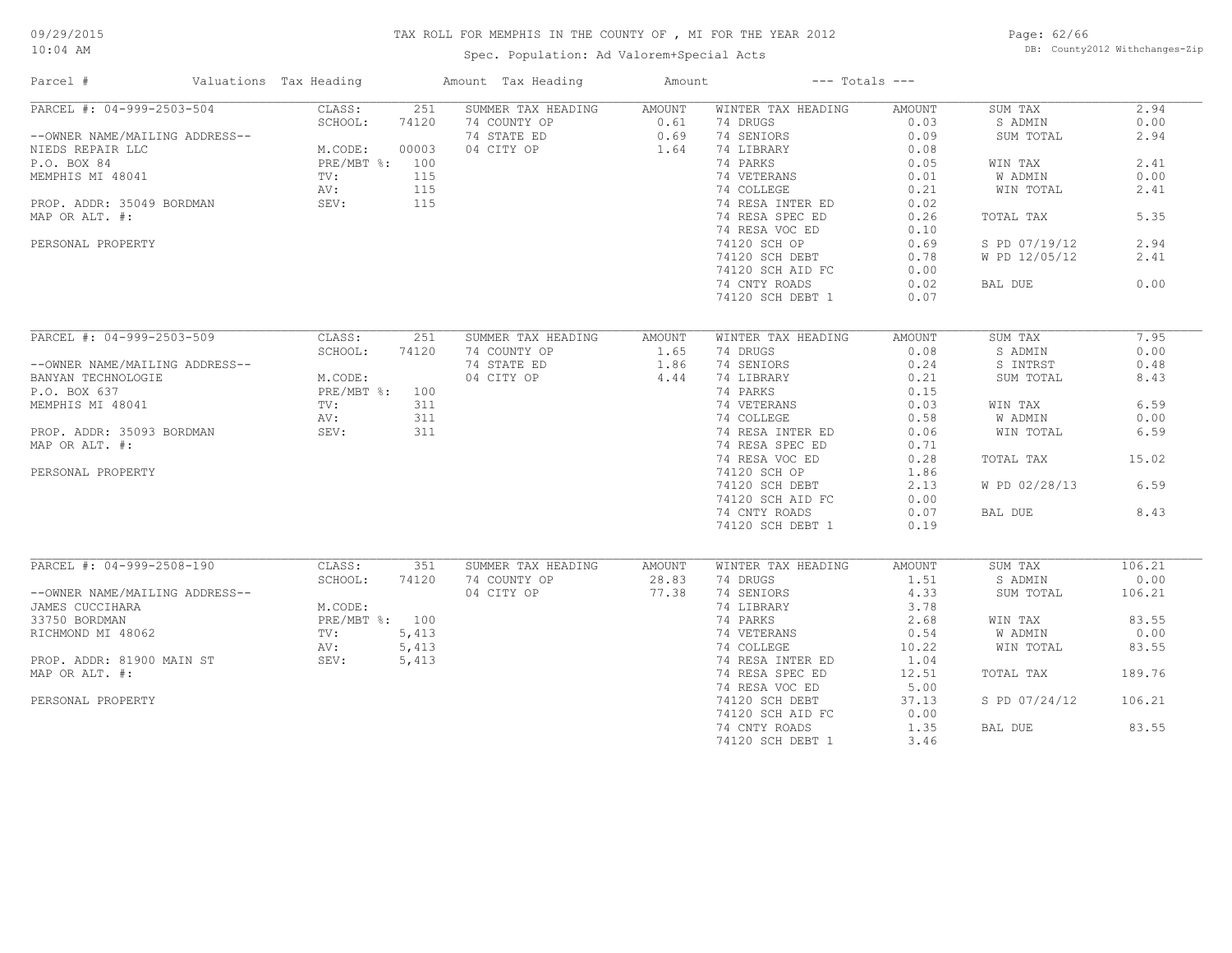Page: 63/66 DB: County2012 Withchanges-Zip

| TOTAL ALL DISTRICTS | REAL        | (BAL DUE)            | PERSONAL | (BAL DUE) | <b>EXEMPT</b> | (BAL DUE) |
|---------------------|-------------|----------------------|----------|-----------|---------------|-----------|
| PARCEL COUNT        | 148         |                      | 25       |           | 10            |           |
| TAXABLE VALUE       | 7,046,859   |                      | 177,916  |           | $\circ$       |           |
| ASSESSED VALUE      | 8,687,672   |                      | 177,916  |           | $\Omega$      |           |
| SEV VALUE           | 8,687,672   |                      | 177,916  |           | $\Omega$      |           |
| PRE/MBT TAXABLE     | 4,840,431   |                      | 177,916  |           | $\circ$       |           |
| N PRE/MBT TAXABLE   | 2,206,428   |                      | $\Omega$ |           | $\Omega$      |           |
| S 74 COUNTY OP      | 37,534.39   | 2,275.13             | 947.57   | 50.09     | 0.00          | 0.00      |
| S 74 STATE ED       | 42,280.66   | 2,562.82             | 739.82   | 56.43     | 0.00          | 0.00      |
| S 04 CITY OP        | 100,736.22  | 6,106.09             | 2,543.25 | 134.46    | 0.00          | 0.00      |
| W 74 DRUGS          | 1,974.43    | 210.61               | 49.77    | 2.29      | 0.00          | 0.00      |
| W 74 SENIORS        | 5,636.80    | 601.35               | 142.25   | 6.57      | 0.00          | 0.00      |
| W 74 LIBRARY        | 4,932.08    | 526.14               | 124.44   | 5.74      | 0.00          | 0.00      |
| W 74 PARKS          | 3,490.28    | 372.35               | 88.02    | 4.05      | 0.00          | 0.00      |
| W 74 VETERANS       | 703.94      | 75.10                | 17.69    | 0.82      | 0.00          | 0.00      |
| W 74 COLLEGE        | 13,311.48   | 1,420.10             | 335.96   | 15.50     | 0.00          | 0.00      |
| W 74 RESA INTER E   | 1,364.96    | 145.60               | 34.35    | 1.57      | 0.00          | 0.00      |
| W 74 RESA SPEC ED   | 16,286.72   | 1,737.52             | 411.09   | 18.97     | 0.00          | 0.00      |
| W 74 RESA VOC ED    | 6,514.14    | 694.95               | 164.37   | 7.58      | 0.00          | 0.00      |
| W 74120 SCH OP      | 39,715.58   | 7,797.54             | 739.82   | 16.80     | 0.00          | 0.00      |
| W 74120 SCH DEBT    | 48,340.70   | 5,157.10             | 1,220.39 | 56.33     | 0.00          | 0.00      |
| W 74120 SCH AID F   | 0.00        | 0.00                 | 0.00     | 0.00      | 0.00          | 0.00      |
| W 74 CNTY ROADS     | 1,761.04    | 187.88               | 44.37    | 2.04      | 0.00          | 0.00      |
| W 74120 SCH DEBT    | 4,509.32    | 481.04               | 113.75   | 5.25      | 0.00          | 0.00      |
| * SP. ASSESSMENTS   | 964.86      | 0.00                 | 0.00     | 0.00      | 0.00          | 0.00      |
| INTEREST            | 656.65      | 656.65               | 14.47    | 14.47     | 0.00          | 0.00      |
| S TOTALS            | 182, 172.78 | $11,600.69$ 4,245.11 |          | 255.45    | 0.00          | 0.00      |
| W TOTALS            | 148,541.47  | 19,407.28            | 3,486.27 | 143.51    | 0.00          | 0.00      |
| GRAND TOTALS        | 330, 714.25 | 31,007.97            | 7,731.38 | 398.96    | 0.00          | 0.00      |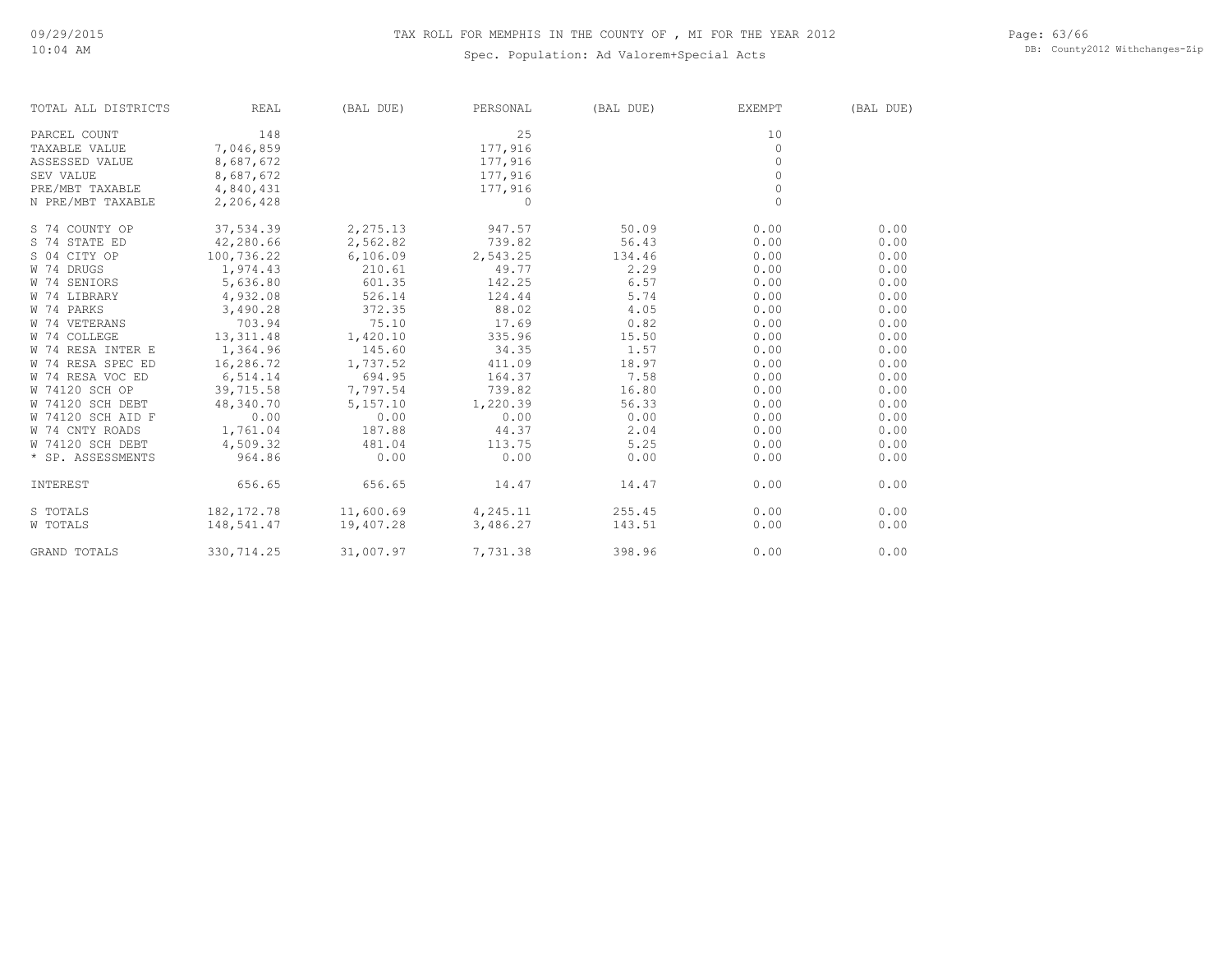| TOTAL ALL DISTRICTS | LEASED LAND   | (BAL DUE) | TOTAL       | (BAL DUE) |
|---------------------|---------------|-----------|-------------|-----------|
| PARCEL COUNT        | $\mathcal{L}$ |           | 185         |           |
| TAXABLE VALUE       | 184,646       |           | 7,409,421   |           |
| ASSESSED VALUE      | 184,646       |           | 9,050,234   |           |
| SEV VALUE           | 184,646       |           | 9,050,234   |           |
| PRE/MBT TAXABLE     | $\circ$       |           | 5,018,347   |           |
| NON PRE/MBT TAXABLE | 184,646       |           | 2,391,074   |           |
| S 74 COUNTY OP      | 983.51        | 0.00      | 39,465.47   | 2,325.22  |
| S 74 STATE ED       | 1,107.87      | 0.00      | 44,128.35   | 2,619.25  |
| S 04 CITY OP        | 2,639.56      | 0.00      | 105,919.03  | 6,240.55  |
| W 74 DRUGS          | 51.74         | 0.00      | 2,075.94    | 212.90    |
| W 74 SENIORS        | 147.71        | 0.00      | 5,926.76    | 607.92    |
| W 74 LIBRARY        | 129.24        | 0.00      | 5,185.76    | 531.88    |
| W 74 PARKS          | 91.46         | 0.00      | 3,669.76    | 376.40    |
| W 74 VETERANS       | 18.45         | 0.00      | 740.08      | 75.92     |
| W 74 COLLEGE        | 348.80        | 0.00      | 13,996.24   | 1,435.60  |
| W 74 RESA INTER ED  | 35.77         | 0.00      | 1,435.08    | 147.17    |
| W 74 RESA SPEC ED   | 426.76        | 0.00      | 17, 124.57  | 1,756.49  |
| W 74 RESA VOC ED    | 170.69        | 0.00      | 6,849.20    | 702.53    |
| W 74120 SCH OP      | 3,323.62      | 0.00      | 43,779.02   | 7,814.34  |
| W 74120 SCH DEBT    | 1,266.66      | 0.00      | 50,827.75   | 5,213.43  |
| W 74120 SCH AID FC  | 0.00          | 0.00      | 0.00        | 0.00      |
| W 74 CNTY ROADS     | 46.15         | 0.00      | 1,851.56    | 189.92    |
| W 74120 SCH DEBT 1  | 118.17        | 0.00      | 4,741.24    | 486.29    |
| * SP. ASSESSMENTS   | 0.00          | 0.00      | 964.86      | 0.00      |
| INTEREST            | 0.00          | 0.00      | 671.12      | 671.12    |
| S TOTALS            | 4,730.94      | 0.00      | 191,148.83  | 11,856.14 |
| W TOTALS            | 6,175.22      | 0.00      | 158,202.96  | 19,550.79 |
| GRAND TOTALS        | 10,906.16     | 0.00      | 349, 351.79 | 31,406.93 |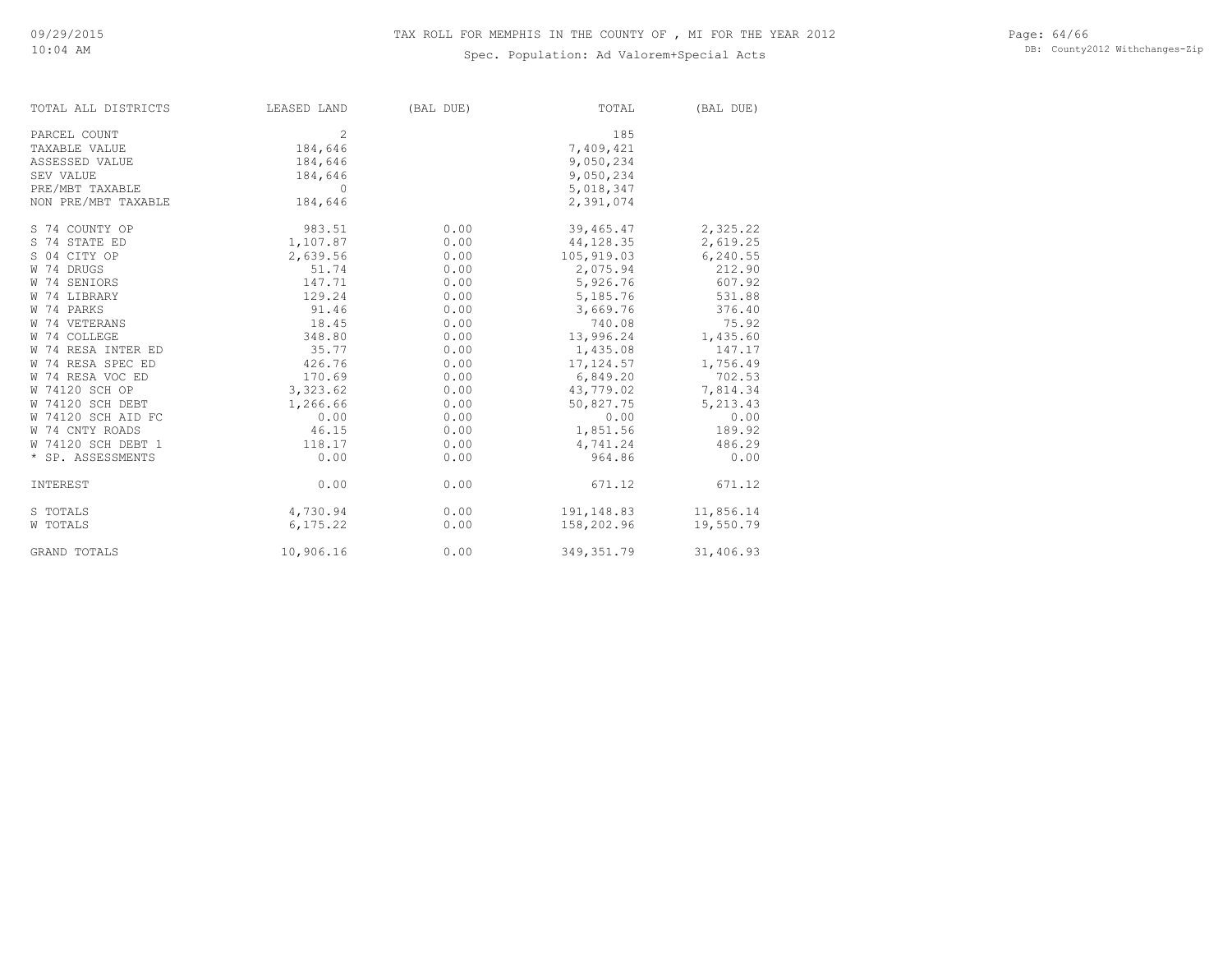Page: 65/66 DB: County2012 Withchanges-Zip

| SCHOOL DISTRICT 74120 | UNIT 04<br><b>REAL</b> | PERSONAL | <b>EXEMPT</b> | LEASED LAND    | TOTAL       |
|-----------------------|------------------------|----------|---------------|----------------|-------------|
| PARCEL COUNT          | 148                    | 25       | 10            | $\overline{c}$ | 185         |
| TAXABLE VALUE         | 7,046,859              | 177,916  | $\Omega$      | 184,646        | 7,409,421   |
| ASSESSED VALUE        | 8,687,672              | 177,916  | $\Omega$      | 184,646        | 9,050,234   |
| SEV VALUE             | 8,687,672              | 177,916  | $\circ$       | 184,646        | 9,050,234   |
| PRE/MBT TAXABLE       | 4,840,431              | 177,916  | $\Omega$      | 0              | 5,018,347   |
| NON PRE/MBT TAXABLE   | 2,206,428              | $\Omega$ | $\Omega$      | 184,646        | 2,391,074   |
| (S) 74 COUNTY OP      | 37,534.39              | 947.57   | 0.00          | 983.51         | 39,465.47   |
| (S) 74 STATE ED       | 42,280.66              | 739.82   | 0.00          | 1,107.87       | 44, 128.35  |
| (S) 04 CITY OP        | 100,736.22             | 2,543.25 | 0.00          | 2,639.56       | 105,919.03  |
| (W) 74 DRUGS          | 1,974.43               | 49.77    | 0.00          | 51.74          | 2,075.94    |
| (W) 74 SENIORS        | 5,636.80               | 142.25   | 0.00          | 147.71         | 5,926.76    |
| (W) 74 LIBRARY        | 4,932.08               | 124.44   | 0.00          | 129.24         | 5,185.76    |
| (W) 74 PARKS          | 3,490.28               | 88.02    | 0.00          | 91.46          | 3,669.76    |
| (W) 74 VETERANS       | 703.94                 | 17.69    | 0.00          | 18.45          | 740.08      |
| (W) 74 COLLEGE        | 13, 311.48             | 335.96   | 0.00          | 348.80         | 13,996.24   |
| (W) 74 RESA INTER ED  | 1,364.96               | 34.35    | 0.00          | 35.77          | 1,435.08    |
| (W) 74 RESA SPEC ED   | 16,286.72              | 411.09   | 0.00          | 426.76         | 17, 124.57  |
| (W) 74 RESA VOC ED    | 6,514.14               | 164.37   | 0.00          | 170.69         | 6,849.20    |
| (W) 74120 SCH OP      | 39,715.58              | 739.82   | 0.00          | 3,323.62       | 43,779.02   |
| (W) 74120 SCH DEBT    | 48,340.70              | 1,220.39 | 0.00          | 1,266.66       | 50,827.75   |
| (W) 74120 SCH AID FC  | 0.00                   | 0.00     | 0.00          | 0.00           | 0.00        |
| (W) 74 CNTY ROADS     | 1,761.04               | 44.37    | 0.00          | 46.15          | 1,851.56    |
| (W) 74120 SCH DEBT 1  | 4,509.32               | 113.75   | 0.00          | 118.17         | 4,741.24    |
| (*) SP. ASSESSMENTS   | 964.86                 | 0.00     | 0.00          | 0.00           | 964.86      |
| INTEREST              | 656.65                 | 14.47    | 0.00          | 0.00           | 671.12      |
| (S) TOTALS            | 182, 172.78            | 4,245.11 | 0.00          | 4,730.94       | 191,148.83  |
| (W) TOTALS            | 148,541.47             | 3,486.27 | 0.00          | 6, 175.22      | 158,202.96  |
| <b>GRAND TOTALS</b>   | 330,714.25             | 7,731.38 | 0.00          | 10,906.16      | 349, 351.79 |